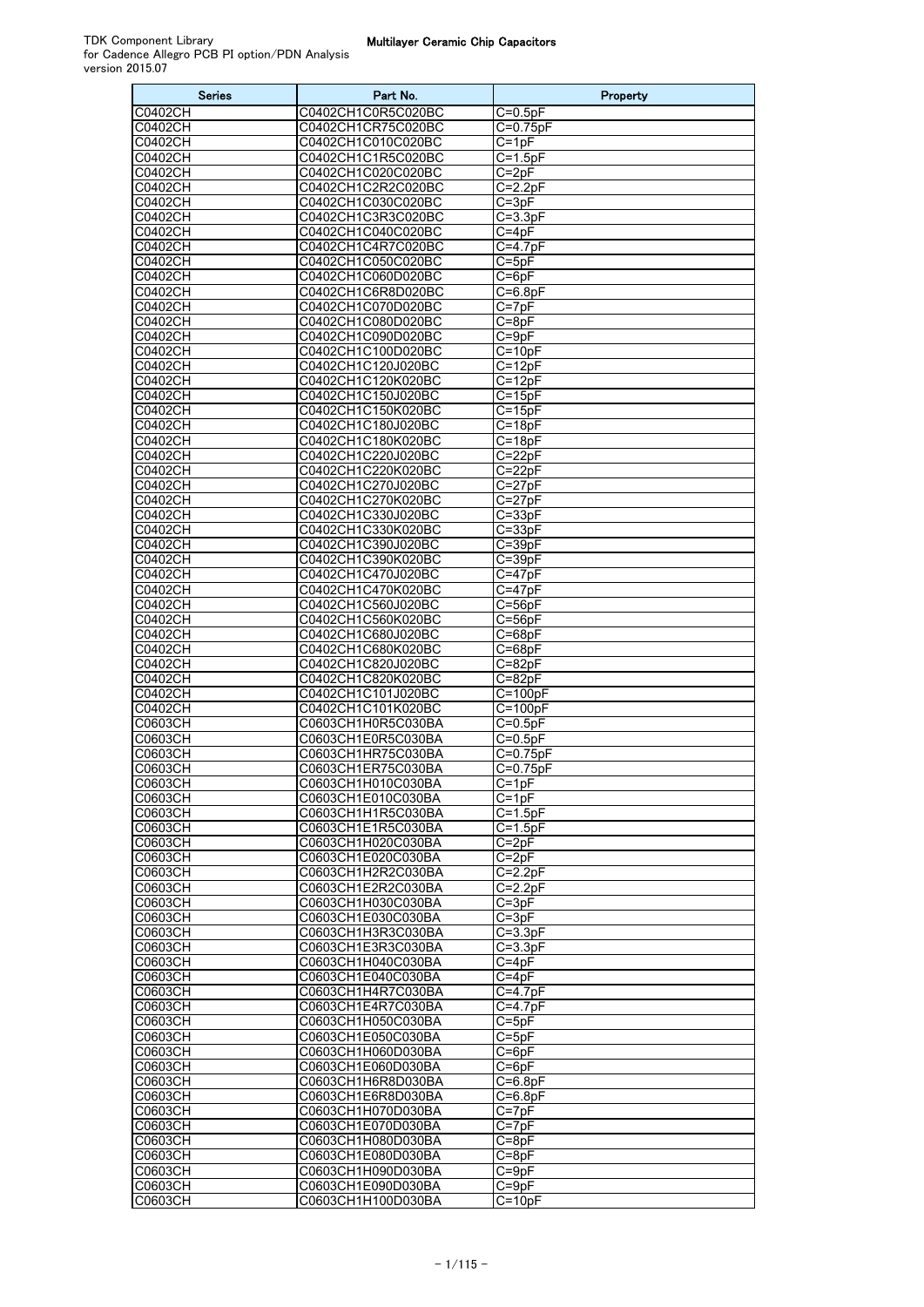| Series             | Part No.                                 | Property                   |
|--------------------|------------------------------------------|----------------------------|
| C0603CH            | C0603CH1E100D030BA                       | $C=10pF$                   |
| C0603CH            | C0603CH1H120J030BA                       | $C = 12pF$                 |
| C0603CH            | C0603CH1H120K030BA                       | C=12pF                     |
| C0603CH            | C0603CH1E120J030BA<br>C0603CH1E120K030BA | $C=12pF$                   |
| C0603CH<br>C0603CH | C0603CH1H150J030BA                       | $C = 12pF$<br>$C = 15pF$   |
| C0603CH            | C0603CH1H150K030BA                       | C=15pF                     |
| C0603CH            | C0603CH1E150J030BA                       | $C = 15pF$                 |
| C0603CH            | C0603CH1E150K030BA                       | $C=15pF$                   |
| C0603CH            | C0603CH1H180J030BA                       | $C = 18pF$                 |
| C0603CH            | C0603CH1H180K030BA                       | $C = 18pF$                 |
| C0603CH            | C0603CH1E180J030BA                       | C=18pF                     |
| C0603CH            | C0603CH1E180K030BA                       | $C = 18pF$                 |
| C0603CH<br>C0603CH | C0603CH1H220J030BA<br>C0603CH1H220K030BA | $C = 22pF$<br>$C = 22pF$   |
| C0603CH            | C0603CH1E220J030BA                       | C=22pF                     |
| C0603CH            | C0603CH1E220K030BA                       | $C = 22pF$                 |
| C0603CH            | C0603CH1H270J030BA                       | $C = 27pF$                 |
| C0603CH            | C0603CH1H270K030BA                       | $C=27pF$                   |
| C0603CH            | C0603CH1E270J030BA                       | $C = 27pF$                 |
| C0603CH            | C0603CH1E270K030BA                       | C=27pF                     |
| <b>C0603CH</b>     | C0603CH1H330J030BA                       | $C = 33pF$                 |
| C0603CH            | C0603CH1H330K030BA<br>C0603CH1E330J030BA | $C = 33pF$                 |
| C0603CH<br>C0603CH | C0603CH1E330K030BA                       | $C = 33pF$<br>$C = 33pF$   |
| C0603CH            | C0603CH1H390J030BA                       | $C = 39pF$                 |
| <b>C0603CH</b>     | C0603CH1H390K030BA                       | $C = 39pF$                 |
| C0603CH            | C0603CH1E390J030BA                       | $C = 39pF$                 |
| C0603CH            | C0603CH1E390K030BA                       | $C = 39pF$                 |
| C0603CH            | C0603CH1H470J030BA                       | $C = 47pF$                 |
| C0603CH            | C0603CH1H470K030BA                       | C=47pF                     |
| <b>C0603CH</b>     | C0603CH1E470J030BA                       | $C = 47pF$                 |
| C0603CH<br>C0603CH | C0603CH1E470K030BA<br>C0603CH1H560J030BA | $C = 47pF$<br>$C = 56pF$   |
| C0603CH            | C0603CH1H560K030BA                       | $C = 56pF$                 |
| C0603CH            | C0603CH1E560J030BA                       | $C = 56pF$                 |
| <b>C0603CH</b>     | C0603CH1E560K030BA                       | $C = 56pF$                 |
| C0603CH            | C0603CH1H680J030BA                       | C=68pF                     |
| C0603CH            | C0603CH1H680K030BA                       | $C = 68pF$                 |
| C0603CH            | C0603CH1E680J030BA                       | $C = 68pF$                 |
| C0603CH<br>C0603CH | C0603CH1E680K030BA<br>C0603CH1H820J030BA | C=68pF<br>$C = 82pF$       |
| C0603CH            | C0603CH1H820K030BA                       | C=82pF                     |
| C0603CH            | C0603CH1E820J030BA                       | $C = 82pF$                 |
| C0603CH            | C0603CH1E820K030BA                       | C=82pF                     |
| C0603CH            | C0603CH1H101J030BA                       | $C = 100pF$                |
| C0603CH            | C0603CH1H101K030BA                       | $C=100pF$                  |
| C0603CH            | C0603CH1E101J030BA                       | $C=100pF$                  |
| C0603CH            | C0603CH1E101K030BA                       | $C = 100pF$                |
| C1005CH<br>C1005CH | C1005CH1H0R5B050BA<br>C1005CH1H0R5C050BA | $C = 0.5pF$<br>$C = 0.5pF$ |
| C1005CH            | C1005CH1HR75B050BA                       | C=0.75pF                   |
| C1005CH            | C1005CH1HR75C050BA                       | C=0.75pF                   |
| C1005CH            | C1005CH1H010B050BA                       | $C = 1pF$                  |
| C1005CH            | C1005CH1H010C050BA                       | $C=1pF$                    |
| C1005CH            | C1005CH1H1R5B050BA                       | $C = 1.5pF$                |
| C1005CH            | C1005CH1H1R5C050BA                       | $C=1.5pF$                  |
| C1005CH            | C1005CH1H020B050BA                       | $C = 2pF$                  |
| C1005CH<br>C1005CH | C1005CH1H020C050BA<br>C1005CH1H030B050BA | $C = 2pF$<br>$C = 3pF$     |
| C1005CH            | C1005CH1H030C050BA                       | $C = 3pF$                  |
| C1005CH            | C1005CH1H040B050BA                       | $C = 4pF$                  |
| C1005CH            | C1005CH1H040C050BA                       | $C = 4pF$                  |
| C1005CH            | C1005CH1H050B050BA                       | $C = 5pF$                  |
| C1005CH            | C1005CH1H050C050BA                       | $C = 5pF$                  |
| C1005CH            | C1005CH1H060C050BA                       | $C = 6pF$                  |
| C1005CH<br>C1005CH | C1005CH1H060D050BA                       | $C = 6pF$                  |
| C1005CH            | C1005CH1H070C050BA<br>C1005CH1H070D050BA | C=7pF<br>$C = 7pF$         |
| C1005CH            | C1005CH1H080C050BA                       | $C = 8pF$                  |
| C1005CH            | C1005CH1H080D050BA                       | C=8pF                      |
| C1005CH            | C1005CH1H090C050BA                       | $C = 9pF$                  |
| C1005CH            | C1005CH1H090D050BA                       | $C = 9pF$                  |
| C1005CH            | C1005CH1H100C050BA                       | $C = 10pF$                 |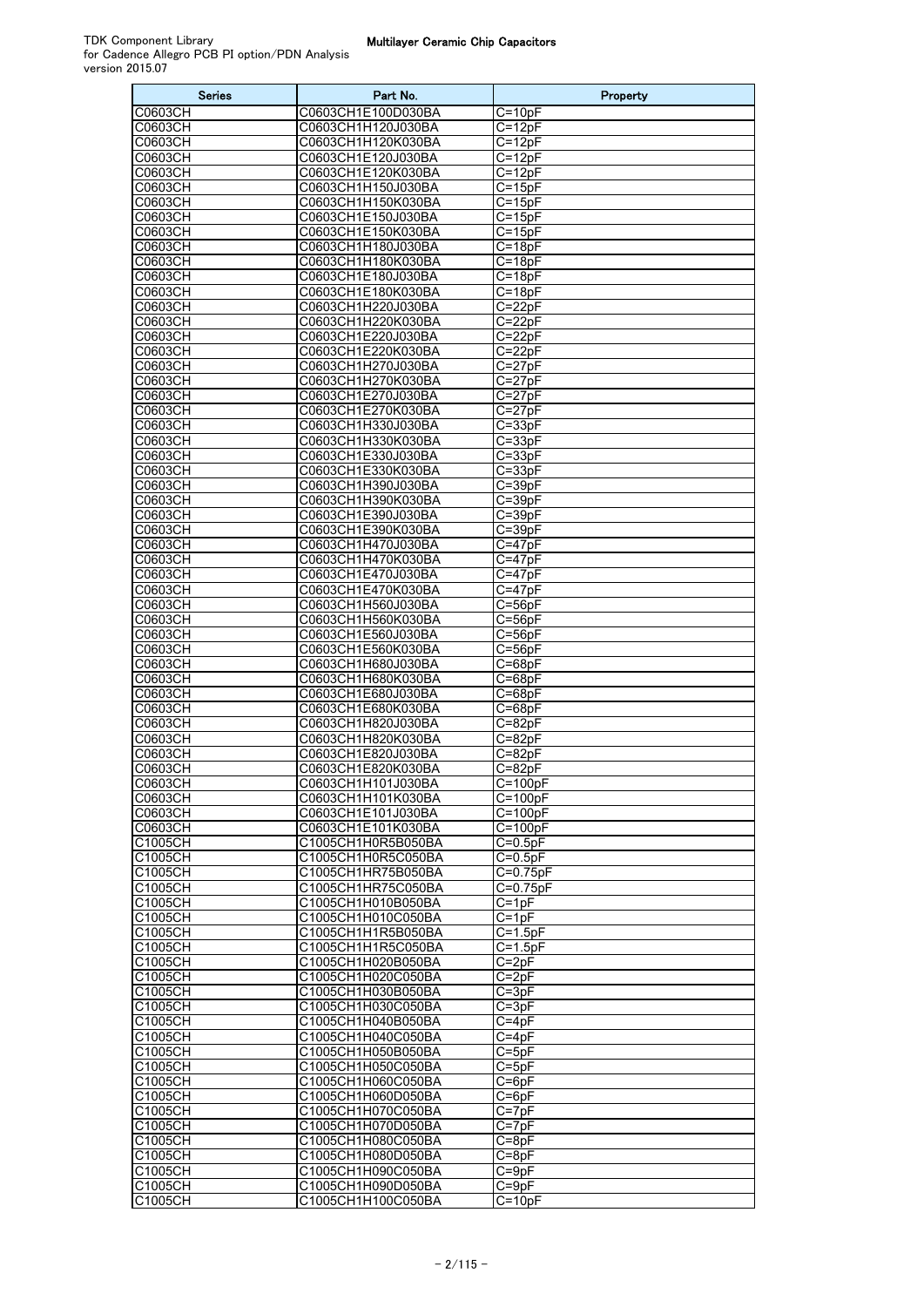| Series             | Part No.                                 | Property                   |
|--------------------|------------------------------------------|----------------------------|
| C1005CH            | C1005CH1H100D050BA                       | C=10pF                     |
| C1005CH            | C1005CH1H120J050BA                       | C=12pF                     |
| C1005CH            | C1005CH1H150J050BA                       | $C = 15pF$                 |
| C1005CH<br>C1005CH | C1005CH1H180J050BA<br>C1005CH1H220J050BA | $C = 18pF$<br>$C = 22pF$   |
| C1005CH            | C1005CH1H270J050BA                       | $C = 27pF$                 |
| C1005CH            | C1005CH1H330J050BA                       | $C = 33pF$                 |
| C1005CH            | C1005CH1H390J050BA                       | $C = 39pF$                 |
| C1005CH            | C1005CH1H470J050BA                       | $C = 47pF$                 |
| C1005CH            | C1005CH1H560J050BA                       | $C = 56pF$                 |
| C1005CH            | C1005CH1H680J050BA                       | $C = 68pF$                 |
| C1005CH<br>C1005CH | C1005CH1H820J050BA<br>C1005CH1H101J050BA | $C = 82pF$<br>$C = 100pF$  |
| C1005CH            | C1005CH1H101K050BA                       | $C = 100pF$                |
| C1005CH            | C1005CH1H121J050BA                       | $C = 120pF$                |
| C1005CH            | C1005CH1H121K050BA                       | $C = 120pF$                |
| C1005CH            | C1005CH1H151J050BA                       | $C = 150pF$                |
| C1005CH            | C1005CH1H151K050BA                       | $C = 150pF$                |
| C1005CH<br>C1005CH | C1005CH1H181J050BA<br>C1005CH1H181K050BA | $C = 180pF$<br>$C = 180pF$ |
| C1005CH            | C1005CH1H221J050BA                       | $C = 220pF$                |
| C1005CH            | C1005CH1H221K050BA                       | $C=220pF$                  |
| C1005CH            | C1005CH1H271J050BA                       | $C = 270pF$                |
| C1005CH            | C1005CH1H271K050BA                       | C=270pF                    |
| C1005CH            | C1005CH1H331J050BA                       | C=330pF                    |
| C1005CH            | C1005CH1H331K050BA                       | $C = 330pF$                |
| C1005CH<br>C1005CH | C1005CH1H391J050BA<br>C1005CH1H391K050BA | C=390pF<br>$C = 390pF$     |
| C1005CH            | C1005CH1H471J050BA                       | C=470pF                    |
| C1005CH            | C1005CH1H471K050BA                       | $C = 470pF$                |
| C1005CH            | C1005CH1H561J050BA                       | $C = 560pF$                |
| C1005CH            | C1005CH1H561K050BA                       | $C = 560pF$                |
| C1005CH            | C1005CH1H681J050BA                       | $C = 680pF$                |
| C1005CH<br>C1005CH | C1005CH1H681K050BA<br>C1005CH1H821J050BA | C=680pF                    |
| C1005CH            | C1005CH1H821K050BA                       | C=820pF<br>C=820pF         |
| C1005CH            | C1005CH1H102J050BA                       | C=1nF                      |
| C1005CH            | C1005CH1H102K050BA                       | C=1nF                      |
| C1005CH            | C1005CH2A101J050BA                       | $C = 100pF$                |
| C1005CH            | C1005CH2A101K050BA                       | $C = 100pF$                |
| C1005CH            | C1005CH2A121J050BA                       | $C = 120pF$                |
| C1005CH<br>C1005CH | C1005CH2A121K050BA<br>C1005CH2A151J050BA | $C = 120pF$<br>$C = 150pF$ |
| C1005CH            | C1005CH2A151K050BA                       | $C = 150pF$                |
| C1005CH            | C1005CH2A181J050BA                       | $C=180pF$                  |
| C1005CH            | C1005CH2A181K050BA                       | $C = 180pF$                |
| C1005CH            | C1005CH2A221J050BA                       | $C=220pF$                  |
| C1005CH            | C1005CH2A221K050BA                       | $C = 220pF$                |
| C1005CH<br>C1005CH | C1005CH2A271J050BA<br>C1005CH2A271K050BA | $C = 270pF$<br>$C = 270pF$ |
| C1005CH            | C1005CH2A331J050BA                       | $C = 330pF$                |
| C1005CH            | C1005CH2A331K050BA                       | $C = 330pF$                |
| C1005CH            | C1005CH2A391J050BA                       | $C = 390pF$                |
| C1005CH            | C1005CH2A391K050BA                       | $C = 390pF$                |
| C1005CH            | C1005CH2A471J050BA                       | $C = 470pF$                |
| C1005CH<br>C1608CH | C1005CH2A471K050BA                       | $C = 470pF$                |
| C1608CH            | C1608CH1H0R5C080AA<br>C1608CH1HR75C080AA | $C = 0.5pF$<br>C=0.75pF    |
| C1608CH            | C1608CH1H010C080AA                       | $C = 1pF$                  |
| C1608CH            | C1608CH1H1R5C080AA                       | $C=1.5pF$                  |
| C1608CH            | C1608CH1H020C080AA                       | $C = 2pF$                  |
| C1608CH            | C1608CH1H030C080AA                       | $C = 3pF$                  |
| C1608CH            | C1608CH1H040C080AA                       | $C = 4pF$                  |
| C1608CH<br>C1608CH | C1608CH1H050C080AA<br>C1608CH1H060C080AA | $C = 5pF$<br>$C = 6pF$     |
| C1608CH            | C1608CH1H060D080AA                       | $C = 6pF$                  |
| C1608CH            | C1608CH1H070C080AA                       | $C=7pF$                    |
| C1608CH            | C1608CH1H070D080AA                       | $C = 7pF$                  |
| C1608CH            | C1608CH1H080C080AA                       | $C = 8pF$                  |
| C1608CH            | C1608CH1H080D080AA                       | $C = 8pF$                  |
| C1608CH<br>C1608CH | C1608CH1H090C080AA<br>C1608CH1H090D080AA | $C = 9pF$<br>$C = 9pF$     |
| C1608CH            | C1608CH1H100C080AA                       | $C = 10pF$                 |
| C1608CH            | C1608CH1H100D080AA                       | $C = 10pF$                 |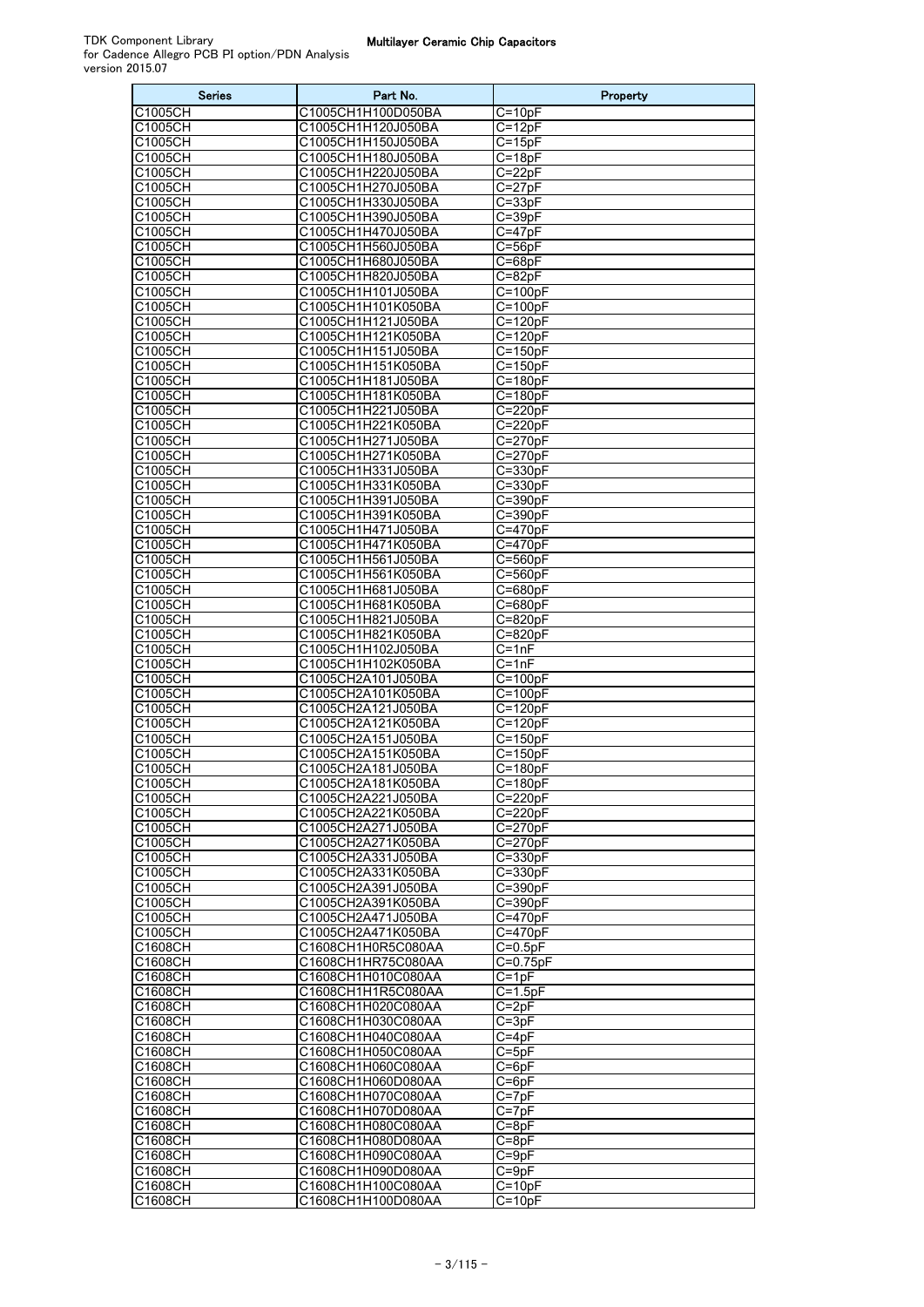| <b>Series</b>        | Part No.                                 | Property                             |
|----------------------|------------------------------------------|--------------------------------------|
| C1608CH              | C1608CH1H120J080AA                       | $C = 12pF$                           |
| C1608CH              | C1608CH1H150J080AA                       | $C = 15pF$                           |
| C1608CH              | C1608CH1H180J080AA                       | $C = 18pF$                           |
| C1608CH<br>C1608CH   | C1608CH1H220J080AA                       | $C = 22pF$                           |
| C1608CH              | C1608CH1H270J080AA<br>C1608CH1H330J080AA | $C = 27pF$<br>$C = 33pF$             |
| C1608CH              | C1608CH1H390J080AA                       | $C = 39pF$                           |
| C1608CH              | C1608CH1H470J080AA                       | C=47pF                               |
| C1608CH              | C1608CH1H560J080AA                       | $C = 56pF$                           |
| C1608CH              | C1608CH1H680J080AA                       | C=68pF                               |
| C1608CH              | C1608CH1H820J080AA                       | $C = 82pF$                           |
| C1608CH              | C1608CH1H101J080AA                       | $C = 100pF$                          |
| C1608CH              | C1608CH1H101K080AA                       | $C = 100pF$                          |
| C1608CH<br>C1608CH   | C1608CH1H121J080AA<br>C1608CH1H121K080AA | $C = 120pF$<br>$C = 120pF$           |
| C1608CH              | C1608CH1H151J080AA                       | $C = 150pF$                          |
| C1608CH              | C1608CH1H151K080AA                       | $C = 150pF$                          |
| C1608CH              | C1608CH1H181J080AA                       | $C = 180pF$                          |
| C1608CH              | C1608CH1H181K080AA                       | C=180pF                              |
| C1608CH              | C1608CH1H221J080AA                       | $C = 220pF$                          |
| C1608CH              | C1608CH1H221K080AA                       | $C = 220pF$                          |
| C1608CH              | C1608CH1H271J080AA                       | $C = 270pF$                          |
| C1608CH              | C1608CH1H271K080AA                       | $C = 270pF$                          |
| C1608CH<br>C1608CH   | C1608CH1H331J080AA<br>C1608CH1H331K080AA | C=330pF<br>$C = 330pF$               |
| C1608CH              | C1608CH1H391J080AA                       | C=390pF                              |
| C1608CH              | C1608CH1H391K080AA                       | C=390pF                              |
| C1608CH              | C1608CH1H471J080AA                       | $C = 470pF$                          |
| C1608CH              | C1608CH1H471K080AA                       | C=470pF                              |
| C1608CH              | C1608CH1H561J080AA                       | $C = 560pF$                          |
| C1608CH              | C1608CH1H561K080AA                       | $C = 560pF$                          |
| C1608CH              | C1608CH1H681J080AA                       | C=680pF                              |
| C1608CH              | C1608CH1H681K080AA                       | $C = 680pF$                          |
| C1608CH<br>C1608CH   | C1608CH1H821J080AA<br>C1608CH1H821K080AA | C=820pF<br>$C = 820pF$               |
| C1608CH              | C1608CH1H102J080AA                       | $C = 1nF$                            |
| C1608CH              | C1608CH1H102K080AA                       | $C=1nF$                              |
| C1608CH              | C1608CH1H122J080AA                       | $C = 1.2nF$                          |
| C1608CH              | C1608CH1H122K080AA                       | $C = 1.2nF$                          |
| C1608CH              | C1608CH1H152J080AA                       | $C=1.5nF$                            |
| C1608CH              | C1608CH1H152K080AA                       | $C = 1.5nF$                          |
| C1608CH              | C1608CH1H182J080AA                       | $C=1.8nF$                            |
| C1608CH              | C1608CH1H182K080AA<br>C1608CH1H222J080AA | $C = 1.8nF$<br>$\overline{C}$ =2.2nF |
| C1608CH<br>C1608CH   | C1608CH1H222K080AA                       | $C = 2.2nF$                          |
| C1608CH              | C1608CH1H272J080AA                       | $C = 2.7nF$                          |
| $\overline{C160}8CH$ | C1608CH1H272K080AA                       | $C=2.7nF$                            |
| C1608CH              | C1608CH1H332J080AA                       | $C = 3.3nF$                          |
| C1608CH              | C1608CH1H332K080AA                       | $C = 3.3nF$                          |
| C1608CH              | C1608CH1H392J080AA                       | $C = 3.9nF$                          |
| C1608CH              | C1608CH1H392K080AA                       | C=3.9nF                              |
| C1608CH              | C1608CH1H472J080AA                       | C=4.7nF                              |
| C1608CH<br>C1608CH   | C1608CH1H472K080AA<br>C1608CH1H562J080AA | C=4.7nF<br>$C = 5.6nF$               |
| C1608CH              | C1608CH1H562K080AA                       | $C = 5.6nF$                          |
| C1608CH              | C1608CH1H682J080AA                       | C=6.8nF                              |
| C1608CH              | C1608CH1H682K080AA                       | C=6.8nF                              |
| C1608CH              | C1608CH1H822J080AA                       | C=8.2nF                              |
| C1608CH              | C1608CH1H822K080AA                       | $C = 8.2nF$                          |
| C1608CH              | C1608CH1H103J080AA                       | $C = 10nF$                           |
| C1608CH              | C1608CH1H103K080AA                       | $C = 10nF$                           |
| C1608CH<br>C1608CH   | C1608CH2A010C080AA<br>C1608CH2A1R5C080AA | $C = 1pF$                            |
| C1608CH              | C1608CH2A020C080AA                       | C=1.5pF<br>$C = 2pF$                 |
| C1608CH              | C1608CH2A2R2C080AA                       | $C = 2.2pF$                          |
| C1608CH              | C1608CH2A030C080AA                       | $C = 3pF$                            |
| C1608CH              | C1608CH2A3R3C080AA                       | $\overline{C}$ =3.3pF                |
| C1608CH              | C1608CH2A040C080AA                       | $C = 4pF$                            |
| C1608CH              | C1608CH2A4R7C080AA                       | $C = 4.7pF$                          |
| C1608CH              | C1608CH2A050C080AA                       | $C = 5pF$                            |
| C1608CH              | C1608CH2A060D080AA                       | $C = 6pF$                            |
| C1608CH              | C1608CH2A6R8D080AA                       | $C = 6.8pF$                          |
| C1608CH<br>C1608CH   | C1608CH2A070D080AA<br>C1608CH2A080D080AA | $C = 7pF$<br>$C = 8pF$               |
|                      |                                          |                                      |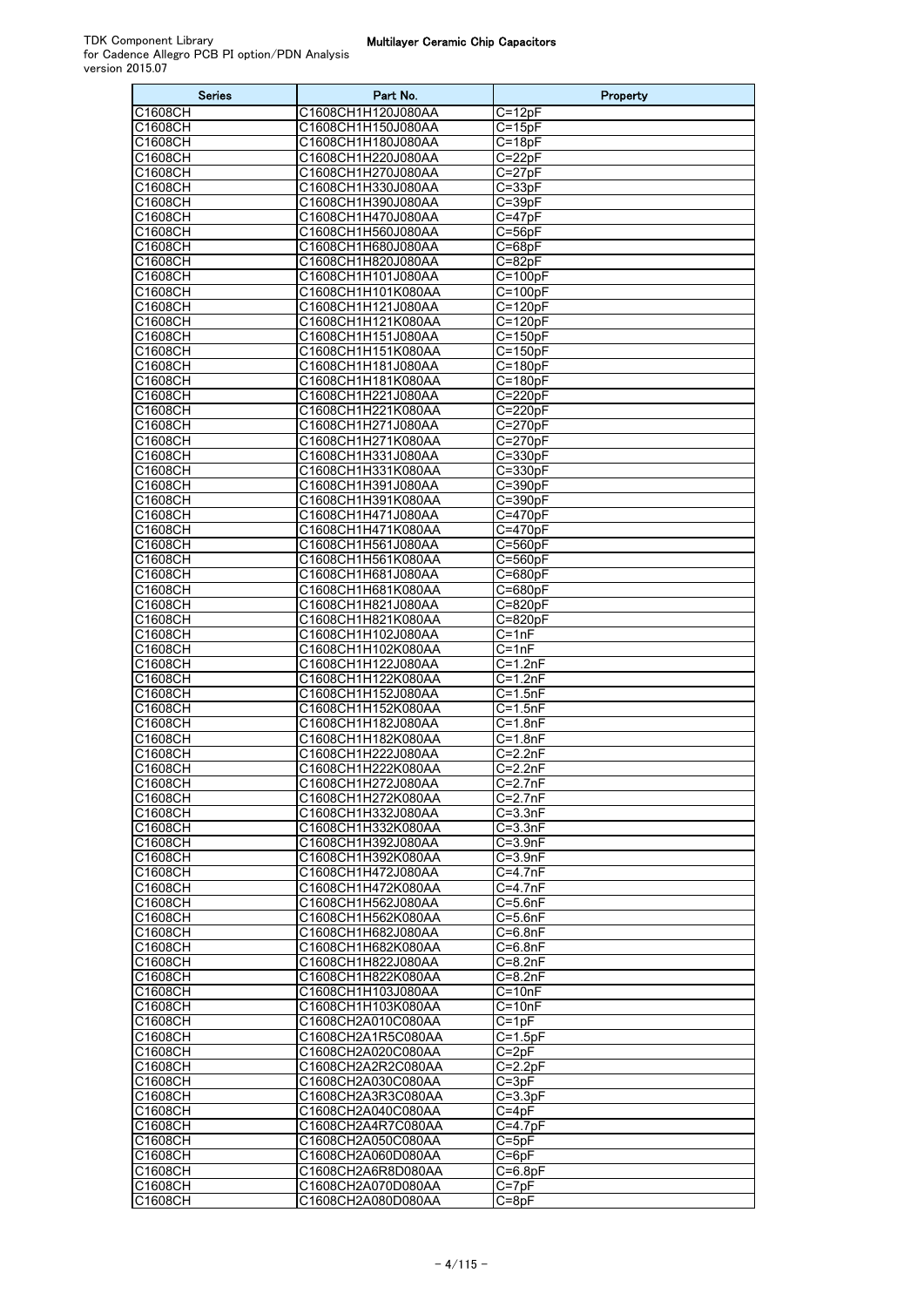| <b>Series</b>        | Part No.                                 | Property                             |
|----------------------|------------------------------------------|--------------------------------------|
| C1608CH              | C1608CH2A090D080AA                       | $C = 9pF$                            |
| C1608CH              | C1608CH2A100D080AA                       | $C = 10pF$                           |
| C1608CH              | C1608CH2A120J080AA                       | $C = 12pF$                           |
| C1608CH<br>C1608CH   | C1608CH2A150J080AA<br>C1608CH2A180J080AA | $C = 15pF$<br>$C = 18pF$             |
| C1608CH              | C1608CH2A220J080AA                       | $C = 22pF$                           |
| C1608CH              | C1608CH2A270J080AA                       | $C = 27pF$                           |
| C1608CH              | C1608CH2A330J080AA                       | $C = 33pF$                           |
| C1608CH              | C1608CH2A390J080AA                       | $C = 39pF$                           |
| C1608CH              | C1608CH2A470J080AA                       | $C = 47pF$                           |
| C1608CH              | C1608CH2A560J080AA                       | C=56pF                               |
| C1608CH              | C1608CH2A680J080AA                       | $C = 68pF$                           |
| C1608CH<br>C1608CH   | C1608CH2A820J080AA<br>C1608CH2E101J080AA | C=82pF<br>$C = 100pF$                |
| C1608CH              | C1608CH2E101K080AA                       | $C=100pF$                            |
| C1608CH              | C1608CH2A101J080AA                       | $C = 100pF$                          |
| C1608CH              | C1608CH2A101K080AA                       | $C = 100pF$                          |
| C1608CH              | C1608CH2E121J080AA                       | $C = 120pF$                          |
| C1608CH              | C1608CH2E121K080AA                       | $C = 120pF$                          |
| C1608CH              | C1608CH2A121J080AA                       | $C = 120pF$                          |
| C1608CH              | C1608CH2A121K080AA                       | $C=120pF$                            |
| C1608CH<br>C1608CH   | C1608CH2E151J080AA                       | $C=150pF$                            |
| C1608CH              | C1608CH2E151K080AA<br>C1608CH2A151J080AA | $C = 150pF$<br>$C = 150pF$           |
| C1608CH              | C1608CH2A151K080AA                       | $C = 150pF$                          |
| C1608CH              | C1608CH2E181J080AA                       | $C = 180pF$                          |
| C1608CH              | C1608CH2E181K080AA                       | C=180pF                              |
| C1608CH              | C1608CH2A181J080AA                       | $C = 180pF$                          |
| C1608CH              | C1608CH2A181K080AA                       | C=180pF                              |
| C1608CH              | C1608CH2E221J080AA                       | $C = 220pF$                          |
| C1608CH              | C1608CH2E221K080AA                       | $C = 220pF$                          |
| C1608CH<br>C1608CH   | C1608CH2A221J080AA<br>C1608CH2A221K080AA | C=220pF<br>$C = 220pF$               |
| C1608CH              | C1608CH2E271J080AA                       | $C = 270pF$                          |
| C1608CH              | C1608CH2E271K080AA                       | $C = 270pF$                          |
| C1608CH              | C1608CH2A271J080AA                       | C=270pF                              |
| C1608CH              | C1608CH2A271K080AA                       | C=270pF                              |
| C1608CH              | C1608CH2E331J080AA                       | $C = 330pF$                          |
| C1608CH              | C1608CH2E331K080AA                       | C=330pF                              |
| C1608CH              | C1608CH2A331J080AA                       | $C = 330pF$                          |
| C1608CH<br>C1608CH   | C1608CH2A331K080AA<br>C1608CH2E391J080AA | C=330pF<br>C=390pF                   |
| C1608CH              | C1608CH2E391K080AA                       | $C = 390pF$                          |
| C1608CH              | C1608CH2A391J080AA                       | C=390pF                              |
| C1608CH              | C1608CH2A391K080AA                       | C=390pF                              |
| <b>C1608CH</b>       | C1608CH2E471J080AA                       | $C = 470pF$                          |
| C <sub>160</sub> 8CH | C1608CH2E471K080AA                       | $C=470pF$                            |
| C1608CH              | C1608CH2A471J080AA                       | $C = 470pF$                          |
| C1608CH              | C1608CH2A471K080AA                       | $C = 470pF$                          |
| C1608CH              | C1608CH2E561J080AA                       | $C = 560pF$                          |
| C1608CH<br>C1608CH   | C1608CH2E561K080AA<br>C1608CH2A561J080AA | C=560pF<br>$C = 560pF$               |
| C1608CH              | C1608CH2A561K080AA                       | $C = 560pF$                          |
| C1608CH              | C1608CH2E681J080AA                       | $\overline{C}$ =680pF                |
| C1608CH              | C1608CH2E681K080AA                       | C=680pF                              |
| C1608CH              | C1608CH2A681J080AA                       | C=680pF                              |
| C1608CH              | C1608CH2A681K080AA                       | C=680pF                              |
| C1608CH              | C1608CH2E821J080AA                       | $C = 820pF$                          |
| C1608CH<br>C1608CH   | C1608CH2E821K080AA<br>C1608CH2A821J080AA | $\overline{C}$ =820pF<br>C=820pF     |
| C1608CH              | C1608CH2A821K080AA                       | C=820pF                              |
| C1608CH              | C1608CH2E102J080AA                       | $C = 1nF$                            |
| C1608CH              | C1608CH2E102K080AA                       | $C = 1nF$                            |
| C1608CH              | C1608CH2A102J080AA                       | $C = 1nF$                            |
| C1608CH              | C1608CH2A102K080AA                       | $C=1nF$                              |
| C1608CH              | C1608CH2E122J080AA                       | $C = 1.2nF$                          |
| C1608CH              | C1608CH2E122K080AA                       | $\overline{C=1}.2nF$                 |
| C1608CH<br>C1608CH   | C1608CH2A122J080AA<br>C1608CH2A122K080AA | $C = 1.2nF$<br>$\overline{C}$ =1.2nF |
| C1608CH              | C1608CH2E152J080AA                       | $C = 1.5nF$                          |
| C1608CH              | C1608CH2E152K080AA                       | $C = 1.5nF$                          |
| C1608CH              | C1608CH2A152J080AA                       | $\overline{C=1}.5nF$                 |
| C1608CH              | C1608CH2A152K080AA                       | $C = 1.5nF$                          |
| C1608CH              | C1608CH2E182J080AA                       | $\overline{C}$ =1.8nF                |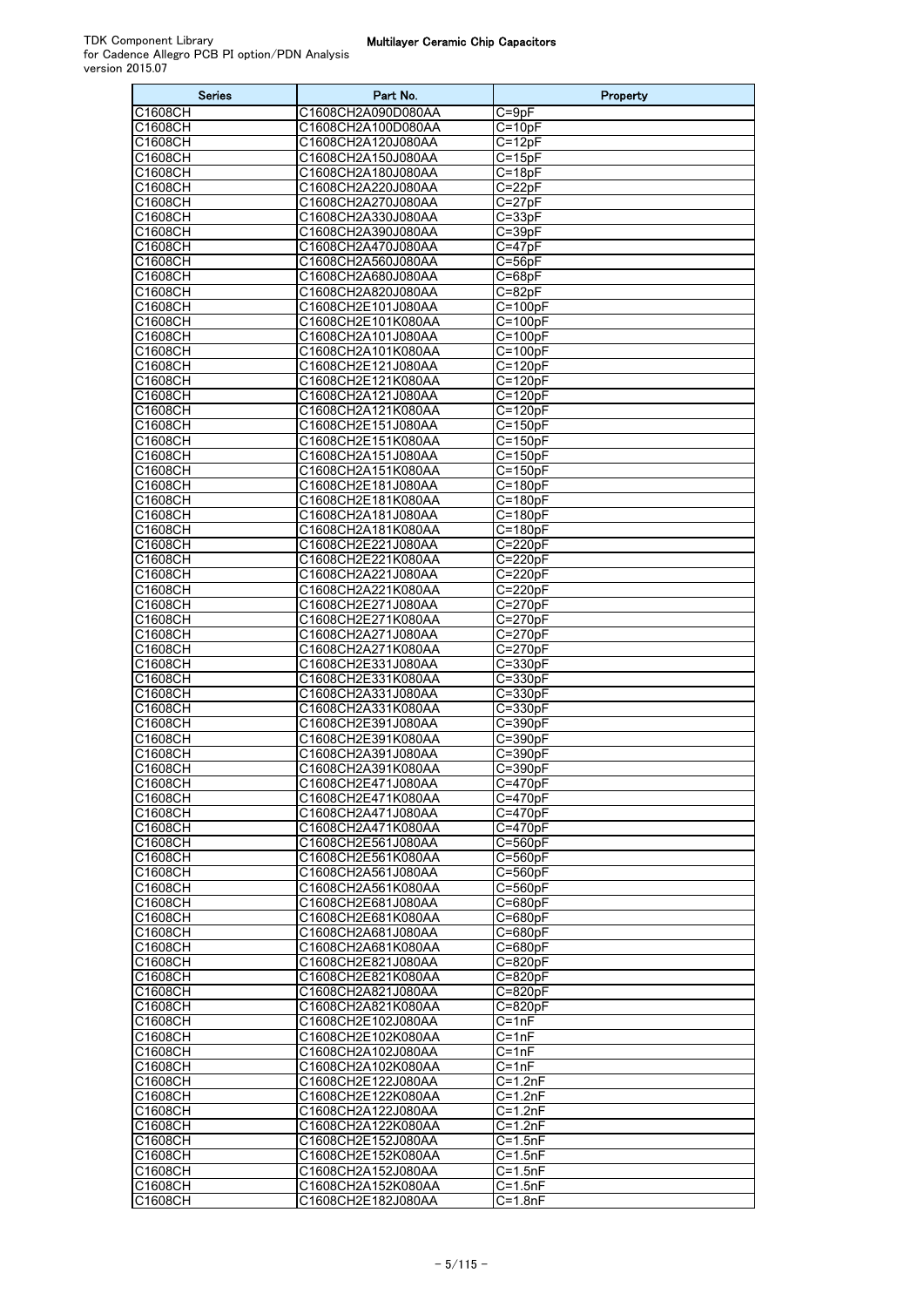| Series                    | Part No.                                 | Property                   |
|---------------------------|------------------------------------------|----------------------------|
| C1608CH                   | C1608CH2E182K080AA                       | C=1.8nF                    |
| C1608CH                   | C1608CH2A182J080AA                       | C=1.8nF                    |
| C1608CH                   | C1608CH2A182K080AA<br>C1608CH2E222J080AA | C=1.8nF<br>$C = 2.2nF$     |
| C1608CH<br>C1608CH        | C1608CH2E222K080AA                       | $C = 2.2nF$                |
| C1608CH                   | C1608CH2A222J080AA                       | $C = 2.2nF$                |
| C1608CH                   | C1608CH2A222K080AA                       | C=2.2nF                    |
| C1608CH                   | C1608CH2A272J080AA                       | $C = 2.7nF$                |
| C1608CH                   | C1608CH2A272K080AA                       | $C = 2.7nF$                |
| C1608CH                   | C1608CH2A332J080AA                       | $C = 3.3nF$                |
| C1608CH<br>C2012CH        | C1608CH2A332K080AA<br>C2012CH1H102J060AA | $C = 3.3nF$<br>C=1nF       |
| C2012CH                   | C2012CH1H102K060AA                       | C=1nF                      |
| C2012CH                   | C2012CH1H122J060AA                       | $C = 1.2nF$                |
| C2012CH                   | C2012CH1H122K060AA                       | $C = 1.2nF$                |
| C2012CH                   | C2012CH1H152J060AA                       | $C = 1.5nF$                |
| C2012CH                   | C2012CH1H152K060AA                       | $C = 1.5nF$                |
| C2012CH                   | C2012CH1H182J060AA                       | C=1.8nF                    |
| C2012CH<br>C2012CH        | C2012CH1H182K060AA<br>C2012CH1H222J060AA | C=1.8nF<br>$C = 2.2nF$     |
| C2012CH                   | C2012CH1H222K060AA                       | $C = 2.2nF$                |
| C2012CH                   | C2012CH1H222J085AA                       | $C = 2.2nF$                |
| C2012CH                   | C2012CH1H272J060AA                       | $C = 2.7nF$                |
| C2012CH                   | C2012CH1H272K060AA                       | $C = 2.7nF$                |
| C2012CH                   | C2012CH1H332J060AA                       | $C = 3.3nF$                |
| C2012CH                   | C2012CH1H332K060AA                       | $C = 3.3nF$                |
| C2012CH<br>C2012CH        | C2012CH1H332J125AA<br>C2012CH1H392J060AA | $C=3.3nF$<br>$C = 3.9nF$   |
| C2012CH                   | C2012CH1H392K060AA                       | $C = 3.9nF$                |
| C2012CH                   | C2012CH1H472J060AA                       | $C = 4.7nF$                |
| C2012CH                   | C2012CH1H472K060AA                       | $C = 4.7nF$                |
| C2012CH                   | C2012CH1H562J060AA                       | $C=5.6nF$                  |
| C2012CH                   | C2012CH1H562K060AA                       | C=5.6nF                    |
| C2012CH<br>C2012CH        | C2012CH1H682J060AA<br>C2012CH1H682K060AA | C=6.8nF<br>C=6.8nF         |
| C2012CH                   | C2012CH1H822J060AA                       | $C = 8.2nF$                |
| C2012CH                   | C2012CH1H822K060AA                       | $C = 8.2nF$                |
| C2012CH                   | C2012CH1H103J060AA                       | $C = 10nF$                 |
| C2012CH                   | C2012CH1H103K060AA                       | $C = 10nF$                 |
| C2012CH                   | C2012CH1H153J085AA                       | $C = 15nF$                 |
| C2012CH<br>C2012CH        | C2012CH1H153K085AA<br>C2012CH1H223J125AA | $C = 15nF$<br>C=22nF       |
| C2012CH                   | C2012CH1H223K125AA                       | C=22nF                     |
| C2012CH                   | C2012CH1H333J125AA                       | $C = 33nF$                 |
| C2012CH                   | C2012CH1H333K125AA                       | $C = 33nF$                 |
| <b>C2012CH</b>            | C2012CH2W101J060AA                       | $C = 100pF$                |
| C2012CH                   | C2012CH2W101K060AA                       | $C=100pF$                  |
| C2012CH<br>C2012CH        | C2012CH2W121J060AA<br>C2012CH2W121K060AA | $C = 120pF$<br>$C = 120pF$ |
| C2012CH                   | C2012CH2W151J060AA                       | $C = 150pF$                |
| <b>C2012CH</b>            | C2012CH2W151K060AA                       | $C = 150pF$                |
| C2012CH                   | C2012CH2W181J060AA                       | $C = 180pF$                |
| C2012CH                   | C2012CH2W181K060AA                       | $C = 180pF$                |
| C2012CH                   | C2012CH2W221J060AA                       | $C = 220pF$                |
| C2012CH<br><b>C2012CH</b> | C2012CH2W221K060AA<br>C2012CH2W271J060AA | $C = 220pF$<br>$C = 270pF$ |
| C2012CH                   | C2012CH2W271K060AA                       | $C = 270pF$                |
| C2012CH                   | C2012CH2W331J060AA                       | $C = 330pF$                |
| C2012CH                   | C2012CH2W331K060AA                       | $C = 330pF$                |
| C2012CH                   | C2012CH2W391J060AA                       | C=390pF                    |
| C2012CH                   | C2012CH2W391K060AA                       | $C = 390pF$                |
| C2012CH                   | C2012CH2W471J060AA                       | $C = 470pF$<br>$C = 470pF$ |
| C2012CH<br>C2012CH        | C2012CH2W471K060AA<br>C2012CH2W561J060AA | $C = 560pF$                |
| C2012CH                   | C2012CH2W561K060AA                       | C=560pF                    |
| C2012CH                   | C2012CH2W681J060AA                       | $C = 680pF$                |
| C2012CH                   | C2012CH2W681K060AA                       | $C = 680pF$                |
| C2012CH                   | C2012CH2W821J060AA                       | C=820pF                    |
| C2012CH                   | C2012CH2W821K060AA                       | $C = 820pF$                |
| C2012CH<br>C2012CH        | C2012CH2E821J060AA<br>C2012CH2E821K060AA | C=820pF<br>C=820pF         |
| C2012CH                   | C2012CH2W102J060AA                       | $C = 1nF$                  |
| C2012CH                   | C2012CH2W102K060AA                       | $C = 1nF$                  |
| <b>C2012CH</b>            | C2012CH2E102J085AA                       | $C = 1nF$                  |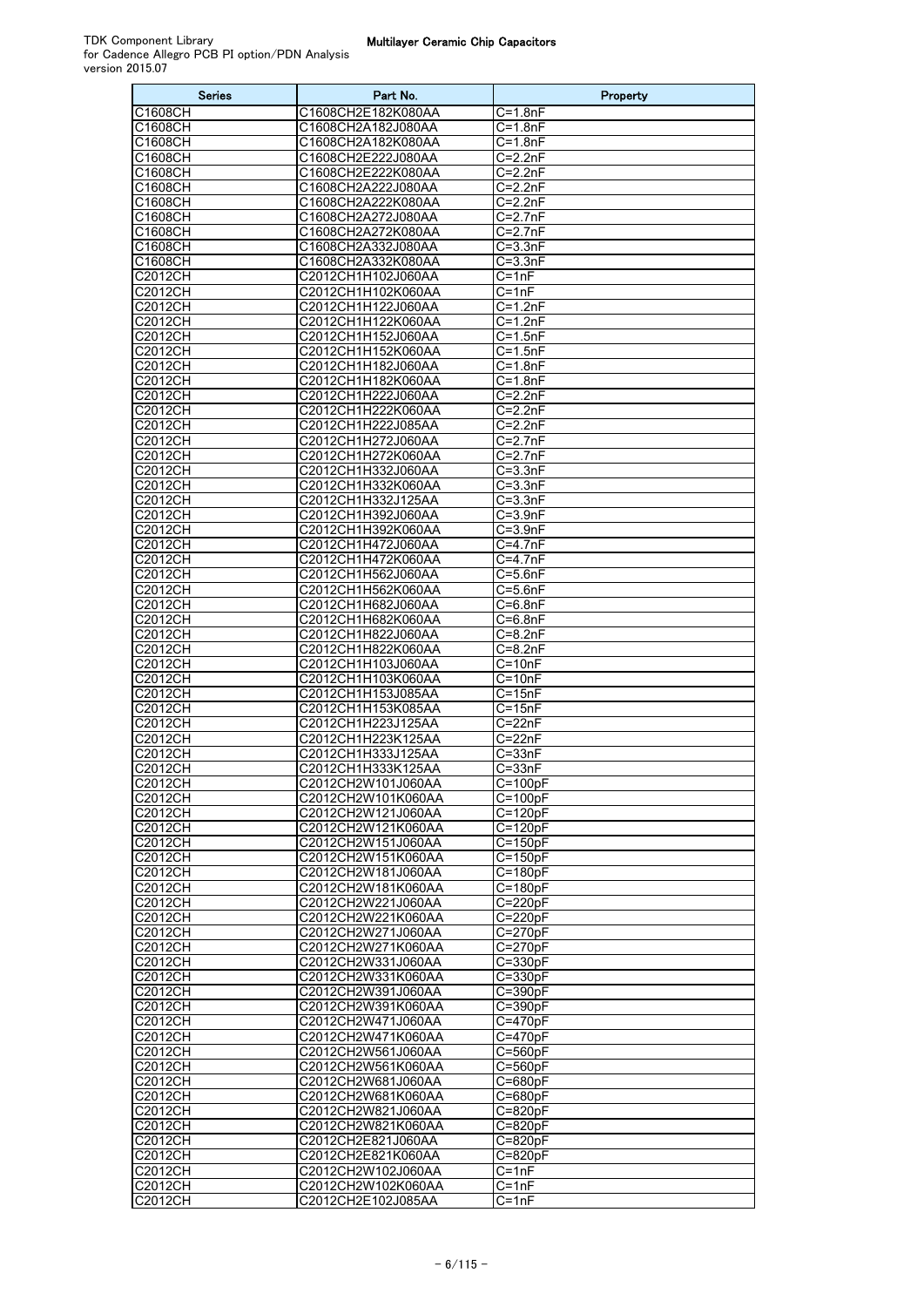| <b>Series</b>             | Part No.                                 | Property                         |
|---------------------------|------------------------------------------|----------------------------------|
| C2012CH                   | C2012CH2E102K085AA                       | $C = 1nF$                        |
| C2012CH                   | C2012CH2A102J060AA                       | $C = 1nF$                        |
| C2012CH                   | C2012CH2W122J060AA                       | $\overline{C=1}$ .2nF            |
| C2012CH                   | C2012CH2W122K060AA                       | $C = 1.2nF$                      |
| C2012CH<br><b>C2012CH</b> | C2012CH2E122J085AA                       | $C = 1.2nF$                      |
| <b>C2012CH</b>            | C2012CH2E122K085AA<br>C2012CH2A122J060AA | $C = 1.2nF$<br>$C = 1.2nF$       |
| C2012CH                   | C2012CH2W152J085AA                       | $C = 1.5nF$                      |
| C2012CH                   | C2012CH2W152K085AA                       | $C = 1.5nF$                      |
| C2012CH                   | C2012CH2E152J085AA                       | $C = 1.5nF$                      |
| C2012CH                   | C2012CH2E152K085AA                       | $C = 1.5nF$                      |
| C2012CH                   | C2012CH2A152J060AA                       | $C = 1.5nF$                      |
| C2012CH                   | C2012CH2A152K060AA                       | $C = 1.5nF$                      |
| C2012CH                   | C2012CH2W182J085AA                       | $C = 1.8nF$                      |
| C2012CH                   | C2012CH2W182K085AA                       | $C = 1.8nF$                      |
| C2012CH<br>C2012CH        | C2012CH2E182J125AA<br>C2012CH2E182K125AA | $C = 1.8nF$<br>$C = 1.8nF$       |
| C2012CH                   | C2012CH2A182J085AA                       | $C = 1.8nF$                      |
| C2012CH                   | C2012CH2A182K085AA                       | $\overline{C=1}$ .8nF            |
| C2012CH                   | C2012CH2W222J085AA                       | $C = 2.2nF$                      |
| C2012CH                   | C2012CH2W222K085AA                       | $C = 2.2nF$                      |
| C2012CH                   | C2012CH2E222J125AA                       | $C = 2.2nF$                      |
| <b>C2012CH</b>            | C2012CH2E222K125AA                       | $C = 2.2nF$                      |
| C2012CH                   | C2012CH2A222J085AA                       | $C = 2.2nF$                      |
| C2012CH                   | C2012CH2A222K085AA                       | $C = 2.2nF$                      |
| C2012CH                   | C2012CH2W272J125AA                       | $C = 2.7nF$                      |
| C2012CH<br><b>C2012CH</b> | C2012CH2W272K125AA<br>C2012CH2E272J125AA | $C = 2.7nF$<br>$C=2.7nF$         |
| C2012CH                   | C2012CH2E272K125AA                       | $C = 2.7nF$                      |
| C2012CH                   | C2012CH2A272J125AA                       | $C = 2.7nF$                      |
| C2012CH                   | C2012CH2A272K125AA                       | $C = 2.7nF$                      |
| C2012CH                   | C2012CH2W332J125AA                       | $C = 3.3nF$                      |
| C2012CH                   | C2012CH2W332K125AA                       | $C = 3.3nF$                      |
| C2012CH                   | C2012CH2E332J085AA                       | $C = 3.3nF$                      |
| C2012CH<br>C2012CH        | C2012CH2E332K085AA<br>C2012CH2A332J125AA | $C = 3.3nF$<br>$C = 3.3nF$       |
| C2012CH                   | C2012CH2A332K125AA                       | $C = 3.3nF$                      |
| C2012CH                   | C2012CH2W392J125AA                       | $C = 3.9nF$                      |
| C2012CH                   | C2012CH2W392K125AA                       | $\overline{C}$ =3.9nF            |
| C2012CH                   | C2012CH2E392J125AA                       | $C = 3.9nF$                      |
| C2012CH                   | C2012CH2E392K125AA                       | $C = 3.9nF$                      |
| C2012CH                   | C2012CH2A392J125AA                       | $C = 3.9nF$                      |
| C2012CH<br>C2012CH        | C2012CH2A392K125AA<br>C2012CH2W472J125AA | $C = 3.9nF$<br>$C = 4.7nF$       |
| C2012CH                   | C2012CH2W472K125AA                       | $C = 4.7nF$                      |
| C2012CH                   | C2012CH2E472J125AA                       | $C = 4.7nF$                      |
| $\overline{C201}2CH$      | C2012CH2E472K125AA                       | $C=4.7nF$                        |
| C2012CH                   | C2012CH2A472J125AA                       | $C=4.7nF$                        |
| C2012CH                   | C2012CH2A472K125AA                       | C=4.7nF                          |
| C2012CH                   | C2012CH2W562J125AA                       | $C = 5.6nF$                      |
| C2012CH<br>C2012CH        | C2012CH2W562K125AA<br>C2012CH2E562J125AA | C=5.6nF<br>$C = 5.6nF$           |
| C2012CH                   | C2012CH2E562K125AA                       | $C = 5.6nF$                      |
| C2012CH                   | C2012CH2A562J125AA                       | C=5.6nF                          |
| C2012CH                   | C2012CH2A562K125AA                       | $C = 5.6nF$                      |
| C2012CH                   | C2012CH2E682J125AA                       | $C = 6.8nF$                      |
| C2012CH                   | C2012CH2E682K125AA                       | $C = 6.8nF$                      |
| C2012CH                   | C2012CH2A682J125AA                       | $C = 6.8nF$                      |
| C2012CH<br>C2012CH        | C2012CH2A682K125AA<br>C2012CH2E822J125AA | C=6.8nF<br>$\overline{C}$ =8.2nF |
| C2012CH                   | C2012CH2E822K125AA                       | $C = 8.2nF$                      |
| C2012CH                   | C2012CH2A822J125AA                       | C=8.2nF                          |
| C2012CH                   | C2012CH2A822K125AA                       | $C = 8.2nF$                      |
| C2012CH                   | C2012CH2E103J125AA                       | C=10nF                           |
| C2012CH                   | C2012CH2E103K125AA                       | $C = 10nF$                       |
| C2012CH                   | C2012CH2A103J125AA                       | $C = 10nF$                       |
| C2012CH<br>C3216CH        | C2012CH2A103K125AA<br>C3216CH1H392J060AA | C=10nF<br>$C = 3.9nF$            |
| C3216CH                   | C3216CH1H392K060AA                       | C=3.9nF                          |
| C3216CH                   | C3216CH1H472J060AA                       | C=4.7nF                          |
| C3216CH                   | C3216CH1H472K060AA                       | $C=4.7nF$                        |
| C3216CH                   | C3216CH1H562J060AA                       | $\overline{C=5.6}$ nF            |
| C3216CH                   | C3216CH1H562K060AA                       | $C = 5.6nF$                      |
| <b>C3216CH</b>            | C3216CH1H682J060AA                       | $C = 6.8nF$                      |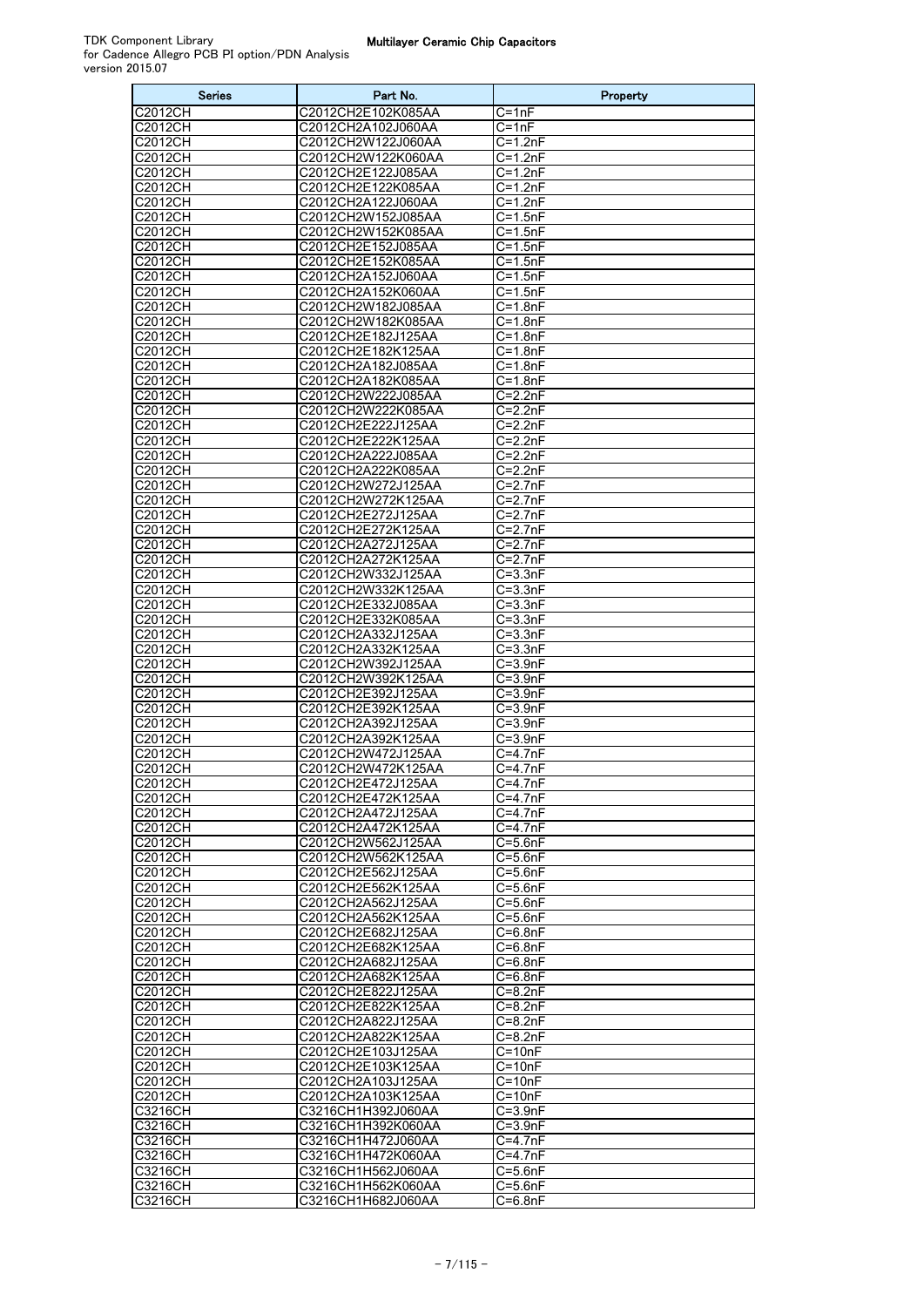| <b>Series</b>      | Part No.                                 | Property                   |
|--------------------|------------------------------------------|----------------------------|
| C3216CH            | C3216CH1H682K060AA                       | $C = 6.8nF$                |
| C3216CH            | C3216CH1H822J060AA                       | $C = 8.2nF$                |
| C3216CH            | C3216CH1H822K060AA                       | $C = 8.2nF$                |
| C3216CH            | C3216CH1H103J060AA                       | $C = 10nF$                 |
| C3216CH            | C3216CH1H103K060AA                       | $C = 10nF$                 |
| C3216CH            | C3216CH1H153J060AA                       | $C = 15nF$                 |
| C3216CH            | C3216CH1H153K060AA                       | $C = 15nF$                 |
| C3216CH            | C3216CH1H223J060AA                       | C=22nF                     |
| C3216CH            | C3216CH1H223K060AA                       | $C=22nF$                   |
| C3216CH<br>C3216CH | C3216CH1H333J085AA<br>C3216CH1H333K085AA | $C = 33nF$<br>$C = 33nF$   |
| C3216CH            | C3216CH1H473J115AA                       | $C = 47nF$                 |
| C3216CH            | C3216CH1H473K115AA                       | $C = 47nF$                 |
| C3216CH            | C3216CH1H683J160AA                       | $C = 68nF$                 |
| C3216CH            | C3216CH1H683K160AA                       | C=68nF                     |
| C3216CH            | C3216CH1H104J160AA                       | $C = 100nF$                |
| C3216CH            | C3216CH1H104K160AA                       | $C = 100nF$                |
| <b>C3216CH</b>     | C3216CH2J101J060AA                       | $C = 100pF$                |
| C3216CH            | C3216CH2J101K060AA                       | $C = 100pF$                |
| C3216CH            | C3216CH2J121J060AA                       | $C = 120pF$                |
| C3216CH            | C3216CH2J121K060AA                       | $C=120pF$                  |
| C3216CH            | C3216CH2J151J060AA                       | $C = 150pF$                |
| C3216CH            | C3216CH2J151K060AA                       | $C = 150pF$                |
| C3216CH            | C3216CH2J181J060AA                       | C=180pF                    |
| C3216CH            | C3216CH2J181K060AA                       | $C = 180pF$                |
| C3216CH            | C3216CH2J221J060AA                       | $C = 220pF$                |
| C3216CH            | C3216CH2J221K060AA                       | $C = 220pF$                |
| C3216CH            | C3216CH2J271J060AA<br>C3216CH2J271K060AA | $C = 270pF$                |
| C3216CH<br>C3216CH | C3216CH2J331J060AA                       | C=270pF<br>$C = 330pF$     |
| C3216CH            | C3216CH2J331K060AA                       | $C = 330pF$                |
| C3216CH            | C3216CH2J391J060AA                       | C=390pF                    |
| C3216CH            | C3216CH2J391K060AA                       | $C = 390pF$                |
| C3216CH            | C3216CH2J471J085AA                       | C=470pF                    |
| C3216CH            | C3216CH2J471K085AA                       | $C = 470pF$                |
| <b>C3216CH</b>     | C3216CH2J561J085AA                       | $C = 560pF$                |
| C3216CH            | C3216CH2J561K085AA                       | C=560pF                    |
| C3216CH            | C3216CH2J681J085AA                       | $C = 680pF$                |
| C3216CH            | C3216CH2J681K085AA                       | C=680pF                    |
| C3216CH            | C3216CH2J821J085AA                       | $C = 820pF$                |
| <b>C3216CH</b>     | C3216CH2J821K085AA                       | $C = 820pF$                |
| C3216CH            | C3216CH2J102J085AA                       | $C = 1nF$                  |
| C3216CH            | C3216CH2J102K085AA                       | $C = 1nF$                  |
| C3216CH            | C3216CH2J122J085AA                       | $C=1.2nF$                  |
| C3216CH<br>C3216CH | C3216CH2J122K085AA<br>C3216CH2J152J115AA | $C = 1.2nF$<br>$C = 1.5nF$ |
| C3216CH            | C3216CH2J152K115AA                       | $C = 1.5nF$                |
| C3216CH            | C3216CH2J182J115AA                       | C=1.8nF                    |
| C3216CH            | C3216CH2J182K115AA                       | $C=1.8nF$                  |
| C3216CH            | C3216CH2J222J115AA                       | C=2.2nF                    |
| C3216CH            | C3216CH2J222K115AA                       | C=2.2nF                    |
| C3216CH            | C3216CH2J272J160AA                       | $C = 2.7nF$                |
| C3216CH            | C3216CH2J272K160AA                       | C=2.7nF                    |
| C3216CH            | C3216CH2J332J160AA                       | $\overline{C}$ =3.3nF      |
| C3216CH            | C3216CH2J332K160AA                       | $C = 3.3nF$                |
| C3216CH            | C3216CH2E332J085AA                       | C=3.3nF                    |
| C3216CH            | C3216CH2E332K085AA                       | $C = 3.3nF$                |
| C3216CH            | C3216CH2J392J085AA                       | $C = 3.9nF$                |
| C3216CH            | C3216CH2J392K085AA                       | C=3.9nF                    |
| C3216CH            | C3216CH2E392J115AA                       | $C = 3.9nF$                |
| C3216CH<br>C3216CH | C3216CH2E392K115AA<br>C3216CH2A392J060AA | C=3.9nF<br>$C = 3.9nF$     |
| C3216CH            | C3216CH2A392K060AA                       | $C = 3.9nF$                |
| C3216CH            | C3216CH2J472J085AA                       | $\overline{C=4}$ . 7nF     |
| C3216CH            | C3216CH2J472K085AA                       | $C = 4.7nF$                |
| C3216CH            | C3216CH2E472J115AA                       | C=4.7nF                    |
| C3216CH            | C3216CH2E472K115AA                       | C=4.7nF                    |
| C3216CH            | C3216CH2A472J085AA                       | C=4.7nF                    |
| C3216CH            | C3216CH2A472K085AA                       | $\overline{C=4}$ . 7nF     |
| C3216CH            | C3216CH2J562J115AA                       | $C = 5.6nF$                |
| C3216CH            | C3216CH2J562K115AA                       | C=5.6nF                    |
| C3216CH            | C3216CH2E562J115AA                       | $C = 5.6nF$                |
| <b>C3216CH</b>     | C3216CH2E562K115AA                       | $C = 5.6nF$                |
| C3216CH            | C3216CH2A562J085AA                       | $C = 5.6nF$                |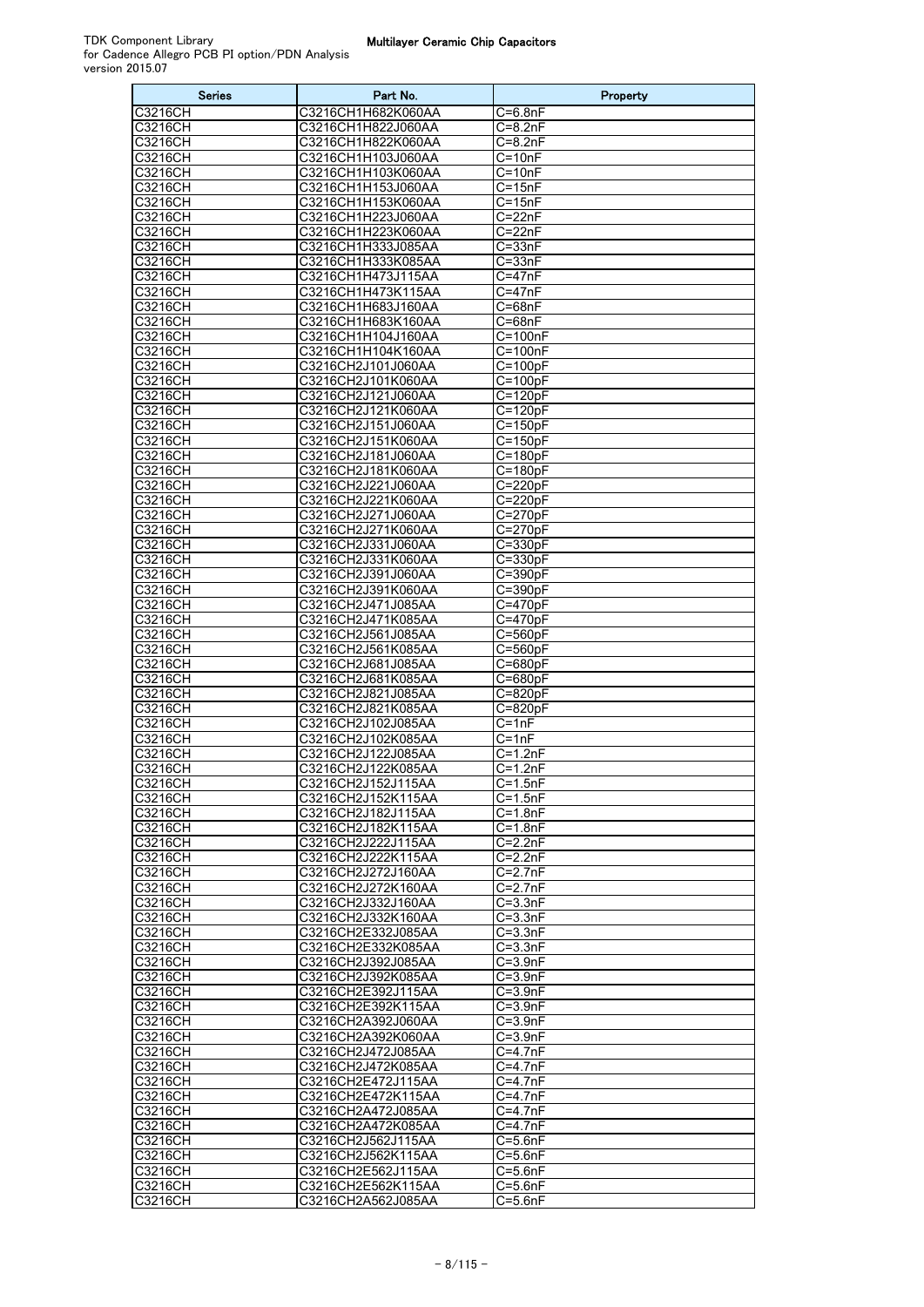| Series                           | Part No.                                 | Property                       |
|----------------------------------|------------------------------------------|--------------------------------|
| C3216CH                          | C3216CH2A562K085AA                       | C=5.6nF                        |
| C3216CH                          | C3216CH2J682J115AA                       | C=6.8nF                        |
| C3216CH<br>C3216CH               | C3216CH2J682K115AA<br>C3216CH2W682J115AA | C=6.8nF<br>C=6.8nF             |
| C3216CH                          | C3216CH2W682K115AA                       | C=6.8nF                        |
| C3216CH                          | C3216CH2E682J160AA                       | C=6.8nF                        |
| C3216CH                          | C3216CH2E682K160AA                       | C=6.8nF                        |
| C3216CH                          | C3216CH2A682J115AA                       | C=6.8nF                        |
| C3216CH                          | C3216CH2A682K115AA                       | C=6.8nF                        |
| C3216CH                          | C3216CH2J822J160AA                       | $C = 8.2nF$                    |
| C3216CH<br>C3216CH               | C3216CH2J822K160AA<br>C3216CH2W822J115AA | C=8.2nF<br>C=8.2nF             |
| C3216CH                          | C3216CH2W822K115AA                       | $C = 8.2nF$                    |
| C3216CH                          | C3216CH2E822J160AA                       | C=8.2nF                        |
| C3216CH                          | C3216CH2E822K160AA                       | $C = 8.2nF$                    |
| C3216CH                          | C3216CH2A822J115AA                       | C=8.2nF                        |
| $\overline{C321}$ 6CH            | C3216CH2A822K115AA                       | C=8.2nF                        |
| C3216CH<br>C3216CH               | C3216CH2J103J160AA                       | C=10nF                         |
| C3216CH                          | C3216CH2J103K160AA<br>C3216CH2W103J160AA | C=10nF<br>$C = 10nF$           |
| C3216CH                          | C3216CH2W103K160AA                       | C=10nF                         |
| $\overline{C321}$ 6CH            | C3216CH2E103J115AA                       | $C = 10nF$                     |
| C3216CH                          | C3216CH2E103K115AA                       | C=10nF                         |
| C3216CH                          | C3216CH2A103J115AA                       | C=10nF                         |
| C3216CH                          | C3216CH2A103K115AA                       | $C=10nF$                       |
| C3216CH<br>$\overline{C321}$ 6CH | C3216CH2W153J160AA<br>C3216CH2W153K160AA | C=15nF<br>$C = 15nF$           |
| C3216CH                          | C3216CH2E153J160AA                       | C=15nF                         |
| C3216CH                          | C3216CH2E153K160AA                       | $C = 15nF$                     |
| $\overline{C321}6CH$             | C3216CH2A153J115AA                       | C=15nF                         |
| C3216CH                          | C3216CH2A153K115AA                       | $C = 15nF$                     |
| $\overline{C321}$ 6CH            | C3216CH2E223J160AA                       | C=22nF                         |
| C3216CH<br>C3216CH               | C3216CH2E223K160AA<br>C3216CH2A223J160AA | C=22nF<br>C=22nF               |
| $\overline{C321}6CH$             | C3216CH2A223K160AA                       | $C = 22nF$                     |
| C3216CH                          | C3216CH2A333J160AA                       | $C = 33nF$                     |
| $\overline{C321}$ 6CH            | C3216CH2A333K160AA                       | $C = 33nF$                     |
| C3225CH                          | C3225CH1H223J125AA                       | C=22nF                         |
| C3225CH<br>C3225CH               | C3225CH1H223K125AA                       | C=22nF                         |
| C3225CH                          | C3225CH1H333J160AA<br>C3225CH1H333K160AA | C=33nF<br>$C = 33nF$           |
| C3225CH                          | C3225CH1H473J200AA                       | $\overline{C=4}$ 7nF           |
| C3225CH                          | C3225CH1H473K200AA                       | C=47nF                         |
| C3225CH                          | C3225CH1H683J200AA                       | C=68nF                         |
| C3225CH                          | C3225CH1H683K200AA                       | $C = 68nF$                     |
| <b>C3225CH</b><br>C3225CH        | C3225CH1H104J250AA<br>C3225CH1H104K250AA | $C = 100nF$<br>$C = 100nF$     |
| C3225CH                          | C3225CH2J392J125AA                       | $C = 3.9nF$                    |
| C3225CH                          | C3225CH2J392K125AA                       | C=3.9nF                        |
| C3225CH                          | C3225CH2J472J160AA                       | $C = 4.7nF$                    |
| <b>C3225CH</b>                   | C3225CH2J472K160AA                       | $C = 4.7nF$                    |
| C3225CH                          | C3225CH2J562J160AA                       | $C = 5.6nF$                    |
| C3225CH<br>C3225CH               | C3225CH2J562K160AA<br>C3225CH2J682J200AA | $C = 5.6nF$<br>C=6.8nF         |
| C3225CH                          | C3225CH2J682K200AA                       | $C = 6.8nF$                    |
| C3225CH                          | C3225CH2J822J125AA                       | C=8.2nF                        |
| C3225CH                          | C3225CH2J822K125AA                       | C=8.2nF                        |
| C3225CH                          | C3225CH2J103J125AA                       | $C = 10nF$                     |
| C3225CH                          | C3225CH2J103K125AA                       | $C = 10nF$                     |
| C3225CH<br>C3225CH               | C3225CH2E103J160AA<br>C3225CH2E103K160AA | $C = 10nF$<br>C=10nF           |
| C3225CH                          | C3225CH2J153J160AA                       | $\overline{C=1}$ 5nF           |
| C3225CH                          | C3225CH2J153K160AA                       | $C = 15nF$                     |
| C3225CH                          | C3225CH2E153J200AA                       | $C = 15nF$                     |
| C3225CH                          | C3225CH2E153K200AA                       | $C = 15nF$                     |
| C3225CH<br>C3225CH               | C3225CH2A153J125AA                       | C=15nF<br>$\overline{C=1}$ 5nF |
| C3225CH                          | C3225CH2A153K125AA<br>C3225CH2J223J230AA | $C = 22nF$                     |
| C3225CH                          | C3225CH2J223K230AA                       | C=22nF                         |
| C3225CH                          | C3225CH2W223J230AA                       | $C = 22nF$                     |
| C3225CH                          | C3225CH2W223K230AA                       | C=22nF                         |
| C3225CH                          | C3225CH2E223J160AA                       | $C=22nF$                       |
| C3225CH                          | C3225CH2E223K160AA                       | $C = 22nF$                     |
| C3225CH                          | C3225CH2A223J160AA                       | C=22nF                         |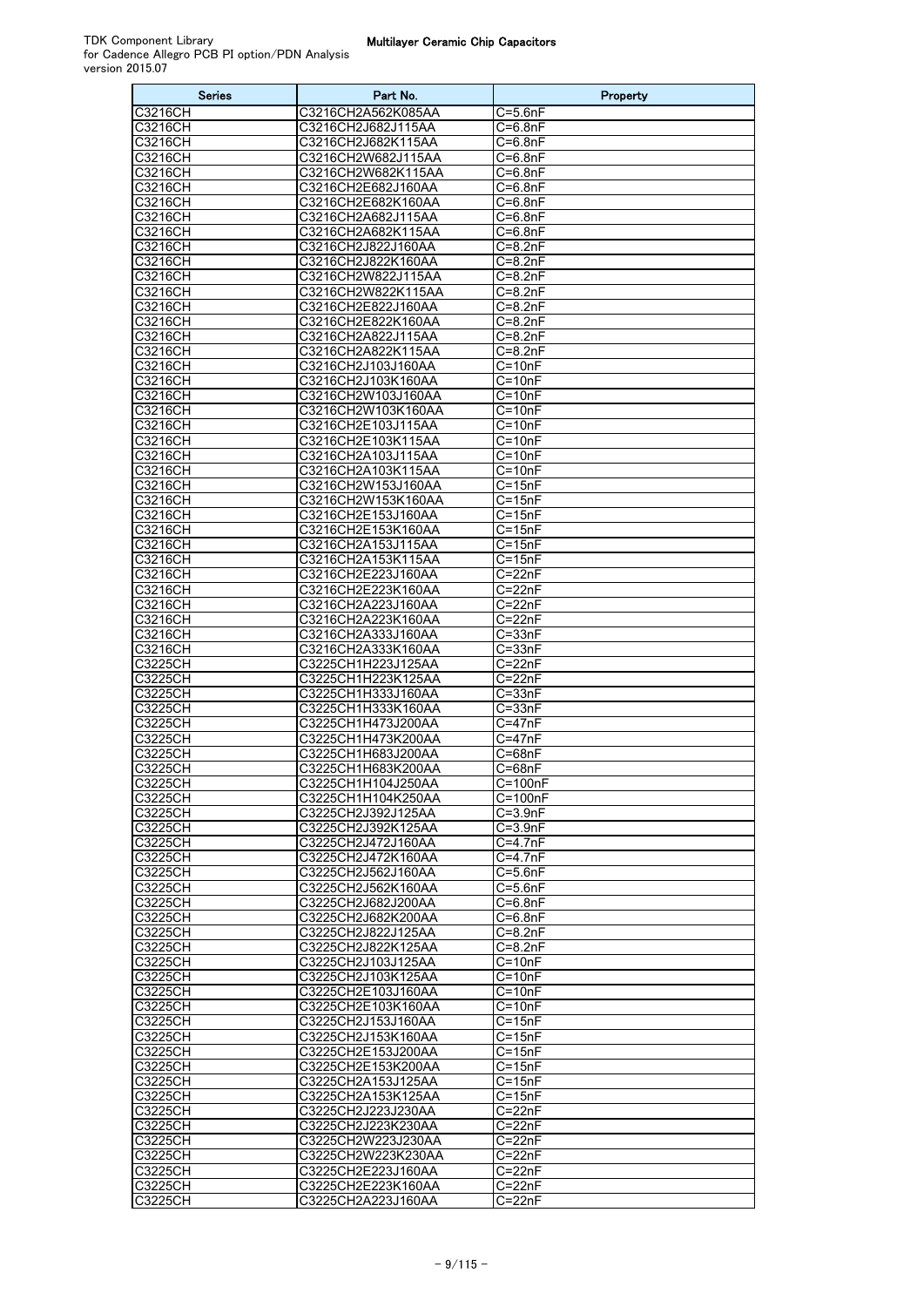| <b>Series</b>             | Part No.                                 | Property                        |
|---------------------------|------------------------------------------|---------------------------------|
| C3225CH                   | C3225CH2A223K160AA                       | C=22nF                          |
| <b>C3225CH</b>            | C3225CH2J333J250AA                       | $C = 33nF$                      |
| C3225CH                   | C3225CH2J333K250AA                       | $C = 33nF$                      |
| C3225CH                   | C3225CH2W333J250AA                       | $C = 33nF$                      |
| C3225CH<br>C3225CH        | C3225CH2W333K250AA<br>C3225CH2E333J230AA | $C = 33nF$<br>$C = 33nF$        |
| <b>C3225CH</b>            | C3225CH2E333K230AA                       | $C = 33nF$                      |
| C3225CH                   | C3225CH2A333J200AA                       | $C = 33nF$                      |
| C3225CH                   | C3225CH2A333K200AA                       | C=33nF                          |
| C3225CH                   | C3225CH2E473J250AA                       | C=47nF                          |
| <b>C3225CH</b>            | C3225CH2E473K250AA                       | C=47nF                          |
| <b>C3225CH</b>            | C3225CH2A473J230AA                       | $C = 47nF$                      |
| C3225CH                   | C3225CH2A473K230AA                       | $C = 47nF$                      |
| C3225CH                   | C3225CH2A683J230AA                       | C=68nF                          |
| C3225CH                   | C3225CH2A683K230AA                       | C=68nF                          |
| C4520CH<br>C4520CH        | C4520CH3F100F085KA<br>C4520CH3F120K085KA | $C = 10pF$<br>$C = 12pF$        |
| C4520CH                   | C4520CH3F150K110KA                       | $C = 15pF$                      |
| C4520CH                   | C4520CH3F180K110KA                       | $\overline{C=1}$ 8pF            |
| C4520CH                   | C4520CH3F220K110KA                       | $C = 22pF$                      |
| C4520CH                   | C4520CH3F270K160KA                       | $C = 27pF$                      |
| C4520CH                   | C4520CH3F330K160KA                       | $C = 33pF$                      |
| <b>C4520CH</b>            | C4520CH3F390K160KA                       | $C = 39pF$                      |
| C4520CH                   | C4520CH3F470K160KA                       | $C = 47pF$                      |
| C4520CH                   | C4520CH3F560K200KA                       | $C = 56pF$                      |
| C4520CH                   | C4520CH3F680K200KA                       | C=68pF                          |
| C4520CH<br><b>C4520CH</b> | C4520CH3F820K200KA<br>C4520CH3F101K200KA | $C = 82pF$<br>$C=100pF$         |
| C4532CH                   | C4532CH1H473J160KA                       | $C = 47nF$                      |
| C4532CH                   | C4532CH1H473K160KA                       | C=47nF                          |
| C4532CH                   | C4532CH1H683J160KA                       | $C = 68nF$                      |
| C4532CH                   | C4532CH1H683K160KA                       | $C = 68nF$                      |
| C4532CH                   | C4532CH1H104J200KA                       | $C = 100nF$                     |
| C4532CH                   | C4532CH1H104K200KA                       | C=100nF                         |
| C4532CH<br>C4532CH        | C4532CH1H154J250KA<br>C4532CH1H154K250KA | C=150nF<br>$C = 150nF$          |
| C4532CH                   | C4532CH1H224J320KA                       | C=220nF                         |
| C4532CH                   | C4532CH1H224K320KA                       | C=220nF                         |
| C4532CH                   | C4532CH2J822J160KA                       | C=8.2nF                         |
| C4532CH                   | C4532CH2J822K160KA                       | $C = 8.2nF$                     |
| C4532CH                   | C4532CH2J103J160KA                       | $C = 10nF$                      |
| C4532CH                   | C4532CH2J103K160KA                       | $C = 10nF$                      |
| C4532CH<br>C4532CH        | C4532CH2J153J250KA<br>C4532CH2J153K250KA | $C = 15nF$<br>C=15nF            |
| C4532CH                   | C4532CH2J223J320KA                       | C=22nF                          |
| C4532CH                   | C4532CH2J223K320KA                       | $C = 22nF$                      |
| C4532CH                   | C4532CH2E223J160KA                       | $C = 22nF$                      |
| C4532CH                   | C4532CH2E223K160KA                       | $C = 22nF$                      |
| C4532CH                   | C4532CH2E333J200KA                       | C=33nF                          |
| C4532CH                   | C4532CH2E333K200KA                       | $C = 33nF$                      |
| C4532CH                   | C4532CH2J473J320KA                       | C=47nF<br>$\overline{C=4}$ 7nF  |
| C4532CH<br>C4532CH        | C4532CH2J473K320KA<br>C4532CH2W473J230KA | $C = 47nF$                      |
| C4532CH                   | C4532CH2W473K230KA                       | C=47nF                          |
| C4532CH                   | C4532CH2E473J320KA                       | C=47nF                          |
| C4532CH                   | C4532CH2E473K320KA                       | C=47nF                          |
| C4532CH                   | C4532CH2A473J200KA                       | C=47nF                          |
| C4532CH                   | C4532CH2A473K200KA                       | $C = 47nF$                      |
| C4532CH<br>C4532CH        | C4532CH2W683J320KA<br>C4532CH2W683K320KA | C=68nF<br>$\overline{C} = 68nF$ |
| C4532CH                   | C4532CH2E683J230KN                       | C=68nF                          |
| C4532CH                   | C4532CH2E683K230KN                       | C=68nF                          |
| C4532CH                   | C4532CH2A683J250KA                       | $C = 68nF$                      |
| C4532CH                   | C4532CH2A683K250KA                       | C=68nF                          |
| C4532CH                   | C4532CH2E104J320KN                       | $C = 100nF$                     |
| C4532CH                   | C4532CH2E104K320KN                       | C=100nF                         |
| C4532CH<br>C4532CH        | C4532CH2A104J320KA<br>C4532CH2A104K320KA | $C = 100nF$<br>C=100nF          |
| C4532CH                   | C4532CH3F101K160KA                       | C=100pF                         |
| C4532CH                   | C4532CH3F121K160KA                       | $C = 120pF$                     |
| C4532CH                   | C4532CH3F151K160KA                       | $C = 150pF$                     |
| C4532CH                   | C4532CH3F181K160KA                       | $C = 180pF$                     |
| C4532CH                   | C4532CH3F221K200KA                       | $C = 220pF$                     |
| C4532CH                   | C4532CH3F271K230KA                       | $C = 270pF$                     |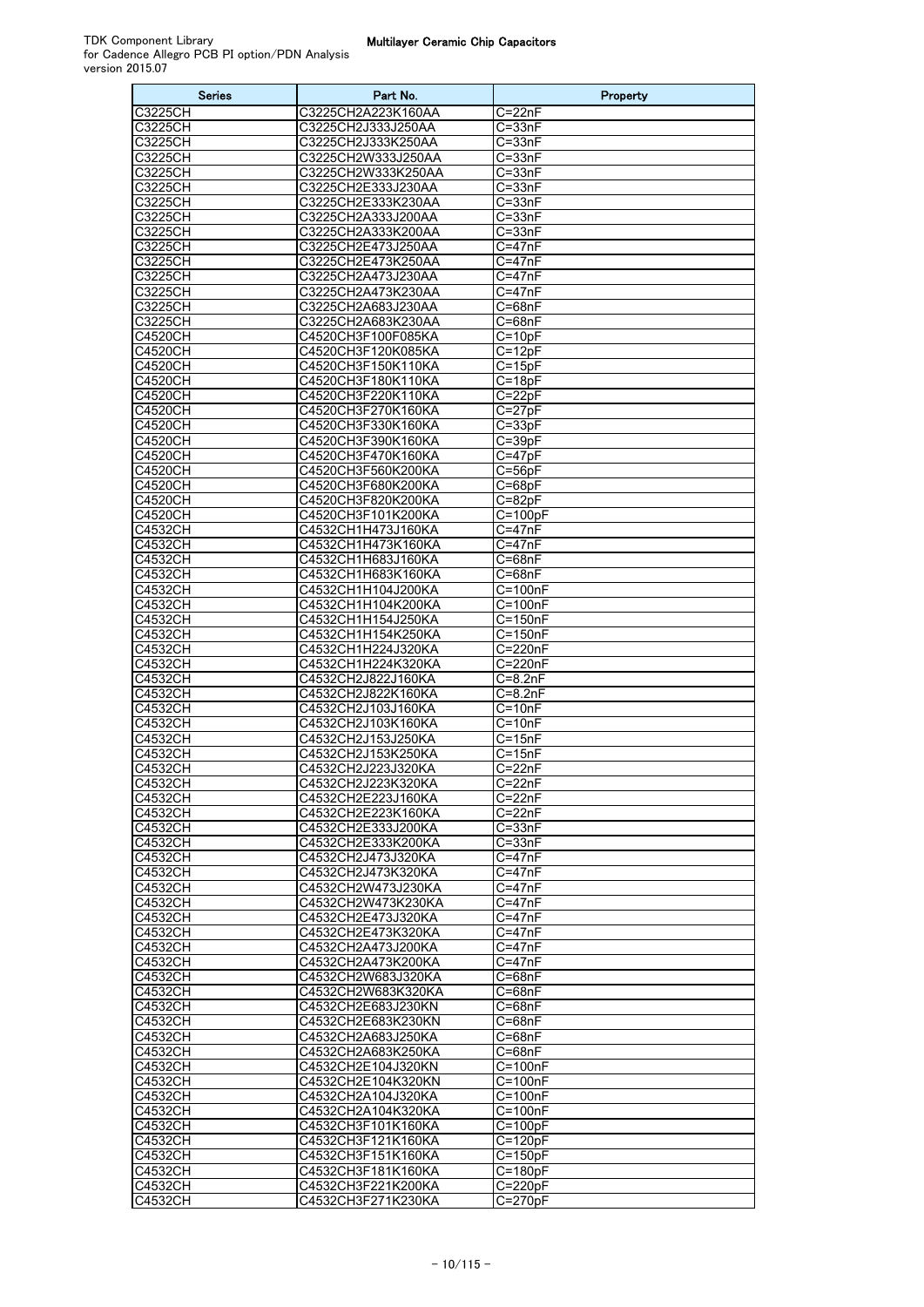| <b>Series</b>        | Part No.                                   | Property                 |
|----------------------|--------------------------------------------|--------------------------|
| C4532CH              | C4532CH3F331K250KA                         | C=330pF                  |
| C5750CH              | C5750CH2J683J230KC                         | C=68nF                   |
| C5750CH              | C5750CH2J683K230KC                         | C=68nF                   |
| C5750CH              | C5750CH2J104J280KC                         | C=100nF                  |
| <b>C5750CH</b>       | C5750CH2J104K280KC                         | $C = 100nF$              |
| C5750CH              | C5750CH2W104J280KA                         | C=100nF                  |
| C5750CH              | C5750CH2W104K280KA                         | C=100nF                  |
| C5750CH<br>C5750CH   | C5750CH2E154J230KN<br>C5750CH2E154K230KN   | $C = 150nF$<br>C=150nF   |
| <b>C5750CH</b>       | C5750CH2A154J230KA                         | $C = 150nF$              |
| C5750CH              | C5750CH2A154K230KA                         | $C = 150nF$              |
| C0402C0G             | C0402C0G1C0R5C020BC                        | $C=0.5pF$                |
| C0402C0G             | C0402C0G1CR75C020BC                        | C=0.75pF                 |
| C0402C0G             | C0402C0G1C010C020BC                        | $C = 1pF$                |
| C0402C0G             | C0402C0G1C1R5C020BC                        | $C = 1.5pF$              |
| C0402C0G             | C0402C0G1C020C020BC                        | $C = 2pF$                |
| C0402C0G             | C0402C0G1C2R2C020BC                        | $C = 2.2pF$              |
| C0402C0G             | C0402C0G1C030C020BC                        | $C = 3pF$                |
| C0402C0G             | C0402C0G1C3R3C020BC                        | $C = 3.3pF$              |
| C0402C0G             | C0402C0G1C040C020BC                        | C=4pF                    |
| C0402C0G             | C0402C0G1C4R7C020BC                        | $C = 4.7pF$              |
| C0402C0G<br>C0402C0G | C0402C0G1C050C020BC<br>C0402C0G1C060D020BC | $C = 5pF$<br>$C = 6pF$   |
| C0402C0G             | C0402C0G1C6R8D020BC                        | $C = 6.8pF$              |
| C0402C0G             | C0402C0G1C070D020BC                        | $C = 7pF$                |
| C0402C0G             | C0402C0G1C080D020BC                        | $C = 8pF$                |
| C0402C0G             | C0402C0G1C090D020BC                        | $C = 9pF$                |
| C0402C0G             | C0402C0G1C100D020BC                        | $C = 10pF$               |
| C0402C0G             | C0402C0G1C120J020BC                        | $C = 12pF$               |
| C0402C0G             | C0402C0G1C120K020BC                        | $C = 12pF$               |
| C0402C0G             | C0402C0G1C150J020BC                        | $C = 15pF$               |
| C0402C0G             | C0402C0G1C150K020BC                        | $C = 15pF$               |
| C0402C0G             | C0402C0G1C180J020BC                        | C=18pF                   |
| C0402C0G             | C0402C0G1C180K020BC                        | $C = 18pF$               |
| C0402C0G             | C0402C0G1C220J020BC                        | C=22pF                   |
| C0402C0G<br>C0402C0G | C0402C0G1C220K020BC<br>C0402C0G1C270J020BC | C=22pF<br>$C = 27pF$     |
| C0402C0G             | C0402C0G1C270K020BC                        | C=27pF                   |
| C0402C0G             | C0402C0G1C330J020BC                        | $C = 33pF$               |
| C0402C0G             | C0402C0G1C330K020BC                        | $C = 33pF$               |
| C0402C0G             | C0402C0G1C390J020BC                        | $C = 39pF$               |
| C0402C0G             | C0402C0G1C390K020BC                        | $C = 39pF$               |
| C0402C0G             | C0402C0G1C470J020BC                        | C=47pF                   |
| C0402C0G             | C0402C0G1C470K020BC                        | $C = 47pF$               |
| C0402C0G             | C0402C0G1C560J020BC                        | $C = 56pF$               |
| C0402C0G             | C0402C0G1C560K020BC                        | $C = 56pF$               |
| C0402C0G             | C0402C0G1C680J020BC                        | $C = 68pF$               |
| C0402C0G             | C0402C0G1C680K020BC                        | $C = 68pF$               |
| C0402C0G<br>C0402C0G | C0402C0G1C820J020BC<br>C0402C0G1C820K020BC | $C = 82pF$<br>$C = 82pF$ |
| C0402C0G             | C0402C0G1C101J020BC                        | $C = 100pF$              |
| C0402C0G             | C0402C0G1C101K020BC                        | $C = 100pF$              |
| C0603C0G             | C0603C0G1H0R5C030BA                        | $C = 0.5pF$              |
| C0603C0G             | C0603C0G1E0R5C030BA                        | $C=0.5pF$                |
| C0603C0G             | C0603C0G1HR75C030BA                        | C=0.75pF                 |
| C0603C0G             | C0603C0G1ER75C030BA                        | C=0.75pF                 |
| C0603C0G             | C0603C0G1H010C030BA                        | $C = 1pF$                |
| C0603C0G             | C0603C0G1E010C030BA                        | $C = 1pF$                |
| C0603C0G             | C0603C0G1H1R5C030BA                        | $C=1.5pF$                |
| C0603C0G             | C0603C0G1E1R5C030BA                        | $C=1.5pF$                |
| C0603C0G             | C0603C0G1H020C030BA                        | $C = 2pF$                |
| C0603C0G             | C0603C0G1E020C030BA                        | $C = 2pF$                |
| C0603C0G<br>C0603C0G | C0603C0G1H2R2C030BA<br>C0603C0G1E2R2C030BA | $C = 2.2pF$<br>$C=2.2pF$ |
| C0603C0G             | C0603C0G1H030C030BA                        | $C = 3pF$                |
| C0603C0G             | C0603C0G1E030C030BA                        | $C = 3pF$                |
| C0603C0G             | C0603C0G1H3R3C030BA                        | $C = 3.3pF$              |
| C0603C0G             | C0603C0G1E3R3C030BA                        | $C = 3.3pF$              |
| C0603C0G             | C0603C0G1H040C030BA                        | $C = 4pF$                |
| C0603C0G             | C0603C0G1E040C030BA                        | $C = 4pF$                |
| C0603C0G             | C0603C0G1H4R7C030BA                        | $C = 4.7pF$              |
| C0603C0G             | C0603C0G1E4R7C030BA                        | $C = 4.7pF$              |
| C0603C0G             | C0603C0G1H050C030BA                        | $C = 5pF$                |
| C0603C0G             | C0603C0G1E050C030BA                        | $C = 5pF$                |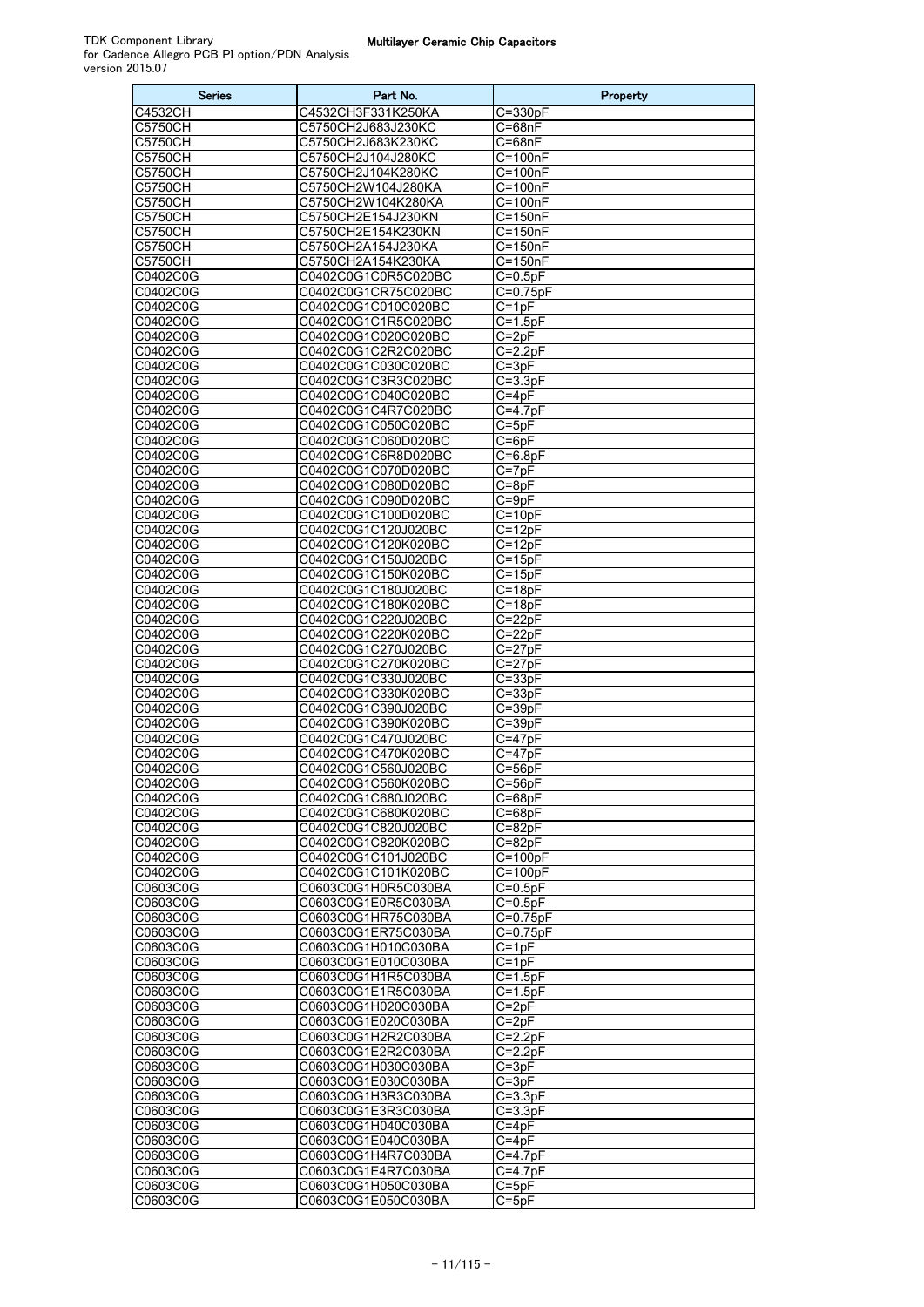| Series               | Part No.                                   | Property                          |
|----------------------|--------------------------------------------|-----------------------------------|
| C0603C0G             | C0603C0G1H060D030BA                        | C=6pF                             |
| C0603C0G             | C0603C0G1E060D030BA                        | C=6pF                             |
| C0603C0G             | C0603C0G1H6R8D030BA                        | $C = 6.8pF$                       |
| C0603C0G             | C0603C0G1E6R8D030BA                        | $C = 6.8pF$                       |
| C0603C0G<br>C0603C0G | C0603C0G1H070D030BA<br>C0603C0G1E070D030BA | C=7pF<br>$C = 7pF$                |
| C0603C0G             | C0603C0G1H080D030BA                        | C=8pF                             |
| C0603C0G             | C0603C0G1E080D030BA                        | $C = 8pF$                         |
| C0603C0G             | C0603C0G1H090D030BA                        | $C = 9pF$                         |
| C0603C0G             | C0603C0G1E090D030BA                        | $C = 9pF$                         |
| C0603C0G             | C0603C0G1H100D030BA                        | $C = 10pF$                        |
| C0603C0G             | C0603C0G1E100D030BA                        | $C = 10pF$                        |
| C0603C0G             | C0603C0G1H120J030BA                        | $C = 12pF$                        |
| C0603C0G<br>C0603C0G | C0603C0G1H120K030BA<br>C0603C0G1E120J030BA | $C = 12pF$<br>$C = 12pF$          |
| C0603C0G             | C0603C0G1E120K030BA                        | C=12pF                            |
| C0603C0G             | C0603C0G1H150J030BA                        | $C=15pF$                          |
| C0603C0G             | C0603C0G1H150K030BA                        | C=15pF                            |
| C0603C0G             | C0603C0G1E150J030BA                        | $C = 15pF$                        |
| C0603C0G             | C0603C0G1E150K030BA                        | $C = 15pF$                        |
| C0603C0G             | C0603C0G1H180J030BA                        | $C = 18pF$                        |
| C0603C0G             | C0603C0G1H180K030BA                        | $C=18pF$                          |
| C0603C0G<br>C0603C0G | C0603C0G1E180J030BA<br>C0603C0G1E180K030BA | C=18pF<br>C=18pF                  |
| C0603C0G             | C0603C0G1H220J030BA                        | C=22pF                            |
| C0603C0G             | C0603C0G1H220K030BA                        | $C = 22pF$                        |
| C0603C0G             | C0603C0G1E220J030BA                        | $C = 22pF$                        |
| C0603C0G             | C0603C0G1E220K030BA                        | C=22pF                            |
| C0603C0G             | C0603C0G1H270J030BA                        | $C = 27pF$                        |
| C0603C0G             | C0603C0G1H270K030BA                        | C=27pF                            |
| C0603C0G             | C0603C0G1E270J030BA                        | C=27pF                            |
| C0603C0G<br>C0603C0G | C0603C0G1E270K030BA<br>C0603C0G1H330J030BA | $C=27pF$<br>C=33pF                |
| C0603C0G             | C0603C0G1H330K030BA                        | $C = 33pF$                        |
| C0603C0G             | C0603C0G1E330J030BA                        | $C = 33pF$                        |
| C0603C0G             | C0603C0G1E330K030BA                        | C=33pF                            |
| C0603C0G             | C0603C0G1H390J030BA                        | $C = 39pF$                        |
| C0603C0G             | C0603C0G1H390K030BA                        | C=39pF                            |
| C0603C0G             | C0603C0G1E390J030BA                        | C=39pF                            |
| C0603C0G             | C0603C0G1E390K030BA                        | $C = 39pF$                        |
| C0603C0G<br>C0603C0G | C0603C0G1H470J030BA<br>C0603C0G1H470K030BA | C=47pF<br>$\overline{C=4}$ 7pF    |
| C0603C0G             | C0603C0G1E470J030BA                        | C=47pF                            |
| C0603C0G             | C0603C0G1E470K030BA                        | $C = 47pF$                        |
| C0603C0G             | C0603C0G1H560J030BA                        | $C = 56pF$                        |
| C0603C0G             | C0603C0G1H560K030BA                        | $C = 56pF$                        |
| C0603C0G             | C0603C0G1E560J030BA                        | $C = 56pF$                        |
| C0603C0G             | C0603C0G1E560K030BA                        | $C = 56pF$                        |
| C0603C0G             | C0603C0G1H680J030BA                        | $C = 68pF$                        |
| C0603C0G<br>C0603C0G | C0603C0G1H680K030BA<br>C0603C0G1E680J030BA | $C = 68pF$<br>$C = 68pF$          |
| C0603C0G             | C0603C0G1E680K030BA                        | $C = 68pF$                        |
| C0603C0G             | C0603C0G1H820J030BA                        | $C = 82pF$                        |
| C0603C0G             | C0603C0G1H820K030BA                        | $C = 82pF$                        |
| C0603C0G             | C0603C0G1E820J030BA                        | $C = 82pF$                        |
| C0603C0G             | C0603C0G1E820K030BA                        | $C = 82pF$                        |
| C0603C0G             | C0603C0G1H101J030BA                        | $C = 100pF$                       |
| C0603C0G<br>C0603C0G | C0603C0G1H101K030BA                        | $C = 100pF$                       |
| C0603C0G             | C0603C0G1E101J030BA<br>C0603C0G1E101K030BA | $C = 100pF$<br>$C=100pF$          |
| C1005C0G             | C1005C0G1H0R5B050BA                        | $C = 0.5pF$                       |
| C1005C0G             | C1005C0G1H0R5C050BA                        | $C = 0.5pF$                       |
| C1005C0G             | C1005C0G1HR75B050BA                        | C=0.75pF                          |
| C1005C0G             | C1005C0G1HR75C050BA                        | C=0.75pF                          |
| C1005C0G             | C1005C0G1H010B050BA                        | $C = 1pF$                         |
| C1005C0G             | C1005C0G1H010C050BA                        | $C = 1pF$                         |
| C1005C0G<br>C1005C0G | C1005C0G1H1R5B050BA<br>C1005C0G1H1R5C050BA | $\overline{C=1}.5pF$<br>$C=1.5pF$ |
| C1005C0G             | C1005C0G1H020B050BA                        | $C = 2pF$                         |
| C1005C0G             | C1005C0G1H020C050BA                        | $C = 2pF$                         |
| C1005C0G             | C1005C0G1H030B050BA                        | $C = 3pF$                         |
| C1005C0G             | C1005C0G1H030C050BA                        | $C = 3pF$                         |
| C1005C0G             | C1005C0G1H040B050BA                        | $C = 4pF$                         |
| C1005C0G             | C1005C0G1H040C050BA                        | $C = 4pF$                         |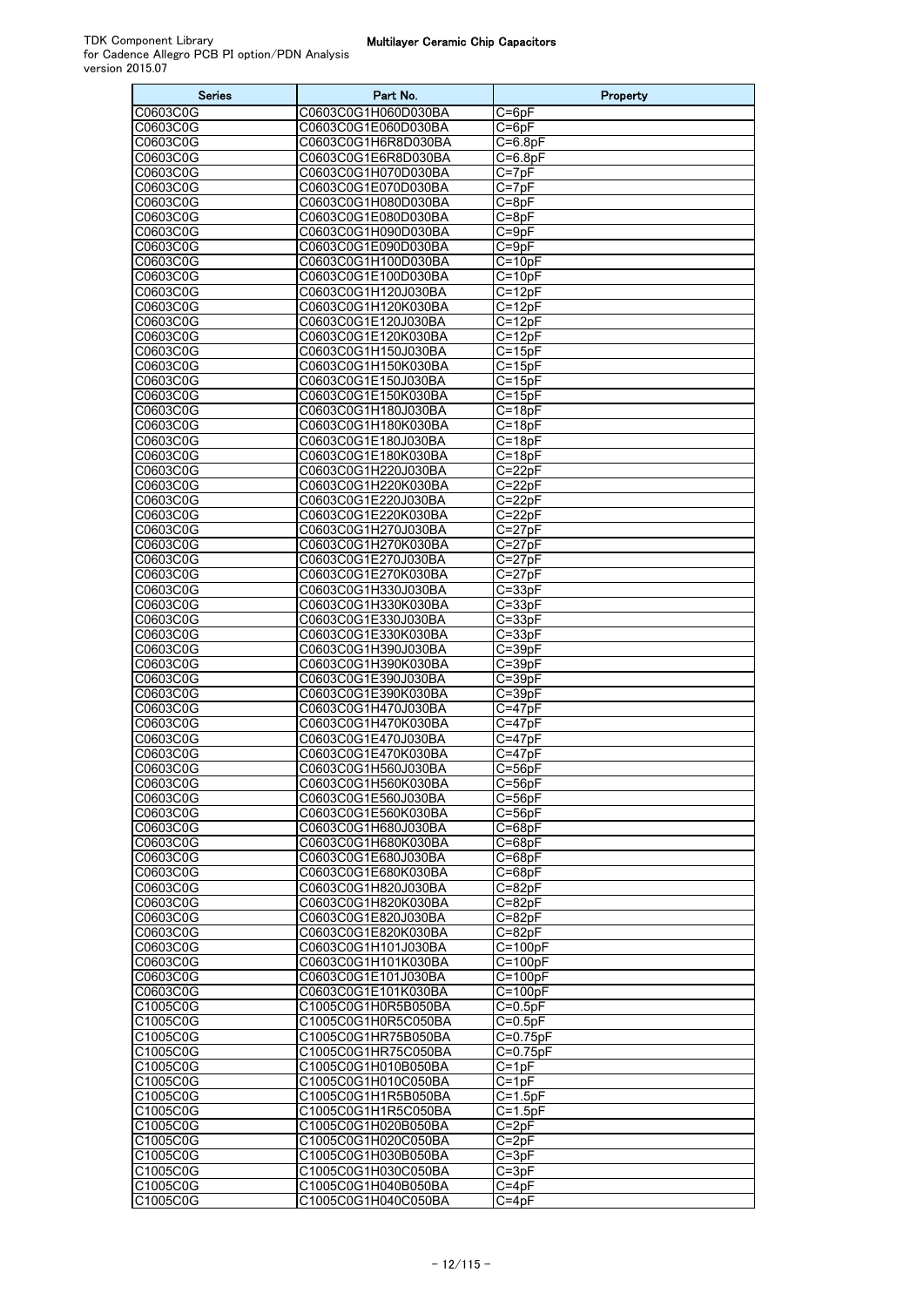| <b>Series</b>        | Part No.                                   | Property                   |
|----------------------|--------------------------------------------|----------------------------|
| C1005C0G             | C1005C0G1H050B050BA                        | $C = 5pF$                  |
| C1005C0G             | C1005C0G1H050C050BA                        | $C = 5pF$                  |
| C1005C0G             | C1005C0G1H060C050BA                        | $C = 6pF$                  |
| C1005C0G             | C1005C0G1H060D050BA                        | $C = 6pF$                  |
| C1005C0G<br>C1005C0G | C1005C0G1H070C050BA<br>C1005C0G1H070D050BA | $C = 7pF$<br>$C = 7pF$     |
| C1005C0G             | C1005C0G1H080C050BA                        | C=8pF                      |
| C1005C0G             | C1005C0G1H080D050BA                        | $C = 8pF$                  |
| C1005C0G             | C1005C0G1H090C050BA                        | $C = 9pF$                  |
| C1005C0G             | C1005C0G1H090D050BA                        | $C = 9pF$                  |
| C1005C0G             | C1005C0G1H100C050BA                        | $C = 10pF$                 |
| C1005C0G             | C1005C0G1H100D050BA                        | $C = 10pF$                 |
| C1005C0G             | C1005C0G1H120J050BA                        | $C = 12pF$                 |
| C1005C0G             | C1005C0G1H150F050BA                        | $C = 15pF$                 |
| C1005C0G             | C1005C0G1H150G050BA                        | $C = 15pF$                 |
| C1005C0G<br>C1005C0G | C1005C0G1H150J050BA<br>C1005C0G1H180J050BA | $C = 15pF$<br>$C=18pF$     |
| C1005C0G             | C1005C0G1H220F050BA                        | $C = 22pF$                 |
| C1005C0G             | C1005C0G1H220G050BA                        | $C = 22pF$                 |
| C1005C0G             | C1005C0G1H220J050BA                        | $C = 22pF$                 |
| C1005C0G             | C1005C0G1H270J050BA                        | $C = 27pF$                 |
| C1005C0G             | C1005C0G1H330F050BA                        | $C = 33pF$                 |
| C1005C0G             | C1005C0G1H330G050BA                        | $C = 33pF$                 |
| C1005C0G             | C1005C0G1H330J050BA                        | $C = 33pF$                 |
| C1005C0G             | C1005C0G1H390J050BA                        | $C = 39pF$                 |
| C1005C0G             | C1005C0G1H470F050BA                        | C=47pF                     |
| C1005C0G             | C1005C0G1H470G050BA                        | $C = 47pF$                 |
| C1005C0G             | C1005C0G1H470J050BA                        | $C = 47pF$                 |
| C1005C0G<br>C1005C0G | C1005C0G1H560J050BA<br>C1005C0G1H680F050BA | $C = 56pF$<br>$C = 68pF$   |
| C1005C0G             | C1005C0G1H680G050BA                        | C=68pF                     |
| C1005C0G             | C1005C0G1H680J050BA                        | $C = 68pF$                 |
| C1005C0G             | C1005C0G1H820J050BA                        | $C = 82pF$                 |
| C1005C0G             | C1005C0G1H101F050BA                        | $C = 100pF$                |
| C1005C0G             | C1005C0G1H101G050BA                        | $C = 100pF$                |
| C1005C0G             | C1005C0G1H101J050BA                        | $C = 100pF$                |
| C1005C0G             | C1005C0G1H101K050BA                        | $C = 100pF$                |
| C1005C0G             | C1005C0G1H121J050BA                        | $C = 120pF$                |
| C1005C0G             | C1005C0G1H121K050BA                        | $C = 120pF$                |
| C1005C0G<br>C1005C0G | C1005C0G1H151F050BA<br>C1005C0G1H151G050BA | $C = 150pF$                |
| C1005C0G             | C1005C0G1H151J050BA                        | $C = 150pF$<br>$C = 150pF$ |
| C1005C0G             | C1005C0G1H151K050BA                        | $C = 150pF$                |
| C1005C0G             | C1005C0G1H181J050BA                        | C=180pF                    |
| C1005C0G             | C1005C0G1H181K050BA                        | C=180pF                    |
| C1005C0G             | C1005C0G1H221F050BA                        | $C = 220pF$                |
| C1005C0G             | C1005C0G1H221G050BA                        | $C = 220pF$                |
| C1005C0G             | C1005C0G1H221J050BA                        | $C = 220pF$                |
| C1005C0G             | C1005C0G1H221K050BA                        | $C = 220pF$                |
| C1005C0G             | C1005C0G1H271J050BA                        | $C=270pF$                  |
| C1005C0G             | C1005C0G1H271K050BA                        | C=270pF<br>$C = 330pF$     |
| C1005C0G<br>C1005C0G | C1005C0G1H331F050BA<br>C1005C0G1H331G050BA | $C = 330pF$                |
| C1005C0G             | C1005C0G1H331J050BA                        | $C = 330pF$                |
| C1005C0G             | C1005C0G1H331K050BA                        | C=330pF                    |
| C1005C0G             | C1005C0G1H391J050BA                        | C=390pF                    |
| C1005C0G             | C1005C0G1H391K050BA                        | C=390pF                    |
| C1005C0G             | C1005C0G1H471F050BA                        | $C = 470pF$                |
| C1005C0G             | C1005C0G1H471G050BA                        | $C = 470pF$                |
| C1005C0G             | C1005C0G1H471J050BA                        | $C = 470pF$                |
| C1005C0G             | C1005C0G1H471K050BA                        | $C = 470pF$                |
| C1005C0G             | C1005C0G1H561J050BA                        | $C = 560pF$                |
| C1005C0G<br>C1005C0G | C1005C0G1H561K050BA<br>C1005C0G1H681F050BA | $C = 560pF$<br>$C = 680pF$ |
| C1005C0G             | C1005C0G1H681G050BA                        | C=680pF                    |
| C1005C0G             | C1005C0G1H681J050BA                        | C=680pF                    |
| C1005C0G             | C1005C0G1H681K050BA                        | $C = 680pF$                |
| C1005C0G             | C1005C0G1H821J050BA                        | $C = 820pF$                |
| C1005C0G             | C1005C0G1H821K050BA                        | $C = 820pF$                |
| C1005C0G             | C1005C0G1H102F050BA                        | $C = 1nF$                  |
| C1005C0G             | C1005C0G1H102G050BA                        | C=1nF                      |
| C1005C0G             | C1005C0G1H102J050BA                        | $C = 1nF$                  |
| C1005C0G             | C1005C0G1H102K050BA                        | $C = 1nF$                  |
| C1005C0G             | C1005C0G1E102J050BA                        | C=1nF                      |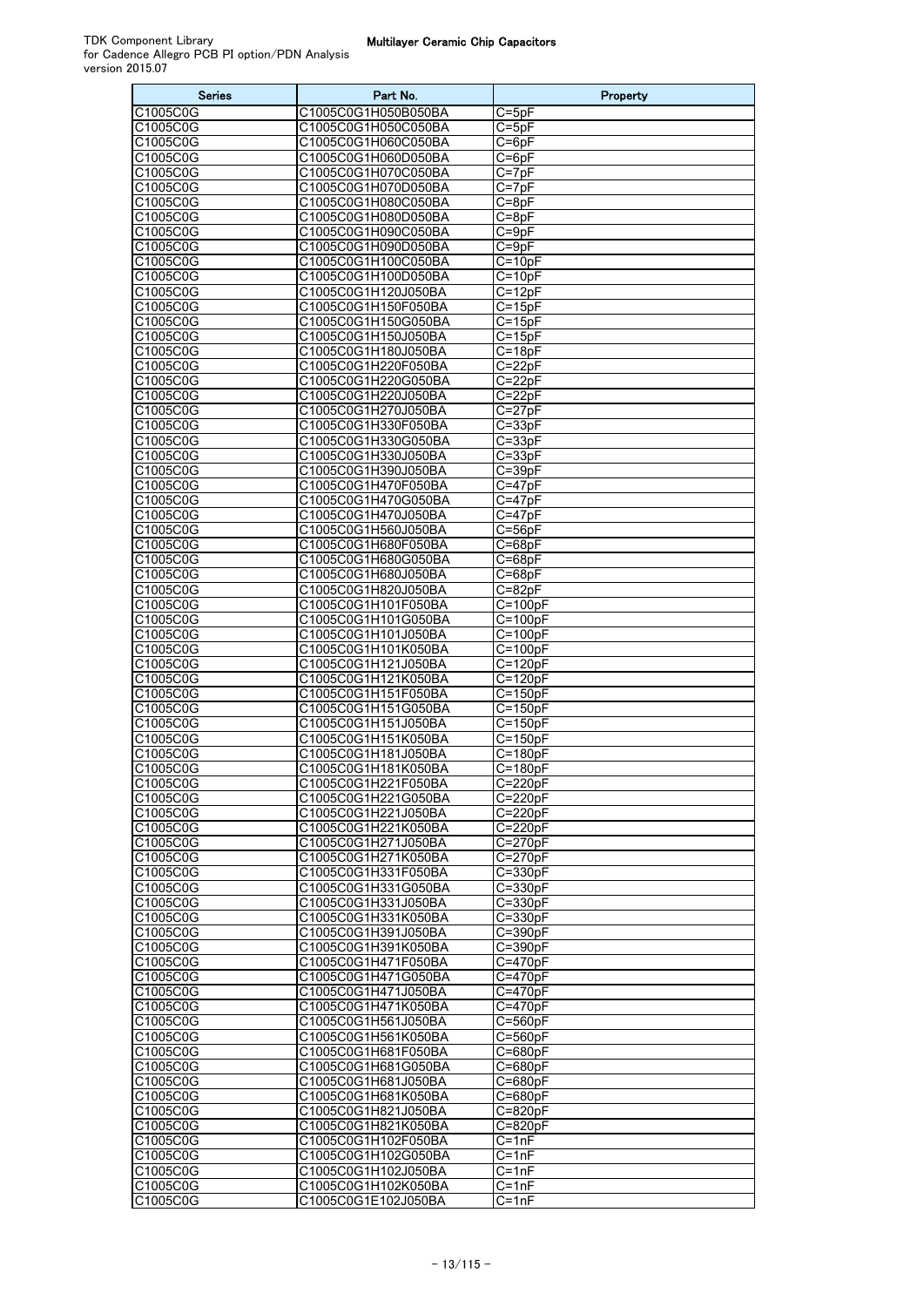| Series               | Part No.                                   | Property                   |
|----------------------|--------------------------------------------|----------------------------|
| C1005C0G             | C1005C0G2A101J050BA                        | $C = 100pF$                |
| C1005C0G             | C1005C0G2A101K050BA                        | $C = 100pF$                |
| C1005C0G             | C1005C0G2A121J050BA                        | C=120pF                    |
| C1005C0G             | C1005C0G2A121K050BA                        | C=120pF                    |
| C1005C0G<br>C1005C0G | C1005C0G2A151J050BA<br>C1005C0G2A151K050BA | $C = 150pF$<br>$C = 150pF$ |
| C1005C0G             | C1005C0G2A181J050BA                        | $C = 180pF$                |
| C1005C0G             | C1005C0G2A181K050BA                        | C=180pF                    |
| C1005C0G             | C1005C0G2A221J050BA                        | C=220pF                    |
| C1005C0G             | C1005C0G2A221K050BA                        | $C = 220pF$                |
| C1005C0G             | C1005C0G2A271J050BA                        | C=270pF                    |
| C1005C0G             | C1005C0G2A271K050BA                        | $C = 270pF$                |
| C1005C0G             | C1005C0G2A331J050BA                        | $C = 330pF$                |
| C1005C0G<br>C1005C0G | C1005C0G2A331K050BA<br>C1005C0G2A391J050BA | C=330pF<br>$C = 390pF$     |
| C1005C0G             | C1005C0G2A391K050BA                        | C=390pF                    |
| C1005C0G             | C1005C0G2A471J050BA                        | $C=470pF$                  |
| C1005C0G             | C1005C0G2A471K050BA                        | $C = 470pF$                |
| C1608C0G             | C1608C0G1H0R5C080AA                        | $C = 0.5pF$                |
| C1608C0G             | C1608C0G1HR75C080AA                        | $C = 0.75$ <sub>p</sub> F  |
| C1608C0G             | C1608C0G1H010C080AA                        | $C = 1pF$                  |
| C1608C0G             | C1608C0G1H1R5C080AA                        | $C = 1.5pF$                |
| C1608C0G             | C1608C0G1H020C080AA<br>C1608C0G1H030C080AA | $C = 2pF$                  |
| C1608C0G<br>C1608C0G | C1608C0G1H040C080AA                        | $C = 3pF$<br>$C = 4pF$     |
| C1608C0G             | C1608C0G1H050C080AA                        | $C = 5pF$                  |
| C1608C0G             | C1608C0G1H060C080AA                        | $C = 6pF$                  |
| C1608C0G             | C1608C0G1H060D080AA                        | $C = 6pF$                  |
| C1608C0G             | C1608C0G1H070C080AA                        | $C = 7pF$                  |
| C1608C0G             | C1608C0G1H070D080AA                        | $C = 7pF$                  |
| C1608C0G             | C1608C0G1H080C080AA                        | $C = 8pF$                  |
| C1608C0G             | C1608C0G1H080D080AA                        | $C = 8pF$                  |
| C1608C0G<br>C1608C0G | C1608C0G1H090C080AA<br>C1608C0G1H090D080AA | $C = 9pF$<br>$C = 9pF$     |
| C1608C0G             | C1608C0G1H100C080AA                        | $C = 10pF$                 |
| C1608C0G             | C1608C0G1H100D080AA                        | $C = 10pF$                 |
| C1608C0G             | C1608C0G1H120J080AA                        | $C = 12pF$                 |
| C1608C0G             | C1608C0G1H150F080AA                        | $C = 15pF$                 |
| C1608C0G             | C1608C0G1H150G080AA                        | $C = 15pF$                 |
| C1608C0G             | C1608C0G1H150J080AA                        | $C = 15pF$                 |
| C1608C0G             | C1608C0G1H180J080AA                        | $C = 18pF$                 |
| C1608C0G<br>C1608C0G | C1608C0G1H220F080AA<br>C1608C0G1H220G080AA | $C = 22pF$<br>$C = 22pF$   |
| C1608C0G             | C1608C0G1H220J080AA                        | C=22pF                     |
| C1608C0G             | C1608C0G1H270J080AA                        | $C = 27pF$                 |
| C1608C0G             | C1608C0G1H330F080AA                        | C=33pF                     |
| C1608C0G             | C1608C0G1H330G080AA                        | $C = 33pF$                 |
| C1608C0G             | C1608C0G1H330J080AA                        | $C = 33pF$                 |
| C1608C0G             | C1608C0G1H390J080AA                        | C=39pF                     |
| C1608C0G             | C1608C0G1H470F080AA                        | $C = 47pF$                 |
| C1608C0G<br>C1608C0G | C1608C0G1H470G080AA<br>C1608C0G1H470J080AA | C=47pF<br>$C = 47pF$       |
| C1608C0G             | C1608C0G1H560J080AA                        | $C = 56pF$                 |
| C1608C0G             | C1608C0G1H680F080AA                        | C=68pF                     |
| C1608C0G             | C1608C0G1H680G080AA                        | $C = 68pF$                 |
| C1608C0G             | C1608C0G1H680J080AA                        | C=68pF                     |
| C1608C0G             | C1608C0G1H820J080AA                        | $C = 82pF$                 |
| C1608C0G             | C1608C0G1H101F080AA                        | $C = 100pF$                |
| C1608C0G             | C1608C0G1H101G080AA                        | $C = 100pF$                |
| C1608C0G<br>C1608C0G | C1608C0G1H101J080AA<br>C1608C0G1H101K080AA | $C = 100pF$<br>$C = 100pF$ |
| C1608C0G             | C1608C0G1H121J080AA                        | $C = 120pF$                |
| C1608C0G             | C1608C0G1H121K080AA                        | $C = 120pF$                |
| C1608C0G             | C1608C0G1H151F080AA                        | $C = 150pF$                |
| C1608C0G             | C1608C0G1H151G080AA                        | $C = 150pF$                |
| C1608C0G             | C1608C0G1H151J080AA                        | $C = 150pF$                |
| C1608C0G             | C1608C0G1H151K080AA                        | $C=150pF$                  |
| C1608C0G             | C1608C0G1H181J080AA                        | $C = 180pF$                |
| C1608C0G<br>C1608C0G | C1608C0G1H181K080AA<br>C1608C0G1H221F080AA | $C = 180pF$<br>C=220pF     |
| C1608C0G             | C1608C0G1H221G080AA                        | $C = 220pF$                |
| C1608C0G             | C1608C0G1H221J080AA                        | $C = 220pF$                |
| C1608C0G             | C1608C0G1H221K080AA                        | $C = 220pF$                |
| C1608C0G             | C1608C0G1H271J080AA                        | $C = 270pF$                |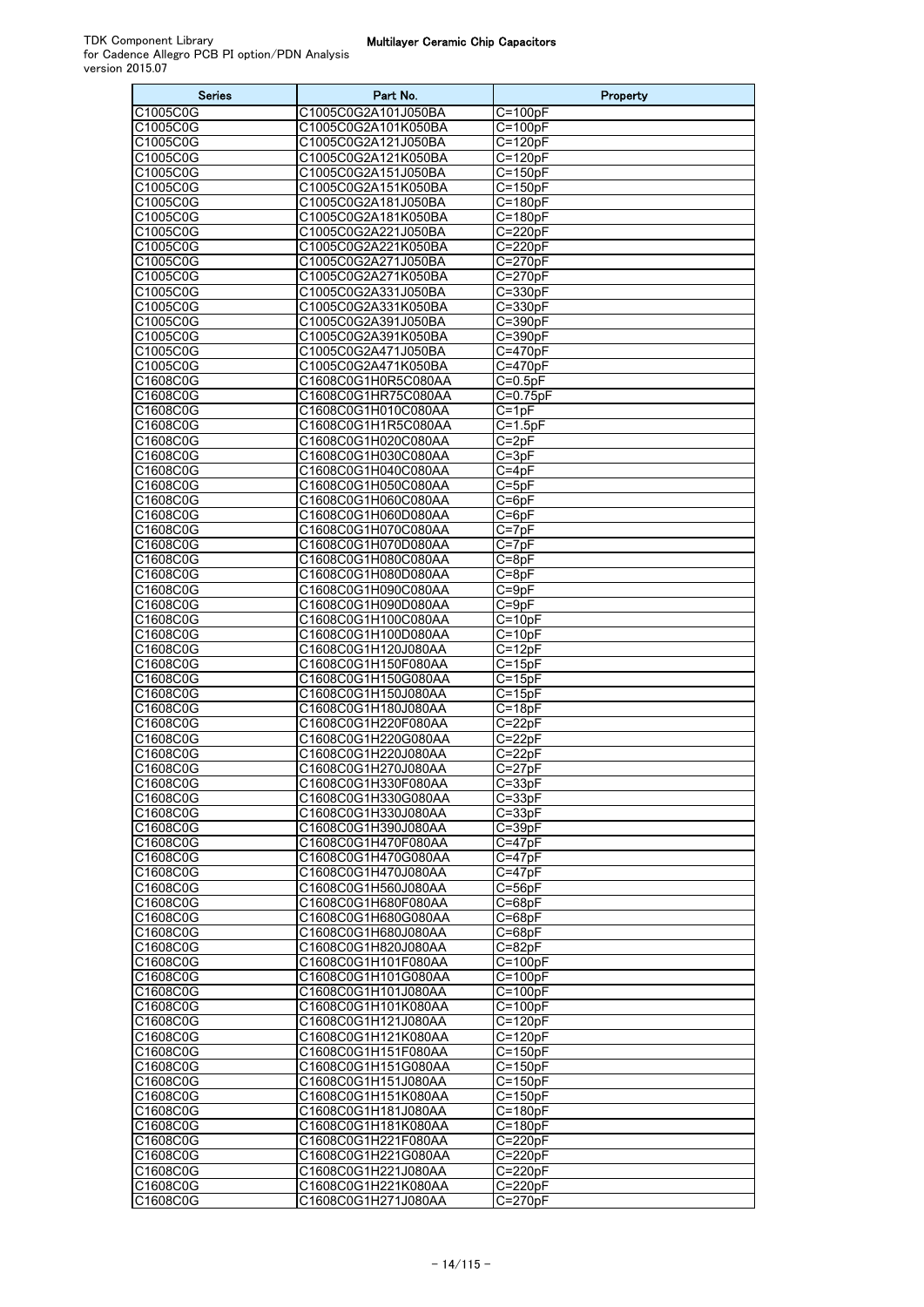| <b>Series</b>        | Part No.                                   | Property                           |
|----------------------|--------------------------------------------|------------------------------------|
| C1608C0G             | C1608C0G1H271K080AA                        | $C = 270pF$                        |
| C1608C0G             | C1608C0G1H331F080AA                        | $C = 330pF$                        |
| C1608C0G             | C1608C0G1H331G080AA                        | $C = 330pF$                        |
| C1608C0G             | C1608C0G1H331J080AA                        | C=330pF                            |
| C1608C0G<br>C1608C0G | C1608C0G1H331K080AA<br>C1608C0G1H391J080AA | C=330pF<br>$C = 390pF$             |
| C1608C0G             | C1608C0G1H391K080AA                        | $C = 390pF$                        |
| C1608C0G             | C1608C0G1H471F080AA                        | $C = 470pF$                        |
| C1608C0G             | C1608C0G1H471G080AA                        | C=470pF                            |
| C1608C0G             | C1608C0G1H471J080AA                        | C=470pF                            |
| C1608C0G             | C1608C0G1H471K080AA                        | $C = 470pF$                        |
| C1608C0G             | C1608C0G1H561J080AA                        | $C = 560pF$                        |
| C1608C0G             | C1608C0G1H561K080AA<br>C1608C0G1H681F080AA | $C = 560pF$                        |
| C1608C0G<br>C1608C0G | C1608C0G1H681G080AA                        | C=680pF<br>C=680pF                 |
| C1608C0G             | C1608C0G1H681J080AA                        | $C = 680pF$                        |
| C1608C0G             | C1608C0G1H681K080AA                        | C=680pF                            |
| C1608C0G             | C1608C0G1H821J080AA                        | C=820pF                            |
| C1608C0G             | C1608C0G1H821K080AA                        | C=820pF                            |
| C1608C0G             | C1608C0G1H102F080AA                        | $C = 1nF$                          |
| C1608C0G             | C1608C0G1H102G080AA                        | $C = 1nF$                          |
| C1608C0G             | C1608C0G1H102J080AA                        | $C = 1nF$                          |
| C1608C0G<br>C1608C0G | C1608C0G1H102K080AA<br>C1608C0G1H122J080AA | $C = 1nF$<br>$\overline{C}$ =1.2nF |
| C1608C0G             | C1608C0G1H122K080AA                        | $C = 1.2nF$                        |
| C1608C0G             | C1608C0G1H152J080AA                        | $C = 1.5nF$                        |
| C1608C0G             | C1608C0G1H152K080AA                        | $C=1.5nF$                          |
| C1608C0G             | C1608C0G1H182J080AA                        | $C = 1.8nF$                        |
| C1608C0G             | C1608C0G1H182K080AA                        | $\overline{C=1}$ .8nF              |
| C1608C0G             | C1608C0G1H222J080AA                        | C=2.2nF                            |
| C1608C0G             | C1608C0G1H222K080AA                        | $C = 2.2nF$                        |
| C1608C0G<br>C1608C0G | C1608C0G1H272J080AA<br>C1608C0G1H272K080AA | $C=2.7nF$<br>$C=2.7nF$             |
| C1608C0G             | C1608C0G1H332J080AA                        | $C = 3.3nF$                        |
| C1608C0G             | C1608C0G1H332K080AA                        | $C = 3.3nF$                        |
| C1608C0G             | C1608C0G1H392J080AA                        | $C = 3.9nF$                        |
| C1608C0G             | C1608C0G1H392K080AA                        | $C = 3.9nF$                        |
| C1608C0G             | C1608C0G1E392J080AA                        | $C = 3.9nF$                        |
| C1608C0G             | C1608C0G1H472J080AA                        | C=4.7nF                            |
| C1608C0G<br>C1608C0G | C1608C0G1H472K080AA<br>C1608C0G1E472J080AA | C=4.7nF<br>$C = 4.7nF$             |
| C1608C0G             | C1608C0G1H562J080AA                        | $C = 5.6nF$                        |
| C1608C0G             | C1608C0G1H562K080AA                        | $C = 5.6nF$                        |
| C1608C0G             | C1608C0G1E562J080AA                        | $\overline{C}$ =5.6nF              |
| C1608C0G             | C1608C0G1H682J080AA                        | $C = 6.8nF$                        |
| C1608C0G             | C1608C0G1H682K080AA                        | C=6.8nF                            |
| C1608C0G             | C1608C0G1E682J080AA                        | $C = 6.8nF$                        |
| C1608C0G             | C1608C0G1H822J080AA                        | $C = 8.2nF$                        |
| C1608C0G<br>C1608C0G | C1608C0G1H822K080AA<br>C1608C0G1E822J080AA | $C = 8.2nF$<br>$C = 8.2nF$         |
| C1608C0G             | C1608C0G1H103J080AA                        | $C = 10nF$                         |
| C1608C0G             | C1608C0G1H103K080AA                        | $C = 10nF$                         |
| C1608C0G             | C1608C0G1E103J080AA                        | $C = 10nF$                         |
| C1608C0G             | C1608C0G2A010C080AA                        | $\overline{C}$ =1pF                |
| C1608C0G             | C1608C0G2A1R5C080AA                        | $C = 1.5pF$                        |
| C1608C0G             | C1608C0G2A020C080AA                        | $C = 2pF$                          |
| C1608C0G             | C1608C0G2A2R2C080AA                        | $C = 2.2pF$                        |
| C1608C0G<br>C1608C0G | C1608C0G2A030C080AA<br>C1608C0G2A3R3C080AA | $C = 3pF$<br>$C = 3.3pF$           |
| C1608C0G             | C1608C0G2A040C080AA                        | $C = 4pF$                          |
| C1608C0G             | C1608C0G2A4R7C080AA                        | $C = 4.7pF$                        |
| C1608C0G             | C1608C0G2A050C080AA                        | $C = 5pF$                          |
| C1608C0G             | C1608C0G2A060D080AA                        | $C = 6pF$                          |
| C1608C0G             | C1608C0G2A6R8D080AA                        | $C = 6.8pF$                        |
| C1608C0G             | C1608C0G2A070D080AA                        | $C = 7pF$                          |
| C1608C0G<br>C1608C0G | C1608C0G2A080D080AA<br>C1608C0G2A090D080AA | $C = 8pF$<br>$C = 9pF$             |
| C1608C0G             | C1608C0G2A100D080AA                        | $C = 10pF$                         |
| C1608C0G             | C1608C0G2A120J080AA                        | $C = 12pF$                         |
| C1608C0G             | C1608C0G2A150J080AA                        | $C = 15pF$                         |
| C1608C0G             | C1608C0G2A180J080AA                        | C=18pF                             |
| C1608C0G             | C1608C0G2A220J080AA                        | $C = 22pF$                         |
| C1608C0G             | C1608C0G2A270J080AA                        | $C = 27pF$                         |
| C1608C0G             | C1608C0G2A330J080AA                        | $C = 33pF$                         |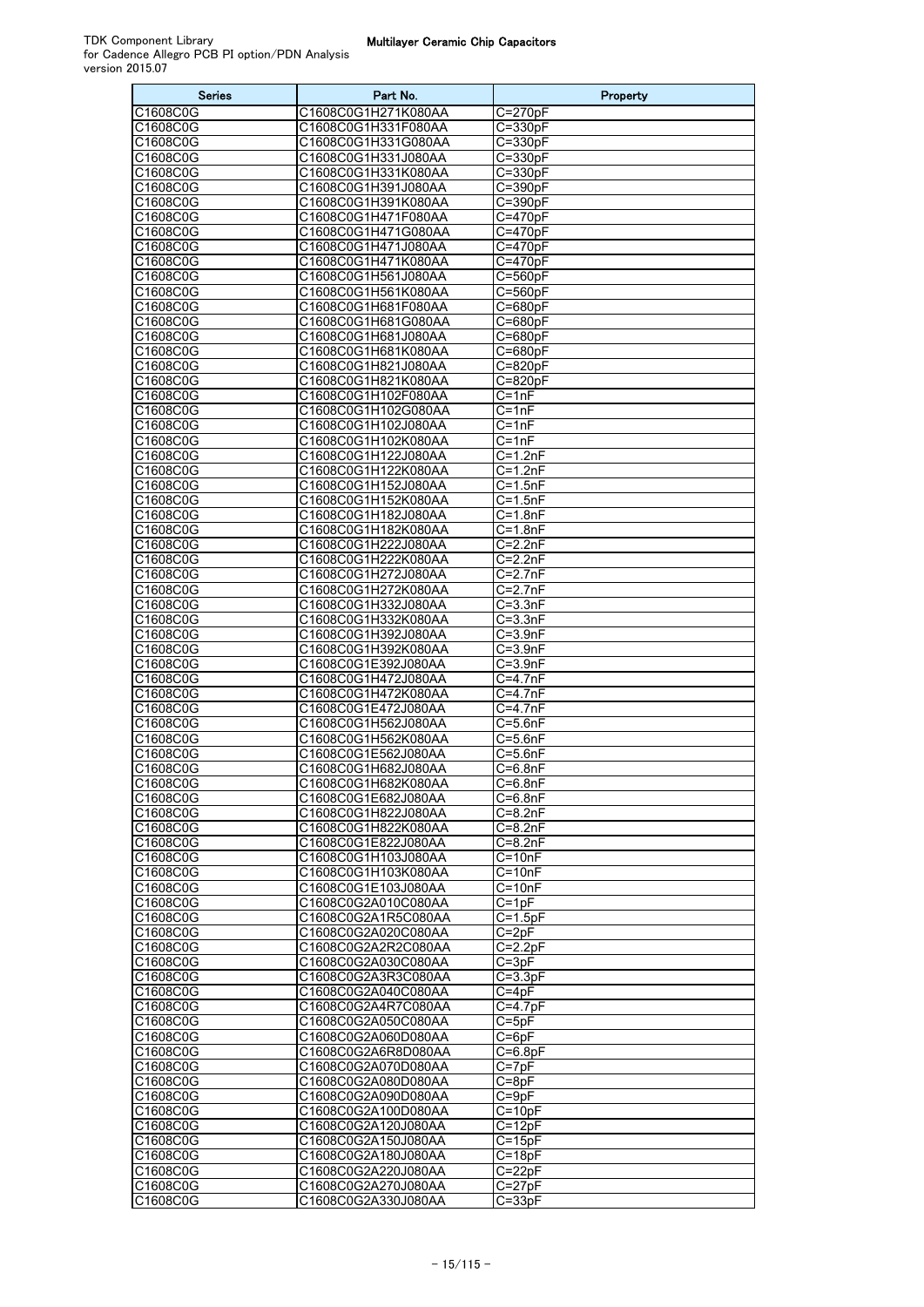| <b>Series</b>        | Part No.                                   | Property                   |
|----------------------|--------------------------------------------|----------------------------|
| C1608C0G             | C1608C0G2A390J080AA                        | C=39pF                     |
| C1608C0G             | C1608C0G2A470J080AA                        | $C = 47pF$                 |
| C1608C0G             | C1608C0G2A560J080AA                        | $C = 56pF$                 |
| C1608C0G<br>C1608C0G | C1608C0G2A680J080AA                        | $C = 68pF$                 |
| C1608C0G             | C1608C0G2A820J080AA<br>C1608C0G2E101J080AA | $C = 82pF$<br>$C = 100pF$  |
| C1608C0G             | C1608C0G2E101K080AA                        | $C = 100pF$                |
| C1608C0G             | C1608C0G2A101F080AA                        | $C = 100pF$                |
| C1608C0G             | C1608C0G2A101G080AA                        | $C = 100pF$                |
| C1608C0G             | C1608C0G2A101J080AA                        | $C = 100pF$                |
| C1608C0G             | C1608C0G2A101K080AA                        | $C = 100pF$                |
| C1608C0G             | C1608C0G2E121J080AA                        | $C = 120pF$                |
| C1608C0G             | C1608C0G2E121K080AA                        | $C = 120pF$                |
| C1608C0G             | C1608C0G2A121J080AA                        | $C = 120pF$                |
| C1608C0G<br>C1608C0G | C1608C0G2A121K080AA                        | $C = 120pF$                |
| C1608C0G             | C1608C0G2E151J080AA<br>C1608C0G2E151K080AA | $C = 150pF$<br>$C = 150pF$ |
| C1608C0G             | C1608C0G2A151J080AA                        | $C = 150pF$                |
| C1608C0G             | C1608C0G2A151K080AA                        | $C = 150pF$                |
| C1608C0G             | C1608C0G2E181J080AA                        | $C = 180pF$                |
| C1608C0G             | C1608C0G2E181K080AA                        | $C = 180pF$                |
| C1608C0G             | C1608C0G2A181J080AA                        | $C = 180pF$                |
| C1608C0G             | C1608C0G2A181K080AA                        | $C = 180pF$                |
| C1608C0G             | C1608C0G2E221J080AA                        | $C=220pF$                  |
| C1608C0G             | C1608C0G2E221K080AA                        | $C = 220pF$                |
| C1608C0G             | C1608C0G2A221J080AA                        | C=220pF                    |
| C1608C0G             | C1608C0G2A221K080AA                        | $C = 220pF$                |
| C1608C0G<br>C1608C0G | C1608C0G2E271J080AA<br>C1608C0G2E271K080AA | C=270pF<br>C=270pF         |
| C1608C0G             | C1608C0G2A271J080AA                        | $C = 270pF$                |
| C1608C0G             | C1608C0G2A271K080AA                        | C=270pF                    |
| C1608C0G             | C1608C0G2E331J080AA                        | C=330pF                    |
| C1608C0G             | C1608C0G2E331K080AA                        | $C = 330pF$                |
| C1608C0G             | C1608C0G2A331J080AA                        | C=330pF                    |
| C1608C0G             | C1608C0G2A331K080AA                        | $C = 330pF$                |
| C1608C0G             | C1608C0G2E391J080AA                        | C=390pF                    |
| C1608C0G             | C1608C0G2E391K080AA                        | C=390pF                    |
| C1608C0G             | C1608C0G2A391J080AA                        | $C = 390pF$                |
| C1608C0G             | C1608C0G2A391K080AA                        | $C = 390pF$                |
| C1608C0G<br>C1608C0G | C1608C0G2E471J080AA<br>C1608C0G2E471K080AA | $C = 470pF$<br>$C = 470pF$ |
| C1608C0G             | C1608C0G2A471J080AA                        | $C = 470pF$                |
| C1608C0G             | C1608C0G2A471K080AA                        | $C = 470pF$                |
| C1608C0G             | C1608C0G2E561J080AA                        | C=560pF                    |
| C1608C0G             | C1608C0G2E561K080AA                        | C=560pF                    |
| C1608C0G             | C1608C0G2A561J080AA                        | $C = 560pF$                |
| C1608C0G             | C1608C0G2A561K080AA                        | C=560pF                    |
| C1608C0G             | C1608C0G2E681J080AA                        | $C = 680pF$                |
| C1608C0G             | C1608C0G2E681K080AA                        | $C = 680pF$                |
| C1608C0G             | C1608C0G2A681J080AA                        | C=680pF                    |
| C1608C0G             | C1608C0G2A681K080AA                        | $C = 680pF$                |
| C1608C0G<br>C1608C0G | C1608C0G2E821J080AA<br>C1608C0G2E821K080AA | C=820pF<br>C=820pF         |
| C1608C0G             | C1608C0G2A821J080AA                        | $C = 820pF$                |
| C1608C0G             | C1608C0G2A821K080AA                        | C=820pF                    |
| C1608C0G             | C1608C0G2E102J080AA                        | $C = 1nF$                  |
| C1608C0G             | C1608C0G2E102K080AA                        | $\overline{C}$ =1nF        |
| C1608C0G             | C1608C0G2A102F080AA                        | $C = 1nF$                  |
| C1608C0G             | C1608C0G2A102G080AA                        | $C = 1nF$                  |
| C1608C0G             | C1608C0G2A102J080AA                        | C=1nF                      |
| C1608C0G             | C1608C0G2A102K080AA                        | $C = 1nF$                  |
| C1608C0G<br>C1608C0G | C1608C0G2E122J080AA                        | $C = 1.2nF$                |
| C1608C0G             | C1608C0G2E122K080AA<br>C1608C0G2A122J080AA | C=1.2nF<br>$C = 1.2nF$     |
| C1608C0G             | C1608C0G2A122K080AA                        | $C = 1.2nF$                |
| C1608C0G             | C1608C0G2E152J080AA                        | $C = 1.5nF$                |
| C1608C0G             | C1608C0G2E152K080AA                        | $\overline{C=1}.5nF$       |
| C1608C0G             | C1608C0G2A152J080AA                        | $C = 1.5nF$                |
| C1608C0G             | C1608C0G2A152K080AA                        | $\overline{C=1}.5nF$       |
| C1608C0G             | C1608C0G2E182J080AA                        | C=1.8nF                    |
| C1608C0G             | C1608C0G2E182K080AA                        | $C = 1.8nF$                |
| C1608C0G             | C1608C0G2A182J080AA                        | C=1.8nF                    |
| C1608C0G             | C1608C0G2A182K080AA                        | $C = 1.8nF$                |
| C1608C0G             | C1608C0G2E222J080AA                        | $C = 2.2nF$                |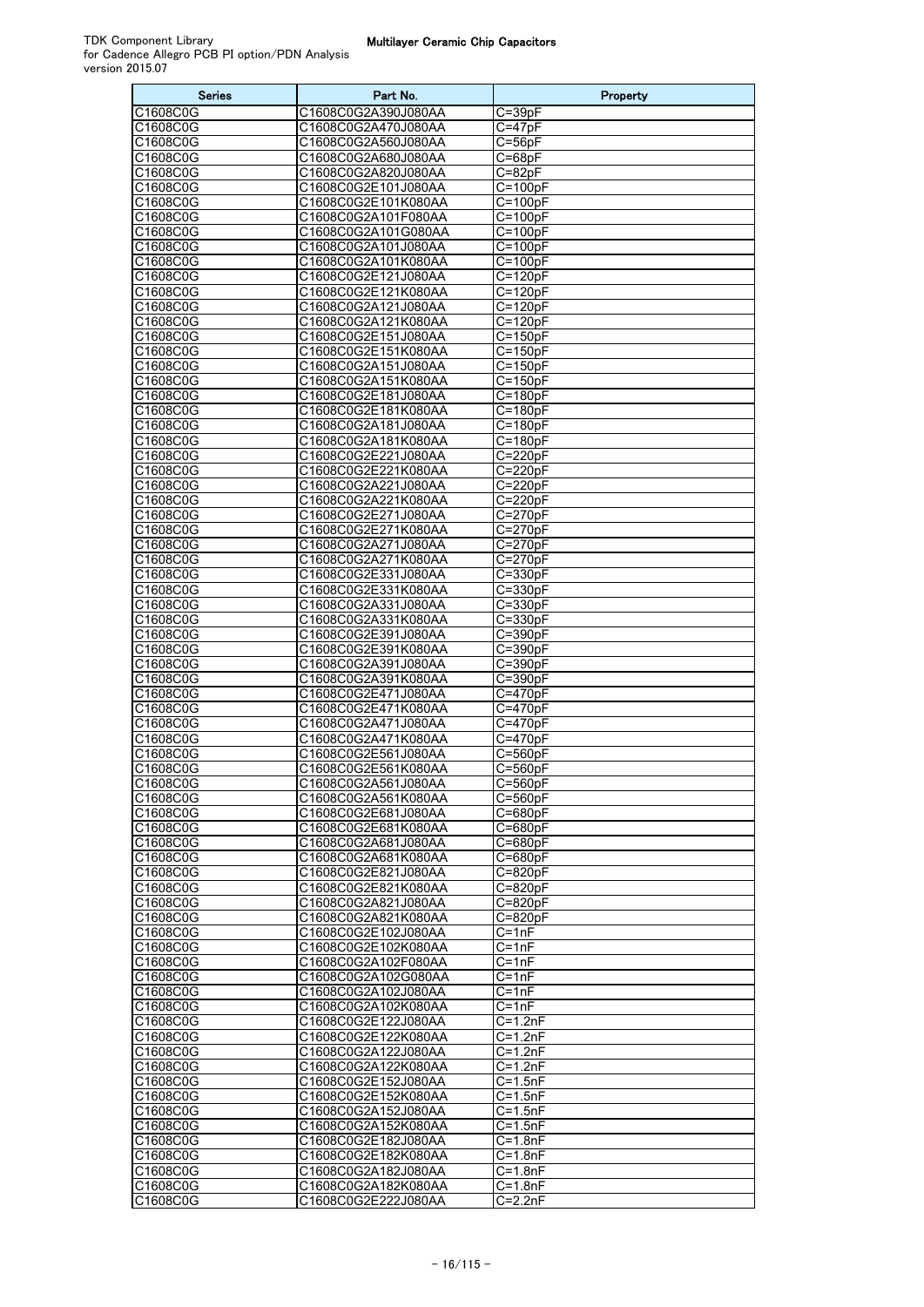| <b>Series</b>        | Part No.                                   | Property                             |
|----------------------|--------------------------------------------|--------------------------------------|
| C1608C0G             | C1608C0G2E222K080AA                        | $C = 2.2nF$                          |
| C1608C0G             | C1608C0G2A222J080AA                        | $C = 2.2nF$                          |
| C1608C0G             | C1608C0G2A222K080AA                        | C=2.2nF                              |
| C1608C0G             | C1608C0G2A272J080AA                        | $C = 2.7nF$                          |
| C1608C0G<br>C1608C0G | C1608C0G2A272K080AA<br>C1608C0G2A332J080AA | C=2.7nF<br>$C = 3.3nF$               |
| C1608C0G             | C1608C0G2A332K080AA                        | $C = 3.3nF$                          |
| C2012C0G             | C2012C0G1H102J060AA                        | $C = 1nF$                            |
| C2012C0G             | C2012C0G1H102K060AA                        | $C = 1nF$                            |
| C2012C0G             | C2012C0G1H122J060AA                        | $C = 1.2nF$                          |
| C2012C0G             | C2012C0G1H122K060AA                        | $C = 1.2nF$                          |
| C2012C0G             | C2012C0G1H152J060AA                        | $C = 1.5nF$                          |
| C2012C0G             | C2012C0G1H152K060AA                        | $C = 1.5nF$                          |
| C2012C0G             | C2012C0G1H182J060AA                        | $C = 1.8nF$                          |
| C2012C0G<br>C2012C0G | C2012C0G1H182K060AA<br>C2012C0G1H222J060AA | $C = 1.8nF$<br>$C = 2.2nF$           |
| C2012C0G             | C2012C0G1H222K060AA                        | $C = 2.2nF$                          |
| C2012C0G             | C2012C0G1H222J085AA                        | $C = 2.2nF$                          |
| C2012C0G             | C2012C0G1H272J060AA                        | $C = 2.7nF$                          |
| C2012C0G             | C2012C0G1H272K060AA                        | $C = 2.7nF$                          |
| C2012C0G             | C2012C0G1H332J060AA                        | $C = 3.3nF$                          |
| C2012C0G             | C2012C0G1H332K060AA                        | $C = 3.3nF$                          |
| C2012C0G             | C2012C0G1H332J125AA                        | $C = 3.3nF$                          |
| C2012C0G             | C2012C0G1H392J060AA                        | $C = 3.9nF$                          |
| C2012C0G             | C2012C0G1H392K060AA                        | $C = 3.9nF$                          |
| C2012C0G             | C2012C0G1H472J060AA                        | C=4.7nF                              |
| C2012C0G             | C2012C0G1H472K060AA                        | $C = 4.7nF$                          |
| C2012C0G             | C2012C0G1H562J060AA                        | $C = 5.6nF$                          |
| C2012C0G<br>C2012C0G | C2012C0G1H562K060AA<br>C2012C0G1H682J060AA | $\overline{C}$ =5.6nF<br>$C = 6.8nF$ |
| C2012C0G             | C2012C0G1H682K060AA                        | $C = 6.8nF$                          |
| C2012C0G             | C2012C0G1H822J060AA                        | $C = 8.2nF$                          |
| C2012C0G             | C2012C0G1H822K060AA                        | $C = 8.2nF$                          |
| C2012C0G             | C2012C0G1H103J060AA                        | $C = 10nF$                           |
| C2012C0G             | C2012C0G1H103K060AA                        | $C = 10nF$                           |
| C2012C0G             | C2012C0G1E103J060AA                        | $C = 10nF$                           |
| C2012C0G             | C2012C0G1H153J085AA                        | $C = 15nF$                           |
| C2012C0G             | C2012C0G1H153K085AA                        | $C = 15nF$                           |
| C2012C0G             | C2012C0G1E153J085AA                        | $C = 15nF$                           |
| C2012C0G<br>C2012C0G | C2012C0G1H223J125AA<br>C2012C0G1H223K125AA | $C = 22nF$<br>$C = 22nF$             |
| C2012C0G             | C2012C0G1E223J125AA                        | $C = 22nF$                           |
| C2012C0G             | C2012C0G1H333J125AA                        | $C = 33nF$                           |
| C2012C0G             | C2012C0G1H333K125AA                        | C=33nF                               |
| C2012C0G             | C2012C0G1E333J125AA                        | $C = 33nF$                           |
| C2012C0G             | C2012C0G2W101J060AA                        | $C = 100pF$                          |
| C2012C0G             | C2012C0G2W101K060AA                        | $C=100pF$                            |
| C2012C0G             | C2012C0G2W121J060AA                        | $C = 120pF$                          |
| C2012C0G             | C2012C0G2W121K060AA                        | $C=120pF$                            |
| C2012C0G             | C2012C0G2W151J060AA                        | $C = 150pF$                          |
| C2012C0G<br>C2012C0G | C2012C0G2W151K060AA<br>C2012C0G2W181J060AA | $C = 150pF$<br>$C = 180pF$           |
| C2012C0G             | C2012C0G2W181K060AA                        | $C = 180pF$                          |
| C2012C0G             | C2012C0G2W221J060AA                        | $C = 220pF$                          |
| C2012C0G             | C2012C0G2W221K060AA                        | $C = 220pF$                          |
| C2012C0G             | C2012C0G2W271J060AA                        | $C = 270pF$                          |
| C2012C0G             | C2012C0G2W271K060AA                        | $C = 270pF$                          |
| C2012C0G             | C2012C0G2W331J060AA                        | $C = 330pF$                          |
| C2012C0G             | C2012C0G2W331K060AA                        | $C = 330pF$                          |
| C2012C0G             | C2012C0G2W391J060AA                        | C=390pF                              |
| C2012C0G             | C2012C0G2W391K060AA                        | $C = 390pF$                          |
| C2012C0G<br>C2012C0G | C2012C0G2W471J060AA<br>C2012C0G2W471K060AA | $C = 470pF$<br>$C = 470pF$           |
| C2012C0G             | C2012C0G2W561J060AA                        | $C = 560pF$                          |
| C2012C0G             | C2012C0G2W561K060AA                        | $C = 560pF$                          |
| C2012C0G             | C2012C0G2W681J060AA                        | $C = 680pF$                          |
| C2012C0G             | C2012C0G2W681K060AA                        | $C = 680pF$                          |
| C2012C0G             | C2012C0G2W821J060AA                        | $C = 820pF$                          |
| C2012C0G             | C2012C0G2W821K060AA                        | $C = 820pF$                          |
| C2012C0G             | C2012C0G2E821J060AA                        | $C = 820pF$                          |
| C2012C0G             | C2012C0G2E821K060AA                        | C=820pF                              |
| C2012C0G             | C2012C0G2W102J060AA                        | $C = 1nF$                            |
| C2012C0G             | C2012C0G2W102K060AA                        | $C = 1nF$                            |
| C2012C0G             | C2012C0G2E102J085AA                        | $C = 1nF$                            |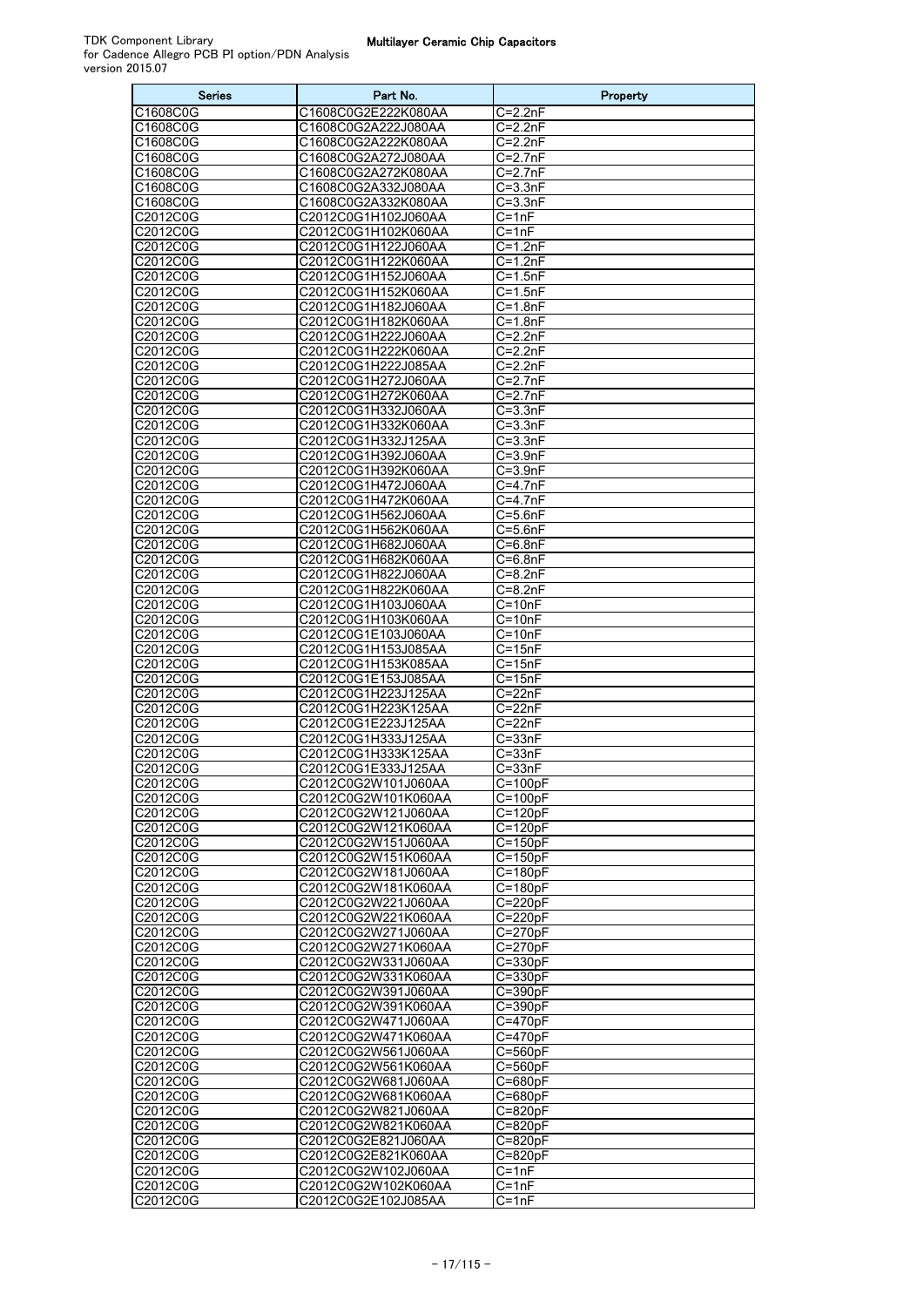| Series               | Part No.                                   | Property                   |
|----------------------|--------------------------------------------|----------------------------|
| C2012C0G             | C2012C0G2E102K085AA                        | $C = 1nF$                  |
| C2012C0G             | C2012C0G2A102J060AA                        | $C = 1nF$                  |
| C2012C0G             | C2012C0G2W122J060AA                        | $C = 1.2nF$                |
| C2012C0G             | C2012C0G2W122K060AA                        | C=1.2nF                    |
| C2012C0G             | C2012C0G2E122J085AA                        | $C = 1.2nF$                |
| C2012C0G<br>C2012C0G | C2012C0G2E122K085AA<br>C2012C0G2A122J060AA | $C = 1.2nF$<br>$C = 1.2nF$ |
| C2012C0G             | C2012C0G2W152J085AA                        | $C = 1.5nF$                |
| C2012C0G             | C2012C0G2W152K085AA                        | $C = 1.5nF$                |
| C2012C0G             | C2012C0G2E152J085AA                        | $C = 1.5nF$                |
| C2012C0G             | C2012C0G2E152K085AA                        | $C = 1.5nF$                |
| C2012C0G             | C2012C0G2A152J060AA                        | $C = 1.5nF$                |
| C2012C0G             | C2012C0G2A152K060AA                        | $C = 1.5nF$                |
| C2012C0G             | C2012C0G2W182J085AA                        | $C = 1.8nF$                |
| C2012C0G             | C2012C0G2W182K085AA                        | $C = 1.8nF$                |
| C2012C0G             | C2012C0G2E182J125AA                        | $C = 1.8nF$                |
| C2012C0G             | C2012C0G2E182K125AA                        | $C = 1.8nF$                |
| C2012C0G<br>C2012C0G | C2012C0G2A182J085AA<br>C2012C0G2A182K085AA | $C = 1.8nF$<br>$C = 1.8nF$ |
| C2012C0G             | C2012C0G2W222J085AA                        | $C=2.2nF$                  |
| C2012C0G             | C2012C0G2W222K085AA                        | $C = 2.2nF$                |
| C2012C0G             | C2012C0G2E222J125AA                        | $C = 2.2nF$                |
| C2012C0G             | C2012C0G2E222K125AA                        | $C = 2.2nF$                |
| C2012C0G             | C2012C0G2A222J085AA                        | $C = 2.2nF$                |
| C2012C0G             | C2012C0G2A222K085AA                        | $C = 2.2nF$                |
| C2012C0G             | C2012C0G2W272J125AA                        | $C = 2.7nF$                |
| C2012C0G             | C2012C0G2W272K125AA                        | $C = 2.7nF$                |
| C2012C0G<br>C2012C0G | C2012C0G2E272J125AA<br>C2012C0G2E272K125AA | $C = 2.7nF$<br>$C = 2.7nF$ |
| C2012C0G             | C2012C0G2A272J125AA                        | $C = 2.7nF$                |
| C2012C0G             | C2012C0G2A272K125AA                        | $C = 2.7nF$                |
| C2012C0G             | C2012C0G2W332J125AA                        | $C = 3.3nF$                |
| C2012C0G             | C2012C0G2W332K125AA                        | $C = 3.3nF$                |
| C2012C0G             | C2012C0G2E332J085AA                        | $C = 3.3nF$                |
| C2012C0G             | C2012C0G2E332K085AA                        | $C = 3.3nF$                |
| C2012C0G<br>C2012C0G | C2012C0G2A332J125AA<br>C2012C0G2A332K125AA | $C = 3.3nF$<br>$C = 3.3nF$ |
| C2012C0G             | C2012C0G2W392J125AA                        | $C = 3.9nF$                |
| C2012C0G             | C2012C0G2W392K125AA                        | $C = 3.9nF$                |
| C2012C0G             | C2012C0G2E392J125AA                        | $C = 3.9nF$                |
| C2012C0G             | C2012C0G2E392K125AA                        | $C = 3.9nF$                |
| C2012C0G             | C2012C0G2A392J125AA                        | $C = 3.9nF$                |
| C2012C0G             | C2012C0G2A392K125AA                        | $C = 3.9nF$                |
| C2012C0G<br>C2012C0G | C2012C0G2W472J125AA<br>C2012C0G2W472K125AA | $C = 4.7nF$<br>$C = 4.7nF$ |
| C2012C0G             | C2012C0G2E472J125AA                        | C=4.7nF                    |
| C2012C0G             | C2012C0G2E472K125AA                        | $C = 4.7nF$                |
| C2012C0G             | C2012C0G2A472J125AA                        | $C = 4.7nF$                |
| C2012C0G             | C2012C0G2A472K125AA                        | $C = 4.7nF$                |
| C2012C0G             | C2012C0G2W562J125AA                        | $C = 5.6nF$                |
| C2012C0G             | C2012C0G2W562K125AA                        | $C = 5.6nF$                |
| C2012C0G<br>C2012C0G | C2012C0G2E562J125AA<br>C2012C0G2E562K125AA | $C=5.6nF$<br>$C = 5.6nF$   |
| C2012C0G             | C2012C0G2A562J125AA                        | $C = 5.6nF$                |
| C2012C0G             | C2012C0G2A562K125AA                        | $C = 5.6nF$                |
| C2012C0G             | C2012C0G2E682J125AA                        | $C = 6.8nF$                |
| C2012C0G             | C2012C0G2E682K125AA                        | $\overline{C}$ =6.8nF      |
| C2012C0G             | C2012C0G2A682J125AA                        | $C = 6.8nF$                |
| C2012C0G             | C2012C0G2A682K125AA                        | $C = 6.8nF$                |
| C2012C0G             | C2012C0G2E822J125AA                        | C=8.2nF                    |
| C2012C0G<br>C2012C0G | C2012C0G2E822K125AA<br>C2012C0G2A822J125AA | C=8.2nF<br>$C = 8.2nF$     |
| C2012C0G             | C2012C0G2A822K125AA                        | $C = 8.2nF$                |
| C2012C0G             | C2012C0G2E103J125AA                        | $C = 10nF$                 |
| C2012C0G             | C2012C0G2E103K125AA                        | $C = 10nF$                 |
| C2012C0G             | C2012C0G2A103J125AA                        | C=10nF                     |
| C2012C0G             | C2012C0G2A103K125AA                        | $C = 10nF$                 |
| C3216C0G<br>C3216C0G | C3216C0G1H392J060AA<br>C3216C0G1H392K060AA | $C = 3.9nF$<br>$C = 3.9nF$ |
| C3216C0G             | C3216C0G1H472J060AA                        | C=4.7nF                    |
| C3216C0G             | C3216C0G1H472K060AA                        | $C = 4.7nF$                |
| C3216C0G             | C3216C0G1H562J060AA                        | $C = 5.6nF$                |
| C3216C0G             | C3216C0G1H562K060AA                        | $C = 5.6nF$                |
| C3216C0G             | C3216C0G1H682J060AA                        | $C = 6.8nF$                |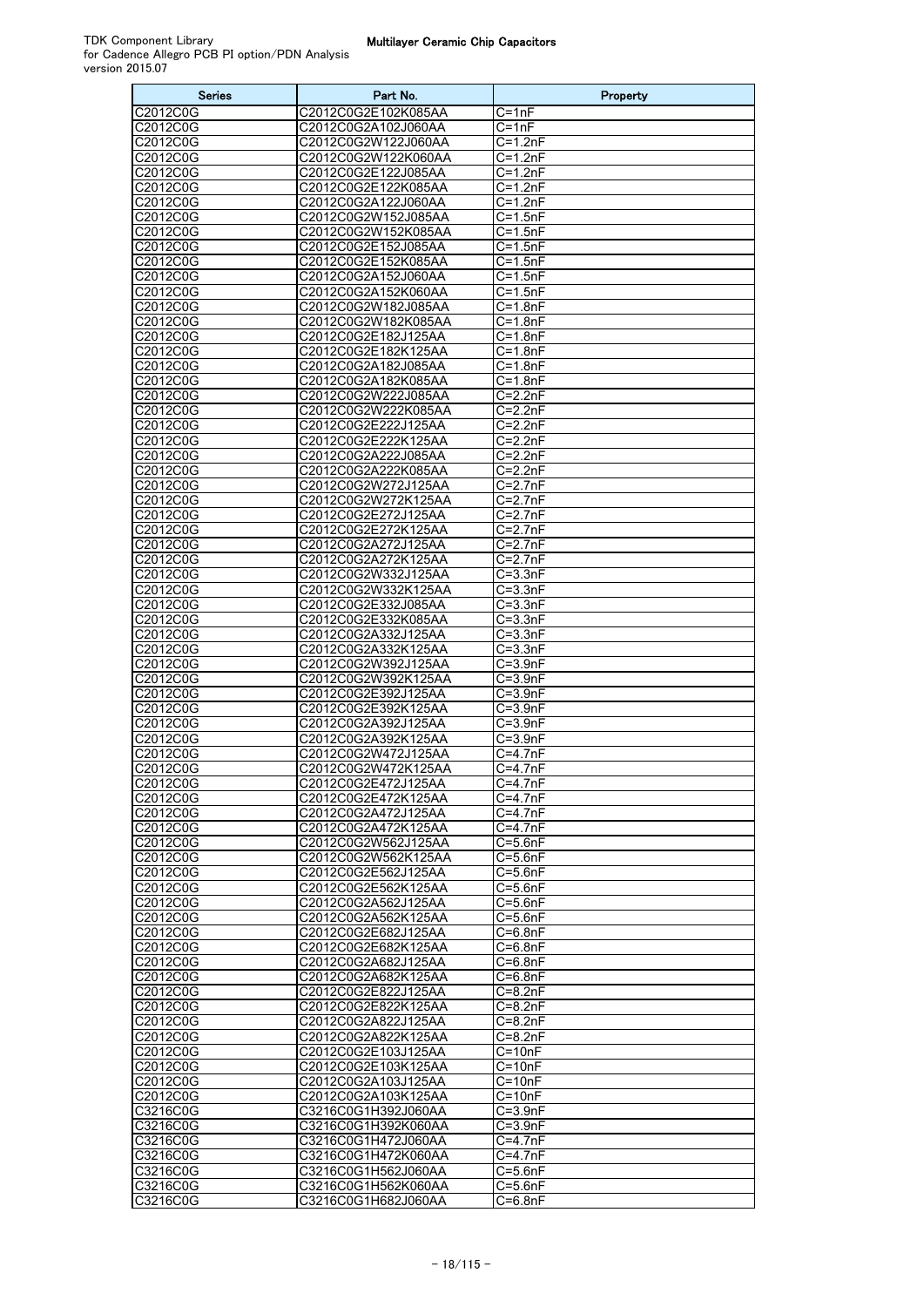| Series               | Part No.                                   | Property                           |
|----------------------|--------------------------------------------|------------------------------------|
| C3216C0G             | C3216C0G1H682K060AA                        | $C = 6.8nF$                        |
| C3216C0G             | C3216C0G1H822J060AA                        | $C = 8.2nF$                        |
| C3216C0G             | C3216C0G1H822K060AA                        | $C = 8.2nF$                        |
| C3216C0G             | C3216C0G1H103J060AA                        | $C = 10nF$                         |
| C3216C0G             | C3216C0G1H103K060AA                        | $C = 10nF$                         |
| C3216C0G<br>C3216C0G | C3216C0G1H153J060AA<br>C3216C0G1H153K060AA | $C = 15nF$<br>$C = 15nF$           |
| C3216C0G             | C3216C0G1H223J060AA                        | $C = 22nF$                         |
| C3216C0G             | C3216C0G1H223K060AA                        | $C = 22nF$                         |
| C3216C0G             | C3216C0G1H333J085AA                        | $C = 33nF$                         |
| C3216C0G             | C3216C0G1H333K085AA                        | $C = 33nF$                         |
| C3216C0G             | C3216C0G1H473J115AA                        | $C = 47nF$                         |
| C3216C0G             | C3216C0G1H473K115AA                        | $C = 47nF$                         |
| C3216C0G             | C3216C0G1H683J160AA                        | $C = 68nF$                         |
| C3216C0G             | C3216C0G1H683K160AA                        | $C = 68nF$                         |
| C3216C0G             | C3216C0G1H104J160AA                        | $C = 100nF$                        |
| C3216C0G             | C3216C0G1H104K160AA                        | $C = 100nF$                        |
| C3216C0G<br>C3216C0G | C3216C0G2J101J060AA<br>C3216C0G2J101K060AA | $C = 100pF$<br>$C=100pF$           |
| C3216C0G             | C3216C0G2J121J060AA                        | $C = 120pF$                        |
| C3216C0G             | C3216C0G2J121K060AA                        | $C = 120pF$                        |
| C3216C0G             | C3216C0G2J151J060AA                        | $C = 150pF$                        |
| C3216C0G             | C3216C0G2J151K060AA                        | $C = 150pF$                        |
| C3216C0G             | C3216C0G2J181J060AA                        | $C = 180pF$                        |
| C3216C0G             | C3216C0G2J181K060AA                        | $C = 180pF$                        |
| C3216C0G             | C3216C0G2J221J060AA                        | $C = 220pF$                        |
| C3216C0G             | C3216C0G2J221K060AA                        | $C = 220pF$                        |
| C3216C0G<br>C3216C0G | C3216C0G2J271J060AA<br>C3216C0G2J271K060AA | $C = 270pF$<br>$C = 270pF$         |
| C3216C0G             | C3216C0G2J331J060AA                        | $C = 330pF$                        |
| C3216C0G             | C3216C0G2J331K060AA                        | $C = 330pF$                        |
| C3216C0G             | C3216C0G2J391J060AA                        | $C = 390pF$                        |
| C3216C0G             | C3216C0G2J391K060AA                        | $C = 390pF$                        |
| C3216C0G             | C3216C0G2J471J085AA                        | $C = 470pF$                        |
| C3216C0G             | C3216C0G2J471K085AA                        | $C = 470pF$                        |
| C3216C0G<br>C3216C0G | C3216C0G2J561J085AA<br>C3216C0G2J561K085AA | $C = 560pF$                        |
| C3216C0G             | C3216C0G2J681J085AA                        | $C = 560pF$<br>$C = 680pF$         |
| C3216C0G             | C3216C0G2J681K085AA                        | $C = 680pF$                        |
| C3216C0G             | C3216C0G2J821J085AA                        | $C = 820pF$                        |
| C3216C0G             | C3216C0G2J821K085AA                        | $C = 820pF$                        |
| C3216C0G             | C3216C0G2J102J085AA                        | $C=1nF$                            |
| C3216C0G             | C3216C0G2J102K085AA                        | C=1nF                              |
| C3216C0G<br>C3216C0G | C3216C0G2J122J085AA<br>C3216C0G2J122K085AA | $C = 1.2nF$<br>$C = 1.2nF$         |
| C3216C0G             | C3216C0G2J152J115AA                        | $C = 1.5$ n $F$                    |
| C3216C0G             | C3216C0G2J152K115AA                        | $C=1.5nF$                          |
| C3216C0G             | C3216C0G2J182J115AA                        | $C = 1.8nF$                        |
| C3216C0G             | C3216C0G2J182K115AA                        | $C = 1.8nF$                        |
| C3216C0G             | C3216C0G2J222J115AA                        | $C = 2.2nF$                        |
| C3216C0G             | C3216C0G2J222K115AA                        | $C = 2.2nF$                        |
| C3216C0G<br>C3216C0G | C3216C0G2J272J160AA<br>C3216C0G2J272K160AA | $\overline{C}$ =2.7nF<br>$C=2.7nF$ |
| C3216C0G             | C3216C0G2J332J160AA                        | $C = 3.3nF$                        |
| C3216C0G             | C3216C0G2J332K160AA                        | $C = 3.3nF$                        |
| C3216C0G             | C3216C0G2E332J085AA                        | $C = 3.3nF$                        |
| C3216C0G             | C3216C0G2E332K085AA                        | $C = 3.3nF$                        |
| C3216C0G             | C3216C0G2J392J085AA                        | $C = 3.9nF$                        |
| C3216C0G             | C3216C0G2J392K085AA                        | $C = 3.9nF$                        |
| C3216C0G             | C3216C0G2E392J115AA                        | $C = 3.9nF$                        |
| C3216C0G<br>C3216C0G | C3216C0G2E392K115AA<br>C3216C0G2A392J060AA | $C = 3.9nF$<br>$C = 3.9nF$         |
| C3216C0G             | C3216C0G2A392K060AA                        | $C = 3.9nF$                        |
| C3216C0G             | C3216C0G2J472J085AA                        | $C=4.7nF$                          |
| C3216C0G             | C3216C0G2J472K085AA                        | $C = 4.7nF$                        |
| C3216C0G             | C3216C0G2E472J115AA                        | $C=4.7nF$                          |
| C3216C0G             | C3216C0G2E472K115AA                        | $C = 4.7nF$                        |
| C3216C0G             | C3216C0G2A472J085AA                        | $C = 4.7nF$                        |
| C3216C0G<br>C3216C0G | C3216C0G2A472K085AA<br>C3216C0G2J562J115AA | $C=4.7nF$<br>$C = 5.6nF$           |
| C3216C0G             | C3216C0G2J562K115AA                        | $C = 5.6nF$                        |
| C3216C0G             | C3216C0G2E562J115AA                        | $\overline{C}$ =5.6nF              |
| C3216C0G             | C3216C0G2E562K115AA                        | $C = 5.6nF$                        |
| C3216C0G             | C3216C0G2A562J085AA                        | $C = 5.6nF$                        |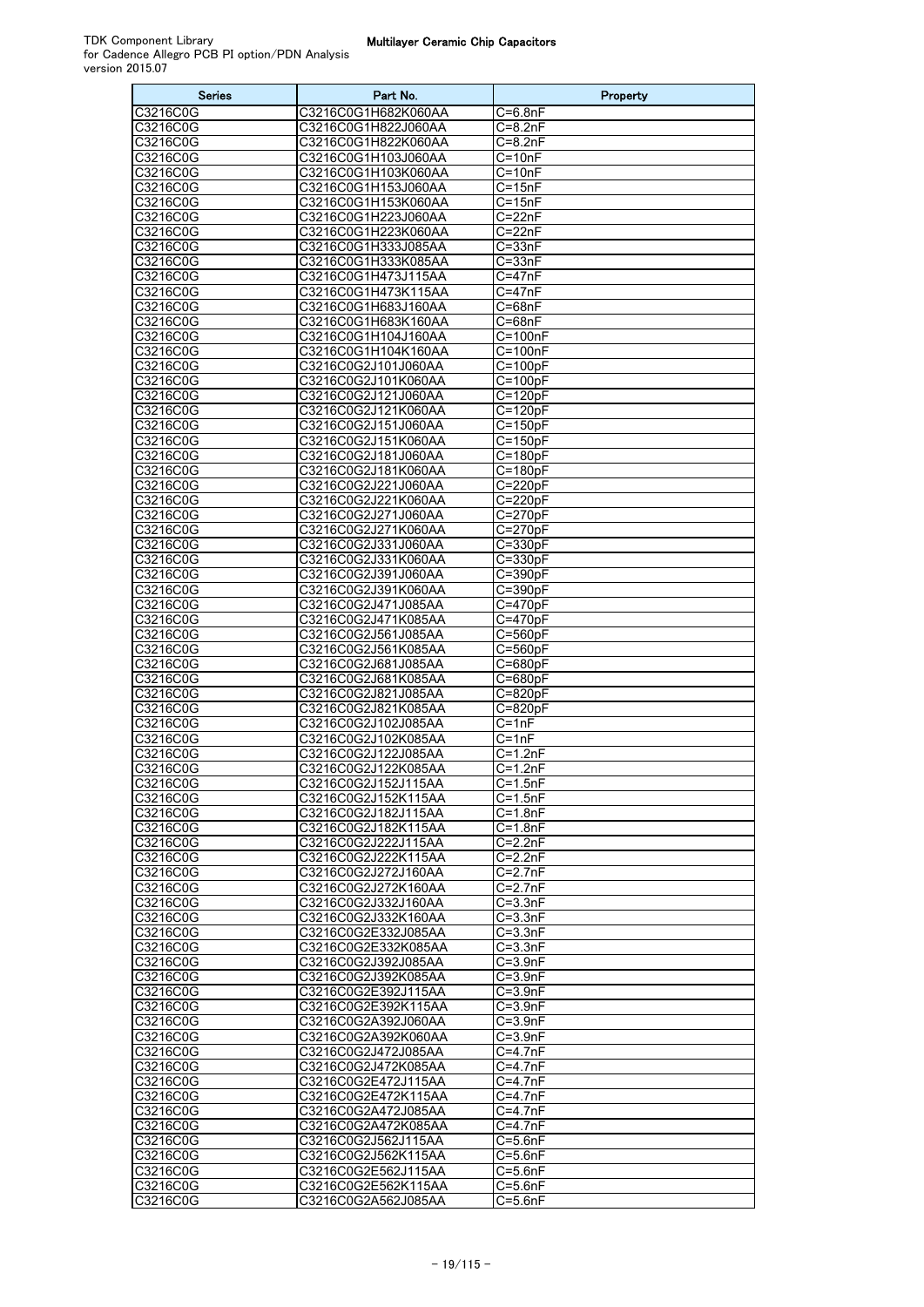| Series               | Part No.                                   | Property                           |
|----------------------|--------------------------------------------|------------------------------------|
| C3216C0G             | C3216C0G2A562K085AA                        | $C = 5.6nF$                        |
| C3216C0G             | C3216C0G2J682J115AA                        | $C = 6.8nF$                        |
| C3216C0G             | C3216C0G2J682K115AA                        | C=6.8nF                            |
| C3216C0G             | C3216C0G2W682J115AA                        | C=6.8nF                            |
| C3216C0G             | C3216C0G2W682K115AA                        | $C = 6.8nF$                        |
| C3216C0G<br>C3216C0G | C3216C0G2E682J160AA<br>C3216C0G2E682K160AA | $C = 6.8nF$<br>$C = 6.8nF$         |
| C3216C0G             | C3216C0G2A682J115AA                        | C=6.8nF                            |
| C3216C0G             | C3216C0G2A682K115AA                        | $\overline{C=6.8}$ nF              |
| C3216C0G             | C3216C0G2J822J160AA                        | $C = 8.2nF$                        |
| C3216C0G             | C3216C0G2J822K160AA                        | $C = 8.2nF$                        |
| C3216C0G             | C3216C0G2W822J115AA                        | $C = 8.2nF$                        |
| C3216C0G             | C3216C0G2W822K115AA                        | C=8.2nF                            |
| C3216C0G             | C3216C0G2E822J160AA                        | C=8.2nF                            |
| C3216C0G             | C3216C0G2E822K160AA                        | $C = 8.2nF$                        |
| C3216C0G             | C3216C0G2A822J115AA                        | $C = 8.2nF$                        |
| C3216C0G             | C3216C0G2A822K115AA                        | C=8.2nF                            |
| C3216C0G<br>C3216C0G | C3216C0G2J103J160AA<br>C3216C0G2J103K160AA | C=10nF<br>C=10nF                   |
| C3216C0G             | C3216C0G2W103J160AA                        | $C = 10nF$                         |
| C3216C0G             | C3216C0G2W103K160AA                        | $C = 10nF$                         |
| C3216C0G             | C3216C0G2E103J115AA                        | $C = 10nF$                         |
| C3216C0G             | C3216C0G2E103K115AA                        | C=10nF                             |
| C3216C0G             | C3216C0G2A103J115AA                        | C=10nF                             |
| C3216C0G             | C3216C0G2A103K115AA                        | $C = 10nF$                         |
| C3216C0G             | C3216C0G2W153J160AA                        | $C = 15nF$                         |
| C3216C0G             | C3216C0G2W153K160AA                        | $C = 15nF$                         |
| C3216C0G             | C3216C0G2E153J160AA                        | $C = 15nF$                         |
| C3216C0G<br>C3216C0G | C3216C0G2E153K160AA<br>C3216C0G2A153J115AA | $\overline{C}$ =15nF<br>$C = 15nF$ |
| C3216C0G             | C3216C0G2A153K115AA                        | $C = 15nF$                         |
| C3216C0G             | C3216C0G2E223J160AA                        | $C = 22nF$                         |
| C3216C0G             | C3216C0G2E223K160AA                        | $C = 22nF$                         |
| C3216C0G             | C3216C0G2A223J160AA                        | C=22nF                             |
| C3216C0G             | C3216C0G2A223K160AA                        | C=22nF                             |
| C3216C0G             | C3216C0G2A333J160AA                        | $C = 33nF$                         |
| C3216C0G             | C3216C0G2A333K160AA                        | $C = 33nF$                         |
| C3225C0G<br>C3225C0G | C3225C0G1H223J125AA<br>C3225C0G1H223K125AA | C=22nF<br>$C = 22nF$               |
| C3225C0G             | C3225C0G1H333J160AA                        | $C = 33nF$                         |
| C3225C0G             | C3225C0G1H333K160AA                        | $C = 33nF$                         |
| C3225C0G             | C3225C0G1H473J200AA                        | C=47nF                             |
| C3225C0G             | C3225C0G1H473K200AA                        | C=47nF                             |
| C3225C0G             | C3225C0G1H683J200AA                        | C=68nF                             |
| C3225C0G             | C3225C0G1H683K200AA                        | C=68nF                             |
| C3225C0G<br>C3225C0G | C3225C0G1H104J250AA                        | C=100NF                            |
| C3225C0G             | C3225C0G1H104K250AA<br>C3225C0G2J392J125AA | $C = 100nF$<br>C=3.9nF             |
| C3225C0G             | C3225C0G2J392K125AA                        | $C = 3.9nF$                        |
| C3225C0G             | C3225C0G2J472J160AA                        | $C = 4.7nF$                        |
| C3225C0G             | C3225C0G2J472K160AA                        | $C = 4.7nF$                        |
| C3225C0G             | C3225C0G2J562J160AA                        | $C = 5.6nF$                        |
| C3225C0G             | C3225C0G2J562K160AA                        | C=5.6nF                            |
| C3225C0G             | C3225C0G2J682J200AA                        | $C = 6.8nF$                        |
| C3225C0G             | C3225C0G2J682K200AA                        | C=6.8nF                            |
| C3225C0G<br>C3225C0G | C3225C0G2J822J125AA<br>C3225C0G2J822K125AA | C=8.2nF<br>$C = 8.2nF$             |
| C3225C0G             | C3225C0G2J103J125AA                        | C=10nF                             |
| C3225C0G             | C3225C0G2J103K125AA                        | $C = 10nF$                         |
| C3225C0G             | C3225C0G2E103J160AA                        | $C = 10nF$                         |
| C3225C0G             | C3225C0G2E103K160AA                        | C=10nF                             |
| C3225C0G             | C3225C0G2J153J160AA                        | $C = 15nF$                         |
| C3225C0G             | C3225C0G2J153K160AA                        | C=15nF                             |
| C3225C0G             | C3225C0G2E153J200AA                        | $C = 15nF$                         |
| C3225C0G             | C3225C0G2E153K200AA                        | C=15nF                             |
| C3225C0G<br>C3225C0G | C3225C0G2A153J125AA<br>C3225C0G2A153K125AA | C=15nF<br>$C = 15nF$               |
| C3225C0G             | C3225C0G2J223J230AA                        | C=22nF                             |
| C3225C0G             | C3225C0G2J223K230AA                        | $C = 22nF$                         |
| C3225C0G             | C3225C0G2W223J230AA                        | C=22nF                             |
| C3225C0G             | C3225C0G2W223K230AA                        | C=22nF                             |
| C3225C0G             | C3225C0G2E223J160AA                        | $C = 22nF$                         |
| C3225C0G             | C3225C0G2E223K160AA                        | $C = 22nF$                         |
| C3225C0G             | C3225C0G2A223J160AA                        | C=22nF                             |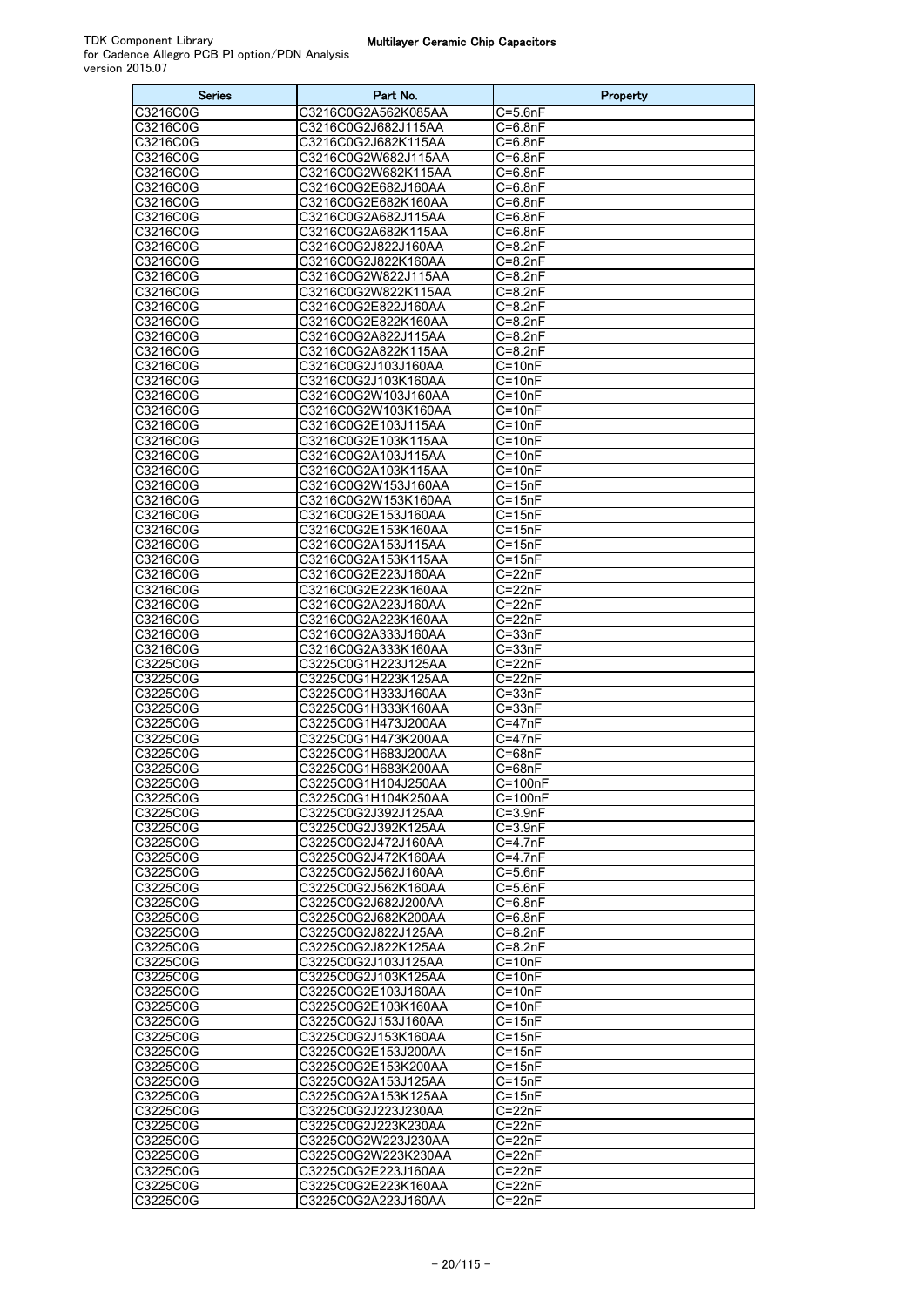| Series               | Part No.                                   | Property                   |
|----------------------|--------------------------------------------|----------------------------|
| C3225C0G             | C3225C0G2A223K160AA                        | C=22nF                     |
| C3225C0G             | C3225C0G2J333J250AA                        | $C = 33nF$                 |
| C3225C0G             | C3225C0G2J333K250AA                        | $C = 33nF$                 |
| C3225C0G             | C3225C0G2W333J250AA                        | $C = 33nF$                 |
| C3225C0G             | C3225C0G2W333K250AA                        | $C = 33nF$                 |
| C3225C0G<br>C3225C0G | C3225C0G2E333J230AA<br>C3225C0G2E333K230AA | $C = 33nF$<br>$C = 33nF$   |
| C3225C0G             | C3225C0G2A333J200AA                        | $C = 33nF$                 |
| C3225C0G             | C3225C0G2A333K200AA                        | $C = 33nF$                 |
| C3225C0G             | C3225C0G2E473J250AA                        | $C = 47nF$                 |
| C3225C0G             | C3225C0G2E473K250AA                        | $C = 47nF$                 |
| C3225C0G             | C3225C0G2A473J230AA                        | $C = 47nF$                 |
| C3225C0G             | C3225C0G2A473K230AA                        | $C = 47nF$                 |
| C3225C0G             | C3225C0G2A683J230AA                        | $C = 68nF$                 |
| C3225C0G             | C3225C0G2A683K230AA                        | $C = 68nF$                 |
| C4520C0G             | C4520C0G3F100F085KA                        | $C = 10pF$                 |
| C4520C0G             | C4520C0G3F120K085KA                        | $C = 12pF$                 |
| C4520C0G<br>C4520C0G | C4520C0G3F150K110KA<br>C4520C0G3F180K110KA | $C = 15pF$<br>$C = 18pF$   |
| C4520C0G             | C4520C0G3F220K110KA                        | $C = 22pF$                 |
| C4520C0G             | C4520C0G3F270K160KA                        | $C=27pF$                   |
| C4520C0G             | C4520C0G3F330K160KA                        | $C = 33pF$                 |
| C4520C0G             | C4520C0G3F390K160KA                        | $C = 39pF$                 |
| C4520C0G             | C4520C0G3F470K160KA                        | $C = 47pF$                 |
| C4520C0G             | C4520C0G3F560K200KA                        | $C = 56pF$                 |
| C4520C0G             | C4520C0G3F680K200KA                        | $C = 68pF$                 |
| C4520C0G             | C4520C0G3F820K200KA                        | $C = 82pF$                 |
| C4520C0G<br>C4532C0G | C4520C0G3F101K200KA<br>C4532C0G1H473J160KA | $C = 100pF$<br>$C = 47nF$  |
| C4532C0G             | C4532C0G1H473K160KA                        | $C = 47nF$                 |
| C4532C0G             | C4532C0G1H683J160KA                        | C=68nF                     |
| C4532C0G             | C4532C0G1H683K160KA                        | $\overline{C=68nF}$        |
| C4532C0G             | C4532C0G1H104J200KA                        | C=100nF                    |
| C4532C0G             | C4532C0G1H104K200KA                        | $C = 100nF$                |
| C4532C0G             | C4532C0G1H154J250KA                        | $C = 150nF$                |
| C4532C0G             | C4532C0G1H154K250KA                        | $C = 150nF$                |
| C4532C0G<br>C4532C0G | C4532C0G1H224J320KA<br>C4532C0G1H224K320KA | $C=220nF$<br>C=220nF       |
| C4532C0G             | C4532C0G2J822J160KA                        | $C = 8.2nF$                |
| C4532C0G             | C4532C0G2J822K160KA                        | $C = 8.2nF$                |
| C4532C0G             | C4532C0G2J103J160KA                        | $C = 10nF$                 |
| C4532C0G             | C4532C0G2J103K160KA                        | $C=10nF$                   |
| C4532C0G             | C4532C0G2J153J250KA                        | $C = 15nF$                 |
| C4532C0G             | C4532C0G2J153K250KA                        | $C = 15nF$                 |
| C4532C0G             | C4532C0G2J223J320KA                        | $C = 22nF$<br>$C = 22nF$   |
| C4532C0G<br>C4532C0G | C4532C0G2J223K320KA<br>C4532C0G2E223J160KA | $C = 22nF$                 |
| C4532C0G             | C4532C0G2E223K160KA                        | $C = 22nF$                 |
| C4532C0G             | C4532C0G2E333J200KA                        | $C = 33nF$                 |
| C4532C0G             | C4532C0G2E333K200KA                        | $C = 33nF$                 |
| C4532C0G             | C4532C0G2J473J320KA                        | $C = 47nF$                 |
| C4532C0G             | C4532C0G2J473K320KA                        | $C = 47nF$                 |
| C4532C0G             | C4532C0G2W473J230KA                        | $C = 47nF$                 |
| C4532C0G             | C4532C0G2W473K230KA                        | $C = 47nF$                 |
| C4532C0G             | C4532C0G2E473J320KA                        | $C = 47nF$<br>$C = 47nF$   |
| C4532C0G<br>C4532C0G | C4532C0G2E473K320KA<br>C4532C0G2A473J200KA | $C = 47nF$                 |
| C4532C0G             | C4532C0G2A473K200KA                        | $C = 47nF$                 |
| C4532C0G             | C4532C0G2W683J320KA                        | $C = 68nF$                 |
| C4532C0G             | C4532C0G2W683K320KA                        | $C = 68nF$                 |
| C4532C0G             | C4532C0G2E683J230KN                        | $C = 68nF$                 |
| C4532C0G             | C4532C0G2E683K230KN                        | $C = 68nF$                 |
| C4532C0G             | C4532C0G2A683J250KA                        | $C = 68nF$                 |
| C4532C0G             | C4532C0G2A683K250KA                        | $C = 68nF$                 |
| C4532C0G<br>C4532C0G | C4532C0G2E104J320KN<br>C4532C0G2E104K320KN | $C = 100nF$<br>$C = 100nF$ |
| C4532C0G             | C4532C0G2A104J320KA                        | $C=100nF$                  |
| C4532C0G             | C4532C0G2A104K320KA                        | $C = 100nF$                |
| C4532C0G             | C4532C0G3F101K160KA                        | $C = 100pF$                |
| C4532C0G             | C4532C0G3F121K160KA                        | $C = 120pF$                |
| C4532C0G             | C4532C0G3F151K160KA                        | $C = 150pF$                |
| C4532C0G             | C4532C0G3F181K160KA                        | $C = 180pF$                |
| C4532C0G             | C4532C0G3F221K200KA                        | $C = 220pF$                |
| C4532C0G             | C4532C0G3F271K230KA                        | $C = 270pF$                |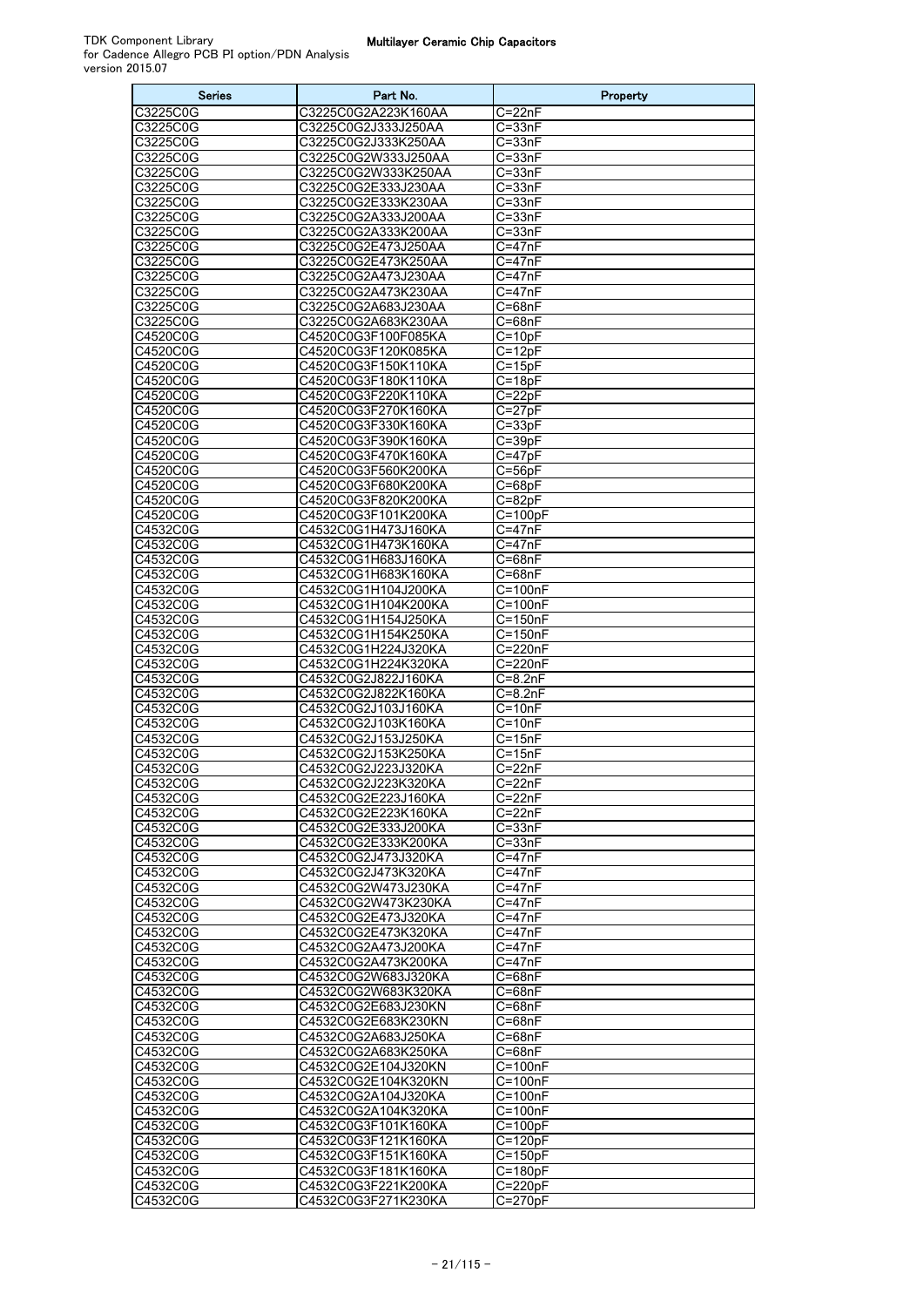| Series               | Part No.                                   | Property                   |
|----------------------|--------------------------------------------|----------------------------|
| C4532C0G             | C4532C0G3F331K250KA                        | $C = 330pF$                |
| C4532C0G             | C4532C0G3F331K250KE                        | $C = 330pF$                |
| C5750C0G             | C5750C0G2J683J230KC                        | C=68nF                     |
| C5750C0G             | C5750C0G2J683K230KC                        | C=68nF                     |
| C5750C0G             | C5750C0G2J104J280KC                        | $C = 100nF$                |
| C5750C0G             | C5750C0G2J104K280KC                        | $C = 100nF$                |
| C5750C0G             | C5750C0G2W104J280KA                        | $C = 100nF$                |
| C5750C0G             | C5750C0G2W104K280KA                        | $C = 100nF$                |
| C5750C0G             | C5750C0G2E154J230KN                        | $C = 150nF$                |
| C5750C0G<br>C5750C0G | C5750C0G2E154K230KN<br>C5750C0G2A154J230KA | $C = 150nF$<br>$C = 150nF$ |
| C5750C0G             | C5750C0G2A154K230KA                        | $C = 150nF$                |
| C1005NP0             | C1005NP01H010C050BA                        | $C = 1pF$                  |
| C1005NP0             | C1005NP01H1R5C050BA                        | $C = 1.5pF$                |
| C1005NP0             | C1005NP01H020C050BA                        | $C=2pF$                    |
| C1005NP0             | C1005NP01H2R2C050BA                        | $C = 2.2pF$                |
| C1005NP0             | C1005NP01H030C050BA                        | $C = 3pF$                  |
| C1005NP0             | C1005NP01H3R3C050BA                        | $C = 3.3pF$                |
| C1005NP0             | C1005NP01H040C050BA                        | $C = 4pF$                  |
| C1005NP0             | C1005NP01H4R7C050BA                        | $C = 4.7pF$                |
| C1005NP0             | C1005NP01H050C050BA                        | $C = 5pF$                  |
| C1005NP0             | C1005NP01H060D050BA                        | $C = 6pF$                  |
| C1005NP0             | C1005NP01H6R8D050BA                        | $C = 6.8pF$                |
| C1005NP0             | C1005NP01H070D050BA                        | $C = 7pF$                  |
| C1005NP0<br>C1005NP0 | C1005NP01H080D050BA<br>C1005NP01H090D050BA | $C = 8pF$<br>$C = 9pF$     |
| C1005NP0             | C1005NP01H100D050BA                        | $C = 10pF$                 |
| C1005NP0             | C1005NP01H120J050BA                        | $C = 12pF$                 |
| C1005NP0             | C1005NP01H150J050BA                        | $C = 15pF$                 |
| C1005NP0             | C1005NP01H180J050BA                        | $C = 18pF$                 |
| C1005NP0             | C1005NP01H220J050BA                        | $C = 22pF$                 |
| C1005NP0             | C1005NP01H270J050BA                        | $C=27pF$                   |
| C1005NP0             | C1005NP01H330J050BA                        | $C = 33pF$                 |
| C1005NP0             | C1005NP01H390J050BA                        | $C = 39pF$                 |
| C1005NP0             | C1005NP01H470J050BA                        | $C = 47pF$                 |
| C1005NP0             | C1005NP01H560J050BA                        | $C = 56pF$                 |
| C1005NP0             | C1005NP01H680J050BA                        | $C = 68pF$                 |
| C1005NP0             | C1005NP01H820J050BA                        | $C = 82pF$                 |
| C1005NP0<br>C1005NP0 | C1005NP02A101J050BA<br>C1005NP01H101J050BA | $C = 100pF$<br>$C = 100pF$ |
| C1005NP0             | C1005NP02A121J050BA                        | $C = 120pF$                |
| C1005NP0             | C1005NP01H121J050BA                        | $C = 120pF$                |
| C1005NP0             | C1005NP02A151J050BA                        | $C = 150pF$                |
| C1005NP0             | C1005NP01H151J050BA                        | $C = 150pF$                |
| C1005NP0             | C1005NP02A181J050BA                        | $C = 180pF$                |
| C1005NP0             | C1005NP01H181J050BA                        | C=180pF                    |
| C1005NP0             | C1005NP02A221J050BA                        | $C = 220pF$                |
| C1005NP0             | C1005NP01H221J050BA                        | $C = 220pF$                |
| C1005NP0             | C1005NP02A271J050BA                        | $C = 270pF$                |
| C1005NP0             | C1005NP01H271J050BA                        | $C = 270pF$                |
| C1005NP0             | C1005NP02A331J050BA                        | $C = 330pF$                |
| C1005NP0             | C1005NP01H331J050BA                        | $C = 330pF$                |
| C1005NP0<br>C1005NP0 | C1005NP02A391J050BA<br>C1005NP01H391J050BA | $C = 390pF$<br>$C = 390pF$ |
| C1005NP0             | C1005NP02A471J050BA                        | $C = 470pF$                |
| C1005NP0             | C1005NP01H471J050BA                        | $C = 470pF$                |
| C1005NP0             | C1005NP01H561J050BA                        | $C = 560pF$                |
| C1005NP0             | C1005NP01H681J050BA                        | $C = 680pF$                |
| C1005NP0             | C1005NP01H821J050BA                        | $C = 820pF$                |
| C1005NP0             | C1005NP01H102J050BA                        | $C = 1nF$                  |
| C1608NP0             | C1608NP02E821J080AA                        | $C = 820pF$                |
| C1608NP0             | C1608NP02E102J080AA                        | $C = 1nF$                  |
| C1608NP0             | C1608NP02E122J080AA                        | $C = 1.2nF$                |
| C1608NP0             | C1608NP02E152J080AA                        | $C = 1.5nF$                |
| C1608NP0             | C1608NP02E182J080AA                        | $C = 1.8nF$                |
| C1608NP0             | C1608NP02E222J080AA                        | $C = 2.2nF$                |
| C1608NP0             | C1608NP02A010C080AA                        | $C = 1pF$                  |
| C1608NP0<br>C1608NP0 | C1608NP01H010C080AA<br>C1608NP02A1R5C080AA | $C = 1pF$<br>$C=1.5pF$     |
| C1608NP0             | C1608NP01H1R5C080AA                        | $C = 1.5pF$                |
| C1608NP0             | C1608NP02A020C080AA                        | $C = 2pF$                  |
| C1608NP0             | C1608NP01H020C080AA                        | $C = 2pF$                  |
| C1608NP0             | C1608NP02A2R2C080AA                        | $C = 2.2pF$                |
| C1608NP0             | C1608NP01H2R2C080AA                        | $C = 2.2pF$                |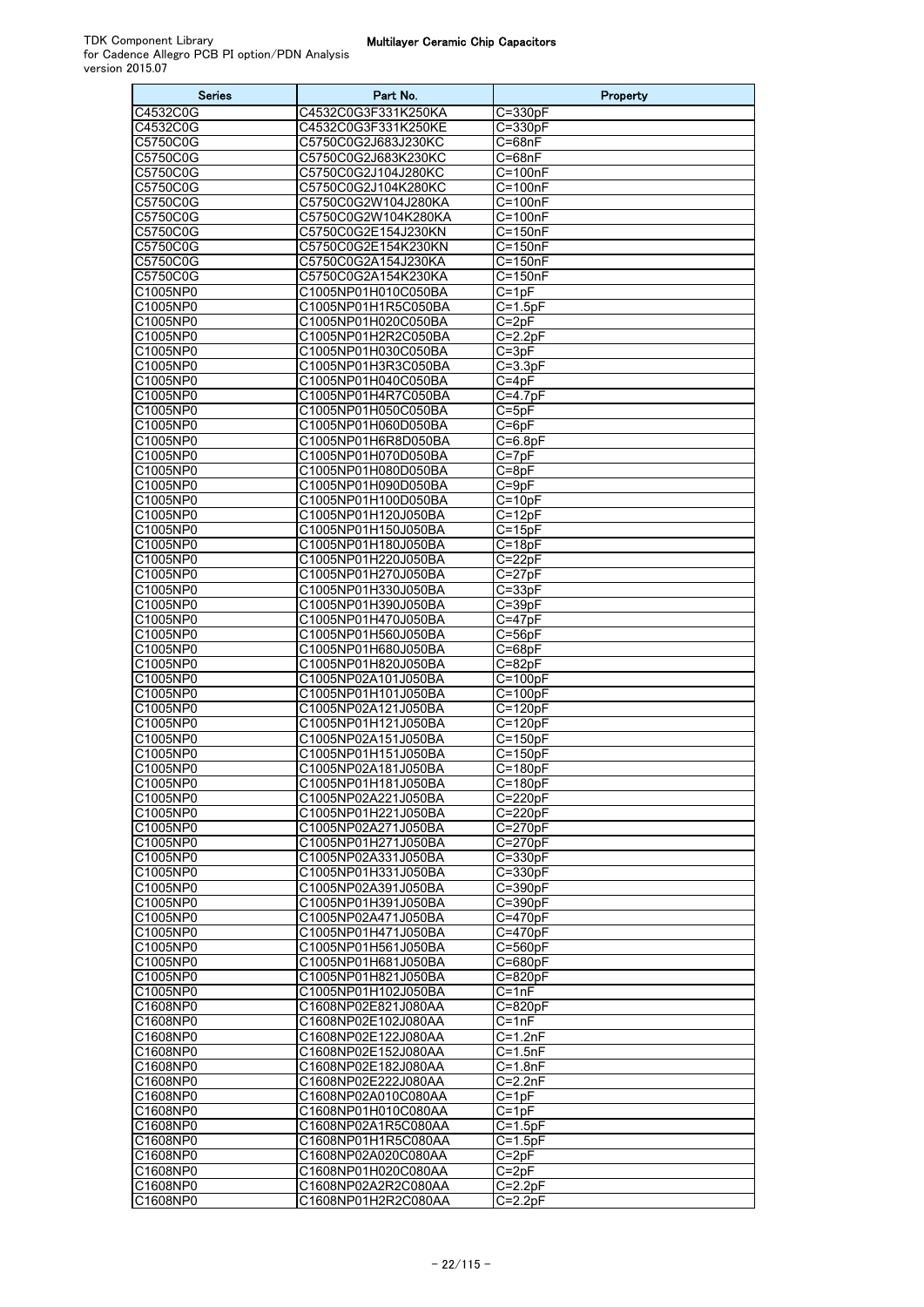| Series               | Part No.                                   | Property                    |
|----------------------|--------------------------------------------|-----------------------------|
| C1608NP0             | C1608NP02A030C080AA                        | $C = 3pF$                   |
| C1608NP0             | C1608NP01H030C080AA                        | $C = 3pF$                   |
| C1608NP0             | C1608NP02A3R3C080AA                        | $C = 3.3pF$<br>$C=3.3pF$    |
| C1608NP0<br>C1608NP0 | C1608NP01H3R3C080AA<br>C1608NP02A040C080AA | $C = 4pF$                   |
| C1608NP0             | C1608NP01H040C080AA                        | $C = 4pF$                   |
| C1608NP0             | C1608NP02A4R7C080AA                        | $C = 4.7pF$                 |
| C1608NP0             | C1608NP01H4R7C080AA                        | $C = 4.7pF$                 |
| C1608NP0             | C1608NP02A050C080AA                        | $C = 5pF$                   |
| C1608NP0             | C1608NP01H050C080AA                        | $C = 5pF$                   |
| C1608NP0<br>C1608NP0 | C1608NP02A060D080AA<br>C1608NP01H060D080AA | $C = 6pF$<br>$C = 6pF$      |
| C1608NP0             | C1608NP02A6R8D080AA                        | $C = 6.8pF$                 |
| C1608NP0             | C1608NP01H6R8D080AA                        | $C = 6.8pF$                 |
| C1608NP0             | C1608NP02A070D080AA                        | $C=7pF$                     |
| C1608NP0             | C1608NP01H070D080AA                        | $C = 7pF$                   |
| C1608NP0             | C1608NP02A080D080AA                        | $C = 8pF$                   |
| C1608NP0<br>C1608NP0 | C1608NP01H080D080AA<br>C1608NP02A090D080AA | $C = 8pF$<br>$C = 9pF$      |
| C1608NP0             | C1608NP01H090D080AA                        | $C = 9pF$                   |
| C1608NP0             | C1608NP02A100D080AA                        | $C = 10pF$                  |
| C1608NP0             | C1608NP01H100D080AA                        | $C=10pF$                    |
| C1608NP0             | C1608NP02A120J080AA                        | $C = 12pF$                  |
| C1608NP0             | C1608NP01H120J080AA                        | $C = 12pF$                  |
| C1608NP0             | C1608NP02A150J080AA                        | $C = 15pF$                  |
| C1608NP0<br>C1608NP0 | C1608NP01H150J080AA<br>C1608NP02A180J080AA | $C = 15pF$<br>$C = 18pF$    |
| C1608NP0             | C1608NP01H180J080AA                        | $C = 18pF$                  |
| C1608NP0             | C1608NP02A220J080AA                        | $C = 22pF$                  |
| C1608NP0             | C1608NP01H220J080AA                        | C=22pF                      |
| C1608NP0             | C1608NP02A270J080AA                        | C=27pF                      |
| C1608NP0             | C1608NP01H270J080AA                        | $C = 27pF$                  |
| C1608NP0<br>C1608NP0 | C1608NP02A330J080AA<br>C1608NP01H330J080AA | $C = 33pF$<br>$C = 33pF$    |
| C1608NP0             | C1608NP02A390J080AA                        | C=39pF                      |
| C1608NP0             | C1608NP01H390J080AA                        | $C = 39pF$                  |
| C1608NP0             | C1608NP02A470J080AA                        | $C = 47pF$                  |
| C1608NP0             | C1608NP01H470J080AA                        | $C = 47pF$                  |
| C1608NP0             | C1608NP02A560J080AA<br>C1608NP01H560J080AA | $C = 56pF$<br>$C = 56pF$    |
| C1608NP0<br>C1608NP0 | C1608NP02A680J080AA                        | $C = 68pF$                  |
| C1608NP0             | C1608NP01H680J080AA                        | $C = 68pF$                  |
| C1608NP0             | C1608NP02A820J080AA                        | $C = 82pF$                  |
| C1608NP0             | C1608NP01H820J080AA                        | $\overline{C=8}$ 2pF        |
| C1608NP0             | C1608NP02A101J080AA                        | $C = 100pF$                 |
| C1608NP0<br>C1608NP0 | C1608NP01H101J080AA<br>C1608NP02A121J080AA | $C = 100$ pF<br>$C = 120pF$ |
| C1608NP0             | C1608NP01H121J080AA                        | $C = 120pF$                 |
| C1608NP0             | C1608NP02A151J080AA                        | $C = 150pF$                 |
| C1608NP0             | C1608NP01H151J080AA                        | $C = 150pF$                 |
| C1608NP0             | C1608NP02A181J080AA                        | $C = 180pF$                 |
| C1608NP0             | C1608NP01H181J080AA                        | $C=180pF$                   |
| C1608NP0<br>C1608NP0 | C1608NP02A221J080AA<br>C1608NP01H221J080AA | $C = 220pF$<br>$C = 220pF$  |
| C1608NP0             | C1608NP02A271J080AA                        | C=270pF                     |
| C1608NP0             | C1608NP01H271J080AA                        | $C = 270pF$                 |
| C1608NP0             | C1608NP02A331J080AA                        | $C = 330pF$                 |
| C1608NP0             | C1608NP01H331J080AA                        | $C = 330pF$                 |
| C1608NP0<br>C1608NP0 | C1608NP02A391J080AA                        | $C = 390pF$<br>C=390pF      |
| C1608NP0             | C1608NP01H391J080AA<br>C1608NP02A471J080AA | $C = 470pF$                 |
| C1608NP0             | C1608NP01H471J080AA                        | $C = 470pF$                 |
| C1608NP0             | C1608NP02A561J080AA                        | $C = 560pF$                 |
| C1608NP0             | C1608NP01H561J080AA                        | $C = 560pF$                 |
| C1608NP0             | C1608NP02A681J080AA                        | C=680pF                     |
| C1608NP0<br>C1608NP0 | C1608NP01H681J080AA<br>C1608NP02A821J080AA | $C = 680pF$<br>$C = 820pF$  |
| C1608NP0             | C1608NP01H821J080AA                        | $C = 820pF$                 |
| C1608NP0             | C1608NP02A102J080AA                        | $C = 1nF$                   |
| C1608NP0             | C1608NP01H102J080AA                        | $C = 1nF$                   |
| C1608NP0             | C1608NP02A122J080AA                        | $C = 1.2nF$                 |
| C1608NP0             | C1608NP01H122J080AA                        | $C=1.2nF$                   |
| C1608NP0             | C1608NP02A152J080AA                        | $C = 1.5nF$                 |
| C1608NP0             | C1608NP01H152J080AA                        | $C = 1.5nF$                 |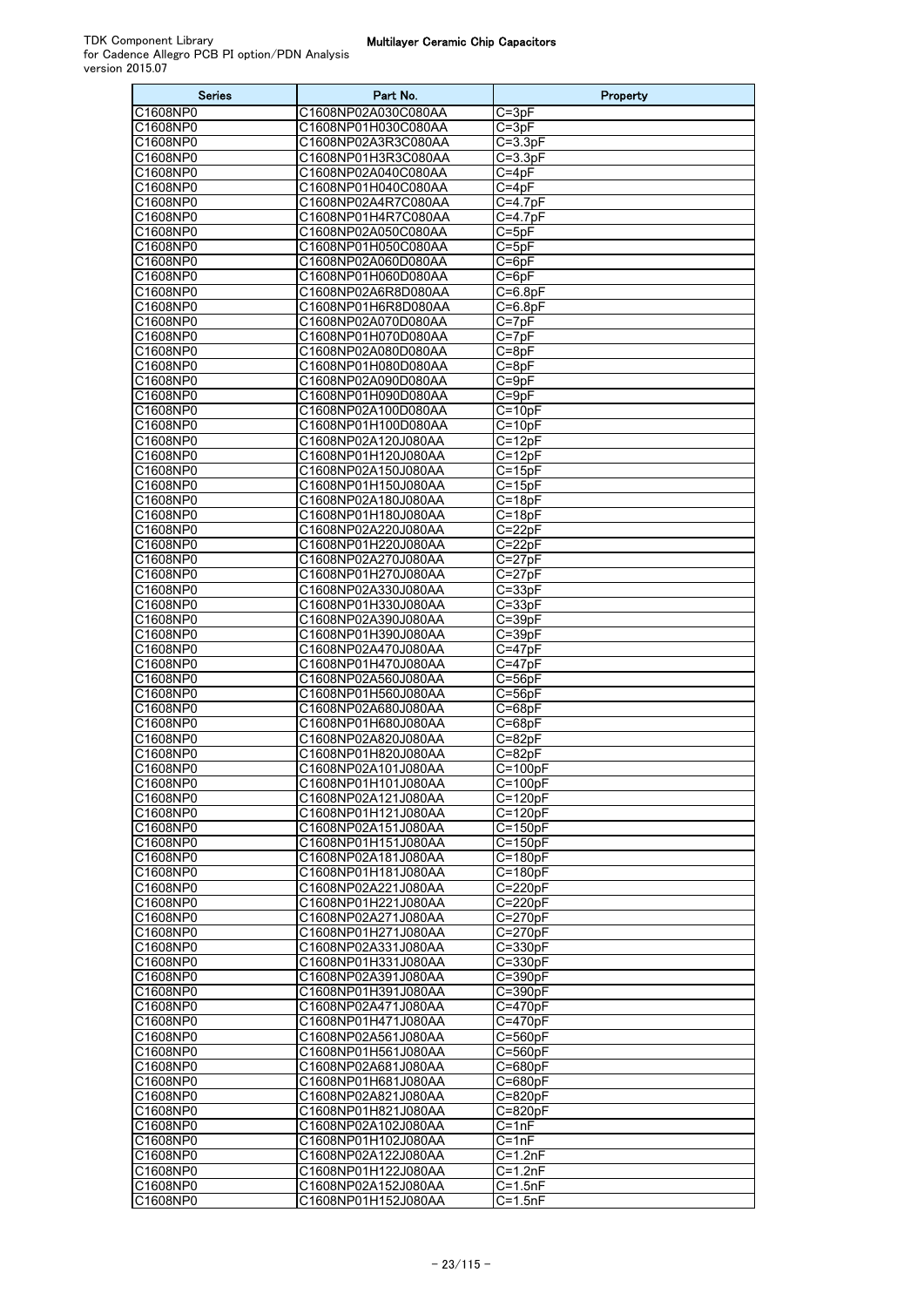| Series               | Part No.                                   | Property                   |
|----------------------|--------------------------------------------|----------------------------|
| C1608NP0             | C1608NP02A182J080AA                        | C=1.8nF                    |
| C1608NP0             | C1608NP01H182J080AA                        | C=1.8nF                    |
| C1608NP0<br>C1608NP0 | C1608NP02A222J080AA<br>C1608NP01H222J080AA | $C = 2.2nF$<br>$C = 2.2nF$ |
| C1608NP0             | C1608NP02A272J080AA                        | $C = 2.7nF$                |
| C1608NP0             | C1608NP01H272J080AA                        | C=2.7nF                    |
| C1608NP0             | C1608NP02A332J080AA                        | $C = 3.3nF$                |
| C1608NP0             | C1608NP01H332J080AA                        | $C = 3.3nF$                |
| C1608NP0             | C1608NP01H392J080AA                        | $C = 3.9nF$                |
| C1608NP0             | C1608NP01H472J080AA                        | C=4.7nF                    |
| C1608NP0<br>C1608NP0 | C1608NP01H562J080AA<br>C1608NP01H682J080AA | $C = 5.6nF$<br>C=6.8nF     |
| C1608NP0             | C1608NP01H822J080AA                        | $C = 8.2nF$                |
| C1608NP0             | C1608NP01H103J080AA                        | $C = 10nF$                 |
| C2012NP0             | C2012NP02W101J060AA                        | $C=100pF$                  |
| C2012NP0             | C2012NP02W121J060AA                        | $C = 120pF$                |
| C2012NP0             | C2012NP02W151J060AA                        | $C = 150pF$                |
| C2012NP0             | C2012NP02W181J060AA                        | $C = 180pF$                |
| C2012NP0<br>C2012NP0 | C2012NP02W221J060AA<br>C2012NP02W271J060AA | C=220pF<br>$C=270pF$       |
| C2012NP0             | C2012NP02W331J060AA                        | $C = 330pF$                |
| C2012NP0             | C2012NP02W391J060AA                        | $C = 390pF$                |
| C2012NP0             | C2012NP02W471J060AA                        | $C = 470pF$                |
| C2012NP0             | C2012NP02W561J060AA                        | C=560pF                    |
| C2012NP0             | C2012NP02W681J060AA                        | C=680pF                    |
| C2012NP0<br>C2012NP0 | C2012NP02W821J060AA<br>C2012NP02W102J060AA | C=820pF<br>C=1nF           |
| C2012NP0             | C2012NP02W122J060AA                        | C=1.2nF                    |
| C2012NP0             | C2012NP02W152J085AA                        | C=1.5nF                    |
| C2012NP0             | C2012NP02W182J085AA                        | $C = 1.8nF$                |
| C2012NP0             | C2012NP02W222J085AA                        | C=2.2nF                    |
| C2012NP0             | C2012NP02W272J125AA                        | $C = 2.7nF$                |
| C2012NP0<br>C2012NP0 | C2012NP02W332J125AA<br>C2012NP02W392J125AA | $C = 3.3nF$<br>C=3.9nF     |
| C2012NP0             | C2012NP02W472J125AA                        | $C = 4.7nF$                |
| C2012NP0             | C2012NP02W562J125AA                        | C=5.6nF                    |
| C2012NP0             | C2012NP02E682J125AA                        | $C = 6.8nF$                |
| C2012NP0             | C2012NP02E103J125AA                        | C=10nF                     |
| C2012NP0             | C2012NP02A102J060AA                        | C=1nF                      |
| C2012NP0<br>C2012NP0 | C2012NP02A122J060AA<br>C2012NP02A152J060AA | $C = 1.2nF$<br>C=1.5nF     |
| C2012NP0             | C2012NP02A182J085AA                        | $C=1.8nF$                  |
| C2012NP0             | C2012NP02A222J085AA                        | $C = 2.2nF$                |
| C2012NP0             | C2012NP02A272J125AA                        | C=2.7nF                    |
| C2012NP0             | C2012NP01H272J060AA                        | $C = 2.7nF$                |
| C2012NP0             | C2012NP02A332J125AA                        | C=3.3nF                    |
| C2012NP0<br>C2012NP0 | C2012NP01H332J060AA<br>C2012NP02A392J125AA | $C = 3.3nF$<br>$C = 3.9nF$ |
| C2012NP0             | C2012NP01H392J060AA                        | C=3.9nF                    |
| C2012NP0             | C2012NP02A472J125AA                        | $C = 4.7nF$                |
| C2012NP0             | C2012NP01H472J060AA                        | $C = 4.7nF$                |
| C2012NP0             | C2012NP02A562J125AA                        | $C = 5.6nF$                |
| C2012NP0<br>C2012NP0 | C2012NP01H562J060AA<br>C2012NP02A682J125AA | $C = 5.6nF$                |
| C2012NP0             | C2012NP01H682J060AA                        | C=6.8nF<br>$C = 6.8nF$     |
| C2012NP0             | C2012NP02A822J125AA                        | C=8.2nF                    |
| C2012NP0             | C2012NP01H822J060AA                        | $C = 8.2nF$                |
| C2012NP0             | C2012NP02A103J125AA                        | $C = 10nF$                 |
| C2012NP0             | C2012NP01H103J060AA                        | $C = 10nF$                 |
| C2012NP0<br>C2012NP0 | C2012NP01H153J085AA<br>C2012NP01H223J125AA | $C = 15nF$<br>$C = 22nF$   |
| C2012NP0             | C2012NP01H333J125AA                        | $C = 33nF$                 |
| C3216NP0             | C3216NP02J392J085AA                        | $C = 3.9nF$                |
| C3216NP0             | C3216NP02J472J085AA                        | C=4.7nF                    |
| C3216NP0             | C3216NP02J562J115AA                        | $C = 5.6nF$                |
| C3216NP0             | C3216NP02J682J115AA                        | C=6.8nF                    |
| C3216NP0<br>C3216NP0 | C3216NP02J822J160AA<br>C3216NP02W822J115AA | $C=8.2nF$<br>$C = 8.2nF$   |
| C3216NP0             | C3216NP02J103J160AA                        | C=10nF                     |
| C3216NP0             | C3216NP02E103J115AA                        | $C = 10nF$                 |
| C3216NP0             | C3216NP02W153J160AA                        | C=15nF                     |
| C3216NP0             | C3216NP02E223J160AA                        | $C=22nF$                   |
| C3216NP0             | C3216NP02A392J060AA                        | C=3.9nF                    |
| C3216NP0             | C3216NP02A472J085AA                        | $C=4.7nF$                  |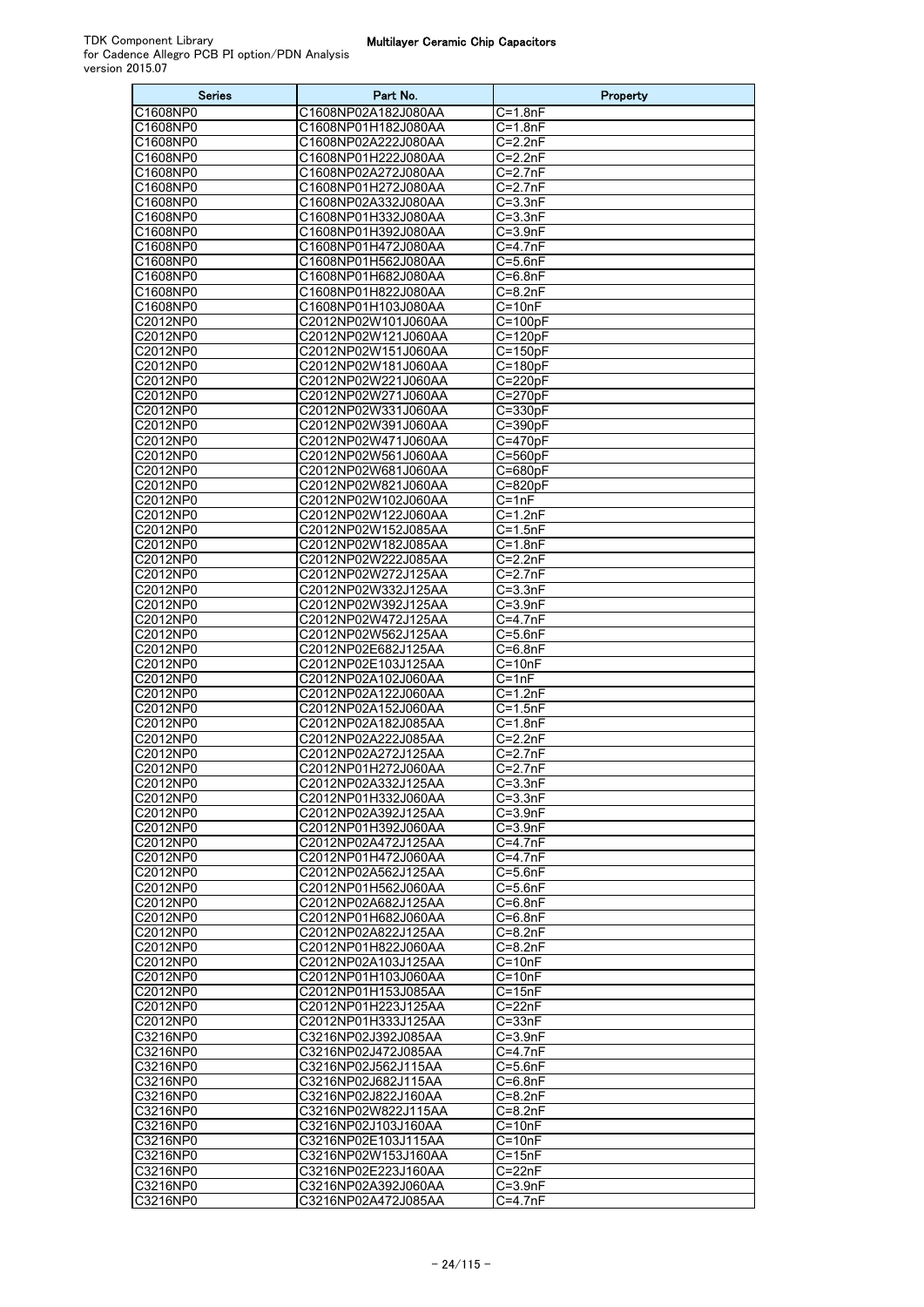| <b>Series</b>        | Part No.                                   | Property                         |
|----------------------|--------------------------------------------|----------------------------------|
| C3216NP0             | C3216NP01H472J060AA                        | C=4.7nF                          |
| C3216NP0             | C3216NP02A562J085AA                        | $C = 5.6nF$                      |
| C3216NP0             | C3216NP01H562J060AA                        | $C = 5.6nF$                      |
| C3216NP0<br>C3216NP0 | C3216NP02A682J115AA<br>C3216NP01H682J060AA | $C = 6.8nF$<br>$C = 6.8nF$       |
| C3216NP0             | C3216NP02A822J115AA                        | C=8.2nF                          |
| C3216NP0             | C3216NP01H822J060AA                        | $C = 8.2nF$                      |
| C3216NP0             | C3216NP02A103J115AA                        | $C = 10nF$                       |
| C3216NP0             | C3216NP01H103J060AA                        | $C = 10nF$                       |
| C3216NP0             | C3216NP02A153J115AA                        | $C = 15nF$                       |
| C3216NP0             | C3216NP01H153J060AA                        | $C = 15nF$                       |
| C3216NP0             | C3216NP02A223J160AA                        | $C = 22nF$                       |
| C3216NP0             | C3216NP01H223J060AA                        | $C = 22nF$                       |
| C3216NP0             | C3216NP02A333J160AA                        | $C = 33nF$                       |
| C3216NP0<br>C3216NP0 | C3216NP01H333J085AA<br>C3216NP01H473J115AA | C=33nF<br>C=47nF                 |
| C3216NP0             | C3216NP01H683J160AA                        | $C = 68nF$                       |
| C3216NP0             | C3216NP01H104J160AA                        | $C = 100nF$                      |
| C3225NP0             | C3225NP02J822J125AA                        | $C = 8.2nF$                      |
| C3225NP0             | C3225NP02J103J125AA                        | C=10nF                           |
| C3225NP0             | C3225NP02J153J160AA                        | $C = 15nF$                       |
| C3225NP0             | C3225NP02J223J230AA                        | $C = 22nF$                       |
| C3225NP0             | C3225NP02E223J160AA                        | $C = 22nF$                       |
| C3225NP0             | C3225NP02J333J250AA                        | $C = 33nF$                       |
| C3225NP0             | C3225NP02E333J230AA                        | C=33nF                           |
| C3225NP0             | C3225NP02E473J250AA                        | C=47nF                           |
| C3225NP0             | C3225NP02A153J125AA                        | $C = 15nF$                       |
| C3225NP0<br>C3225NP0 | C3225NP02A223J160AA<br>C3225NP01H223J125AA | $C = 22nF$<br>C=22nF             |
| C3225NP0             | C3225NP02A333J200AA                        | C=33nF                           |
| C3225NP0             | C3225NP01H333J160AA                        | $C = 33nF$                       |
| C3225NP0             | C3225NP02A473J230AA                        | $C = 47nF$                       |
| C3225NP0             | C3225NP01H473J200AA                        | $C = 47nF$                       |
| C3225NP0             | C3225NP02A683J230AA                        | C=68nF                           |
| C3225NP0             | C3225NP01H683J200AA                        | $C = 68nF$                       |
| C3225NP0             | C3225NP01H104J250AA                        | $C = 100nF$                      |
| C4532NP0             | C4532NP02J333J200KA                        | $C = 33nF$                       |
| C4532NP0             | C4532NP02E104J320KN                        | $C = 100nF$                      |
| C4532NP0             | C4532NP02A473J200KA                        | C=47nF                           |
| C4532NP0<br>C4532NP0 | C4532NP01H473J160KA<br>C4532NP02A683J250KA | $C = 47nF$<br>$C = 68nF$         |
| C4532NP0             | C4532NP01H683J160KA                        | $C = 68nF$                       |
| C4532NP0             | C4532NP02A104J320KA                        | C=100nF                          |
| C4532NP0             | C4532NP01H104J200KA                        | C=100nF                          |
| C4532NP0             | C4532NP01H154J250KA                        | C=150nF                          |
| C4532NP0             | C4532NP01H224J320KA                        | C=220nF                          |
| C5750NP0             | C5750NP02W104J280KA                        | C=100nF                          |
| C5750NP0             | C5750NP02E154J230KN                        | $C = 150nF$                      |
| C0402JB              | C0402JB1C101K020BC                         | $C = 100pF$                      |
| C0402JB              | C0402JB1C101M020BC                         | $C = 100pF$                      |
| C0402JB<br>C0402JB   | C0402JB1C151K020BC<br>C0402JB1C151M020BC   | $C = 150pF$<br>$C = 150pF$       |
| C0402JB              | C0402JB1C221K020BC                         | $C = 220pF$                      |
| C0402JB              | C0402JB1C221M020BC                         | $C=220pF$                        |
| C0402JB              | C0402JB1C331K020BC                         | $C = 330pF$                      |
| C0402JB              | C0402JB1C331M020BC                         | $C = 330pF$                      |
| C0402JB              | C0402JB1C471K020BC                         | $C = 470pF$                      |
| C0402JB              | C0402JB1C471M020BC                         | $C = 470pF$                      |
| C0402JB              | C0402JB1C681K020BC                         | $C = 680pF$                      |
| C0402JB              | C0402JB1C681M020BC                         | C=680pF                          |
| C0402JB              | C0402JB1A102K020BC                         | $C = 1nF$                        |
| C0402JB<br>C0402JB   | C0402JB1A102M020BC<br>C0402JB0J102K020BC   | $\overline{C}$ =1nF<br>$C = 1nF$ |
| C0402JB              | C0402JB0J102M020BC                         | $C = 1nF$                        |
| C0402JB              | C0402JB0G102K020BC                         | C=1nF                            |
| C0402JB              | C0402JB0G102M020BC                         | $C = 1nF$                        |
| C0402JB              | C0402JB1A152K020BC                         | $C = 1.5nF$                      |
| C0402JB              | C0402JB1A152M020BC                         | $C = 1.5nF$                      |
| C0402JB              | C0402JB0J152K020BC                         | $\overline{C=1}.5nF$             |
| C0402JB              | C0402JB0J152M020BC                         | $C = 1.5nF$                      |
| C0402JB              | C0402JB0G152K020BC                         | $C = 1.5nF$                      |
| C0402JB              | C0402JB0G152M020BC                         | $C = 1.5nF$                      |
| C0402JB              | C0402JB1A222K020BC                         | $C = 2.2nF$                      |
| C0402JB              | C0402JB1A222M020BC                         | $C = 2.2nF$                      |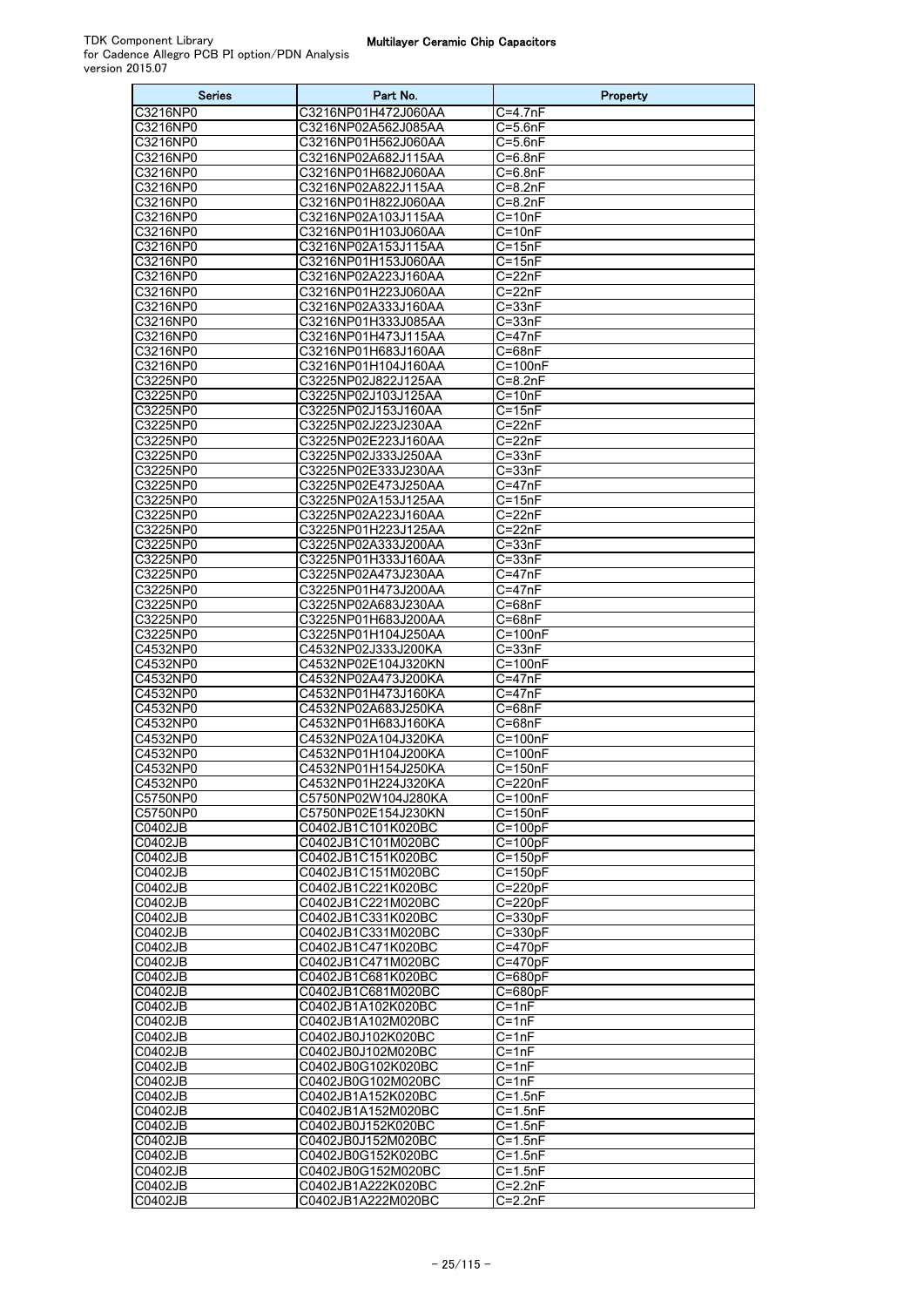| <b>Series</b>      | Part No.                                 | Property                         |
|--------------------|------------------------------------------|----------------------------------|
| C0402JB            | C0402JB0J222K020BC                       | $C = 2.2nF$                      |
| C0402JB            | C0402JB0J222M020BC                       | $C = 2.2nF$                      |
| C0402JB            | C0402JB0G222K020BC                       | $\overline{C}$ =2.2nF            |
| C0402JB            | C0402JB0G222M020BC                       | $C = 2.2nF$                      |
| C0402JB            | C0402JB1A332K020BC                       | $C = 3.3nF$                      |
| C0402JB<br>C0402JB | C0402JB1A332M020BC<br>C0402JB0J332K020BC | $C = 3.3nF$<br>$C = 3.3nF$       |
| C0402JB            | C0402JB0J332M020BC                       | $\overline{C}$ =3.3nF            |
| C0402JB            | C0402JB0G332K020BC                       | $C = 3.3nF$                      |
| C0402JB            | C0402JB0G332M020BC                       | $C = 3.3nF$                      |
| C0402JB            | C0402JB1A472K020BC                       | C=4.7nF                          |
| C0402JB            | C0402JB1A472M020BC                       | $C = 4.7nF$                      |
| C0402JB            | C0402JB0J472K020BC                       | $\overline{C}$ =4.7nF            |
| C0402JB            | C0402JB0J472M020BC                       | C=4.7nF                          |
| C0402JB            | C0402JB0G472K020BC                       | C=4.7nF                          |
| C0402JB<br>C0402JB | C0402JB0G472M020BC<br>C0402JB1A682K020BC | C=4.7nF<br>$C = 6.8nF$           |
| C0402JB            | C0402JB1A682M020BC                       | C=6.8nF                          |
| C0402JB            | C0402JB0J682K020BC                       | $C = 6.8nF$                      |
| C0402JB            | C0402JB0J682M020BC                       | C=6.8nF                          |
| C0402JB            | C0402JB0G682K020BC                       | $C = 6.8nF$                      |
| C0402JB            | C0402JB0G682M020BC                       | $C = 6.8nF$                      |
| C0402JB            | C0402JB1A103K020BC                       | $C = 10nF$                       |
| C0402JB            | C0402JB1A103M020BC                       | $C = 10nF$                       |
| C0402JB            | C0402JB0J103K020BC                       | $C = 10nF$                       |
| C0402JB            | C0402JB0J103M020BC                       | $C = 10nF$                       |
| C0402JB            | C0402JB0G103K020BC                       | $C = 10nF$                       |
| C0402JB            | C0402JB0G103M020BC                       | $C = 10nF$                       |
| C0603JB<br>C0603JB | C0603JB1E101K030BA<br>C0603JB1E101M030BA | $C = 100pF$<br>$C = 100pF$       |
| C0603JB            | C0603JB1E151K030BA                       | $C = 150pF$                      |
| C0603JB            | C0603JB1E151M030BA                       | $C = 150pF$                      |
| C0603JB            | C0603JB1E221K030BA                       | $C = 220pF$                      |
| C0603JB            | C0603JB1E221M030BA                       | $C = 220pF$                      |
| C0603JB            | C0603JB1E331K030BA                       | C=330pF                          |
| C0603JB            | C0603JB1E331M030BA                       | C=330pF                          |
| C0603JB            | C0603JB1E471K030BA                       | $C = 470pF$                      |
| C0603JB            | C0603JB1E471M030BA                       | $C = 470pF$                      |
| C0603JB            | C0603JB1E681K030BA                       | C=680pF                          |
| C0603JB            | C0603JB1E681M030BA                       | $C = 680pF$                      |
| C0603JB<br>C0603JB | C0603JB1E102K030BA<br>C0603JB1E102M030BA | C=1nF<br>$C = 1nF$               |
| C0603JB            | C0603JB1E152K030BA                       | $C = 1.5nF$                      |
| C0603JB            | C0603JB1E152M030BA                       | $C = 1.5nF$                      |
| C0603JB            | C0603JB1E222K030BA                       | $C = 2.2nF$                      |
| <b>CORO3JR</b>     | C0603JB1E222M030BA                       | C=2.2nF                          |
| C0603JB            | C0603JB1E332K030BA                       | $C = 3.3nF$                      |
| C0603JB            | C0603JB1E332M030BA                       | $C = 3.3nF$                      |
| C0603JB            | C0603JB1C472K030BA                       | C=4.7nF                          |
| C0603JB            | C0603JB1C472M030BA                       | C=4.7nF                          |
| C0603JB<br>C0603JB | C0603JB1A682K030BA<br>C0603JB1A682M030BA | C=6.8nF<br>$\overline{C}$ =6.8nF |
| C0603JB            | C0603JB1A103K030BA                       | $C = 10nF$                       |
| C0603JB            | C0603JB1A103M030BA                       | $C = 10nF$                       |
| C0603JB            | C0603JB1A153K030BC                       | $C = 15nF$                       |
| C0603JB            | C0603JB1A153M030BC                       | $C = 15nF$                       |
| C0603JB            | C0603JB0J153K030BA                       | $C = 15nF$                       |
| C0603JB            | C0603JB0J153M030BA                       | $C = 15nF$                       |
| C0603JB            | C0603JB1E223K030BB                       | $C = 22nF$                       |
| C0603JB            | C0603JB1E223M030BB                       | $C = 22nF$                       |
| C0603JB            | C0603JB1A223K030BC                       | C=22nF                           |
| C0603JB            | C0603JB1A223M030BC                       | $C = 22nF$                       |
| C0603JB<br>C0603JB | C0603JB0J223K030BC<br>C0603JB0J223M030BC | $C = 22nF$<br>$C = 22nF$         |
| C0603JB            | C0603JB1A333K030BC                       | C=33nF                           |
| C0603JB            | C0603JB1A333M030BC                       | $C = 33nF$                       |
| C0603JB            | C0603JB0J333K030BC                       | $C = 33nF$                       |
| C0603JB            | C0603JB0J333M030BC                       | $C = 33nF$                       |
| C0603JB            | C0603JB1E473K030BB                       | $C = 47nF$                       |
| C0603JB            | C0603JB1E473M030BB                       | $C = 47nF$                       |
| C0603JB            | C0603JB1A473K030BC                       | C=47nF                           |
| C0603JB            | C0603JB1A473M030BC                       | $C = 47nF$                       |
| C0603JB            | C0603JB0J473K030BC                       | C=47nF                           |
| C0603JB            | C0603JB0J473M030BC                       | C=47nF                           |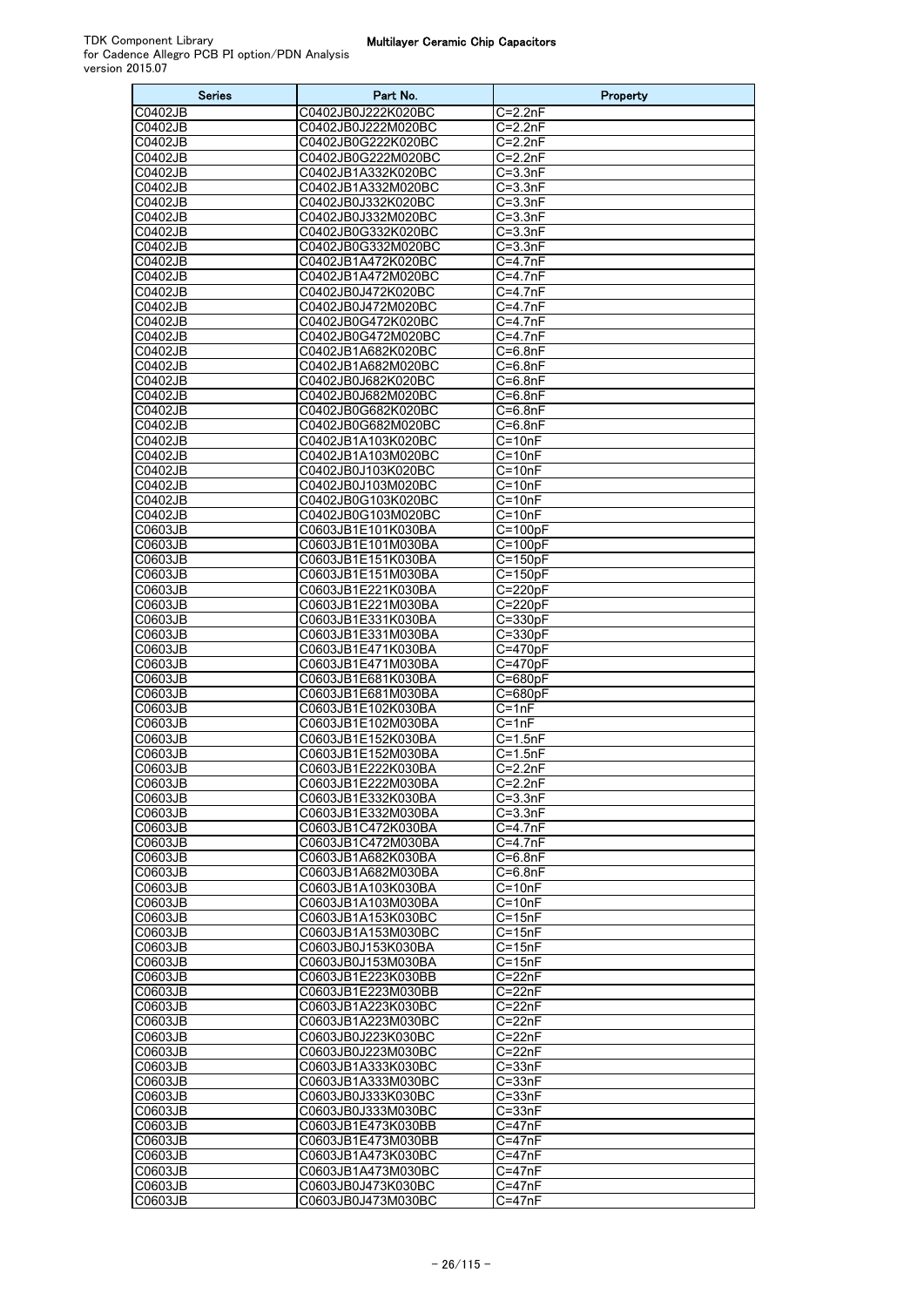| <b>Series</b>      | Part No.                                 | Property                   |
|--------------------|------------------------------------------|----------------------------|
| C0603JB            | C0603JB1A683K030BC                       | $C = 68nF$                 |
| C0603JB            | C0603JB1A683M030BC                       | $C = 68nF$                 |
| C0603JB            | C0603JB0J683K030BC                       | $C = 68nF$                 |
| C0603JB            | C0603JB0J683M030BC                       | $C = 68nF$                 |
| C0603JB            | C0603JB1E104K030BB                       | $C = 100nF$                |
| C0603JB<br>C0603JB | C0603JB1E104M030BB<br>C0603JB1C104K030BC | $C = 100nF$<br>C=100nF     |
| C0603JB            | C0603JB1C104M030BC                       | C=100nF                    |
| C0603JB            | C0603JB1A104K030BC                       | $C = 100nF$                |
| C0603JB            | C0603JB1A104M030BC                       | $C=100nF$                  |
| C0603JB            | C0603JB0J104K030BC                       | $C = 100nF$                |
| C0603JB            | C0603JB0J104M030BC                       | C=100nF                    |
| C0603JB            | C0603JB1E154K030BC                       | $C = 150nF$                |
| C0603JB            | C0603JB1E154M030BC                       | $C=150nF$                  |
| C0603JB            | C0603JB1C154K030BC                       | $C = 150nF$                |
| C0603JB<br>C0603JB | C0603JB1C154M030BC<br>C0603JB1A154K030BB | $C = 150nF$<br>$C = 150nF$ |
| C0603JB            | C0603JB1A154M030BB                       | $C = 150nF$                |
| C0603JB            | C0603JB0J154K030BB                       | $C = 150nF$                |
| C0603JB            | C0603JB0J154M030BB                       | $C = 150nF$                |
| C0603JB            | C0603JB1E224K030BC                       | C=220nF                    |
| C0603JB            | C0603JB1E224M030BC                       | C=220nF                    |
| C0603JB            | C0603JB1C224K030BC                       | C=220nF                    |
| C0603JB            | C0603JB1C224M030BC                       | C=220nF                    |
| C0603JB            | C0603JB1A224K030BB                       | C=220nF                    |
| C0603JB<br>C0603JB | C0603JB1A224M030BB<br>C0603JB0J224K030BB | C=220nF<br>C=220nF         |
| C0603JB            | C0603JB0J224M030BB                       | C=220nF                    |
| C0603JB            | C0603JB1A334K030BC                       | C=330nF                    |
| C0603JB            | C0603JB1A334M030BC                       | C=330nF                    |
| C0603JB            | C0603JB0J334M030BC                       | C=330nF                    |
| C0603JB            | C0603JB1A474M030BC                       | C=470nF                    |
| C0603JB            | C0603JB0J474M030BC                       | C=470nF                    |
| C1005JB            | C1005JB1H221K050BA                       | $C = 220pF$                |
| C1005JB            | C1005JB1H221M050BA                       | $C = 220pF$                |
| C1005JB<br>C1005JB | C1005JB1H331K050BA<br>C1005JB1H331M050BA | C=330pF                    |
| C1005JB            | C1005JB1H471K050BA                       | $C = 330pF$<br>$C = 470pF$ |
| C1005JB            | C1005JB1H471M050BA                       | $C = 470pF$                |
| C1005JB            | C1005JB1H681K050BA                       | $C = 680pF$                |
| C1005JB            | C1005JB1H681M050BA                       | C=680pF                    |
| C1005JB            | C1005JB1H102K050BA                       | $C = 1nF$                  |
| C1005JB            | C1005JB1H102M050BA                       | $C = 1nF$                  |
| C1005JB            | C1005JB1H152K050BA                       | $C=1.5nF$                  |
| C1005JB<br>C1005JB | C1005JB1H152M050BA                       | $C=1.5nF$                  |
| C1005JB            | C1005JB1H222K050BA<br>C1005JB1H222M050BA | $C = 2.2nF$<br>$C = 2.2nF$ |
| C1005JB            | C1005JB1H332K050BA                       | $C = 3.3nF$                |
| C1005JB            | C1005JB1H332M050BA                       | $\overline{C=3}.3nF$       |
| C1005JB            | C1005JB1H472K050BA                       | $C = 4.7nF$                |
| C1005JB            | C1005JB1H472M050BA                       | $C = 4.7nF$                |
| C1005JB            | C1005JB1H682K050BA                       | $C = 6.8nF$                |
| C1005JB            | C1005JB1H682M050BA                       | $C = 6.8nF$                |
| C1005JB            | C1005JB1H103K050BB                       | $C = 10nF$                 |
| C1005JB            | C1005JB1H103M050BB                       | $C = 10nF$                 |
| C1005JB<br>C1005JB | C1005JB1E103K050BA<br>C1005JB1E103M050BA | $C = 10nF$<br>$C = 10nF$   |
| C1005JB            | C1005JB1H153K050BB                       | $C = 15nF$                 |
| C1005JB            | C1005JB1H153M050BB                       | $C = 15nF$                 |
| C1005JB            | C1005JB1E153K050BA                       | $C = 15nF$                 |
| C1005JB            | C1005JB1E153M050BA                       | $C = 15nF$                 |
| C1005JB            | C1005JB1C153K050BA                       | $C = 15nF$                 |
| C1005JB            | C1005JB1C153M050BA                       | $C = 15nF$                 |
| C1005JB            | C1005JB1H223K050BB                       | $C = 22nF$                 |
| C1005JB            | C1005JB1H223M050BB                       | $C = 22nF$                 |
| C1005JB            | C1005JB1E223K050BA<br>C1005JB1E223M050BA | $C = 22nF$                 |
| C1005JB<br>C1005JB | C1005JB1C223K050BA                       | $C = 22nF$<br>$C = 22nF$   |
| C1005JB            | C1005JB1C223M050BA                       | $C = 22nF$                 |
| C1005JB            | C1005JB1H333K050BB                       | $C = 33nF$                 |
| C1005JB            | C1005JB1H333M050BB                       | $C = 33nF$                 |
| C1005JB            | C1005JB1E333K050BA                       | $C = 33nF$                 |
| C1005JB            | C1005JB1E333M050BA                       | $C = 33nF$                 |
| C1005JB            | C1005JB1C333K050BA                       | $C = 33nF$                 |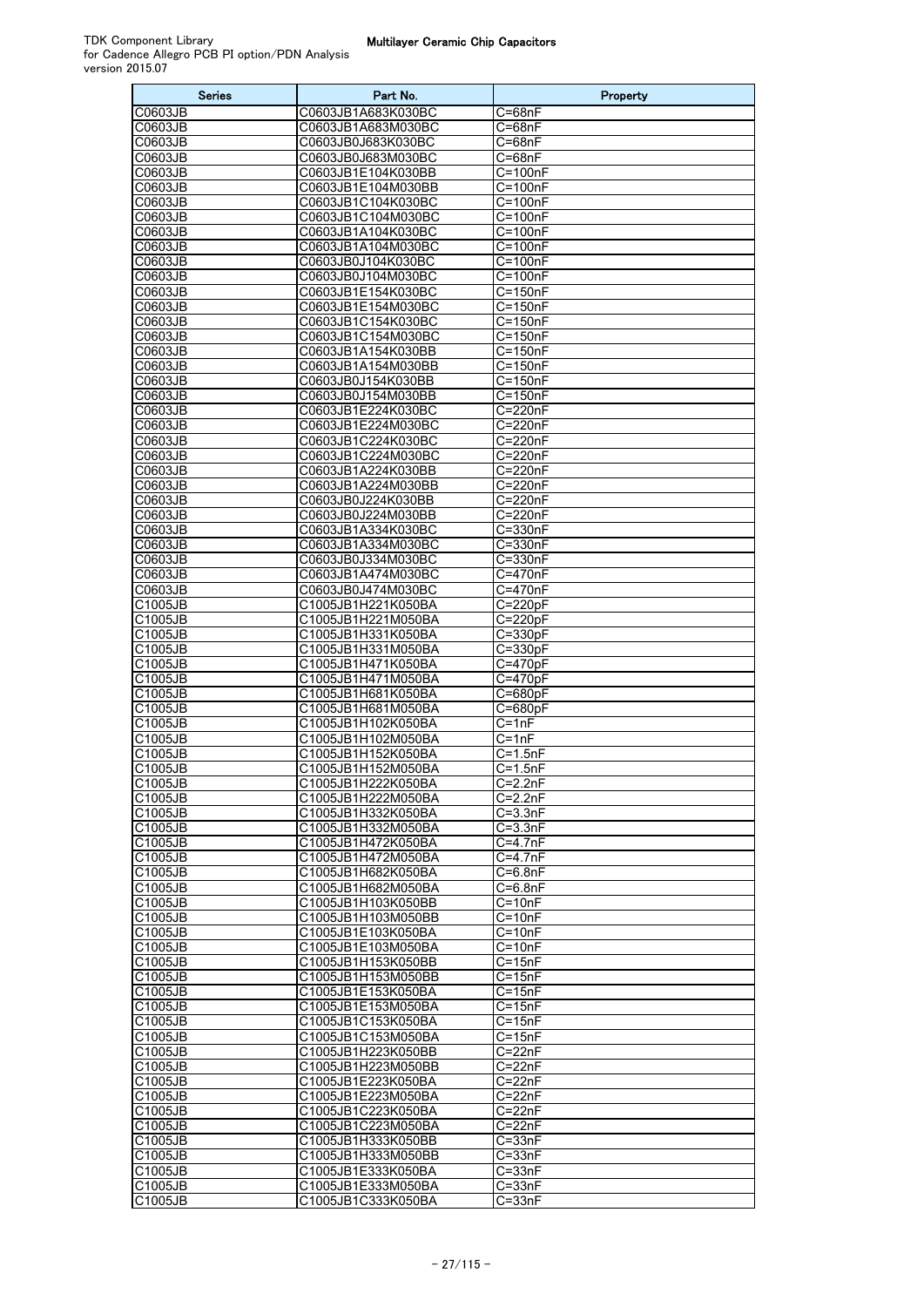| <b>Series</b>         | Part No.                                 | Property                           |
|-----------------------|------------------------------------------|------------------------------------|
| C1005JB               | C1005JB1C333M050BA                       | C=33nF                             |
| C1005JB               | C1005JB1H473K050BB                       | C=47nF                             |
| C1005JB               | C1005JB1H473M050BB                       | $C = 47nF$                         |
| C1005JB<br>C1005JB    | C1005JB1E473K050BA<br>C1005JB1E473M050BA | C=47nF<br>C=47nF                   |
| C1005JB               | C1005JB1C473K050BA                       | C=47nF                             |
| C1005JB               | C1005JB1C473M050BA                       | $C = 47nF$                         |
| $\overline{C1005JB}$  | C1005JB1A473K050BA                       | $C = 47nF$                         |
| C1005JB               | C1005JB1A473M050BA                       | C=47nF                             |
| C1005JB               | C1005JB1H683K050BB                       | $C = 68nF$                         |
| C1005JB               | C1005JB1H683M050BB                       | C=68nF                             |
| C1005JB<br>C1005JB    | C1005JB1V683K050BB<br>C1005JB1V683M050BB | $C = 68nF$<br>$C = 68nF$           |
| C1005JB               | C1005JB1E683K050BC                       | C=68nF                             |
| C1005JB               | C1005JB1E683M050BC                       | $C = 68nF$                         |
| C1005JB               | C1005JB1C683K050BA                       | C=68nF                             |
| C1005JB               | C1005JB1C683M050BA                       | $C = 68nF$                         |
| C1005JB               | C1005JB1A683K050BA                       | C=68nF                             |
| C1005JB               | C1005JB1A683M050BA                       | C=68nF                             |
| C1005JB               | C1005JB1H104K050BB<br>C1005JB1H104M050BB | $C = 100nF$<br>$C = 100nF$         |
| C1005JB<br>C1005JB    | C1005JB1V104K050BB                       | C=100nF                            |
| C1005JB               | C1005JB1V104M050BB                       | $C = 100nF$                        |
| C1005JB               | C1005JB1E104K050BC                       | C=100nF                            |
| C1005JB               | C1005JB1E104M050BC                       | $C = 100nF$                        |
| C1005JB               | C1005JB1C104K050BA                       | $C = 100nF$                        |
| C1005JB               | C1005JB1C104M050BA                       | C=100nF                            |
| C1005JB               | C1005JB1A104K050BA                       | $C=100nF$                          |
| C1005JB<br>C1005JB    | C1005JB1A104M050BA<br>C1005JB1E154K050BC | $C = 100nF$<br>$C = 150nF$         |
| C1005JB               | C1005JB1E154M050BC                       | $C = 150nF$                        |
| C1005JB               | C1005JB1C154K050BB                       | $\overline{C=150nF}$               |
| $\overline{C1005}$ JB | C1005JB1C154M050BB                       | $C = 150nF$                        |
| C1005JB               | C1005JB1A154K050BC                       | C=150nF                            |
| C1005JB               | C1005JB1A154M050BC                       | $C = 150nF$                        |
| C1005JB               | C1005JB0J154K050BB                       | $C = 150nF$                        |
| C1005JB<br>C1005JB    | C1005JB0J154M050BB<br>C1005JB1E224K050BC | $\overline{C=150n}$ F<br>$C=220nF$ |
| C1005JB               | C1005JB1E224M050BC                       | C=220nF                            |
| C1005JB               | C1005JB1C224K050BB                       | C=220nF                            |
| C1005JB               | C1005JB1C224M050BB                       | C=220nF                            |
| C1005JB               | C1005JB1A224K050BC                       | C=220nF                            |
| C1005JB               | C1005JB1A224M050BC                       | $C=220nF$                          |
| C1005JB               | C1005JB0J224K050BB                       | C=220nF                            |
| C1005JB<br>C1005JB    | C1005JB0J224M050BB<br>C1005JB1V334K050BC | C=220nF<br>$C = 330nF$             |
| C1005JB               | C1005JB1V334M050BC                       | $C = 330nF$                        |
| C1005JB               | C1005JB1E334K050BB                       | C=330nF                            |
| C1005JB               | C1005JB1E334M050BB                       | C=330nF                            |
| C1005JB               | C1005JB1C334K050BC                       | C=330nF                            |
| C1005JB               | C1005JB1C334M050BC                       | C=330nF                            |
| C1005JB               | C1005JB1A334K050BC                       | C=330nF                            |
| C1005JB<br>C1005JB    | C1005JB1A334M050BC<br>C1005JB0J334K050BB | C=330nF<br>C=330nF                 |
| C1005JB               | C1005JB0J334M050BB                       | C=330nF                            |
| C1005JB               | C1005JB1V474K050BC                       | $C = 470nF$                        |
| C1005JB               | C1005JB1V474M050BC                       | C=470nF                            |
| C1005JB               | C1005JB1E474K050BB                       | C=470nF                            |
| C1005JB               | C1005JB1E474M050BB                       | C=470nF                            |
| C1005JB               | C1005JB1C474K050BC                       | C=470nF                            |
| C1005JB<br>C1005JB    | C1005JB1C474M050BC<br>C1005JB1A474K050BC | C=470nF<br>C=470nF                 |
| C1005JB               | C1005JB1A474M050BC                       | C=470nF                            |
| C1005JB               | C1005JB0J474K050BB                       | C=470nF                            |
| C1005JB               | C1005JB0J474M050BB                       | C=470nF                            |
| C1005JB               | C1005JB1V684K050BC                       | C=680nF                            |
| C1005JB               | C1005JB1V684M050BC                       | C=680nF                            |
| C1005JB               | C1005JB1E684K050BC                       | C=680nF                            |
| C1005JB<br>C1005JB    | C1005JB1E684M050BC<br>C1005JB1C684K050BC | C=680nF<br>C=680nF                 |
| C1005JB               | C1005JB1C684M050BC                       | C=680nF                            |
| C1005JB               | C1005JB1A684K050BC                       | C=680nF                            |
| C1005JB               | C1005JB1A684M050BC                       | C=680nF                            |
| C1005JB               | C1005JB0J684K050BB                       | C=680nF                            |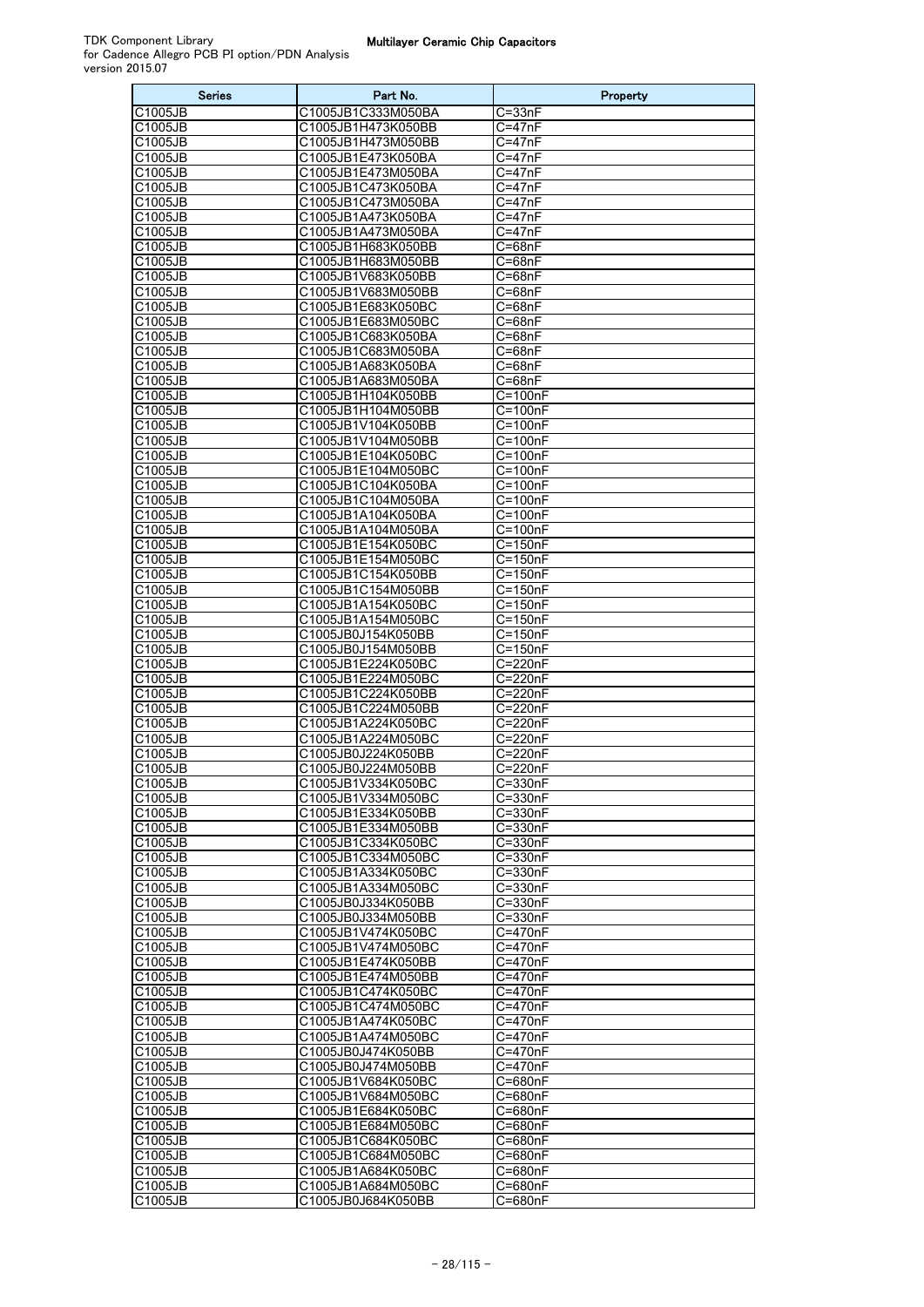| <b>Series</b>                    | Part No.                                 | Property                         |
|----------------------------------|------------------------------------------|----------------------------------|
| C1005JB                          | C1005JB0J684M050BB                       | C=680nF                          |
| C1005JB                          | C1005JB1V105K050BC                       | $C = 1uF$                        |
| C1005JB                          | C1005JB1V105M050BC                       | $C = 1uF$                        |
| C1005JB                          | C1005JB1E105K050BC<br>C1005JB1E105M050BC | $C = 1uF$                        |
| C1005JB<br>C1005JB               | C1005JB1C105K050BC                       | $C = 1uF$<br>$C = 1uF$           |
| C1005JB                          | C1005JB1C105M050BC                       | $C = 1$ uF                       |
| C1005JB                          | C1005JB1A105K050BB                       | $C = 1uF$                        |
| C1005JB                          | C1005JB1A105M050BB                       | $C = 1uF$                        |
| C1005JB                          | C1005JB0J105K050BB                       | $C = 1uF$                        |
| C1005JB                          | C1005JB0J105M050BB                       | $C = 1uF$                        |
| C1005JB<br>C1005JB               | C1005JB1C155K050BC                       | $C = 1.5$ uF                     |
| C1005JB                          | C1005JB1C155M050BC<br>C1005JB1A155K050BC | $C = 1.5$ uF<br>$C = 1.5$ uF     |
| C1005JB                          | C1005JB1A155M050BC                       | $C = 1.5$ uF                     |
| C1005JB                          | C1005JB0J155K050BB                       | $C = 1.5$ uF                     |
| C1005JB                          | C1005JB0J155M050BB                       | $C = 1.5uF$                      |
| C1005JB                          | C1005JB1V225K050BC                       | $C = 2.2uF$                      |
| C1005JB                          | C1005JB1V225M050BC                       | $C = 2.2uF$                      |
| C1005JB<br>C1005JB               | C1005JB1E225K050BC<br>C1005JB1E225M050BC | $C = 2.2uF$<br>$C = 2.2uF$       |
| C1005JB                          | C1005JB1C225K050BC                       | $C = 2.2uF$                      |
| C1005JB                          | C1005JB1C225M050BC                       | $C = 2.2uF$                      |
| C1005JB                          | C1005JB1A225K050BC                       | $C = 2.2uF$                      |
| C1005JB                          | C1005JB1A225M050BC                       | $C = 2.2uF$                      |
| C1005JB                          | C1005JB0J225K050BC                       | $C = 2.2uF$                      |
| C1005JB                          | C1005JB0J225M050BC                       | $C = 2.2uF$                      |
| C1005JB<br>C1005JB               | C1005JB0G225K050BB<br>C1005JB0G225M050BB | $C = 2.2uF$<br>$C = 2.2uF$       |
| C1005JB                          | C1005JB1A335K050BC                       | $C = 3.3uF$                      |
| C1005JB                          | C1005JB1A335M050BC                       | $C = 3.3uF$                      |
| C1005JB                          | C1005JB0J335K050BC                       | $C = 3.3uF$                      |
| C1005JB                          | C1005JB0J335M050BC                       | $C = 3.3uF$                      |
| C1005JB                          | C1005JB0G335K050BB                       | $C = 3.3uF$                      |
| C1005JB                          | C1005JB0G335M050BB                       | $C = 3.3uF$                      |
| C1005JB<br>C1005JB               | C1005JB1A475K050BC<br>C1005JB1A475M050BC | $C = 4.7uF$<br>$C = 4.7uF$       |
| C1005JB                          | C1005JB0J475K050BC                       | $C = 4.7$ uF                     |
| C1005JB                          | C1005JB0J475M050BC                       | $C = 4.7uF$                      |
| C1005JB                          | C1005JB0G475K050BB                       | $C = 4.7uF$                      |
| C1005JB                          | C1005JB0G475M050BB                       | $C = 4.7uF$                      |
| C1608JB                          | C1608JB1H103K080AA                       | $C = 10nF$<br>$C = 10nF$         |
| C1608JB<br>C1608JB               | C1608JB1H103M080AA<br>C1608JB1H153K080AA | $C = 15nF$                       |
| C1608JB                          | C1608JB1H153M080AA                       | $C = 15nF$                       |
| C1608JB                          | C1608JB1H223K080AA                       | $C = 22nF$                       |
| C1608JB                          | C1608JB1H223M080AA                       | $C = 22nF$                       |
| C1608JB                          | C1608JB1H333K080AA                       | $C = 33nF$                       |
| C1608JB                          | C1608JB1H333M080AA                       | $C = 33nF$                       |
| C1608JB<br>C1608JB               | C1608JB1H473K080AA<br>C1608JB1H473M080AA | $C = 47nF$<br>C=47nF             |
| C1608JB                          | C1608JB1H683K080AA                       | $C = 68nF$                       |
| C1608JB                          | C1608JB1H683M080AA                       | $C = 68nF$                       |
| C1608JB                          | C1608JB1H104K080AA                       | $C = 100nF$                      |
| C1608JB                          | C1608JB1H104M080AA                       | $C = 100nF$                      |
| C1608JB                          | C1608JB1H154K080AB                       | $C = 150nF$                      |
| C1608JB<br>C1608JB               | C1608JB1H154M080AB                       | $C = 150nF$<br>$C = 150nF$       |
| C1608JB                          | C1608JB1V154K080AB<br>C1608JB1V154M080AB | $\overline{C}$ =150nF            |
| C1608JB                          | C1608JB1E154K080AA                       | $C = 150nF$                      |
| C1608JB                          | C1608JB1E154M080AA                       | $C = 150nF$                      |
| C1608JB                          | C1608JB1H224K080AB                       | C=220nF                          |
| C1608JB                          | C1608JB1H224M080AB                       | C=220nF                          |
| C1608JB<br>C1608JB               | C1608JB1V224K080AB<br>C1608JB1V224M080AB | $\overline{C}$ =220nF<br>C=220nF |
| C1608JB                          | C1608JB1E224K080AA                       | C=220nF                          |
| C1608JB                          | C1608JB1E224M080AA                       | C=220nF                          |
| C1608JB                          | C1608JB1H334K080AB                       | C=330nF                          |
| C1608JB                          | C1608JB1H334M080AB                       | $\overline{C}$ =330nF            |
| C1608JB                          | C1608JB1V334K080AB                       | C=330nF                          |
| C1608JB                          | C1608JB1V334M080AB                       | C=330nF                          |
| C1608JB<br>$\overline{C1608}$ JB | C1608JB1E334K080AC<br>C1608JB1E334M080AC | C=330nF<br>C=330nF               |
| C1608JB                          | C1608JB1C334K080AA                       | C=330nF                          |
|                                  |                                          |                                  |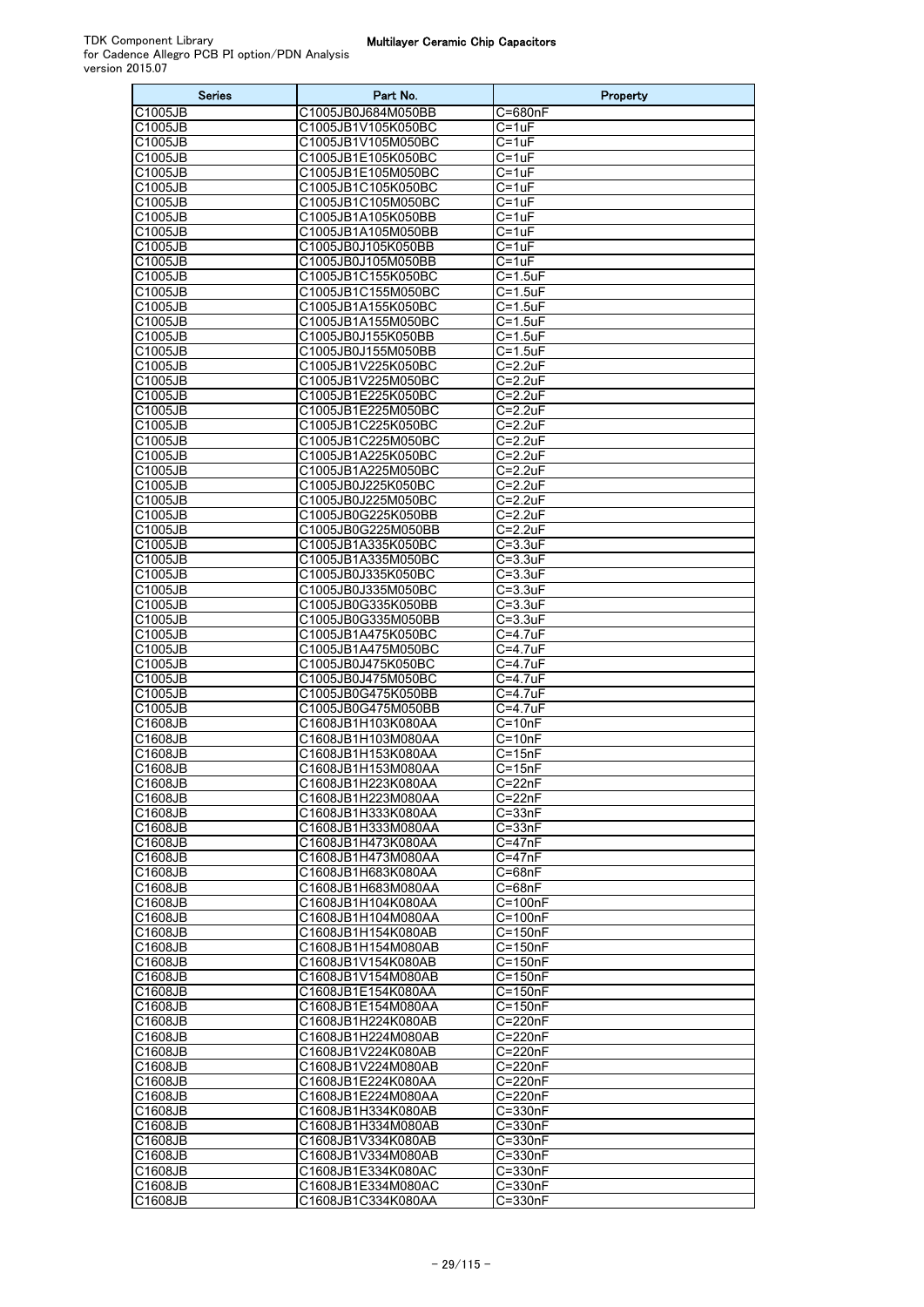| <b>Series</b>                    | Part No.                                 | Property                     |
|----------------------------------|------------------------------------------|------------------------------|
| C1608JB                          | C1608JB1C334M080AA                       | C=330nF                      |
| C1608JB                          | C1608JB1H474K080AB                       | C=470nF                      |
| C1608JB                          | C1608JB1H474M080AB                       | C=470nF                      |
| C1608JB<br>C1608JB               | C1608JB1V474K080AB<br>C1608JB1V474M080AB | C=470nF<br>C=470nF           |
| C1608JB                          | C1608JB1E474K080AC                       | $C = 470nF$                  |
| C1608JB                          | C1608JB1E474M080AC                       | C=470nF                      |
| C1608JB                          | C1608JB1C474K080AA                       | C=470nF                      |
| C1608JB                          | C1608JB1C474M080AA                       | C=470nF                      |
| C1608JB                          | C1608JB1H684K080AB                       | C=680nF                      |
| C1608JB                          | C1608JB1H684M080AB                       | C=680nF                      |
| C1608JB<br>C1608JB               | C1608JB1V684K080AB<br>C1608JB1V684M080AB | C=680nF<br>C=680nF           |
| C1608JB                          | C1608JB1E684K080AC                       | C=680nF                      |
| C1608JB                          | C1608JB1E684M080AC                       | $C = 680nF$                  |
| C1608JB                          | C1608JB1C684K080AA                       | C=680nF                      |
| C1608JB                          | C1608JB1C684M080AA                       | C=680nF                      |
| C1608JB                          | C1608JB1A684K080AC                       | C=680nF                      |
| C1608JB                          | C1608JB1A684M080AC                       | C=680nF                      |
| C1608JB                          | C1608JB1H105K080AB                       | $C = 1uF$                    |
| C1608JB<br>C1608JB               | C1608JB1H105M080AB<br>C1608JB1V105K080AB | C=1uF<br>C=1uF               |
| C1608JB                          | C1608JB1V105M080AB                       | $C = 1uF$                    |
| C1608JB                          | C1608JB1E105K080AC                       | C=1uF                        |
| C1608JB                          | C1608JB1E105M080AC                       | $C = 1uF$                    |
| C1608JB                          | C1608JB1C105K080AA                       | C=1uF                        |
| C1608JB                          | C1608JB1C105M080AA                       | C=1uF                        |
| C1608JB                          | C1608JB1A105K080AC                       | $C = 1uF$                    |
| C1608JB<br>C1608JB               | C1608JB1A105M080AC<br>C1608JB1V155K080AC | C=1uF<br>$C = 1.5$ uF        |
| C1608JB                          | C1608JB1V155M080AC                       | $C = 1.5$ uF                 |
| C1608JB                          | C1608JB1E155K080AB                       | $C = 1.5$ uF                 |
| C1608JB                          | C1608JB1E155M080AB                       | $C = 1.5$ uF                 |
| C1608JB                          | C1608JB1C155K080AB                       | C=1.5uF                      |
| C1608JB                          | C1608JB1C155M080AB                       | $C = 1.5$ uF                 |
| C1608JB                          | C1608JB1A155K080AC                       | $C = 1.5$ uF                 |
| C1608JB<br>C1608JB               | C1608JB1A155M080AC<br>C1608JB0J155K080AB | $C = 1.5$ uF<br>$C = 1.5$ uF |
| C1608JB                          | C1608JB0J155M080AB                       | $C = 1.5$ uF                 |
| C1608JB                          | C1608JB1V225K080AC                       | $C = 2.2uF$                  |
| C1608JB                          | C1608JB1V225M080AC                       | C=2.2uF                      |
| C1608JB                          | C1608JB1E225K080AB                       | $C = 2.2uF$                  |
| C1608JB                          | C1608JB1E225M080AB                       | $C = 2.2uF$                  |
| $\overline{C1608}$ JB<br>C1608JB | C1608JB1C225K080AB<br>C1608JB1C225M080AB | $C = 2.2uF$<br>$C = 2.2uF$   |
| C1608JB                          | C1608JB1A225K080AC                       | $C = 2.2uF$                  |
| C1608JB                          | C1608JB1A225M080AC                       | $C = 2.2uF$                  |
| C1608JB                          | C1608JB0J225K080AB                       | $C = 2.2uF$                  |
| C1608JB                          | C1608JB0J225M080AB                       | $C = 2.2uF$                  |
| C1608JB                          | C1608JB1V335K080AC                       | $C = 3.3uF$                  |
| C1608JB                          | C1608JB1V335M080AC                       | $C = 3.3uF$                  |
| C1608JB                          | C1608JB1E335K080AC                       | $C = 3.3uF$<br>$C = 3.3uF$   |
| C1608JB<br>C1608JB               | C1608JB1E335M080AC<br>C1608JB1C335K080AC | C=3.3uF                      |
| C1608JB                          | C1608JB1C335M080AC                       | $C = 3.3uF$                  |
| C1608JB                          | C1608JB1A335K080AB                       | $C = 3.3uF$                  |
| C1608JB                          | C1608JB1A335M080AB                       | $C = 3.3uF$                  |
| C1608JB                          | C1608JB0J335K080AB                       | $C = 3.3uF$                  |
| C1608JB                          | C1608JB0J335M080AB                       | C=3.3uF                      |
| C1608JB<br>C1608JB               | C1608JB1V475K080AC<br>C1608JB1V475M080AC | $C = 4.7uF$<br>$C = 4.7uF$   |
| C1608JB                          | C1608JB1E475K080AC                       | $C = 4.7uF$                  |
| C1608JB                          | C1608JB1E475M080AC                       | C=4.7uF                      |
| C1608JB                          | C1608JB1C475K080AC                       | $C = 4.7uF$                  |
| C1608JB                          | C1608JB1C475M080AC                       | $C = 4.7uF$                  |
| C1608JB                          | C1608JB1A475K080AB                       | $C = 4.7uF$                  |
| C1608JB                          | C1608JB1A475M080AB                       | $C = 4.7uF$                  |
| C1608JB<br>C1608JB               | C1608JB0J475K080AB<br>C1608JB0J475M080AB | C=4.7uF<br>$C = 4.7uF$       |
| C1608JB                          | C1608JB1E685K080AC                       | $C = 6.8$ uF                 |
| C1608JB                          | C1608JB1E685M080AC                       | $C = 6.8$ uF                 |
| C1608JB                          | C1608JB1C685K080AB                       | $C = 6.8uF$                  |
| C1608JB                          | C1608JB1C685M080AB                       | $C = 6.8$ uF                 |
| C1608JB                          | C1608JB1A685K080AC                       | C=6.8uF                      |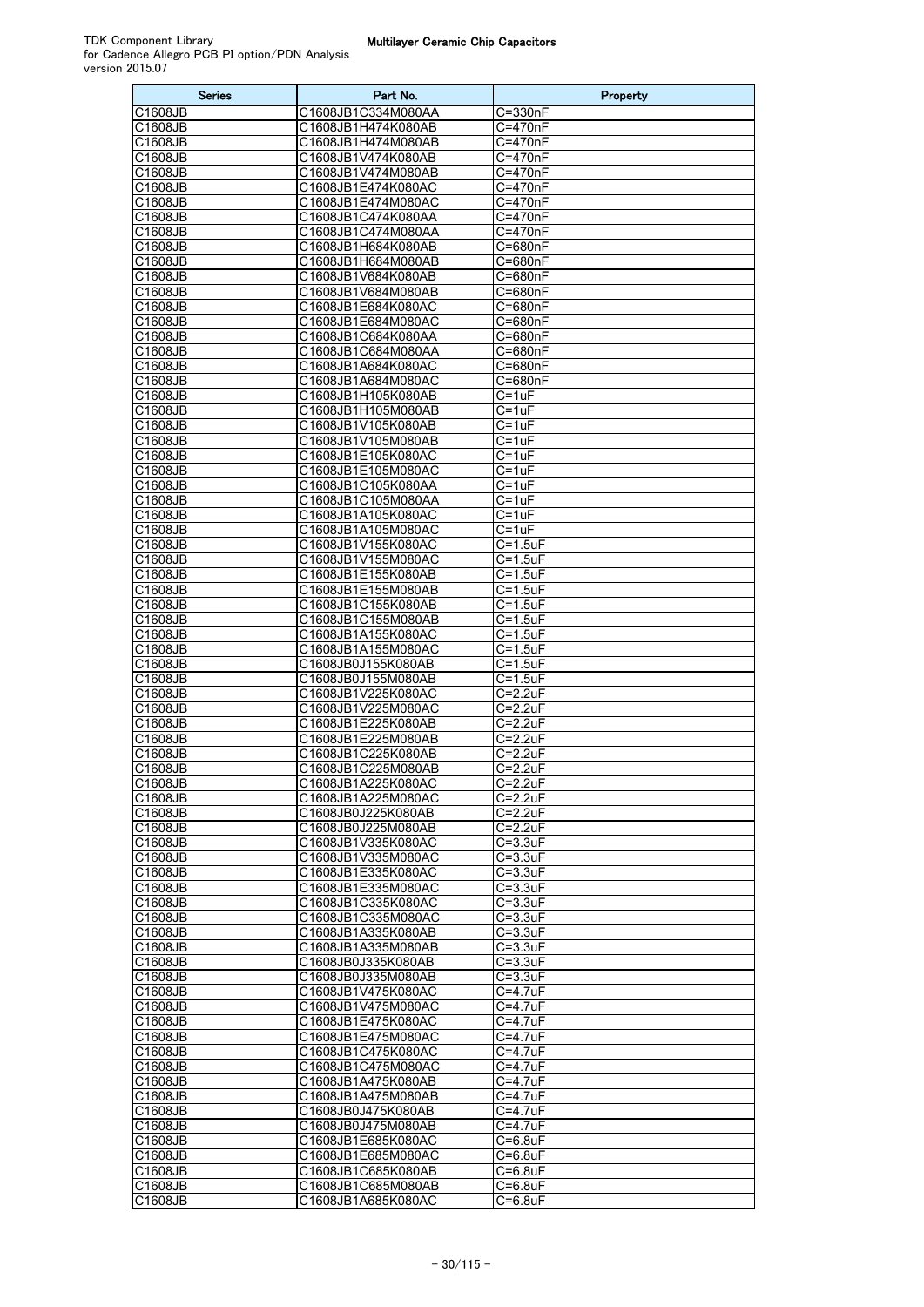| <b>Series</b>         | Part No.                                 | Property                     |
|-----------------------|------------------------------------------|------------------------------|
| C1608JB               | C1608JB1A685M080AC                       | C=6.8uF                      |
| C1608JB               | C1608JB0J685K080AB                       | C=6.8uF                      |
| C1608JB               | C1608JB0J685M080AB                       | C=6.8uF                      |
| C1608JB<br>C1608JB    | C1608JB1E106M080AC<br>C1608JB1C106M080AB | $C = 10uF$<br>C=10uF         |
| C1608JB               | C1608JB1A106K080AC                       | $C = 10uF$                   |
| C1608JB               | C1608JB1A106M080AC                       | $C = 10uF$                   |
| C1608JB               | C1608JB0J106K080AB                       | $C = 10uF$                   |
| C1608JB               | C1608JB0J106M080AB                       | $C = 10uF$                   |
| C1608JB               | C1608JB1A156M080AC                       | $C = 15uF$                   |
| C1608JB               | C1608JB0J156M080AC                       | $C = 15uF$                   |
| C1608JB               | C1608JB0G156M080AA                       | $C = 15uF$                   |
| C1608JB               | C1608JB1A226M080AC<br>C1608JB0J226M080AC | C=22uF                       |
| C1608JB<br>C1608JB    | C1608JB0G226M080AA                       | C=22uF<br>C=22uF             |
| C1608JB               | C1608JB2A102K080AA                       | $C = 1nF$                    |
| C1608JB               | C1608JB2A102M080AA                       | C=1nF                        |
| $\overline{C1608}$ JB | C1608JB2A152K080AA                       | $C = 1.5nF$                  |
| C1608JB               | C1608JB2A152M080AA                       | C=1.5nF                      |
| C1608JB               | C1608JB2A222K080AA                       | $C = 2.2nF$                  |
| C1608JB               | C1608JB2A222M080AA                       | $C = 2.2nF$                  |
| C1608JB               | C1608JB2A332K080AA                       | $C = 3.3nF$                  |
| C1608JB<br>C1608JB    | C1608JB2A332M080AA<br>C1608JB2A472K080AA | $C = 3.3nF$<br>C=4.7nF       |
| C1608JB               | C1608JB2A472M080AA                       | $C = 4.7nF$                  |
| C1608JB               | C1608JB2A682K080AA                       | $C = 6.8nF$                  |
| C1608JB               | C1608JB2A682M080AA                       | $\overline{C=6}$ .8nF        |
| C1608JB               | C1608JB2A103K080AA                       | $C = 10nF$                   |
| C1608JB               | C1608JB2A103M080AA                       | $C = 10nF$                   |
| C1608JB               | C1608JB2A153K080AA                       | $C = 15nF$                   |
| C1608JB               | C1608JB2A153M080AA                       | $C = 15nF$                   |
| C1608JB<br>C1608JB    | C1608JB2A223K080AA<br>C1608JB2A223M080AA | $C=22nF$<br>C=22nF           |
| C2012JB               | C2012JB1H104K085AA                       | C=100nF                      |
| C2012JB               | C2012JB1H104M085AA                       | $C = 100nF$                  |
| C2012JB               | C2012JB1H154K085AA                       | $C = 150nF$                  |
| C2012JB               | C2012JB1H154M085AA                       | $C = 150nF$                  |
| C2012JB               | C2012JB1H224K125AA                       | C=220nF                      |
| C2012JB               | C2012JB1H224M125AA                       | C=220nF                      |
| C2012JB               | C2012JB1H334K125AA                       | C=330nF                      |
| C2012JB<br>C2012JB    | C2012JB1H334M125AA<br>C2012JB1H474K125AB | C=330nF<br>C=470nF           |
| C2012JB               | C2012JB1H474M125AB                       | C=470nF                      |
| C2012JB               | C2012JB1H684K125AB                       | C=680nF                      |
| C2012JB               | C2012JB1H684M125AB                       | C=680nF                      |
| C2012JB               | C2012JB1E684K125AA                       | $C = 680nF$                  |
| C2012JB               | C2012JB1E684M125AA                       | C=680nF                      |
| C2012JB               | C2012JB1H105K085AB                       | $C = 1uF$                    |
| C2012JB<br>C2012JB    | C2012JB1H105M085AB<br>C2012JB1H105K125AB | $C = 1uF$<br>C=1uF           |
| C2012JB               | C2012JB1H105M125AB                       | $C = 1uF$                    |
| C2012JB               | C2012JB1V105K085AB                       | C=1uF                        |
| C2012JB               | C2012JB1V105M085AB                       | $C = 1uF$                    |
| C2012JB               | C2012JB1E105K085AC                       | C=1uF                        |
| C2012JB               | C2012JB1E105M085AC                       | $C=1uF$                      |
| C2012JB               | C2012JB1E105K125AA                       | C=1uF                        |
| C2012JB               | C2012JB1E105M125AA                       | C=1uF                        |
| C2012JB<br>C2012JB    | C2012JB1C105K085AA<br>C2012JB1C105M085AA | $C = 1uF$<br>$C = 1uF$       |
| C2012JB               | C2012JB1H155K125AB                       | $C = 1.5$ uF                 |
| C2012JB               | C2012JB1H155M125AB                       | C=1.5uF                      |
| C2012JB               | C2012JB1V155K125AB                       | $\overline{C=1}.5$ uF        |
| C2012JB               | C2012JB1V155M125AB                       | $C = 1.5$ uF                 |
| C2012JB               | C2012JB1E155K085AC                       | $C = 1.5$ uF                 |
| C2012JB               | C2012JB1E155M085AC                       | $C = 1.5$ uF                 |
| C2012JB               | C2012JB1E155K125AB                       | C=1.5uF                      |
| C2012JB<br>C2012JB    | C2012JB1E155M125AB<br>C2012JB1C155K125AA | $C = 1.5$ uF<br>$C = 1.5$ uF |
| C2012JB               | C2012JB1C155M125AA                       | $C = 1.5$ uF                 |
| C2012JB               | C2012JB1H225K085AB                       | $C=2.2uF$                    |
| C2012JB               | C2012JB1H225M085AB                       | C=2.2uF                      |
| C2012JB               | C2012JB1H225K125AB                       | $C = 2.2uF$                  |
| C2012JB               | C2012JB1H225M125AB                       | $C = 2.2uF$                  |
| C2012JB               | C2012JB1V225K085AB                       | $C=2.2uF$                    |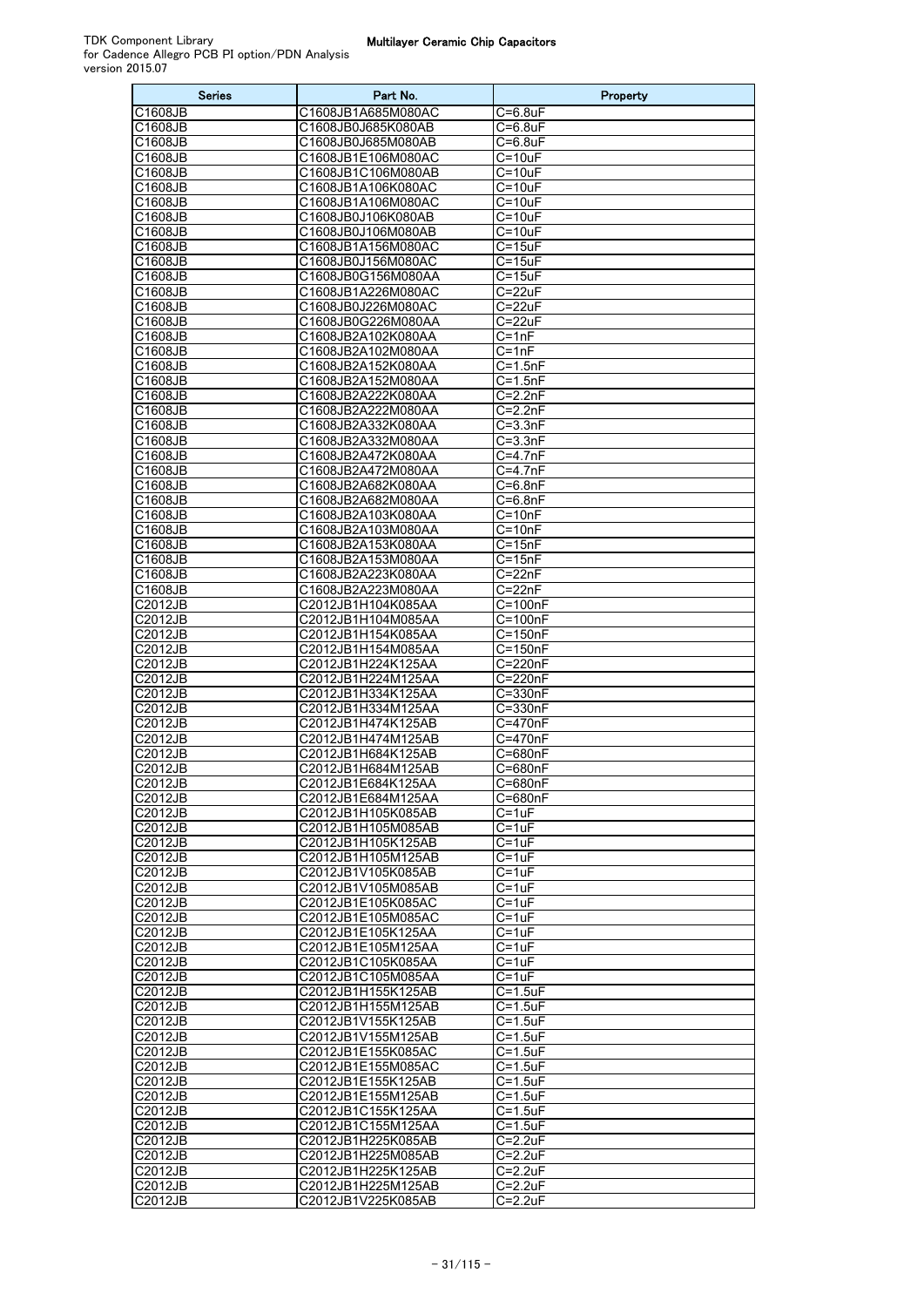| C2012JB1V225M085AB<br>C2012JB<br>$C = 2.2uF$<br><b>C2012JB</b><br>C2012JB1V225K125AB<br>$C = 2.2uF$<br>C2012JB<br>C2012JB1V225M125AB<br>$C = 2.2uF$<br>C2012JB<br>C2012JB1E225K085AB<br>$C = 2.2uF$<br>C2012JB<br>C2012JB1E225M085AB<br>$C = 2.2uF$<br>C2012JB<br>C2012JB1E225K125AC<br>$C = 2.2uF$<br><b>C2012JB</b><br>C2012JB1E225M125AC<br>$C = 2.2uF$<br>C2012JB1C225K085AC<br>C2012JB<br>$C = 2.2uF$<br>C2012JB1C225M085AC<br>C2012JB<br>$C = 2.2uF$<br>C2012JB<br>C2012JB1C225K125AA<br>$C = 2.2uF$<br>C2012JB<br>C2012JB1C225M125AA<br>$C = 2.2uF$<br><b>C2012JB</b><br>C2012JB1A225K085AA<br>$C = 2.2uF$<br>C2012JB1A225M085AA<br>C2012JB<br>$C = 2.2uF$<br>C2012JB<br>C2012JB1H335K125AB<br>$C = 3.3uF$<br>C2012JB<br>C2012JB1H335M125AB<br>$C = 3.3uF$<br>C2012JB<br>C2012JB1V335K125AC<br>$C = 3.3uF$<br>C2012JB<br>C2012JB1V335M125AC<br>$C = 3.3uF$<br>C2012JB<br>C2012JB1E335K085AC<br>$C = 3.3uF$<br>C2012JB<br>C2012JB1E335M085AC<br>$C = 3.3uF$<br>C2012JB<br>C2012JB1E335K125AB<br>$C = 3.3uF$<br>C2012JB<br>C2012JB1E335M125AB<br>$C = 3.3uF$<br>C2012JB<br>C2012JB1C335K060AC<br>$C = 3.3uF$<br>C2012JB<br>C2012JB1C335M060AC<br>$C = 3.3uF$<br>C2012JB<br>C2012JB1C335K085AB<br>$C = 3.3uF$<br>C2012JB<br>C2012JB1C335M085AB<br>$C = 3.3uF$<br>C2012JB<br>C2012JB1C335K125AC<br>$C = 3.3uF$<br>C2012JB<br>C2012JB1C335M125AC<br>$C = 3.3uF$<br>C2012JB<br>C2012JB1A335K125AA<br>$C = 3.3uF$<br>C2012JB<br>C2012JB1A335M125AA<br>$C = 3.3uF$<br>C2012JB<br>C2012JB1H475K125AB<br>C=4.7uF<br>C2012JB<br>C2012JB1H475M125AB<br>$C = 4.7uF$<br>C2012JB<br>C2012JB1V475K125AC<br>$C = 4.7$ u $F$<br>$C = 4.7$ uF<br>C2012JB<br>C2012JB1V475M125AC<br>C2012JB<br>C2012JB1E475K085AC<br>$C = 4.7uF$<br>C2012JB<br>C2012JB1E475M085AC<br>C=4.7uF<br>C2012JB<br>$C = 4.7uF$<br>C2012JB1E475K125AB<br>C2012JB<br>C2012JB1E475M125AB<br>$C = 4.7$ u $F$<br>$C = 4.7$ uF<br>C2012JB<br>C2012JB1C475K060AC<br>C2012JB<br>C2012JB1C475M060AC<br>$C = 4.7uF$<br>C2012JB<br>C2012JB1C475K085AB<br>C=4.7uF<br>C2012JB<br>$C = 4.7uF$<br>C2012JB1C475M085AB<br>C2012JB<br>C2012JB1C475K125AC<br>$C = 4.7$ u $F$<br>$C = 4.7$ uF<br>C2012JB<br>C2012JB1C475M125AC<br>C2012JB<br>C2012JB1A475K060AB<br>$C=4.7$ uF<br>C2012JB<br>C2012JB1A475M060AB<br>C=4.7uF<br>C2012JB<br>C2012JB1A475K125AA<br>C=4.7uF<br>C2012JB<br>$C = 4.7uF$<br>C2012JB1A475M125AA<br>C2012JB<br>C2012JB0J475K085AB<br>C=4.7uF<br>$\overline{C}$ =4.7uF<br>C2012JB<br>C2012JB0J475M085AB<br>C2012JB<br>C2012JB1V685K125AC<br>$C=6.8$ uF<br>C2012JB<br>C2012JB1V685M125AC<br>$C = 6.8$ uF<br>C2012JB<br>C2012JB1E685K125AC<br>C=6.8uF<br>C2012JB<br>C2012JB1E685M125AC<br>$C = 6.8$ uF<br>C2012JB<br>C2012JB1C685K085AC<br>C=6.8uF<br>C2012JB<br>C2012JB1C685M085AC<br>C=6.8uF<br>C2012JB<br>C2012JB1C685K125AC<br>$C = 6.8$ uF<br>C2012JB<br>C2012JB1C685M125AB<br>C=6.8uF<br>C2012JB<br>C2012JB1A685K060AC<br>$C = 6.8$ uF<br>C2012JB<br>C2012JB1A685M060AC<br>C=6.8uF<br>C2012JB<br>C2012JB1A685K085AC<br>C=6.8uF<br>C2012JB<br>C2012JB1A685M085AC<br>$C = 6.8$ uF<br>C2012JB<br>C2012JB1A685K125AC<br>C=6.8uF<br>C2012JB<br>C2012JB1A685M125AC<br>$C = 6.8$ uF<br>C2012JB0J685K085AB<br>C2012JB<br>C=6.8uF<br>C2012JB<br>C2012JB0J685M085AB<br>C=6.8uF<br>C2012JB<br>C2012JB0J685K125AB<br>$C = 6.8$ uF<br>C2012JB<br>C2012JB0J685M125AB<br>C=6.8uF<br>C2012JB<br>C2012JB1V106K085AC<br>$C = 10uF$<br>C2012JB1V106M085AC<br>C2012JB<br>$C = 10uF$<br>C2012JB<br>C2012JB1V106K125AC<br>$C = 10uF$<br>C2012JB<br>C2012JB1V106M125AC<br>$C = 10uF$<br>C2012JB<br>C2012JB1E106K085AC<br>$C = 10uF$<br>C2012JB<br>C2012JB1E106M085AC<br>$C = 10uF$<br>C2012JB<br>C2012JB1E106K125AB<br>$C = 10uF$ | <b>Series</b> | Part No. | Property |
|--------------------------------------------------------------------------------------------------------------------------------------------------------------------------------------------------------------------------------------------------------------------------------------------------------------------------------------------------------------------------------------------------------------------------------------------------------------------------------------------------------------------------------------------------------------------------------------------------------------------------------------------------------------------------------------------------------------------------------------------------------------------------------------------------------------------------------------------------------------------------------------------------------------------------------------------------------------------------------------------------------------------------------------------------------------------------------------------------------------------------------------------------------------------------------------------------------------------------------------------------------------------------------------------------------------------------------------------------------------------------------------------------------------------------------------------------------------------------------------------------------------------------------------------------------------------------------------------------------------------------------------------------------------------------------------------------------------------------------------------------------------------------------------------------------------------------------------------------------------------------------------------------------------------------------------------------------------------------------------------------------------------------------------------------------------------------------------------------------------------------------------------------------------------------------------------------------------------------------------------------------------------------------------------------------------------------------------------------------------------------------------------------------------------------------------------------------------------------------------------------------------------------------------------------------------------------------------------------------------------------------------------------------------------------------------------------------------------------------------------------------------------------------------------------------------------------------------------------------------------------------------------------------------------------------------------------------------------------------------------------------------------------------------------------------------------------------------------------------------------------------------------------------------------------------------------------------------------------------------------------------------------------------------------------------------------------------------------------------------------------------------------------------------------------------------------------------------------------------------------------------------------------------------------------------------------------------------------------------------------------------------------------------------------------|---------------|----------|----------|
|                                                                                                                                                                                                                                                                                                                                                                                                                                                                                                                                                                                                                                                                                                                                                                                                                                                                                                                                                                                                                                                                                                                                                                                                                                                                                                                                                                                                                                                                                                                                                                                                                                                                                                                                                                                                                                                                                                                                                                                                                                                                                                                                                                                                                                                                                                                                                                                                                                                                                                                                                                                                                                                                                                                                                                                                                                                                                                                                                                                                                                                                                                                                                                                                                                                                                                                                                                                                                                                                                                                                                                                                                                                                          |               |          |          |
|                                                                                                                                                                                                                                                                                                                                                                                                                                                                                                                                                                                                                                                                                                                                                                                                                                                                                                                                                                                                                                                                                                                                                                                                                                                                                                                                                                                                                                                                                                                                                                                                                                                                                                                                                                                                                                                                                                                                                                                                                                                                                                                                                                                                                                                                                                                                                                                                                                                                                                                                                                                                                                                                                                                                                                                                                                                                                                                                                                                                                                                                                                                                                                                                                                                                                                                                                                                                                                                                                                                                                                                                                                                                          |               |          |          |
|                                                                                                                                                                                                                                                                                                                                                                                                                                                                                                                                                                                                                                                                                                                                                                                                                                                                                                                                                                                                                                                                                                                                                                                                                                                                                                                                                                                                                                                                                                                                                                                                                                                                                                                                                                                                                                                                                                                                                                                                                                                                                                                                                                                                                                                                                                                                                                                                                                                                                                                                                                                                                                                                                                                                                                                                                                                                                                                                                                                                                                                                                                                                                                                                                                                                                                                                                                                                                                                                                                                                                                                                                                                                          |               |          |          |
|                                                                                                                                                                                                                                                                                                                                                                                                                                                                                                                                                                                                                                                                                                                                                                                                                                                                                                                                                                                                                                                                                                                                                                                                                                                                                                                                                                                                                                                                                                                                                                                                                                                                                                                                                                                                                                                                                                                                                                                                                                                                                                                                                                                                                                                                                                                                                                                                                                                                                                                                                                                                                                                                                                                                                                                                                                                                                                                                                                                                                                                                                                                                                                                                                                                                                                                                                                                                                                                                                                                                                                                                                                                                          |               |          |          |
|                                                                                                                                                                                                                                                                                                                                                                                                                                                                                                                                                                                                                                                                                                                                                                                                                                                                                                                                                                                                                                                                                                                                                                                                                                                                                                                                                                                                                                                                                                                                                                                                                                                                                                                                                                                                                                                                                                                                                                                                                                                                                                                                                                                                                                                                                                                                                                                                                                                                                                                                                                                                                                                                                                                                                                                                                                                                                                                                                                                                                                                                                                                                                                                                                                                                                                                                                                                                                                                                                                                                                                                                                                                                          |               |          |          |
|                                                                                                                                                                                                                                                                                                                                                                                                                                                                                                                                                                                                                                                                                                                                                                                                                                                                                                                                                                                                                                                                                                                                                                                                                                                                                                                                                                                                                                                                                                                                                                                                                                                                                                                                                                                                                                                                                                                                                                                                                                                                                                                                                                                                                                                                                                                                                                                                                                                                                                                                                                                                                                                                                                                                                                                                                                                                                                                                                                                                                                                                                                                                                                                                                                                                                                                                                                                                                                                                                                                                                                                                                                                                          |               |          |          |
|                                                                                                                                                                                                                                                                                                                                                                                                                                                                                                                                                                                                                                                                                                                                                                                                                                                                                                                                                                                                                                                                                                                                                                                                                                                                                                                                                                                                                                                                                                                                                                                                                                                                                                                                                                                                                                                                                                                                                                                                                                                                                                                                                                                                                                                                                                                                                                                                                                                                                                                                                                                                                                                                                                                                                                                                                                                                                                                                                                                                                                                                                                                                                                                                                                                                                                                                                                                                                                                                                                                                                                                                                                                                          |               |          |          |
|                                                                                                                                                                                                                                                                                                                                                                                                                                                                                                                                                                                                                                                                                                                                                                                                                                                                                                                                                                                                                                                                                                                                                                                                                                                                                                                                                                                                                                                                                                                                                                                                                                                                                                                                                                                                                                                                                                                                                                                                                                                                                                                                                                                                                                                                                                                                                                                                                                                                                                                                                                                                                                                                                                                                                                                                                                                                                                                                                                                                                                                                                                                                                                                                                                                                                                                                                                                                                                                                                                                                                                                                                                                                          |               |          |          |
|                                                                                                                                                                                                                                                                                                                                                                                                                                                                                                                                                                                                                                                                                                                                                                                                                                                                                                                                                                                                                                                                                                                                                                                                                                                                                                                                                                                                                                                                                                                                                                                                                                                                                                                                                                                                                                                                                                                                                                                                                                                                                                                                                                                                                                                                                                                                                                                                                                                                                                                                                                                                                                                                                                                                                                                                                                                                                                                                                                                                                                                                                                                                                                                                                                                                                                                                                                                                                                                                                                                                                                                                                                                                          |               |          |          |
|                                                                                                                                                                                                                                                                                                                                                                                                                                                                                                                                                                                                                                                                                                                                                                                                                                                                                                                                                                                                                                                                                                                                                                                                                                                                                                                                                                                                                                                                                                                                                                                                                                                                                                                                                                                                                                                                                                                                                                                                                                                                                                                                                                                                                                                                                                                                                                                                                                                                                                                                                                                                                                                                                                                                                                                                                                                                                                                                                                                                                                                                                                                                                                                                                                                                                                                                                                                                                                                                                                                                                                                                                                                                          |               |          |          |
|                                                                                                                                                                                                                                                                                                                                                                                                                                                                                                                                                                                                                                                                                                                                                                                                                                                                                                                                                                                                                                                                                                                                                                                                                                                                                                                                                                                                                                                                                                                                                                                                                                                                                                                                                                                                                                                                                                                                                                                                                                                                                                                                                                                                                                                                                                                                                                                                                                                                                                                                                                                                                                                                                                                                                                                                                                                                                                                                                                                                                                                                                                                                                                                                                                                                                                                                                                                                                                                                                                                                                                                                                                                                          |               |          |          |
|                                                                                                                                                                                                                                                                                                                                                                                                                                                                                                                                                                                                                                                                                                                                                                                                                                                                                                                                                                                                                                                                                                                                                                                                                                                                                                                                                                                                                                                                                                                                                                                                                                                                                                                                                                                                                                                                                                                                                                                                                                                                                                                                                                                                                                                                                                                                                                                                                                                                                                                                                                                                                                                                                                                                                                                                                                                                                                                                                                                                                                                                                                                                                                                                                                                                                                                                                                                                                                                                                                                                                                                                                                                                          |               |          |          |
|                                                                                                                                                                                                                                                                                                                                                                                                                                                                                                                                                                                                                                                                                                                                                                                                                                                                                                                                                                                                                                                                                                                                                                                                                                                                                                                                                                                                                                                                                                                                                                                                                                                                                                                                                                                                                                                                                                                                                                                                                                                                                                                                                                                                                                                                                                                                                                                                                                                                                                                                                                                                                                                                                                                                                                                                                                                                                                                                                                                                                                                                                                                                                                                                                                                                                                                                                                                                                                                                                                                                                                                                                                                                          |               |          |          |
|                                                                                                                                                                                                                                                                                                                                                                                                                                                                                                                                                                                                                                                                                                                                                                                                                                                                                                                                                                                                                                                                                                                                                                                                                                                                                                                                                                                                                                                                                                                                                                                                                                                                                                                                                                                                                                                                                                                                                                                                                                                                                                                                                                                                                                                                                                                                                                                                                                                                                                                                                                                                                                                                                                                                                                                                                                                                                                                                                                                                                                                                                                                                                                                                                                                                                                                                                                                                                                                                                                                                                                                                                                                                          |               |          |          |
|                                                                                                                                                                                                                                                                                                                                                                                                                                                                                                                                                                                                                                                                                                                                                                                                                                                                                                                                                                                                                                                                                                                                                                                                                                                                                                                                                                                                                                                                                                                                                                                                                                                                                                                                                                                                                                                                                                                                                                                                                                                                                                                                                                                                                                                                                                                                                                                                                                                                                                                                                                                                                                                                                                                                                                                                                                                                                                                                                                                                                                                                                                                                                                                                                                                                                                                                                                                                                                                                                                                                                                                                                                                                          |               |          |          |
|                                                                                                                                                                                                                                                                                                                                                                                                                                                                                                                                                                                                                                                                                                                                                                                                                                                                                                                                                                                                                                                                                                                                                                                                                                                                                                                                                                                                                                                                                                                                                                                                                                                                                                                                                                                                                                                                                                                                                                                                                                                                                                                                                                                                                                                                                                                                                                                                                                                                                                                                                                                                                                                                                                                                                                                                                                                                                                                                                                                                                                                                                                                                                                                                                                                                                                                                                                                                                                                                                                                                                                                                                                                                          |               |          |          |
|                                                                                                                                                                                                                                                                                                                                                                                                                                                                                                                                                                                                                                                                                                                                                                                                                                                                                                                                                                                                                                                                                                                                                                                                                                                                                                                                                                                                                                                                                                                                                                                                                                                                                                                                                                                                                                                                                                                                                                                                                                                                                                                                                                                                                                                                                                                                                                                                                                                                                                                                                                                                                                                                                                                                                                                                                                                                                                                                                                                                                                                                                                                                                                                                                                                                                                                                                                                                                                                                                                                                                                                                                                                                          |               |          |          |
|                                                                                                                                                                                                                                                                                                                                                                                                                                                                                                                                                                                                                                                                                                                                                                                                                                                                                                                                                                                                                                                                                                                                                                                                                                                                                                                                                                                                                                                                                                                                                                                                                                                                                                                                                                                                                                                                                                                                                                                                                                                                                                                                                                                                                                                                                                                                                                                                                                                                                                                                                                                                                                                                                                                                                                                                                                                                                                                                                                                                                                                                                                                                                                                                                                                                                                                                                                                                                                                                                                                                                                                                                                                                          |               |          |          |
|                                                                                                                                                                                                                                                                                                                                                                                                                                                                                                                                                                                                                                                                                                                                                                                                                                                                                                                                                                                                                                                                                                                                                                                                                                                                                                                                                                                                                                                                                                                                                                                                                                                                                                                                                                                                                                                                                                                                                                                                                                                                                                                                                                                                                                                                                                                                                                                                                                                                                                                                                                                                                                                                                                                                                                                                                                                                                                                                                                                                                                                                                                                                                                                                                                                                                                                                                                                                                                                                                                                                                                                                                                                                          |               |          |          |
|                                                                                                                                                                                                                                                                                                                                                                                                                                                                                                                                                                                                                                                                                                                                                                                                                                                                                                                                                                                                                                                                                                                                                                                                                                                                                                                                                                                                                                                                                                                                                                                                                                                                                                                                                                                                                                                                                                                                                                                                                                                                                                                                                                                                                                                                                                                                                                                                                                                                                                                                                                                                                                                                                                                                                                                                                                                                                                                                                                                                                                                                                                                                                                                                                                                                                                                                                                                                                                                                                                                                                                                                                                                                          |               |          |          |
|                                                                                                                                                                                                                                                                                                                                                                                                                                                                                                                                                                                                                                                                                                                                                                                                                                                                                                                                                                                                                                                                                                                                                                                                                                                                                                                                                                                                                                                                                                                                                                                                                                                                                                                                                                                                                                                                                                                                                                                                                                                                                                                                                                                                                                                                                                                                                                                                                                                                                                                                                                                                                                                                                                                                                                                                                                                                                                                                                                                                                                                                                                                                                                                                                                                                                                                                                                                                                                                                                                                                                                                                                                                                          |               |          |          |
|                                                                                                                                                                                                                                                                                                                                                                                                                                                                                                                                                                                                                                                                                                                                                                                                                                                                                                                                                                                                                                                                                                                                                                                                                                                                                                                                                                                                                                                                                                                                                                                                                                                                                                                                                                                                                                                                                                                                                                                                                                                                                                                                                                                                                                                                                                                                                                                                                                                                                                                                                                                                                                                                                                                                                                                                                                                                                                                                                                                                                                                                                                                                                                                                                                                                                                                                                                                                                                                                                                                                                                                                                                                                          |               |          |          |
|                                                                                                                                                                                                                                                                                                                                                                                                                                                                                                                                                                                                                                                                                                                                                                                                                                                                                                                                                                                                                                                                                                                                                                                                                                                                                                                                                                                                                                                                                                                                                                                                                                                                                                                                                                                                                                                                                                                                                                                                                                                                                                                                                                                                                                                                                                                                                                                                                                                                                                                                                                                                                                                                                                                                                                                                                                                                                                                                                                                                                                                                                                                                                                                                                                                                                                                                                                                                                                                                                                                                                                                                                                                                          |               |          |          |
|                                                                                                                                                                                                                                                                                                                                                                                                                                                                                                                                                                                                                                                                                                                                                                                                                                                                                                                                                                                                                                                                                                                                                                                                                                                                                                                                                                                                                                                                                                                                                                                                                                                                                                                                                                                                                                                                                                                                                                                                                                                                                                                                                                                                                                                                                                                                                                                                                                                                                                                                                                                                                                                                                                                                                                                                                                                                                                                                                                                                                                                                                                                                                                                                                                                                                                                                                                                                                                                                                                                                                                                                                                                                          |               |          |          |
|                                                                                                                                                                                                                                                                                                                                                                                                                                                                                                                                                                                                                                                                                                                                                                                                                                                                                                                                                                                                                                                                                                                                                                                                                                                                                                                                                                                                                                                                                                                                                                                                                                                                                                                                                                                                                                                                                                                                                                                                                                                                                                                                                                                                                                                                                                                                                                                                                                                                                                                                                                                                                                                                                                                                                                                                                                                                                                                                                                                                                                                                                                                                                                                                                                                                                                                                                                                                                                                                                                                                                                                                                                                                          |               |          |          |
|                                                                                                                                                                                                                                                                                                                                                                                                                                                                                                                                                                                                                                                                                                                                                                                                                                                                                                                                                                                                                                                                                                                                                                                                                                                                                                                                                                                                                                                                                                                                                                                                                                                                                                                                                                                                                                                                                                                                                                                                                                                                                                                                                                                                                                                                                                                                                                                                                                                                                                                                                                                                                                                                                                                                                                                                                                                                                                                                                                                                                                                                                                                                                                                                                                                                                                                                                                                                                                                                                                                                                                                                                                                                          |               |          |          |
|                                                                                                                                                                                                                                                                                                                                                                                                                                                                                                                                                                                                                                                                                                                                                                                                                                                                                                                                                                                                                                                                                                                                                                                                                                                                                                                                                                                                                                                                                                                                                                                                                                                                                                                                                                                                                                                                                                                                                                                                                                                                                                                                                                                                                                                                                                                                                                                                                                                                                                                                                                                                                                                                                                                                                                                                                                                                                                                                                                                                                                                                                                                                                                                                                                                                                                                                                                                                                                                                                                                                                                                                                                                                          |               |          |          |
|                                                                                                                                                                                                                                                                                                                                                                                                                                                                                                                                                                                                                                                                                                                                                                                                                                                                                                                                                                                                                                                                                                                                                                                                                                                                                                                                                                                                                                                                                                                                                                                                                                                                                                                                                                                                                                                                                                                                                                                                                                                                                                                                                                                                                                                                                                                                                                                                                                                                                                                                                                                                                                                                                                                                                                                                                                                                                                                                                                                                                                                                                                                                                                                                                                                                                                                                                                                                                                                                                                                                                                                                                                                                          |               |          |          |
|                                                                                                                                                                                                                                                                                                                                                                                                                                                                                                                                                                                                                                                                                                                                                                                                                                                                                                                                                                                                                                                                                                                                                                                                                                                                                                                                                                                                                                                                                                                                                                                                                                                                                                                                                                                                                                                                                                                                                                                                                                                                                                                                                                                                                                                                                                                                                                                                                                                                                                                                                                                                                                                                                                                                                                                                                                                                                                                                                                                                                                                                                                                                                                                                                                                                                                                                                                                                                                                                                                                                                                                                                                                                          |               |          |          |
|                                                                                                                                                                                                                                                                                                                                                                                                                                                                                                                                                                                                                                                                                                                                                                                                                                                                                                                                                                                                                                                                                                                                                                                                                                                                                                                                                                                                                                                                                                                                                                                                                                                                                                                                                                                                                                                                                                                                                                                                                                                                                                                                                                                                                                                                                                                                                                                                                                                                                                                                                                                                                                                                                                                                                                                                                                                                                                                                                                                                                                                                                                                                                                                                                                                                                                                                                                                                                                                                                                                                                                                                                                                                          |               |          |          |
|                                                                                                                                                                                                                                                                                                                                                                                                                                                                                                                                                                                                                                                                                                                                                                                                                                                                                                                                                                                                                                                                                                                                                                                                                                                                                                                                                                                                                                                                                                                                                                                                                                                                                                                                                                                                                                                                                                                                                                                                                                                                                                                                                                                                                                                                                                                                                                                                                                                                                                                                                                                                                                                                                                                                                                                                                                                                                                                                                                                                                                                                                                                                                                                                                                                                                                                                                                                                                                                                                                                                                                                                                                                                          |               |          |          |
|                                                                                                                                                                                                                                                                                                                                                                                                                                                                                                                                                                                                                                                                                                                                                                                                                                                                                                                                                                                                                                                                                                                                                                                                                                                                                                                                                                                                                                                                                                                                                                                                                                                                                                                                                                                                                                                                                                                                                                                                                                                                                                                                                                                                                                                                                                                                                                                                                                                                                                                                                                                                                                                                                                                                                                                                                                                                                                                                                                                                                                                                                                                                                                                                                                                                                                                                                                                                                                                                                                                                                                                                                                                                          |               |          |          |
|                                                                                                                                                                                                                                                                                                                                                                                                                                                                                                                                                                                                                                                                                                                                                                                                                                                                                                                                                                                                                                                                                                                                                                                                                                                                                                                                                                                                                                                                                                                                                                                                                                                                                                                                                                                                                                                                                                                                                                                                                                                                                                                                                                                                                                                                                                                                                                                                                                                                                                                                                                                                                                                                                                                                                                                                                                                                                                                                                                                                                                                                                                                                                                                                                                                                                                                                                                                                                                                                                                                                                                                                                                                                          |               |          |          |
|                                                                                                                                                                                                                                                                                                                                                                                                                                                                                                                                                                                                                                                                                                                                                                                                                                                                                                                                                                                                                                                                                                                                                                                                                                                                                                                                                                                                                                                                                                                                                                                                                                                                                                                                                                                                                                                                                                                                                                                                                                                                                                                                                                                                                                                                                                                                                                                                                                                                                                                                                                                                                                                                                                                                                                                                                                                                                                                                                                                                                                                                                                                                                                                                                                                                                                                                                                                                                                                                                                                                                                                                                                                                          |               |          |          |
|                                                                                                                                                                                                                                                                                                                                                                                                                                                                                                                                                                                                                                                                                                                                                                                                                                                                                                                                                                                                                                                                                                                                                                                                                                                                                                                                                                                                                                                                                                                                                                                                                                                                                                                                                                                                                                                                                                                                                                                                                                                                                                                                                                                                                                                                                                                                                                                                                                                                                                                                                                                                                                                                                                                                                                                                                                                                                                                                                                                                                                                                                                                                                                                                                                                                                                                                                                                                                                                                                                                                                                                                                                                                          |               |          |          |
|                                                                                                                                                                                                                                                                                                                                                                                                                                                                                                                                                                                                                                                                                                                                                                                                                                                                                                                                                                                                                                                                                                                                                                                                                                                                                                                                                                                                                                                                                                                                                                                                                                                                                                                                                                                                                                                                                                                                                                                                                                                                                                                                                                                                                                                                                                                                                                                                                                                                                                                                                                                                                                                                                                                                                                                                                                                                                                                                                                                                                                                                                                                                                                                                                                                                                                                                                                                                                                                                                                                                                                                                                                                                          |               |          |          |
|                                                                                                                                                                                                                                                                                                                                                                                                                                                                                                                                                                                                                                                                                                                                                                                                                                                                                                                                                                                                                                                                                                                                                                                                                                                                                                                                                                                                                                                                                                                                                                                                                                                                                                                                                                                                                                                                                                                                                                                                                                                                                                                                                                                                                                                                                                                                                                                                                                                                                                                                                                                                                                                                                                                                                                                                                                                                                                                                                                                                                                                                                                                                                                                                                                                                                                                                                                                                                                                                                                                                                                                                                                                                          |               |          |          |
|                                                                                                                                                                                                                                                                                                                                                                                                                                                                                                                                                                                                                                                                                                                                                                                                                                                                                                                                                                                                                                                                                                                                                                                                                                                                                                                                                                                                                                                                                                                                                                                                                                                                                                                                                                                                                                                                                                                                                                                                                                                                                                                                                                                                                                                                                                                                                                                                                                                                                                                                                                                                                                                                                                                                                                                                                                                                                                                                                                                                                                                                                                                                                                                                                                                                                                                                                                                                                                                                                                                                                                                                                                                                          |               |          |          |
|                                                                                                                                                                                                                                                                                                                                                                                                                                                                                                                                                                                                                                                                                                                                                                                                                                                                                                                                                                                                                                                                                                                                                                                                                                                                                                                                                                                                                                                                                                                                                                                                                                                                                                                                                                                                                                                                                                                                                                                                                                                                                                                                                                                                                                                                                                                                                                                                                                                                                                                                                                                                                                                                                                                                                                                                                                                                                                                                                                                                                                                                                                                                                                                                                                                                                                                                                                                                                                                                                                                                                                                                                                                                          |               |          |          |
|                                                                                                                                                                                                                                                                                                                                                                                                                                                                                                                                                                                                                                                                                                                                                                                                                                                                                                                                                                                                                                                                                                                                                                                                                                                                                                                                                                                                                                                                                                                                                                                                                                                                                                                                                                                                                                                                                                                                                                                                                                                                                                                                                                                                                                                                                                                                                                                                                                                                                                                                                                                                                                                                                                                                                                                                                                                                                                                                                                                                                                                                                                                                                                                                                                                                                                                                                                                                                                                                                                                                                                                                                                                                          |               |          |          |
|                                                                                                                                                                                                                                                                                                                                                                                                                                                                                                                                                                                                                                                                                                                                                                                                                                                                                                                                                                                                                                                                                                                                                                                                                                                                                                                                                                                                                                                                                                                                                                                                                                                                                                                                                                                                                                                                                                                                                                                                                                                                                                                                                                                                                                                                                                                                                                                                                                                                                                                                                                                                                                                                                                                                                                                                                                                                                                                                                                                                                                                                                                                                                                                                                                                                                                                                                                                                                                                                                                                                                                                                                                                                          |               |          |          |
|                                                                                                                                                                                                                                                                                                                                                                                                                                                                                                                                                                                                                                                                                                                                                                                                                                                                                                                                                                                                                                                                                                                                                                                                                                                                                                                                                                                                                                                                                                                                                                                                                                                                                                                                                                                                                                                                                                                                                                                                                                                                                                                                                                                                                                                                                                                                                                                                                                                                                                                                                                                                                                                                                                                                                                                                                                                                                                                                                                                                                                                                                                                                                                                                                                                                                                                                                                                                                                                                                                                                                                                                                                                                          |               |          |          |
|                                                                                                                                                                                                                                                                                                                                                                                                                                                                                                                                                                                                                                                                                                                                                                                                                                                                                                                                                                                                                                                                                                                                                                                                                                                                                                                                                                                                                                                                                                                                                                                                                                                                                                                                                                                                                                                                                                                                                                                                                                                                                                                                                                                                                                                                                                                                                                                                                                                                                                                                                                                                                                                                                                                                                                                                                                                                                                                                                                                                                                                                                                                                                                                                                                                                                                                                                                                                                                                                                                                                                                                                                                                                          |               |          |          |
|                                                                                                                                                                                                                                                                                                                                                                                                                                                                                                                                                                                                                                                                                                                                                                                                                                                                                                                                                                                                                                                                                                                                                                                                                                                                                                                                                                                                                                                                                                                                                                                                                                                                                                                                                                                                                                                                                                                                                                                                                                                                                                                                                                                                                                                                                                                                                                                                                                                                                                                                                                                                                                                                                                                                                                                                                                                                                                                                                                                                                                                                                                                                                                                                                                                                                                                                                                                                                                                                                                                                                                                                                                                                          |               |          |          |
|                                                                                                                                                                                                                                                                                                                                                                                                                                                                                                                                                                                                                                                                                                                                                                                                                                                                                                                                                                                                                                                                                                                                                                                                                                                                                                                                                                                                                                                                                                                                                                                                                                                                                                                                                                                                                                                                                                                                                                                                                                                                                                                                                                                                                                                                                                                                                                                                                                                                                                                                                                                                                                                                                                                                                                                                                                                                                                                                                                                                                                                                                                                                                                                                                                                                                                                                                                                                                                                                                                                                                                                                                                                                          |               |          |          |
|                                                                                                                                                                                                                                                                                                                                                                                                                                                                                                                                                                                                                                                                                                                                                                                                                                                                                                                                                                                                                                                                                                                                                                                                                                                                                                                                                                                                                                                                                                                                                                                                                                                                                                                                                                                                                                                                                                                                                                                                                                                                                                                                                                                                                                                                                                                                                                                                                                                                                                                                                                                                                                                                                                                                                                                                                                                                                                                                                                                                                                                                                                                                                                                                                                                                                                                                                                                                                                                                                                                                                                                                                                                                          |               |          |          |
|                                                                                                                                                                                                                                                                                                                                                                                                                                                                                                                                                                                                                                                                                                                                                                                                                                                                                                                                                                                                                                                                                                                                                                                                                                                                                                                                                                                                                                                                                                                                                                                                                                                                                                                                                                                                                                                                                                                                                                                                                                                                                                                                                                                                                                                                                                                                                                                                                                                                                                                                                                                                                                                                                                                                                                                                                                                                                                                                                                                                                                                                                                                                                                                                                                                                                                                                                                                                                                                                                                                                                                                                                                                                          |               |          |          |
|                                                                                                                                                                                                                                                                                                                                                                                                                                                                                                                                                                                                                                                                                                                                                                                                                                                                                                                                                                                                                                                                                                                                                                                                                                                                                                                                                                                                                                                                                                                                                                                                                                                                                                                                                                                                                                                                                                                                                                                                                                                                                                                                                                                                                                                                                                                                                                                                                                                                                                                                                                                                                                                                                                                                                                                                                                                                                                                                                                                                                                                                                                                                                                                                                                                                                                                                                                                                                                                                                                                                                                                                                                                                          |               |          |          |
|                                                                                                                                                                                                                                                                                                                                                                                                                                                                                                                                                                                                                                                                                                                                                                                                                                                                                                                                                                                                                                                                                                                                                                                                                                                                                                                                                                                                                                                                                                                                                                                                                                                                                                                                                                                                                                                                                                                                                                                                                                                                                                                                                                                                                                                                                                                                                                                                                                                                                                                                                                                                                                                                                                                                                                                                                                                                                                                                                                                                                                                                                                                                                                                                                                                                                                                                                                                                                                                                                                                                                                                                                                                                          |               |          |          |
|                                                                                                                                                                                                                                                                                                                                                                                                                                                                                                                                                                                                                                                                                                                                                                                                                                                                                                                                                                                                                                                                                                                                                                                                                                                                                                                                                                                                                                                                                                                                                                                                                                                                                                                                                                                                                                                                                                                                                                                                                                                                                                                                                                                                                                                                                                                                                                                                                                                                                                                                                                                                                                                                                                                                                                                                                                                                                                                                                                                                                                                                                                                                                                                                                                                                                                                                                                                                                                                                                                                                                                                                                                                                          |               |          |          |
|                                                                                                                                                                                                                                                                                                                                                                                                                                                                                                                                                                                                                                                                                                                                                                                                                                                                                                                                                                                                                                                                                                                                                                                                                                                                                                                                                                                                                                                                                                                                                                                                                                                                                                                                                                                                                                                                                                                                                                                                                                                                                                                                                                                                                                                                                                                                                                                                                                                                                                                                                                                                                                                                                                                                                                                                                                                                                                                                                                                                                                                                                                                                                                                                                                                                                                                                                                                                                                                                                                                                                                                                                                                                          |               |          |          |
|                                                                                                                                                                                                                                                                                                                                                                                                                                                                                                                                                                                                                                                                                                                                                                                                                                                                                                                                                                                                                                                                                                                                                                                                                                                                                                                                                                                                                                                                                                                                                                                                                                                                                                                                                                                                                                                                                                                                                                                                                                                                                                                                                                                                                                                                                                                                                                                                                                                                                                                                                                                                                                                                                                                                                                                                                                                                                                                                                                                                                                                                                                                                                                                                                                                                                                                                                                                                                                                                                                                                                                                                                                                                          |               |          |          |
|                                                                                                                                                                                                                                                                                                                                                                                                                                                                                                                                                                                                                                                                                                                                                                                                                                                                                                                                                                                                                                                                                                                                                                                                                                                                                                                                                                                                                                                                                                                                                                                                                                                                                                                                                                                                                                                                                                                                                                                                                                                                                                                                                                                                                                                                                                                                                                                                                                                                                                                                                                                                                                                                                                                                                                                                                                                                                                                                                                                                                                                                                                                                                                                                                                                                                                                                                                                                                                                                                                                                                                                                                                                                          |               |          |          |
|                                                                                                                                                                                                                                                                                                                                                                                                                                                                                                                                                                                                                                                                                                                                                                                                                                                                                                                                                                                                                                                                                                                                                                                                                                                                                                                                                                                                                                                                                                                                                                                                                                                                                                                                                                                                                                                                                                                                                                                                                                                                                                                                                                                                                                                                                                                                                                                                                                                                                                                                                                                                                                                                                                                                                                                                                                                                                                                                                                                                                                                                                                                                                                                                                                                                                                                                                                                                                                                                                                                                                                                                                                                                          |               |          |          |
|                                                                                                                                                                                                                                                                                                                                                                                                                                                                                                                                                                                                                                                                                                                                                                                                                                                                                                                                                                                                                                                                                                                                                                                                                                                                                                                                                                                                                                                                                                                                                                                                                                                                                                                                                                                                                                                                                                                                                                                                                                                                                                                                                                                                                                                                                                                                                                                                                                                                                                                                                                                                                                                                                                                                                                                                                                                                                                                                                                                                                                                                                                                                                                                                                                                                                                                                                                                                                                                                                                                                                                                                                                                                          |               |          |          |
|                                                                                                                                                                                                                                                                                                                                                                                                                                                                                                                                                                                                                                                                                                                                                                                                                                                                                                                                                                                                                                                                                                                                                                                                                                                                                                                                                                                                                                                                                                                                                                                                                                                                                                                                                                                                                                                                                                                                                                                                                                                                                                                                                                                                                                                                                                                                                                                                                                                                                                                                                                                                                                                                                                                                                                                                                                                                                                                                                                                                                                                                                                                                                                                                                                                                                                                                                                                                                                                                                                                                                                                                                                                                          |               |          |          |
|                                                                                                                                                                                                                                                                                                                                                                                                                                                                                                                                                                                                                                                                                                                                                                                                                                                                                                                                                                                                                                                                                                                                                                                                                                                                                                                                                                                                                                                                                                                                                                                                                                                                                                                                                                                                                                                                                                                                                                                                                                                                                                                                                                                                                                                                                                                                                                                                                                                                                                                                                                                                                                                                                                                                                                                                                                                                                                                                                                                                                                                                                                                                                                                                                                                                                                                                                                                                                                                                                                                                                                                                                                                                          |               |          |          |
|                                                                                                                                                                                                                                                                                                                                                                                                                                                                                                                                                                                                                                                                                                                                                                                                                                                                                                                                                                                                                                                                                                                                                                                                                                                                                                                                                                                                                                                                                                                                                                                                                                                                                                                                                                                                                                                                                                                                                                                                                                                                                                                                                                                                                                                                                                                                                                                                                                                                                                                                                                                                                                                                                                                                                                                                                                                                                                                                                                                                                                                                                                                                                                                                                                                                                                                                                                                                                                                                                                                                                                                                                                                                          |               |          |          |
|                                                                                                                                                                                                                                                                                                                                                                                                                                                                                                                                                                                                                                                                                                                                                                                                                                                                                                                                                                                                                                                                                                                                                                                                                                                                                                                                                                                                                                                                                                                                                                                                                                                                                                                                                                                                                                                                                                                                                                                                                                                                                                                                                                                                                                                                                                                                                                                                                                                                                                                                                                                                                                                                                                                                                                                                                                                                                                                                                                                                                                                                                                                                                                                                                                                                                                                                                                                                                                                                                                                                                                                                                                                                          |               |          |          |
|                                                                                                                                                                                                                                                                                                                                                                                                                                                                                                                                                                                                                                                                                                                                                                                                                                                                                                                                                                                                                                                                                                                                                                                                                                                                                                                                                                                                                                                                                                                                                                                                                                                                                                                                                                                                                                                                                                                                                                                                                                                                                                                                                                                                                                                                                                                                                                                                                                                                                                                                                                                                                                                                                                                                                                                                                                                                                                                                                                                                                                                                                                                                                                                                                                                                                                                                                                                                                                                                                                                                                                                                                                                                          |               |          |          |
|                                                                                                                                                                                                                                                                                                                                                                                                                                                                                                                                                                                                                                                                                                                                                                                                                                                                                                                                                                                                                                                                                                                                                                                                                                                                                                                                                                                                                                                                                                                                                                                                                                                                                                                                                                                                                                                                                                                                                                                                                                                                                                                                                                                                                                                                                                                                                                                                                                                                                                                                                                                                                                                                                                                                                                                                                                                                                                                                                                                                                                                                                                                                                                                                                                                                                                                                                                                                                                                                                                                                                                                                                                                                          |               |          |          |
|                                                                                                                                                                                                                                                                                                                                                                                                                                                                                                                                                                                                                                                                                                                                                                                                                                                                                                                                                                                                                                                                                                                                                                                                                                                                                                                                                                                                                                                                                                                                                                                                                                                                                                                                                                                                                                                                                                                                                                                                                                                                                                                                                                                                                                                                                                                                                                                                                                                                                                                                                                                                                                                                                                                                                                                                                                                                                                                                                                                                                                                                                                                                                                                                                                                                                                                                                                                                                                                                                                                                                                                                                                                                          |               |          |          |
|                                                                                                                                                                                                                                                                                                                                                                                                                                                                                                                                                                                                                                                                                                                                                                                                                                                                                                                                                                                                                                                                                                                                                                                                                                                                                                                                                                                                                                                                                                                                                                                                                                                                                                                                                                                                                                                                                                                                                                                                                                                                                                                                                                                                                                                                                                                                                                                                                                                                                                                                                                                                                                                                                                                                                                                                                                                                                                                                                                                                                                                                                                                                                                                                                                                                                                                                                                                                                                                                                                                                                                                                                                                                          |               |          |          |
|                                                                                                                                                                                                                                                                                                                                                                                                                                                                                                                                                                                                                                                                                                                                                                                                                                                                                                                                                                                                                                                                                                                                                                                                                                                                                                                                                                                                                                                                                                                                                                                                                                                                                                                                                                                                                                                                                                                                                                                                                                                                                                                                                                                                                                                                                                                                                                                                                                                                                                                                                                                                                                                                                                                                                                                                                                                                                                                                                                                                                                                                                                                                                                                                                                                                                                                                                                                                                                                                                                                                                                                                                                                                          |               |          |          |
|                                                                                                                                                                                                                                                                                                                                                                                                                                                                                                                                                                                                                                                                                                                                                                                                                                                                                                                                                                                                                                                                                                                                                                                                                                                                                                                                                                                                                                                                                                                                                                                                                                                                                                                                                                                                                                                                                                                                                                                                                                                                                                                                                                                                                                                                                                                                                                                                                                                                                                                                                                                                                                                                                                                                                                                                                                                                                                                                                                                                                                                                                                                                                                                                                                                                                                                                                                                                                                                                                                                                                                                                                                                                          |               |          |          |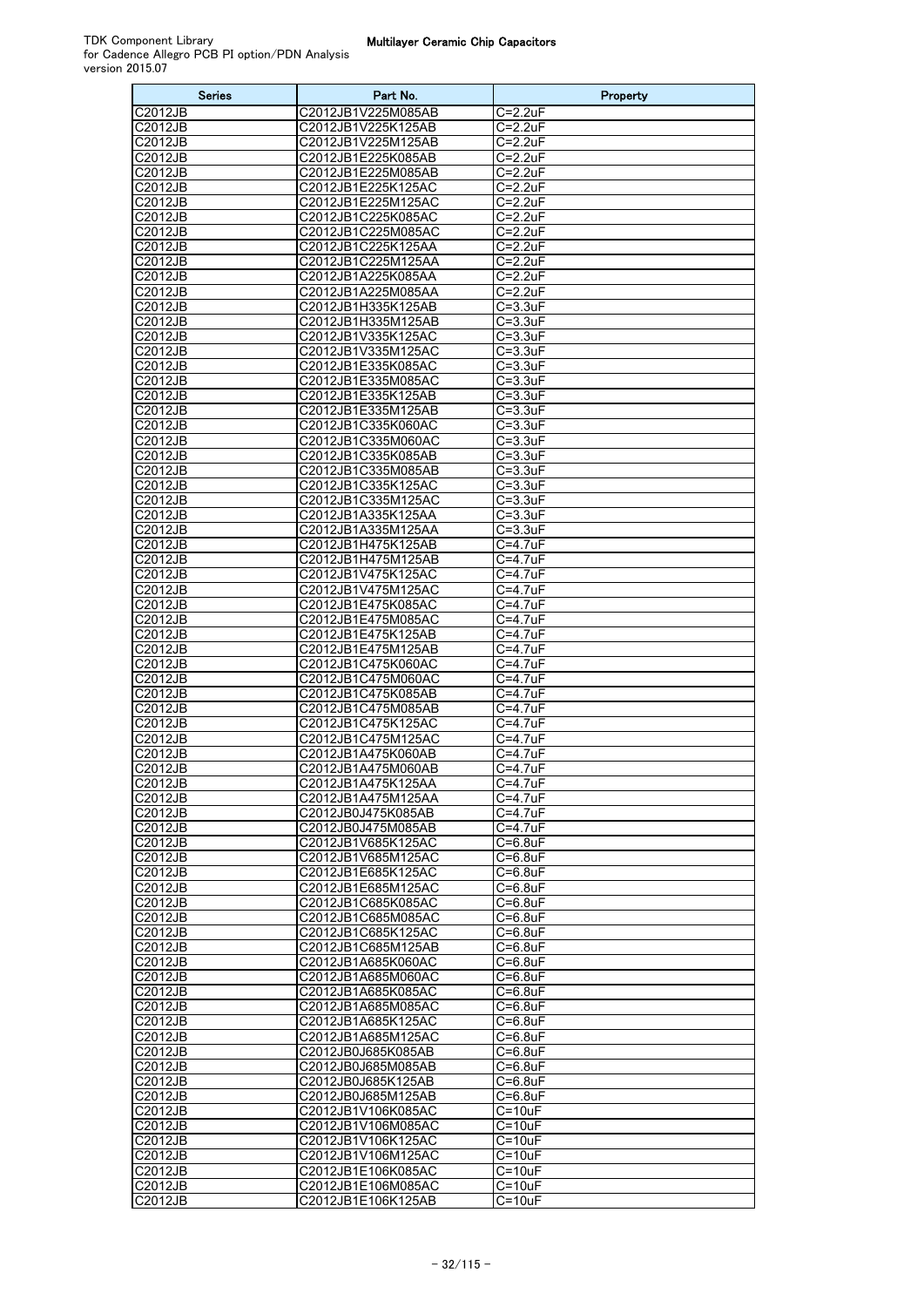| <b>Series</b>      | Part No.                                 | Property                   |
|--------------------|------------------------------------------|----------------------------|
| C2012JB            | C2012JB1E106M125AB                       | C=10uF                     |
| C2012JB            | C2012JB1C106K085AC                       | $\overline{C}$ =10uF       |
| C2012JB            | C2012JB1C106M085AC                       | $C = 10uF$                 |
| C2012JB            | C2012JB1C106K125AB                       | $C = 10uF$                 |
| C2012JB<br>C2012JB | C2012JB1C106M125AB<br>C2012JB1A106K085AC | $C = 10uF$<br>$C = 10uF$   |
| C2012JB            | C2012JB1A106M085AC                       | $C=10uF$                   |
| C2012JB            | C2012JB1A106K125AC                       | $C = 10uF$                 |
| C2012JB            | C2012JB1A106M125AC                       | $C = 10uF$                 |
| C2012JB            | C2012JB0J106K085AB                       | $C = 10uF$                 |
| C2012JB            | C2012JB0J106M085AB                       | $C = 10uF$                 |
| C2012JB            | C2012JB0J106K125AB                       | $\overline{C}$ =10uF       |
| C2012JB            | C2012JB0J106M125AB                       | $C = 10uF$                 |
| C2012JB            | C2012JB1V156M125AC                       | $C = 15uF$                 |
| C2012JB            | C2012JB1E156M125AC                       | $C = 15uF$                 |
| C2012JB<br>C2012JB | C2012JB1C156M125AC<br>C2012JB1A156M085AC | $C = 15uF$<br>$C = 15uF$   |
| C2012JB            | C2012JB1A156M125AB                       | $C = 15uF$                 |
| C2012JB            | C2012JB0J156M085AB                       | $C = 15uF$                 |
| C2012JB            | C2012JB0J156M125AC                       | $C = 15uF$                 |
| C2012JB            | C2012JB1V226M125AC                       | C=22uF                     |
| C2012JB            | C2012JB1E226M125AC                       | C=22uF                     |
| C2012JB            | C2012JB1C226M085AC                       | C=22uF                     |
| C2012JB            | C2012JB1C226M125AC                       | C=22uF                     |
| C2012JB            | C2012JB1A226M085AC                       | $C = 22uF$                 |
| C2012JB            | C2012JB1A226M125AB                       | C=22uF                     |
| C2012JB<br>C2012JB | C2012JB0J226M085AB<br>C2012JB0J226M125AC | C=22uF<br>C=22uF           |
| C2012JB            | C2012JB1A336M125AC                       | $C = 33uF$                 |
| C2012JB            | C2012JB0J336M125AC                       | $C = 33uF$                 |
| C2012JB            | C2012JB1A476M125AC                       | C=47uF                     |
| C2012JB            | C2012JB0J476M125AC                       | C=47uF                     |
| C2012JB            | C2012JB2E102K085AA                       | C=1nF                      |
| C2012JB            | C2012JB2E102M085AA                       | C=1nF                      |
| C2012JB            | C2012JB2A102K085AA                       | $C = 1nF$                  |
| C2012JB            | C2012JB2A102M085AA                       | C=1nF                      |
| C2012JB<br>C2012JB | C2012JB2E152K085AA<br>C2012JB2E152M085AA | $C = 1.5nF$<br>$C = 1.5nF$ |
| C2012JB            | C2012JB2A152K085AA                       | $C = 1.5nF$                |
| C2012JB            | C2012JB2A152M085AA                       | $C = 1.5nF$                |
| C2012JB            | C2012JB2E222K085AA                       | C=2.2nF                    |
| C2012JB            | C2012JB2E222M085AA                       | $C=2.2nF$                  |
| C2012JB            | C2012JB2A222K085AA                       | $C = 2.2nF$                |
| C2012JB            | C2012JB2A222M085AA                       | C=2.2nF                    |
| C2012JB            | C2012JB2E332K085AA<br>C2012JB2E332M085AA | $C = 3.3nF$                |
| C2012JB<br>C2012JB | C2012JB2A332K085AA                       | C=3.3nF<br>$C = 3.3nF$     |
| C2012JB            | C2012JB2A332M085AA                       | $C = 3.3nF$                |
| C2012JB            | C2012JB2E472K085AA                       | $C = 4.7nF$                |
| C2012JB            | C2012JB2E472M085AA                       | $C = 4.7nF$                |
| C2012JB            | C2012JB2A472K085AA                       | $C = 4.7nF$                |
| C2012JB            | C2012JB2A472M085AA                       | $C = 4.7nF$                |
| C2012JB            | C2012JB2E682K125AA                       | $C = 6.8nF$                |
| C2012JB            | C2012JB2E682M125AA                       | C=6.8nF                    |
| C2012JB            | C2012JB2A682K085AA<br>C2012JB2A682M085AA | $C = 6.8nF$                |
| C2012JB<br>C2012JB | C2012JB2E103K125AA                       | $C = 6.8nF$<br>$C = 10nF$  |
| C2012JB            | C2012JB2E103M125AA                       | $C = 10nF$                 |
| C2012JB            | C2012JB2A103K085AA                       | $C = 10nF$                 |
| C2012JB            | C2012JB2A103M085AA                       | $C = 10nF$                 |
| C2012JB            | C2012JB2E153K125AA                       | $C = 15nF$                 |
| C2012JB            | C2012JB2E153M125AA                       | $C = 15nF$                 |
| C2012JB            | C2012JB2A153K125AA                       | $C = 15nF$                 |
| C2012JB            | C2012JB2A153M125AA                       | $C = 15nF$                 |
| C2012JB<br>C2012JB | C2012JB2E223K125AA<br>C2012JB2E223M125AA | $C = 22nF$<br>C=22nF       |
| C2012JB            | C2012JB2A223K125AA                       | $C = 22nF$                 |
| C2012JB            | C2012JB2A223M125AA                       | $C=22nF$                   |
| C2012JB            | C2012JB2A333K125AA                       | $C = 33nF$                 |
| C2012JB            | C2012JB2A333M125AA                       | $C = 33nF$                 |
| C2012JB            | C2012JB2A473K125AA                       | C=47nF                     |
| C2012JB            | C2012JB2A473M125AA                       | $C = 47nF$                 |
| C2012JB            | C2012JB2A683K085AA                       | C=68nF                     |
| C2012JB            | C2012JB2A683M085AA                       | C=68nF                     |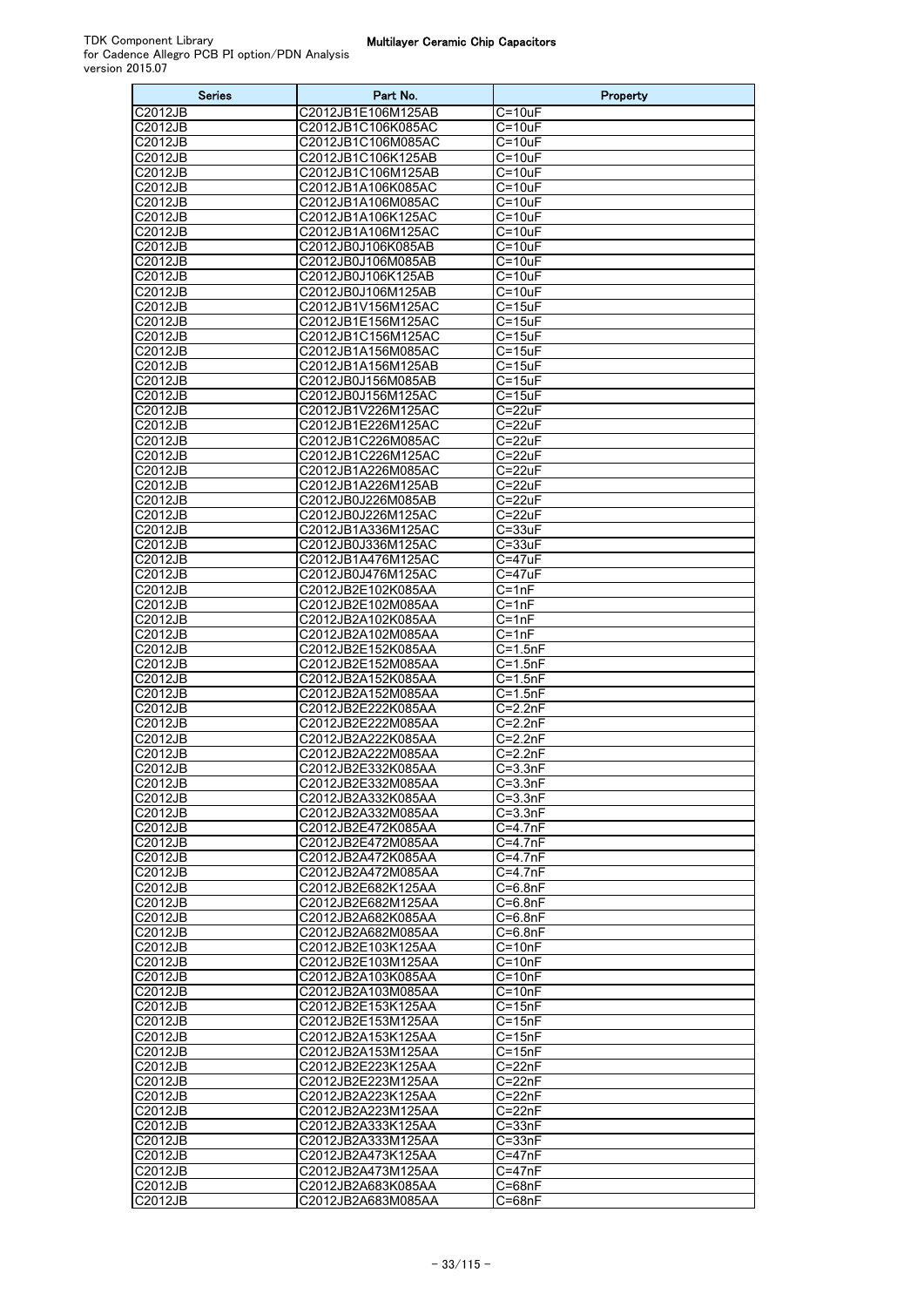| <b>Series</b>      | Part No.                                 | Property                   |
|--------------------|------------------------------------------|----------------------------|
| C2012JB            | C2012JB2A104K125AA                       | C=100nF                    |
| C2012JB            | C2012JB2A104M125AA                       | $C = 100nF$                |
| C3216JB<br>C3216JB | C3216JB1H105K160AA                       | $C = 1uF$                  |
| C3216JB            | C3216JB1H105M160AA<br>C3216JB1H155K160AB | C=1uF<br>$C = 1.5uF$       |
| C3216JB            | C3216JB1H155M160AB                       | $C = 1.5$ uF               |
| C3216JB            | C3216JB1E155K160AA                       | C=1.5uF                    |
| C3216JB            | C3216JB1E155M160AA                       | $C = 1.5uF$                |
| C3216JB            | C3216JB1H225K160AB                       | $C=2.2uF$                  |
| C3216JB            | C3216JB1H225M160AB                       | $C = 2.2uF$                |
| C3216JB            | C3216JB1E225K160AA                       | $C = 2.2uF$                |
| C3216JB            | C3216JB1E225M160AA                       | C=2.2uF                    |
| C3216JB<br>C3216JB | C3216JB1H335K160AB<br>C3216JB1H335M160AB | $C = 3.3uF$<br>$C = 3.3uF$ |
| C3216JB            | C3216JB1V335K160AB                       | $C = 3.3uF$                |
| C3216JB            | C3216JB1V335M160AB                       | $C = 3.3uF$                |
| C3216JB            | C3216JB1E335K160AA                       | $C = 3.3uF$                |
| C3216JB            | C3216JB1E335M160AA                       | $C = 3.3uF$                |
| C3216JB            | C3216JB1H475K085AB                       | C=4.7uF                    |
| C3216JB            | C3216JB1H475M085AB                       | $C = 4.7uF$                |
| C3216JB            | C3216JB1H475K160AB                       | C=4.7uF                    |
| C3216JB<br>C3216JB | C3216JB1H475M160AB<br>C3216JB1V475K085AB | C=4.7uF<br>$C = 4.7uF$     |
| C3216JB            | C3216JB1V475M085AB                       | C=4.7uF                    |
| C3216JB            | C3216JB1V475K160AB                       | $C = 4.7$ uF               |
| C3216JB            | C3216JB1V475M160AB                       | C=4.7uF                    |
| C3216JB            | C3216JB1E475K085AB                       | C=4.7uF                    |
| C3216JB            | C3216JB1E475M085AB                       | $C = 4.7uF$                |
| C3216JB            | C3216JB1E475K115AB                       | C=4.7uF                    |
| C3216JB            | C3216JB1E475M115AB                       | C=4.7uF                    |
| C3216JB            | C3216JB1E475K160AA                       | C=4.7uF                    |
| C3216JB<br>C3216JB | C3216JB1E475M160AA<br>C3216JB1H685K160AB | C=4.7uF<br>$C = 6.8$ uF    |
| C3216JB            | C3216JB1H685M160AB                       | $C=6.8$ uF                 |
| C3216JB            | C3216JB1V685K160AB                       | $C = 6.8$ uF               |
| C3216JB            | C3216JB1V685M160AB                       | $C = 6.8$ uF               |
| C3216JB            | C3216JB1E685K160AB                       | $C = 6.8$ uF               |
| C3216JB            | C3216JB1E685M160AB                       | $C = 6.8$ uF               |
| C3216JB            | C3216JB1C685K160AA                       | $C=6.8$ uF                 |
| C3216JB<br>C3216JB | C3216JB1C685M160AA<br>C3216JB1H106K160AB | $C = 6.8uF$<br>$C = 10uF$  |
| C3216JB            | C3216JB1H106M160AB                       | $C = 10uF$                 |
| C3216JB            | C3216JB1V106K160AB                       | $C = 10uF$                 |
| C3216JB            | C3216JB1V106M160AB                       | $C = 10uF$                 |
| C3216JB            | C3216JB1E106K085AC                       | $C = 10uF$                 |
| C3216JB            | C3216JB1E106M085AC                       | $C = 10uF$                 |
| C3216JB            | C3216JB1E106K160AB                       | $C = 10uF$                 |
| C3216JB<br>C3216JB | C3216JB1E106M160AB<br>C3216JB1C106K085AB | C=10uF<br>$C = 10uF$       |
| C3216JB            | C3216JB1C106M085AB                       | C=10uF                     |
| C3216JB            | C3216JB1C106K160AA                       | $C = 10uF$                 |
| C3216JB            | C3216JB1C106M160AA                       | $C = 10uF$                 |
| C3216JB            | C3216JB1A106K160AA                       | $C = 10uF$                 |
| C3216JB            | C3216JB1A106M160AA                       | $C = 10uF$                 |
| C3216JB            | C3216JB1V156M160AC                       | $C = 15uF$                 |
| C3216JB            | C3216JB1E156M160AB                       | $C = 15uF$                 |
| C3216JB<br>C3216JB | C3216JB1C156M160AB<br>C3216JB1A156M160AC | $C = 15uF$<br>C=15uF       |
| C3216JB            | C3216JB1V226M160AC                       | $C = 22uF$                 |
| C3216JB            | C3216JB1E226M160AB                       | $C = 22uF$                 |
| C3216JB            | C3216JB1C226M160AB                       | C=22uF                     |
| C3216JB            | C3216JB1A226M160AC                       | $C = 22uF$                 |
| C3216JB            | C3216JB1E336M160AC                       | $C = 33uF$                 |
| C3216JB            | C3216JB1C336M160AB                       | $C = 33uF$                 |
| C3216JB            | C3216JB1A336M160AB                       | C=33uF                     |
| C3216JB            | C3216JB0J336M130AC                       | $C = 33uF$                 |
| C3216JB<br>C3216JB | C3216JB1E476M160AC<br>C3216JB1C476M160AB | C=47uF<br>C=47uF           |
| C3216JB            | C3216JB1A476M160AB                       | $C = 47uF$                 |
| C3216JB            | C3216JB0J476M160AC                       | C=47uF                     |
| C3216JB            | C3216JB1A686M160AC                       | $C = 68uF$                 |
| C3216JB            | C3216JB0J686M160AB                       | C=68uF                     |
| C3216JB            | C3216JB1A107M160AC                       | C=100uF                    |
| C3216JB            | C3216JB0J107M160AB                       | C=100uF                    |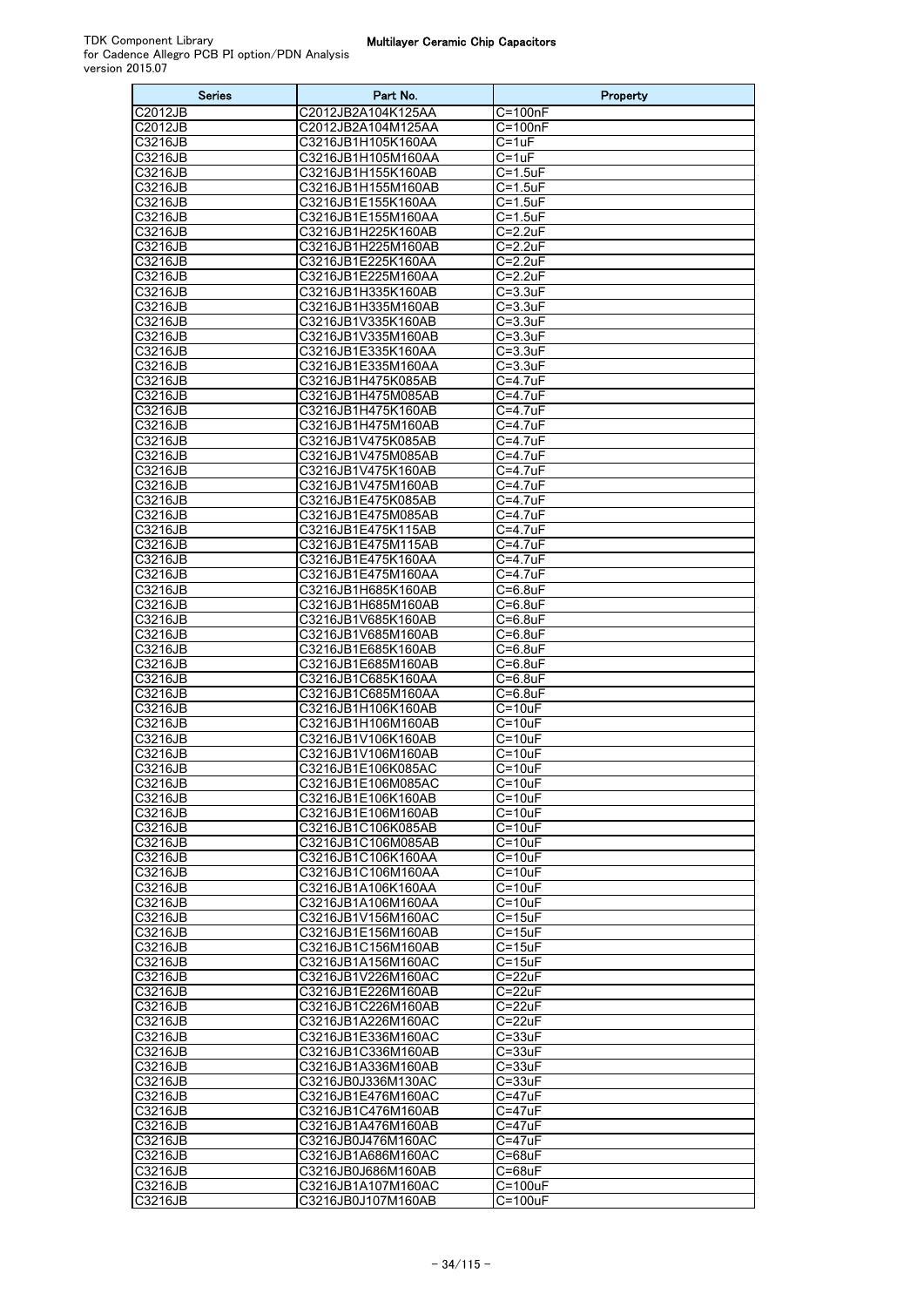| <b>Series</b>                    | Part No.                                 | Property                   |
|----------------------------------|------------------------------------------|----------------------------|
| C3216JB                          | C3216JB2J102K115AA                       | $C = 1nF$                  |
| C3216JB                          | C3216JB2J102M115AA                       | $C = 1nF$                  |
| C3216JB                          | C3216JB2J152K115AA                       | $\overline{C=1}.5nF$       |
| C3216JB                          | C3216JB2J152M115AA                       | $C = 1.5nF$                |
| C3216JB                          | C3216JB2J222K115AA                       | $C = 2.2nF$                |
| C3216JB<br>C3216JB               | C3216JB2J222M115AA                       | $C = 2.2nF$<br>$C = 3.3nF$ |
| C3216JB                          | C3216JB2J332K115AA<br>C3216JB2J332M115AA | $C = 3.3nF$                |
| C3216JB                          | C3216JB2J472K115AA                       | C=4.7nF                    |
| C3216JB                          | C3216JB2J472M115AA                       | C=4.7nF                    |
| C3216JB                          | C3216JB2J682K115AA                       | $C = 6.8nF$                |
| C3216JB                          | C3216JB2J682M115AA                       | $C = 6.8nF$                |
| C3216JB                          | C3216JB2J103K115AA                       | $C = 10nF$                 |
| C3216JB                          | C3216JB2J103M115AA                       | $C = 10nF$                 |
| C3216JB                          | C3216JB2J153K130AA                       | $C = 15nF$                 |
| C3216JB                          | C3216JB2J153M130AA                       | $C = 15nF$                 |
| C3216JB                          | C3216JB2E153K115AA                       | $C = 15nF$                 |
| C3216JB<br>C3216JB               | C3216JB2E153M115AA<br>C3216JB2J223K130AA | $C = 15nF$<br>$C = 22nF$   |
| C3216JB                          | C3216JB2J223M130AA                       | $C = 22nF$                 |
| C3216JB                          | C3216JB2E223K115AA                       | $C = 22nF$                 |
| C3216JB                          | C3216JB2E223M115AA                       | $C = 22nF$                 |
| C3216JB                          | C3216JB2J333K160AA                       | $C = 33nF$                 |
| C3216JB                          | C3216JB2J333M160AA                       | $C = 33nF$                 |
| C3216JB                          | C3216JB2E333K160AA                       | $C = 33nF$                 |
| C3216JB                          | C3216JB2E333M160AA                       | $C = 33nF$                 |
| C3216JB                          | C3216JB2A333K115AA                       | $C = 33nF$                 |
| C3216JB                          | C3216JB2A333M115AA                       | $C = 33nF$                 |
| C3216JB<br>C3216JB               | C3216JB2E473K160AA<br>C3216JB2E473M160AA | $C = 47nF$<br>$C = 47nF$   |
| C3216JB                          | C3216JB2A473K115AA                       | $C = 47nF$                 |
| C3216JB                          | C3216JB2A473M115AA                       | $C = 47nF$                 |
| C3216JB                          | C3216JB2E683K160AA                       | $C = 68nF$                 |
| C3216JB                          | C3216JB2E683M160AA                       | C=68nF                     |
| C3216JB                          | C3216JB2A683K160AA                       | $C = 68nF$                 |
| C3216JB                          | C3216JB2A683M160AA                       | $C = 68nF$                 |
| C3216JB                          | C3216JB2E104K160AA                       | $C = 100nF$<br>$C = 100nF$ |
| C3216JB<br>C3216JB               | C3216JB2E104M160AA<br>C3216JB2A104K160AA | $\overline{C}$ =100nF      |
| C3216JB                          | C3216JB2A104M160AA                       | $C = 100nF$                |
| C3216JB                          | C3216JB2A154K160AA                       | $C = 150nF$                |
| C3216JB                          | C3216JB2A154M160AA                       | $C = 150nF$                |
| C3216JB                          | C3216JB2A224K115AA                       | $C = 220nF$                |
| C3216JB                          | C3216JB2A224M115AA                       | C=220nF                    |
| C3216JB<br>C3216JB               | C3216JB2A334K130AA                       | C=330nF                    |
| C3216JB                          | C3216JB2A334M130AA<br>C3216JB2A474K160AA | C=330nF<br>C=470nF         |
| C3216JB                          | C3216JB2A474M160AA                       | C=470nF                    |
| C3216JB                          | C3216JB2A684K160AA                       | C=680nF                    |
| C3216JB                          | C3216JB2A684M160AA                       | C=680nF                    |
| C3216JB                          | C3216JB2A105K160AA                       | C=1uF                      |
| C3216JB                          | C3216JB2A105M160AA                       | C=1uF                      |
| C3225JB                          | C3225JB1H225K200AA                       | $C = 2.2uF$                |
| C3225JB<br>C3225JB               | C3225JB1H225M200AA<br>C3225JB1H335K250AA | C=2.2uF<br>$C = 3.3uF$     |
| C3225JB                          | C3225JB1H335M250AA                       | $C = 3.3uF$                |
| C3225JB                          | C3225JB1H475K250AB                       | C=4.7uF                    |
| C3225JB                          | C3225JB1H475M250AB                       | $C = 4.7uF$                |
| $\overline{C}3225JB$             | C3225JB1H685K250AB                       | C=6.8uF                    |
| C3225JB                          | C3225JB1H685M250AB                       | $\overline{C=6}$ .8uF      |
| C3225JB                          | C3225JB1E685K200AA                       | C=6.8uF                    |
| C3225JB                          | C3225JB1E685M200AA                       | C=6.8uF                    |
| C3225JB<br>$\overline{C}3225JB$  | C3225JB1C685K200AA<br>C3225JB1C685M200AA | $C = 6.8$ uF<br>C=6.8uF    |
| C3225JB                          | C3225JB1H106K250AB                       | $C = 10uF$                 |
| C3225JB                          | C3225JB1H106M250AB                       | C=10uF                     |
| C3225JB                          | C3225JB1E106K250AA                       | $C = 10uF$                 |
| C3225JB                          | C3225JB1E106M250AA                       | $C = 10uF$                 |
| $\overline{C}3225JB$             | C3225JB1C106K200AA                       | C=10uF                     |
| C3225JB                          | C3225JB1C106M200AA                       | $C = 10uF$                 |
| C3225JB<br>$\overline{C3225}$ JB | C3225JB1C156M250AA<br>C3225JB1A156M230AA | $C = 15uF$<br>$C=15uF$     |
| C3225JB                          | C3225JB1C226M250AA                       | C=22uF                     |
| C3225JB                          | C3225JB1A226M250AA                       | C=22uF                     |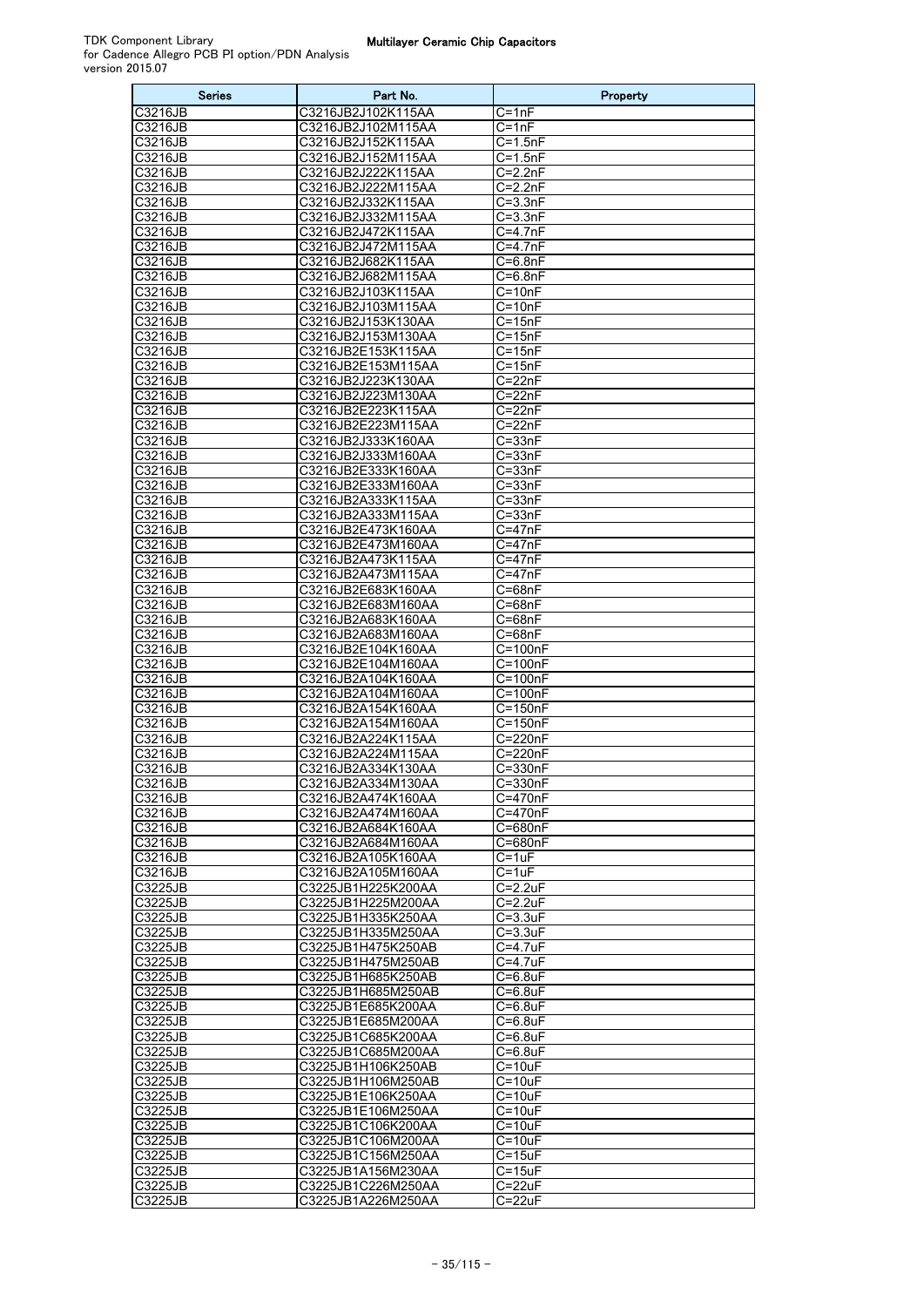| <b>Series</b>      | Part No.                                 | Property                   |
|--------------------|------------------------------------------|----------------------------|
| C3225JB            | C3225JB0J686M200AC                       | C=68uF                     |
| C3225JB            | C3225JB0J107M250AC                       | C=100uF                    |
| C3225JB            | C3225JB2J473K200AA                       | $C = 47nF$                 |
| C3225JB            | C3225JB2J473M200AA                       | $C = 47nF$                 |
| C3225JB            | C3225JB2J683K200AA                       | C=68nF                     |
| C3225JB            | C3225JB2J683M200AA                       | $C = 68nF$                 |
| C3225JB            | C3225JB2E104K200AA                       | $C = 100nF$                |
| C3225JB            | C3225JB2E104M200AA                       | $C = 100nF$                |
| C3225JB            | C3225JB2E154K200AA<br>C3225JB2E154M200AA | $C = 150nF$                |
| C3225JB<br>C3225JB | C3225JB2E224K200AA                       | $C = 150nF$<br>C=220nF     |
| C3225JB            | C3225JB2E224M200AA                       | C=220nF                    |
| C3225JB            | C3225JB2A334K200AA                       | $C = 330nF$                |
| C3225JB            | C3225JB2A334M200AA                       | C=330nF                    |
| C3225JB            | C3225JB2A474K200AA                       | C=470nF                    |
| C3225JB            | C3225JB2A474M200AA                       | C=470nF                    |
| C3225JB            | C3225JB2A684K160AA                       | C=680nF                    |
| C3225JB            | C3225JB2A684M160AA                       | C=680nF                    |
| C3225JB            | C3225JB2A105K200AA                       | C=1uF                      |
| C3225JB            | C3225JB2A105M200AA                       | $C = 1uF$                  |
| C3225JB            | C3225JB2A155K200AB                       | $C = 1.5$ uF               |
| C3225JB            | C3225JB2A155M200AB                       | $C = 1.5$ uF               |
| C3225JB<br>C3225JB | C3225JB2A225K230AB<br>C3225JB2A225M230AB | $C = 2.2uF$<br>$C = 2.2uF$ |
| C4520JB            | C4520JB3D471K130KA                       | $C = 470pF$                |
| C4520JB            | C4520JB3D471M130KA                       | $C = 470pF$                |
| C4520JB            | C4520JB3A471K130KA                       | $C = 470pF$                |
| C4520JB            | C4520JB3A471M130KA                       | $C = 470pF$                |
| C4520JB            | C4520JB3D102K130KA                       | C=1nF                      |
| C4520JB            | C4520JB3D102M130KA                       | $C=1nF$                    |
| C4520JB            | C4520JB3A102K130KA                       | C=1nF                      |
| C4520JB            | C4520JB3A102M130KA                       | $C = 1nF$                  |
| C4532JB            | C4532JB1H685K250KA                       | C=6.8uF                    |
| C4532JB            | C4532JB1H685M250KA                       | $C=6.8$ uF                 |
| C4532JB            | C4532JB1E106K250KA                       | $C = 10uF$                 |
| C4532JB            | C4532JB1E106M250KA                       | $C = 10uF$                 |
| C4532JB<br>C4532JB | C4532JB1E156M250KA<br>C4532JB1E226M250KA | $C = 15uF$<br>$C = 22uF$   |
| C4532JB            | C4532JB1C226M200KA                       | C=22uF                     |
| C4532JB            | C4532JB1C336M250KA                       | $C = 33uF$                 |
| C4532JB            | C4532JB2J683K160KA                       | C=68nF                     |
| C4532JB            | C4532JB2J683M160KA                       | $C = 68nF$                 |
| C4532JB            | C4532JB2J104K230KA                       | $C = 100nF$                |
| C4532JB            | C4532JB2J104M230KA                       | $C=100nF$                  |
| C4532JB            | C4532JB2E154K160KA                       | $C = 150nF$                |
| C4532JB            | C4532JB2E154M160KA                       | $C = 150nF$                |
| C4532JB            | C4532JB2E224K230KA                       | C=220nF                    |
| C4532JB            | C4532JB2E224M230KA                       | C=220nF                    |
| C4532JB            | C4532JB2E334K230KA<br>C4532JB2E334M230KA | C=330nF                    |
| C4532JB<br>C4532JB | C4532JB2E474K230KA                       | C=330nF<br>C=470nF         |
| C4532JB            | C4532JB2E474M230KA                       | C=470nF                    |
| C4532JB            | C4532JB2A684K230KA                       | C=680nF                    |
| C4532JB            | C4532JB2A684M230KA                       | C=680nF                    |
| C4532JB            | C4532JB2A105K230KA                       | $C = 1uF$                  |
| C4532JB            | C4532JB2A105M230KA                       | C=1uF                      |
| C4532JB            | C4532JB2A155K230KA                       | $C = 1.5$ uF               |
| C4532JB            | C4532JB2A155M230KA                       | C=1.5uF                    |
| C4532JB            | C4532JB2A225K230KA                       | $C=2.2uF$                  |
| C4532JB            | C4532JB2A225M230KA                       | $C = 2.2uF$                |
| C4532JB<br>C4532JB | C4532JB3D222K130KA<br>C4532JB3D222M130KA | C=2.2nF<br>$C = 2.2nF$     |
| C4532JB            | C4532JB3A472K160KA                       | C=4.7nF                    |
| C4532JB            | C4532JB3A472M160KA                       | $C = 4.7nF$                |
| C4532JB            | C4532JB3A103K200KA                       | $C = 10nF$                 |
| C4532JB            | C4532JB3A103M200KA                       | C=10nF                     |
| C5750JB            | C5750JB1E226M250KA                       | $C = 22uF$                 |
| C5750JB            | C5750JB2J154K160KA                       | $C = 150nF$                |
| C5750JB            | C5750JB2J154M160KA                       | $\overline{C}$ =150nF      |
| C5750JB            | C5750JB2J224K230KA                       | C=220nF                    |
| C5750JB            | C5750JB2J224M230KA                       | C=220nF                    |
| C5750JB            | C5750JB2E334K160KA                       | C=330nF                    |
| C5750JB            | C5750JB2E334M160KA                       | C=330nF                    |
| C5750JB            | C5750JB2E474K230KA                       | C=470nF                    |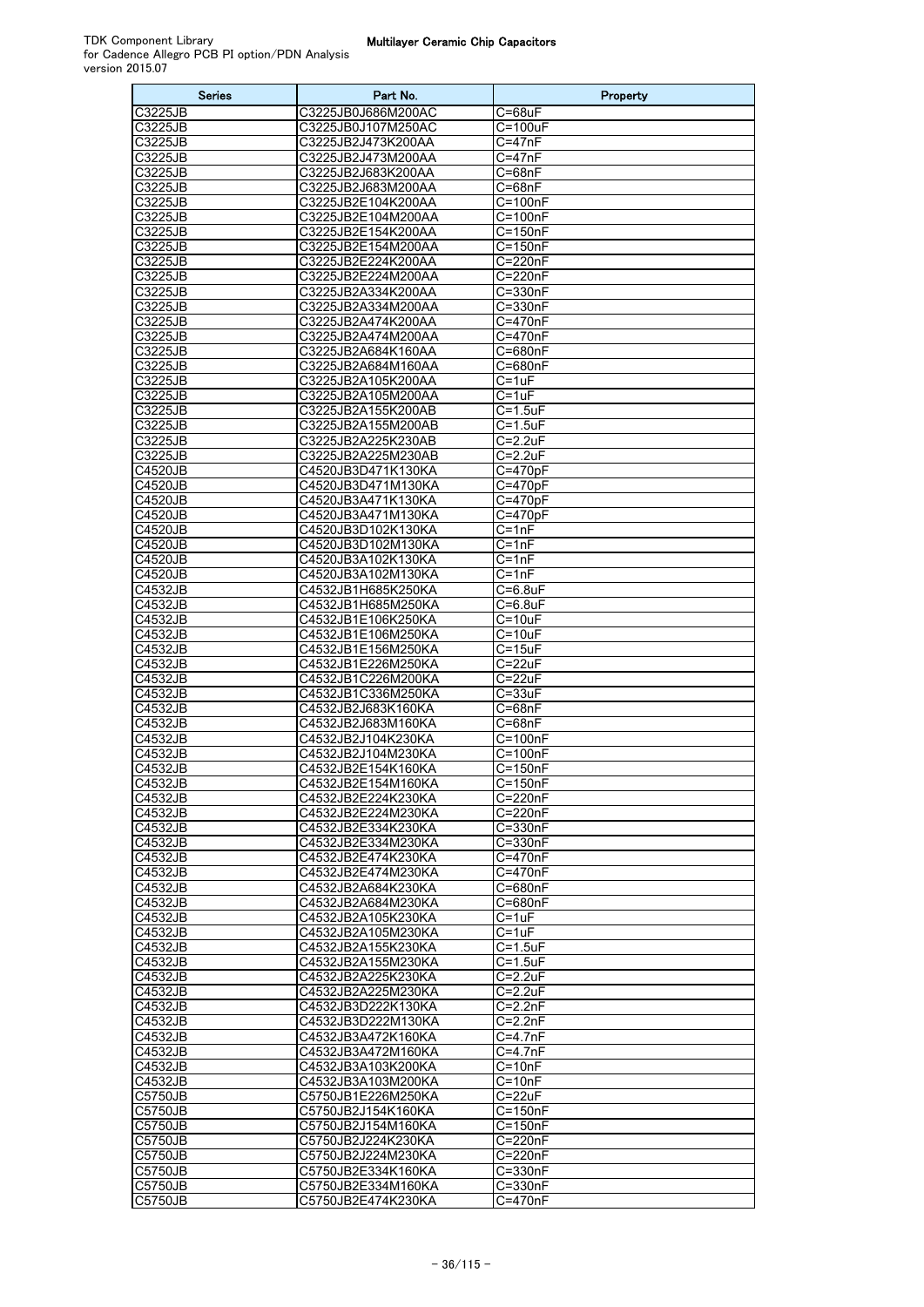| <b>Series</b>             | Part No.                                   | Property                   |
|---------------------------|--------------------------------------------|----------------------------|
| C5750JB                   | C5750JB2E474M230KA                         | C=470nF                    |
| <b>C5750JB</b>            | C5750JB2E684K230KA                         | C=680nF                    |
| C5750JB                   | C5750JB2E684M230KA                         | C=680nF                    |
| C5750JB                   | C5750JB2A684K160KA                         | C=680nF                    |
| C5750JB                   | C5750JB2A684M160KA                         | C=680nF                    |
| C5750JB<br><b>C5750JB</b> | C5750JB2E105K230KA<br>C5750JB2E105M230KA   | $C = 1uF$<br>$C = 1uF$     |
| C5750JB                   | C5750JB2A105K230KA                         | $C = 1uF$                  |
| C5750JB                   | C5750JB2A105M230KA                         | C=1uF                      |
| C5750JB                   | C5750JB2A155K230KA                         | $C = 1.5$ uF               |
| C5750JB                   | C5750JB2A155M230KA                         | $C = 1.5$ uF               |
| <b>C5750JB</b>            | C5750JB2A225K230KA                         | $C = 2.2uF$                |
| C5750JB                   | C5750JB2A225M230KA                         | $C = 2.2uF$                |
| C5750JB                   | C5750JB2A335K230KA                         | $C = 3.3uF$                |
| C5750JB                   | C5750JB2A335M230KA                         | $C = 3.3uF$                |
| C5750JB                   | C5750JB2A475K230KA                         | C=4.7uF                    |
| C5750JB                   | C5750JB2A475M230KA                         | $C = 4.7$ u $F$            |
| C0402X5R<br>C0402X5R      | C0402X5R1C101K020BC<br>C0402X5R1C101M020BC | $C = 100pF$<br>$C = 100pF$ |
| C0402X5R                  | C0402X5R1C151K020BC                        | $C = 150pF$                |
| C0402X5R                  | C0402X5R1C151M020BC                        | $C = 150pF$                |
| C0402X5R                  | C0402X5R1C221K020BC                        | $C = 220pF$                |
| C0402X5R                  | C0402X5R1C221M020BC                        | $C = 220pF$                |
| C0402X5R                  | C0402X5R1C331K020BC                        | $C = 330pF$                |
| C0402X5R                  | C0402X5R1C331M020BC                        | $C = 330pF$                |
| C0402X5R                  | C0402X5R1C471K020BC                        | $C = 470pF$                |
| C0402X5R                  | C0402X5R1C471M020BC                        | C=470pF                    |
| C0402X5R                  | C0402X5R1C681K020BC                        | $C = 680pF$                |
| C0402X5R                  | C0402X5R1C681M020BC                        | C=680pF                    |
| C0402X5R<br>C0402X5R      | C0402X5R1A102K020BC<br>C0402X5R1A102M020BC | $C = 1nF$<br>C=1nF         |
| C0402X5R                  | C0402X5R0J102K020BC                        | $C = 1nF$                  |
| C0402X5R                  | C0402X5R0J102M020BC                        | $C = 1nF$                  |
| C0402X5R                  | C0402X5R0G102K020BC                        | C=1nF                      |
| C0402X5R                  | C0402X5R0G102M020BC                        | $C = 1nF$                  |
| C0402X5R                  | C0402X5R1A152K020BC                        | $C = 1.5nF$                |
| C0402X5R                  | C0402X5R1A152M020BC                        | $C=1.5nF$                  |
| C0402X5R                  | C0402X5R0J152K020BC                        | $C = 1.5nF$                |
| C0402X5R                  | C0402X5R0J152M020BC                        | $C = 1.5nF$                |
| C0402X5R<br>C0402X5R      | C0402X5R0G152K020BC<br>C0402X5R0G152M020BC | $C = 1.5nF$<br>$C = 1.5nF$ |
| C0402X5R                  | C0402X5R1A222K020BC                        | $C=2.2nF$                  |
| C0402X5R                  | C0402X5R1A222M020BC                        | $C = 2.2nF$                |
| C0402X5R                  | C0402X5R0J222K020BC                        | $C = 2.2nF$                |
| C0402X5R                  | C0402X5R0J222M020BC                        | C=2.2nF                    |
| C0402X5R                  | C0402X5R0G222K020BC                        | $C = 2.2nF$                |
| C0402X5R                  | C0402X5R0G222M020BC                        | $C=2.2nF$                  |
| C0402X5R                  | C0402X5R1A332K020BC                        | C=3.3nF                    |
| C0402X5R<br>C0402X5R      | C0402X5R1A332M020BC<br>C0402X5R0J332K020BC | C=3.3nF<br>$C = 3.3nF$     |
| C0402X5R                  | C0402X5R0J332M020BC                        | C=3.3nF                    |
| C0402X5R                  | C0402X5R0G332K020BC                        | C=3.3nF                    |
| C0402X5R                  | C0402X5R0G332M020BC                        | $C = 3.3nF$                |
| C0402X5R                  | C0402X5R1A472K020BC                        | $C = 4.7nF$                |
| C0402X5R                  | C0402X5R1A472M020BC                        | $C = 4.7nF$                |
| C0402X5R                  | C0402X5R0J472K020BC                        | C=4.7nF                    |
| C0402X5R                  | C0402X5R0J472M020BC                        | $C = 4.7nF$                |
| C0402X5R                  | C0402X5R0G472K020BC                        | C=4.7nF                    |
| C0402X5R                  | C0402X5R0G472M020BC                        | $C = 4.7nF$                |
| C0402X5R<br>C0402X5R      | C0402X5R1A682K020BC<br>C0402X5R1A682M020BC | C=6.8nF<br>C=6.8nF         |
| C0402X5R                  | C0402X5R0J682K020BC                        | C=6.8nF                    |
| C0402X5R                  | C0402X5R0J682M020BC                        | $C = 6.8nF$                |
| C0402X5R                  | C0402X5R0G682K020BC                        | C=6.8nF                    |
| C0402X5R                  | C0402X5R0G682M020BC                        | C=6.8nF                    |
| C0402X5R                  | C0402X5R1A103K020BC                        | C=10nF                     |
| C0402X5R                  | C0402X5R1A103M020BC                        | $C = 10nF$                 |
| C0402X5R                  | C0402X5R0J103K020BC                        | $C = 10nF$                 |
| C0402X5R                  | C0402X5R0J103M020BC                        | C=10nF                     |
| C0402X5R<br>C0402X5R      | C0402X5R0G103K020BC<br>C0402X5R0G103M020BC | $C = 10nF$<br>$C = 10nF$   |
| C0402X5R                  | C0402X5R0J223M020BC                        | $C = 22nF$                 |
| C0402X5R                  | C0402X5R0G223M020BC                        | C=22nF                     |
| C0402X5R                  | C0402X5R0J473M020BC                        | $C = 47nF$                 |
|                           |                                            |                            |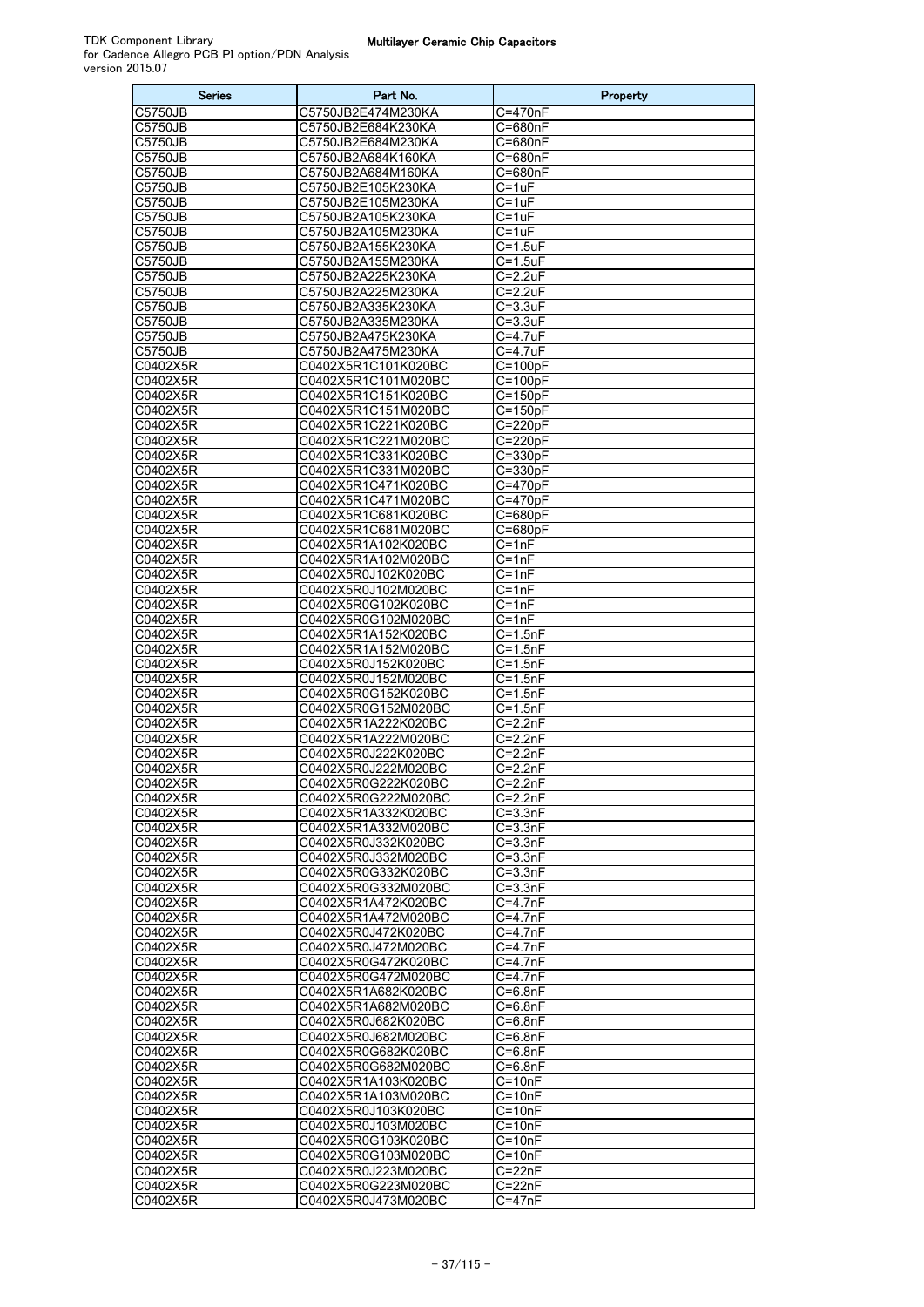| Series               | Part No.                                   | Property                   |
|----------------------|--------------------------------------------|----------------------------|
| C0402X5R             | C0402X5R0G473M020BC                        | $C = 47nF$                 |
| C0402X5R             | C0402X5R0J104M020BC                        | $C = 100nF$                |
| C0402X5R             | C0402X5R0G104M020BC                        | $\overline{C}$ =100nF      |
| C0402X5R             | C0402X5R0G224M020BC                        | C=220nF                    |
| C0603X5R             | C0603X5R1E101K030BA                        | $C = 100pF$                |
| C0603X5R<br>C0603X5R | C0603X5R1E101M030BA<br>C0603X5R1E151K030BA | $C = 100pF$<br>$C = 150pF$ |
| C0603X5R             | C0603X5R1E151M030BA                        | $C = 150pF$                |
| C0603X5R             | C0603X5R1E221K030BA                        | C=220pF                    |
| C0603X5R             | C0603X5R1E221M030BA                        | $C = 220pF$                |
| C0603X5R             | C0603X5R1E331K030BA                        | C=330pF                    |
| C0603X5R             | C0603X5R1E331M030BA                        | $C = 330pF$                |
| C0603X5R             | C0603X5R1E471K030BA                        | $C = 470pF$                |
| C0603X5R             | C0603X5R1E471M030BA                        | C=470pF                    |
| C0603X5R             | C0603X5R1E681K030BA                        | C=680pF                    |
| C0603X5R             | C0603X5R1E681M030BA                        | C=680pF                    |
| C0603X5R             | C0603X5R1E102K030BA                        | C=1nF                      |
| C0603X5R<br>C0603X5R | C0603X5R1E102M030BA<br>C0603X5R1E152K030BA | $C = 1nF$<br>C=1.5nF       |
| C0603X5R             | C0603X5R1E152M030BA                        | $C = 1.5nF$                |
| C0603X5R             | C0603X5R1E222K030BA                        | $C = 2.2nF$                |
| C0603X5R             | C0603X5R1E222M030BA                        | $C=2.2nF$                  |
| C0603X5R             | C0603X5R1E332K030BA                        | $C = 3.3nF$                |
| C0603X5R             | C0603X5R1E332M030BA                        | $C = 3.3nF$                |
| C0603X5R             | C0603X5R1C472K030BA                        | $C = 4.7nF$                |
| C0603X5R             | C0603X5R1C472M030BA                        | C=4.7nF                    |
| C0603X5R             | C0603X5R1A682K030BA                        | $C = 6.8nF$                |
| C0603X5R             | C0603X5R1A682M030BA                        | C=6.8nF                    |
| C0603X5R             | C0603X5R1C103K030BA                        | $C = 10nF$                 |
| C0603X5R             | C0603X5R1C103M030BA                        | $C = 10nF$                 |
| C0603X5R<br>C0603X5R | C0603X5R1A103K030BA<br>C0603X5R1A103M030BA | $C = 10nF$<br>$C = 10nF$   |
| C0603X5R             | C0603X5R1A153K030BC                        | $C = 15nF$                 |
| C0603X5R             | C0603X5R1A153M030BC                        | $C = 15nF$                 |
| C0603X5R             | C0603X5R0J153K030BA                        | $C = 15nF$                 |
| C0603X5R             | C0603X5R0J153M030BA                        | $C = 15nF$                 |
| C0603X5R             | C0603X5R1E223K030BB                        | $C = 22nF$                 |
| C0603X5R             | C0603X5R1E223M030BB                        | $C = 22nF$                 |
| C0603X5R             | C0603X5R1A223K030BC                        | C=22nF                     |
| C0603X5R             | C0603X5R1A223M030BC                        | C=22nF                     |
| C0603X5R             | C0603X5R0J223K030BC                        | C=22nF                     |
| C0603X5R             | C0603X5R0J223M030BC<br>C0603X5R1A333K030BC | $C = 22nF$                 |
| C0603X5R<br>C0603X5R | C0603X5R1A333M030BC                        | $C = 33nF$<br>$C = 33nF$   |
| C0603X5R             | C0603X5R0J333K030BC                        | $C = 33nF$                 |
| C0603X5R             | C0603X5R0J333M030BC                        | C=33nF                     |
| C0603X5R             | C0603X5R1E473K030BB                        | $C = 47nF$                 |
| C0603X5R             | C0603X5R1E473M030BB                        | C=47nF                     |
| C0603X5R             | C0603X5R1A473K030BC                        | $C = 47nF$                 |
| C0603X5R             | C0603X5R1A473M030BC                        | $C = 47nF$                 |
| C0603X5R             | C0603X5R0J473K030BC                        | $C = 47nF$                 |
| C0603X5R             | C0603X5R0J473M030BC                        | C=47nF                     |
| C0603X5R             | C0603X5R1A683K030BC<br>C0603X5R1A683M030BC | C=68nF<br>$C = 68nF$       |
| C0603X5R<br>C0603X5R | C0603X5R0J683K030BC                        | $C = 68nF$                 |
| C0603X5R             | C0603X5R0J683M030BC                        | $C = 68nF$                 |
| C0603X5R             | C0603X5R1E104K030BB                        | $C = 100nF$                |
| C0603X5R             | C0603X5R1E104M030BB                        | $C = 100nF$                |
| C0603X5R             | C0603X5R1C104K030BC                        | $C = 100nF$                |
| C0603X5R             | C0603X5R1C104M030BC                        | C=100nF                    |
| C0603X5R             | C0603X5R1A104K030BC                        | $C = 100nF$                |
| C0603X5R             | C0603X5R1A104M030BC                        | C=100nF                    |
| C0603X5R             | C0603X5R0J104K030BC                        | $C = 100nF$                |
| C0603X5R<br>C0603X5R | C0603X5R0J104M030BC<br>C0603X5R1E154K030BC | $C = 100nF$<br>$C = 150nF$ |
| C0603X5R             | C0603X5R1E154M030BC                        | $C = 150nF$                |
| C0603X5R             | C0603X5R1C154K030BC                        | C=150nF                    |
| C0603X5R             | C0603X5R1C154M030BC                        | $C=150nF$                  |
| C0603X5R             | C0603X5R1A154K030BB                        | $C = 150nF$                |
| C0603X5R             | C0603X5R1A154M030BB                        | $C = 150nF$                |
| C0603X5R             | C0603X5R0J154K030BB                        | $C = 150nF$                |
| C0603X5R             | C0603X5R0J154M030BB                        | C=150nF                    |
| C0603X5R             | C0603X5R1E224K030BC                        | C=220nF                    |
| C0603X5R             | C0603X5R1E224M030BC                        | C=220nF                    |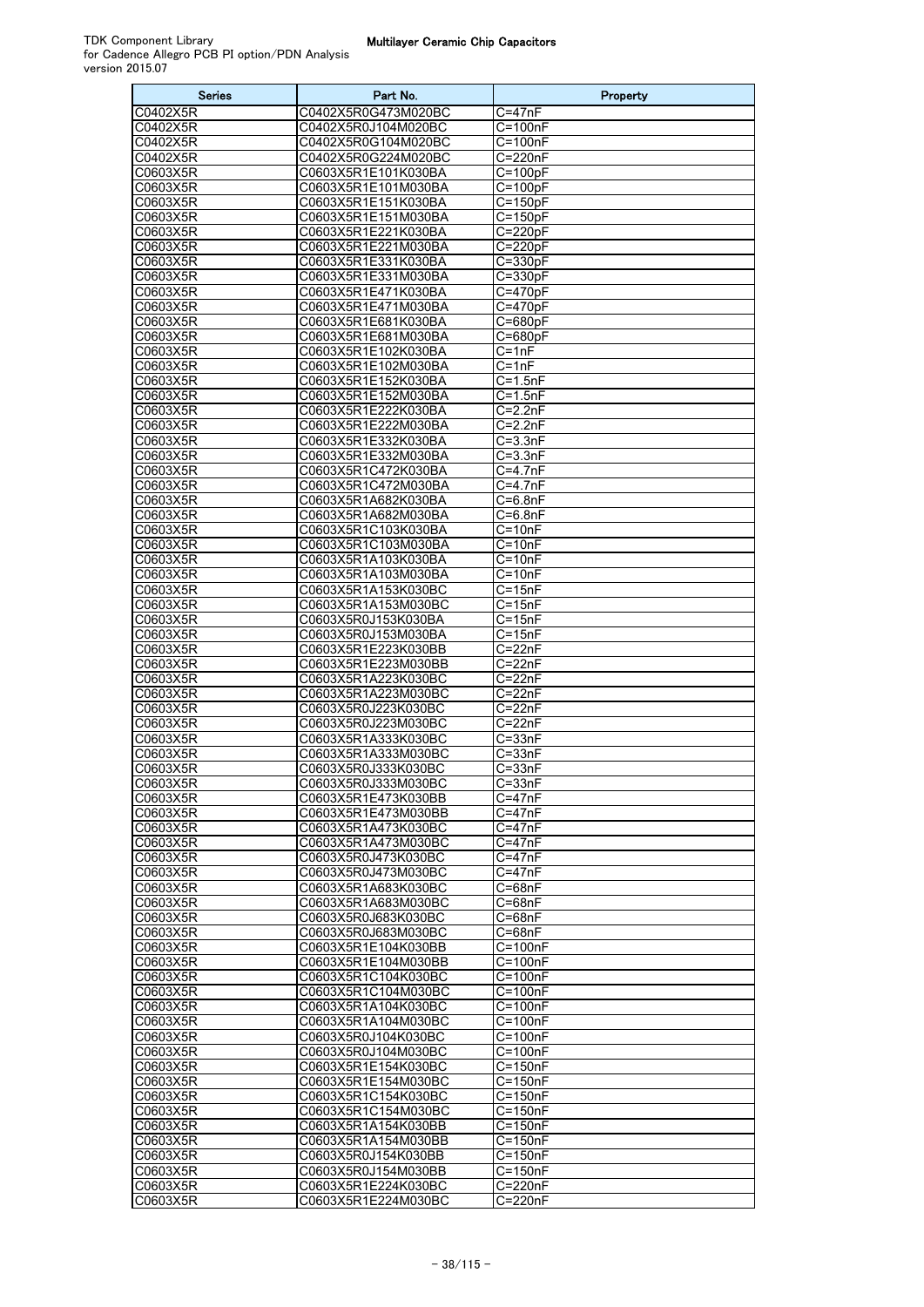| Series                             | Part No.                                   | Property                        |
|------------------------------------|--------------------------------------------|---------------------------------|
| C0603X5R                           | C0603X5R1C224K030BC                        | C=220nF                         |
| C0603X5R                           | C0603X5R1C224M030BC                        | C=220nF                         |
| C0603X5R<br>C0603X5R               | C0603X5R1A224K030BB<br>C0603X5R1A224M030BB | C=220nF<br>C=220nF              |
| C0603X5R                           | C0603X5R0J224K030BB                        | C=220nF                         |
| $\overline{CO60}$ 3X5R             | C0603X5R0J224M030BB                        | C=220nF                         |
| C0603X5R                           | C0603X5R1A334K030BC                        | C=330nF                         |
| C0603X5R                           | C0603X5R1A334M030BC                        | C=330nF                         |
| C0603X5R                           | C0603X5R0J334M030BC                        | C=330nF                         |
| C0603X5R                           | C0603X5R1A474M030BC                        | $C = 470nF$                     |
| $\overline{CO60}$ 3X5R<br>C0603X5R | C0603X5R0J474K030BC<br>C0603X5R0J474M030BC | C=470nF<br>C=470nF              |
| C0603X5R                           | C0603X5R0J105M030BC                        | $C = 1uF$                       |
| C0603X5R                           | C0603X5R0G105M030BC                        | C=1uF                           |
| C1005X5R                           | C1005X5R1H221K050BA                        | $C = 220pF$                     |
| $\overline{\text{C1005X5R}}$       | C1005X5R1H221M050BA                        | $C = 220pF$                     |
| C1005X5R                           | C1005X5R1H331K050BA                        | $C = 330pF$                     |
| C1005X5R                           | C1005X5R1H331M050BA                        | $C = 330pF$                     |
| C1005X5R<br>C1005X5R               | C1005X5R1H471K050BA<br>C1005X5R1H471M050BA | $C = 470pF$<br>$C = 470pF$      |
| $\overline{\text{C1005X5R}}$       | C1005X5R1H681K050BA                        | $C = 680pF$                     |
| C1005X5R                           | C1005X5R1H681M050BA                        | C=680pF                         |
| C1005X5R                           | C1005X5R1H102K050BA                        | C=1nF                           |
| C1005X5R                           | C1005X5R1H102M050BA                        | $C = 1nF$                       |
| C1005X5R                           | C1005X5R1H152K050BA                        | $C = 1.5nF$                     |
| $\overline{\text{C1005X5R}}$       | C1005X5R1H152M050BA<br>C1005X5R1H222K050BA | $C = 1.5nF$                     |
| C1005X5R<br>C1005X5R               | C1005X5R1H222M050BA                        | C=2.2nF<br>$C = 2.2nF$          |
| C1005X5R                           | C1005X5R1H332K050BA                        | $C = 3.3nF$                     |
| C1005X5R                           | C1005X5R1H332M050BA                        | $C = 3.3nF$                     |
| C1005X5R                           | C1005X5R1H472K050BA                        | $C = 4.7nF$                     |
| C1005X5R                           | C1005X5R1H472M050BA                        | $C = 4.7nF$                     |
| C1005X5R                           | C1005X5R1H682K050BA                        | $C = 6.8nF$                     |
| C1005X5R<br>C1005X5R               | C1005X5R1H682M050BA<br>C1005X5R1H103K050BB | C=6.8nF<br>$\overline{C=1}$ OnF |
| C1005X5R                           | C1005X5R1H103M050BB                        | $C = 10nF$                      |
| C1005X5R                           | C1005X5R1E103K050BA                        | $C = 10nF$                      |
| C1005X5R                           | C1005X5R1E103M050BA                        | $C = 10nF$                      |
| C1005X5R                           | C1005X5R1H153K050BB                        | $C = 15nF$                      |
| C1005X5R                           | C1005X5R1H153M050BB                        | $C = 15nF$                      |
| $\overline{C1}005X5R$<br>C1005X5R  | C1005X5R1E153K050BA<br>C1005X5R1E153M050BA | $C = 15nF$<br>$C = 15nF$        |
| C1005X5R                           | C1005X5R1C153K050BA                        | $C = 15nF$                      |
| C1005X5R                           | C1005X5R1C153M050BA                        | $C = 15nF$                      |
| C1005X5R                           | C1005X5R1H223K050BB                        | $C = 22nF$                      |
| C1005X5R                           | C1005X5R1H223M050BB                        | $C = 22nF$                      |
| C1005X5R                           | C1005X5R1E223K050BA                        | $C = 22nF$                      |
| C1005X5R<br>C1005X5R               | C1005X5R1E223M050BA<br>C1005X5R1C223K050BA | $C = 22nF$<br>$C = 22nF$        |
| C1005X5R                           | C1005X5R1C223M050BA                        | $C = 22nF$                      |
| C1005X5R                           | C1005X5R1H333K050BB                        | $C = 33nF$                      |
| C1005X5R                           | C1005X5R1H333M050BB                        | $C = 33nF$                      |
| C1005X5R                           | C1005X5R1E333K050BA                        | $C = 33nF$                      |
| C1005X5R                           | C1005X5R1E333M050BA                        | $C = 33nF$                      |
| C1005X5R                           | C1005X5R1C333K050BA                        | $C = 33nF$                      |
| C1005X5R<br>C1005X5R               | C1005X5R1C333M050BA<br>C1005X5R1H473K050BB | $C = 33nF$<br>$C = 47nF$        |
| C1005X5R                           | C1005X5R1H473M050BB                        | $C = 47nF$                      |
| C1005X5R                           | C1005X5R1E473K050BA                        | $C = 47nF$                      |
| C1005X5R                           | C1005X5R1E473M050BA                        | $C = 47nF$                      |
| C1005X5R                           | C1005X5R1C473K050BA                        | $C = 47nF$                      |
| C1005X5R                           | C1005X5R1C473M050BA                        | $C = 47nF$<br>$C = 47nF$        |
| C1005X5R<br>C1005X5R               | C1005X5R1A473K050BA<br>C1005X5R1A473M050BA | C=47nF                          |
| C1005X5R                           | C1005X5R1H683K050BB                        | $C = 68nF$                      |
| C1005X5R                           | C1005X5R1H683M050BB                        | C=68nF                          |
| C1005X5R                           | C1005X5R1V683K050BB                        | $C = 68nF$                      |
| C1005X5R                           | C1005X5R1V683M050BB                        | $C = 68nF$                      |
| C1005X5R                           | C1005X5R1E683K050BC                        | C=68nF                          |
| C1005X5R<br>C1005X5R               | C1005X5R1E683M050BC<br>C1005X5R1C683K050BA | $C = 68nF$<br>C=68nF            |
| C1005X5R                           | C1005X5R1C683M050BA                        | $C = 68nF$                      |
| C1005X5R                           | C1005X5R1A683K050BA                        | C=68nF                          |
| C1005X5R                           | C1005X5R1A683M050BA                        | C=68nF                          |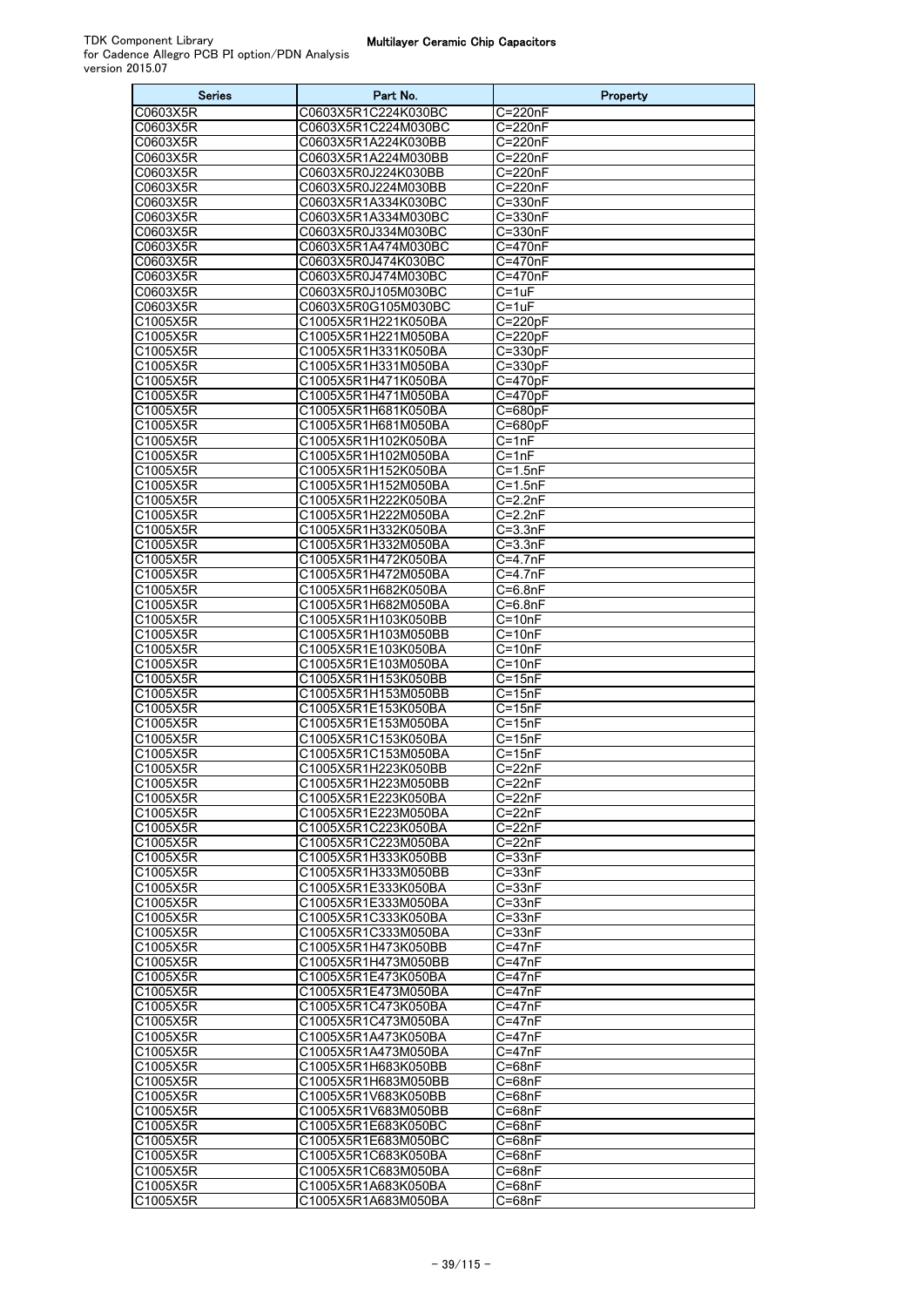| <b>Series</b>        | Part No.                                   | Property                     |
|----------------------|--------------------------------------------|------------------------------|
| C1005X5R             | C1005X5R1H104K050BB                        | C=100nF                      |
| C1005X5R             | C1005X5R1H104M050BB                        | $C = 100nF$                  |
| C1005X5R             | C1005X5R1V104K050BB                        | C=100nF                      |
| C1005X5R             | C1005X5R1V104M050BB                        | $C=100nF$                    |
| C1005X5R             | C1005X5R1E104K050BC                        | $C = 100nF$                  |
| C1005X5R             | C1005X5R1E104M050BC                        | $C = 100nF$                  |
| C1005X5R             | C1005X5R1C104K050BA                        | $C = 100nF$                  |
| C1005X5R             | C1005X5R1C104M050BA                        | C=100nF                      |
| C1005X5R             | C1005X5R1A104K050BA                        | $C=100nF$<br>$C = 100nF$     |
| C1005X5R<br>C1005X5R | C1005X5R1A104M050BA<br>C1005X5R0J104K050BA | C=100nF                      |
| C1005X5R             | C1005X5R1E154K050BC                        | $C = 150nF$                  |
| C1005X5R             | C1005X5R1E154M050BC                        | $C = 150nF$                  |
| C1005X5R             | C1005X5R1C154K050BB                        | C=150nF                      |
| C1005X5R             | C1005X5R1C154M050BB                        | $C = 150nF$                  |
| C1005X5R             | C1005X5R1A154K050BC                        | $C = 150nF$                  |
| C1005X5R             | C1005X5R1A154M050BC                        | $C = 150nF$                  |
| C1005X5R             | C1005X5R0J154K050BB                        | $C = 150nF$                  |
| C1005X5R             | C1005X5R0J154M050BB                        | C=150nF                      |
| C1005X5R             | C1005X5R1E224K050BC                        | C=220nF                      |
| C1005X5R             | C1005X5R1E224M050BC                        | C=220nF                      |
| C1005X5R             | C1005X5R1C224K050BB                        | C=220nF                      |
| C1005X5R             | C1005X5R1C224M050BB                        | C=220nF                      |
| C1005X5R             | C1005X5R1A224K050BC                        | C=220nF                      |
| C1005X5R<br>C1005X5R | C1005X5R1A224M050BC<br>C1005X5R0J224K050BB | C=220nF<br>C=220nF           |
| C1005X5R             | C1005X5R0J224M050BB                        | C=220nF                      |
| C1005X5R             | C1005X5R1V334K050BC                        | $C = 330nF$                  |
| C1005X5R             | C1005X5R1V334M050BC                        | C=330nF                      |
| C1005X5R             | C1005X5R1E334K050BB                        | $C = 330nF$                  |
| C1005X5R             | C1005X5R1E334M050BB                        | C=330nF                      |
| C1005X5R             | C1005X5R1C334K050BC                        | $C = 330nF$                  |
| C1005X5R             | C1005X5R1C334M050BC                        | $C = 330nF$                  |
| C1005X5R             | C1005X5R1A334K050BB                        | C=330nF                      |
| C1005X5R             | C1005X5R1A334M050BB                        | $C = 330nF$                  |
| C1005X5R             | C1005X5R0J334K050BB                        | C=330nF                      |
| C1005X5R             | C1005X5R0J334M050BB                        | C=330nF                      |
| C1005X5R             | C1005X5R1V474K050BC                        | $C = 470nF$                  |
| C1005X5R             | C1005X5R1V474M050BC<br>C1005X5R1E474K050BB | C=470nF                      |
| C1005X5R<br>C1005X5R | C1005X5R1E474M050BB                        | C=470nF<br>C=470nF           |
| C1005X5R             | C1005X5R1C474K050BC                        | C=470nF                      |
| C1005X5R             | C1005X5R1C474M050BC                        | $C = 470nF$                  |
| C1005X5R             | C1005X5R1A474K050BB                        | C=470nF                      |
| C1005X5R             | C1005X5R1A474M050BB                        | C=470nF                      |
| C1005X5R             | C1005X5R0J474K050BB                        | C=470nF                      |
| C1005X5R             | C1005X5R0J474M050BB                        | C=470nF                      |
| C1005X5R             | C1005X5R1V684K050BC                        | C=680nF                      |
| C1005X5R             | C1005X5R1V684M050BC                        | $\overline{C}$ =680nF        |
| C1005X5R             | C1005X5R1E684K050BC                        | C=680nF                      |
| C1005X5R             | C1005X5R1E684M050BC                        | C=680nF                      |
| C1005X5R             | C1005X5R1C684K050BC                        | C=680nF                      |
| C1005X5R             | C1005X5R1C684M050BC                        | C=680nF                      |
| C1005X5R<br>C1005X5R | C1005X5R1A684K050BB<br>C1005X5R1A684M050BB | C=680nF<br>C=680nF           |
| C1005X5R             | C1005X5R0J684K050BB                        | C=680nF                      |
| C1005X5R             | C1005X5R0J684M050BB                        | C=680nF                      |
| C1005X5R             | C1005X5R1V105K050BC                        | C=1uF                        |
| C1005X5R             | C1005X5R1V105M050BC                        | $C = 1uF$                    |
| C1005X5R             | C1005X5R1E105K050BC                        | $C = 1uF$                    |
| C1005X5R             | C1005X5R1E105M050BC                        | C=1uF                        |
| C1005X5R             | C1005X5R1C105K050BC                        | $C = 1uF$                    |
| C1005X5R             | C1005X5R1C105M050BC                        | C=1uF                        |
| C1005X5R             | C1005X5R1A105K050BB                        | $C = 1uF$                    |
| C1005X5R             | C1005X5R1A105M050BB                        | $C = 1uF$                    |
| C1005X5R             | C1005X5R0J105K050BB                        | C=1uF                        |
| C1005X5R             | C1005X5R0J105M050BB                        | $C = 1uF$                    |
| C1005X5R<br>C1005X5R | C1005X5R1C155K050BC<br>C1005X5R1C155M050BC | $C = 1.5$ uF<br>$C = 1.5$ uF |
| C1005X5R             | C1005X5R1A155K050BC                        | $C = 1.5$ uF                 |
| C1005X5R             | C1005X5R1A155M050BC                        | C=1.5uF                      |
| C1005X5R             | C1005X5R0J155K050BB                        | $C = 1.5uF$                  |
| C1005X5R             | C1005X5R0J155M050BB                        | $C = 1.5$ u $F$              |
| C1005X5R             | C1005X5R1V225K050BC                        | $C=2.2uF$                    |
|                      |                                            |                              |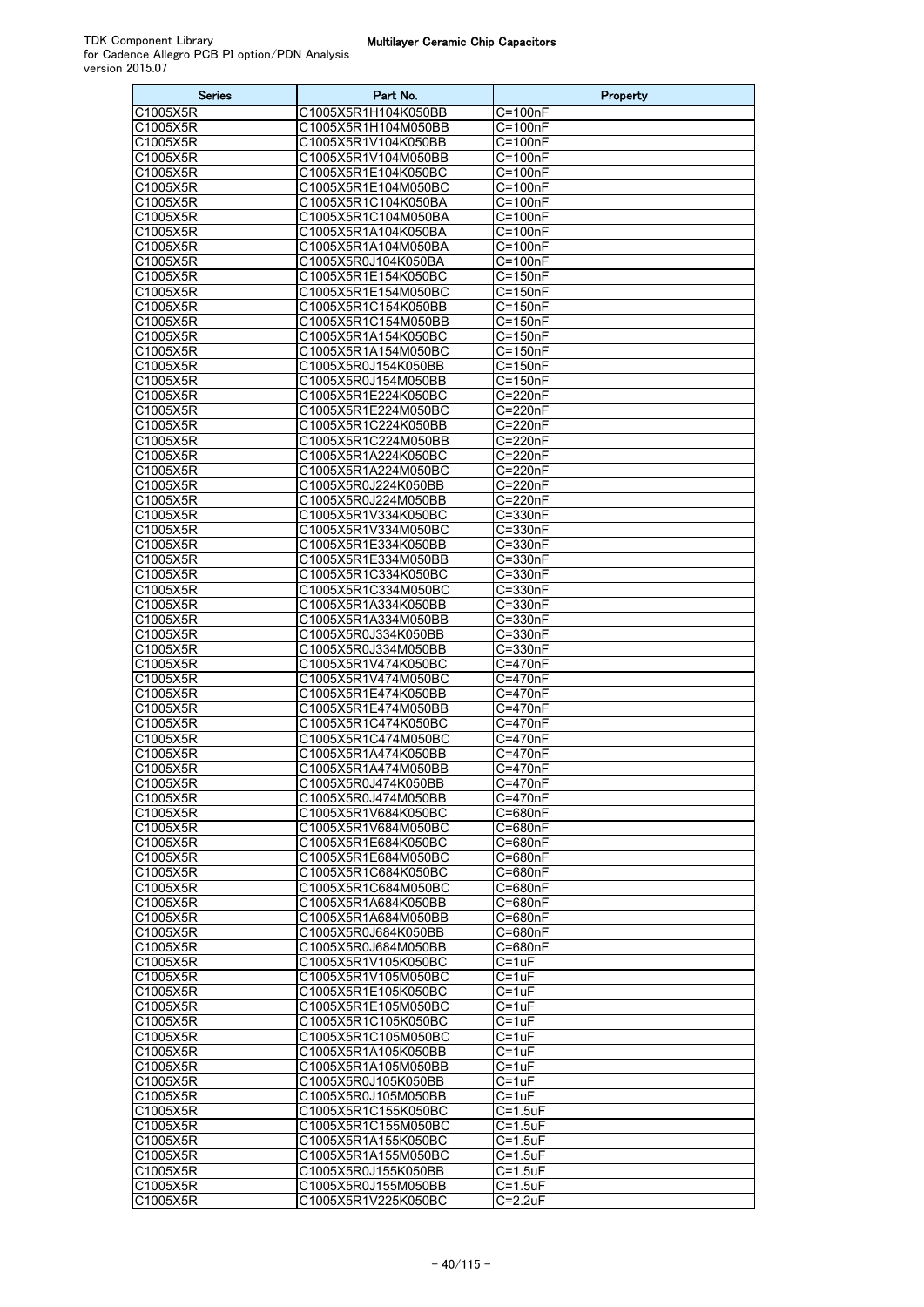| Series               | Part No.                                   | Property                    |
|----------------------|--------------------------------------------|-----------------------------|
| C1005X5R             | C1005X5R1V225M050BC                        | C=2.2uF                     |
| C1005X5R             | C1005X5R1E225K050BC                        | $C=2.2uF$                   |
| C1005X5R<br>C1005X5R | C1005X5R1E225M050BC<br>C1005X5R1C225K050BC | $C = 2.2uF$<br>$C = 2.2uF$  |
| C1005X5R             | C1005X5R1C225M050BC                        | $C = 2.2uF$                 |
| C1005X5R             | C1005X5R1A225K050BC                        | C=2.2uF                     |
| C1005X5R             | C1005X5R1A225M050BC                        | $C = 2.2uF$                 |
| C1005X5R             | C1005X5R0J225K050BC                        | $C = 2.2uF$                 |
| C1005X5R             | C1005X5R0J225M050BC                        | $C = 2.2uF$                 |
| C1005X5R             | C1005X5R0G225K050BB                        | $C = 2.2uF$                 |
| C1005X5R<br>C1005X5R | C1005X5R0G225M050BB<br>C1005X5R1A335K050BC | $C = 2.2uF$<br>$C = 3.3$ uF |
| C1005X5R             | C1005X5R1A335M050BC                        | $C = 3.3uF$                 |
| C1005X5R             | C1005X5R0J335K050BC                        | $C = 3.3$ uF                |
| C1005X5R             | C1005X5R0J335M050BC                        | $C = 3.3uF$                 |
| C1005X5R             | C1005X5R0G335K050BB                        | $C = 3.3uF$                 |
| C1005X5R             | C1005X5R0G335M050BB                        | $C = 3.3uF$                 |
| C1005X5R             | C1005X5R1A475K050BC                        | $C = 4.7uF$                 |
| C1005X5R<br>C1005X5R | C1005X5R1A475M050BC<br>C1005X5R0J475K050BC | C=4.7uF<br>$C = 4.7uF$      |
| C1005X5R             | C1005X5R0J475M050BC                        | $C = 4.7uF$                 |
| C1005X5R             | C1005X5R0G475K050BB                        | C=4.7uF                     |
| C1005X5R             | C1005X5R0G475M050BB                        | $C = 4.7uF$                 |
| C1005X5R             | C1005X5R0J106M050BC                        | $C = 10uF$                  |
| C1005X5R             | C1005X5R0G106M050BB                        | $C = 10uF$                  |
| C1608X5R             | C1608X5R1H103K080AA                        | $C = 10nF$                  |
| C1608X5R<br>C1608X5R | C1608X5R1H103M080AA<br>C1608X5R1H153K080AA | $C = 10nF$<br>$C = 15nF$    |
| C1608X5R             | C1608X5R1H153M080AA                        | $C = 15nF$                  |
| C1608X5R             | C1608X5R1H223K080AA                        | $C = 22nF$                  |
| C1608X5R             | C1608X5R1H223M080AA                        | C=22nF                      |
| C1608X5R             | C1608X5R1H333K080AA                        | $C = 33nF$                  |
| C1608X5R             | C1608X5R1H333M080AA                        | $C = 33nF$                  |
| C1608X5R<br>C1608X5R | C1608X5R1H473K080AA<br>C1608X5R1H473M080AA | C=47nF<br>$C = 47nF$        |
| C1608X5R             | C1608X5R1H683K080AA                        | $C = 68nF$                  |
| C1608X5R             | C1608X5R1H683M080AA                        | $C = 68nF$                  |
| C1608X5R             | C1608X5R1H104K080AA                        | C=100nF                     |
| C1608X5R             | C1608X5R1H104M080AA                        | C=100nF                     |
| C1608X5R             | C1608X5R1H154K080AB                        | $C = 150nF$                 |
| C1608X5R<br>C1608X5R | C1608X5R1H154M080AB<br>C1608X5R1V154K080AB | $C = 150nF$<br>$C=150nF$    |
| C1608X5R             | C1608X5R1V154M080AB                        | $C = 150nF$                 |
| C1608X5R             | C1608X5R1E154K080AA                        | C=150nF                     |
| C1608X5R             | C1608X5R1E154M080AA                        | $C = 150nF$                 |
| C1608X5R             | C1608X5R1H224K080AB                        | C=220nF                     |
| C1608X5R             | C1608X5R1H224M080AB                        | C=220nF                     |
| C1608X5R<br>C1608X5R | C1608X5R1V224K080AB<br>C1608X5R1V224M080AB | $C = 220nF$<br>C=220nF      |
| C1608X5R             | C1608X5R1E224K080AA                        | C=220nF                     |
| C1608X5R             | C1608X5R1E224M080AA                        | C=220nF                     |
| C1608X5R             | C1608X5R1H334K080AB                        | C=330nF                     |
| C1608X5R             | C1608X5R1H334M080AB                        | C=330nF                     |
| C1608X5R             | C1608X5R1V334K080AB                        | C=330nF                     |
| C1608X5R<br>C1608X5R | C1608X5R1V334M080AB<br>C1608X5R1E334K080AC | C=330nF<br>C=330nF          |
| C1608X5R             | C1608X5R1E334M080AC                        | C=330nF                     |
| C1608X5R             | C1608X5R1C334K080AA                        | C=330nF                     |
| C1608X5R             | C1608X5R1C334M080AA                        | C=330nF                     |
| C1608X5R             | C1608X5R1H474K080AB                        | C=470nF                     |
| C1608X5R             | C1608X5R1H474M080AB                        | $C = 470nF$                 |
| C1608X5R<br>C1608X5R | C1608X5R1V474K080AB<br>C1608X5R1V474M080AB | C=470nF<br>C=470nF          |
| C1608X5R             | C1608X5R1E474K080AC                        | C=470nF                     |
| C1608X5R             | C1608X5R1E474M080AC                        | C=470nF                     |
| C1608X5R             | C1608X5R1C474K080AA                        | C=470nF                     |
| C1608X5R             | C1608X5R1C474M080AA                        | C=470nF                     |
| C1608X5R             | C1608X5R1A474K080AA                        | C=470nF                     |
| C1608X5R             | C1608X5R1H684K080AB                        | C=680nF                     |
| C1608X5R<br>C1608X5R | C1608X5R1H684M080AB<br>C1608X5R1V684K080AB | C=680nF<br>C=680nF          |
| C1608X5R             | C1608X5R1V684M080AB                        | C=680nF                     |
| C1608X5R             | C1608X5R1E684K080AC                        | C=680nF                     |
| C1608X5R             | C1608X5R1E684M080AC                        | C=680nF                     |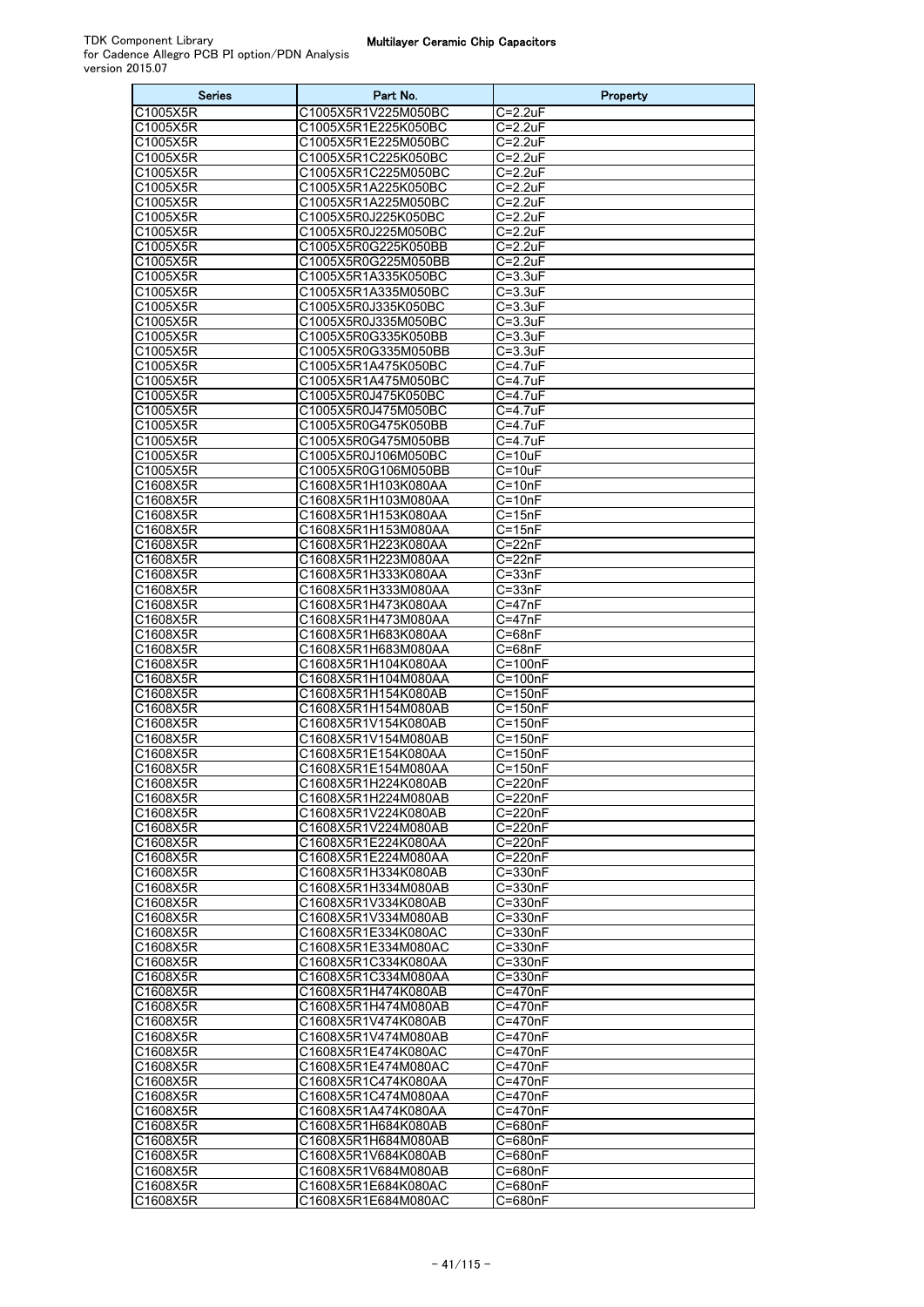| <b>Series</b>        | Part No.                                   | Property                     |
|----------------------|--------------------------------------------|------------------------------|
| C1608X5R             | C1608X5R1C684K080AA                        | C=680nF                      |
| C1608X5R             | C1608X5R1C684M080AA                        | $C = 680nF$                  |
| C1608X5R             | C1608X5R1A684K080AC                        | C=680nF                      |
| C1608X5R             | C1608X5R1A684M080AC                        | C=680nF                      |
| C1608X5R             | C1608X5R1H105K080AB                        | $C=1uF$                      |
| C1608X5R             | C1608X5R1H105M080AB                        | C=1uF                        |
| C1608X5R             | C1608X5R1V105K080AB                        | C=1uF                        |
| C1608X5R             | C1608X5R1V105M080AB                        | $C = 1uF$                    |
| C1608X5R             | C1608X5R1E105K080AC                        | C=1uF<br>$C = 1uF$           |
| C1608X5R<br>C1608X5R | C1608X5R1E105M080AC<br>C1608X5R1C105K080AA | C=1uF                        |
| C1608X5R             | C1608X5R1C105M080AA                        | C=1uF                        |
| C1608X5R             | C1608X5R1A105K080AC                        | $C = 1uF$                    |
| C1608X5R             | C1608X5R1A105M080AC                        | C=1uF                        |
| C1608X5R             | C1608X5R1V155K080AC                        | $C = 1.5$ uF                 |
| C1608X5R             | C1608X5R1V155M080AC                        | $C = 1.5$ uF                 |
| C1608X5R             | C1608X5R1E155K080AB                        | $C = 1.5$ uF                 |
| C1608X5R             | C1608X5R1E155M080AB                        | $C = 1.5$ uF                 |
| C1608X5R             | C1608X5R1C155K080AB                        | $C = 1.5$ uF                 |
| C1608X5R             | C1608X5R1C155M080AB                        | $C = 1.5$ uF                 |
| C1608X5R             | C1608X5R1A155K080AB                        | $C = 1.5$ uF                 |
| C1608X5R             | C1608X5R1A155M080AB                        | $C = 1.5$ uF<br>$C = 1.5$ uF |
| C1608X5R<br>C1608X5R | C1608X5R0J155K080AB<br>C1608X5R0J155M080AB | $C = 1.5uF$                  |
| C1608X5R             | C1608X5R1V225K080AC                        | $C = 2.2uF$                  |
| C1608X5R             | C1608X5R1V225M080AC                        | $C = 2.2uF$                  |
| C1608X5R             | C1608X5R1E225K080AB                        | $C = 2.2uF$                  |
| C1608X5R             | C1608X5R1E225M080AB                        | $C = 2.2uF$                  |
| C1608X5R             | C1608X5R1C225K080AB                        | $C = 2.2uF$                  |
| C1608X5R             | C1608X5R1C225M080AB                        | $C = 2.2uF$                  |
| C1608X5R             | C1608X5R1A225K080AC                        | $C=2.2uF$                    |
| C1608X5R             | C1608X5R1A225M080AC                        | $C = 2.2uF$                  |
| C1608X5R             | C1608X5R0J225K080AB                        | $C = 2.2uF$                  |
| C1608X5R             | C1608X5R0J225M080AB                        | $C = 2.2uF$                  |
| C1608X5R             | C1608X5R1V335K080AC                        | $C = 3.3uF$                  |
| C1608X5R             | C1608X5R1V335M080AC                        | $C = 3.3uF$                  |
| C1608X5R<br>C1608X5R | C1608X5R1E335K080AC<br>C1608X5R1E335M080AC | $C = 3.3uF$<br>$C = 3.3uF$   |
| C1608X5R             | C1608X5R1C335K080AC                        | $C = 3.3uF$                  |
| C1608X5R             | C1608X5R1C335M080AC                        | $C = 3.3uF$                  |
| C1608X5R             | C1608X5R1A335K080AC                        | $C = 3.3uF$                  |
| C1608X5R             | C1608X5R1A335M080AC                        | $C = 3.3uF$                  |
| C1608X5R             | C1608X5R0J335K080AB                        | $C = 3.3uF$                  |
| C1608X5R             | C1608X5R0J335M080AB                        | $C = 3.3uF$                  |
| C1608X5R             | C1608X5R1V475K080AC                        | $C = 4.7uF$                  |
| C1608X5R             | C1608X5R1V475M080AC                        | $C = 4.7$ uF                 |
| C1608X5R             | C1608X5R1E475K080AC                        | $C = 4.7uF$                  |
| C1608X5R             | C1608X5R1E475M080AC                        | C=4.7uF<br>C=4.7uF           |
| C1608X5R<br>C1608X5R | C1608X5R1C475K080AC<br>C1608X5R1C475M080AC | C=4.7uF                      |
| C1608X5R             | C1608X5R1A475K080AC                        | C=4.7uF                      |
| C1608X5R             | C1608X5R1A475M080AC                        | C=4.7uF                      |
| C1608X5R             | C1608X5R0J475K080AB                        | C=4.7uF                      |
| C1608X5R             | C1608X5R0J475M080AB                        | C=4.7uF                      |
| C1608X5R             | C1608X5R1E685K080AC                        | $C = 6.8$ uF                 |
| C1608X5R             | C1608X5R1E685M080AC                        | $C = 6.8$ uF                 |
| C1608X5R             | C1608X5R1C685K080AB                        | $C = 6.8$ uF                 |
| C1608X5R             | C1608X5R1C685M080AB                        | C=6.8uF                      |
| C1608X5R             | C1608X5R1A685K080AC                        | $C = 6.8$ uF                 |
| C1608X5R             | C1608X5R1A685M080AC                        | $C = 6.8$ uF                 |
| C1608X5R             | C1608X5R0J685K080AB                        | C=6.8uF                      |
| C1608X5R<br>C1608X5R | C1608X5R0J685M080AB<br>C1608X5R1E106M080AC | $C = 6.8$ uF<br>C=10uF       |
| C1608X5R             | C1608X5R1C106M080AB                        | $C = 10uF$                   |
| C1608X5R             | C1608X5R1A106K080AC                        | $C = 10uF$                   |
| C1608X5R             | C1608X5R1A106M080AC                        | C=10uF                       |
| C1608X5R             | C1608X5R0J106K080AB                        | $C = 10uF$                   |
| C1608X5R             | C1608X5R0J106M080AB                        | C=10uF                       |
| C1608X5R             | C1608X5R1A156M080AC                        | $C = 15uF$                   |
| C1608X5R             | C1608X5R0J156M080AC                        | $C = 15uF$                   |
| C1608X5R             | C1608X5R0G156M080AA                        | C=15uF                       |
| C1608X5R             | C1608X5R1A226M080AC                        | $C = 22uF$                   |
| C1608X5R             | C1608X5R0J226M080AC                        | $C = 22uF$                   |
| C1608X5R             | C1608X5R0G226M080AA                        | $C = 22uF$                   |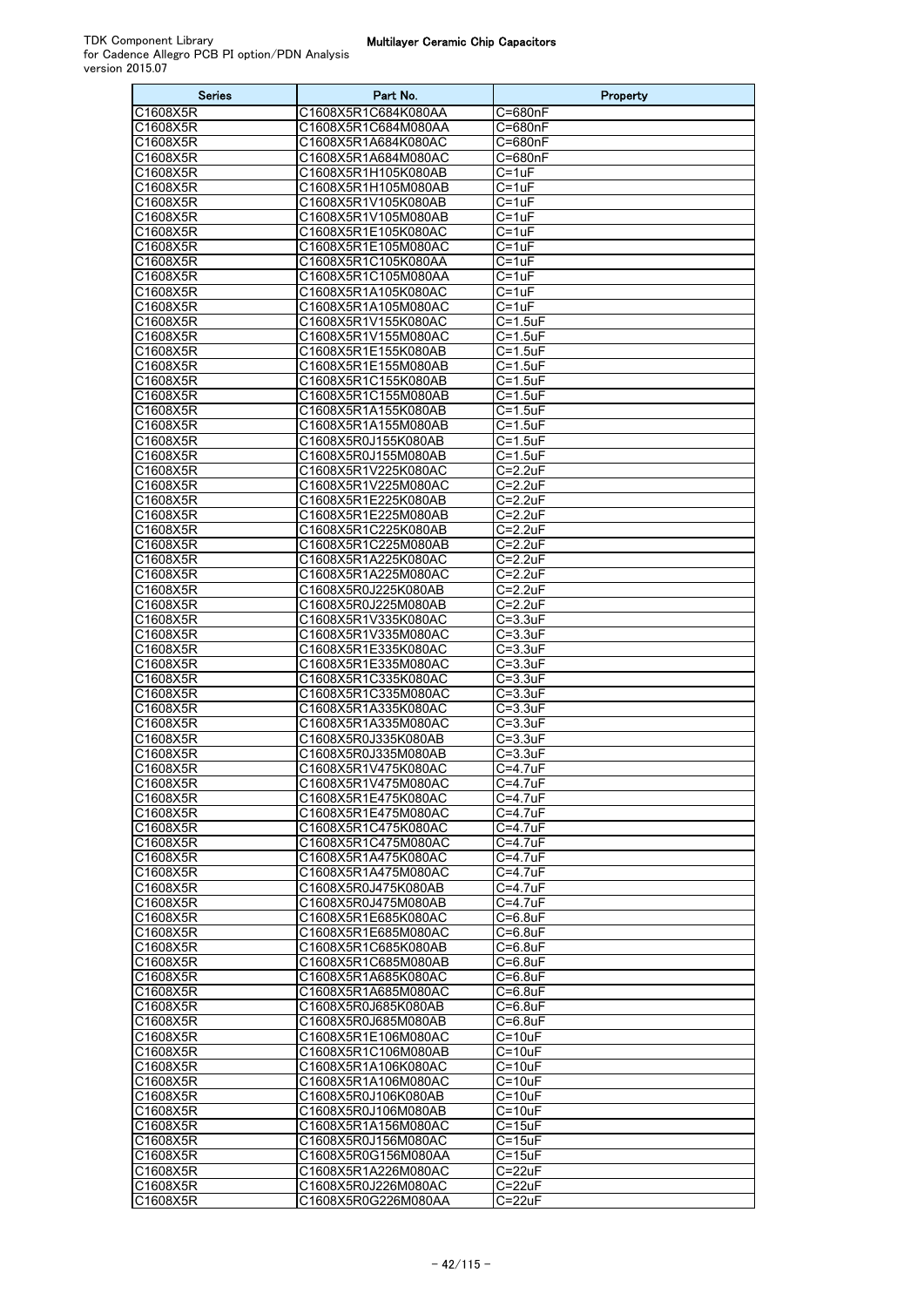| Series                       | Part No.                                   | Property                    |
|------------------------------|--------------------------------------------|-----------------------------|
| C1608X5R                     | C1608X5R2A102K080AA                        | C=1nF                       |
| C1608X5R                     | C1608X5R2A102M080AA                        | C=1nF                       |
| C1608X5R                     | C1608X5R2A152K080AA                        | C=1.5nF                     |
| C1608X5R<br>C1608X5R         | C1608X5R2A152M080AA<br>C1608X5R2A222K080AA | $C = 1.5nF$<br>$C = 2.2nF$  |
| C1608X5R                     | C1608X5R2A222M080AA                        | $C = 2.2nF$                 |
| C1608X5R                     | C1608X5R2A332K080AA                        | C=3.3nF                     |
| C1608X5R                     | C1608X5R2A332M080AA                        | $C = 3.3nF$                 |
| C1608X5R                     | C1608X5R2A472K080AA                        | C=4.7nF                     |
| C1608X5R                     | C1608X5R2A472M080AA                        | $C = 4.7nF$                 |
| C1608X5R                     | C1608X5R2A682K080AA                        | $C = 6.8nF$                 |
| C1608X5R                     | C1608X5R2A682M080AA                        | C=6.8nF                     |
| C1608X5R                     | C1608X5R2A103K080AA                        | $C = 10nF$                  |
| C1608X5R<br>C1608X5R         | C1608X5R2A103M080AA<br>C1608X5R2A153K080AA | C=10nF<br>$C = 15nF$        |
| $\overline{\text{C1608X5R}}$ | C1608X5R2A153M080AA                        | $C = 15nF$                  |
| C1608X5R                     | C1608X5R2A223K080AA                        | C=22nF                      |
| C1608X5R                     | C1608X5R2A223M080AA                        | C=22nF                      |
| C2012X5R                     | C2012X5R1H104K085AA                        | C=100nF                     |
| C2012X5R                     | C2012X5R1H104M085AA                        | $C=100nF$                   |
| C2012X5R                     | C2012X5R1H154K085AA                        | C=150nF                     |
| C2012X5R                     | C2012X5R1H154M085AA                        | $\overline{C=150n}$ F       |
| C2012X5R                     | C2012X5R1H224K125AA                        | C=220nF                     |
| C2012X5R<br>C2012X5R         | C2012X5R1H224M125AA                        | C=220nF                     |
| C2012X5R                     | C2012X5R1H334K125AA<br>C2012X5R1H334M125AA | C=330nF<br>C=330nF          |
| C2012X5R                     | C2012X5R1H474K125AB                        | $\overline{C=4}$ 70nF       |
| C2012X5R                     | C2012X5R1H474M125AB                        | C=470nF                     |
| C2012X5R                     | C2012X5R1H684K125AB                        | C=680nF                     |
| C2012X5R                     | C2012X5R1H684M125AB                        | C=680nF                     |
| C2012X5R                     | C2012X5R1E684K125AA                        | C=680nF                     |
| C2012X5R                     | C2012X5R1E684M125AA                        | $\overline{C} = 680nF$      |
| C2012X5R                     | C2012X5R1H105K085AB                        | C=1uF                       |
| C2012X5R                     | C2012X5R1H105M085AB                        | C=1uF                       |
| C2012X5R<br>C2012X5R         | C2012X5R1H105K125AB<br>C2012X5R1H105M125AB | C=1uF                       |
| C2012X5R                     | C2012X5R1V105K085AB                        | C=1uF<br>C=1uF              |
| C2012X5R                     | C2012X5R1V105M085AB                        | C=1uF                       |
| C2012X5R                     | C2012X5R1E105K085AC                        | C=1uF                       |
| C2012X5R                     | C2012X5R1E105M085AC                        | $C = 1uF$                   |
| C2012X5R                     | C2012X5R1E105K125AA                        | C=1uF                       |
| C2012X5R                     | C2012X5R1E105M125AA                        | C=1uF                       |
| C2012X5R                     | C2012X5R1C105K085AA                        | C=1uF                       |
| C2012X5R<br>C2012X5R         | C2012X5R1C105M085AA<br>C2012X5R1H155K125AB | C=1uF<br>$C = 1.5$ uF       |
| C2012X5R                     | C2012X5R1H155M125AB                        | $C=1.5$ ur                  |
| C2012X5R                     | C2012X5R1V155K125AB                        | $C=1.5$ uF                  |
| C2012X5R                     | C2012X5R1V155M125AB                        | $C = 1.5$ uF                |
| C2012X5R                     | C2012X5R1E155K085AC                        | $C = 1.5$ uF                |
| C2012X5R                     | C2012X5R1E155M085AC                        | $C = 1.5$ uF                |
| C2012X5R                     | C2012X5R1E155K125AA                        | $C = 1.5$ uF                |
| C2012X5R                     | C2012X5R1E155M125AA                        | $\overline{C=1}.5$ uF       |
| C2012X5R                     | C2012X5R1C155K125AA                        | $C = 1.5$ uF                |
| C2012X5R<br>C2012X5R         | C2012X5R1C155M125AA<br>C2012X5R1H225K085AB | $C = 1.5$ uF<br>$C = 2.2uF$ |
| C2012X5R                     | C2012X5R1H225M085AB                        | $C = 2.2uF$                 |
| C2012X5R                     | C2012X5R1H225K125AB                        | $\overline{C=2}.2uF$        |
| C2012X5R                     | C2012X5R1H225M125AB                        | $C = 2.2uF$                 |
| C2012X5R                     | C2012X5R1V225K085AB                        | $C = 2.2uF$                 |
| C2012X5R                     | C2012X5R1V225M085AB                        | $C = 2.2uF$                 |
| C2012X5R                     | C2012X5R1V225K125AB                        | $C = 2.2uF$                 |
| C2012X5R                     | C2012X5R1V225M125AB                        | C=2.2uF                     |
| C2012X5R                     | C2012X5R1E225K085AC                        | $C = 2.2uF$                 |
| C2012X5R                     | C2012X5R1E225M085AC                        | $C = 2.2uF$                 |
| C2012X5R<br>C2012X5R         | C2012X5R1E225K125AC<br>C2012X5R1E225M125AC | $C = 2.2uF$<br>$C = 2.2uF$  |
| C2012X5R                     | C2012X5R1C225K085AC                        | C=2.2uF                     |
| C2012X5R                     | C2012X5R1C225M085AC                        | $C = 2.2uF$                 |
| C2012X5R                     | C2012X5R1C225K125AA                        | $C = 2.2uF$                 |
| C2012X5R                     | C2012X5R1C225M125AA                        | $C = 2.2uF$                 |
| C2012X5R                     | C2012X5R1A225K085AA                        | $C = 2.2uF$                 |
| C2012X5R                     | C2012X5R1A225M085AA                        | C=2.2uF                     |
| C2012X5R                     | C2012X5R0J225K085AA                        | C=2.2uF                     |
| C2012X5R                     | C2012X5R0J225M085AA                        | C=2.2uF                     |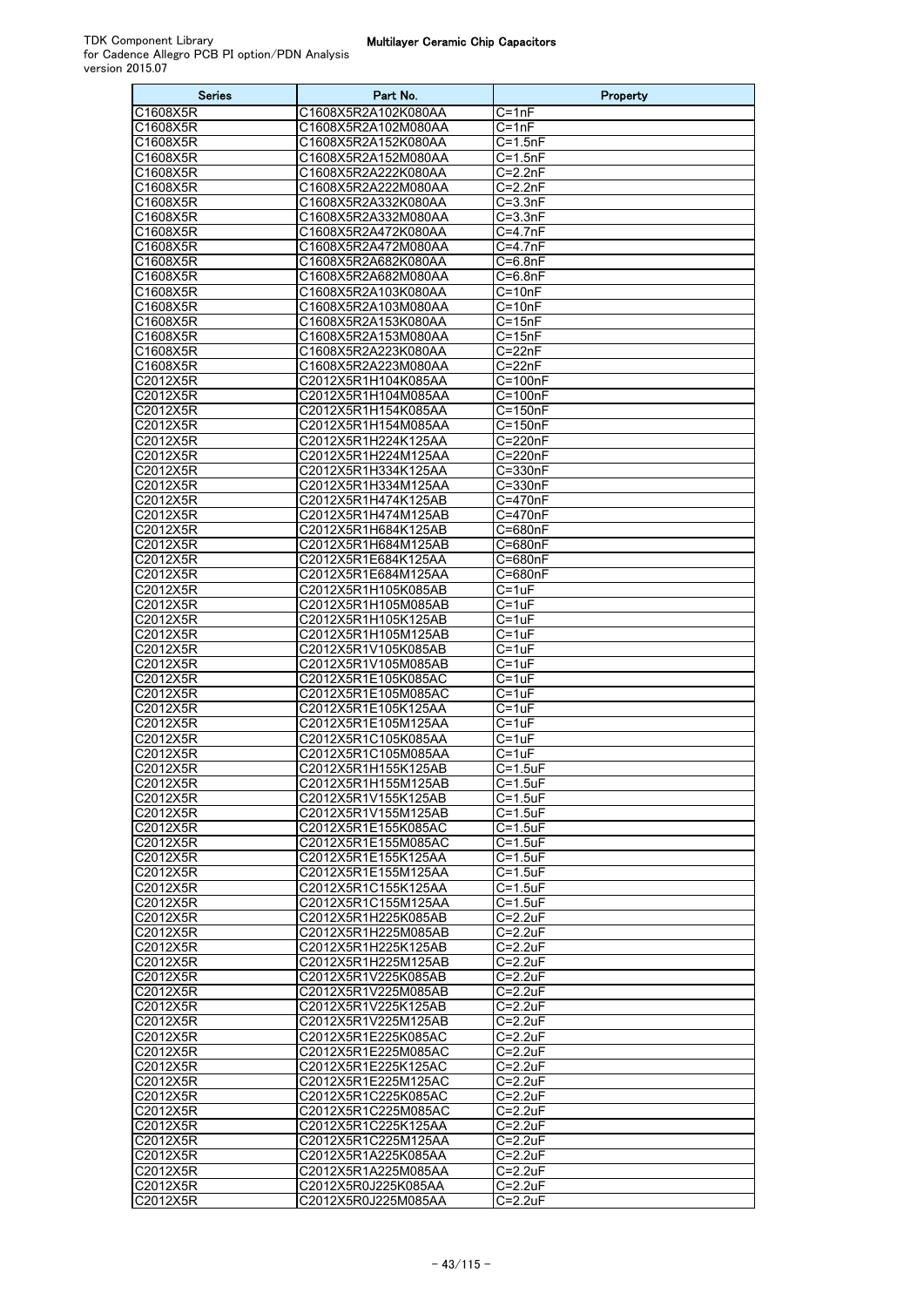| Series               | Part No.                                   | Property                           |
|----------------------|--------------------------------------------|------------------------------------|
| C2012X5R             | C2012X5R1H335K125AB                        | C=3.3uF                            |
| C2012X5R             | C2012X5R1H335M125AB                        | C=3.3uF                            |
| C2012X5R<br>C2012X5R | C2012X5R1V335K125AC<br>C2012X5R1V335M125AC | C=3.3uF<br>C=3.3uF                 |
| C2012X5R             | C2012X5R1E335K085AC                        | C=3.3uF                            |
| C2012X5R             | C2012X5R1E335M085AC                        | $C = 3.3uF$                        |
| C2012X5R             | C2012X5R1E335K125AB                        | C=3.3uF                            |
| C2012X5R             | C2012X5R1E335M125AB                        | C=3.3uF                            |
| C2012X5R             | C2012X5R1C335K060AC                        | C=3.3uF                            |
| C2012X5R             | C2012X5R1C335M060AC                        | C=3.3uF                            |
| C2012X5R             | C2012X5R1C335K085AB                        | $C = 3.3uF$                        |
| C2012X5R             | C2012X5R1C335M085AB                        | C=3.3uF                            |
| C2012X5R             | C2012X5R1C335K125AC                        | C=3.3uF                            |
| C2012X5R<br>C2012X5R | C2012X5R1C335M125AC<br>C2012X5R1A335K125AA | C=3.3uF<br>C=3.3uF                 |
| C2012X5R             | C2012X5R1A335M125AA                        | $C = 3.3uF$                        |
| C2012X5R             | C2012X5R1H475K125AB                        | C=4.7uF                            |
| C2012X5R             | C2012X5R1H475M125AB                        | C=4.7uF                            |
| C2012X5R             | C2012X5R1V475K125AC                        | C=4.7uF                            |
| C2012X5R             | C2012X5R1V475M125AC                        | C=4.7uF                            |
| C2012X5R             | C2012X5R1E475K085AC                        | C=4.7uF                            |
| C2012X5R             | C2012X5R1E475M085AC                        | C=4.7uF                            |
| C2012X5R             | C2012X5R1E475K125AB                        | C=4.7uF                            |
| C2012X5R             | C2012X5R1E475M125AB                        | C=4.7uF                            |
| C2012X5R             | C2012X5R1C475K060AC                        | C=4.7uF                            |
| C2012X5R             | C2012X5R1C475M060AC<br>C2012X5R1C475K085AB | C=4.7uF                            |
| C2012X5R<br>C2012X5R | C2012X5R1C475M085AB                        | C=4.7uF<br>C=4.7uF                 |
| C2012X5R             | C2012X5R1C475K125AC                        | C=4.7uF                            |
| C2012X5R             | C2012X5R1C475M125AC                        | C=4.7uF                            |
| C2012X5R             | C2012X5R1A475K060AB                        | C=4.7uF                            |
| C2012X5R             | C2012X5R1A475M060AB                        | C=4.7uF                            |
| C2012X5R             | C2012X5R1A475K085AC                        | C=4.7uF                            |
| C2012X5R             | C2012X5R1A475M085AC                        | C=4.7uF                            |
| C2012X5R             | C2012X5R1A475K125AA                        | C=4.7uF                            |
| C2012X5R             | C2012X5R1A475M125AA                        | C=4.7uF                            |
| C2012X5R             | C2012X5R0J475K085AB                        | C=4.7uF                            |
| C2012X5R             | C2012X5R0J475M085AB                        | C=4.7uF                            |
| C2012X5R<br>C2012X5R | C2012X5R0J475K125AA<br>C2012X5R0J475M125AA | C=4.7uF<br>C=4.7uF                 |
| C2012X5R             | C2012X5R1V685K125AC                        | C=6.8uF                            |
| C2012X5R             | C2012X5R1V685M125AC                        | C=6.8uF                            |
| C2012X5R             | C2012X5R1E685K125AC                        | C=6.8uF                            |
| C2012X5R             | C2012X5R1E685M125AC                        | C=6.8uF                            |
| C2012X5R             | C2012X5R1C685K085AC                        | $C = 6.8$ uF                       |
| C2012X5R             | C2012X5R1C685M085AC                        | $C = 6.8$ uF                       |
| C2012X5R             | C2012X5R1C685K125AC                        | $C = 6.8$ uF                       |
| C2012X5R             | C2012X5R1C685M125AC                        | $C = 6.8$ uF                       |
| C2012X5R             | C2012X5R1A685K060AC                        | C=6.8uF                            |
| C2012X5R<br>C2012X5R | C2012X5R1A685M060AC<br>C2012X5R1A685K085AB | $C = 6.8$ uF<br>C=6.8uF            |
| C2012X5R             | C2012X5R1A685M085AB                        | $\overline{C=6}$ .8uF              |
| C2012X5R             | C2012X5R1A685K125AB                        | C=6.8uF                            |
| C2012X5R             | C2012X5R1A685M125AB                        | C=6.8uF                            |
| C2012X5R             | C2012X5R0J685K085AB                        | C=6.8uF                            |
| C2012X5R             | C2012X5R0J685M085AB                        | C=6.8uF                            |
| C2012X5R             | C2012X5R0J685K125AB                        | $C = 6.8$ uF                       |
| C2012X5R             | C2012X5R0J685M125AB                        | $C = 6.8$ uF                       |
| C2012X5R             | C2012X5R1V106K085AC                        | $C = 10uF$                         |
| C2012X5R             | C2012X5R1V106M085AC                        | $C = 10uF$                         |
| C2012X5R             | C2012X5R1V106K125AC                        | $C = 10uF$<br>$\overline{C=1}$ OuF |
| C2012X5R<br>C2012X5R | C2012X5R1V106M125AC<br>C2012X5R1E106K085AC | C=10uF                             |
| C2012X5R             | C2012X5R1E106M085AC                        | $C = 10uF$                         |
| C2012X5R             | C2012X5R1E106K125AB                        | $C=10uF$                           |
| C2012X5R             | C2012X5R1E106M125AB                        | $C = 10uF$                         |
| C2012X5R             | C2012X5R1C106K085AC                        | $\overline{C=1}$ OuF               |
| C2012X5R             | C2012X5R1C106M085AC                        | $C = 10uF$                         |
| C2012X5R             | C2012X5R1C106K125AC                        | $C = 10uF$                         |
| C2012X5R             | C2012X5R1C106M125AC                        | $C=10uF$                           |
| C2012X5R             | C2012X5R1A106K085AB                        | C=10uF                             |
| C2012X5R             | C2012X5R1A106M085AB                        | $C = 10uF$                         |
| C2012X5R             | C2012X5R1A106K125AB                        | $C = 10uF$                         |
| C2012X5R             | C2012X5R1A106M125AB                        | C=10uF                             |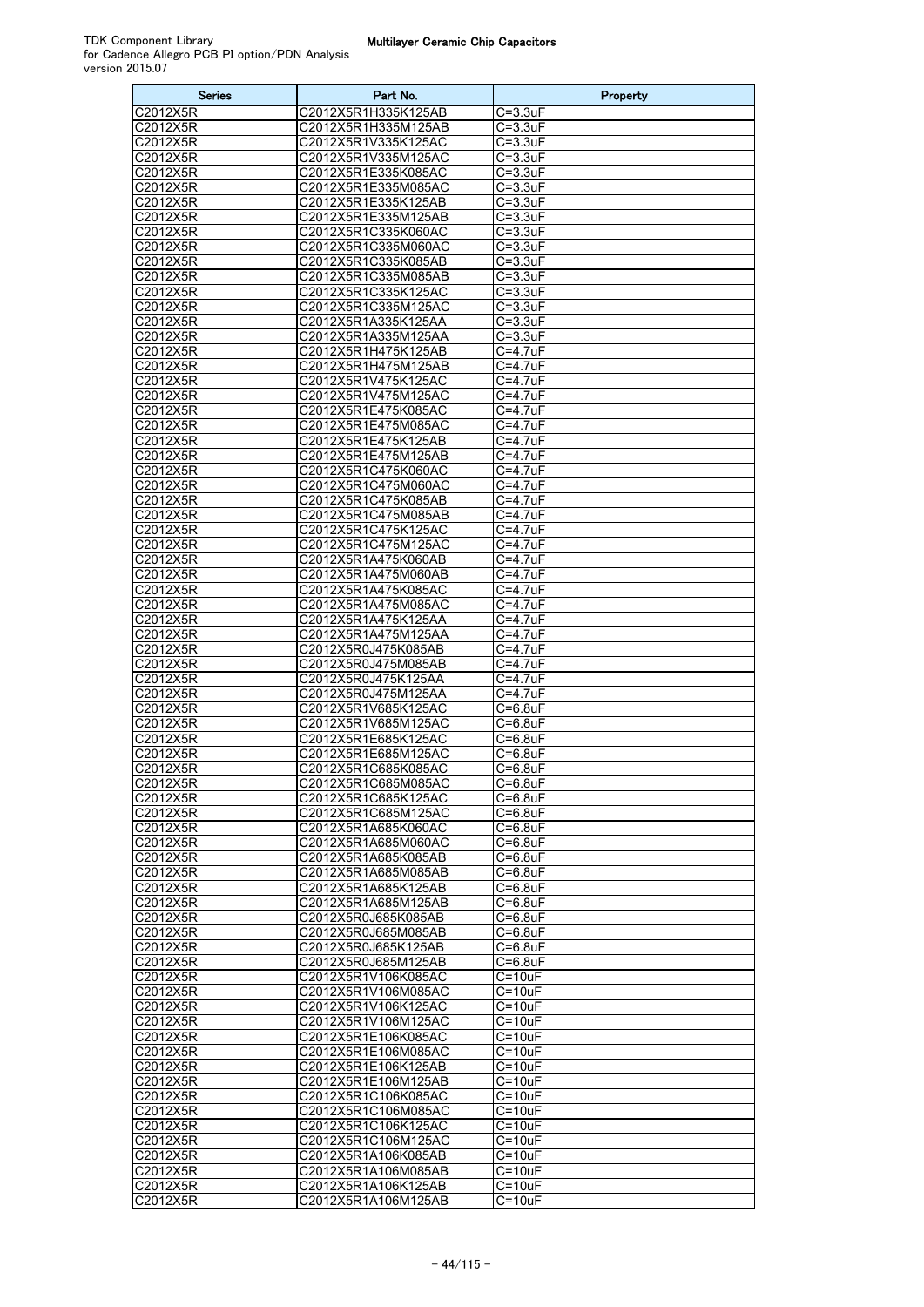| Series                                   | Part No.                                   | Property                        |
|------------------------------------------|--------------------------------------------|---------------------------------|
| C2012X5R                                 | C2012X5R0J106K085AB                        | $C = 10uF$                      |
| C2012X5R                                 | C2012X5R0J106M085AB                        | $C = 10uF$                      |
| C2012X5R                                 | C2012X5R0J106K125AB                        | $C = 10uF$                      |
| C2012X5R                                 | C2012X5R0J106M125AB                        | $C = 10uF$                      |
| C2012X5R<br>C2012X5R                     | C2012X5R1V156M125AC<br>C2012X5R1E156M125AC | $C = 15uF$<br>$C = 15uF$        |
| C2012X5R                                 | C2012X5R1C156M125AC                        | $C = 15uF$                      |
| C2012X5R                                 | C2012X5R1A156M085AC                        | $C = 15uF$                      |
| C2012X5R                                 | C2012X5R1A156M125AB                        | $C = 15uF$                      |
| C2012X5R                                 | C2012X5R0J156M085AB                        | $C = 15uF$                      |
| C2012X5R                                 | C2012X5R0J156M125AC                        | $C = 15uF$                      |
| C2012X5R<br>C2012X5R                     | C2012X5R1V226M125AC<br>C2012X5R1E226M125AC | $C = 22uF$<br>$C = 22uF$        |
| C2012X5R                                 | C2012X5R1C226M085AC                        | $C = 22uF$                      |
| C2012X5R                                 | C2012X5R1C226K125AC                        | $C = 22uF$                      |
| C2012X5R                                 | C2012X5R1C226M125AC                        | $C = 22uF$                      |
| C2012X5R                                 | C2012X5R1A226M085AC                        | $C = 22uF$                      |
| C2012X5R                                 | C2012X5R1A226K125AB                        | $C = 22uF$                      |
| C2012X5R                                 | C2012X5R1A226M125AB                        | $C = 22uF$                      |
| C2012X5R<br>$\overline{\text{C2012X5R}}$ | C2012X5R0J226M085AB<br>C2012X5R0J226K125AB | $C = 22uF$<br>$C = 22uF$        |
| C2012X5R                                 | C2012X5R0J226M125AC                        | $C = 22uF$                      |
| C2012X5R                                 | C2012X5R1A336M125AC                        | $C = 33uF$                      |
| C2012X5R                                 | C2012X5R0J336M125AC                        | $C = 33uF$                      |
| C2012X5R                                 | C2012X5R1A476M125AC                        | $\overline{C=4}$ 7uF            |
| $\overline{\text{C2012X5R}}$             | C2012X5R0J476M125AC                        | $C = 47uF$                      |
| C2012X5R                                 | C2012X5R0G476M125AB                        | $C=47uF$                        |
| C2012X5R<br>C2012X5R                     | C2012X5R2E102K085AA<br>C2012X5R2E102M085AA | $C = 1nF$<br>$C = 1nF$          |
| C2012X5R                                 | C2012X5R2E152K085AA                        | $C = 1.5nF$                     |
| $\overline{\text{C2012X5R}}$             | C2012X5R2E152M085AA                        | $C = 1.5nF$                     |
| C2012X5R                                 | C2012X5R2E222K085AA                        | $C = 2.2nF$                     |
| C2012X5R                                 | C2012X5R2E222M085AA                        | $C = 2.2nF$                     |
| C2012X5R                                 | C2012X5R2E332K085AA                        | $C = 3.3nF$                     |
| C2012X5R                                 | C2012X5R2E332M085AA                        | $C = 3.3nF$<br>$C=4.7nF$        |
| C2012X5R<br>C2012X5R                     | C2012X5R2E472K085AA<br>C2012X5R2E472M085AA | $C = 4.7nF$                     |
| C2012X5R                                 | C2012X5R2E682K125AA                        | $C = 6.8nF$                     |
| C2012X5R                                 | C2012X5R2E682M125AA                        | $C = 6.8nF$                     |
| C2012X5R                                 | C2012X5R2E103K125AA                        | $C = 10nF$                      |
| C2012X5R                                 | C2012X5R2E103M125AA                        | $C = 10nF$                      |
| C2012X5R                                 | C2012X5R2E153K125AA                        | $C = 15nF$                      |
| C2012X5R<br>C2012X5R                     | C2012X5R2E153M125AA<br>C2012X5R2E223K125AA | $C = 15nF$<br>$C = 22nF$        |
| C2012X5R                                 | C2012X5R2E223M125AA                        | $C = 22nF$                      |
| C2012X5R                                 | C2012X5R2A333K125AA                        | C=33nF                          |
| C2012X5R                                 | C2012X5R2A333M125AA                        | $C = 33nF$                      |
| C2012X5R                                 | C2012X5R2A473K125AA                        | $C = 47nF$                      |
| C2012X5R                                 | C2012X5R2A473M125AA                        | $C = 47nF$                      |
| C2012X5R<br>C2012X5R                     | C2012X5R2A683K085AA<br>C2012X5R2A683M085AA | $C = 68nF$<br>$C = 68nF$        |
| C2012X5R                                 | C2012X5R2A104K125AA                        | $C = 100nF$                     |
| C2012X5R                                 | C2012X5R2A104M125AA                        | $C = 100nF$                     |
| C3216X5R                                 | C3216X5R1H105K160AA                        | $C = 1uF$                       |
| C3216X5R                                 | C3216X5R1H105M160AA                        | $C = 1uF$                       |
| C3216X5R                                 | C3216X5R1H155K160AB                        | $C = 1.5$ uF                    |
| C3216X5R<br>C3216X5R                     | C3216X5R1H155M160AB<br>C3216X5R1E155K160AA | $C = 1.5$ u $F$<br>$C = 1.5$ uF |
| C3216X5R                                 | C3216X5R1E155M160AA                        | $C = 1.5$ uF                    |
| C3216X5R                                 | C3216X5R1H225K160AB                        | $C = 2.2uF$                     |
| C3216X5R                                 | C3216X5R1H225M160AB                        | $C = 2.2uF$                     |
| C3216X5R                                 | C3216X5R1E225K160AA                        | $C = 2.2uF$                     |
| C3216X5R                                 | C3216X5R1E225M160AA                        | $C=2.2uF$                       |
| C3216X5R                                 | C3216X5R1H335K160AB                        | $C = 3.3uF$                     |
| C3216X5R<br>C3216X5R                     | C3216X5R1H335M160AB<br>C3216X5R1V335K160AB | $C = 3.3$ uF<br>$C = 3.3uF$     |
| C3216X5R                                 | C3216X5R1V335M160AB                        | $C = 3.3uF$                     |
| C3216X5R                                 | C3216X5R1E335K160AA                        | $C = 3.3uF$                     |
| C3216X5R                                 | C3216X5R1E335M160AA                        | $C = 3.3uF$                     |
| C3216X5R                                 | C3216X5R1H475K085AB                        | $C = 4.7uF$                     |
| C3216X5R                                 | C3216X5R1H475M085AB                        | C=4.7uF                         |
| C3216X5R<br>C3216X5R                     | C3216X5R1H475K160AB<br>C3216X5R1H475M160AB | $C = 4.7uF$<br>$C = 4.7uF$      |
| C3216X5R                                 | C3216X5R1V475K085AB                        | $C = 4.7uF$                     |
|                                          |                                            |                                 |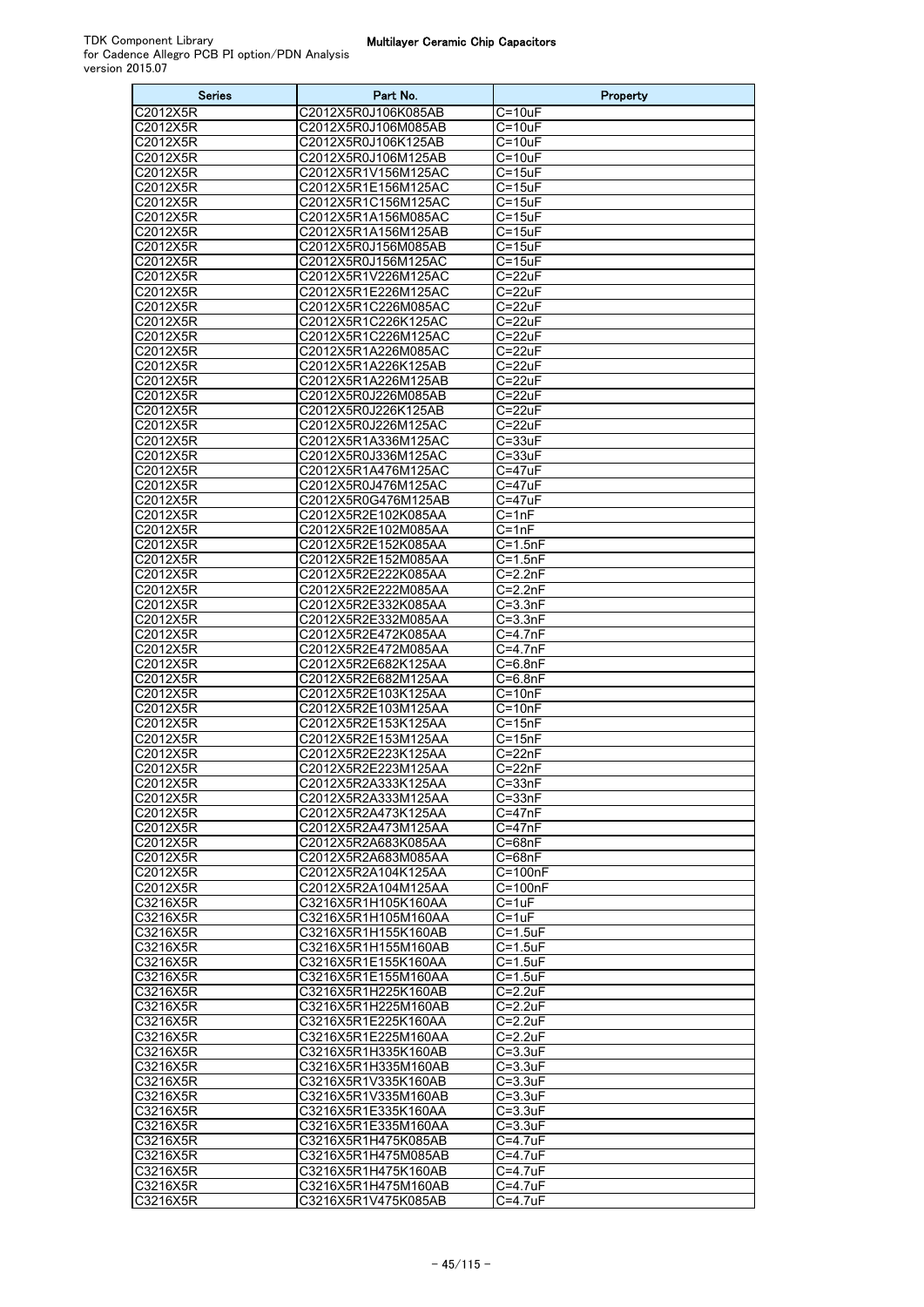| Series                        | Part No.                                   | Property                     |
|-------------------------------|--------------------------------------------|------------------------------|
| C3216X5R                      | C3216X5R1V475M085AB                        | C=4.7uF                      |
| C3216X5R                      | C3216X5R1V475K160AB                        | $C = 4.7$ uF                 |
| C3216X5R                      | C3216X5R1V475M160AB                        | $C = 4.7uF$                  |
| C3216X5R                      | C3216X5R1E475K085AB                        | $C = 4.7$ uF                 |
| C3216X5R                      | C3216X5R1E475M085AB                        | $C = 4.7$ uF                 |
| C3216X5R<br>C3216X5R          | C3216X5R1E475K115AB<br>C3216X5R1E475M115AB | $C = 4.7uF$<br>$C = 4.7$ uF  |
| C3216X5R                      | C3216X5R1E475K160AA                        | $C = 4.7uF$                  |
| C3216X5R                      | C3216X5R1E475M160AA                        | $C = 4.7$ uF                 |
| C3216X5R                      | C3216X5R1C475K115AA                        | $C = 4.7$ uF                 |
| C3216X5R                      | C3216X5R1C475M115AA                        | $C = 4.7uF$                  |
| C3216X5R                      | C3216X5R1H685K160AB                        | $C = 6.8$ uF                 |
| C3216X5R                      | C3216X5R1H685M160AB                        | $C = 6.8$ uF                 |
| C3216X5R                      | C3216X5R1V685K160AB                        | $C = 6.8$ uF                 |
| C3216X5R                      | C3216X5R1V685M160AB                        | $C = 6.8$ uF                 |
| C3216X5R                      | C3216X5R1E685K160AB                        | $C = 6.8$ uF                 |
| C3216X5R                      | C3216X5R1E685M160AB                        | $\overline{C=6}$ .8uF        |
| C3216X5R<br>C3216X5R          | C3216X5R1C685K160AA<br>C3216X5R1C685M160AA | $C = 6.8$ uF<br>$C = 6.8$ uF |
| C3216X5R                      | C3216X5R1H106K160AB                        | $C = 10uF$                   |
| $\overline{\text{C}3216}$ X5R | C3216X5R1H106M160AB                        | C=10uF                       |
| C3216X5R                      | C3216X5R1V106K160AB                        | $C = 10uF$                   |
| C3216X5R                      | C3216X5R1V106M160AB                        | $C = 10uF$                   |
| C3216X5R                      | C3216X5R1E106K085AC                        | $C = 10uF$                   |
| C3216X5R                      | C3216X5R1E106M085AC                        | $C = 10uF$                   |
| $\overline{\text{C}3216}$ X5R | C3216X5R1E106K160AB                        | $C = 10uF$                   |
| C3216X5R                      | C3216X5R1E106M160AB                        | $C = 10uF$                   |
| C3216X5R<br>C3216X5R          | C3216X5R1C106K085AC<br>C3216X5R1C106M085AC | $C = 10uF$<br>$C = 10uF$     |
| C3216X5R                      | C3216X5R1C106K160AA                        | $C = 10uF$                   |
| $\overline{\text{C}3216}$ X5R | C3216X5R1C106M160AA                        | $C = 10uF$                   |
| C3216X5R                      | C3216X5R1A106K160AB                        | $C = 10uF$                   |
| C3216X5R                      | C3216X5R1A106M160AB                        | $C = 10uF$                   |
| C3216X5R                      | C3216X5R1V156M160AC                        | $C = 15uF$                   |
| C3216X5R                      | C3216X5R1E156M160AB                        | $C = 15uF$                   |
| $\overline{\text{C}3216}$ X5R | C3216X5R1C156M160AB                        | $C = 15uF$                   |
| C3216X5R<br>C3216X5R          | C3216X5R1A156M160AB<br>C3216X5R1V226M160AC | $C = 15uF$<br>C=22uF         |
| C3216X5R                      | C3216X5R1E226M160AB                        | $C = 22uF$                   |
| C3216X5R                      | C3216X5R1C226M160AB                        | $C = 22uF$                   |
| $\overline{\text{C}3216}$ X5R | C3216X5R1A226M160AC                        | $C = 22uF$                   |
| C3216X5R                      | C3216X5R0J226M085AC                        | $C = 22uF$                   |
| C3216X5R                      | C3216X5R0J226M160AA                        | $C = 22uF$                   |
| C3216X5R<br>C3216X5R          | C3216X5R1E336M160AC<br>C3216X5R1C336M160AB | $C = 33uF$<br>$C = 33uF$     |
| C3216X5R                      | C3216X5R1A336M160AB                        | C=33uF                       |
| C3216X5R                      | C3216X5R0J336M130AC                        | $C = 33uF$                   |
| C3216X5R                      | C3216X5R1E476M160AC                        | $C = 47uF$                   |
| C3216X5R                      | C3216X5R1C476M160AB                        | $C = 47uF$                   |
| C3216X5R                      | C3216X5R1A476M160AB                        | $C = 47uF$                   |
| C3216X5R                      | C3216X5R0J476M160AC                        | $C = 47uF$                   |
| C3216X5R                      | C3216X5R1A686M160AC                        | $C = 68uF$                   |
| C3216X5R<br>C3216X5R          | C3216X5R0J686M160AB<br>C3216X5R1A107M160AC | $C = 68uF$<br>$C = 100uF$    |
| C3216X5R                      | C3216X5R0J107M160AB                        | $C = 100uF$                  |
| C3216X5R                      | C3216X5R0G107M160AB                        | $C = 100uF$                  |
| C3216X5R                      | C3216X5R2J102K115AA                        | $C = 1nF$                    |
| C3216X5R                      | C3216X5R2J102M115AA                        | $C = 1nF$                    |
| C3216X5R                      | C3216X5R2J152K115AA                        | $C = 1.5nF$                  |
| C3216X5R                      | C3216X5R2J152M115AA                        | $C = 1.5nF$                  |
| C3216X5R                      | C3216X5R2J222K115AA                        | $C = 2.2nF$                  |
| C3216X5R<br>C3216X5R          | C3216X5R2J222M115AA<br>C3216X5R2J332K115AA | $C=2.2nF$<br>$C = 3.3nF$     |
| C3216X5R                      | C3216X5R2J332M115AA                        | $C = 3.3nF$                  |
| C3216X5R                      | C3216X5R2J472K115AA                        | $C = 4.7nF$                  |
| C3216X5R                      | C3216X5R2J472M115AA                        | $C = 4.7nF$                  |
| C3216X5R                      | C3216X5R2J682K115AA                        | $C=6.8nF$                    |
| C3216X5R                      | C3216X5R2J682M115AA                        | $C = 6.8nF$                  |
| C3216X5R                      | C3216X5R2J103K115AA                        | $C = 10nF$                   |
| C3216X5R                      | C3216X5R2J103M115AA                        | $C = 10nF$                   |
| C3216X5R<br>C3216X5R          | C3216X5R2J153K130AA<br>C3216X5R2J153M130AA | $C = 15nF$<br>$C = 15nF$     |
| C3216X5R                      | C3216X5R2J223K130AA                        | $C = 22nF$                   |
| C3216X5R                      | C3216X5R2J223M130AA                        | $C = 22nF$                   |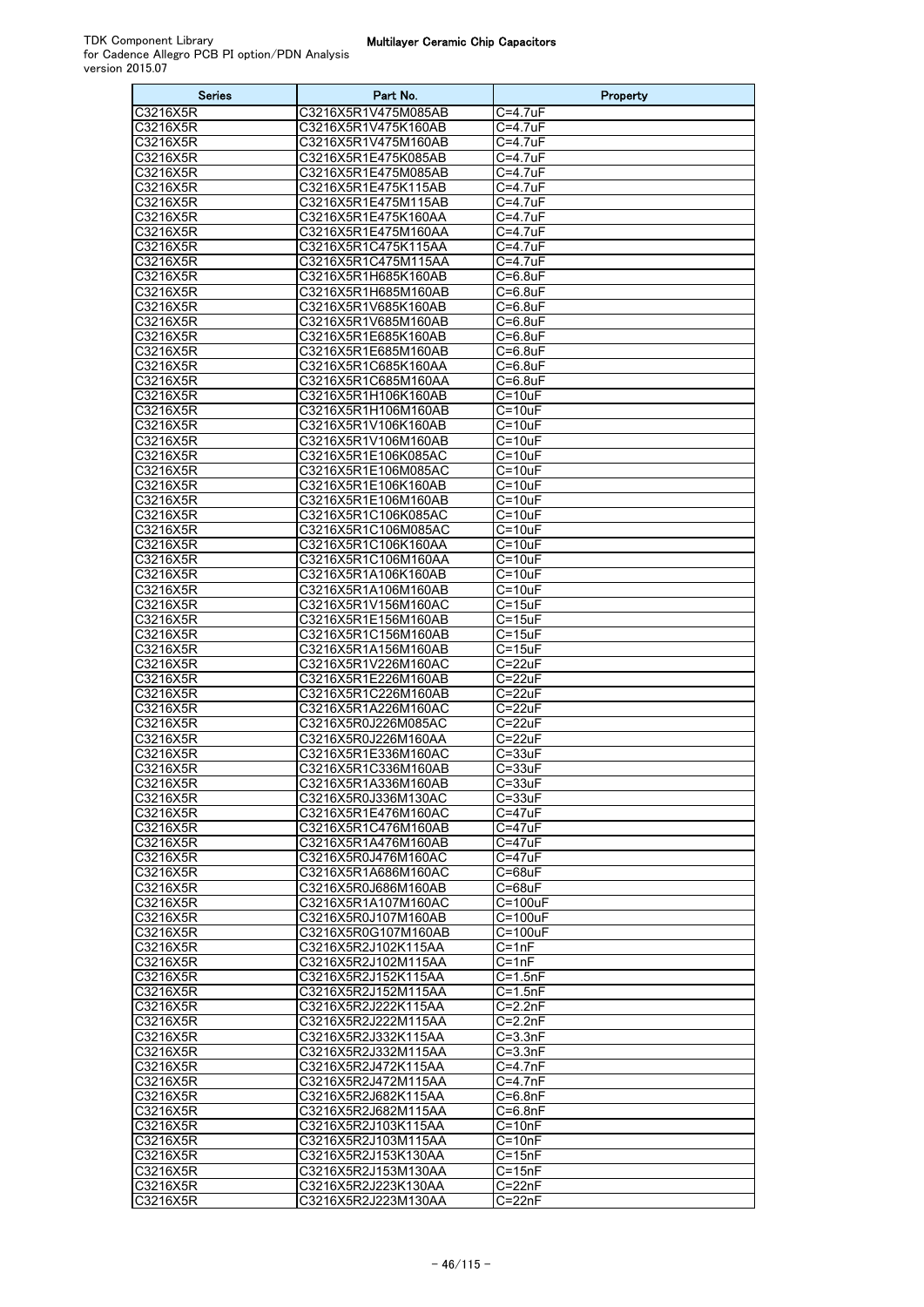| Series               | Part No.                                   | Property                        |
|----------------------|--------------------------------------------|---------------------------------|
| C3216X5R             | C3216X5R2J333K160AA                        | $C = 33nF$                      |
| C3216X5R             | C3216X5R2J333M160AA                        | C=33nF                          |
| C3216X5R             | C3216X5R2E333K160AA                        | C=33nF                          |
| C3216X5R             | C3216X5R2E333M160AA                        | C=33nF                          |
| C3216X5R             | C3216X5R2E473K160AA                        | C=47nF                          |
| C3216X5R<br>C3216X5R | C3216X5R2E473M160AA<br>C3216X5R2E683K160AA | $C = 47nF$<br>$C = 68nF$        |
| C3216X5R             | C3216X5R2E683M160AA                        | C=68nF                          |
| C3216X5R             | C3216X5R2E104K160AA                        | C=100nF                         |
| C3216X5R             | C3216X5R2E104M160AA                        | $C=100nF$                       |
| C3216X5R             | C3216X5R2A154K160AA                        | $C = 150nF$                     |
| C3216X5R             | C3216X5R2A154M160AA                        | $C = 150nF$                     |
| C3216X5R             | C3216X5R2A224K115AA                        | C=220nF                         |
| C3216X5R             | C3216X5R2A224M115AA                        | C=220nF                         |
| C3216X5R<br>C3216X5R | C3216X5R2A334K130AA<br>C3216X5R2A334M130AA | C=330nF<br>C=330nF              |
| C3216X5R             | C3216X5R2A474K160AA                        | C=470nF                         |
| C3216X5R             | C3216X5R2A474M160AA                        | C=470nF                         |
| C3216X5R             | C3216X5R2A684K160AA                        | C=680nF                         |
| C3216X5R             | C3216X5R2A684M160AA                        | C=680nF                         |
| C3216X5R             | C3216X5R2A105K160AA                        | C=1uF                           |
| C3216X5R             | C3216X5R2A105M160AA                        | C=1uF                           |
| C3225X5R             | C3225X5R1H225K250AB                        | $C = 2.2uF$                     |
| C3225X5R             | C3225X5R1H225M250AB                        | C=2.2uF                         |
| C3225X5R<br>C3225X5R | C3225X5R1H335K250AB<br>C3225X5R1H335M250AB | C=3.3uF<br>$C = 3.3uF$          |
| C3225X5R             | C3225X5R1H475K250AB                        | C=4.7uF                         |
| C3225X5R             | C3225X5R1H475M250AB                        | $C = 4.7uF$                     |
| C3225X5R             | C3225X5R1H685K250AB                        | C=6.8uF                         |
| C3225X5R             | C3225X5R1H685M250AB                        | C=6.8uF                         |
| C3225X5R             | C3225X5R1E685K250AA                        | $C = 6.8$ uF                    |
| C3225X5R             | C3225X5R1E685M250AA                        | $C = 6.8$ uF                    |
| C3225X5R             | C3225X5R1C685K200AA                        | C=6.8uF                         |
| C3225X5R<br>C3225X5R | C3225X5R1C685M200AA                        | C=6.8uF<br>$\overline{C=1}$ OuF |
| C3225X5R             | C3225X5R1H106K250AB<br>C3225X5R1H106M250AB | C=10uF                          |
| C3225X5R             | C3225X5R1E106K250AA                        | $C = 10uF$                      |
| C3225X5R             | C3225X5R1E106M250AA                        | C=10uF                          |
| C3225X5R             | C3225X5R1C106K200AA                        | C=10uF                          |
| C3225X5R             | C3225X5R1C106M200AA                        | $C = 10uF$                      |
| C3225X5R             | C3225X5R1C156M250AA                        | C=15uF                          |
| C3225X5R             | C3225X5R1A156M230AA                        | $C = 15uF$                      |
| C3225X5R<br>C3225X5R | C3225X5R1C226K250AA<br>C3225X5R1C226M250AA | C=22uF<br>C=22uF                |
| C3225X5R             | C3225X5R1A226M230AA                        | C=22uF                          |
| C3225X5R             | C3225X5R0J226K200AA                        | C=22uF                          |
| C3225X5R             | C3225X5R0J226M200AA                        | $C = 22uF$                      |
| C3225X5R             | C3225X5R1A336M200AC                        | C=33uF                          |
| C3225X5R             | C3225X5R0J336M200AA                        | $C = 33uF$                      |
| C3225X5R             | C3225X5R0J336M250AA                        | $C = 33uF$<br>C=47uF            |
| C3225X5R<br>C3225X5R | C3225X5R1A476M250AC<br>C3225X5R0J476M250AA | $C = 47uF$                      |
| C3225X5R             | C3225X5R0J686M200AC                        | C=68uF                          |
| C3225X5R             | C3225X5R0J107M250AC                        | C=100uF                         |
| C3225X5R             | C3225X5R2J473K200AA                        | C=47nF                          |
| C3225X5R             | C3225X5R2J473M200AA                        | C=47nF                          |
| C3225X5R             | C3225X5R2J683K200AA                        | $C = 68nF$                      |
| C3225X5R             | C3225X5R2J683M200AA                        | C=68nF                          |
| C3225X5R<br>C3225X5R | C3225X5R2E154K200AA<br>C3225X5R2E154M200AA | $C = 150nF$<br>C=150nF          |
| C3225X5R             | C3225X5R2E224K200AA                        | C=220nF                         |
| C3225X5R             | C3225X5R2E224M200AA                        | $C = 220nF$                     |
| C3225X5R             | C3225X5R2A155K200AB                        | $C = 1.5$ uF                    |
| C3225X5R             | C3225X5R2A155M200AB                        | $C = 1.5$ uF                    |
| C3225X5R             | C3225X5R2A225K230AB                        | $C = 2.2uF$                     |
| C3225X5R             | C3225X5R2A225M230AB                        | C=2.2uF                         |
| C4532X5R             | C4532X5R1H685K250KA                        | $C = 6.8$ uF                    |
| C4532X5R<br>C4532X5R | C4532X5R1H685M250KA<br>C4532X5R1E106K250KA | $C = 6.8$ uF<br>$C = 10uF$      |
| C4532X5R             | C4532X5R1E106M250KA                        | $C = 10uF$                      |
| C4532X5R             | C4532X5R1E156M250KA                        | C=15uF                          |
| C4532X5R             | C4532X5R1E156M280KA                        | $C = 15uF$                      |
| C4532X5R             | C4532X5R1E226M250KA                        | C=22uF                          |
| C4532X5R             | C4532X5R1C226M200KA                        | C=22uF                          |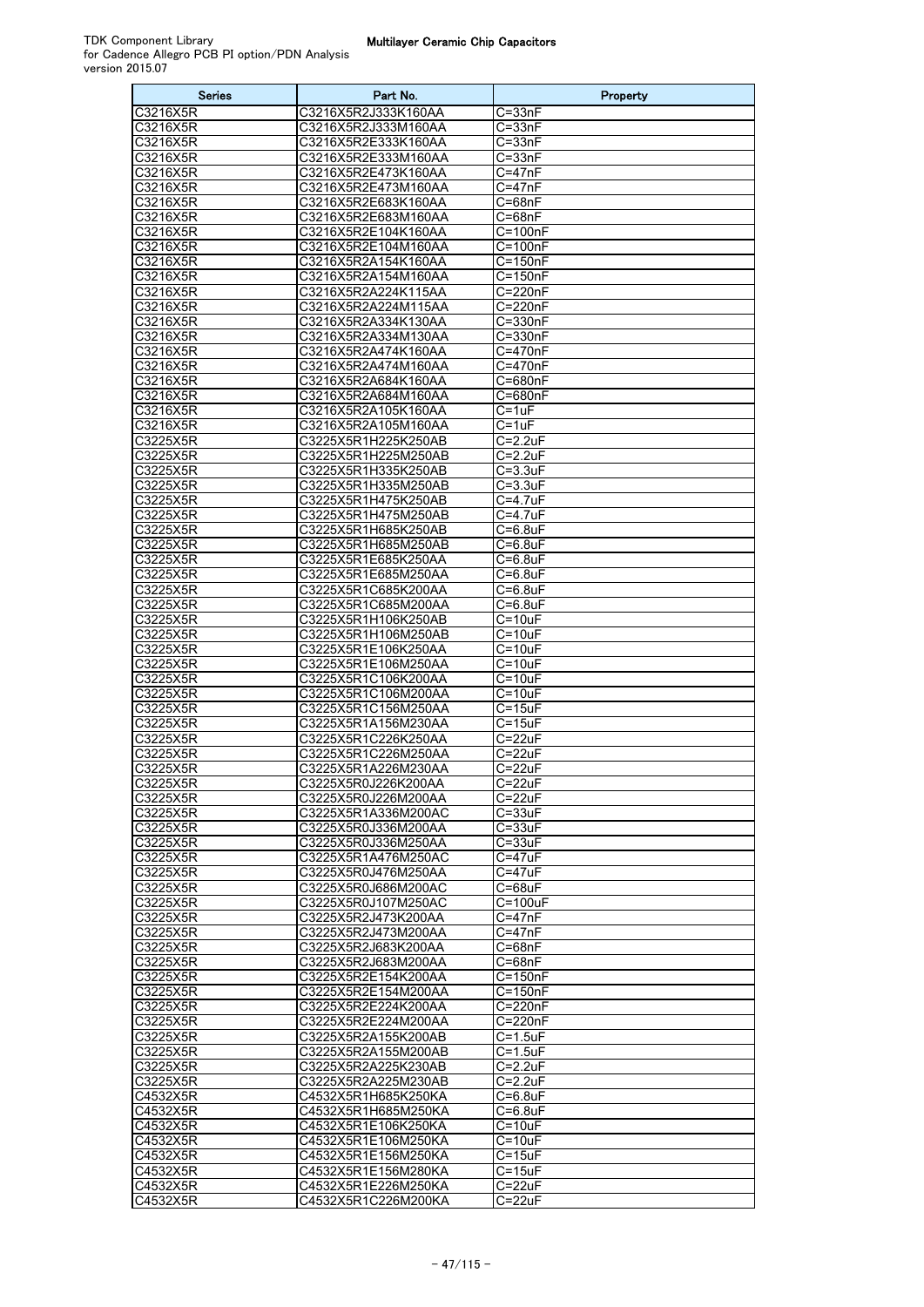| <b>Series</b>                      | Part No.                                   | Property                    |
|------------------------------------|--------------------------------------------|-----------------------------|
| C4532X5R                           | C4532X5R1C226M230KA                        | C=22uF                      |
| C4532X5R                           | C4532X5R1A226M230KA                        | C=22uF                      |
| C4532X5R                           | C4532X5R1C336M250KA                        | $C = 33uF$                  |
| C4532X5R<br>$\overline{C4532X}$ 5R | C4532X5R1A336M230KA<br>C4532X5R1A476M280KA | $C = 33uF$<br>$C = 47uF$    |
| C4532X5R                           | C4532X5R0J476M250KA                        | C=47uF                      |
| C4532X5R                           | C4532X5R0J686M280KA                        | $C = 68uF$                  |
| C4532X5R                           | C4532X5R1A107M280KC                        | C=100uF                     |
| C4532X5R                           | C4532X5R0J107M280KA                        | C=100uF                     |
| $\overline{C4532X}$ 5R             | C4532X5R2J104K230KA                        | $C = 100nF$                 |
| C4532X5R                           | C4532X5R2J104M230KA                        | $C = 100nF$                 |
| C4532X5R                           | C4532X5R2E334K230KA                        | C=330nF                     |
| C4532X5R                           | C4532X5R2E334M230KA<br>C4532X5R2E474K230KA | C=330nF                     |
| C4532X5R<br>C4532X5R               | C4532X5R2E474M230KA                        | C=470nF<br>C=470nF          |
| C5750X5R                           | C5750X5R1H106K230KA                        | $C = 10uF$                  |
| C5750X5R                           | C5750X5R1H106M230KA                        | $C = 10uF$                  |
| C5750X5R                           | C5750X5R1E226M230KA                        | C=22uF                      |
| C5750X5R                           | C5750X5R1E226M250KA                        | C=22uF                      |
| C5750X5R                           | C5750X5R1C336M200KA                        | $C = 33uF$                  |
| C5750X5R                           | C5750X5R1C476M230KA                        | C=47uF                      |
| C5750X5R                           | C5750X5R1A686M230KA                        | $C = 68uF$                  |
| C5750X5R                           | C5750X5R1A107M280KC<br>C5750X5R0J107M280KA | C=100uF                     |
| C5750X5R<br>C5750X5R               | C5750X5R2J154K160KA                        | C=100uF<br>C=150nF          |
| C5750X5R                           | C5750X5R2J154M160KA                        | $C = 150nF$                 |
| C5750X5R                           | C5750X5R2J224K230KA                        | C=220nF                     |
| C5750X5R                           | C5750X5R2J224M230KA                        | $C = 220nF$                 |
| C5750X5R                           | C5750X5R2E684K230KA                        | C=680nF                     |
| C5750X5R                           | C5750X5R2E684M230KA                        | C=680nF                     |
| C5750X5R                           | C5750X5R2E105K230KA                        | C=1uF                       |
| C5750X5R                           | C5750X5R2E105M230KA                        | $C = 1uF$                   |
| C5750X5R                           | C5750X5R2A335K230KA                        | $C = 3.3uF$                 |
| C5750X5R<br>C5750X5R               | C5750X5R2A335M230KA<br>C5750X5R2A475K230KA | $C = 3.3$ uF<br>$C = 4.7uF$ |
| C5750X5R                           | C5750X5R2A475M230KA                        | C=4.7uF                     |
| C0402X6S                           | C0402X6S1A101K020BC                        | $C = 100pF$                 |
| C0402X6S                           | C0402X6S1A101M020BC                        | $C = 100pF$                 |
| C0402X6S                           | C0402X6S0J101K020BC                        | $C = 100pF$                 |
| C0402X6S                           | C0402X6S0J101M020BC                        | $C = 100pF$                 |
| C0402X6S                           | C0402X6S0G101K020BC                        | $C = 100pF$                 |
| C0402X6S<br>C0402X6S               | C0402X6S0G101M020BC<br>C0402X6S1A151K020BC | $C = 100pF$<br>$C = 150pF$  |
| $\overline{C0402X6S}$              | C0402X6S1A151M020BC                        | $C = 150pF$                 |
| C0402X6S                           | C0402X6S0J151K020BC                        | $C = 150pF$                 |
| C0402X6S                           | C0402X6S0J151M020BC                        | $C = 150pF$                 |
| C0402X6S                           | C0402X6S0G151K020BC                        | C=150pF                     |
| C0402X6S                           | C0402X6S0G151M020BC                        | $C = 150pF$                 |
| C0402X6S                           | C0402X6S1A221K020BC                        | $C = 220pF$                 |
| C0402X6S                           | C0402X6S1A221M020BC                        | $C = 220pF$                 |
| C0402X6S<br>C0402X6S               | C0402X6S0J221K020BC<br>C0402X6S0J221M020BC | $C = 220pF$<br>$C = 220pF$  |
| C0402X6S                           | C0402X6S0G221K020BC                        | $C = 220pF$                 |
| C0402X6S                           | C0402X6S0G221M020BC                        | $C = 220pF$                 |
| C0402X6S                           | C0402X6S1A331K020BC                        | $C = 330pF$                 |
| C0402X6S                           | C0402X6S1A331M020BC                        | $C = 330pF$                 |
| C0402X6S                           | C0402X6S0J331K020BC                        | C=330pF                     |
| C0402X6S                           | C0402X6S0J331M020BC                        | C=330pF                     |
| C0402X6S                           | C0402X6S0G331K020BC                        | $C = 330pF$                 |
| C0402X6S<br>C0402X6S               | C0402X6S0G331M020BC<br>C0402X6S1A471K020BC | $C = 330pF$<br>$C = 470pF$  |
| C0402X6S                           | C0402X6S1A471M020BC                        | C=470pF                     |
| C0402X6S                           | C0402X6S0J471K020BC                        | $C = 470pF$                 |
| C0402X6S                           | C0402X6S0J471M020BC                        | $C = 470pF$                 |
| C0402X6S                           | C0402X6S0G471K020BC                        | C=470pF                     |
| C0402X6S                           | C0402X6S0G471M020BC                        | $C = 470pF$                 |
| C0402X6S                           | C0402X6S1A681K020BC                        | $C = 680pF$                 |
| C0402X6S                           | C0402X6S1A681M020BC                        | C=680pF                     |
| C0402X6S                           | C0402X6S0J681K020BC                        | C=680pF                     |
| C0402X6S<br>C0402X6S               | C0402X6S0J681M020BC<br>C0402X6S0G681K020BC | C=680pF<br>C=680pF          |
| C0402X6S                           | C0402X6S0G681M020BC                        | C=680pF                     |
| C0603X6S                           | C0603X6S1E222K030BA                        | C=2.2nF                     |
| C0603X6S                           | C0603X6S1E222M030BA                        | $C = 2.2nF$                 |
|                                    |                                            |                             |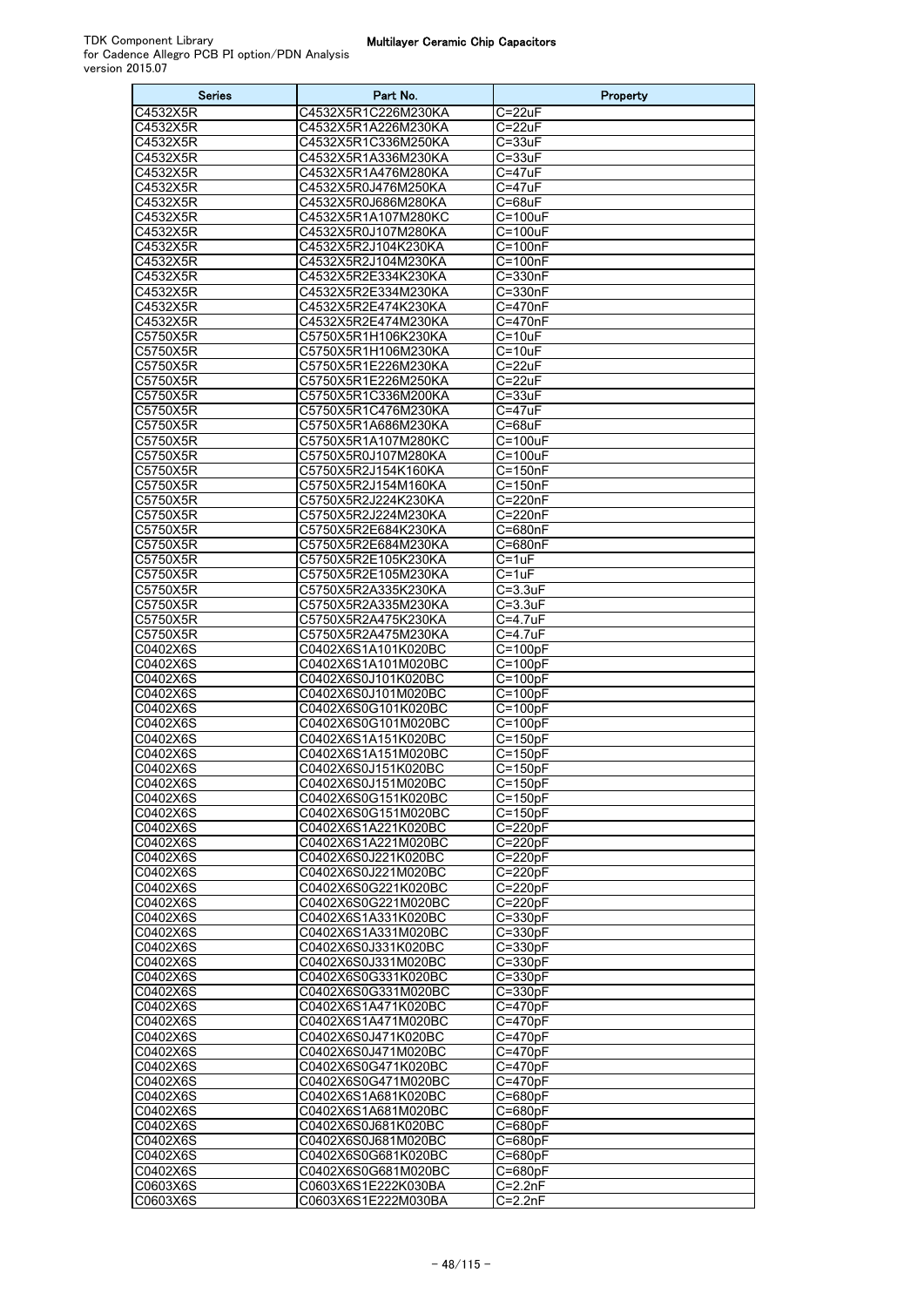| Series               | Part No.                                   | Property                   |
|----------------------|--------------------------------------------|----------------------------|
| C0603X6S             | C0603X6S1C222K030BA                        | C=2.2nF                    |
| C0603X6S             | C0603X6S1C222M030BA                        | $C=2.2nF$                  |
| C0603X6S<br>C0603X6S | C0603X6S1A222K030BA<br>C0603X6S1A222M030BA | $C = 2.2nF$<br>$C = 2.2nF$ |
| C0603X6S             | C0603X6S0J222K030BA                        | $C = 2.2nF$                |
| C0603X6S             | C0603X6S0J222M030BA                        | $C = 2.2nF$                |
| C0603X6S             | C0603X6S1C472K030BA                        | $C = 4.7nF$                |
| C0603X6S             | C0603X6S1C472M030BA                        | $C = 4.7nF$                |
| C0603X6S             | C0603X6S1A472K030BA                        | $C = 4.7nF$                |
| C0603X6S             | C0603X6S1A472M030BA                        | $C = 4.7nF$                |
| C0603X6S<br>C0603X6S | C0603X6S0J472K030BA<br>C0603X6S0J472M030BA | $C = 4.7nF$<br>$C = 4.7nF$ |
| C0603X6S             | C0603X6S1A103K030BA                        | $C = 10nF$                 |
| C0603X6S             | C0603X6S1A103M030BA                        | $C = 10nF$                 |
| C0603X6S             | C0603X6S0J103K030BA                        | $C = 10nF$                 |
| C0603X6S             | C0603X6S0J103M030BA                        | $C = 10nF$                 |
| C0603X6S             | C0603X6S1C223K030BC                        | C=22nF                     |
| C0603X6S             | C0603X6S1C223M030BC                        | $C = 22nF$                 |
| C0603X6S<br>C0603X6S | C0603X6S1A223K030BB<br>C0603X6S1A223M030BB | C=22nF<br>$C = 22nF$       |
| C0603X6S             | C0603X6S0G223K030BC                        | C=22nF                     |
| C0603X6S             | C0603X6S0G223M030BC                        | C=22nF                     |
| C0603X6S             | C0603X6S1C473K030BC                        | C=47nF                     |
| C0603X6S             | C0603X6S1C473M030BC                        | C=47nF                     |
| C0603X6S             | C0603X6S1A473K030BB                        | $C = 47nF$                 |
| C0603X6S             | C0603X6S1A473M030BB                        | $C = 47nF$                 |
| C0603X6S<br>C0603X6S | C0603X6S0G473K030BC<br>C0603X6S0G473M030BC | C=47nF<br>$C = 47nF$       |
| C0603X6S             | C0603X6S0G683K030BC                        | C=68nF                     |
| C0603X6S             | C0603X6S0G683M030BC                        | $C = 68nF$                 |
| C0603X6S             | C0603X6S1C104K030BC                        | $C = 100nF$                |
| C0603X6S             | C0603X6S1C104M030BC                        | $C=100nF$                  |
| C0603X6S             | C0603X6S0J104K030BC                        | C=100nF                    |
| C0603X6S<br>C0603X6S | C0603X6S0J104M030BC<br>C0603X6S0G104K030BC | C=100nF<br>$C = 100nF$     |
| C0603X6S             | C0603X6S0G104M030BC                        | C=100nF                    |
| C0603X6S             | C0603X6S1A154K030BC                        | $C=150nF$                  |
| C0603X6S             | C0603X6S1A154M030BC                        | $C = 150nF$                |
| C0603X6S             | C0603X6S0J154K030BC                        | C=150nF                    |
| C0603X6S             | C0603X6S0J154M030BC                        | $C = 150nF$                |
| C0603X6S<br>C0603X6S | C0603X6S0G154K030BB<br>C0603X6S0G154M030BB | $C = 150nF$<br>$C=150nF$   |
| C0603X6S             | C0603X6S1A224K030BC                        | C=220nF                    |
| C0603X6S             | C0603X6S1A224M030BC                        | $C = 220nF$                |
| C0603X6S             | C0603X6S0J224K030BC                        | C=220nF                    |
| C0603X6S             | C0603X6S0J224M030BC                        | $C = 220nF$                |
| C0603X6S             | C0603X6S0G224K030BB                        | $C = 220nF$                |
| C0603X6S<br>C0603X6S | C0603X6S0G224M030BB<br>C0603X6S0G334K030BC | C=220nF<br>C=330nF         |
| C0603X6S             | C0603X6S0G334M030BC                        | C=330nF                    |
| C0603X6S             | C0603X6S0G474M030BC                        | $C = 470nF$                |
| C1005X6S             | C1005X6S1H103K050BB                        | $C = 10nF$                 |
| C1005X6S             | C1005X6S1H103M050BB                        | $C = 10nF$                 |
| C1005X6S             | C1005X6S1H153K050BB                        | $C = 15nF$                 |
| C1005X6S<br>C1005X6S | C1005X6S1H153M050BB<br>C1005X6S1H223K050BB | $C = 15nF$<br>$C = 22nF$   |
| C1005X6S             | C1005X6S1H223M050BB                        | $C = 22nF$                 |
| C1005X6S             | C1005X6S1H333K050BB                        | $C = 33nF$                 |
| C1005X6S             | C1005X6S1H333M050BB                        | $C = 33nF$                 |
| C1005X6S             | C1005X6S1H473K050BB                        | $C = 47nF$                 |
| C1005X6S             | C1005X6S1H473M050BB                        | C=47nF                     |
| C1005X6S             | C1005X6S1H683K050BB                        | $C = 68nF$                 |
| C1005X6S<br>C1005X6S | C1005X6S1H683M050BB<br>C1005X6S1V683K050BB | $C = 68nF$<br>$C = 68nF$   |
| C1005X6S             | C1005X6S1V683M050BB                        | $C = 68nF$                 |
| C1005X6S             | C1005X6S1E683K050BC                        | C=68nF                     |
| C1005X6S             | C1005X6S1E683M050BC                        | $C = 68nF$                 |
| C1005X6S             | C1005X6S1H104K050BB                        | C=100nF                    |
| C1005X6S             | C1005X6S1H104M050BB                        | C=100nF                    |
| C1005X6S<br>C1005X6S | C1005X6S1V104K050BB<br>C1005X6S1V104M050BB | $C=100nF$<br>$C = 100nF$   |
| C1005X6S             | C1005X6S1E104K050BB                        | $C = 100nF$                |
| C1005X6S             | C1005X6S1E104M050BB                        | $C = 100nF$                |
| C1005X6S             | C1005X6S0J104K050BA                        | $C = 100nF$                |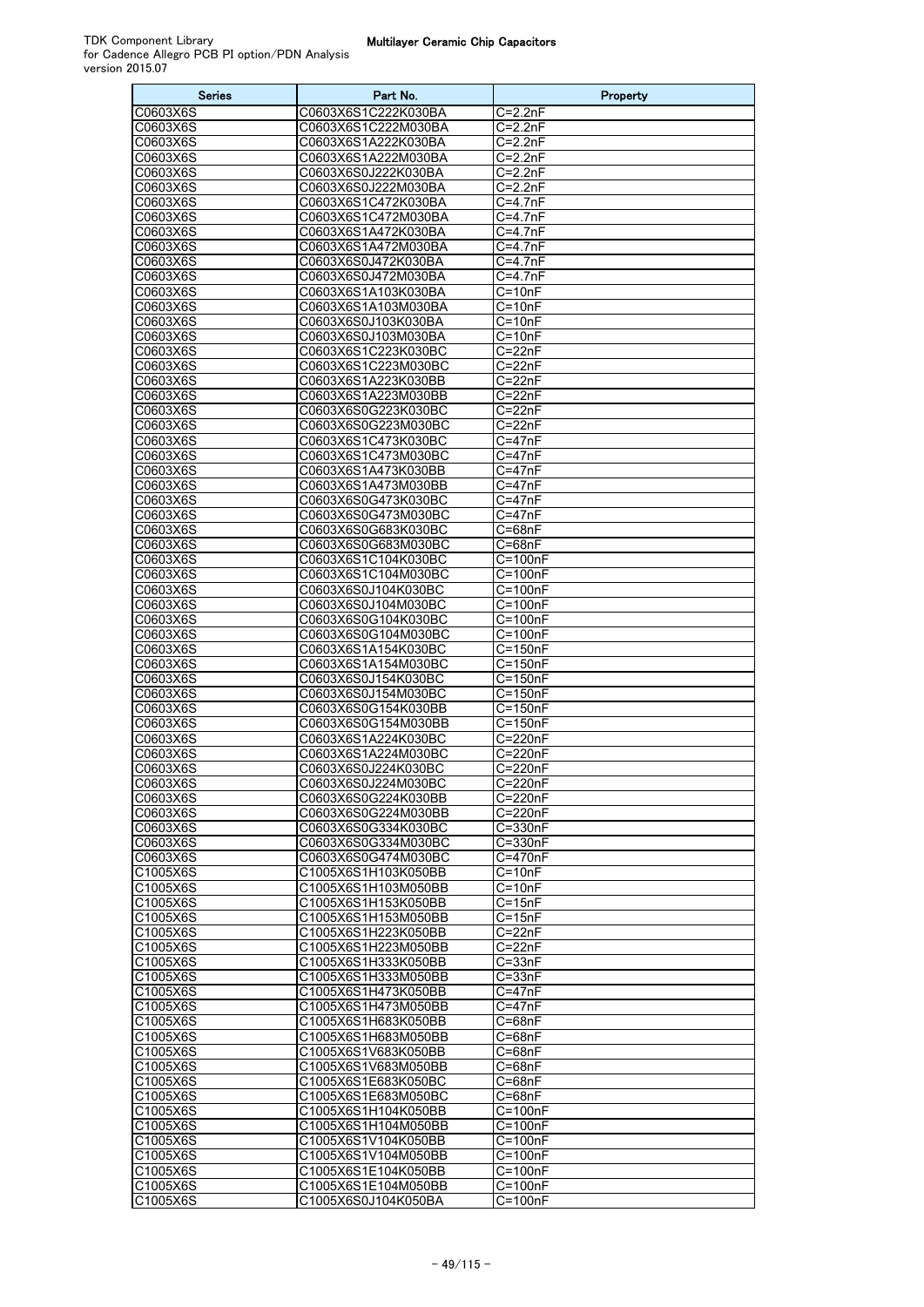| <b>Series</b>        | Part No.                                   | Property               |
|----------------------|--------------------------------------------|------------------------|
| C1005X6S             | C1005X6S0J104M050BA                        | $C = 100nF$            |
| C1005X6S             | C1005X6S0G104K050BA                        | $C = 100nF$            |
| C1005X6S             | C1005X6S0G104M050BA                        | C=100nF                |
| C1005X6S             | C1005X6S1E154K050BC                        | $C = 150nF$            |
| C1005X6S             | C1005X6S1E154M050BC                        | $C = 150nF$            |
| C1005X6S             | C1005X6S1C154K050BB                        | C=150nF                |
| C1005X6S             | C1005X6S1C154M050BB                        | $C = 150nF$            |
| C1005X6S             | C1005X6S0J154K050BC                        | $C = 150nF$            |
| C1005X6S<br>C1005X6S | C1005X6S0J154M050BC                        | $C = 150nF$            |
| C1005X6S             | C1005X6S0G154K050BB<br>C1005X6S0G154M050BB | $C = 150nF$<br>C=150nF |
| C1005X6S             | C1005X6S1E224K050BC                        | C=220nF                |
| C1005X6S             | C1005X6S1E224M050BC                        | C=220nF                |
| C1005X6S             | C1005X6S1C224K050BB                        | C=220nF                |
| C1005X6S             | C1005X6S1C224M050BB                        | C=220nF                |
| C1005X6S             | C1005X6S0J224K050BC                        | C=220nF                |
| C1005X6S             | C1005X6S0J224M050BC                        | C=220nF                |
| C1005X6S             | C1005X6S0G224K050BB                        | C=220nF                |
| C1005X6S             | C1005X6S0G224M050BB                        | C=220nF                |
| C1005X6S             | C1005X6S1C334K050BC                        | $C = 330nF$            |
| C1005X6S             | C1005X6S1C334M050BC                        | C=330nF                |
| C1005X6S             | C1005X6S1A334K050BC                        | C=330nF                |
| C1005X6S             | C1005X6S1A334M050BC                        | $C = 330nF$            |
| C1005X6S             | C1005X6S0J334K050BC                        | C=330nF                |
| C1005X6S<br>C1005X6S | C1005X6S0J334M050BC<br>C1005X6S0G334K050BB | $C = 330nF$<br>C=330nF |
| C1005X6S             | C1005X6S0G334M050BB                        | C=330nF                |
| C1005X6S             | C1005X6S1C474K050BC                        | $C = 470nF$            |
| C1005X6S             | C1005X6S1C474M050BC                        | C=470nF                |
| C1005X6S             | C1005X6S1A474K050BC                        | C=470nF                |
| C1005X6S             | C1005X6S1A474M050BC                        | C=470nF                |
| C1005X6S             | C1005X6S0J474K050BC                        | C=470nF                |
| C1005X6S             | C1005X6S0J474M050BC                        | $C = 470nF$            |
| C1005X6S             | C1005X6S0G474K050BB                        | C=470nF                |
| C1005X6S             | C1005X6S0G474M050BB                        | C=470nF                |
| C1005X6S             | C1005X6S1C684K050BC                        | C=680nF                |
| C1005X6S             | C1005X6S1C684M050BC                        | C=680nF                |
| C1005X6S             | C1005X6S1A684K050BC                        | C=680nF                |
| C1005X6S<br>C1005X6S | C1005X6S1A684M050BC<br>C1005X6S0J684K050BC | $C = 680nF$<br>C=680nF |
| C1005X6S             | C1005X6S0J684M050BC                        | C=680nF                |
| C1005X6S             | C1005X6S0G684K050BB                        | C=680nF                |
| C1005X6S             | C1005X6S0G684M050BB                        | C=680nF                |
| C1005X6S             | C1005X6S1C105K050BC                        | C=1uF                  |
| C1005X6S             | C1005X6S1C105M050BC                        | $C = 1uF$              |
| C1005X6S             | C1005X6S1A105K050BC                        | $C = 1uF$              |
| C1005X6S             | C1005X6S1A105M050BC                        | $C=1uF$                |
| C1005X6S             | C1005X6S0J105K050BC                        | $C = 1uF$              |
| C1005X6S             | C1005X6S0J105M050BC                        | $C = 1uF$              |
| C1005X6S             | C1005X6S0G105K050BB                        | $C = 1uF$              |
| C1005X6S             | C1005X6S0G105M050BB                        | C=1uF                  |
| C1005X6S             | C1005X6S1C155K050BC                        | $C = 1.5$ uF           |
| C1005X6S<br>C1005X6S | C1005X6S1C155M050BC<br>C1005X6S0J155K050BC | C=1.5uF<br>$C=1.5$ uF  |
| C1005X6S             | C1005X6S0J155M050BC                        | $C = 1.5$ uF           |
| C1005X6S             | C1005X6S0G155K050BC                        | C=1.5uF                |
| C1005X6S             | C1005X6S0G155M050BC                        | $C = 1.5$ uF           |
| C1005X6S             | C1005X6S1C225K050BC                        | C=2.2uF                |
| C1005X6S             | C1005X6S1C225M050BC                        | $C = 2.2uF$            |
| C1005X6S             | C1005X6S1A225K050BC                        | $C = 2.2uF$            |
| C1005X6S             | C1005X6S1A225M050BC                        | C=2.2uF                |
| C1005X6S             | C1005X6S0J225K050BC                        | $C = 2.2uF$            |
| C1005X6S             | C1005X6S0J225M050BC                        | C=2.2uF                |
| C1005X6S             | C1005X6S0G225K050BC                        | $C = 2.2uF$            |
| C1005X6S             | C1005X6S0G225M050BC                        | $C = 2.2uF$            |
| C1005X6S             | C1005X6S0G335K050BC                        | C=3.3uF                |
| C1005X6S             | C1005X6S0G335M050BC                        | $C = 3.3uF$            |
| C1005X6S<br>C1608X6S | C1005X6S0G475M050BC<br>C1608X6S1H154K080AB | C=4.7uF<br>$C=150nF$   |
| C1608X6S             | C1608X6S1H154M080AB                        | $C = 150nF$            |
| C1608X6S             | C1608X6S1V154K080AB                        | C=150nF                |
| C1608X6S             | C1608X6S1V154M080AB                        | $C = 150nF$            |
| C1608X6S             | C1608X6S1H224K080AB                        | C=220nF                |
| C1608X6S             | C1608X6S1H224M080AB                        | C=220nF                |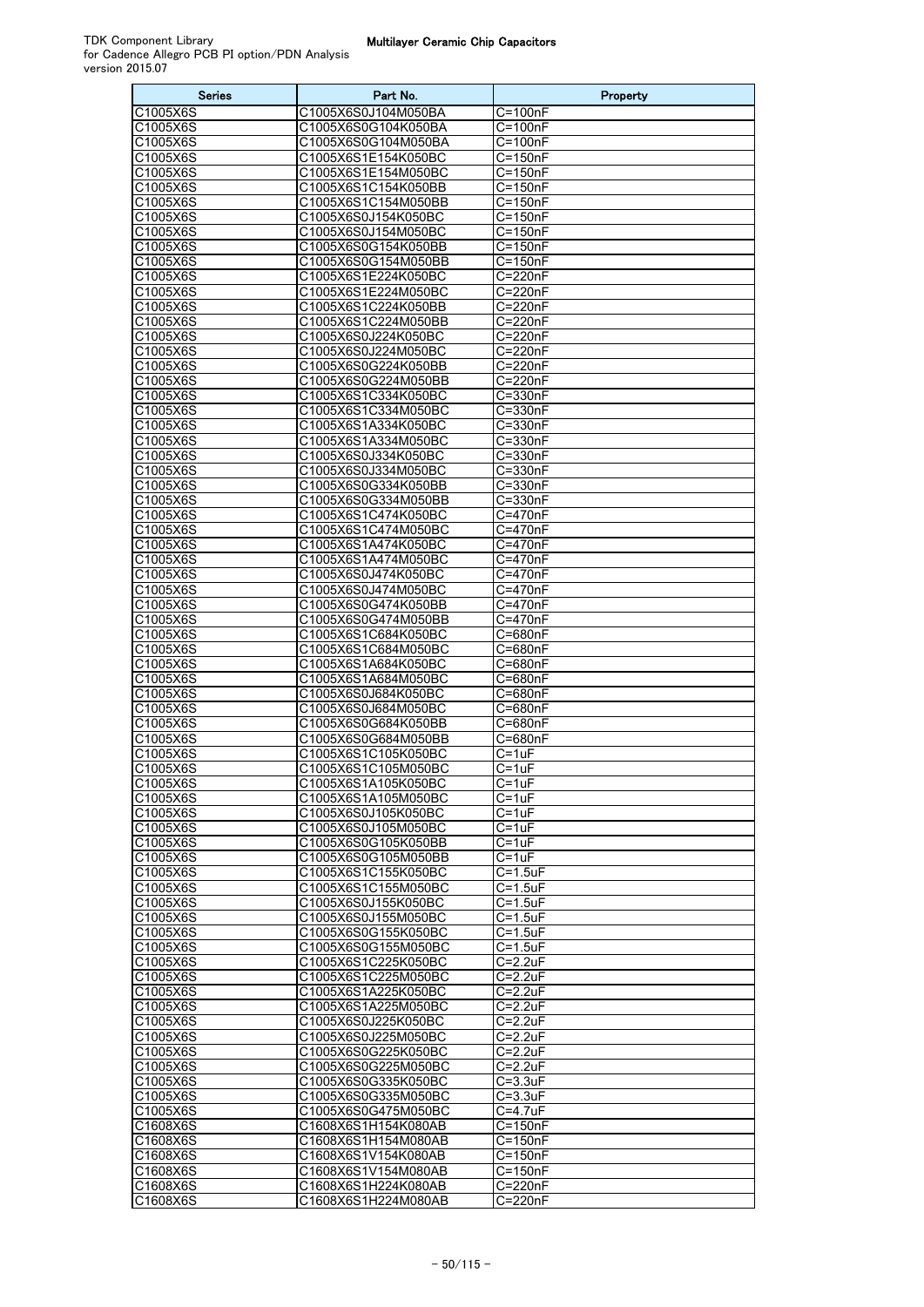| <b>Series</b>         | Part No.                                   | Property                     |
|-----------------------|--------------------------------------------|------------------------------|
| C1608X6S              | C1608X6S1V224K080AB                        | $C=220nF$                    |
| C1608X6S              | C1608X6S1V224M080AB                        | $\overline{C}$ =220nF        |
| C1608X6S              | C1608X6S1H334K080AB                        | C=330nF                      |
| C1608X6S              | C1608X6S1H334M080AB                        | C=330nF                      |
| C1608X6S              | C1608X6S1V334K080AB                        | C=330nF                      |
| C1608X6S              | C1608X6S1V334M080AB                        | C=330nF                      |
| C1608X6S              | C1608X6S1E334K080AB                        | C=330nF                      |
| C1608X6S              | C1608X6S1E334M080AB                        | C=330nF                      |
| C1608X6S<br>C1608X6S  | C1608X6S1H474K080AB<br>C1608X6S1H474M080AB | C=470nF<br>C=470nF           |
| C1608X6S              | C1608X6S1V474K080AB                        | C=470nF                      |
| C1608X6S              | C1608X6S1V474M080AB                        | C=470nF                      |
| C1608X6S              | C1608X6S1E474K080AB                        | C=470nF                      |
| C1608X6S              | C1608X6S1E474M080AB                        | C=470nF                      |
| C1608X6S              | C1608X6S1H684K080AC                        | C=680nF                      |
| C1608X6S              | C1608X6S1H684M080AC                        | $\overline{C}$ =680nF        |
| C1608X6S              | C1608X6S1V684K080AB                        | C=680nF                      |
| C1608X6S              | C1608X6S1V684M080AB                        | C=680nF                      |
| C1608X6S              | C1608X6S1E684K080AB                        | C=680nF                      |
| C1608X6S              | C1608X6S1E684M080AB                        | C=680nF                      |
| C1608X6S              | C1608X6S1C684K080AC                        | $\overline{C}$ =680nF        |
| C1608X6S              | C1608X6S1C684M080AC                        | C=680nF                      |
| C1608X6S<br>C1608X6S  | C1608X6S1H105K080AC<br>C1608X6S1H105M080AC | $C = 1uF$<br>$C=1uF$         |
| C1608X6S              | C1608X6S1V105K080AB                        | $C = 1uF$                    |
| C1608X6S              | C1608X6S1V105M080AB                        | $C = 1uF$                    |
| C1608X6S              | C1608X6S1E105K080AB                        | $C = 1uF$                    |
| C1608X6S              | C1608X6S1E105M080AB                        | $C = 1uF$                    |
| C1608X6S              | C1608X6S1C105K080AC                        | $C=1uF$                      |
| C1608X6S              | C1608X6S1C105M080AC                        | $C = 1uF$                    |
| C1608X6S              | C1608X6S1A105K080AC                        | $C = 1uF$                    |
| C1608X6S              | C1608X6S1A105M080AC                        | $C = 1uF$                    |
| C1608X6S              | C1608X6S0J105K080AC                        | $C = 1uF$                    |
| C1608X6S              | C1608X6S0J105M080AC                        | $C=1uF$                      |
| C1608X6S              | C1608X6S1C155K080AC                        | $C = 1.5$ uF                 |
| C1608X6S              | C1608X6S1C155M080AC                        | $C = 1.5$ uF                 |
| C1608X6S              | C1608X6S1A155K080AB                        | $C = 1.5$ uF                 |
| C1608X6S<br>C1608X6S  | C1608X6S1A155M080AB<br>C1608X6S0J155K080AB | $C = 1.5$ uF<br>$C = 1.5$ uF |
| C1608X6S              | C1608X6S0J155M080AB                        | $C = 1.5$ uF                 |
| C1608X6S              | C1608X6S1C225K080AC                        | $C = 2.2uF$                  |
| C1608X6S              | C1608X6S1C225M080AC                        | $C = 2.2uF$                  |
| C1608X6S              | C1608X6S1A225K080AB                        | $C = 2.2uF$                  |
| $\overline{C1608X6S}$ | C1608X6S1A225M080AB                        | $C=2.2uF$                    |
| C1608X6S              | C1608X6S0J225K080AB                        | $C = 2.2uF$                  |
| C1608X6S              | C1608X6S0J225M080AB                        | $C = 2.2uF$                  |
| C1608X6S              | C1608X6S1C335K080AC                        | $C = 3.3uF$                  |
| C1608X6S              | C1608X6S1C335M080AC                        | $C = 3.3uF$                  |
| C1608X6S              | C1608X6S1A335K080AC                        | $C=3.3uF$                    |
| C1608X6S              | C1608X6S1A335M080AC                        | $C = 3.3uF$                  |
| C1608X6S              | C1608X6S0J335K080AB                        | $C = 3.3$ uF                 |
| C1608X6S<br>C1608X6S  | C1608X6S0J335M080AB<br>C1608X6S1C475K080AC | C=3.3uF<br>C=4.7uF           |
| C1608X6S              | C1608X6S1C475M080AC                        | $C=4.7$ uF                   |
| C1608X6S              | C1608X6S1A475K080AC                        | $C = 4.7uF$                  |
| C1608X6S              | C1608X6S1A475M080AC                        | C=4.7uF                      |
| C1608X6S              | C1608X6S0J475K080AB                        | $C = 4.7uF$                  |
| C1608X6S              | C1608X6S0J475M080AB                        | C=4.7uF                      |
| C1608X6S              | C1608X6S1A685K080AC                        | C=6.8uF                      |
| C1608X6S              | C1608X6S1A685M080AC                        | C=6.8uF                      |
| C1608X6S              | C1608X6S0J685K080AB                        | C=6.8uF                      |
| C1608X6S              | C1608X6S0J685M080AB                        | C=6.8uF                      |
| C1608X6S              | C1608X6S0G685K080AC                        | C=6.8uF                      |
| C1608X6S              | C1608X6S0G685M080AC                        | C=6.8uF                      |
| C1608X6S              | C1608X6S1A106M080AC                        | $C = 10uF$                   |
| C1608X6S<br>C1608X6S  | C1608X6S0J106M080AC<br>C1608X6S0G106K080AB | C=10uF<br>$C = 10uF$         |
| C1608X6S              | C1608X6S0G106M080AC                        | $C = 10uF$                   |
| C2012X6S              | C2012X6S1H474K125AB                        | C=470nF                      |
| C2012X6S              | C2012X6S1H474M125AB                        | C=470nF                      |
| C2012X6S              | C2012X6S1H684K125AB                        | C=680nF                      |
| C2012X6S              | C2012X6S1H684M125AB                        | C=680nF                      |
| C2012X6S              | C2012X6S1H105K085AB                        | $C = 1uF$                    |
| C2012X6S              | C2012X6S1H105M085AB                        | C=1uF                        |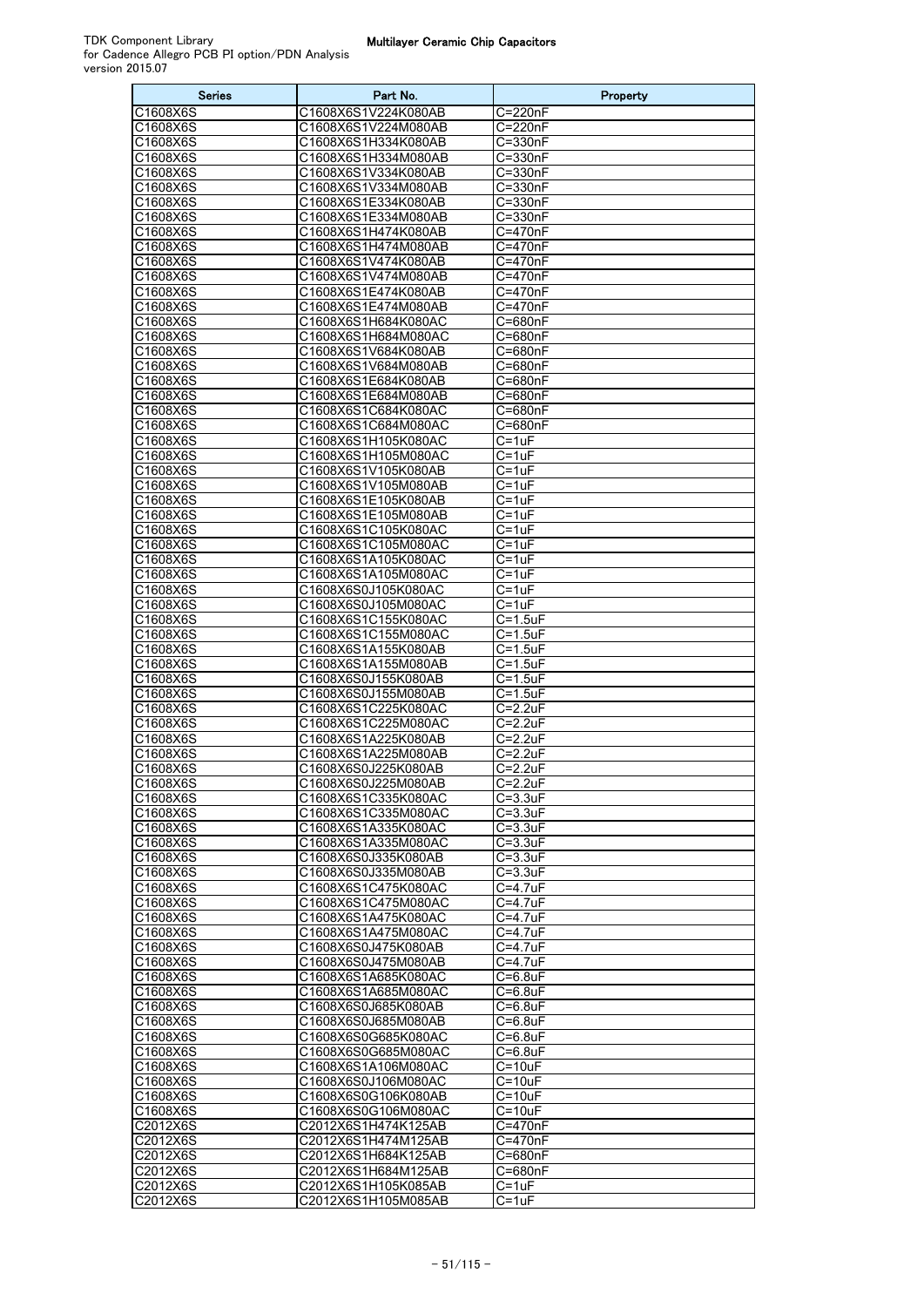| Series               | Part No.                                   | Property                     |
|----------------------|--------------------------------------------|------------------------------|
| C2012X6S             | C2012X6S1H105K125AB                        | C=1uF                        |
| C2012X6S             | C2012X6S1H105M125AB                        | $C = 1uF$                    |
| C2012X6S             | C2012X6S1V105K085AB                        | $C = 1uF$                    |
| C2012X6S<br>C2012X6S | C2012X6S1V105M085AB<br>C2012X6S1E105K085AB | C=1uF<br>$C = 1uF$           |
| C2012X6S             | C2012X6S1E105M085AB                        | $C = 1uF$                    |
| C2012X6S             | C2012X6S1H155K125AB                        | $C = 1.5$ uF                 |
| C2012X6S             | C2012X6S1H155M125AB                        | C=1.5uF                      |
| C2012X6S             | C2012X6S1V155K125AB                        | $C = 1.5$ uF                 |
| C2012X6S             | C2012X6S1V155M125AB                        | $C = 1.5$ uF                 |
| C2012X6S             | C2012X6S1E155K125AB                        | $C = 1.5$ uF                 |
| C2012X6S             | C2012X6S1E155M125AB                        | $C = 1.5$ uF                 |
| C2012X6S<br>C2012X6S | C2012X6S1H225K085AC<br>C2012X6S1H225M085AC | $C = 2.2uF$<br>$C = 2.2uF$   |
| C2012X6S             | C2012X6S1H225K125AB                        | $C = 2.2uF$                  |
| C2012X6S             | C2012X6S1H225M125AB                        | $C = 2.2uF$                  |
| C2012X6S             | C2012X6S1V225K085AB                        | $C = 2.2uF$                  |
| C2012X6S             | C2012X6S1V225M085AB                        | $C = 2.2uF$                  |
| C2012X6S             | C2012X6S1V225K125AB                        | $C = 2.2uF$                  |
| C2012X6S             | C2012X6S1V225M125AB                        | $C = 2.2uF$                  |
| C2012X6S             | C2012X6S1E225K085AB                        | $C = 2.2uF$                  |
| C2012X6S             | C2012X6S1E225M085AB                        | $C = 2.2uF$<br>$C = 2.2uF$   |
| C2012X6S<br>C2012X6S | C2012X6S1E225K125AC<br>C2012X6S1E225M125AC | $C = 2.2uF$                  |
| C2012X6S             | C2012X6S1C225K085AB                        | $C = 2.2uF$                  |
| C2012X6S             | C2012X6S1C225M085AB                        | $C = 2.2uF$                  |
| C2012X6S             | C2012X6S1H335K125AC                        | $C = 3.3uF$                  |
| C2012X6S             | C2012X6S1H335M125AC                        | $C = 3.3uF$                  |
| C2012X6S             | C2012X6S1V335K125AB                        | C=3.3uF                      |
| C2012X6S             | C2012X6S1V335M125AB                        | $C = 3.3uF$                  |
| C2012X6S             | C2012X6S1E335K125AC                        | $C = 3.3uF$                  |
| C2012X6S<br>C2012X6S | C2012X6S1E335M125AC<br>C2012X6S1C335K125AC | $C = 3.3uF$<br>$C = 3.3uF$   |
| C2012X6S             | C2012X6S1C335M125AC                        | C=3.3uF                      |
| C2012X6S             | C2012X6S1H475K125AC                        | $\overline{C}$ =4.7uF        |
| C2012X6S             | C2012X6S1H475M125AC                        | $C = 4.7uF$                  |
| C2012X6S             | C2012X6S1V475K125AB                        | C=4.7uF                      |
| C2012X6S             | C2012X6S1V475M125AB                        | $C = 4.7uF$                  |
| C2012X6S             | C2012X6S1E475K125AC                        | C=4.7uF                      |
| C2012X6S<br>C2012X6S | C2012X6S1E475M125AC                        | $C = 4.7$ uF<br>$C = 4.7$ uF |
| C2012X6S             | C2012X6S1C475K085AC<br>C2012X6S1C475M085AC | C=4.7uF                      |
| C2012X6S             | C2012X6S1C475K125AC                        | $C = 4.7$ uF                 |
| C2012X6S             | C2012X6S1C475M125AC                        | C=4.7uF                      |
| C2012X6S             | C2012X6S1A475K085AB                        | C=4.7uF                      |
| C2012X6S             | C2012X6S1A475M085AB                        | C=4.7uF                      |
| C2012X6S             | C2012X6S0J475K125AB                        | $C = 4.7uF$                  |
| C2012X6S             | C2012X6S0J475M125AB                        | $C = 4.7$ uF                 |
| C2012X6S             | C2012X6S1C685K125AC                        | C=6.8uF                      |
| C2012X6S<br>C2012X6S | C2012X6S1C685M125AC<br>C2012X6S1A685K085AC | $C = 6.8$ uF<br>C=6.8uF      |
| C2012X6S             | C2012X6S1A685M085AC                        | $C = 6.8$ uF                 |
| C2012X6S             | C2012X6S1A685K125AB                        | $C = 6.8$ uF                 |
| C2012X6S             | C2012X6S1A685M125AB                        | $C = 6.8$ uF                 |
| C2012X6S             | C2012X6S0J685K085AB                        | $C = 6.8$ uF                 |
| C2012X6S             | C2012X6S0J685M085AB                        | C=6.8uF                      |
| C2012X6S             | C2012X6S1C106K085AC                        | $C = 10uF$                   |
| C2012X6S<br>C2012X6S | C2012X6S1C106M085AC<br>C2012X6S1C106K125AC | $C = 10uF$<br>$C = 10uF$     |
| C2012X6S             | C2012X6S1C106M125AC                        | $C = 10uF$                   |
| C2012X6S             | C2012X6S1A106K085AC                        | $C = 10uF$                   |
| C2012X6S             | C2012X6S1A106M085AC                        | $C = 10uF$                   |
| C2012X6S             | C2012X6S1A106K125AB                        | $C = 10uF$                   |
| C2012X6S             | C2012X6S1A106M125AB                        | C=10uF                       |
| C2012X6S             | C2012X6S0J106K085AC                        | $C = 10uF$                   |
| C2012X6S             | C2012X6S0J106M085AC                        | $C = 10uF$                   |
| C2012X6S<br>C2012X6S | C2012X6S0J106K125AB<br>C2012X6S0J106M125AB | $C = 10uF$<br>$C = 10uF$     |
| C2012X6S             | C2012X6S0G106K125AC                        | $C = 10uF$                   |
| C2012X6S             | C2012X6S0G106M125AC                        | $C = 10uF$                   |
| C2012X6S             | C2012X6S1C156M125AC                        | C=15uF                       |
| C2012X6S             | C2012X6S1A156M125AC                        | $C=15uF$                     |
| C2012X6S             | C2012X6S0J156M125AB                        | $C = 15uF$                   |
| C2012X6S             | C2012X6S0G156M085AC                        | $C = 15uF$                   |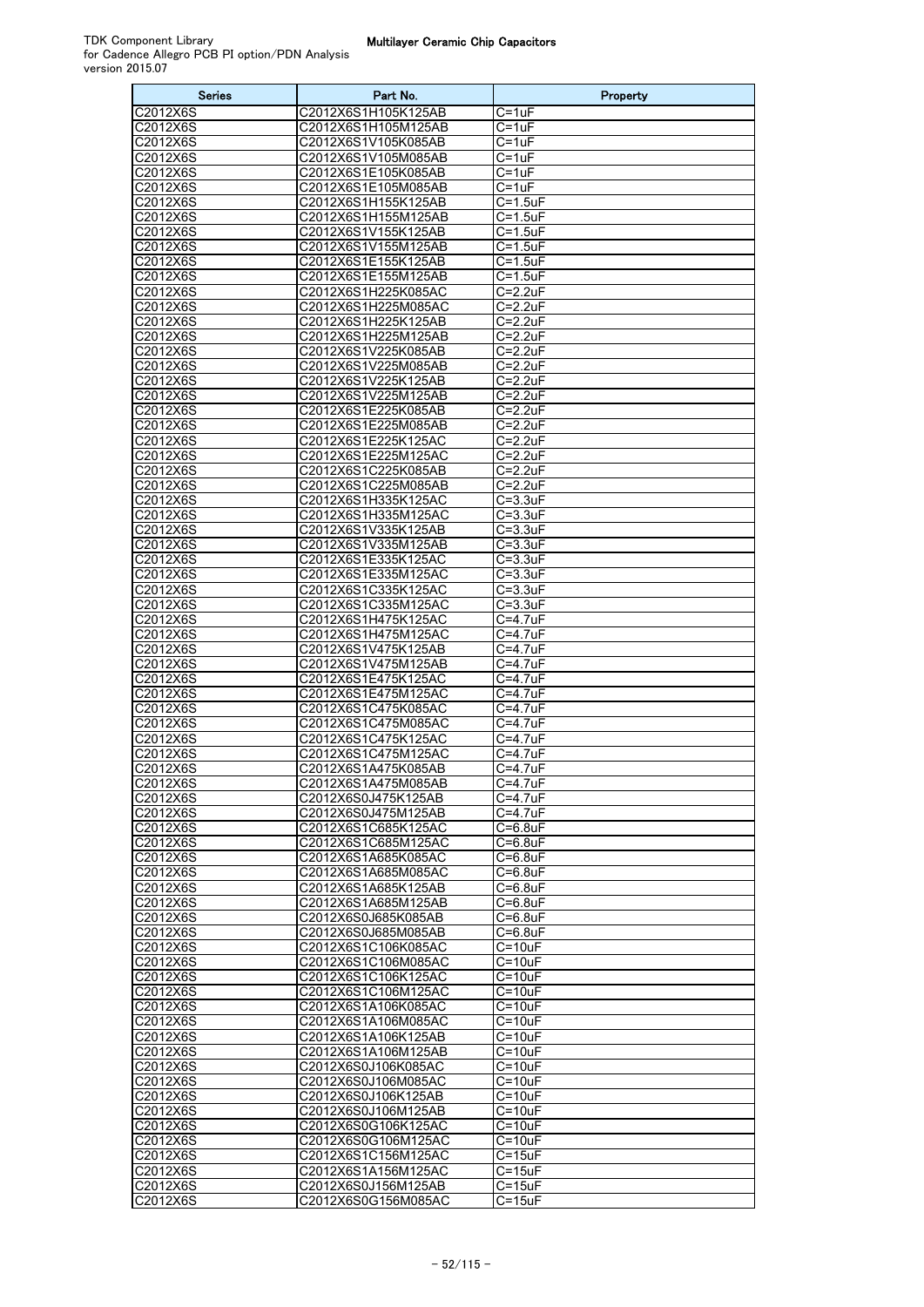| <b>Series</b>                 | Part No.                                   | Property                           |
|-------------------------------|--------------------------------------------|------------------------------------|
| C2012X6S                      | C2012X6S1C226M125AC                        | C=22uF                             |
| C2012X6S                      | C2012X6S1A226M125AC                        | $C = 22uF$                         |
| C2012X6S                      | C2012X6S0J226M085AC                        | C=22uF                             |
| C2012X6S<br>C2012X6S          | C2012X6S0J226M125AB<br>C2012X6S0G226M085AC | $C = 22uF$<br>$C=22uF$             |
| C2012X6S                      | C2012X6S0G226M125AC                        | $C = 22uF$                         |
| C2012X6S                      | C2012X6S0G336M125AC                        | $C = 33uF$                         |
| C2012X6S                      | C2012X6S0G476M125AC                        | C=47uF                             |
| C3216X6S                      | C3216X6S1H155K160AB                        | $C = 1.5$ uF                       |
| C3216X6S                      | C3216X6S1H155M160AB                        | $C = 1.5$ uF                       |
| C3216X6S                      | C3216X6S1V155K160AB                        | $C = 1.5$ uF                       |
| C3216X6S                      | C3216X6S1V155M160AB                        | $C = 1.5$ uF                       |
| C3216X6S<br>C3216X6S          | C3216X6S1H225K160AB<br>C3216X6S1H225M160AB | $C = 2.2uF$<br>$C = 2.2uF$         |
| C3216X6S                      | C3216X6S1V225K160AB                        | $C = 2.2uF$                        |
| C3216X6S                      | C3216X6S1V225M160AB                        | $C = 2.2uF$                        |
| C3216X6S                      | C3216X6S1H335K160AB                        | $C = 3.3uF$                        |
| C3216X6S                      | C3216X6S1H335M160AB                        | $C = 3.3uF$                        |
| C3216X6S                      | C3216X6S1V335K160AB                        | $C = 3.3uF$                        |
| C3216X6S                      | C3216X6S1V335M160AB                        | $C = 3.3uF$                        |
| C3216X6S<br>C3216X6S          | C3216X6S1H475K160AB                        | $C = 4.7uF$                        |
| C3216X6S                      | C3216X6S1H475M160AB<br>C3216X6S1V475K085AC | $C = 4.7uF$<br>$C = 4.7$ uF        |
| C3216X6S                      | C3216X6S1V475M085AC                        | $C = 4.7uF$                        |
| C3216X6S                      | C3216X6S1V475K160AB                        | $C = 4.7uF$                        |
| C3216X6S                      | C3216X6S1V475M160AB                        | $C = 4.7uF$                        |
| C3216X6S                      | C3216X6S1E475K085AB                        | $C = 4.7uF$                        |
| C3216X6S                      | C3216X6S1E475M085AB                        | $C = 4.7$ uF                       |
| C3216X6S                      | C3216X6S1E475K160AB                        | $C = 4.7uF$                        |
| C3216X6S<br>C3216X6S          | C3216X6S1E475M160AB<br>C3216X6S1V685K160AC | $C = 4.7uF$<br>$C = 6.8$ uF        |
| C3216X6S                      | C3216X6S1V685M160AC                        | $C = 6.8$ uF                       |
| C3216X6S                      | C3216X6S1E685K160AB                        | C=6.8uF                            |
| C3216X6S                      | C3216X6S1E685M160AB                        | C=6.8uF                            |
| C3216X6S                      | C3216X6S1C685K160AC                        | C=6.8uF                            |
| C3216X6S                      | C3216X6S1C685M160AC                        | $C = 6.8$ uF                       |
| $\overline{\text{C3216X}}$ 6S | C3216X6S1A685K085AB                        | $C = 6.8$ uF                       |
| C3216X6S                      | C3216X6S1A685M085AB<br>C3216X6S1V106K160AC | $C = 6.8$ uF                       |
| C3216X6S<br>C3216X6S          | C3216X6S1V106M160AC                        | C=10uF<br>$C = 10uF$               |
| C3216X6S                      | C3216X6S1E106K160AB                        | $C = 10uF$                         |
| C3216X6S                      | C3216X6S1E106M160AB                        | $C = 10uF$                         |
| C3216X6S                      | C3216X6S1C106K085AC                        | $C = 10uF$                         |
| C3216X6S                      | C3216X6S1C106M085AC                        | C=10uF                             |
| C3216X6S                      | C3216X6S1C106K160AB                        | $C = 10uF$                         |
| C3216X6S<br>C3216X6S          | C3216X6S1C106M160AB<br>C3216X6S1A106K085AB | $C = 10uF$<br>$C = 10uF$           |
| C3216X6S                      | C3216X6S1A106M085AB                        | $C = 10uF$                         |
| C3216X6S                      | C3216X6S0J106K160AC                        | $C = 10uF$                         |
| C3216X6S                      | C3216X6S0J106M160AC                        | $C = 10uF$                         |
| C3216X6S                      | C3216X6S1C156M160AC                        | $C = 15uF$                         |
| C3216X6S                      | C3216X6S1A156M160AB                        | $\overline{C}$ =15uF               |
| C3216X6S                      | C3216X6S0J156M160AB                        | $C = 15uF$                         |
| C3216X6S<br>C3216X6S          | C3216X6S1C226M160AC                        | C=22uF                             |
| C3216X6S                      | C3216X6S1A226M160AB<br>C3216X6S0J226M160AB | $C = 22uF$<br>$C = 22uF$           |
| C3216X6S                      | C3216X6S1A336M160AC                        | C=33uF                             |
| C3216X6S                      | C3216X6S0J336M160AB                        | $C = 33uF$                         |
| C3216X6S                      | C3216X6S1A476M160AC                        | C=47uF                             |
| C3216X6S                      | C3216X6S0J476M160AB                        | C=47uF                             |
| C3216X6S                      | C3216X6S0G476M160AC                        | $C = 47uF$                         |
| C3216X6S                      | C3216X6S0G686M160AC                        | C=68uF                             |
| C3216X6S<br>C3225X6S          | C3216X6S0G107M160AC<br>C3225X6S1H475K250AB | C=100uF<br>C=4.7uF                 |
| C3225X6S                      | C3225X6S1H475M250AB                        | C=4.7uF                            |
| C3225X6S                      | C3225X6S1H685K250AC                        | C=6.8uF                            |
| C3225X6S                      | C3225X6S1H685M250AC                        | C=6.8uF                            |
| C3225X6S                      | C3225X6S1V685K250AC                        | $C = 6.8$ uF                       |
| C3225X6S                      | C3225X6S1V685M250AC                        | C=6.8uF                            |
| C3225X6S                      | C3225X6S1E685K250AB                        | C=6.8uF                            |
| C3225X6S                      | C3225X6S1E685M250AB                        | $C = 6.8$ uF                       |
| C3225X6S<br>C3225X6S          | C3225X6S1H106K250AC<br>C3225X6S1H106M250AC | $\overline{C}$ =10uF<br>$C = 10uF$ |
| C3225X6S                      | C3225X6S1V106K250AC                        | $C = 10uF$                         |
|                               |                                            |                                    |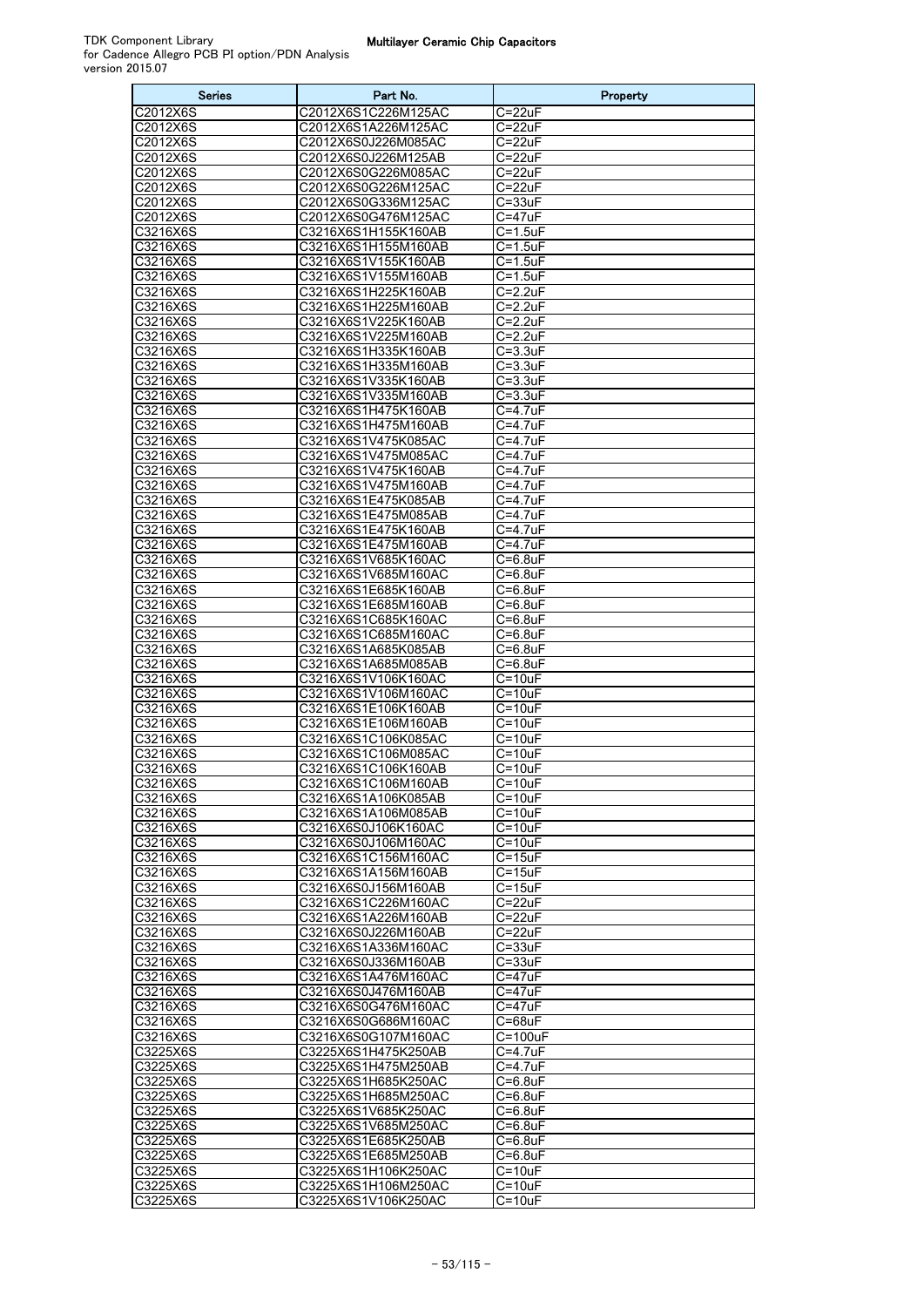| Series               | Part No.                                   | Property                   |
|----------------------|--------------------------------------------|----------------------------|
| C3225X6S             | C3225X6S1V106M250AC                        | $C = 10uF$                 |
| C3225X6S             | C3225X6S1E106K250AC                        | $C = 10uF$                 |
| C3225X6S             | C3225X6S1E106M250AC                        | C=10uF                     |
| C3225X6S<br>C3225X6S | C3225X6S1C226M250AC                        | C=22uF<br>$C = 47uF$       |
| C3225X6S             | C3225X6S0J476M250AC<br>C3225X6S0J107M250AC | C=100uF                    |
| C3225X6S             | C3225X6S0G107M250AC                        | C=100uF                    |
| C4532X6S             | C4532X6S0J107M280KC                        | $\overline{C}$ =100uF      |
| C5750X6S             | C5750X6S2W105K250KA                        | C=1uF                      |
| C5750X6S             | C5750X6S2W105M250KA                        | $C = 1uF$                  |
| C5750X6S             | C5750X6S2W225K250KA                        | $C = 2.2uF$                |
| C5750X6S             | C5750X6S2W225M250KA                        | $C = 2.2uF$                |
| C0402X7R             | C0402X7R1A101K020BC                        | $C = 100pF$                |
| C0402X7R             | C0402X7R1A101M020BC                        | $C = 100pF$                |
| C0402X7R<br>C0402X7R | C0402X7R0J101K020BC<br>C0402X7R0J101M020BC | $C = 100pF$<br>$C = 100pF$ |
| C0402X7R             | C0402X7R0G101K020BC                        | $C=100pF$                  |
| C0402X7R             | C0402X7R0G101M020BC                        | $C = 100pF$                |
| C0402X7R             | C0402X7R1A151K020BC                        | $C = 150pF$                |
| C0402X7R             | C0402X7R1A151M020BC                        | $C = 150pF$                |
| C0402X7R             | C0402X7R0J151K020BC                        | $C = 150pF$                |
| C0402X7R             | C0402X7R0J151M020BC                        | $C = 150pF$                |
| C0402X7R             | C0402X7R0G151K020BC                        | $C = 150pF$                |
| C0402X7R             | C0402X7R0G151M020BC                        | $C = 150pF$                |
| C0402X7R<br>C0402X7R | C0402X7R1A221K020BC<br>C0402X7R1A221M020BC | $C = 220pF$<br>$C = 220pF$ |
| C0402X7R             | C0402X7R0J221K020BC                        | $C = 220pF$                |
| C0402X7R             | C0402X7R0J221M020BC                        | $C = 220pF$                |
| C0402X7R             | C0402X7R0G221K020BC                        | C=220pF                    |
| C0402X7R             | C0402X7R0G221M020BC                        | $C = 220pF$                |
| C0402X7R             | C0402X7R1A331K020BC                        | C=330pF                    |
| C0402X7R             | C0402X7R1A331M020BC                        | $C = 330pF$                |
| C0402X7R             | C0402X7R0J331K020BC                        | C=330pF                    |
| C0402X7R             | C0402X7R0J331M020BC                        | C=330pF                    |
| C0402X7R<br>C0402X7R | C0402X7R0G331K020BC<br>C0402X7R0G331M020BC | $C = 330pF$                |
| C0402X7R             | C0402X7R1A471K020BC                        | C=330pF<br>C=470pF         |
| C0402X7R             | C0402X7R1A471M020BC                        | $C = 470pF$                |
| C0402X7R             | C0402X7R0J471K020BC                        | C=470pF                    |
| C0402X7R             | C0402X7R0J471M020BC                        | $C = 470pF$                |
| C0402X7R             | C0402X7R0G471K020BC                        | $C = 470pF$                |
| C0402X7R             | C0402X7R0G471M020BC                        | $C=470pF$                  |
| C0402X7R             | C0402X7R1A681K020BC                        | C=680pF                    |
| C0402X7R<br>C0402X7R | C0402X7R1A681M020BC                        | C=680pF                    |
|                      | C0402X7R0J681K020BC                        | C=680pF                    |
| C0402X/R<br>C0402X7R | C0402X7R0J681M020BC<br>C0402X7R0G681K020BC | С=680рн<br>$C = 680pF$     |
| C0402X7R             | C0402X7R0G681M020BC                        | $C = 680pF$                |
| C0402X7R             | C0402X7R1A102K020BC                        | $C = 1nF$                  |
| C0402X7R             | C0402X7R1A102M020BC                        | $C = 1nF$                  |
| C0402X7R             | C0402X7R1A152K020BC                        | $C = 1.5nF$                |
| C0402X7R             | C0402X7R1A152M020BC                        | $C = 1.5nF$                |
| C0603X7R             | C0603X7R1E101K030BA                        | $C = 100pF$                |
| C0603X7R             | C0603X7R1E101M030BA                        | $C = 100pF$<br>$C = 150pF$ |
| C0603X7R<br>C0603X7R | C0603X7R1E151K030BA<br>C0603X7R1E151M030BA | $C = 150pF$                |
| C0603X7R             | C0603X7R1E221K030BA                        | $C = 220pF$                |
| C0603X7R             | C0603X7R1E221M030BA                        | $C = 220pF$                |
| C0603X7R             | C0603X7R1E331K030BA                        | C=330pF                    |
| C0603X7R             | C0603X7R1E331M030BA                        | C=330pF                    |
| C0603X7R             | C0603X7R1E471K030BA                        | $C = 470pF$                |
| C0603X7R             | C0603X7R1E471M030BA                        | $C = 470pF$                |
| C0603X7R             | C0603X7R1E681K030BA                        | $C = 680pF$                |
| C0603X7R             | C0603X7R1E681M030BA                        | C=680pF                    |
| C0603X7R<br>C0603X7R | C0603X7R1E102K030BA<br>C0603X7R1E102M030BA | $C = 1nF$<br>$C = 1nF$     |
| C0603X7R             | C0603X7R1E152K030BA                        | $\overline{C=1}.5nF$       |
| C0603X7R             | C0603X7R1E152M030BA                        | $C = 1.5nF$                |
| C0603X7R             | C0603X7R1E222K030BA                        | $C = 2.2nF$                |
| C0603X7R             | C0603X7R1E222M030BA                        | $C = 2.2nF$                |
| C0603X7R             | C0603X7R1C222K030BA                        | C=2.2nF                    |
| C0603X7R             | C0603X7R1C222M030BA                        | $C = 2.2nF$                |
| C0603X7R             | C0603X7R1A222K030BA                        | $C = 2.2nF$                |
| C0603X7R             | C0603X7R1A222M030BA                        | $C = 2.2nF$                |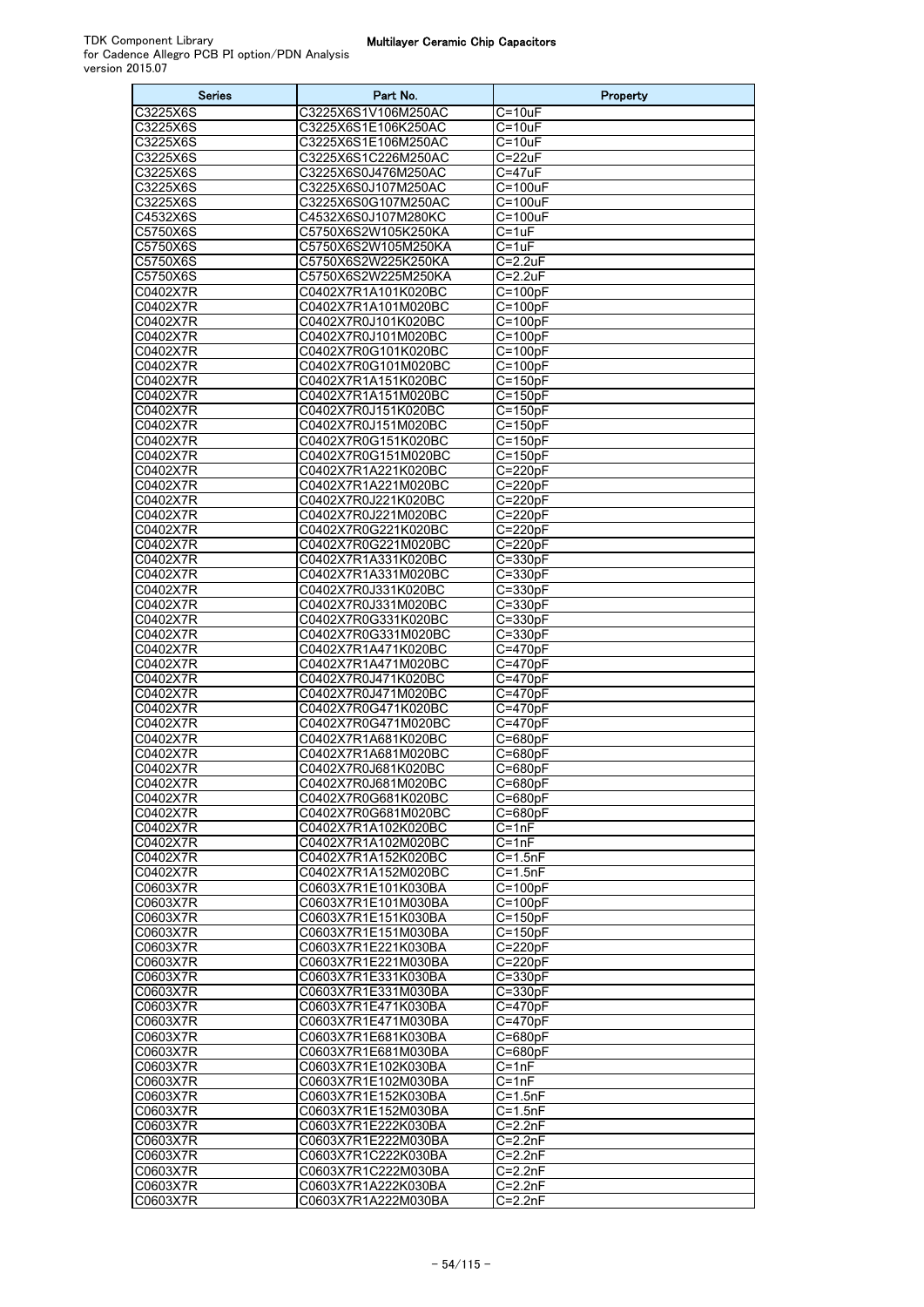| Series               | Part No.                                   | Property                   |
|----------------------|--------------------------------------------|----------------------------|
| C0603X7R             | C0603X7R0J222K030BA                        | C=2.2nF                    |
| C0603X7R             | C0603X7R0J222M030BA                        | $C = 2.2nF$                |
| C0603X7R             | C0603X7R1E332K030BA                        | $C = 3.3nF$                |
| C0603X7R<br>C0603X7R | C0603X7R1E332M030BA<br>C0603X7R1C472K030BA | $C = 3.3nF$<br>$C = 4.7nF$ |
| C0603X7R             | C0603X7R1C472M030BA                        | $C = 4.7nF$                |
| C0603X7R             | C0603X7R1A472K030BA                        | $C = 4.7nF$                |
| C0603X7R             | C0603X7R1A472M030BA                        | $C = 4.7nF$                |
| C0603X7R             | C0603X7R0J472K030BA                        | $C = 4.7nF$                |
| C0603X7R             | C0603X7R0J472M030BA                        | $C = 4.7nF$                |
| C0603X7R             | C0603X7R1A103K030BA                        | $C = 10nF$                 |
| C0603X7R             | C0603X7R1A103M030BA                        | $\overline{C}$ =10nF       |
| C0603X7R             | C0603X7R0J103K030BA                        | $C = 10nF$                 |
| C0603X7R<br>C1005X7R | C0603X7R0J103M030BC<br>C1005X7R1H221K050BA | $C = 10nF$<br>$C = 220pF$  |
| C1005X7R             | C1005X7R1H221M050BA                        | $C = 220pF$                |
| C1005X7R             | C1005X7R1H331K050BA                        | $C = 330pF$                |
| C1005X7R             | C1005X7R1H331M050BA                        | $C = 330pF$                |
| C1005X7R             | C1005X7R1H471K050BA                        | $C = 470pF$                |
| C1005X7R             | C1005X7R1H471M050BA                        | $C = 470pF$                |
| C1005X7R             | C1005X7R1H681K050BA                        | $C = 680pF$                |
| C1005X7R             | C1005X7R1H681M050BA                        | $\overline{C}$ =680pF      |
| C1005X7R             | C1005X7R1H102K050BA                        | C=1nF                      |
| C1005X7R             | C1005X7R1H102M050BA                        | C=1nF<br>$C=1nF$           |
| C1005X7R<br>C1005X7R | C1005X7R1E102K050BA<br>C1005X7R1H152K050BA | $C = 1.5nF$                |
| C1005X7R             | C1005X7R1H152M050BA                        | $\overline{C=1}.5nF$       |
| C1005X7R             | C1005X7R1H222K050BA                        | $C = 2.2nF$                |
| C1005X7R             | C1005X7R1H222M050BA                        | $C = 2.2nF$                |
| C1005X7R             | C1005X7R1H332K050BA                        | $C = 3.3nF$                |
| C1005X7R             | C1005X7R1H332M050BA                        | $C = 3.3nF$                |
| C1005X7R             | C1005X7R1H472K050BA                        | $\overline{C=4}$ .7nF      |
| C1005X7R             | C1005X7R1H472M050BA                        | $C = 4.7nF$                |
| C1005X7R             | C1005X7R1H682K050BA                        | $C = 6.8nF$                |
| C1005X7R<br>C1005X7R | C1005X7R1H682M050BA<br>C1005X7R1H103K050BB | $C = 6.8nF$<br>$C = 10nF$  |
| C1005X7R             | C1005X7R1H103M050BB                        | $C = 10nF$                 |
| C1005X7R             | C1005X7R1V103K050BB                        | C=10nF                     |
| C1005X7R             | C1005X7R1V103M050BB                        | C=10nF                     |
| C1005X7R             | C1005X7R1E103K050BB                        | $C = 10nF$                 |
| C1005X7R             | C1005X7R1E103M050BB                        | $C = 10nF$                 |
| C1005X7R             | C1005X7R1C103K050BA                        | $C = 10nF$                 |
| C1005X7R             | C1005X7R1H153K050BB                        | $C = 15nF$                 |
| C1005X7R<br>C1005X7R | C1005X7R1H153M050BB<br>C1005X7R1V153K050BB | $C = 15nF$<br>$C = 15nF$   |
| C1005X7R             | C1005X7R1V153M050BB                        | $C = 15nF$                 |
| C1005X7R             | C1005X7R1H223K050BB                        | $C=22nF$                   |
| C1005X7R             | C1005X7R1H223M050BB                        | $C=22nF$                   |
| C1005X7R             | C1005X7R1V223K050BB                        | $C = 22nF$                 |
| C1005X7R             | C1005X7R1V223M050BB                        | $C = 22nF$                 |
| C1005X7R             | C1005X7R1E223K050BB                        | $C = 22nF$                 |
| C1005X7R             | C1005X7R1E223M050BB                        | $C = 22nF$                 |
| C1005X7R             | C1005X7R1H333K050BB                        | $C = 33nF$                 |
| C1005X7R<br>C1005X7R | C1005X7R1H333M050BB<br>C1005X7R1V333K050BB | $C = 33nF$<br>$C = 33nF$   |
| C1005X7R             | C1005X7R1V333M050BB                        | $C = 33nF$                 |
| C1005X7R             | C1005X7R1H473K050BB                        | $C = 47nF$                 |
| C1005X7R             | C1005X7R1H473M050BB                        | $C = 47nF$                 |
| C1005X7R             | C1005X7R1V473K050BB                        | $C = 47nF$                 |
| C1005X7R             | C1005X7R1V473M050BB                        | $C = 47nF$                 |
| C1005X7R             | C1005X7R1E473K050BC                        | $C = 47nF$                 |
| C1005X7R             | C1005X7R1E473M050BC                        | $C = 47nF$                 |
| C1005X7R             | C1005X7R1C473K050BC                        | $C = 47nF$                 |
| C1005X7R             | C1005X7R1C473M050BC                        | C=47nF                     |
| C1005X7R<br>C1005X7R | C1005X7R1H683K050BB<br>C1005X7R1H683M050BB | $C = 68nF$<br>$C = 68nF$   |
| C1005X7R             | C1005X7R1V683K050BB                        | $C = 68nF$                 |
| C1005X7R             | C1005X7R1V683M050BB                        | $C = 68nF$                 |
| C1005X7R             | C1005X7R1E683K050BB                        | C=68nF                     |
| C1005X7R             | C1005X7R1E683M050BB                        | $C = 68nF$                 |
| C1005X7R             | C1005X7R1C683K050BC                        | C=68nF                     |
| C1005X7R             | C1005X7R1C683M050BC                        | $C = 68nF$                 |
| C1005X7R             | C1005X7R1H104K050BB                        | C=100nF                    |
| C1005X7R             | C1005X7R1H104M050BB                        | C=100nF                    |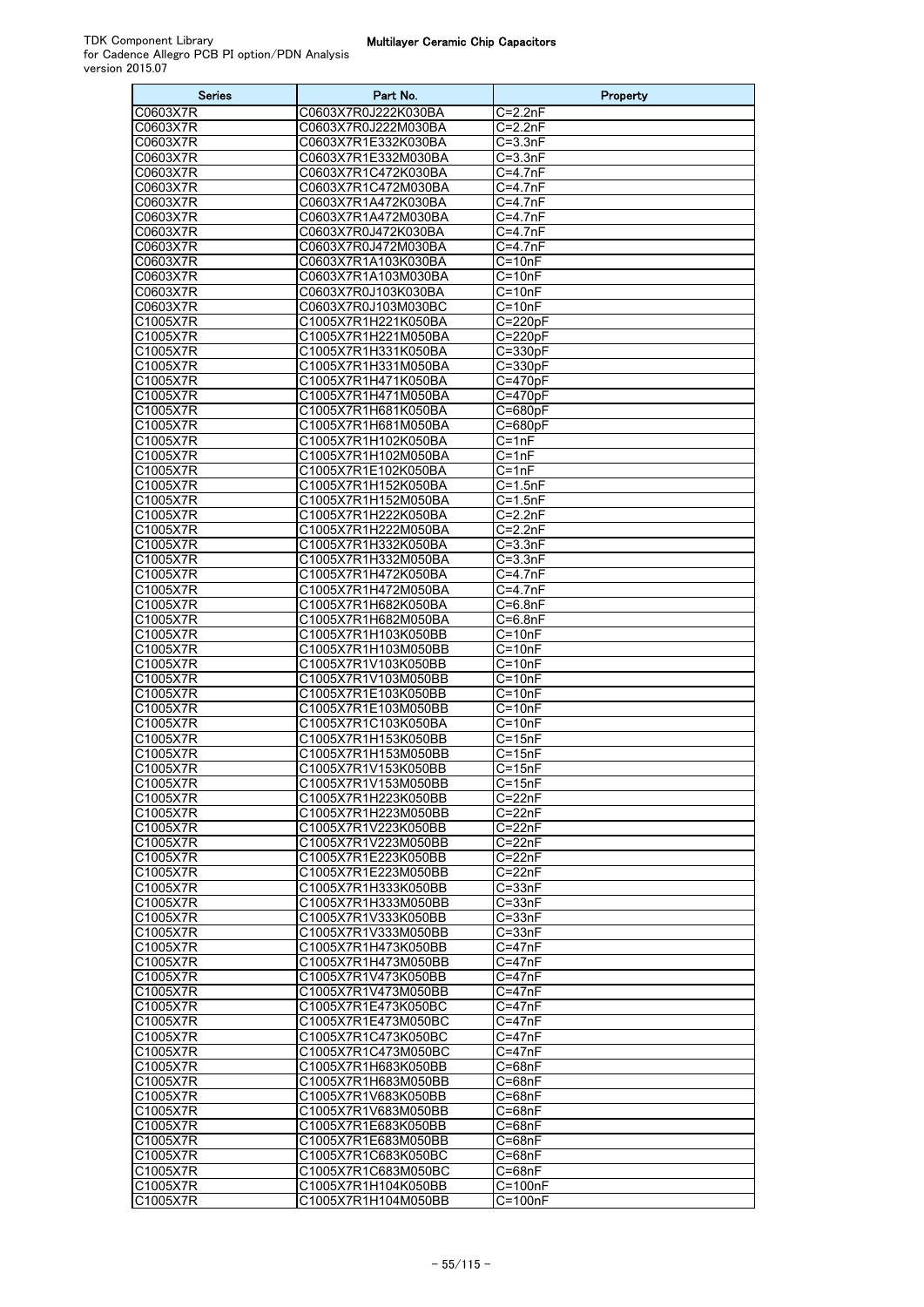| Series               | Part No.                                   | Property                 |
|----------------------|--------------------------------------------|--------------------------|
| C1005X7R             | C1005X7R1V104K050BB                        | C=100nF                  |
| C1005X7R             | C1005X7R1V104M050BB                        | C=100nF                  |
| C1005X7R             | C1005X7R1E104K050BB                        | C=100nF                  |
| C1005X7R<br>C1005X7R | C1005X7R1E104M050BB<br>C1005X7R1C104K050BC | C=100nF<br>C=100nF       |
| C1005X7R             | C1005X7R1C104M050BC                        | C=100nF                  |
| C1005X7R             | C1005X7R1A104K050BB                        | $C=100nF$                |
| C1005X7R             | C1005X7R1C154K050BC                        | $C = 150nF$              |
| C1005X7R             | C1005X7R1C154M050BC                        | C=150nF                  |
| C1005X7R             | C1005X7R1A154K050BB                        | $C = 150nF$              |
| C1005X7R             | C1005X7R1A154M050BB                        | $C = 150nF$              |
| C1005X7R<br>C1005X7R | C1005X7R1C224K050BC<br>C1005X7R1C224M050BC | $C = 220nF$<br>C=220nF   |
| C1005X7R             | C1005X7R1A224K050BB                        | C=220nF                  |
| C1005X7R             | C1005X7R1A224M050BB                        | C=220nF                  |
| C1608X7R             | C1608X7R1H103K080AA                        | $C = 10nF$               |
| C1608X7R             | C1608X7R1H103M080AA                        | $C=10nF$                 |
| C1608X7R             | C1608X7R1E103K080AA                        | $C = 10nF$               |
| C1608X7R<br>C1608X7R | C1608X7R1H153K080AA<br>C1608X7R1H153M080AA | $C = 15nF$<br>$C = 15nF$ |
| C1608X7R             | C1608X7R1H223K080AA                        | C=22nF                   |
| C1608X7R             | C1608X7R1H223M080AA                        | C=22nF                   |
| C1608X7R             | C1608X7R1H333K080AA                        | C=33nF                   |
| C1608X7R             | C1608X7R1H333M080AA                        | $C = 33nF$               |
| C1608X7R             | C1608X7R1H473K080AA                        | $C = 47nF$               |
| C1608X7R             | C1608X7R1H473M080AA                        | $C = 47nF$               |
| C1608X7R<br>C1608X7R | C1608X7R1H683K080AA<br>C1608X7R1H683M080AA | $C = 68nF$<br>C=68nF     |
| C1608X7R             | C1608X7R1H104K080AA                        | C=100nF                  |
| C1608X7R             | C1608X7R1H104M080AA                        | $C=100nF$                |
| C1608X7R             | C1608X7R1E104K080AA                        | C=100nF                  |
| C1608X7R             | C1608X7R1E104M080AA                        | $C = 100nF$              |
| C1608X7R             | C1608X7R1H154K080AB                        | C=150nF                  |
| C1608X7R<br>C1608X7R | C1608X7R1H154M080AB<br>C1608X7R1V154K080AB | C=150nF<br>$C = 150nF$   |
| C1608X7R             | C1608X7R1V154M080AB                        | $C = 150nF$              |
| C1608X7R             | C1608X7R1E154K080AA                        | $C=150nF$                |
| C1608X7R             | C1608X7R1E154M080AA                        | C=150nF                  |
| C1608X7R             | C1608X7R1H224K080AB                        | C=220nF                  |
| C1608X7R             | C1608X7R1H224M080AB                        | C=220nF                  |
| C1608X7R<br>C1608X7R | C1608X7R1V224K080AB<br>C1608X7R1V224M080AB | C=220nF<br>C=220nF       |
| C1608X7R             | C1608X7R1E224K080AC                        | C=220nF                  |
| C1608X7R             | C1608X7R1E224M080AC                        | $C = 220nF$              |
| C1608X7R             | C1608X7R1C224K080AC                        | C=220nF                  |
| C1608X7R             | C1608X7R1C224M080AC                        | $C = 220nF$              |
| C1608X7R<br>C1608X7R | C1608X7R1H334K080AC<br>C1608X7R1H334M080AC | $\overline{C}$ =330nF    |
| C1608X7R             | C1608X7R1V334K080AB                        | C=330nF<br>C=330nF       |
| C1608X7R             | C1608X7R1V334M080AB                        | C=330nF                  |
| C1608X7R             | C1608X7R1E334K080AC                        | C=330nF                  |
| C1608X7R             | C1608X7R1E334M080AC                        | C=330nF                  |
| C1608X7R             | C1608X7R1C334K080AC                        | C=330nF                  |
| C1608X7R             | C1608X7R1C334M080AC<br>C1608X7R1H474K080AC | C=330nF                  |
| C1608X7R<br>C1608X7R | C1608X7R1H474M080AC                        | C=470nF<br>C=470nF       |
| C1608X7R             | C1608X7R1V474K080AB                        | C=470nF                  |
| C1608X7R             | C1608X7R1V474M080AB                        | C=470nF                  |
| C1608X7R             | C1608X7R1E474K080AB                        | C=470nF                  |
| C1608X7R             | C1608X7R1E474M080AB                        | C=470nF                  |
| C1608X7R<br>C1608X7R | C1608X7R1C474K080AC<br>C1608X7R1C474M080AC | C=470nF<br>C=470nF       |
| C1608X7R             | C1608X7R1V684K080AC                        | C=680nF                  |
| C1608X7R             | C1608X7R1V684M080AC                        | C=680nF                  |
| C1608X7R             | C1608X7R1E684K080AB                        | C=680nF                  |
| C1608X7R             | C1608X7R1E684M080AB                        | C=680nF                  |
| C1608X7R             | C1608X7R1C684K080AC                        | $C = 680nF$              |
| C1608X7R<br>C1608X7R | C1608X7R1C684M080AC<br>C1608X7R1A684K080AC | C=680nF<br>C=680nF       |
| C1608X7R             | C1608X7R1A684M080AC                        | C=680nF                  |
| C1608X7R             | C1608X7R1V105K080AC                        | $C = 1uF$                |
| C1608X7R             | C1608X7R1V105M080AC                        | C=1uF                    |
| C1608X7R             | C1608X7R1E105K080AB                        | $C = 1uF$                |
| C1608X7R             | C1608X7R1E105M080AB                        | C=1uF                    |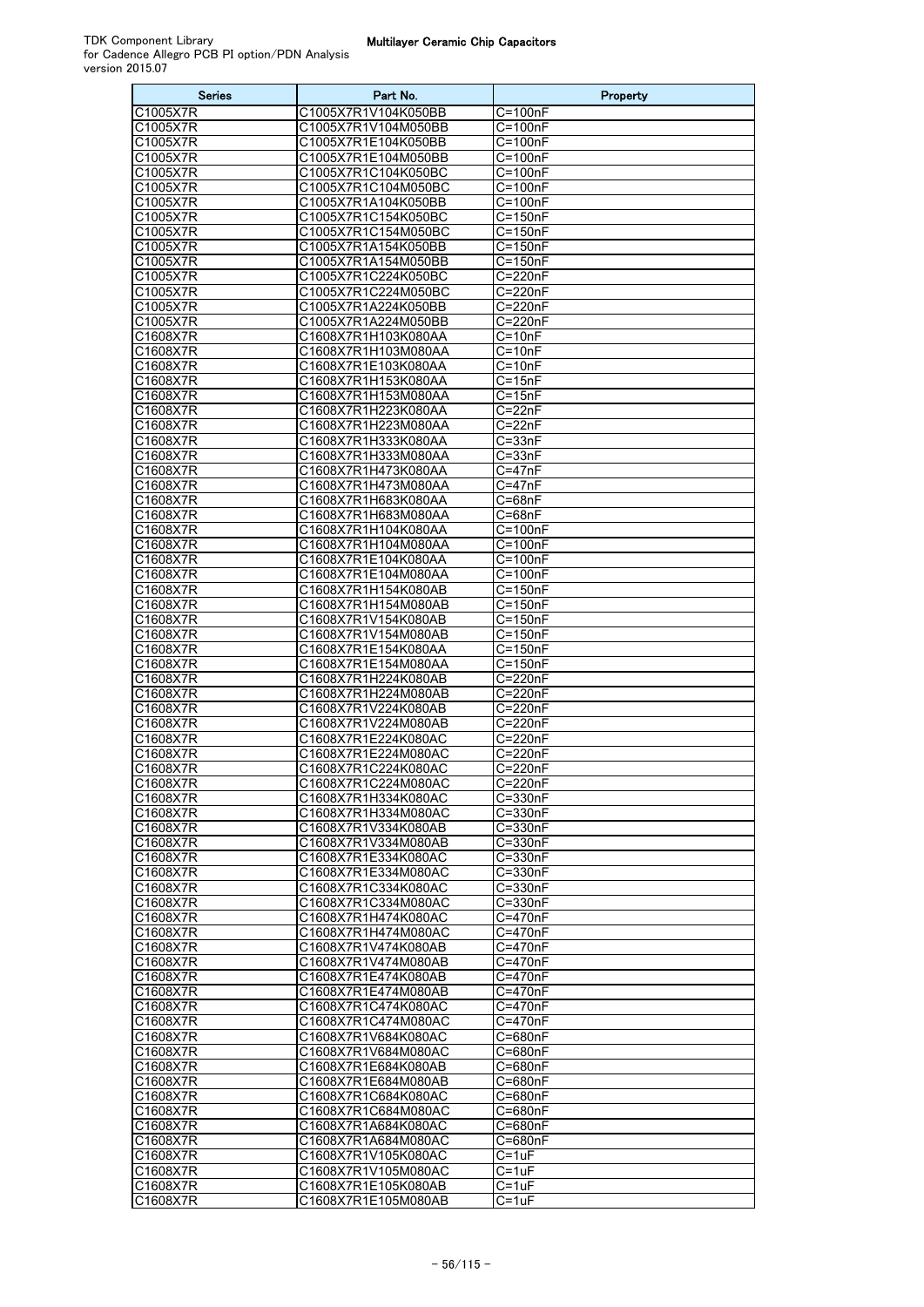| Series               | Part No.                                   | Property                         |
|----------------------|--------------------------------------------|----------------------------------|
| C1608X7R             | C1608X7R1C105K080AC                        | C=1uF                            |
| C1608X7R             | C1608X7R1C105M080AC                        | C=1uF                            |
| C1608X7R<br>C1608X7R | C1608X7R1A105K080AC<br>C1608X7R1A105M080AC | C=1uF<br>C=1uF                   |
| C1608X7R             | C1608X7R1A155K080AC                        | $C = 1.5$ uF                     |
| C1608X7R             | C1608X7R1A155M080AC                        | $C = 1.5$ uF                     |
| C1608X7R             | C1608X7R0J155K080AB                        | C=1.5uF                          |
| C1608X7R             | C1608X7R0J155M080AB                        | $C = 1.5$ uF                     |
| C1608X7R             | C1608X7R1A225K080AC                        | $C = 2.2uF$                      |
| C1608X7R             | C1608X7R1A225M080AC                        | $C = 2.2uF$                      |
| C1608X7R<br>C1608X7R | C1608X7R0J225K080AB<br>C1608X7R0J225M080AB | C=2.2uF<br>$\overline{C}$ =2.2uF |
| C1608X7R             | C1608X7R2A102K080AA                        | C=1nF                            |
| C1608X7R             | C1608X7R2A102M080AA                        | C=1nF                            |
| C1608X7R             | C1608X7R2A152K080AA                        | $C = 1.5nF$                      |
| C1608X7R             | C1608X7R2A152M080AA                        | $C = 1.5nF$                      |
| C1608X7R             | C1608X7R2A222K080AA                        | $C = 2.2nF$                      |
| C1608X7R             | C1608X7R2A222M080AA                        | $C = 2.2nF$                      |
| C1608X7R<br>C1608X7R | C1608X7R2A332K080AA<br>C1608X7R2A332M080AA | $C = 3.3nF$<br>$C = 3.3nF$       |
| C1608X7R             | C1608X7R2A472K080AA                        | $C = 4.7nF$                      |
| C1608X7R             | C1608X7R2A472M080AA                        | $C = 4.7nF$                      |
| C1608X7R             | C1608X7R2A682K080AA                        | $C = 6.8nF$                      |
| C1608X7R             | C1608X7R2A682M080AA                        | C=6.8nF                          |
| C1608X7R             | C1608X7R2A103K080AA                        | $C=10nF$                         |
| C1608X7R             | C1608X7R2A103M080AA                        | $C = 10nF$                       |
| C1608X7R<br>C1608X7R | C1608X7R2A153K080AA<br>C1608X7R2A153M080AA | $C = 15nF$<br>C=15nF             |
| C1608X7R             | C1608X7R2A223K080AA                        | C=22nF                           |
| C1608X7R             | C1608X7R2A223M080AA                        | C=22nF                           |
| C1608X7R             | C1608X7R1H102K080AE                        | $C = 1nF$                        |
| C1608X7R             | C1608X7R1H102M080AE                        | C=1nF                            |
| C1608X7R             | C1608X7R1H103K080AE                        | C=10nF                           |
| C1608X7R<br>C1608X7R | C1608X7R1H103M080AE<br>C1608X7R1H104K080AE | $C = 10nF$<br>$C = 100nF$        |
| C1608X7R             | C1608X7R1H104M080AE                        | $C = 100nF$                      |
| C2012X7R             | C2012X7R1H104K085AA                        | $C=100nF$                        |
| C2012X7R             | C2012X7R1H104M085AA                        | C=100nF                          |
| C2012X7R             | C2012X7R1H154K085AA                        | C=150nF                          |
| C2012X7R             | C2012X7R1H154M085AA                        | $C = 150nF$                      |
| C2012X7R<br>C2012X7R | C2012X7R1H154K125AA<br>C2012X7R1H154M125AA | $C = 150nF$<br>$C=150nF$         |
| C2012X7R             | C2012X7R1H224K125AA                        | C=220nF                          |
| C2012X7R             | C2012X7R1H224M125AA                        | C=220nF                          |
| C2012X7R             | C2012X7R1H334K125AA                        | $C = 330nF$                      |
| C2012X7R             | C2012X7R1H334M125AA                        | $C = 330nF$                      |
| C2012X7R             | C2012X7R1H474K125AB                        | C=470nF                          |
| C2012X7R<br>C2012X7R | C2012X7R1H474M125AB<br>C2012X7R1V474K125AB | C=470nF<br>C=470nF               |
| C2012X7R             | C2012X7R1V474M125AB                        | C=470nF                          |
| C2012X7R             | C2012X7R1E474K125AA                        | C=470nF                          |
| C2012X7R             | C2012X7R1E474M125AA                        | C=470nF                          |
| C2012X7R             | C2012X7R1H684K125AB                        | C=680nF                          |
| C2012X7R             | C2012X7R1H684M125AB                        | C=680nF                          |
| C2012X7R<br>C2012X7R | C2012X7R1V684K125AB<br>C2012X7R1V684M125AB | C=680nF<br>C=680nF               |
| C2012X7R             | C2012X7R1E684K125AB                        | $C = 680nF$                      |
| C2012X7R             | C2012X7R1E684M125AB                        | C=680nF                          |
| C2012X7R             | C2012X7R1C684K125AA                        | C=680nF                          |
| C2012X7R             | C2012X7R1C684M125AA                        | C=680nF                          |
| C2012X7R             | C2012X7R1H105K085AC                        | $C = 1uF$                        |
| C2012X7R             | C2012X7R1H105M085AC                        | C=1uF                            |
| C2012X7R<br>C2012X7R | C2012X7R1H105K125AB<br>C2012X7R1H105M125AB | $C = 1uF$<br>C=1uF               |
| C2012X7R             | C2012X7R1V105K085AB                        | $C = 1uF$                        |
| C2012X7R             | C2012X7R1V105M085AB                        | $C = 1uF$                        |
| C2012X7R             | C2012X7R1V105K125AB                        | C=1uF                            |
| C2012X7R             | C2012X7R1V105M125AB                        | $C = 1uF$                        |
| C2012X7R             | C2012X7R1E105K085AB                        | C=1uF                            |
| C2012X7R<br>C2012X7R | C2012X7R1E105M085AB<br>C2012X7R1E105K125AB | $C = 1uF$<br>$C = 1uF$           |
| C2012X7R             | C2012X7R1E105M125AB                        | C=1uF                            |
| C2012X7R             | C2012X7R1C105K085AC                        | $C = 1uF$                        |
| C2012X7R             | C2012X7R1C105M085AC                        | C=1uF                            |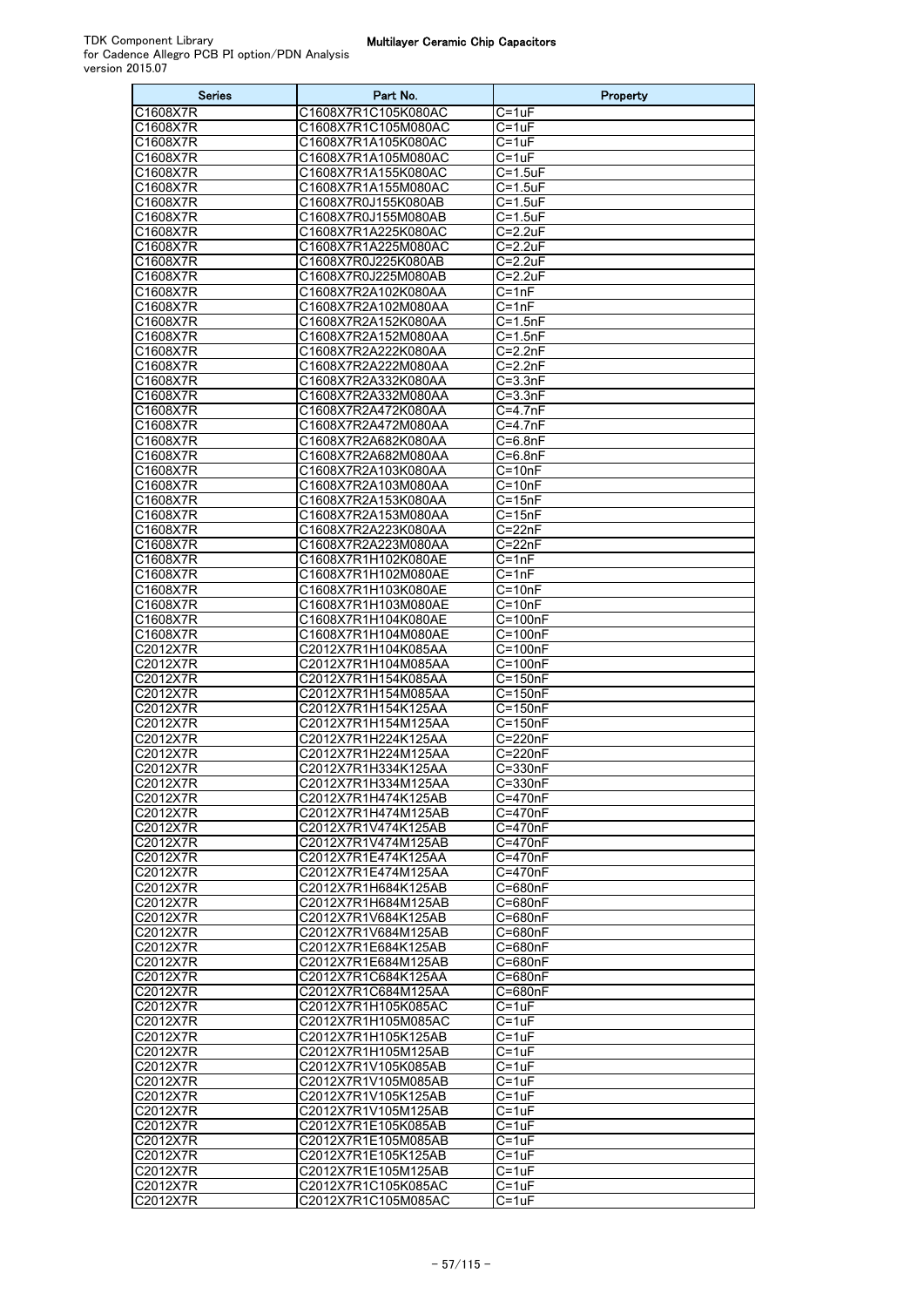| <b>Series</b>                                     | Part No.                                   | Property                              |
|---------------------------------------------------|--------------------------------------------|---------------------------------------|
| C2012X7R                                          | C2012X7R1C105K125AA                        | $C = 1uF$                             |
| C2012X7R                                          | C2012X7R1C105M125AA                        | C=1uF                                 |
| C2012X7R                                          | C2012X7R1H155K125AC                        | C=1.5uF                               |
| C2012X7R                                          | C2012X7R1H155M125AC                        | $C=1.5uF$                             |
| C2012X7R                                          | C2012X7R1V155K125AB<br>C2012X7R1V155M125AB | $C = 1.5$ uF                          |
| C2012X7R<br>C2012X7R                              | C2012X7R1E155K125AC                        | C=1.5uF<br>$C = 1.5$ uF               |
| C2012X7R                                          | C2012X7R1E155M125AC                        | $C = 1.5$ uF                          |
| C2012X7R                                          | C2012X7R1C155K125AB                        | $C = 1.5$ uF                          |
| C2012X7R                                          | C2012X7R1C155M125AB                        | $C = 1.5$ uF                          |
| C2012X7R                                          | C2012X7R1H225K125AC                        | $C = 2.2uF$                           |
| C2012X7R                                          | C2012X7R1H225M125AC                        | $C = 2.2uF$                           |
| C2012X7R                                          | C2012X7R1V225K085AC                        | $C = 2.2uF$                           |
| C2012X7R                                          | C2012X7R1V225M085AC                        | $C = 2.2$ uF                          |
| $\overline{\text{C2012} \text{X7}}$ R<br>C2012X7R | C2012X7R1V225K125AB<br>C2012X7R1V225M125AB | C=2.2uF<br>$C = 2.2uF$                |
| C2012X7R                                          | C2012X7R1E225K085AB                        | $C = 2.2uF$                           |
| C2012X7R                                          | C2012X7R1E225M085AB                        | $C = 2.2uF$                           |
| C2012X7R                                          | C2012X7R1E225K125AB                        | $C = 2.2uF$                           |
| C2012X7R                                          | C2012X7R1E225M125AB                        | $C = 2.2uF$                           |
| C2012X7R                                          | C2012X7R1C225K085AB                        | $C = 2.2uF$                           |
| C2012X7R                                          | C2012X7R1C225M085AB                        | $C = 2.2uF$                           |
| C2012X7R                                          | C2012X7R1C225K125AB                        | $C = 2.2uF$                           |
| C2012X7R<br>C2012X7R                              | C2012X7R1C225M125AB<br>C2012X7R1V335K125AC | $C=2.2uF$<br>$C = 3.3uF$              |
| C2012X7R                                          | C2012X7R1V335M125AC                        | $C = 3.3$ uF                          |
| C2012X7R                                          | C2012X7R1E335K125AB                        | $C = 3.3uF$                           |
| C2012X7R                                          | C2012X7R1E335M125AB                        | $C = 3.3uF$                           |
| C2012X7R                                          | C2012X7R1C335K125AB                        | $C = 3.3uF$                           |
| C2012X7R                                          | C2012X7R1C335M125AB                        | $C = 3.3uF$                           |
| C2012X7R                                          | C2012X7R1A335K125AC                        | $C = 3.3$ uF                          |
| C2012X7R                                          | C2012X7R1A335M125AC                        | $C = 3.3uF$                           |
| C2012X7R<br>C2012X7R                              | C2012X7R1V475K125AC<br>C2012X7R1V475M125AC | $C = 4.7uF$<br>$\overline{C=4}$ . 7uF |
| C2012X7R                                          | C2012X7R1E475K125AB                        | C=4.7uF                               |
| C2012X7R                                          | C2012X7R1E475M125AB                        | C=4.7uF                               |
| C2012X7R                                          | C2012X7R1C475K125AB                        | C=4.7uF                               |
| C2012X7R                                          | C2012X7R1C475M125AB                        | C=4.7uF                               |
| C2012X7R                                          | C2012X7R1A475K085AC                        | C=4.7uF                               |
| C2012X7R                                          | C2012X7R1A475M085AC                        | C=4.7uF                               |
| C2012X7R<br>C2012X7R                              | C2012X7R1A475K125AC<br>C2012X7R1A475M125AC | C=4.7uF                               |
| C2012X7R                                          | C2012X7R0J475K085AB                        | C=4.7uF<br>$C = 4.7uF$                |
| C2012X7R                                          | C2012X7R0J475M085AB                        | C=4.7uF                               |
| C2012X7R                                          | C2012X7R1A685K125AC                        | $C = 6.8uF$                           |
| C2012X7R                                          | C2012X7R1A685M125AC                        | $C = 6.8$ uF                          |
| C2012X7R                                          | C2012X7R0J685K125AB                        | $\overline{C}$ =6.8uF                 |
| C2012X7R                                          | C2012X7R0J685M125AB                        | $C = 6.8$ uF                          |
| C2012X7R                                          | C2012X7R1A106K125AC                        | $C=10uF$                              |
| C2012X7R<br>C2012X7R                              | C2012X7R1A106M125AC<br>C2012X7R0J106K125AB | $C = 10uF$<br>C=10uF                  |
| C2012X7R                                          | C2012X7R0J106M125AB                        | $C = 10uF$                            |
| C2012X7R                                          | C2012X7R2E102K085AA                        | C=1nF                                 |
| C2012X7R                                          | C2012X7R2E102M085AA                        | $C = 1nF$                             |
| C2012X7R                                          | C2012X7R2A102K085AA                        | C=1nF                                 |
| C2012X7R                                          | C2012X7R2A102M085AA                        | C=1nF                                 |
| C2012X7R                                          | C2012X7R2E152K085AA                        | $C = 1.5nF$                           |
| C2012X7R                                          | C2012X7R2E152M085AA                        | C=1.5nF<br>$C=1.5nF$                  |
| C2012X7R<br>C2012X7R                              | C2012X7R2A152K085AA<br>C2012X7R2A152M085AA | $C = 1.5nF$                           |
| C2012X7R                                          | C2012X7R2E222K085AA                        | C=2.2nF                               |
| C2012X7R                                          | C2012X7R2E222M085AA                        | $C = 2.2nF$                           |
| C2012X7R                                          | C2012X7R2A222K085AA                        | C=2.2nF                               |
| C2012X7R                                          | C2012X7R2A222M085AA                        | $C=2.2nF$                             |
| C2012X7R                                          | C2012X7R2E332K085AA                        | $C = 3.3nF$                           |
| C2012X7R                                          | C2012X7R2E332M085AA                        | C=3.3nF                               |
| C2012X7R<br>C2012X7R                              | C2012X7R2A332K085AA<br>C2012X7R2A332M085AA | $C = 3.3nF$<br>$C = 3.3nF$            |
| C2012X7R                                          | C2012X7R2E472K085AA                        | $\overline{C=4}$ . 7nF                |
| C2012X7R                                          | C2012X7R2E472M085AA                        | C=4.7nF                               |
| C2012X7R                                          | C2012X7R2A472K085AA                        | C=4.7nF                               |
| C2012X7R                                          | C2012X7R2A472M085AA                        | $C = 4.7nF$                           |
| C2012X7R                                          | C2012X7R2E682K125AA                        | C=6.8nF                               |
| C2012X7R                                          | C2012X7R2E682M125AA                        | C=6.8nF                               |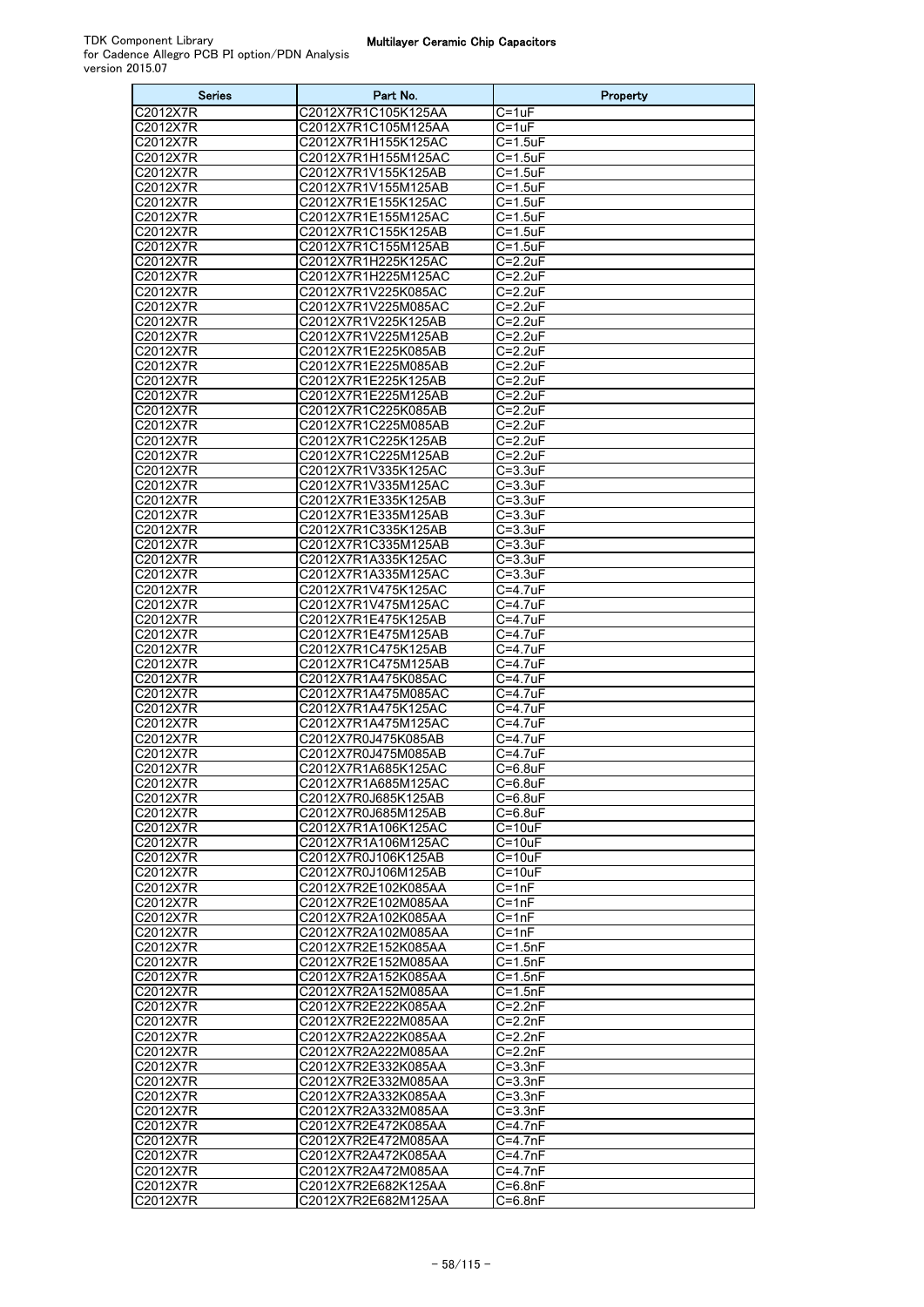| Series                                | Part No.                                   | Property                         |
|---------------------------------------|--------------------------------------------|----------------------------------|
| C2012X7R                              | C2012X7R2A682K085AA                        | C=6.8nF                          |
| C2012X7R                              | C2012X7R2A682M085AA                        | C=6.8nF                          |
| C2012X7R<br>C2012X7R                  | C2012X7R2E103K125AA<br>C2012X7R2E103M125AA | C=10nF                           |
| C2012X7R                              | C2012X7R2A103K085AA                        | C=10nF<br>$C = 10nF$             |
| C2012X7R                              | C2012X7R2A103M085AA                        | $C = 10nF$                       |
| C2012X7R                              | C2012X7R2E153K125AA                        | $C = 15nF$                       |
| C2012X7R                              | C2012X7R2E153M125AA                        | C=15nF                           |
| C2012X7R                              | C2012X7R2A153K125AA                        | $C = 15nF$                       |
| C2012X7R                              | C2012X7R2A153M125AA                        | C=15nF                           |
| C2012X7R<br>C2012X7R                  | C2012X7R2E223K125AA<br>C2012X7R2E223M125AA | C=22nF<br>C=22nF                 |
| C2012X7R                              | C2012X7R2A223K125AA                        | $\overline{C}$ =22nF             |
| C2012X7R                              | C2012X7R2A223M125AA                        | C=22nF                           |
| C2012X7R                              | C2012X7R2A333K125AA                        | C=33nF                           |
| C2012X7R                              | C2012X7R2A333M125AA                        | $C = 33nF$                       |
| C2012X7R                              | C2012X7R2A473K125AA                        | $C=47nF$                         |
| C2012X7R                              | C2012X7R2A473M125AA                        | C=47nF                           |
| C2012X7R<br>C2012X7R                  | C2012X7R2A683K085AA<br>C2012X7R2A683M085AA | C=68nF<br>C=68nF                 |
| C2012X7R                              | C2012X7R2A104K125AA                        | C=100nF                          |
| C2012X7R                              | C2012X7R2A104M125AA                        | $\overline{C=100n}$ F            |
| C2012X7R                              | C2012X7R2E103K125AE                        | C=10nF                           |
| C2012X7R                              | C2012X7R2E103M125AE                        | $C = 10nF$                       |
| C2012X7R                              | C2012X7R2E223K125AE                        | $C = 22nF$                       |
| C2012X7R                              | C2012X7R2E223M125AE<br>C2012X7R2A104K125AE | C=22nF                           |
| C2012X7R<br>C2012X7R                  | C2012X7R2A104M125AE                        | $C = 100nF$<br>C=100nF           |
| C2012X7R                              | C2012X7R1H104K125AE                        | C=100nF                          |
| C2012X7R                              | C2012X7R1H104M125AE                        | $C = 100nF$                      |
| C2012X7R                              | C2012X7R1H474K125AE                        | C=470nF                          |
| C2012X7R                              | C2012X7R1H474M125AE                        | C=470nF                          |
| C2012X7R                              | C2012X7R1H105K125AE                        | C=1uF                            |
| C2012X7R<br>C2012X7R                  | C2012X7R1H105M125AE<br>C2012X7R1V225K125AE | C=1uF<br>$C = 2.2uF$             |
| C2012X7R                              | C2012X7R1V225M125AE                        | $C = 2.2uF$                      |
| C2012X7R                              | C2012X7R1E475K125AE                        | C=4.7uF                          |
| C2012X7R                              | C2012X7R1E475M125AE                        | C=4.7uF                          |
| C2012X7R                              | C2012X7R1C475K125AE                        | C=4.7uF                          |
| C2012X7R                              | C2012X7R1C475M125AE                        | C=4.7uF                          |
| C2012X7R<br>C2012X7R                  | C2012X7R2E102K085AM<br>C2012X7R2A102K085AM | C=1nF<br>C=1nF                   |
| C2012X7R                              | C2012X7R2E152K085AM                        | $C = 1.5nF$                      |
| C2012X7R                              | C2012X7R2A152K085AM                        | $C = 1.5nF$                      |
| C2012X7R                              | C2012X7R2E222K085AM                        | $C=2.2nF$                        |
| C2012X7R                              | C2012X7R2A222K085AM                        | ∪=∠.∠n⊦                          |
| C2012X7R                              | C2012X7R2E332K085AM                        | $C = 3.3nF$                      |
| C2012X7R<br>C2012X7R                  | C2012X7R2A332K085AM<br>C2012X7R2E472K085AM | $C = 3.3nF$<br>C=4.7nF           |
| C2012X7R                              | C2012X7R2A472K085AM                        | $C = 4.7nF$                      |
| C2012X7R                              | C2012X7R2E682K125AM                        | $C = 6.8nF$                      |
| C2012X7R                              | C2012X7R2A682K085AM                        | $\overline{C=6}$ .8nF            |
| $\overline{\text{C2012} \text{X7}}$ R | C2012X7R2E103K125AM                        | $C = 10nF$                       |
| C2012X7R                              | C2012X7R2A103K085AM                        | $C = 10nF$                       |
| C2012X7R<br>C2012X7R                  | C2012X7R2E153K125AM<br>C2012X7R2A153K125AM | $C = 15nF$<br>$C = 15nF$         |
| C2012X7R                              | C2012X7R2A223K125AM                        | $C=22nF$                         |
| $\overline{\text{C2012} \text{X7}}$ R | C2012X7R1H104K125AM                        | $C = 100nF$                      |
| C3216X7R                              | C3216X7R1H224K115AA                        | C=220nF                          |
| C3216X7R                              | C3216X7R1H224M115AA                        | C=220nF                          |
| C3216X7R                              | C3216X7R1H334K160AA                        | C=330nF                          |
| C3216X7R<br>C3216X7R                  | C3216X7R1H334M160AA<br>C3216X7R1H474K160AA | $\overline{C=330n}$ F<br>C=470nF |
| C3216X7R                              | C3216X7R1H474M160AA                        | C=470nF                          |
| C3216X7R                              | C3216X7R1H684K160AA                        | C=680nF                          |
| C3216X7R                              | C3216X7R1H684M160AA                        | C=680nF                          |
| C3216X7R                              | C3216X7R1H105K160AB                        | C=1uF                            |
| C3216X7R                              | C3216X7R1H105M160AB                        | $C = 1uF$                        |
| C3216X7R                              | C3216X7R1E105K085AA                        | $C = 1uF$<br>$C=1uF$             |
| C3216X7R<br>C3216X7R                  | C3216X7R1E105M085AA<br>C3216X7R1E105K160AA | C=1uF                            |
| C3216X7R                              | C3216X7R1E105M160AA                        | $C=1uF$                          |
| C3216X7R                              | C3216X7R1H155K160AB                        | C=1.5uF                          |
| C3216X7R                              | C3216X7R1H155M160AB                        | C=1.5uF                          |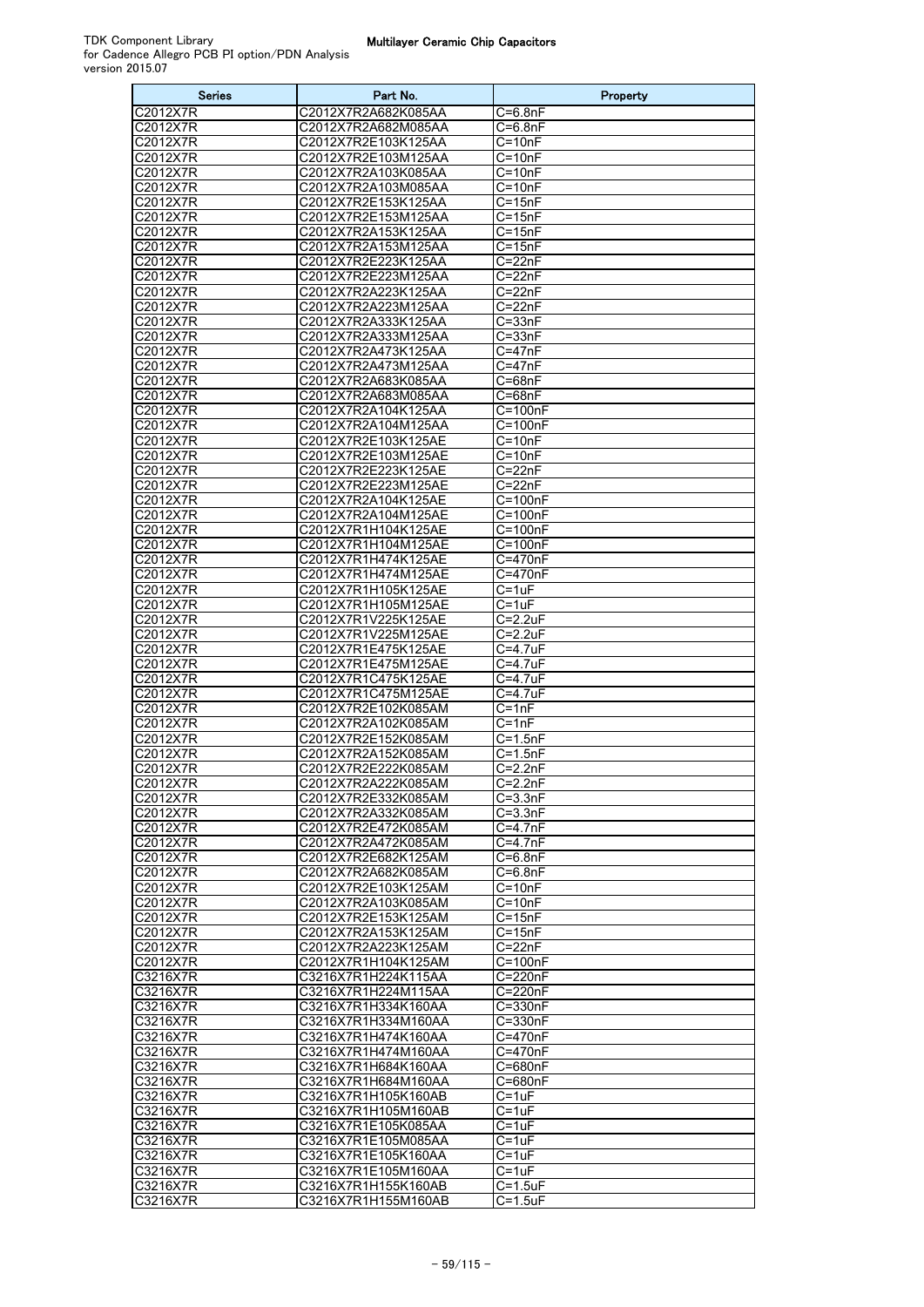| Series               | Part No.                                   | Property                   |
|----------------------|--------------------------------------------|----------------------------|
| C3216X7R             | C3216X7R1V155K160AB                        | C=1.5uF                    |
| C3216X7R             | C3216X7R1V155M160AB                        | C=1.5uF                    |
| C3216X7R             | C3216X7R1E155K160AA                        | $C = 1.5$ uF               |
| C3216X7R             | C3216X7R1E155M160AA                        | C=1.5uF                    |
| C3216X7R<br>C3216X7R | C3216X7R1H225K160AB<br>C3216X7R1H225M160AB | $C = 2.2uF$<br>$C = 2.2uF$ |
| C3216X7R             | C3216X7R1V225K160AB                        | C=2.2uF                    |
| C3216X7R             | C3216X7R1V225M160AB                        | $C = 2.2uF$                |
| C3216X7R             | C3216X7R1E225K160AA                        | $C = 2.2uF$                |
| C3216X7R             | C3216X7R1E225M160AA                        | $C = 2.2uF$                |
| C3216X7R             | C3216X7R1H335K160AC                        | $C = 3.3uF$                |
| C3216X7R             | C3216X7R1H335M160AC                        | C=3.3uF                    |
| C3216X7R             | C3216X7R1V335K160AB                        | $C = 3.3uF$                |
| C3216X7R             | C3216X7R1V335M160AB                        | $C = 3.3$ uF               |
| C3216X7R             | C3216X7R1E335K160AC                        | $C = 3.3uF$                |
| C3216X7R<br>C3216X7R | C3216X7R1E335M160AC<br>C3216X7R1H475K160AC | $C = 3.3uF$<br>C=4.7uF     |
| C3216X7R             | C3216X7R1H475M160AC                        | C=4.7uF                    |
| C3216X7R             | C3216X7R1V475K085AC                        | C=4.7uF                    |
| C3216X7R             | C3216X7R1V475M085AC                        | C=4.7uF                    |
| C3216X7R             | C3216X7R1V475K160AB                        | $C = 4.7$ uF               |
| C3216X7R             | C3216X7R1V475M160AB                        | $C = 4.7$ uF               |
| C3216X7R             | C3216X7R1E475K085AB                        | C=4.7uF                    |
| C3216X7R             | C3216X7R1E475M085AB                        | C=4.7uF                    |
| C3216X7R             | C3216X7R1E475K160AC                        | C=4.7uF                    |
| C3216X7R             | C3216X7R1E475M160AC                        | $C = 4.7$ uF               |
| C3216X7R<br>C3216X7R | C3216X7R1C475K085AB<br>C3216X7R1C475M085AB | $C = 4.7$ uF<br>C=4.7uF    |
| C3216X7R             | C3216X7R1C475K160AB                        | C=4.7uF                    |
| C3216X7R             | C3216X7R1C475M160AB                        | C=4.7uF                    |
| C3216X7R             | C3216X7R1V685K160AC                        | $C = 6.8$ uF               |
| C3216X7R             | C3216X7R1V685M160AC                        | $C=6.8$ uF                 |
| C3216X7R             | C3216X7R1E685K160AB                        | C=6.8uF                    |
| C3216X7R             | C3216X7R1E685M160AB                        | C=6.8uF                    |
| C3216X7R             | C3216X7R1C685K160AC                        | C=6.8uF                    |
| C3216X7R<br>C3216X7R | C3216X7R1C685M160AC                        | C=6.8uF<br>$C = 10uF$      |
| C3216X7R             | C3216X7R1V106K160AC<br>C3216X7R1V106M160AC | C=10uF                     |
| C3216X7R             | C3216X7R1E106K160AB                        | C=10uF                     |
| C3216X7R             | C3216X7R1E106M160AB                        | $C = 10uF$                 |
| C3216X7R             | C3216X7R1C106K160AC                        | C=10uF                     |
| C3216X7R             | C3216X7R1C106M160AC                        | $C = 10uF$                 |
| C3216X7R             | C3216X7R1A106K085AC                        | C=10uF                     |
| C3216X7R<br>C3216X7R | C3216X7R1A106M085AC<br>C3216X7R1A106K160AC | $C = 10uF$<br>$C = 10uF$   |
| C3216X7R             | C3216X7R1A106M160AC                        | C=10uF                     |
| C3216X7R             | C3216X7R0J106K085AB                        | $C=10uF$                   |
| C3216X7R             | C3216X7R0J106M085AB                        | $C = 10uF$                 |
| C3216X7R             | C3216X7R2J102K115AA                        | $C = 1nF$                  |
| C3216X7R             | C3216X7R2J102M115AA                        | $C = 1nF$                  |
| C3216X7R             | C3216X7R2J152K115AA                        | $C = 1.5nF$                |
| C3216X7R             | C3216X7R2J152M115AA                        | $C=1.5nF$                  |
| C3216X7R<br>C3216X7R | C3216X7R2J222K115AA<br>C3216X7R2J222M115AA | $C = 2.2nF$<br>$C = 2.2nF$ |
| C3216X7R             | C3216X7R2J332K115AA                        | $C = 3.3nF$                |
| C3216X7R             | C3216X7R2J332M115AA                        | $C = 3.3nF$                |
| C3216X7R             | C3216X7R2J472K115AA                        | $C=4.7nF$                  |
| C3216X7R             | C3216X7R2J472M115AA                        | $C = 4.7nF$                |
| C3216X7R             | C3216X7R2J682K115AA                        | $C = 6.8nF$                |
| C3216X7R             | C3216X7R2J682M115AA                        | $C = 6.8nF$                |
| C3216X7R             | C3216X7R2J103K115AA                        | $C = 10nF$                 |
| C3216X7R             | C3216X7R2J103M115AA                        | $C=10nF$                   |
| C3216X7R<br>C3216X7R | C3216X7R2J153K130AA<br>C3216X7R2J153M130AA | $C = 15nF$<br>$C = 15nF$   |
| C3216X7R             | C3216X7R2E153K115AA                        | $C = 15nF$                 |
| C3216X7R             | C3216X7R2E153M115AA                        | $C = 15nF$                 |
| C3216X7R             | C3216X7R2J223K130AA                        | $C=22nF$                   |
| C3216X7R             | C3216X7R2J223M130AA                        | $C = 22nF$                 |
| C3216X7R             | C3216X7R2E223K115AA                        | $C = 22nF$                 |
| C3216X7R             | C3216X7R2E223M115AA                        | $C = 22nF$                 |
| C3216X7R<br>C3216X7R | C3216X7R2J333K160AA<br>C3216X7R2J333M160AA | C=33nF<br>$C = 33nF$       |
| C3216X7R             | C3216X7R2E333K160AA                        | C=33nF                     |
| C3216X7R             | C3216X7R2E333M160AA                        | C=33nF                     |
|                      |                                            |                            |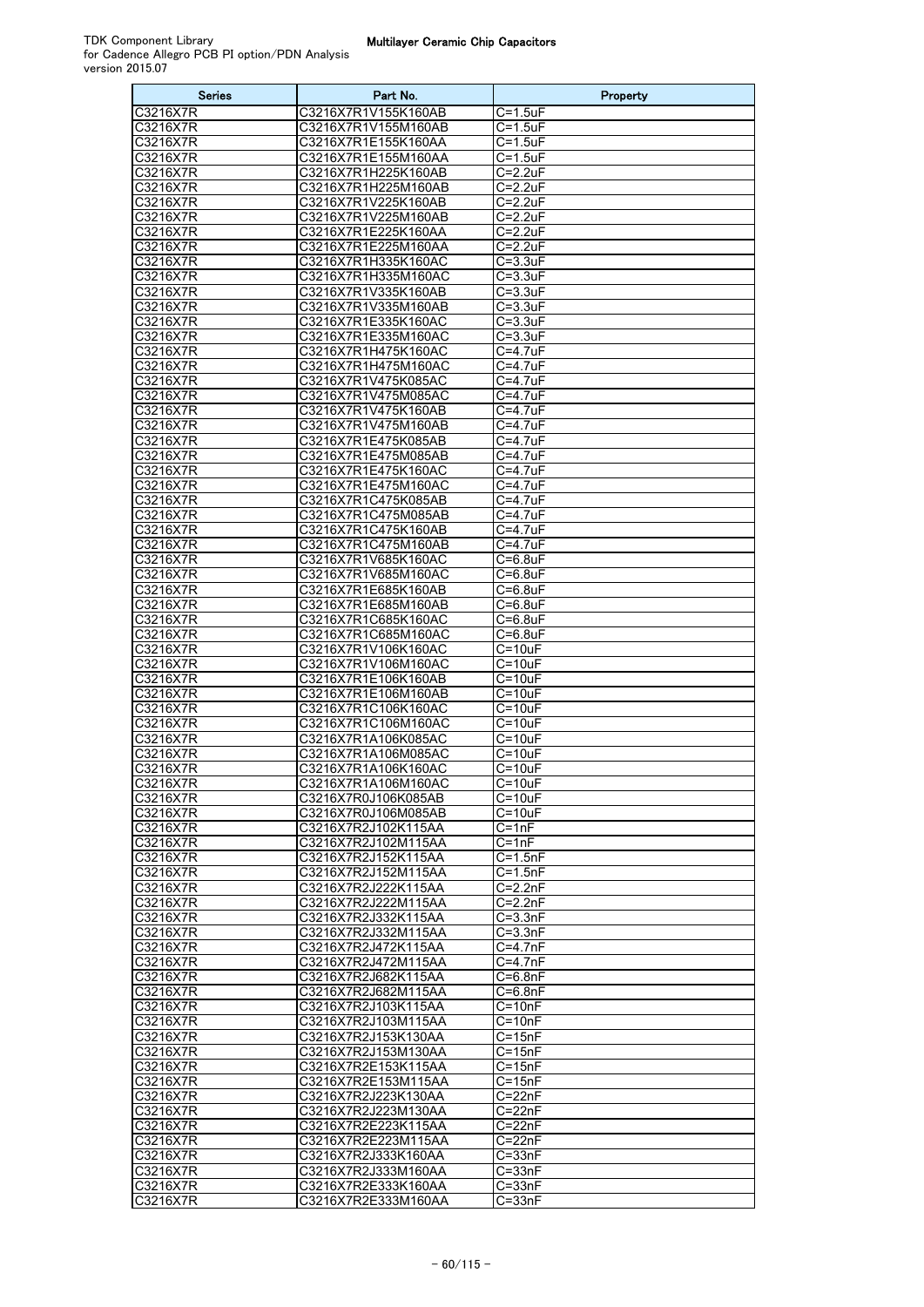| Series                                   | Part No.                                   | Property                   |
|------------------------------------------|--------------------------------------------|----------------------------|
| C3216X7R                                 | C3216X7R2A333K115AA                        | $C = 33nF$                 |
| C3216X7R                                 | C3216X7R2A333M115AA                        | $C = 33nF$                 |
| C3216X7R                                 | C3216X7R2E473K160AA                        | C=47nF                     |
| C3216X7R                                 | C3216X7R2E473M160AA                        | C=47nF                     |
| C3216X7R                                 | C3216X7R2A473K115AA                        | $C = 47nF$                 |
| C3216X7R<br>C3216X7R                     | C3216X7R2A473M115AA<br>C3216X7R2E683K160AA | $C = 47nF$<br>$C = 68nF$   |
| C3216X7R                                 | C3216X7R2E683M160AA                        | C=68nF                     |
| C3216X7R                                 | C3216X7R2A683K160AA                        | C=68nF                     |
| C3216X7R                                 | C3216X7R2A683M160AA                        | $C = 68nF$                 |
| C3216X7R                                 | C3216X7R2E104K160AA                        | C=100nF                    |
| C3216X7R                                 | C3216X7R2E104M160AA                        | $C = 100nF$                |
| C3216X7R                                 | C3216X7R2A104K160AA                        | C=100nF                    |
| C3216X7R                                 | C3216X7R2A104M160AA                        | C=100nF                    |
| C3216X7R<br>C3216X7R                     | C3216X7R2A154K160AA<br>C3216X7R2A154M160AA | $C = 150nF$<br>$C = 150nF$ |
| C3216X7R                                 | C3216X7R2A224K115AA                        | C=220nF                    |
| C3216X7R                                 | C3216X7R2A224M115AA                        | C=220nF                    |
| C3216X7R                                 | C3216X7R2A334K130AA                        | C=330nF                    |
| C3216X7R                                 | C3216X7R2A334M130AA                        | C=330nF                    |
| C3216X7R                                 | C3216X7R2A474K160AA                        | C=470nF                    |
| C3216X7R                                 | C3216X7R2A474M160AA                        | $C=470nF$                  |
| C3216X7R                                 | C3216X7R2A684K160AA                        | C=680nF                    |
| C3216X7R                                 | C3216X7R2A684M160AA                        | C=680nF                    |
| C3216X7R<br>C3216X7R                     | C3216X7R2A105K160AA<br>C3216X7R2A105M160AA | $C = 1uF$<br>C=1uF         |
| C3216X7R                                 | C3216X7R2J103K115AE                        | $C = 10nF$                 |
| C3216X7R                                 | C3216X7R2J103M115AE                        | C=10nF                     |
| C3216X7R                                 | C3216X7R2J223K130AE                        | C=22nF                     |
| C3216X7R                                 | C3216X7R2J223M130AE                        | C=22nF                     |
| C3216X7R                                 | C3216X7R2E104K160AE                        | C=100nF                    |
| C3216X7R                                 | C3216X7R2E104M160AE                        | C=100nF                    |
| C3216X7R                                 | C3216X7R2A104K160AE                        | C=100nF                    |
| C3216X7R<br>C3216X7R                     | C3216X7R2A104M160AE<br>C3216X7R2A474K160AE | C=100nF<br>C=470nF         |
| C3216X7R                                 | C3216X7R2A474M160AE                        | C=470nF                    |
| C3216X7R                                 | C3216X7R2A105K160AE                        | C=1uF                      |
| C3216X7R                                 | C3216X7R2A105M160AE                        | C=1uF                      |
| C3216X7R                                 | C3216X7R1H105K160AE                        | C=1uF                      |
| C3216X7R                                 | C3216X7R1H105M160AE                        | C=1uF                      |
| C3216X7R<br>$\overline{\text{C3216X7R}}$ | C3216X7R1H225K160AE<br>C3216X7R1H225M160AE | $C = 2.2uF$<br>$C = 2.2uF$ |
| C3216X7R                                 | C3216X7R1H475K160AE                        | $C = 4.7$ uF               |
| C3216X7R                                 | C3216X7R1H475M160AE                        | C=4.7uF                    |
| C3216X7R                                 | C3216X7R1V475K160AE                        | C=4.7uF                    |
| C3216X7R                                 | C3216X7R1V475M160AE                        | C=4.7uF                    |
| C3216X7R                                 | C3216X7R1V106K160AE                        | $C=10uF$                   |
| C3216X7R                                 | C3216X7R1V106M160AE<br>C3216X7R1E106K160AE | $C = 10uF$<br>$C = 10uF$   |
| C3216X7R<br>C3216X7R                     | C3216X7R1E106M160AE                        | $C = 10uF$                 |
| C3216X7R                                 | C3216X7R2J102K115AM                        | $C = 1nF$                  |
| C3216X7R                                 | C3216X7R2J152K115AM                        | $C = 1.5nF$                |
| C3216X7R                                 | C3216X7R2J222K115AM                        | $C = 2.2nF$                |
| C3216X7R                                 | C3216X7R2J332K115AM                        | $C = 3.3nF$                |
| C3216X7R                                 | C3216X7R2J472K115AM                        | $C = 4.7nF$                |
| C3216X7R<br>C3216X7R                     | C3216X7R2J682K115AM<br>C3216X7R2J103K115AM | $C = 6.8nF$<br>$C=10nF$    |
| C3216X7R                                 | C3216X7R2J153K130AM                        | $C = 15nF$                 |
| C3216X7R                                 | C3216X7R2E153K115AM                        | $C = 15nF$                 |
| C3216X7R                                 | C3216X7R2J223K130AM                        | $C = 22nF$                 |
| C3216X7R                                 | C3216X7R2E223K115AM                        | $C = 22nF$                 |
| C3216X7R                                 | C3216X7R2J333K160AM                        | $C = 33nF$                 |
| C3216X7R                                 | C3216X7R2E333K160AM                        | $C = 33nF$                 |
| C3216X7R<br>C3216X7R                     | C3216X7R2A333K115AM                        | $C = 33nF$<br>$C = 47nF$   |
| C3216X7R                                 | C3216X7R2E473K160AM<br>C3216X7R2A473K115AM | $C = 47nF$                 |
| C3216X7R                                 | C3216X7R2E683K160AM                        | $C = 68nF$                 |
| C3216X7R                                 | C3216X7R2A683K160AM                        | $C = 68nF$                 |
| C3216X7R                                 | C3216X7R2E104K160AM                        | C=100nF                    |
| C3216X7R                                 | C3216X7R2A104K160AM                        | $C = 100nF$                |
| C3216X7R                                 | C3216X7R2A154K160AM                        | $C = 150nF$                |
| C3216X7R<br>C3216X7R                     | C3216X7R2A105K160AM<br>C3216X7R1C475M160AM | $C = 1uF$<br>C=4.7uF       |
| C3225X7R                                 | C3225X7R1H105K160AA                        | C=1uF                      |
|                                          |                                            |                            |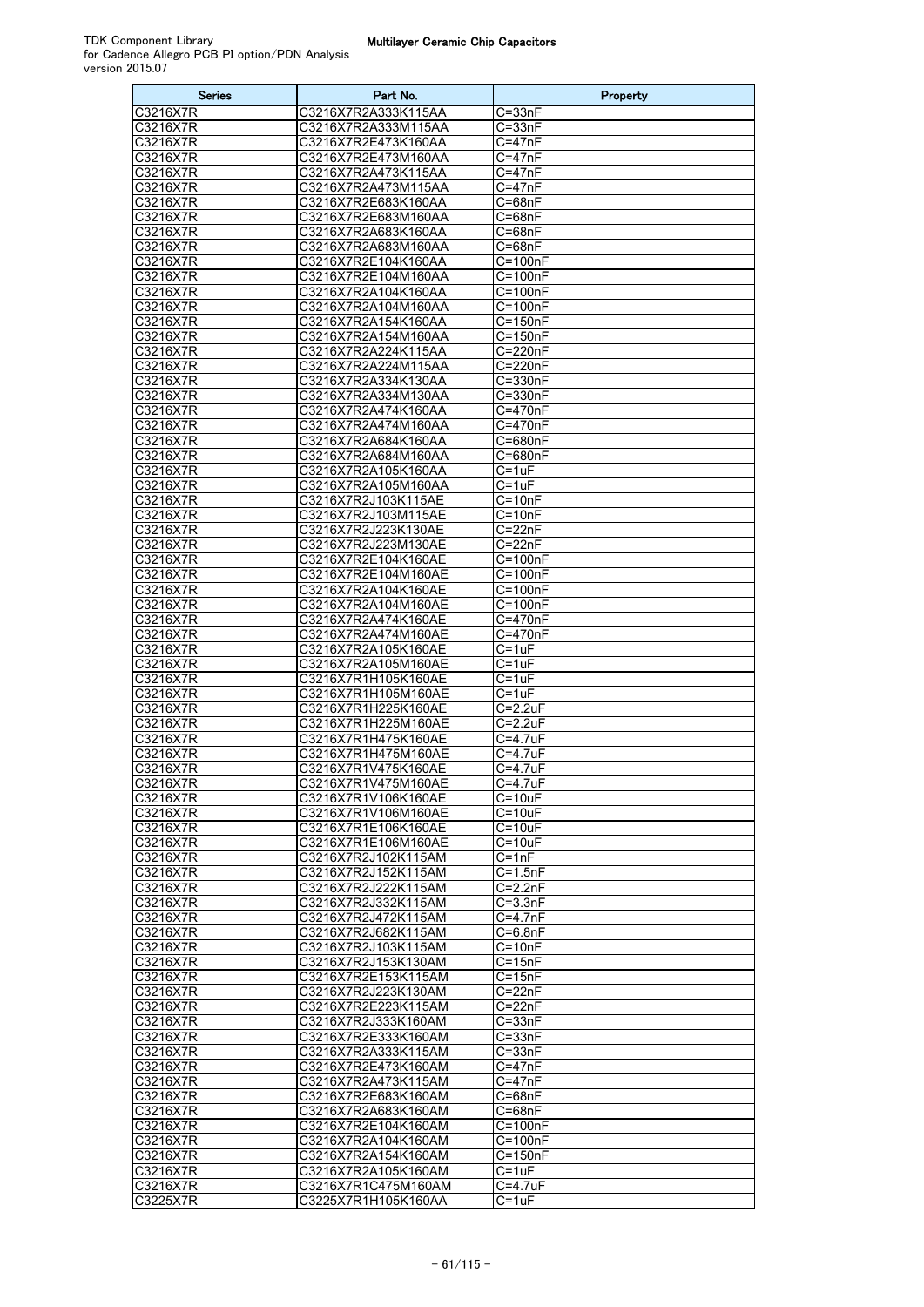| Series                        | Part No.                                   | Property                  |
|-------------------------------|--------------------------------------------|---------------------------|
| C3225X7R                      | C3225X7R1H105M160AA                        | C=1uF                     |
| C3225X7R                      | C3225X7R1H155K200AA                        | C=1.5uF                   |
| C3225X7R                      | C3225X7R1H155M200AA                        | C=1.5uF                   |
| C3225X7R                      | C3225X7R1H225K200AB                        | C=2.2uF                   |
| C3225X7R                      | C3225X7R1H225M200AB                        | $C = 2.2uF$               |
| C3225X7R                      | C3225X7R1H225K250AB                        | C=2.2uF                   |
| C3225X7R                      | C3225X7R1H335K250AB                        | C=3.3uF                   |
| C3225X7R<br>C3225X7R          | C3225X7R1H335M250AB<br>C3225X7R1E335K160AA | $C = 3.3uF$<br>C=3.3uF    |
| C3225X7R                      | C3225X7R1E335M160AA                        | $C = 3.3uF$               |
| C3225X7R                      | C3225X7R1H475K250AB                        | C=4.7uF                   |
| C3225X7R                      | C3225X7R1H475M250AB                        | C=4.7uF                   |
| C3225X7R                      | C3225X7R1E475K200AA                        | C=4.7uF                   |
| C3225X7R                      | C3225X7R1E475M200AA                        | C=4.7uF                   |
| C3225X7R                      | C3225X7R1E685K250AB                        | $C = 6.8$ uF              |
| C3225X7R                      | C3225X7R1E685M250AB                        | C=6.8uF                   |
| C3225X7R                      | C3225X7R1H106M250AC                        | $C = 10uF$                |
| C3225X7R                      | C3225X7R1E106K250AC                        | C=10uF                    |
| C3225X7R                      | C3225X7R1E106M250AC                        | C=10uF                    |
| C3225X7R                      | C3225X7R1C106K200AB                        | C=10uF                    |
| C3225X7R<br>C3225X7R          | C3225X7R1C106M200AB                        | $C = 10uF$                |
| $\overline{\text{C3225X}}$ 7R | C3225X7R1C156M250AB<br>C3225X7R1C226K250AC | C=15uF<br>C=22uF          |
| C3225X7R                      | C3225X7R1C226M250AC                        | C=22uF                    |
| C3225X7R                      | C3225X7R1A226K230AC                        | $C = 22uF$                |
| C3225X7R                      | C3225X7R1A226M230AC                        | C=22uF                    |
| C3225X7R                      | C3225X7R2J473K200AA                        | C=47nF                    |
| $\overline{\text{C3225XTR}}$  | C3225X7R2J473M200AA                        | C=47nF                    |
| C3225X7R                      | C3225X7R2J683K200AA                        | C=68nF                    |
| C3225X7R                      | C3225X7R2J683M200AA                        | C=68nF                    |
| C3225X7R                      | C3225X7R2E104K200AA                        | C=100nF                   |
| C3225X7R                      | C3225X7R2E104M200AA                        | $C=100nF$                 |
| $\overline{\text{C3225XTR}}$  | C3225X7R2E154K200AA                        | C=150nF                   |
| C3225X7R<br>C3225X7R          | C3225X7R2E154M200AA                        | C=150nF                   |
| C3225X7R                      | C3225X7R2E224K200AA<br>C3225X7R2E224M200AA | C=220nF<br>C=220nF        |
| C3225X7R                      | C3225X7R2A334K200AA                        | $C = 330nF$               |
| $\overline{\text{C3225X}}$ 7R | C3225X7R2A334M200AA                        | C=330nF                   |
| C3225X7R                      | C3225X7R2A474K200AA                        | C=470nF                   |
| C3225X7R                      | C3225X7R2A474M200AA                        | C=470nF                   |
| C3225X7R                      | C3225X7R2A684K160AA                        | C=680nF                   |
| C3225X7R                      | C3225X7R2A684M160AA                        | $C = 680nF$               |
| C3225X7R                      | C3225X7R2A105K200AA                        | C=1uF                     |
| C3225X7R                      | C3225X7R2A105M200AA                        | C=1uF                     |
| C3225X7R<br>C3225X7R          | C3225X7R2A155K200AB                        | $C = 1.5$ uF              |
| C3225X7R                      | C3225X7R2A155M200AB<br>C3225X7R2A225K230AB | ∪=1.bu⊨<br>$C = 2.2uF$    |
| C3225X7R                      | C3225X7R2A225M230AB                        | $C = 2.2uF$               |
| C3225X7R                      | C3225X7R2J473K200AE                        | $C = 47nF$                |
| C3225X7R                      | C3225X7R2J473M200AE                        | $C = 47nF$                |
| C3225X7R                      | C3225X7R2E104K200AE                        | $C = 100nF$               |
| C3225X7R                      | C3225X7R2E104M200AE                        | C=100nF                   |
| C3225X7R                      | C3225X7R2E224K200AE                        | C=220nF                   |
| C3225X7R                      | C3225X7R2E224M200AE                        | C=220nF                   |
| C3225X7R                      | C3225X7R2A225K230AE                        | $C = 2.2uF$               |
| C3225X7R                      | C3225X7R2A225M230AE                        | C=2.2uF                   |
| C3225X7R                      | C3225X7R2J473K200AM                        | $C = 47nF$                |
| C3225X7R<br>C3225X7R          | C3225X7R2J683K200AM<br>C3225X7R2E104K200AM | $C = 68nF$<br>$C = 100nF$ |
| C3225X7R                      | C3225X7R2E154K200AM                        | $C = 150nF$               |
| C3225X7R                      | C3225X7R2E224K200AM                        | C=220nF                   |
| C3225X7R                      | C3225X7R2A334K200AM                        | C=330nF                   |
| C3225X7R                      | C3225X7R1H474K160AM                        | C=470nF                   |
| C3225X7R                      | C3225X7R1H684K200AM                        | C=680nF                   |
| C3225X7R                      | C3225X7R2A105K200AM                        | $C=1uF$                   |
| C3225X7R                      | C3225X7R1E105K115AM                        | $C = 1uF$                 |
| C3225X7R                      | C3225X7R1E155K160AM                        | $C=1.5$ uF                |
| C3225X7R                      | C3225X7R2A225K230AM                        | $C = 2.2uF$               |
| C3225X7R                      | C3225X7R1E225K200AM                        | $C = 2.2uF$               |
| C3225X7R                      | C3225X7R1C335K200AM                        | $C = 3.3uF$               |
| C3225X7R<br>C4520X7R          | C3225X7R1C475K250AM<br>C4520X7R3D471K130KA | C=4.7uF<br>$C = 470pF$    |
| C4520X7R                      | C4520X7R3D471M130KA                        | $C = 470pF$               |
| C4520X7R                      | C4520X7R3A471K130KA                        | $C=470pF$                 |
|                               |                                            |                           |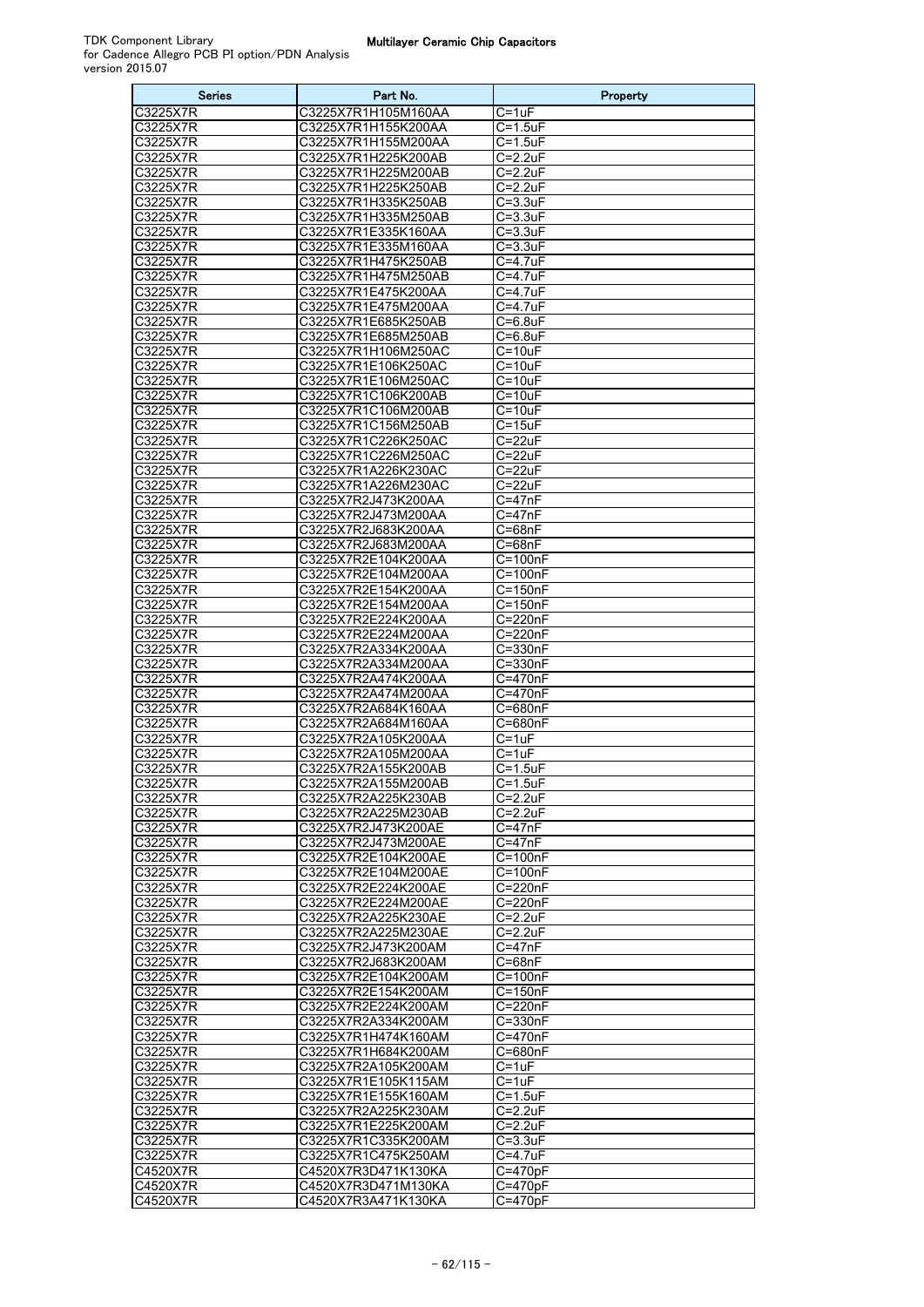| Series               | Part No.                                   | Property                    |
|----------------------|--------------------------------------------|-----------------------------|
| C4520X7R             | C4520X7R3A471M130KA                        | C=470pF                     |
| C4520X7R             | C4520X7R3D102K130KA                        | $C = 1nF$                   |
| C4520X7R             | C4520X7R3D102M130KA                        | C=1nF                       |
| C4520X7R             | C4520X7R3A102K130KA                        | $C = 1nF$                   |
| C4520X7R             | C4520X7R3A102M130KA                        | $C = 1nF$                   |
| C4520X7R<br>C4520X7R | C4520X7R3D102K130KE<br>C4520X7R3D102M130KE | C=1nF<br>$C = 1nF$          |
| C4532X7R             | C4532X7R1H105K160KA                        | C=1uF                       |
| C4532X7R             | C4532X7R1H105M160KA                        | $C = 1uF$                   |
| C4532X7R             | C4532X7R1H225K160KA                        | $C = 2.2uF$                 |
| C4532X7R             | C4532X7R1H225M160KA                        | $C = 2.2uF$                 |
| C4532X7R             | C4532X7R1H335K200KA                        | $C = 3.3$ uF                |
| C4532X7R             | C4532X7R1H335M200KA                        | $C = 3.3uF$                 |
| C4532X7R<br>C4532X7R | C4532X7R1H475K200KB                        | $C = 4.7$ uF                |
| C4532X7R             | C4532X7R1H475M200KB<br>C4532X7R1E475M200KA | $C = 4.7$ uF<br>$C = 4.7uF$ |
| C4532X7R             | C4532X7R1H685K250KB                        | $C=6.8$ uF                  |
| C4532X7R             | C4532X7R1H685M250KB                        | $C = 6.8$ uF                |
| C4532X7R             | C4532X7R1E106K250KA                        | $C = 10uF$                  |
| C4532X7R             | C4532X7R1E106M250KA                        | $C = 10uF$                  |
| C4532X7R             | C4532X7R1C106K230KA                        | $C = 10uF$                  |
| C4532X7R             | C4532X7R1C106M230KA                        | $C = 10uF$                  |
| C4532X7R             | C4532X7R1E156M250KC                        | $C = 15uF$                  |
| C4532X7R             | C4532X7R1E156M280KB                        | $C = 15uF$                  |
| C4532X7R<br>C4532X7R | C4532X7R1E226M250KC<br>C4532X7R1C226M200KC | $C = 22uF$<br>$C = 22uF$    |
| C4532X7R             | C4532X7R1C226M230KB                        | $C = 22uF$                  |
| C4532X7R             | C4532X7R1C336M250KC                        | $C = 33uF$                  |
| C4532X7R             | C4532X7R2J683K160KA                        | $C = 68nF$                  |
| C4532X7R             | C4532X7R2J683M160KA                        | $C = 68nF$                  |
| C4532X7R             | C4532X7R2J104K230KA                        | $C = 100nF$                 |
| C4532X7R             | C4532X7R2J104M230KA                        | $\overline{C=100n}$ F       |
| C4532X7R             | C4532X7R2E154K160KA                        | $C = 150nF$                 |
| C4532X7R             | C4532X7R2E154M160KA<br>C4532X7R2E224K230KA | $C = 150nF$<br>$C = 220nF$  |
| C4532X7R<br>C4532X7R | C4532X7R2E224M230KA                        | C=220nF                     |
| C4532X7R             | C4532X7R2E334K230KA                        | $\overline{C=330nF}$        |
| C4532X7R             | C4532X7R2E334M230KA                        | C=330nF                     |
| C4532X7R             | C4532X7R2E474K230KA                        | $C = 470nF$                 |
| C4532X7R             | C4532X7R2E474M230KA                        | C=470nF                     |
| C4532X7R             | C4532X7R2A684K230KA                        | C=680nF                     |
| C4532X7R             | C4532X7R2A684M230KA                        | $C = 680nF$                 |
| C4532X7R<br>C4532X7R | C4532X7R2A105K230KA<br>C4532X7R2A105M230KA | C=1uF<br>$C = 1uF$          |
| C4532X7R             | C4532X7R2A155K230KA                        | $C = 1.5uF$                 |
| C4532X7R             | C4532X7R2A155M230KA                        | ∪=⊺.bu⊨                     |
| C4532X7R             | C4532X7R2A225K230KA                        | $C = 2.2uF$                 |
| C4532X7R             | C4532X7R2A225M230KA                        | $C = 2.2uF$                 |
| C4532X7R             | C4532X7R3D222K130KA                        | $C = 2.2nF$                 |
| C4532X7R             | C4532X7R3D222M130KA                        | $C = 2.2nF$                 |
| C4532X7R             | C4532X7R3A472K160KA                        | $C = 4.7nF$                 |
| C4532X7R<br>C4532X7R | C4532X7R3A472M160KA<br>C4532X7R3A103K200KA | $C = 4.7nF$<br>$C = 10nF$   |
| C4532X7R             | C4532X7R3A103M200KA                        | $C = 10nF$                  |
| C4532X7R             | C4532X7R3D222K130KE                        | $C = 2.2nF$                 |
| C4532X7R             | C4532X7R3D222M130KE                        | $C = 2.2nF$                 |
| C4532X7R             | C4532X7R2E474K230KE                        | C=470nF                     |
| C4532X7R             | C4532X7R2E474M230KE                        | C=470nF                     |
| C4532X7R             | C4532X7R2J683K160KM                        | $C = 68nF$                  |
| C4532X7R             | C4532X7R2J104K230KM                        | $C = 100nF$                 |
| C4532X7R<br>C4532X7R | C4532X7R2E154K160KM<br>C4532X7R2E224K230KM | $C = 150nF$<br>C=220nF      |
| C4532X7R             | C4532X7R2E334K230KM                        | $C = 330nF$                 |
| C4532X7R             | C4532X7R2E474K230KM                        | C=470nF                     |
| C4532X7R             | C4532X7R2A684K230KM                        | C=680nF                     |
| C4532X7R             | C4532X7R1H105K160KM                        | $C = 1uF$                   |
| C4532X7R             | C4532X7R1H155K230KM                        | $C=1.5$ uF                  |
| C4532X7R             | C4532X7R1E335K160KM                        | $C = 3.3uF$                 |
| C4532X7R             | C4532X7R1E475K200KM                        | $C = 4.7$ uF                |
| C4532X7R             | C4532X7R1C685K200KM                        | $C=6.8$ uF<br>$C = 10uF$    |
| C4532X7R<br>C5750X7R | C4532X7R1C106K230KM<br>C5750X7R1H475K200KA | $C = 4.7uF$                 |
| C5750X7R             | C5750X7R1H475M200KA                        | $C = 4.7uF$                 |
| C5750X7R             | C5750X7R1H475M280KA                        | $C=4.7uF$                   |
|                      |                                            |                             |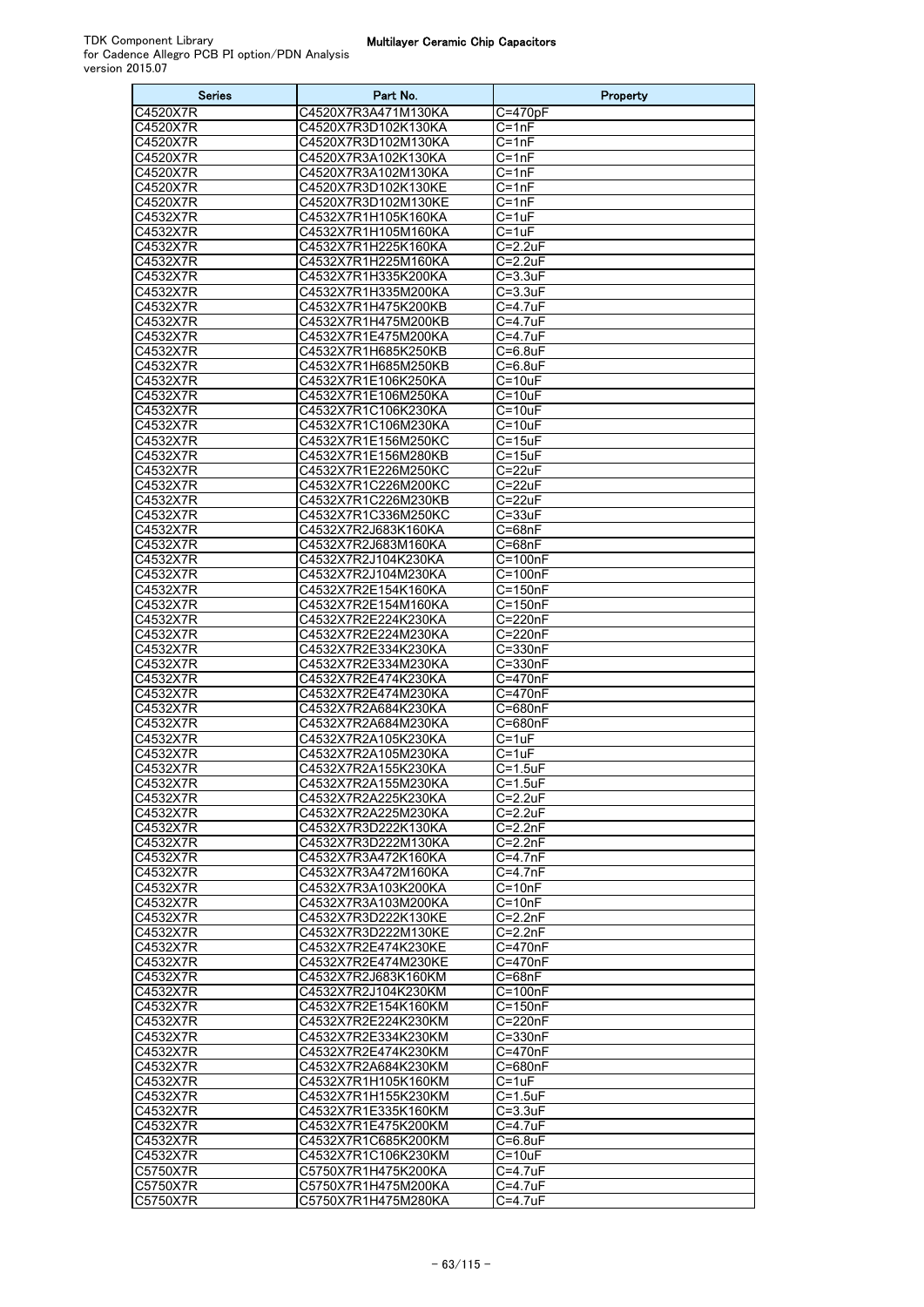| <b>Series</b>        | Part No.                                   | Property                         |
|----------------------|--------------------------------------------|----------------------------------|
| C5750X7R             | C5750X7R1H685K250KA                        | $C = 6.8$ uF                     |
| C5750X7R             | C5750X7R1H685M250KA                        | C=6.8uF                          |
| C5750X7R             | C5750X7R1H106K230KB                        | $C = 10uF$                       |
| C5750X7R             | C5750X7R1H106M230KB                        | $C=10uF$                         |
| C5750X7R             | C5750X7R1E106M200KA                        | C=10uF                           |
| C5750X7R             | C5750X7R1E156M230KA                        | $C = 15uF$                       |
| C5750X7R             | C5750X7R1E226M250KA                        | $C = 22uF$                       |
| C5750X7R             | C5750X7R1C226M280KA                        | C=22uF                           |
| C5750X7R             | C5750X7R1C336M200KB                        | C=33uF                           |
| C5750X7R             | C5750X7R1C476M230KB<br>C5750X7R2J154K160KA | C=47uF                           |
| C5750X7R<br>C5750X7R | C5750X7R2J154M160KA                        | $C = 150nF$<br>$C = 150nF$       |
| C5750X7R             | C5750X7R2J224K230KA                        | C=220nF                          |
| C5750X7R             | C5750X7R2J224M230KA                        | C=220nF                          |
| C5750X7R             | C5750X7R2E334K160KA                        | $C = 330nF$                      |
| C5750X7R             | C5750X7R2E334M160KA                        | C=330nF                          |
| C5750X7R             | C5750X7R2E474K230KA                        | C=470nF                          |
| C5750X7R             | C5750X7R2E474M230KA                        | $C = 470nF$                      |
| C5750X7R             | C5750X7R2E684K230KA                        | C=680nF                          |
| C5750X7R             | C5750X7R2E684M230KA                        | C=680nF                          |
| C5750X7R             | C5750X7R2A684K160KA                        | C=680nF                          |
| C5750X7R             | C5750X7R2A684M160KA                        | C=680nF                          |
| C5750X7R             | C5750X7R2E105K230KA                        | $C = 1uF$                        |
| C5750X7R             | C5750X7R2E105M230KA                        | C=1uF                            |
| C5750X7R             | C5750X7R2A105K230KA                        | C=1uF                            |
| C5750X7R             | C5750X7R2A105M230KA                        | C=1uF                            |
| C5750X7R             | C5750X7R2A155K230KA                        | $C = 1.5$ uF                     |
| C5750X7R             | C5750X7R2A155M230KA                        | $C = 1.5$ uF                     |
| C5750X7R             | C5750X7R2A225K230KA                        | $C=2.2uF$                        |
| C5750X7R             | C5750X7R2A225M230KA                        | C=2.2uF<br>$C = 3.3uF$           |
| C5750X7R<br>C5750X7R | C5750X7R2A335K230KA<br>C5750X7R2A335M230KA | $C = 3.3uF$                      |
| C5750X7R             | C5750X7R2A475K230KA                        | C=4.7uF                          |
| C5750X7R             | C5750X7R2A475M230KA                        | C=4.7uF                          |
| C5750X7R             | C5750X7R2E105K230KE                        | $C = 1uF$                        |
| C5750X7R             | C5750X7R2E105M230KE                        | C=1uF                            |
| C5750X7R             | C5750X7R2J154K160KM                        | $C = 150nF$                      |
| C5750X7R             | C5750X7R2J224K230KM                        | C=220nF                          |
| C5750X7R             | C5750X7R2E334K160KM                        | C=330nF                          |
| C5750X7R             | C5750X7R2E474K230KM                        | $C = 470nF$                      |
| C5750X7R             | C5750X7R2E684K230KM                        | C=680nF                          |
| C5750X7R             | C5750X7R2A684K160KM                        | C=680nF                          |
| C5750X7R             | C5750X7R2E105K230KM                        | $C = 1uF$                        |
| C5750X7R             | C5750X7R2A105K230KM                        | C=1uF                            |
| C5750X7R             | C5750X7R2A155K230KM                        | $C = 1.5$ uF                     |
| C5750X7R             | C5750X7R1H225K160KM                        | $C = 2.2uF$                      |
| C5750X7R             | C5750X7R1H335K230KM                        | $C = 3.3uF$                      |
| C5750X7R             | C5750X7R1H475K280KM<br>C5750X7R1E685K160KM | C=4.7uF<br>$\overline{C=6}$ .8uF |
| C5750X7R<br>C5750X7R | C5750X7R1E106K200KM                        | $C = 10uF$                       |
| C5750X7R             | C5750X7R1E156M280KM                        | C=15uF                           |
| C5750X7R             | C5750X7R1C226M280KM                        | C=22uF                           |
| C0603X7S             | C0603X7S1A223K030BC                        | C=22nF                           |
| C0603X7S             | C0603X7S1A223M030BC                        | $C = 22nF$                       |
| C0603X7S             | C0603X7S0J223K030BB                        | C=22nF                           |
| C0603X7S             | C0603X7S0J223M030BB                        | C=22nF                           |
| C0603X7S             | C0603X7S1A473K030BC                        | $C = 47nF$                       |
| C0603X7S             | C0603X7S1A473M030BC                        | C=47nF                           |
| C0603X7S             | C0603X7S0J473K030BB                        | $C = 47nF$                       |
| C0603X7S             | C0603X7S0J473M030BB                        | $C = 47nF$                       |
| C0603X7S             | C0603X7S1A104K030BC                        | C=100nF                          |
| C0603X7S             | C0603X7S1A104M030BC                        | $C = 100nF$                      |
| C0603X7S             | C0603X7S0G104K030BC                        | C=100nF                          |
| C0603X7S             | C0603X7S0G104M030BC                        | $\overline{C=100n}$ F            |
| C0603X7S             | C0603X7S0J154K030BC                        | C=150nF                          |
| C0603X7S<br>C0603X7S | C0603X7S0J154M030BC<br>C0603X7S0J224K030BC | C=150nF<br>C=220nF               |
| C0603X7S             | C0603X7S0J224M030BC                        | C=220nF                          |
| C0603X7S             | C0603X7S0G224K030BC                        | C=220nF                          |
| C0603X7S             | C0603X7S0G224M030BC                        | C=220nF                          |
| C1005X7S             | C1005X7S1A334K050BC                        | C=330nF                          |
| C1005X7S             | C1005X7S1A334M050BC                        | C=330nF                          |
| C1005X7S             | C1005X7S0J334K050BC                        | C=330nF                          |
| C1005X7S             | C1005X7S0J334M050BC                        | C=330nF                          |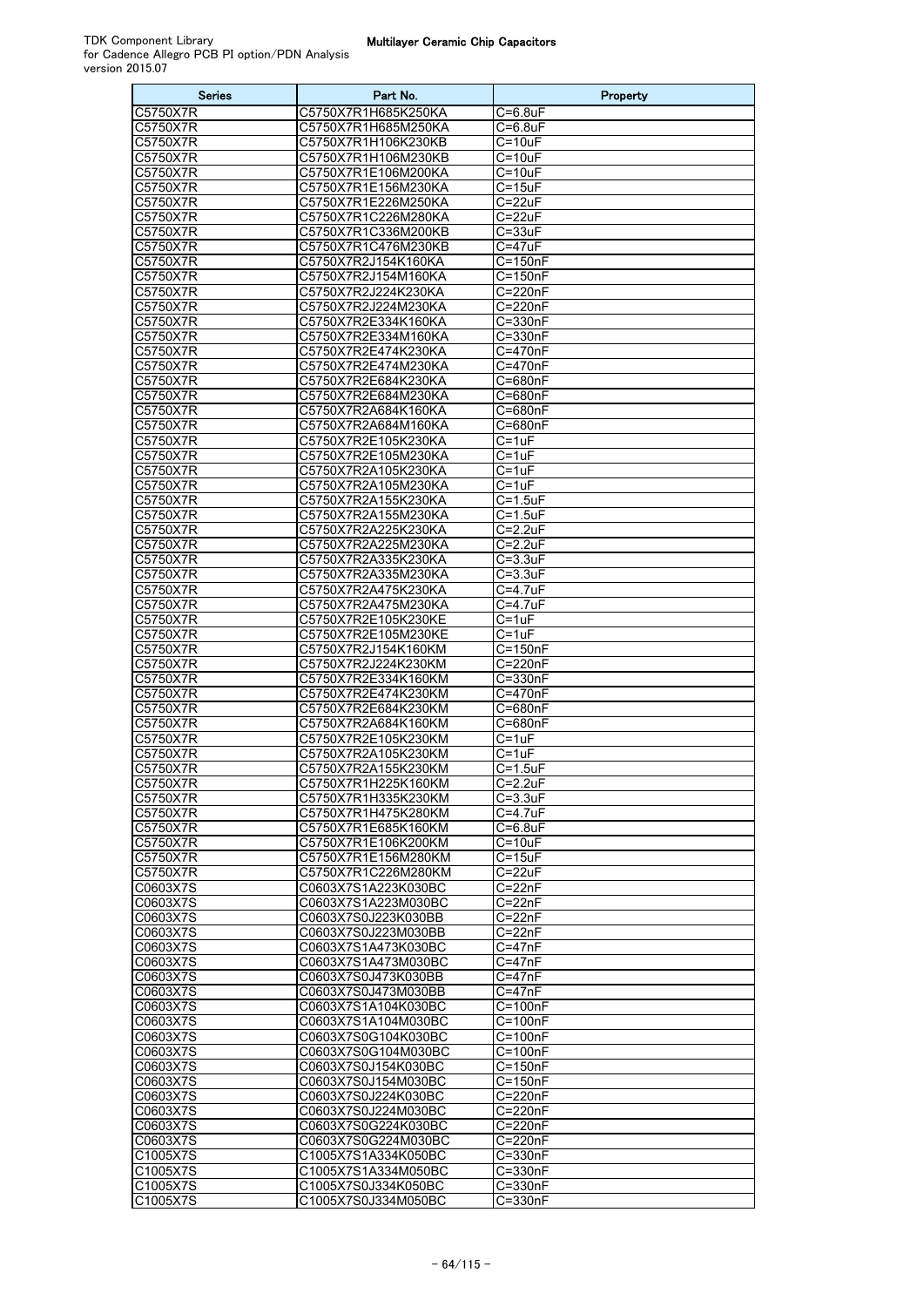| Series               | Part No.                                   | Property                   |
|----------------------|--------------------------------------------|----------------------------|
| C1005X7S             | C1005X7S1A474K050BC                        | C=470nF                    |
| C1005X7S             | C1005X7S1A474M050BC                        | C=470nF                    |
| C1005X7S<br>C1005X7S | C1005X7S0J474K050BB<br>C1005X7S0J474M050BB | C=470nF<br>C=470nF         |
| C1005X7S             | C1005X7S1A684K050BC                        | C=680nF                    |
| C1005X7S             | C1005X7S1A684M050BC                        | C=680nF                    |
| C1005X7S             | C1005X7S0J684K050BC                        | C=680nF                    |
| C1005X7S             | C1005X7S0J684M050BC                        | C=680nF                    |
| C1005X7S             | C1005X7S0G684K050BC                        | C=680nF                    |
| C1005X7S             | C1005X7S0G684M050BC                        | C=680nF                    |
| C1005X7S<br>C1005X7S | C1005X7S1A105K050BC<br>C1005X7S1A105M050BC | $C = 1uF$<br>C=1uF         |
| C1005X7S             | C1005X7S0J105K050BC                        | C=1uF                      |
| C1005X7S             | C1005X7S0J105M050BC                        | C=1uF                      |
| C1005X7S             | C1005X7S0G105K050BC                        | C=1uF                      |
| C1005X7S             | C1005X7S0G105M050BC                        | $C = 1uF$                  |
| C1005X7S             | C1005X7S1A155K050BC                        | $C = 1.5$ uF               |
| C1005X7S             | C1005X7S1A155M050BC                        | $C = 1.5$ uF               |
| C1005X7S<br>C1005X7S | C1005X7S0J155K050BC<br>C1005X7S0J155M050BC | C=1.5uF<br>$C = 1.5$ uF    |
| C1005X7S             | C1005X7S0G155K050BC                        | $C = 1.5$ uF               |
| C1005X7S             | C1005X7S0G155M050BC                        | $C = 1.5uF$                |
| C1005X7S             | C1005X7S1A225K050BC                        | $C = 2.2uF$                |
| C1005X7S             | C1005X7S1A225M050BC                        | $C = 2.2uF$                |
| C1005X7S             | C1005X7S0J225K050BC                        | $C = 2.2uF$                |
| C1005X7S             | C1005X7S0J225M050BC                        | $C = 2.2uF$                |
| C1005X7S<br>C1005X7S | C1005X7S0G225K050BC<br>C1005X7S0G225M050BC | $C = 2.2uF$<br>$C = 2.2uF$ |
| C1005X7S             | C1005X7S2A102K050BB                        | $C = 1nF$                  |
| C1005X7S             | C1005X7S2A102M050BB                        | $C = 1nF$                  |
| C1005X7S             | C1005X7S2A152K050BB                        | $C = 1.5nF$                |
| C1005X7S             | C1005X7S2A152M050BB                        | $\overline{C=1}.5nF$       |
| C1005X7S             | C1005X7S2A222K050BB                        | $C = 2.2nF$                |
| C1005X7S<br>C1005X7S | C1005X7S2A222M050BB<br>C1005X7S2A332K050BB | C=2.2nF<br>$C = 3.3nF$     |
| C1005X7S             | C1005X7S2A332M050BB                        | $C = 3.3nF$                |
| C1005X7S             | C1005X7S2A472K050BB                        | $C=4.7nF$                  |
| C1005X7S             | C1005X7S2A472M050BB                        | $C = 4.7nF$                |
| C1005X7S             | C1005X7S2A682K050BB                        | C=6.8nF                    |
| C1005X7S             | C1005X7S2A682M050BB                        | C=6.8nF                    |
| C1005X7S<br>C1005X7S | C1005X7S2A103K050BB<br>C1005X7S2A103M050BB | C=10nF<br>$C=10nF$         |
| C1608X7S             | C1608X7S1A225K080AC                        | $C = 2.2uF$                |
| C1608X7S             | C1608X7S1A225M080AC                        | $C = 2.2$ uF               |
| C1608X7S             | C1608X7S0J225K080AB                        | $C = 2.2uF$                |
| C1608X7S             | C1608X7S0J225M080AB                        | C=2.2ur                    |
| C1608X7S             | C1608X7S1A335K080AC                        | $C = 3.3uF$                |
| C1608X7S<br>C1608X7S | C1608X7S1A335M080AC<br>C1608X7S0J335K080AC | $C = 3.3uF$<br>$C = 3.3uF$ |
| C1608X7S             | C1608X7S0J335M080AC                        | $C = 3.3uF$                |
| C1608X7S             | C1608X7S0G335K080AC                        | $C = 3.3uF$                |
| C1608X7S             | C1608X7S0G335M080AC                        | $C = 3.3uF$                |
| C1608X7S             | C1608X7S1A475K080AC                        | C=4.7uF                    |
| C1608X7S             | C1608X7S1A475M080AC                        | $C = 4.7uF$                |
| C1608X7S<br>C1608X7S | C1608X7S0J475K080AC<br>C1608X7S0J475M080AC | C=4.7uF<br>C=4.7uF         |
| C1608X7S             | C1608X7S0G475K080AC                        | C=4.7uF                    |
| C1608X7S             | C1608X7S0G475M080AC                        | C=4.7uF                    |
| C1608X7S             | C1608X7S0J685K080AC                        | $C = 6.8$ uF               |
| C1608X7S             | C1608X7S0J685M080AC                        | $C = 6.8$ uF               |
| C1608X7S             | C1608X7S0G685K080AB                        | $C = 6.8$ uF               |
| C1608X7S             | C1608X7S0G685M080AB                        | $C = 6.8$ uF               |
| C1608X7S<br>C1608X7S | C1608X7S0J106M080AC<br>C1608X7S0G106M080AB | $C = 10uF$<br>$C = 10uF$   |
| C1608X7S             | C1608X7S2A333K080AB                        | $C = 33nF$                 |
| C1608X7S             | C1608X7S2A333M080AB                        | $C = 33nF$                 |
| C1608X7S             | C1608X7S2A473K080AB                        | $C = 47nF$                 |
| C1608X7S             | C1608X7S2A473M080AB                        | $C = 47nF$                 |
| C1608X7S             | C1608X7S2A683K080AB                        | C=68nF                     |
| C1608X7S<br>C1608X7S | C1608X7S2A683M080AB<br>C1608X7S2A104K080AB | $C = 68nF$<br>C=100nF      |
| C1608X7S             | C1608X7S2A104M080AB                        | $C = 100nF$                |
| C2012X7S             | C2012X7S0J106K085AC                        | $C = 10uF$                 |
| C2012X7S             | C2012X7S0J106M085AC                        | C=10uF                     |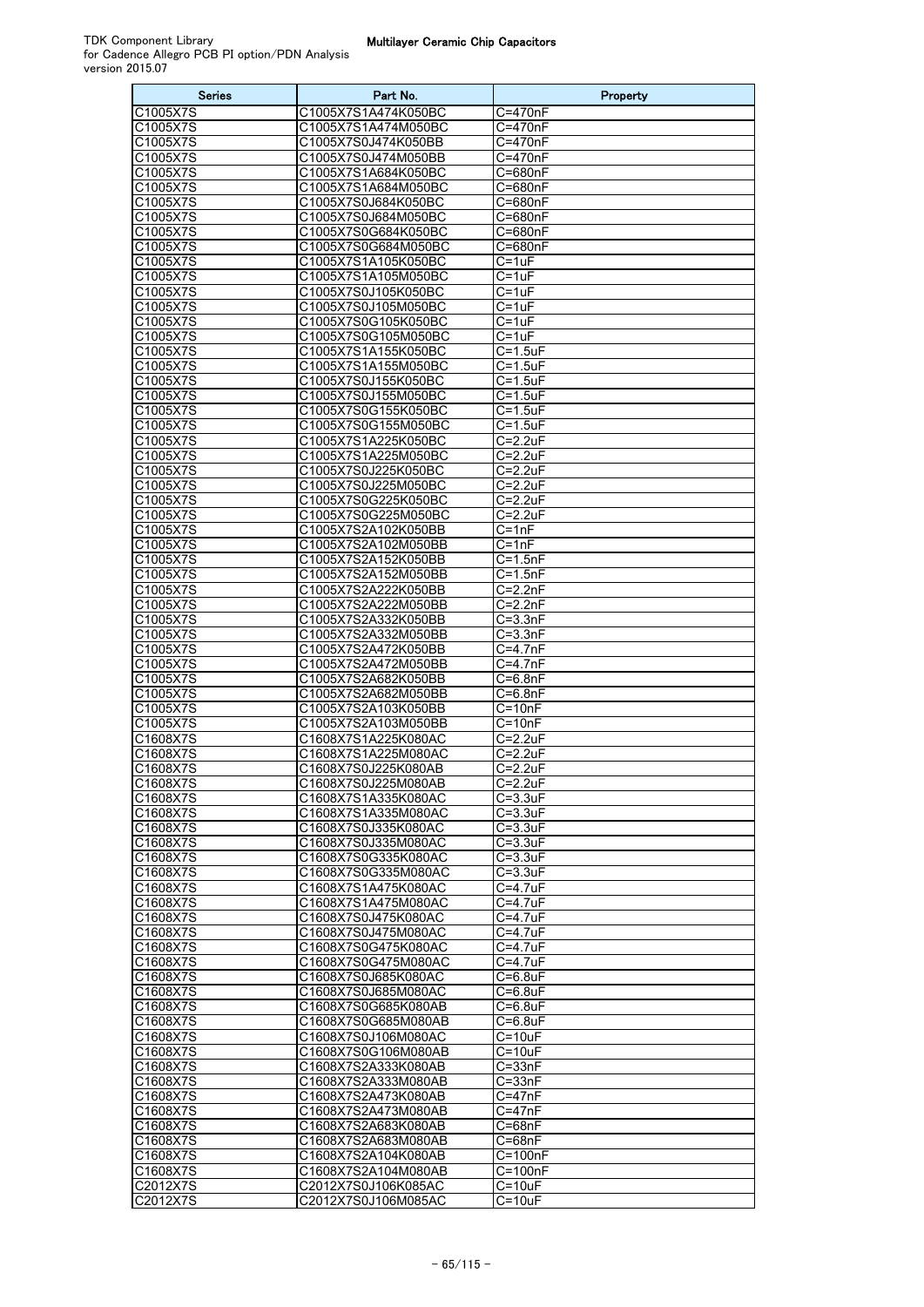| Series               | Part No.                                   | Property                      |
|----------------------|--------------------------------------------|-------------------------------|
| C2012X7S             | C2012X7S0G106K085AC                        | C=10uF                        |
| C2012X7S             | C2012X7S0G106M085AC                        | $C = 10uF$                    |
| C2012X7S             | C2012X7S1A156M125AC                        | C=15uF                        |
| C2012X7S             | C2012X7S0J156M125AC                        | C=15uF                        |
| C2012X7S             | C2012X7S0G156M125AC                        | $C = 15uF$                    |
| C2012X7S<br>C2012X7S | C2012X7S1A226M125AC<br>C2012X7S0J226M125AC | C=22uF<br>$C = 22uF$          |
| C2012X7S             | C2012X7S0G226M125AC                        | C=22uF                        |
| C2012X7S             | C2012X7S2A154K085AB                        | $C = 150nF$                   |
| C2012X7S             | C2012X7S2A154M085AB                        | $C = 150nF$                   |
| C2012X7S             | C2012X7S2A224K085AB                        | C=220nF                       |
| C2012X7S             | C2012X7S2A224M085AB                        | $C = 220nF$                   |
| C2012X7S             | C2012X7S2A334K125AB                        | C=330nF                       |
| C2012X7S             | C2012X7S2A334M125AB                        | C=330nF                       |
| C2012X7S             | C2012X7S2A474K125AB                        | C=470nF                       |
| C2012X7S             | C2012X7S2A474M125AB                        | C=470nF                       |
| C2012X7S             | C2012X7S2A684K125AB                        | C=680nF                       |
| C2012X7S<br>C2012X7S | C2012X7S2A684M125AB<br>C2012X7S2A105K125AB | C=680nF<br>C=1uF              |
| C2012X7S             | C2012X7S2A105M125AB                        | $C = 1uF$                     |
| C2012X7S             | C2012X7S2A224K085AE                        | C=220nF                       |
| C2012X7S             | C2012X7S2A224M085AE                        | $C = 220nF$                   |
| C2012X7S             | C2012X7S2A474K125AE                        | C=470nF                       |
| C2012X7S             | C2012X7S2A474M125AE                        | C=470nF                       |
| C2012X7S             | C2012X7S2A105K125AE                        | $C = 1uF$                     |
| C2012X7S             | C2012X7S2A105M125AE                        | C=1uF                         |
| C3216X7S             | C3216X7S1A156M160AC                        | $C = 15uF$                    |
| C3216X7S             | C3216X7S0J156M160AB                        | C=15uF                        |
| C3216X7S<br>C3216X7S | C3216X7S1A226M160AC<br>C3216X7S0J226M160AB | C=22uF<br>C=22uF              |
| C3216X7S             | C3216X7S0J336M160AC                        | $C = 33uF$                    |
| C3216X7S             | C3216X7S0G336M160AB                        | $C = 33uF$                    |
| C3216X7S             | C3216X7S0J476M160AC                        | C=47uF                        |
| C3216X7S             | C3216X7S0G476M160AB                        | C=47uF                        |
| C3216X7S             | C3216X7S2A155K160AB                        | $C = 1.5$ uF                  |
| C3216X7S             | C3216X7S2A155M160AB                        | $C = 1.5$ uF                  |
| C3216X7S<br>C3216X7S | C3216X7S2A225K160AB<br>C3216X7S2A225M160AB | $C = 2.2uF$<br>$C = 2.2uF$    |
| C3216X7S             | C3216X7S2A335K160AB                        | $C = 3.3uF$                   |
| C3216X7S             | C3216X7S2A335M160AB                        | $C = 3.3uF$                   |
| C3216X7S             | C3216X7S2A225K160AE                        | $C = 2.2uF$                   |
| C3216X7S             | C3216X7S2A225M160AE                        | $C = 2.2uF$                   |
| C3225X7S             | C3225X7S1H685K250AB                        | C=6.8uF                       |
| C3225X7S<br>C3225X7S | C3225X7S1H685M250AB<br>C3225X7S1H106K250AB | C=6.8uF<br>$C = 10uF$         |
| G3225X7S             | C3225X7S1H106M250AB                        | C=10uF                        |
| C3225X7S             | C3225X7S0J476M250AC                        | $C = 47uF$                    |
| C3225X7S             | C3225X7S2A335K200AB                        | $C = 3.3$ uF                  |
| C3225X7S             | C3225X7S2A335M200AB                        | $C = 3.3uF$                   |
| C3225X7S             | C3225X7S2A475K200AB                        | C=4.7uF                       |
| C3225X7S             | C3225X7S2A475M200AB                        | C=4.7uF                       |
| C3225X7S             | C3225X7S2A475K200AE                        | $C = 4.7$ uF                  |
| C3225X7S<br>C3225X7S | C3225X7S2A475M200AE<br>C3225X7S1H475K230AE | C=4.7uF<br>$C = 4.7uF$        |
| C3225X7S             | C3225X7S1H475M230AE                        | C=4.7uF                       |
| C3225X7S             | C3225X7S1H106K250AE                        | $C = 10uF$                    |
| C3225X7S             | C3225X7S1H106M250AE                        | $C = 10uF$                    |
| C4532X7S             | C4532X7S2A335K200KB                        | C=3.3uF                       |
| C4532X7S             | C4532X7S2A335M200KB                        | $C = 3.3uF$                   |
| C4532X7S             | C4532X7S2A475K230KB                        | C=4.7uF                       |
| C4532X7S             | C4532X7S2A475M230KB                        | $C = 4.7uF$                   |
| C5750X7S<br>C5750X7S | C5750X7S2A685K200KB<br>C5750X7S2A685M200KB | $C=6.8$ u $F$<br>$C = 6.8$ uF |
| C5750X7S             | C5750X7S2A106K230KB                        | $C = 10uF$                    |
| C5750X7S             | C5750X7S2A106M230KB                        | $C = 10uF$                    |
| C5750X7S             | C5750X7S2A156M250KB                        | $C = 15uF$                    |
| C5750X7S             | C5750X7S2A106K230KE                        | $C = 10uF$                    |
| C5750X7S             | C5750X7S2A106M230KE                        | $C = 10uF$                    |
| C7563X7S             | C7563X7S1H226M230LE                        | $C = 22uF$                    |
| C7563X7S<br>C2012X7T | C7563X7S1C107M280LE<br>C2012X7T2W103K085AA | C=100uF<br>C=10nF             |
| C2012X7T             | C2012X7T2W103M085AA                        | $C = 10nF$                    |
| C2012X7T             | C2012X7T2V103K085AA                        | $C = 10nF$                    |
| C2012X7T             | C2012X7T2V103M085AA                        | $C = 10nF$                    |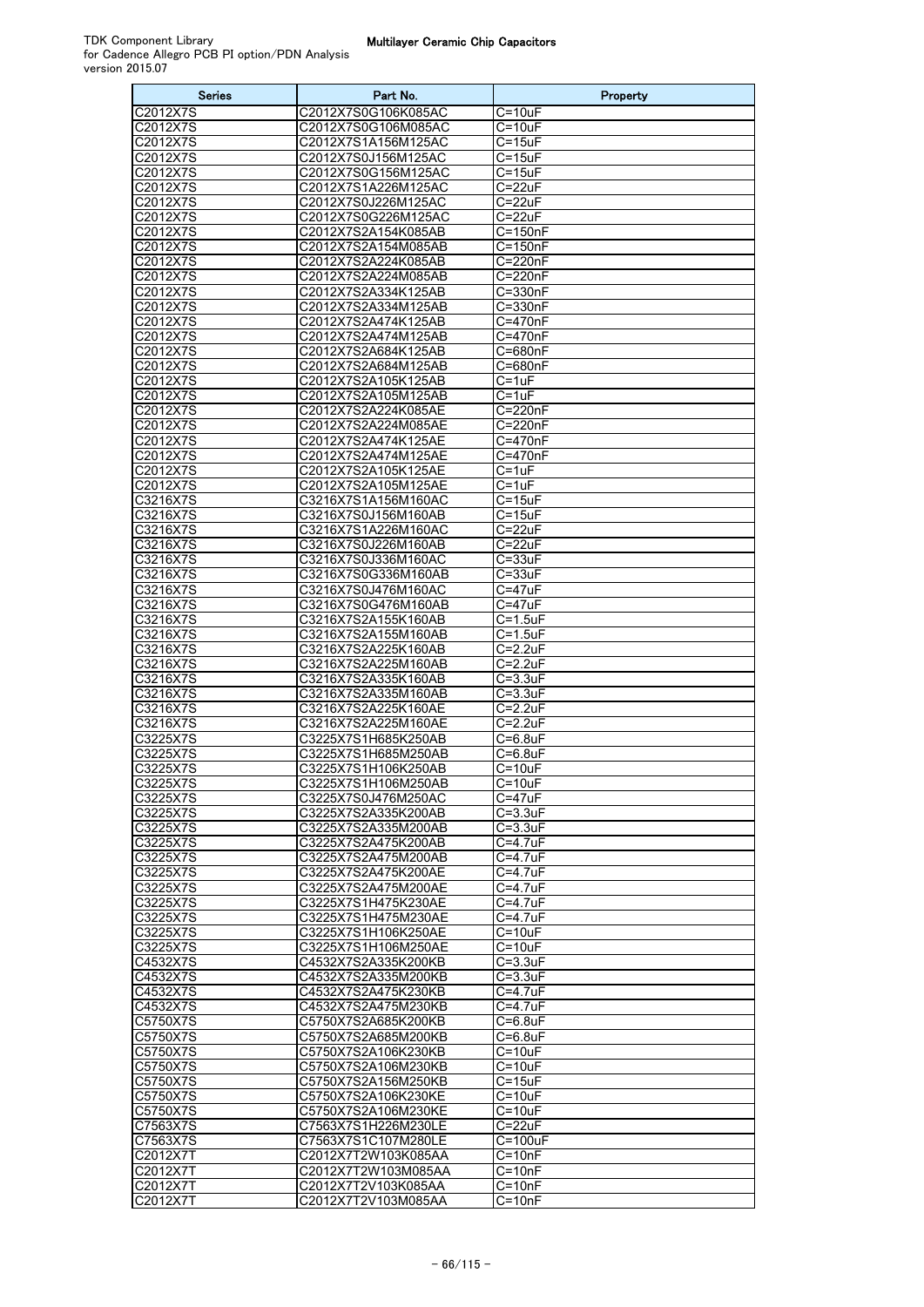| Series               | Part No.                                   | Property                          |
|----------------------|--------------------------------------------|-----------------------------------|
| C2012X7T             | C2012X7T2W153K085AA                        | C=15nF                            |
| C2012X7T             | C2012X7T2W153M085AA                        | C=15nF                            |
| C2012X7T<br>C2012X7T | C2012X7T2V153K085AA<br>C2012X7T2V153M085AA | $C = 15nF$<br>$C = 15nF$          |
| C2012X7T             | C2012X7T2W223K125AA                        | $C = 22nF$                        |
| C2012X7T             | C2012X7T2W223M125AA                        | $C = 22nF$                        |
| C2012X7T             | C2012X7T2V223K125AA                        | C=22nF                            |
| C2012X7T             | C2012X7T2V223M125AA                        | C=22nF                            |
| C2012X7T             | C2012X7T2W333K125AA                        | $C = 33nF$                        |
| C2012X7T             | C2012X7T2W333M125AA                        | C=33nF                            |
| C2012X7T<br>C2012X7T | C2012X7T2V333K125AA<br>C2012X7T2V333M125AA | $C = 33nF$<br>C=33nF              |
| C2012X7T             | C2012X7T2E333K125AA                        | $C = 33nF$                        |
| C2012X7T             | C2012X7T2E333M125AA                        | C=33nF                            |
| C2012X7T             | C2012X7T2W473K125AA                        | C=47nF                            |
| C2012X7T             | C2012X7T2W473M125AA                        | C=47nF                            |
| C2012X7T             | C2012X7T2V473K125AA                        | C=47nF                            |
| C2012X7T             | C2012X7T2V473M125AA                        | C=47nF                            |
| C2012X7T<br>C2012X7T | C2012X7T2E473K125AA<br>C2012X7T2E473M125AA | C=47nF<br>C=47nF                  |
| C2012X7T             | C2012X7T2E683K125AA                        | C=68nF                            |
| C2012X7T             | C2012X7T2E683M125AA                        | C=68nF                            |
| C2012X7T             | C2012X7T2E104K125AA                        | C=100nF                           |
| C2012X7T             | C2012X7T2E104M125AA                        | C=100nF                           |
| C2012X7T             | C2012X7T2W103K085AE                        | $C = 10nF$                        |
| C2012X7T             | C2012X7T2W103M085AE                        | C=10nF                            |
| C2012X7T<br>C2012X7T | C2012X7T2W223K125AE<br>C2012X7T2W223M125AE | C=22nF<br>C=22nF                  |
| C2012X7T             | C2012X7T2W473K125AE                        | $C = 47nF$                        |
| C2012X7T             | C2012X7T2W473M125AE                        | C=47nF                            |
| C2012X7T             | C2012X7T2E473K125AE                        | C=47nF                            |
| C2012X7T             | C2012X7T2E473M125AE                        | $C = 47nF$                        |
| C2012X7T             | C2012X7T2E104K125AE                        | C=100nF                           |
| C2012X7T<br>C3216X7T | C2012X7T2E104M125AE<br>C3216X7T2J103K085AC | C=100nF<br>$C = 10nF$             |
| C3216X7T             | C3216X7T2J103M085AC                        | C=10nF                            |
| C3216X7T             | C3216X7T2J153K085AC                        | $C = 15nF$                        |
| C3216X7T             | C3216X7T2J153M085AC                        | C=15nF                            |
| C3216X7T             | C3216X7T2J223K115AC                        | C=22nF                            |
| C3216X7T             | C3216X7T2J223M115AC                        | $C = 22nF$                        |
| C3216X7T<br>C3216X7T | C3216X7T2J333K115AC<br>C3216X7T2J333M115AC | $C = 33nF$<br>$\overline{C=3}3nF$ |
| C3216X7T             | C3216X7T2J473K160AC                        | C=47nF                            |
| C3216X7T             | C3216X7T2J473M160AC                        | C=47nF                            |
| C3216X7T             | C3216X7T2W683K130AA                        | $C = 68nF$                        |
| C3216X7T             | C3216X7T2W683M130AA                        | $C = 68nF$                        |
| C3216X7T             | C3216X7T2V683K130AA                        | $C = 68nF$                        |
| C3216X7T<br>C3216X7T | C3216X7T2V683M130AA<br>C3216X7T2W104K160AA | $C = 68nF$<br>$C = 100nF$         |
| C3216X7T             | C3216X7T2W104M160AA                        | $C = 100nF$                       |
| C3216X7T             | C3216X7T2V104K160AA                        | $C = 100nF$                       |
| C3216X7T             | C3216X7T2V104M160AA                        | $C = 100nF$                       |
| C3216X7T             | C3216X7T2E154K130AA                        | $C = 150nF$                       |
| C3216X7T             | C3216X7T2E154M130AA                        | $C = 150nF$<br>$C = 220nF$        |
| C3216X7T<br>C3216X7T | C3216X7T2E224K160AA<br>C3216X7T2E224M160AA | C=220nF                           |
| C3216X7T             | C3216X7T2J473K160AE                        | C=47nF                            |
| C3216X7T             | C3216X7T2J473M160AE                        | $C = 47nF$                        |
| C3216X7T             | C3216X7T2W104K160AE                        | $C = 100nF$                       |
| C3216X7T             | C3216X7T2W104M160AE                        | $C = 100nF$                       |
| C3216X7T             | C3216X7T2E224K160AE                        | C=220nF                           |
| C3216X7T<br>C3225X7T | C3216X7T2E224M160AE<br>C3225X7T2J104K160AC | C=220nF<br>C=100nF                |
| C3225X7T             | C3225X7T2J104M160AC                        | $C = 100nF$                       |
| C3225X7T             | C3225X7T2J154K200AC                        | $C = 150nF$                       |
| C3225X7T             | C3225X7T2J154M200AC                        | $C = 150nF$                       |
| C3225X7T             | C3225X7T2W224K200AA                        | C=220nF                           |
| C3225X7T             | C3225X7T2W224M200AA                        | C=220nF                           |
| C3225X7T<br>C3225X7T | C3225X7T2E334K200AA<br>C3225X7T2E334M200AA | C=330nF<br>C=330nF                |
| C3225X7T             | C3225X7T2J104K160AE                        | $C = 100nF$                       |
| C3225X7T             | C3225X7T2J104M160AE                        | $C = 100nF$                       |
| C3225X7T             | C3225X7T2W224K200AE                        | C=220nF                           |
| C3225X7T             | C3225X7T2W224M200AE                        | C=220nF                           |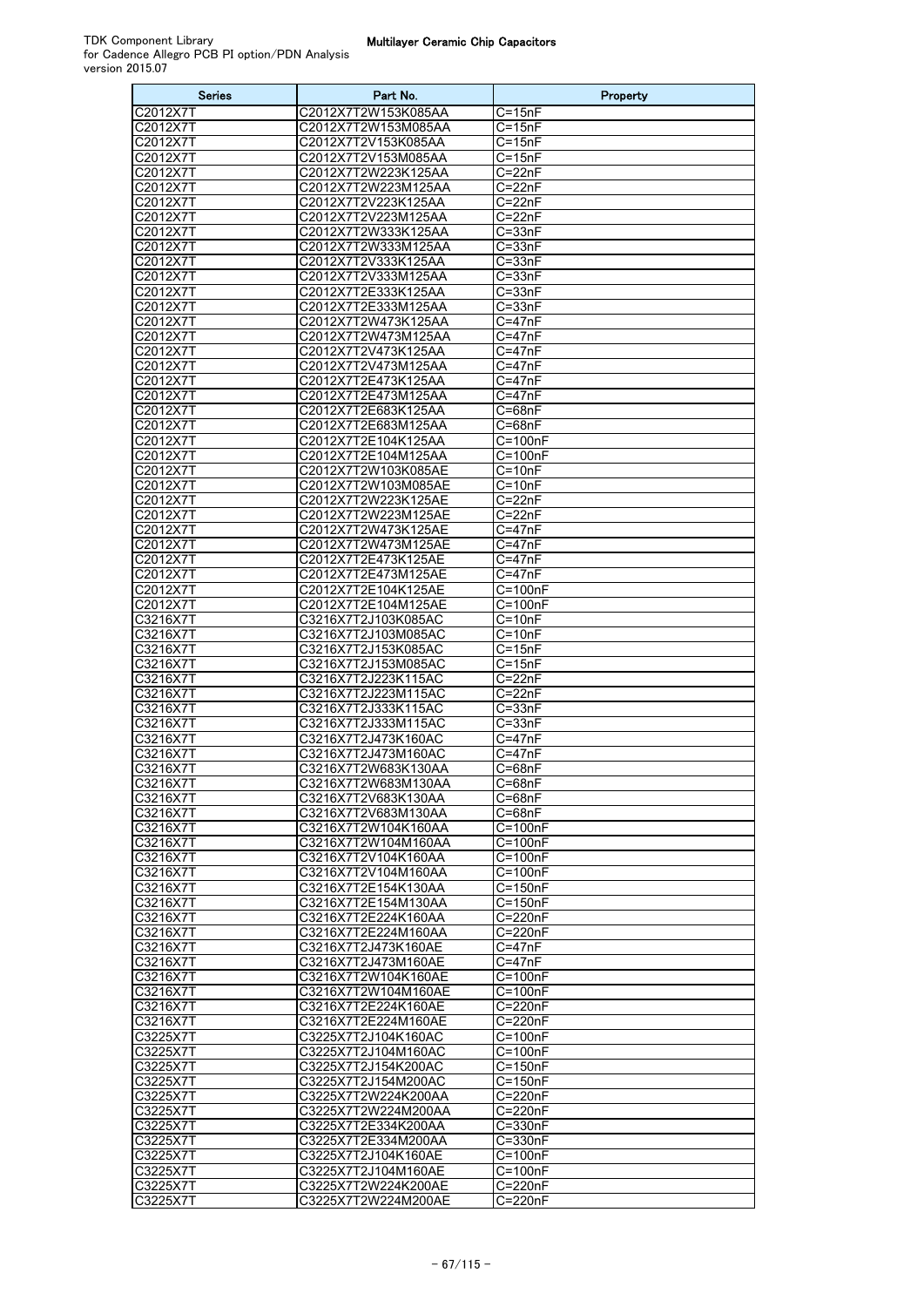| <b>Series</b>        | Part No.                                   | Property                   |
|----------------------|--------------------------------------------|----------------------------|
| C4532X7T             | C4532X7T2J154K160KC                        | $C = 150nF$                |
| C4532X7T             | C4532X7T2J154M160KC                        | $C = 150nF$                |
| C4532X7T             | C4532X7T2J224K200KC                        | C=220nF                    |
| C4532X7T             | C4532X7T2J224M200KC                        | C=220nF                    |
| C4532X7T             | C4532X7T2J304K250KA<br>C4532X7T2J304M250KA | $C = 300nF$<br>$C = 300nF$ |
| C4532X7T<br>C4532X7T | C4532X7T2W334K160KA                        | C=330nF                    |
| C4532X7T             | C4532X7T2W334M160KA                        | C=330nF                    |
| C4532X7T             | C4532X7T2W474K230KA                        | C=470nF                    |
| C4532X7T             | C4532X7T2W474M230KA                        | C=470nF                    |
| C4532X7T             | C4532X7T2E684K160KA                        | C=680nF                    |
| C4532X7T             | C4532X7T2E684M160KA                        | C=680nF                    |
| C4532X7T             | C4532X7T2E105K250KA                        | $C = 1uF$                  |
| C4532X7T<br>C4532X7T | C4532X7T2E105M250KA<br>C4532X7T2J224K200KE | C=1uF<br>C=220nF           |
| C4532X7T             | C4532X7T2J224M200KE                        | C=220nF                    |
| C4532X7T             | C4532X7T2W474K230KE                        | C=470nF                    |
| C4532X7T             | C4532X7T2W474M230KE                        | C=470nF                    |
| C4532X7T             | C4532X7T2E105K250KE                        | C=1uF                      |
| C4532X7T             | C4532X7T2E105M250KE                        | $C = 1uF$                  |
| C5750X7T             | C5750X7T2J334K200KC                        | C=330nF                    |
| C5750X7T             | C5750X7T2J334M200KC                        | C=330nF                    |
| C5750X7T             | C5750X7T2J474K250KC<br>C5750X7T2J474M250KC | $C = 470nF$<br>C=470nF     |
| C5750X7T<br>C5750X7T | C5750X7T2W684K200KA                        | C=680nF                    |
| C5750X7T             | C5750X7T2W684M200KA                        | C=680nF                    |
| C5750X7T             | C5750X7T2W105K250KA                        | C=1uF                      |
| C5750X7T             | C5750X7T2W105M250KA                        | $C = 1uF$                  |
| C5750X7T             | C5750X7T2E155K200KA                        | $C=1.5$ uF                 |
| C5750X7T             | C5750X7T2E155M200KA                        | $C = 1.5$ uF               |
| C5750X7T             | C5750X7T2E225K250KA                        | $C = 2.2uF$                |
| C5750X7T<br>C5750X7T | C5750X7T2E225M250KA<br>C5750X7T2J474K250KE | $C = 2.2uF$<br>$C = 470nF$ |
| C5750X7T             | C5750X7T2J474M250KE                        | C=470nF                    |
| C5750X7T             | C5750X7T2W105K250KE                        | $C = 1uF$                  |
| C5750X7T             | C5750X7T2W105M250KE                        | C=1uF                      |
| C5750X7T             | C5750X7T2E225K250KE                        | $C = 2.2uF$                |
| C5750X7T             | C5750X7T2E225M250KE                        | $C = 2.2uF$                |
| C1005X8R             | C1005X8R1H151K050BA                        | $C=150pF$                  |
| C1005X8R<br>C1005X8R | C1005X8R1H151M050BA<br>C1005X8R1H221K050BA | $C = 150pF$<br>$C = 220pF$ |
| C1005X8R             | C1005X8R1H221M050BA                        | $C = 220pF$                |
| C1005X8R             | C1005X8R1H331K050BA                        | $C = 330pF$                |
| C1005X8R             | C1005X8R1H331M050BA                        | C=330pF                    |
| C1005X8R             | C1005X8R1H471K050BA                        | C=470pF                    |
| C1005X8R             | C1005X8R1H471M050BA                        | C=470pF                    |
| C1005X8R             | C1005X8R1H681K050BA                        | $C = 680pF$                |
| C1005X8R<br>C1005X8R | C1005X8R1H681M050BA<br>C1005X8R1H102K050BA | $C = 680pF$<br>$C = 1nF$   |
| C1005X8R             | C1005X8R1H102M050BA                        | $C = 1nF$                  |
| C1005X8R             | C1005X8R1H152K050BA                        | C=1.5nF                    |
| C1005X8R             | C1005X8R1H152M050BA                        | $C = 1.5nF$                |
| C1005X8R             | C1005X8R1H222K050BA                        | C=2.2nF                    |
| C1005X8R             | C1005X8R1H222M050BA                        | $C=2.2nF$                  |
| C1005X8R             | C1005X8R2A332K050BB                        | $C = 3.3nF$                |
| C1005X8R<br>C1005X8R | C1005X8R2A332M050BB<br>C1005X8R1H332K050BA | C=3.3nF<br>$C = 3.3nF$     |
| C1005X8R             | C1005X8R1H332M050BA                        | $C = 3.3nF$                |
| C1005X8R             | C1005X8R1H472K050BA                        | $\overline{C}$ =4.7nF      |
| C1005X8R             | C1005X8R1H472M050BA                        | $C = 4.7nF$                |
| C1005X8R             | C1005X8R1H682K050BB                        | C=6.8nF                    |
| C1005X8R             | C1005X8R1H682M050BB                        | $C = 6.8nF$                |
| C1005X8R             | C1005X8R1E682K050BA                        | $C = 6.8nF$                |
| C1005X8R<br>C1005X8R | C1005X8R1E682M050BA<br>C1005X8R1H103K050BB | $C=6.8nF$<br>C=10nF        |
| C1005X8R             | C1005X8R1H103M050BB                        | C=10nF                     |
| C1005X8R             | C1005X8R1E103K050BA                        | $C = 10nF$                 |
| C1005X8R             | C1005X8R1E103M050BA                        | $C = 10nF$                 |
| C1005X8R             | C1005X8R1E153K050BB                        | $\overline{C=1}$ 5nF       |
| C1005X8R             | C1005X8R1E153M050BB                        | $C = 15nF$                 |
| C1005X8R             | C1005X8R1E223K050BB                        | C=22nF                     |
| C1005X8R             | C1005X8R1E223M050BB                        | $C = 22nF$                 |
| C1005X8R<br>C1005X8R | C1005X8R1C333K050BB<br>C1005X8R1C333M050BB | $C = 33nF$<br>$C = 33nF$   |
|                      |                                            |                            |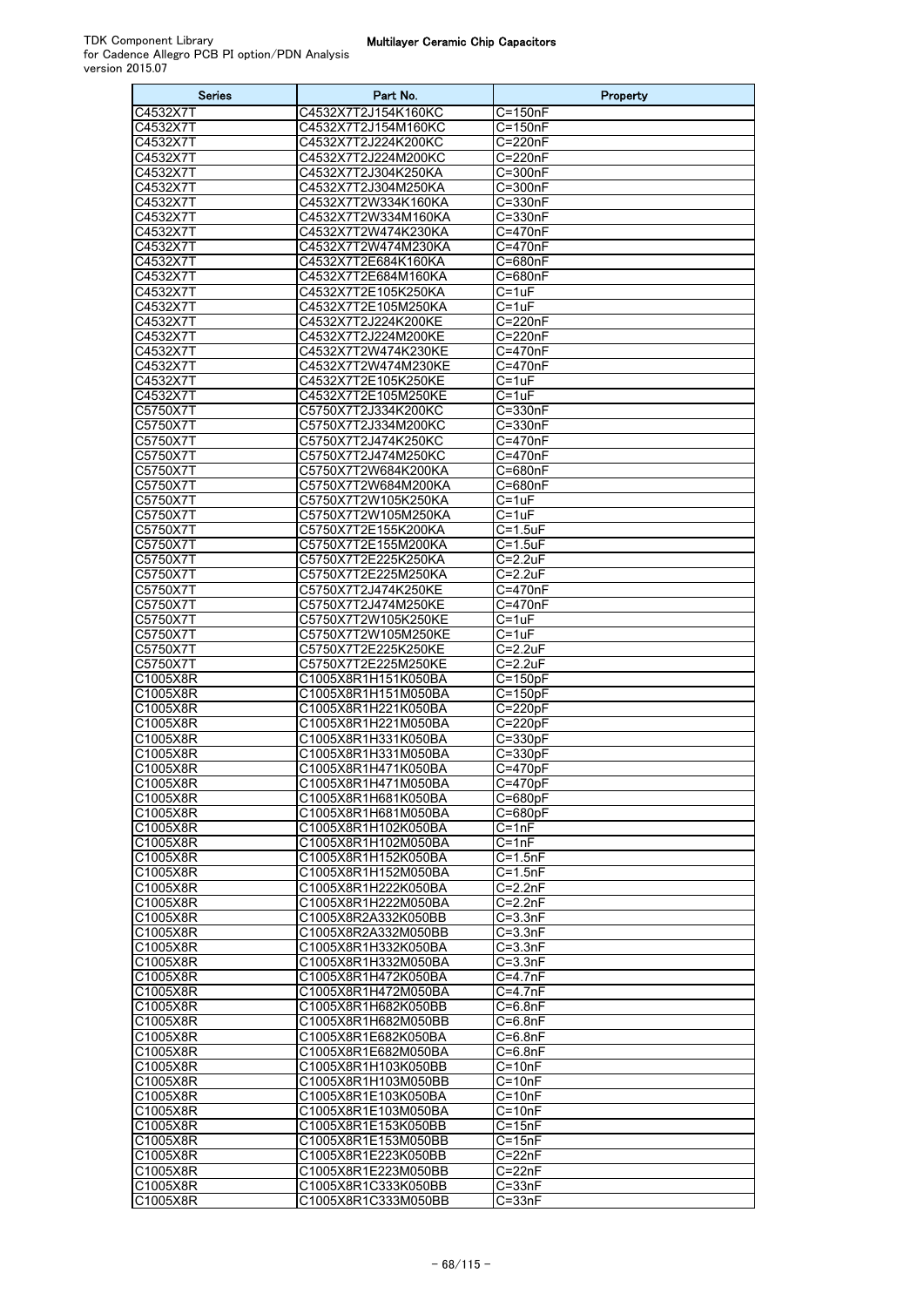| Series               | Part No.                                   | Property                   |
|----------------------|--------------------------------------------|----------------------------|
| C1005X8R             | C1005X8R1C473K050BB                        | C=47nF                     |
| C1005X8R             | C1005X8R1C473M050BB                        | C=47nF                     |
| C1608X8R<br>C1608X8R | C1608X8R2A102K080AA<br>C1608X8R2A102M080AA | $C = 1nF$<br>C=1nF         |
| C1608X8R             | C1608X8R1H102K080AA                        | $C = 1nF$                  |
| C1608X8R             | C1608X8R1H102M080AA                        | $C = 1nF$                  |
| C1608X8R             | C1608X8R2A152K080AA                        | $C = 1.5nF$                |
| C1608X8R             | C1608X8R2A152M080AA                        | $C = 1.5nF$                |
| C1608X8R             | C1608X8R1H152K080AA                        | $C = 1.5nF$                |
| C1608X8R             | C1608X8R1H152M080AA                        | $C = 1.5nF$                |
| C1608X8R<br>C1608X8R | C1608X8R2A222K080AA<br>C1608X8R2A222M080AA | $C = 2.2nF$<br>$C = 2.2nF$ |
| C1608X8R             | C1608X8R1H222K080AA                        | $C = 2.2nF$                |
| C1608X8R             | C1608X8R1H222M080AA                        | $C = 2.2nF$                |
| C1608X8R             | C1608X8R2A332K080AA                        | $C = 3.3nF$                |
| C1608X8R             | C1608X8R2A332M080AA                        | $C = 3.3nF$                |
| C1608X8R             | C1608X8R1H332K080AA                        | $C = 3.3nF$                |
| C1608X8R             | C1608X8R1H332M080AA                        | $C = 3.3nF$                |
| C1608X8R<br>C1608X8R | C1608X8R2A472K080AA<br>C1608X8R2A472M080AA | C=4.7nF<br>$C = 4.7nF$     |
| C1608X8R             | C1608X8R1H472K080AA                        | C=4.7nF                    |
| C1608X8R             | C1608X8R1H472M080AA                        | $C = 4.7nF$                |
| C1608X8R             | C1608X8R2A682K080AA                        | $C = 6.8nF$                |
| C1608X8R             | C1608X8R2A682M080AA                        | C=6.8nF                    |
| C1608X8R             | C1608X8R1H682K080AA                        | C=6.8nF                    |
| C1608X8R             | C1608X8R1H682M080AA                        | C=6.8nF                    |
| C1608X8R<br>C1608X8R | C1608X8R2A103K080AA<br>C1608X8R2A103M080AA | $C = 10nF$<br>C=10nF       |
| C1608X8R             | C1608X8R1H103K080AA                        | C=10nF                     |
| C1608X8R             | C1608X8R1H103M080AA                        | $C = 10nF$                 |
| C1608X8R             | C1608X8R2A153K080AA                        | $C = 15nF$                 |
| C1608X8R             | C1608X8R2A153M080AA                        | $C = 15nF$                 |
| C1608X8R             | C1608X8R1H153K080AA                        | C=15nF                     |
| C1608X8R<br>C1608X8R | C1608X8R1H153M080AA<br>C1608X8R2A223K080AB | $C = 15nF$<br>$C = 22nF$   |
| C1608X8R             | C1608X8R2A223M080AB                        | C=22nF                     |
| C1608X8R             | C1608X8R1H223K080AA                        | C=22nF                     |
| C1608X8R             | C1608X8R1H223M080AA                        | C=22nF                     |
| C1608X8R             | C1608X8R2A333K080AB                        | $C = 33nF$                 |
| C1608X8R             | C1608X8R2A333M080AB                        | $C = 33nF$                 |
| C1608X8R<br>C1608X8R | C1608X8R1H333K080AA<br>C1608X8R1H333M080AA | $C = 33nF$<br>$C = 33nF$   |
| C1608X8R             | C1608X8R1H473K080AA                        | C=47nF                     |
| C1608X8R             | C1608X8R1H473M080AA                        | C=47nF                     |
| C1608X8R             | C1608X8R1H683K080AB                        | $C = 68nF$                 |
| C1608X8R             | C1608X8R1H683M080AB                        | $C = 68nF$                 |
| C1608X8R             | C1608X8R1E683K080AA                        | C=68nF                     |
| C1608X8R             | C1608X8R1E683M080AA<br>C1608X8R1H104K080AB | $C = 68nF$                 |
| C1608X8R<br>C1608X8R | C1608X8R1H104M080AB                        | C=100nF<br>$C=100nF$       |
| C1608X8R             | C1608X8R1E104K080AA                        | C=100nF                    |
| C1608X8R             | C1608X8R1E104M080AA                        | $C = 100nF$                |
| C1608X8R             | C1608X8R1E154K080AB                        | $C = 150nF$                |
| C1608X8R             | C1608X8R1E154M080AB                        | $C = 150nF$                |
| C1608X8R             | C1608X8R1E224K080AB                        | C=220nF                    |
| C1608X8R<br>C1608X8R | C1608X8R1E224M080AB<br>C1608X8R1C334K080AB | C=220nF<br>C=330nF         |
| C1608X8R             | C1608X8R1C334M080AB                        | $C = 330nF$                |
| C1608X8R             | C1608X8R1C474K080AB                        | C=470nF                    |
| C1608X8R             | C1608X8R1C474M080AB                        | C=470nF                    |
| C2012X8R             | C2012X8R2A223K125AA                        | C=22nF                     |
| C2012X8R             | C2012X8R2A223M125AA                        | $C = 22nF$                 |
| C2012X8R<br>C2012X8R | C2012X8R2A333K125AB<br>C2012X8R2A333M125AB | $C = 33nF$<br>$C = 33nF$   |
| C2012X8R             | C2012X8R2A473K125AB                        | C=47nF                     |
| C2012X8R             | C2012X8R2A473M125AB                        | C=47nF                     |
| C2012X8R             | C2012X8R2A683K125AB                        | $C = 68nF$                 |
| C2012X8R             | C2012X8R2A683M125AB                        | $C = 68nF$                 |
| C2012X8R             | C2012X8R1H683K125AA                        | C=68nF                     |
| C2012X8R             | C2012X8R1H683M125AA                        | $C = 68nF$                 |
| C2012X8R<br>C2012X8R | C2012X8R1H104K125AA<br>C2012X8R1H104M125AA | $C = 100nF$<br>$C = 100nF$ |
| C2012X8R             | C2012X8R1H154K125AB                        | C=150nF                    |
| C2012X8R             | C2012X8R1H154M125AB                        | C=150nF                    |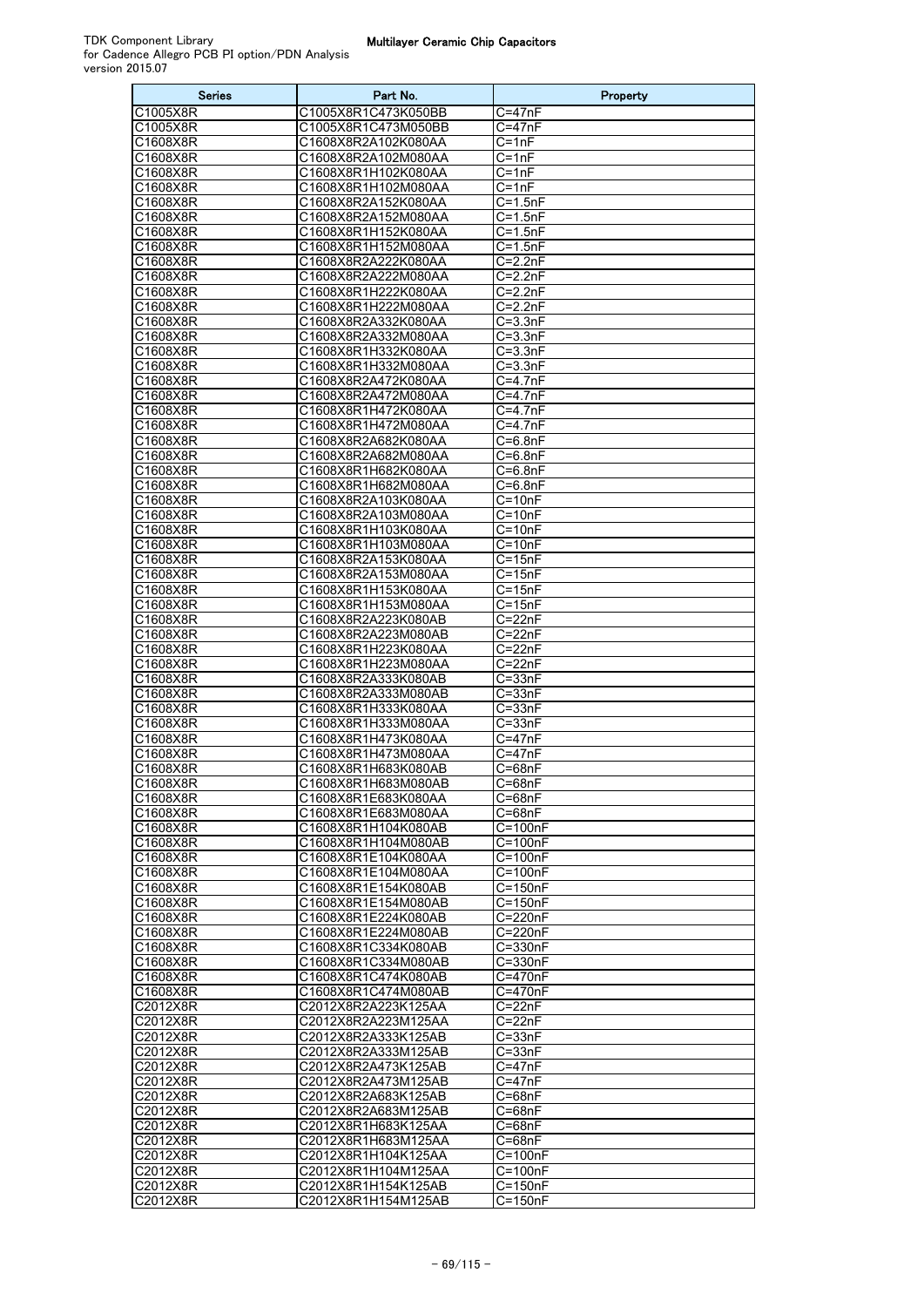| <b>Series</b>        | Part No.                                   | Property                   |
|----------------------|--------------------------------------------|----------------------------|
| C2012X8R             | C2012X8R1E154K085AA                        | $C = 150nF$                |
| C2012X8R             | C2012X8R1E154M085AA                        | $C = 150nF$                |
| C2012X8R             | C2012X8R1H224K125AB                        | C=220nF                    |
| C2012X8R<br>C2012X8R | C2012X8R1H224M125AB                        | C=220nF<br>C=220nF         |
| C2012X8R             | C2012X8R1E224K125AA<br>C2012X8R1E224M125AA | C=220nF                    |
| C2012X8R             | C2012X8R1E334K125AA                        | C=330nF                    |
| C2012X8R             | C2012X8R1E334M125AA                        | C=330nF                    |
| C2012X8R             | C2012X8R1E474K125AB                        | C=470nF                    |
| C2012X8R             | C2012X8R1E474M125AB                        | C=470nF                    |
| C2012X8R             | C2012X8R1C684K125AB                        | C=680nF                    |
| C2012X8R             | C2012X8R1C684M125AB                        | C=680nF                    |
| C2012X8R             | C2012X8R1C105K125AB                        | $C = 1uF$                  |
| C2012X8R<br>C3216X8R | C2012X8R1C105M125AB<br>C3216X8R2A333K085AA | $C = 1uF$<br>C=33nF        |
| C3216X8R             | C3216X8R2A333M085AA                        | $C = 33nF$                 |
| C3216X8R             | C3216X8R2A473K085AA                        | $C = 47nF$                 |
| C3216X8R             | C3216X8R2A473M085AA                        | $C = 47nF$                 |
| C3216X8R             | C3216X8R2A683K115AA                        | $C = 68nF$                 |
| C3216X8R             | C3216X8R2A683M115AA                        | $C = 68nF$                 |
| C3216X8R             | C3216X8R2A104K115AA                        | C=100nF                    |
| C3216X8R<br>C3216X8R | C3216X8R2A104M115AA<br>C3216X8R2A154K160AA | $C = 100nF$<br>$C = 150nF$ |
| C3216X8R             | C3216X8R2A154M160AA                        | $C = 150nF$                |
| C3216X8R             | C3216X8R1H154K085AA                        | C=150nF                    |
| C3216X8R             | C3216X8R1H154M085AA                        | $C = 150nF$                |
| C3216X8R             | C3216X8R2A224K160AB                        | C=220nF                    |
| C3216X8R             | C3216X8R2A224M160AB                        | C=220nF                    |
| C3216X8R             | C3216X8R1H224K115AA                        | C=220nF                    |
| C3216X8R             | C3216X8R1H224M115AA                        | C=220nF                    |
| C3216X8R<br>C3216X8R | C3216X8R2A334K160AB<br>C3216X8R2A334M160AB | C=330nF<br>C=330nF         |
| C3216X8R             | C3216X8R1H334K160AA                        | C=330nF                    |
| C3216X8R             | C3216X8R1H334M160AA                        | C=330nF                    |
| C3216X8R             | C3216X8R1E334K085AA                        | C=330nF                    |
| C3216X8R             | C3216X8R1E334M085AA                        | C=330nF                    |
| C3216X8R             | C3216X8R1H474K160AA                        | C=470nF                    |
| C3216X8R             | C3216X8R1H474M160AA                        | C=470nF                    |
| C3216X8R<br>C3216X8R | C3216X8R1E474K085AA<br>C3216X8R1E474M085AA | C=470nF<br>C=470nF         |
| C3216X8R             | C3216X8R1H684K160AB                        | C=680nF                    |
| C3216X8R             | C3216X8R1H684M160AB                        | C=680nF                    |
| C3216X8R             | C3216X8R1E684K115AA                        | C=680nF                    |
| C3216X8R             | C3216X8R1E684M115AA                        | C=680nF                    |
| C3216X8R             | C3216X8R1H105K160AB                        | C=1uF                      |
| C3216X8R             | C3216X8R1H105M160AB                        | $C = 1uF$                  |
| C3216X8R             | C3216X8R1E105K160AA                        | C=1uF                      |
| C3216X8R<br>C3216X8R | C3216X8R1E105M160AA<br>C3216X8R1E155K160AB | C=1uF<br>$C = 1.5$ uF      |
| C3216X8R             | C3216X8R1E155M160AB                        | $C = 1.5$ u $F$            |
| C3216X8R             | C3216X8R1E225K160AB                        | $C = 2.2uF$                |
| C3216X8R             | C3216X8R1E225M160AB                        | $C = 2.2uF$                |
| C3216X8R             | C3216X8R1C335K160AB                        | $C = 3.3uF$                |
| C3216X8R             | C3216X8R1C335M160AB                        | $C = 3.3uF$                |
| C3216X8R             | C3216X8R1C475K160AB                        | C=4.7uF                    |
| C3216X8R<br>C3225X8R | C3216X8R1C475M160AB<br>C3225X8R2A474K200AB | $C = 4.7uF$<br>C=470nF     |
| C3225X8R             | C3225X8R2A474M200AB                        | C=470nF                    |
| C3225X8R             | C3225X8R2A684K250AB                        | C=680nF                    |
| C3225X8R             | C3225X8R2A684M250AB                        | C=680nF                    |
| C3225X8R             | C3225X8R1E155K160AA                        | $C = 1.5$ uF               |
| C3225X8R             | C3225X8R1E155M160AA                        | $C = 1.5$ uF               |
| C3225X8R             | C3225X8R1E225K200AA                        | C=2.2uF                    |
| C3225X8R<br>C3225X8R | C3225X8R1E225M200AA<br>C3225X8R1E335K250AA | $C = 2.2uF$<br>C=3.3uF     |
| C3225X8R             | C3225X8R1E335M250AA                        | $C = 3.3uF$                |
| C3225X8R             | C3225X8R1E475K250AB                        | C=4.7uF                    |
| C3225X8R             | C3225X8R1E475M250AB                        | C=4.7uF                    |
| C3225X8R             | C3225X8R1C685K200AB                        | $C=6.8$ uF                 |
| C3225X8R             | C3225X8R1C685M200AB                        | C=6.8uF                    |
| C3225X8R             | C3225X8R1C106K250AB                        | $C = 10uF$                 |
| C3225X8R             | C3225X8R1C106M250AB                        | C=10uF                     |
| C0510X5R<br>C0816X5R | C0510X5R0J105M030AC<br>C0816X5R1C103M050AC | $C = 1uF$<br>C=10nF        |
|                      |                                            |                            |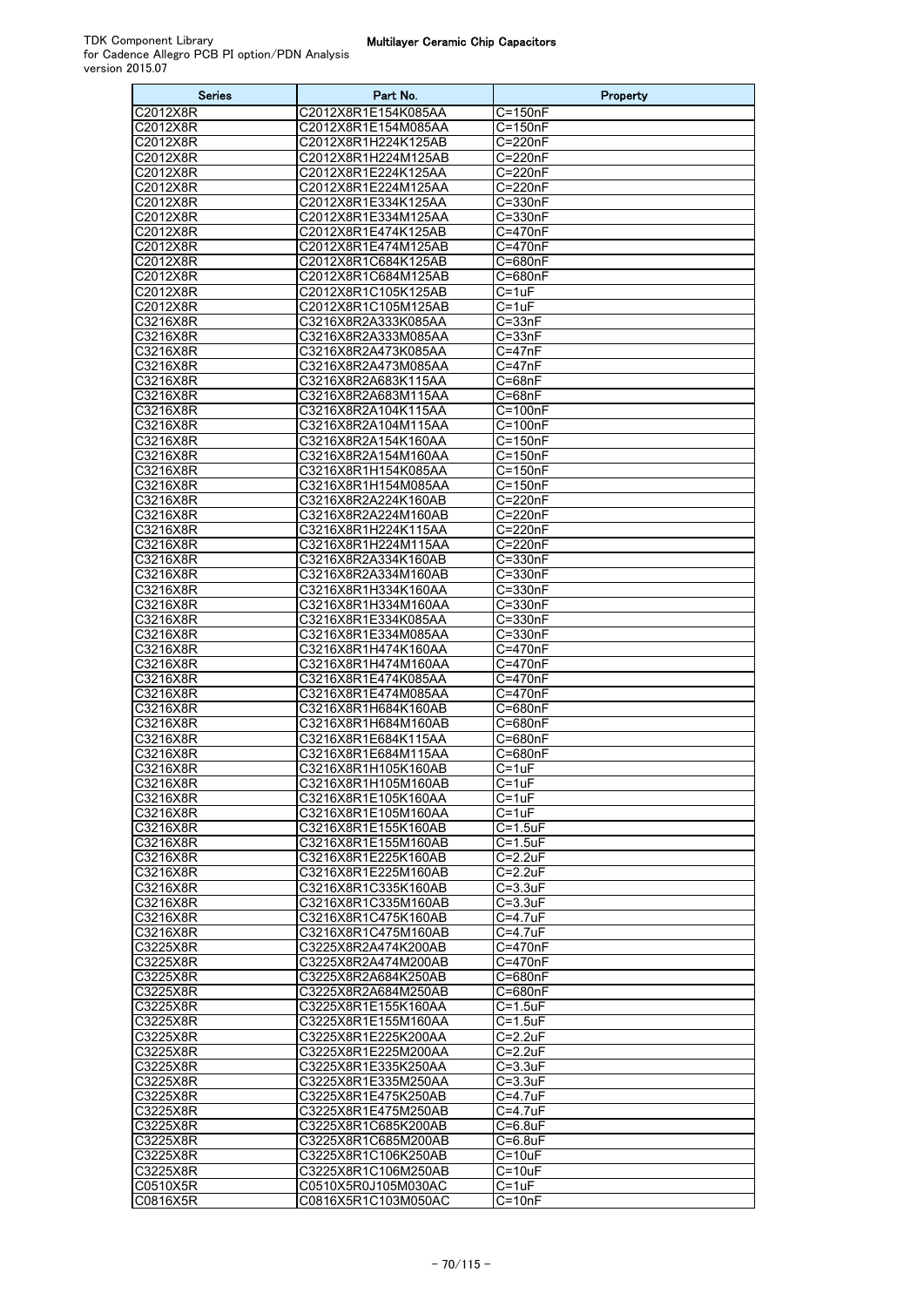| Series               | Part No.                                     | Property                   |
|----------------------|----------------------------------------------|----------------------------|
| C0816X5R             | C0816X5R1C223M050AC                          | $C = 22nF$                 |
| C0816X5R             | C0816X5R1C473M050AC                          | $C = 47nF$                 |
| C0816X5R             | C0816X5R1C104M050AC                          | C=100nF                    |
| C0816X5R             | C0816X5R1A224M050AC                          | C=220nF                    |
| C0816X5R<br>C0816X5R | C0816X5R1A474M050AC<br>C0816X5R0J105M050AC   | C=470nF<br>C=1uF           |
| C0816X5R             | C0816X5R0J225M050AC                          | $C = 2.2uF$                |
| C1220X5R             | C1220X5R1H103M085AC                          | $C = 10nF$                 |
| C1220X5R             | C1220X5R1H223M085AC                          | C=22nF                     |
| C1220X5R             | C1220X5R1H473M085AC                          | $C = 47nF$                 |
| C1220X5R             | C1220X5R1E104M085AC                          | $C = 100nF$                |
| C1220X5R             | C1220X5R1C224M085AC                          | $C = 220nF$                |
| C1220X5R             | C1220X5R1A474M085AC                          | C=470nF                    |
| C1220X5R<br>C1632X5R | C1220X5R1A105M085AC<br>C1632X5R1H103M070AC   | C=1uF<br>$C = 10nF$        |
| C1632X5R             | C1632X5R1H223M070AC                          | $C = 22nF$                 |
| C1632X5R             | C1632X5R1H473M070AC                          | C=47nF                     |
| C1632X5R             | C1632X5R1H104M070AC                          | C=100nF                    |
| C1632X5R             | C1632X5R1H224M115AC                          | C=220nF                    |
| C1632X5R             | C1632X5R1E224M070AC                          | C=220nF                    |
| C1632X5R             | C1632X5R1E474M115AC                          | C=470nF                    |
| C1632X5R             | C1632X5R1C474M070AC                          | C=470nF                    |
| C1632X5R<br>C1632X5R | C1632X5R1C105M115AC<br>C1632X5R1A105M070AC   | $C = 1uF$<br>$C = 1uF$     |
| C1632X5R             | C1632X5R1A225M115AC                          | $C = 2.2uF$                |
| C1632X5R             | C1632X5R0J475M130AC                          | C=4.7uF                    |
| C1632X5R             | C1632X5R0J106M130AC                          | $C = 10uF$                 |
| C0510X6S             | C0510X6S0G104M030AC                          | $C = 100nF$                |
| C0510X6S             | C0510X6S0G224M030AC                          | $C = 220nF$                |
| C0510X6S             | C0510X6S0G474M030AC                          | C=470nF                    |
| C0510X6S             | C0510X6S0G105M030AC                          | C=1uF                      |
| C0816X7R             | C0816X7R1C103M050AC<br>C0816X7R1C223M050AC   | $C = 10nF$<br>$C = 22nF$   |
| C0816X7R<br>C0816X7R | C0816X7R1C473M050AC                          | C=47nF                     |
| C0816X7R             | C0816X7R1C104M050AC                          | $C = 100nF$                |
| C0816X7R             | C0816X7R0J224M050AC                          | C=220nF                    |
| C1220X7R             | C1220X7R1H103M085AC                          | $C = 10nF$                 |
| C1220X7R             | C1220X7R1H223M085AC                          | $C = 22nF$                 |
| C1220X7R             | C1220X7R1H473M085AC                          | C=47nF                     |
| C1220X7R             | C1220X7R1E104M085AC                          | $C = 100nF$                |
| C1220X7R<br>C1220X7R | C1220X7R1C224M085AC<br>C1220X7R0J474M085AC   | C=220nF<br>C=470nF         |
| C1220X7R             | C1220X7R0J105M085AC                          | C=1uF                      |
| C1632X7R             | C1632X7R1H103M070AC                          | $C = 10nF$                 |
| C1632X7R             | C1632X7R1H223M070AC                          | C=22nF                     |
| C1632X/R             | C1632X7R1H473M070AC                          | C=47 nF                    |
| C1632X7R             | C1632X7R1H104M070AC                          | $C=100nF$                  |
| C1632X7R             | C1632X7R1H224M115AC                          | C=220nF                    |
| C1632X7R<br>C1632X7R | C1632X7R1E224M070AC<br>C1632X7R1E474M115AC   | C=220nF<br>C=470nF         |
| C1632X7R             | C1632X7R1C474M070AC                          | C=470nF                    |
| C1632X7R             | C1632X7R1C105M115AC                          | $C = 1uF$                  |
| C1632X7R             | C1632X7R1A105M070AC                          | C=1uF                      |
| C1632X7R             | C1632X7R0J105M070AC                          | $C = 1uF$                  |
| C1632X7R             | C1632X7R1A225M115AC                          | $C = 2.2uF$                |
| C1632X7R             | C1632X7R0J225M115AC                          | C=2.2uF                    |
| C0816X7S             | C0816X7S0G105M050AC                          | $C = 1uF$                  |
| C0816X7S<br>C1632X7S | C0816X7S0G225M050AC<br>C1632X7S0G475M130AC   | $C = 2.2uF$<br>$C = 4.7uF$ |
| C1632X7S             | C1632X7S0G106M130AC                          | $C = 10uF$                 |
| CEU3X7R              | CEU3E2X7R2A102K080AE                         | $C = 1nF$                  |
| CEU3X7R              | CEU3E2X7R2A102M080AE                         | $C = 1nF$                  |
| CEU3X7R              | CEU3E2X7R2A152K080AE                         | $C = 1.5nF$                |
| CEU3X7R              | CEU3E2X7R2A152M080AE                         | $C = 1.5nF$                |
| CEU3X7R              | CEU3E2X7R2A222K080AE                         | $C = 2.2nF$                |
| CEU3X7R              | CEU3E2X7R2A222M080AE                         | $C = 2.2nF$                |
| CEU3X7R              | CEU3E2X7R2A332K080AE                         | $C=3.3nF$                  |
| CEU3X7R<br>CEU3X7R   | CEU3E2X7R2A332M080AE<br>CEU3E2X7R1H472K080AE | $C = 3.3nF$<br>$C = 4.7nF$ |
| CEU3X7R              | CEU3E2X7R1H472M080AE                         | $C = 4.7nF$                |
| CEU3X7R              | CEU3E2X7R1H682K080AE                         | $C=6.8nF$                  |
| CEU3X7R              | CEU3E2X7R1H682M080AE                         | $C=6.8nF$                  |
| CEU3X7R              | CEU3E2X7R1H103K080AE                         | $C = 10nF$                 |
| CEU3X7R              | CEU3E2X7R1H103M080AE                         | $C = 10nF$                 |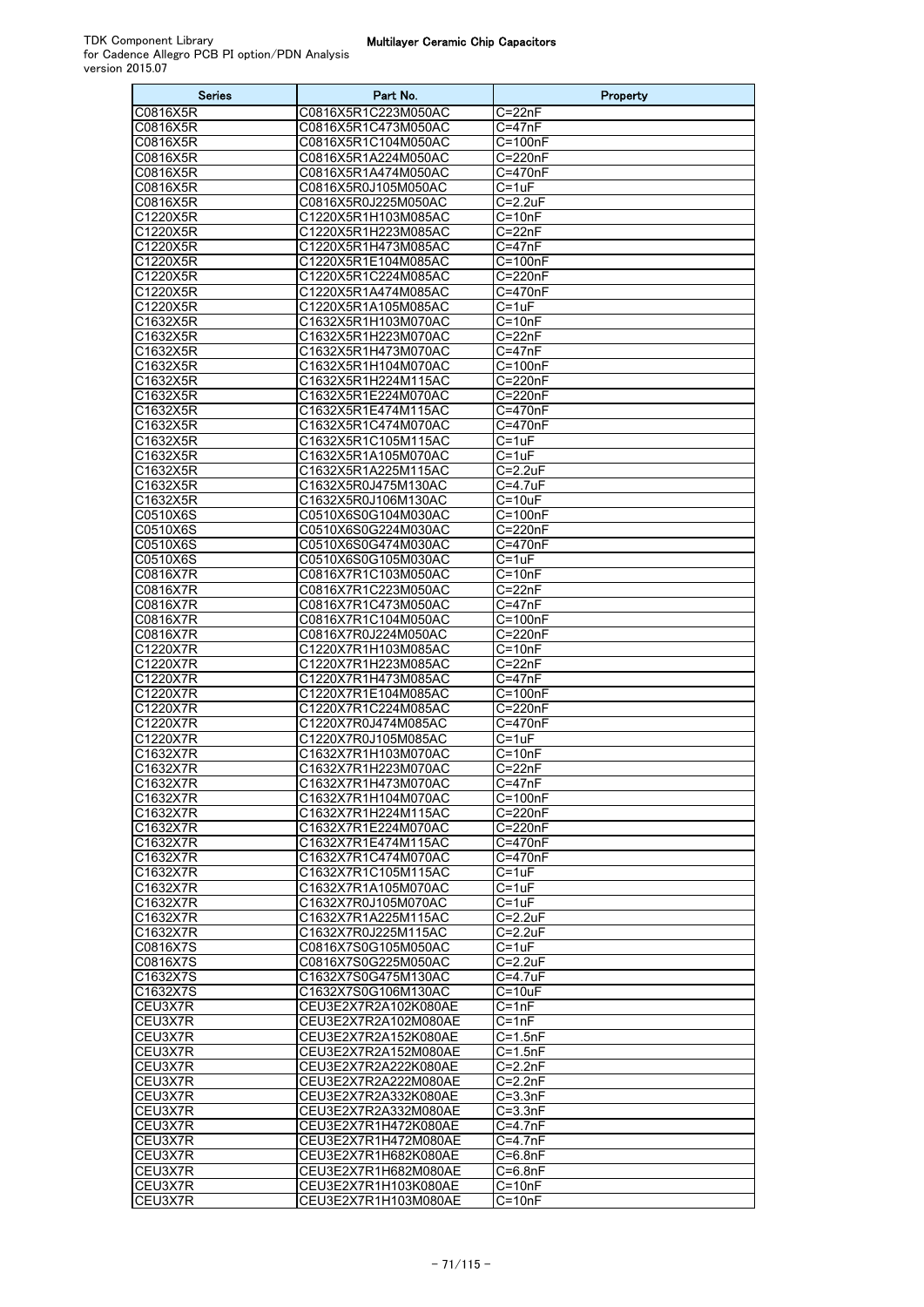| Series             | Part No.                                     | Property                          |
|--------------------|----------------------------------------------|-----------------------------------|
| CEU3X7R            | CEU3E2X7R1H153K080AE                         | C=15nF                            |
| CEU3X7R            | CEU3E2X7R1H153M080AE                         | $C = 15nF$                        |
| CEU3X7R            | CEU3E2X7R1H223K080AE                         | $C=22nF$                          |
| CEU3X7R<br>CEU3X7R | CEU3E2X7R1H223M080AE<br>CEU3E2X7R1H333K080AE | C=22nF<br>$C = 33nF$              |
| CEU3X7R            | CEU3E2X7R1H333M080AE                         | $C = 33nF$                        |
| CEU3X7R            | CEU3E2X7R1H473K080AE                         | C=47nF                            |
| CEU3X7R            | CEU3E2X7R1H473M080AE                         | C=47nF                            |
| CEU4X7R            | CEU4J2X7R2A102K125AE                         | C=1nF                             |
| CEU4X7R            | CEU4J2X7R2A102M125AE                         | $C=1nF$                           |
| CEU4X7R            | CEU4J2X7R2A152K125AE                         | $C = 1.5nF$                       |
| CEU4X7R            | CEU4J2X7R2A152M125AE                         | $C=1.5nF$                         |
| CEU4X7R            | CEU4J2X7R2A222K125AE                         | $C = 2.2nF$                       |
| CEU4X7R<br>CEU4X7R | CEU4J2X7R2A222M125AE<br>CEU4J2X7R2A332K125AE | $C = 2.2nF$<br>$C = 3.3nF$        |
| CEU4X7R            | CEU4J2X7R2A332M125AE                         | $C = 3.3nF$                       |
| CEU4X7R            | CEU4J2X7R2A472K125AE                         | $\overline{C=4}$ .7nF             |
| CEU4X7R            | CEU4J2X7R2A472M125AE                         | C=4.7nF                           |
| CEU4X7R            | CEU4J2X7R2A682K125AE                         | $C = 6.8nF$                       |
| CEU4X7R            | CEU4J2X7R2A682M125AE                         | $C = 6.8nF$                       |
| CEU4X7R            | CEU4J2X7R2A103K125AE                         | $C = 10nF$                        |
| CEU4X7R            | CEU4J2X7R2A103M125AE                         | C=10nF                            |
| CEU4X7R            | CEU4J2X7R2A153K125AE                         | C=15nF                            |
| CEU4X7R            | CEU4J2X7R2A153M125AE                         | $C = 15nF$                        |
| CEU4X7R<br>CEU4X7R | CEU4J2X7R1H223K125AE<br>CEU4J2X7R1H223M125AE | $C = 22nF$<br>C=22nF              |
| CEU4X7R            | CEU4J2X7R1H333K125AE                         | C=33nF                            |
| CEU4X7R            | CEU4J2X7R1H333M125AE                         | C=33nF                            |
| CEU4X7R            | CEU4J2X7R1H473K125AE                         | C=47nF                            |
| CEU4X7R            | CEU4J2X7R1H473M125AE                         | C=47nF                            |
| CEU4X7R            | CEU4J2X7R1H683K125AE                         | C=68nF                            |
| CEU4X7R            | CEU4J2X7R1H683M125AE                         | C=68nF                            |
| CEU4X7R            | CEU4J2X7R1H104K125AE                         | C=100nF                           |
| CEU4X7R            | CEU4J2X7R1H104M125AE                         | C=100nF                           |
| CGA1C0G            | CGA1A2C0G1H010C030BA<br>CGA1A2C0G1E010C030BA | $C = 1pF$                         |
| CGA1C0G<br>CGA1C0G | CGA1A2C0G1H1R5C030BA                         | $C = 1pF$<br>$C=1.5pF$            |
| CGA1C0G            | CGA1A2C0G1E1R5C030BA                         | $C = 1.5pF$                       |
| CGA1C0G            | CGA1A2C0G1H020C030BA                         | $C = 2pF$                         |
| CGA1C0G            | CGA1A2C0G1E020C030BA                         | $C = 2pF$                         |
| CGA1C0G            | CGA1A2C0G1H2R2C030BA                         | $C = 2.2pF$                       |
| CGA1C0G            | CGA1A2C0G1E2R2C030BA                         | $C=2.2pF$                         |
| CGA1C0G            | CGA1A2C0G1H030C030BA                         | $C = 3pF$                         |
| CGA1C0G<br>CGA1C0G | CGA1A2C0G1E030C030BA<br>CGA1A2C0G1H3R3C030BA | $C = 3pF$<br>$\overline{C=3}.3pF$ |
| CGA1C0G            | CGA1A2C0G1E3R3C030BA                         |                                   |
| CGA1C0G            | CGA1A2C0G1H040C030BA                         | U=3.3pF<br>$C = 4pF$              |
| CGA1C0G            | CGA1A2C0G1E040C030BA                         | $C = 4pF$                         |
| CGA1C0G            | CGA1A2C0G1H4R7C030BA                         | $C = 4.7pF$                       |
| CGA1C0G            | CGA1A2C0G1E4R7C030BA                         | $C=4.7pF$                         |
| CGA1C0G            | CGA1A2C0G1H050C030BA                         | $C = 5pF$                         |
| CGA1C0G            | CGA1A2C0G1E050C030BA                         | $C = 5pF$                         |
| CGA1C0G            | CGA1A2C0G1H060D030BA                         | $C = 6pF$                         |
| CGA1C0G            | CGA1A2C0G1E060D030BA                         | $C = 6pF$                         |
| CGA1C0G<br>CGA1C0G | CGA1A2C0G1H6R8D030BA<br>CGA1A2C0G1E6R8D030BA | $C = 6.8pF$<br>$C = 6.8pF$        |
| CGA1C0G            | CGA1A2C0G1H070D030BA                         | $C = 7pF$                         |
| CGA1C0G            | CGA1A2C0G1E070D030BA                         | $C=7pF$                           |
| CGA1C0G            | CGA1A2C0G1H080D030BA                         | $C = 8pF$                         |
| CGA1C0G            | CGA1A2C0G1E080D030BA                         | $C = 8pF$                         |
| CGA1C0G            | CGA1A2C0G1H090D030BA                         | $C = 9pF$                         |
| CGA1C0G            | CGA1A2C0G1E090D030BA                         | $C = 9pF$                         |
| CGA1C0G            | CGA1A2C0G1H100D030BA                         | $C = 10pF$                        |
| CGA1C0G            | CGA1A2C0G1E100D030BA                         | $C = 10pF$                        |
| CGA1C0G<br>CGA1C0G | CGA1A2C0G1H120J030BA<br>CGA1A2C0G1E120J030BA | $C = 12pF$<br>$C = 12pF$          |
| CGA1C0G            | CGA1A2C0G1H150J030BA                         | $C = 15pF$                        |
| CGA1C0G            | CGA1A2C0G1E150J030BA                         | $C = 15pF$                        |
| CGA1C0G            | CGA1A2C0G1H180J030BA                         | $C = 18pF$                        |
| CGA1C0G            | CGA1A2C0G1E180J030BA                         | $C = 18pF$                        |
| CGA1C0G            | CGA1A2C0G1H220J030BA                         | $C = 22pF$                        |
| CGA1C0G            | CGA1A2C0G1E220J030BA                         | $C = 22pF$                        |
| CGA1C0G            | CGA1A2C0G1H270J030BA                         | C=27pF                            |
| CGA1C0G            | CGA1A2C0G1E270J030BA                         | $C=27pF$                          |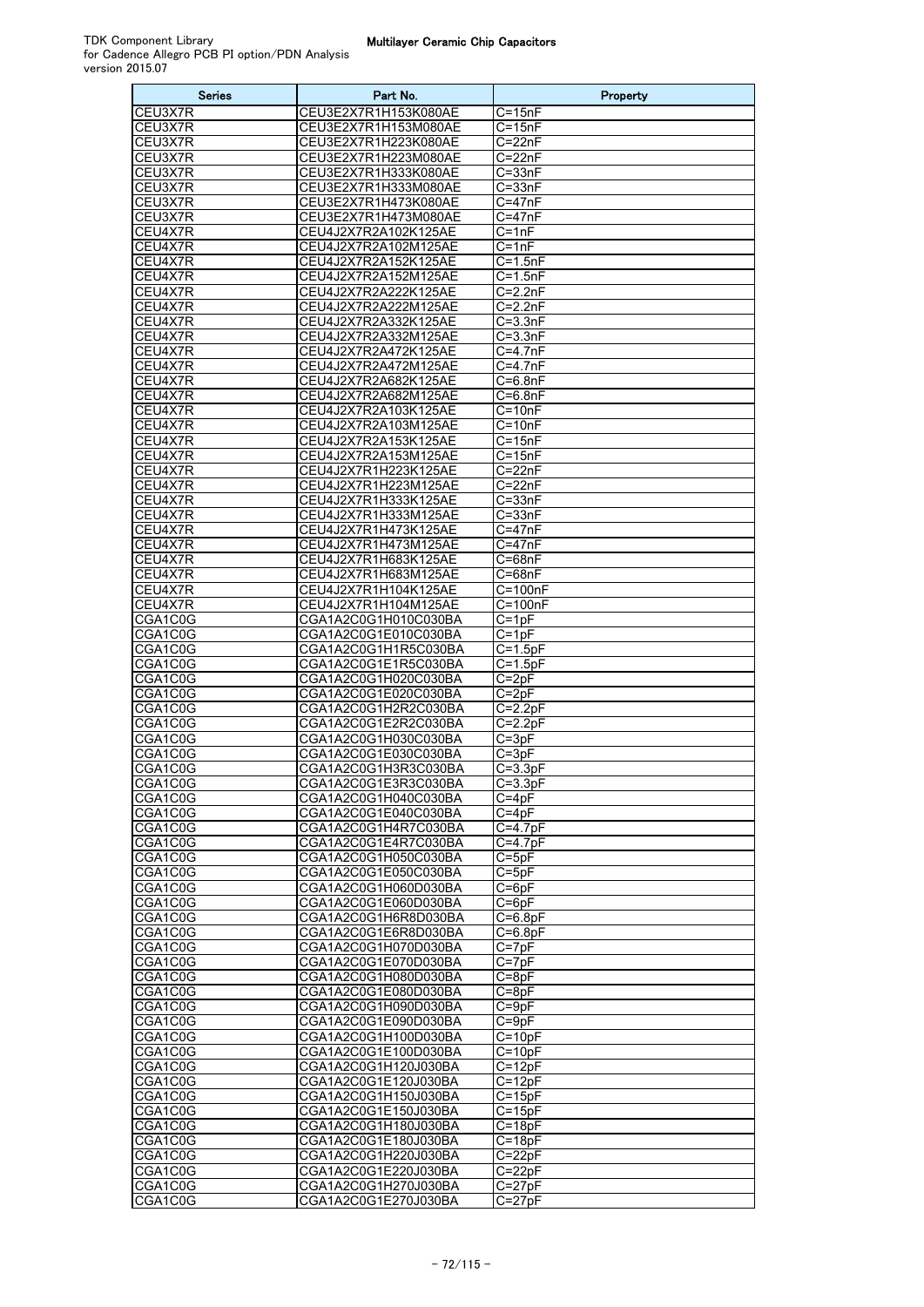| <b>Series</b>                    | Part No.                                     | Property                   |
|----------------------------------|----------------------------------------------|----------------------------|
| CGA1C0G                          | CGA1A2C0G1H330J030BA                         | $C = 33pF$                 |
| CGA1C0G                          | CGA1A2C0G1E330J030BA                         | $C = 33pF$                 |
| CGA1C0G                          | CGA1A2C0G1H390J030BA                         | $C = 39pF$                 |
| CGA1C0G                          | CGA1A2C0G1E390J030BA                         | $C = 39pF$                 |
| CGA1C0G                          | CGA1A2C0G1H470J030BA                         | C=47pF                     |
| CGA1C0G                          | CGA1A2C0G1E470J030BA                         | $C=47pF$                   |
| CGA1C0G                          | CGA1A2C0G1H560J030BA                         | $C = 56pF$                 |
| CGA1C0G                          | CGA1A2C0G1E560J030BA                         | $C = 56pF$                 |
| CGA1C0G<br>CGA1C0G               | CGA1A2C0G1H680J030BA<br>CGA1A2C0G1E680J030BA | $C = 68pF$                 |
| CGA1C0G                          | CGA1A2C0G1H820J030BA                         | $C = 68pF$<br>$C = 82pF$   |
| CGA1C0G                          | CGA1A2C0G1E820J030BA                         | $C = 82pF$                 |
| CGA1C0G                          | CGA1A2C0G1H101J030BA                         | $C = 100pF$                |
| CGA1C0G                          | CGA1A2C0G1E101J030BA                         | $C = 100pF$                |
| CGA2C0G                          | CGA2B2C0G1H010C050BA                         | $C = 1pF$                  |
| CGA2C0G                          | CGA2B2C0G1H1R5C050BA                         | $C = 1.5pF$                |
| CGA2C0G                          | CGA2B2C0G1H020C050BA                         | $C = 2pF$                  |
| CGA2C0G                          | CGA2B2C0G1H2R2C050BA                         | $C = 2.2pF$                |
| CGA2C0G                          | CGA2B2C0G1H030C050BA                         | $C = 3pF$                  |
| CGA2C0G                          | CGA2B2C0G1H3R3C050BA                         | $C = 3.3pF$                |
| CGA2C0G                          | CGA2B2C0G1H040C050BA                         | $C=4pF$                    |
| CGA2C0G                          | CGA2B2C0G1H4R7C050BA                         | $C=4.7pF$                  |
| CGA2C0G                          | CGA2B2C0G1H050C050BA                         | $C = 5pF$                  |
| CGA2C0G                          | CGA2B2C0G1H060D050BA                         | $C = 6pF$                  |
| CGA2C0G<br>CGA2C0G               | CGA2B2C0G1H6R8D050BA                         | $C = 6.8pF$<br>$C = 7pF$   |
| CGA2C0G                          | CGA2B2C0G1H070D050BA<br>CGA2B2C0G1H080D050BA | $C = 8pF$                  |
| CGA2C0G                          | CGA2B2C0G1H090D050BA                         | $C = 9pF$                  |
| CGA2C0G                          | CGA2B2C0G1H100D050BA                         | $C = 10pF$                 |
| CGA2C0G                          | CGA2B2C0G1H120J050BA                         | $C = 12pF$                 |
| CGA2C0G                          | CGA2B2C0G1H150J050BA                         | $C = 15pF$                 |
| CGA2C0G                          | CGA2B2C0G1H180J050BA                         | $C=18pF$                   |
| CGA2C0G                          | CGA2B2C0G1H220J050BA                         | C=22pF                     |
| CGA2C0G                          | CGA2B2C0G1H270J050BA                         | $C = 27pF$                 |
| CGA2C0G                          | CGA2B2C0G1H330J050BA                         | $C = 33pF$                 |
| CGA2C0G                          | CGA2B2C0G1H390J050BA                         | $C = 39pF$                 |
| CGA2C0G                          | CGA2B2C0G1H470J050BA                         | $C = 47pF$                 |
| CGA2C0G                          | CGA2B2C0G1H560J050BA                         | $C = 56pF$                 |
| CGA2C0G                          | CGA2B2C0G1H680J050BA                         | $C = 68pF$                 |
| CGA2C0G                          | CGA2B2C0G1H820J050BA                         | $C = 82pF$                 |
| CGA2C0G<br>CGA2C0G               | CGA2B2C0G1H101J050BA<br>CGA2B2C0G1H121J050BA | $C=100pF$<br>$C=120pF$     |
| CGA2C0G                          | CGA2B2C0G1H151J050BA                         | $C = 150pF$                |
| CGA2C0G                          | CGA2B2C0G1H181J050BA                         | $C=180pF$                  |
| CGA2C0G                          | CGA2B2C0G1H221J050BA                         | $C = 220pF$                |
| CGA2C0G                          | CGA2B2C0G1H271J050BA                         | $C = 270pF$                |
| CGA2C0G                          | CGA2B2C0G1H331J050BA                         | $C = 330pF$                |
| CGA2C0G                          | CGA2B2C0G1H391J050BA                         | $C = 390pF$                |
| CGA2C0G                          | CGA2B2C0G1H471J050BA                         | $C = 470pF$                |
| CGA2C0G                          | CGA2B2C0G1H561J050BA                         | $C = 560pF$                |
| CGA2C0G                          | CGA2B2C0G1H681J050BA                         | $C = 680pF$                |
| CGA2C0G                          | CGA2B2C0G1H821J050BA                         | $C = 820pF$                |
| CGA2C0G                          | CGA2B2C0G1H102J050BA                         | $C = 1nF$                  |
| CGA <sub>2</sub> C <sub>0G</sub> | CGA2B2C0G2A101J050BA                         | $C = 100pF$                |
| CGA2C0G<br>CGA2C0G               | CGA2B2C0G2A121J050BA<br>CGA2B2C0G2A151J050BA | $C = 120pF$<br>$C = 150pF$ |
| CGA2C0G                          | CGA2B2C0G2A181J050BA                         | $C = 180pF$                |
| CGA2C0G                          | CGA2B2C0G2A221J050BA                         | $C = 220pF$                |
| CGA <sub>2</sub> C <sub>0G</sub> | CGA2B2C0G2A271J050BA                         | $C = 270pF$                |
| CGA2C0G                          | CGA2B2C0G2A331J050BA                         | $C = 330pF$                |
| CGA2C0G                          | CGA2B2C0G2A391J050BA                         | $C = 390pF$                |
| CGA2C0G                          | CGA2B2C0G2A471J050BA                         | $C=470pF$                  |
| CGA2C0G                          | CGA2B2C0G1H010C050BD                         | $C = 1pF$                  |
| CGA <sub>2</sub> C <sub>0G</sub> | CGA2B2C0G1H1R5C050BD                         | $C=1.5pF$                  |
| CGA2C0G                          | CGA2B2C0G1H020C050BD                         | $C = 2pF$                  |
| CGA2C0G                          | CGA2B2C0G1H2R2C050BD                         | $C = 2.2pF$                |
| CGA2C0G                          | CGA2B2C0G1H030C050BD                         | $C = 3pF$                  |
| CGA2C0G                          | CGA2B2C0G1H3R3C050BD                         | $C = 3.3pF$                |
| CGA <sub>2</sub> C <sub>0G</sub> | CGA2B2C0G1H040C050BD                         | $C = 4pF$                  |
| CGA2C0G                          | CGA2B2C0G1H4R7C050BD                         | $C=4.7pF$                  |
| CGA2C0G<br>CGA2C0G               | CGA2B2C0G1H050C050BD<br>CGA2B2C0G1H060D050BD | $C = 5pF$<br>$C = 6pF$     |
| CGA2C0G                          | CGA2B2C0G1H6R8D050BD                         | $C = 6.8pF$                |
| CGA2C0G                          | CGA2B2C0G1H070D050BD                         | $C = 7pF$                  |
|                                  |                                              |                            |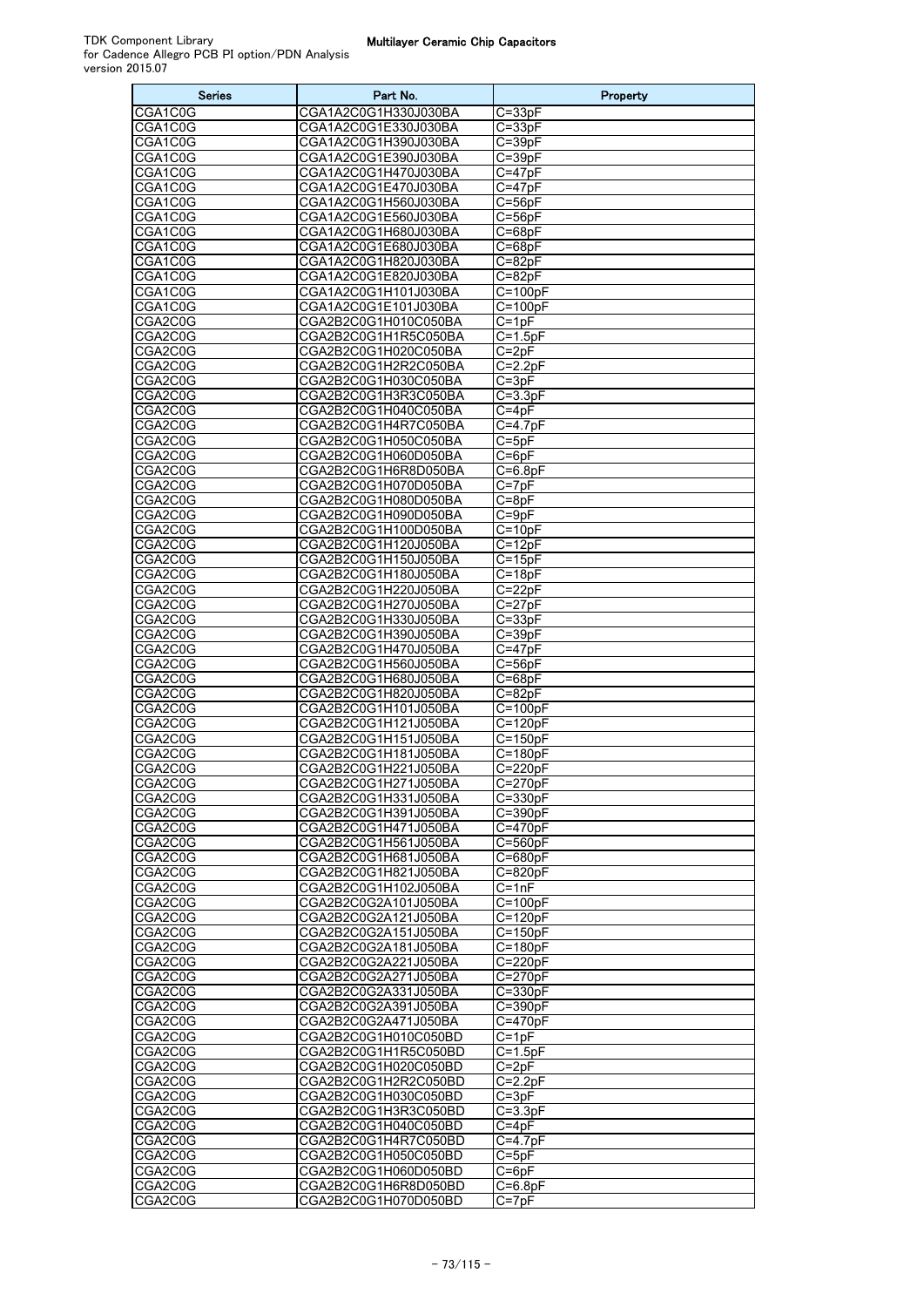| <b>Series</b>      | Part No.                                     | Property                 |
|--------------------|----------------------------------------------|--------------------------|
| CGA2C0G            | CGA2B2C0G1H080D050BD                         | $C = 8pF$                |
| CGA2C0G            | CGA2B2C0G1H090D050BD                         | $C = 9pF$                |
| CGA2C0G            | CGA2B2C0G1H100D050BD                         | $C = 10pF$               |
| CGA2C0G            | CGA2B2C0G1H120J050BD                         | $C = 12pF$               |
| CGA2C0G            | CGA2B2C0G1H150J050BD                         | $C = 15pF$               |
| CGA2C0G            | CGA2B2C0G1H180J050BD                         | $C = 18pF$               |
| CGA2C0G            | CGA2B2C0G1H220J050BD                         | $C = 22pF$               |
| CGA2C0G            | CGA2B2C0G1H270J050BD                         | $C = 27pF$               |
| CGA2C0G<br>CGA2C0G | CGA2B2C0G1H330J050BD<br>CGA2B2C0G1H390J050BD | $C = 33pF$<br>$C = 39pF$ |
| CGA2C0G            | CGA2B2C0G1H470J050BD                         | $C = 47pF$               |
| CGA2C0G            | CGA2B2C0G1H560J050BD                         | $C = 56pF$               |
| CGA2C0G            | CGA2B2C0G1H680J050BD                         | C=68pF                   |
| CGA2C0G            | CGA2B2C0G1H820J050BD                         | $C = 82pF$               |
| CGA2C0G            | CGA2B2C0G1H101J050BD                         | $C = 100pF$              |
| CGA2C0G            | CGA2B2C0G1H121J050BD                         | $C=120pF$                |
| CGA2C0G            | CGA2B2C0G1H151J050BD                         | $C = 150pF$              |
| CGA2C0G            | CGA2B2C0G1H181J050BD                         | $C = 180pF$              |
| CGA2C0G            | CGA2B2C0G1H221J050BD                         | $C=220pF$                |
| CGA2C0G            | CGA2B2C0G1H271J050BD                         | $C = 270pF$              |
| CGA2C0G            | CGA2B2C0G1H331J050BD                         | $C = 330pF$              |
| CGA2C0G            | CGA2B2C0G1H391J050BD                         | C=390pF                  |
| CGA2C0G<br>CGA2C0G | CGA2B2C0G1H471J050BD<br>CGA2B2C0G1H561J050BD | $C = 470pF$              |
| CGA2C0G            | CGA2B2C0G1H681J050BD                         | C=560pF<br>C=680pF       |
| CGA2C0G            | CGA2B2C0G1H821J050BD                         | C=820pF                  |
| CGA2C0G            | CGA2B2C0G1H102J050BD                         | $C = 1nF$                |
| CGA3C0G            | CGA3E2C0G1H010C080AA                         | $C=1pF$                  |
| CGA3C0G            | CGA3E2C0G1H1R5C080AA                         | $\overline{C=1}.5pF$     |
| CGA3C0G            | CGA3E2C0G1H020C080AA                         | C=2pF                    |
| CGA3C0G            | CGA3E2C0G1H2R2C080AA                         | $C = 2.2pF$              |
| CGA3C0G            | CGA3E2C0G1H030C080AA                         | $C = 3pF$                |
| CGA3C0G            | CGA3E2C0G1H3R3C080AA                         | $C = 3.3pF$              |
| CGA3C0G            | CGA3E2C0G1H040C080AA                         | $C = 4pF$                |
| CGA3C0G            | CGA3E2C0G1H4R7C080AA                         | $C = 4.7pF$              |
| CGA3C0G            | CGA3E2C0G1H050C080AA                         | $C = 5pF$                |
| CGA3C0G            | CGA3E2C0G1H060D080AA                         | $C = 6pF$                |
| CGA3C0G<br>CGA3C0G | CGA3E2C0G1H6R8D080AA<br>CGA3E2C0G1H070D080AA | $C = 6.8pF$<br>$C = 7pF$ |
| CGA3C0G            | CGA3E2C0G1H080D080AA                         | $C = 8pF$                |
| CGA3C0G            | CGA3E2C0G1H090D080AA                         | $C = 9pF$                |
| CGA3C0G            | CGA3E2C0G1H100D080AA                         | $C=10pF$                 |
| CGA3C0G            | CGA3E2C0G1H120J080AA                         | C=12pF                   |
| CGA3C0G            | CGA3E2C0G1H150J080AA                         | $C=15pF$                 |
| CGA3C0G            | CGA3E2C0G1H180J080AA                         | $C=18pF$                 |
| CGA3C0G            | CGA3E2C0G1H220J080AA                         | $C = 22pF$               |
| CGA3C0G            | CGA3E2C0G1H270J080AA                         | $C = 27pF$               |
| CGA3C0G            | CGA3E2C0G1H330J080AA                         | $C = 33pF$               |
| CGA3C0G            | CGA3E2C0G1H390J080AA                         | $C = 39pF$               |
| CGA3C0G<br>CGA3C0G | CGA3E2C0G1H470J080AA<br>CGA3E2C0G1H560J080AA | $C = 47pF$<br>$C = 56pF$ |
| CGA3C0G            | CGA3E2C0G1H680J080AA                         | C=68pF                   |
| CGA3C0G            | CGA3E2C0G1H820J080AA                         | C=82pF                   |
| CGA3C0G            | CGA3E2C0G1H101J080AA                         | $C = 100pF$              |
| CGA3C0G            | CGA3E2C0G1H121J080AA                         | $C = 120pF$              |
| CGA3C0G            | CGA3E2C0G1H151J080AA                         | $C = 150pF$              |
| CGA3C0G            | CGA3E2C0G1H181J080AA                         | $C = 180pF$              |
| CGA3C0G            | CGA3E2C0G1H221J080AA                         | $C = 220pF$              |
| CGA3C0G            | CGA3E2C0G1H271J080AA                         | $C = 270pF$              |
| CGA3C0G            | CGA3E2C0G1H331J080AA                         | $C = 330pF$              |
| CGA3C0G            | CGA3E2C0G1H391J080AA                         | $C = 390pF$              |
| CGA3C0G            | CGA3E2C0G1H471J080AA                         | $\overline{C=470}$ pF    |
| CGA3C0G<br>CGA3C0G | CGA3E2C0G1H561J080AA<br>CGA3E2C0G1H681J080AA | $C = 560pF$<br>C=680pF   |
| CGA3C0G            | CGA3E2C0G1H821J080AA                         | C=820pF                  |
| CGA3C0G            | CGA3E2C0G1H102J080AA                         | $C = 1nF$                |
| CGA3C0G            | CGA3E2C0G1H122J080AA                         | $C = 1.2nF$              |
| CGA3C0G            | CGA3E2C0G1H152J080AA                         | $C = 1.5nF$              |
| CGA3C0G            | CGA3E2C0G1H182J080AA                         | $C = 1.8nF$              |
| CGA3C0G            | CGA3E2C0G1H222J080AA                         | $C = 2.2nF$              |
| CGA3C0G            | CGA3E2C0G1H272J080AA                         | C=2.7nF                  |
| CGA3C0G            | CGA3E2C0G1H332J080AA                         | $C = 3.3nF$              |
| CGA3C0G            | CGA3E2C0G1H392J080AA                         | C=3.9nF                  |
| CGA3C0G            | CGA3E2C0G1H472J080AA                         | C=4.7nF                  |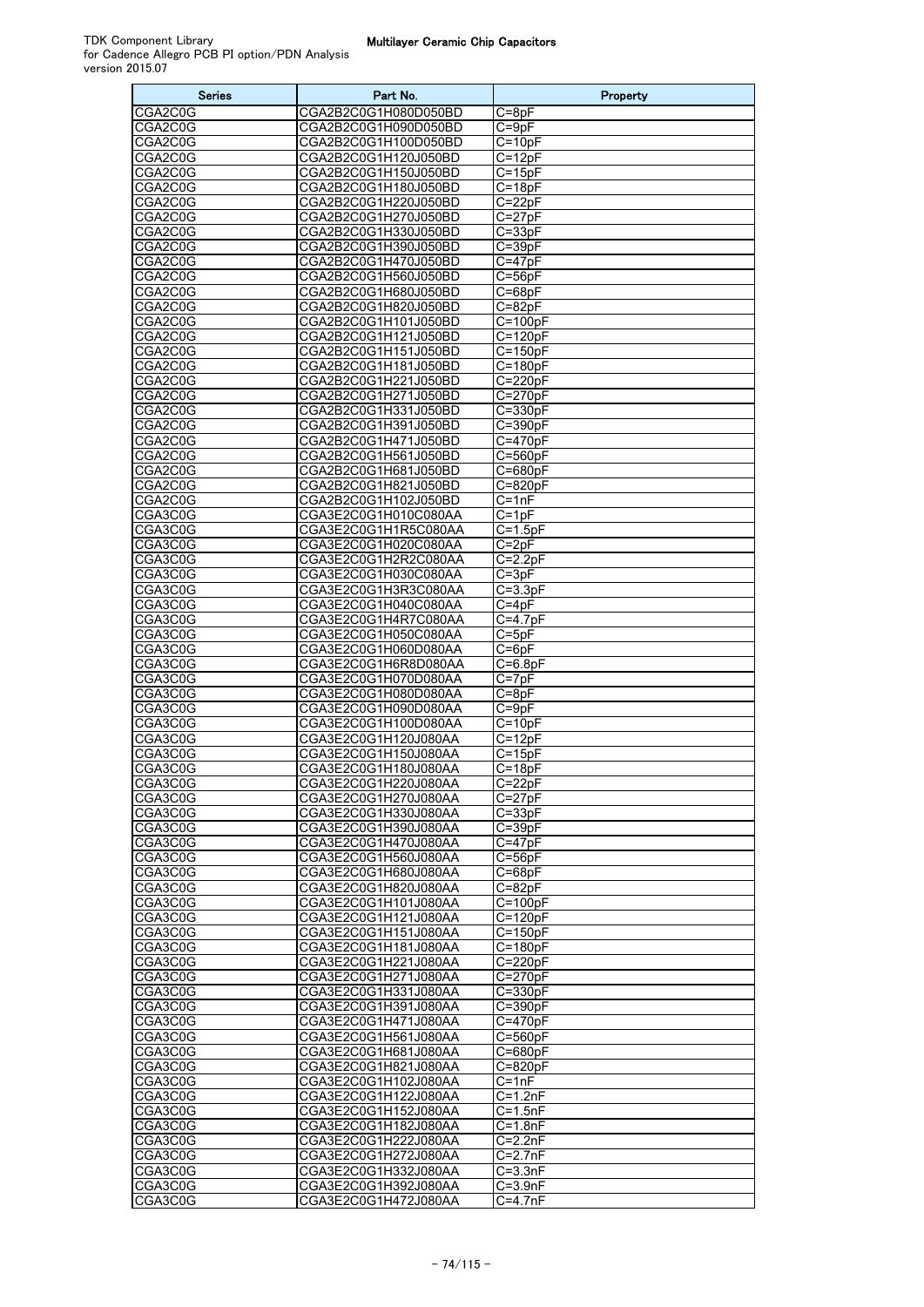| <b>Series</b>      | Part No.                                     | Property                   |
|--------------------|----------------------------------------------|----------------------------|
| CGA3C0G            | CGA3E2C0G1H562J080AA                         | $C = 5.6nF$                |
| CGA3C0G            | CGA3E2C0G1H682J080AA                         | C=6.8nF                    |
| CGA3C0G            | CGA3E2C0G1H822J080AA                         | $C = 8.2nF$                |
| CGA3C0G            | CGA3E2C0G1H103J080AA                         | $C = 10nF$                 |
| CGA3C0G            | CGA3E2C0G2A010C080AA                         | $C = 1pF$                  |
| CGA3C0G            | CGA3E2C0G2A1R5C080AA                         | $C=1.5pF$                  |
| CGA3C0G            | CGA3E2C0G2A020C080AA                         | $C = 2pF$                  |
| CGA3C0G            | CGA3E2C0G2A2R2C080AA                         | $C = 2.2pF$                |
| CGA3C0G<br>CGA3C0G | CGA3E2C0G2A030C080AA<br>CGA3E2C0G2A3R3C080AA | $C = 3pF$<br>$C = 3.3pF$   |
| CGA3C0G            | CGA3E2C0G2A040C080AA                         | $C = 4pF$                  |
| CGA3C0G            | CGA3E2C0G2A4R7C080AA                         | $C=4.7pF$                  |
| CGA3C0G            | CGA3E2C0G2A050C080AA                         | $C = 5pF$                  |
| CGA3C0G            | CGA3E2C0G2A060D080AA                         | $C = 6pF$                  |
| CGA3C0G            | CGA3E2C0G2A6R8D080AA                         | $C=6.8pF$                  |
| CGA3C0G            | CGA3E2C0G2A070D080AA                         | $C = 7pF$                  |
| CGA3C0G            | CGA3E2C0G2A080D080AA                         | $C = 8pF$                  |
| CGA3C0G            | CGA3E2C0G2A090D080AA                         | $C = 9pF$                  |
| CGA3C0G            | CGA3E2C0G2A100D080AA                         | $C = 10pF$                 |
| CGA3C0G            | CGA3E2C0G2A120J080AA                         | $C = 12pF$                 |
| CGA3C0G            | CGA3E2C0G2A150J080AA                         | $C=15pF$                   |
| CGA3C0G            | CGA3E2C0G2A180J080AA                         | $C=18pF$                   |
| CGA3C0G            | CGA3E2C0G2A220J080AA                         | $C = 22pF$                 |
| CGA3C0G            | CGA3E2C0G2A270J080AA<br>CGA3E2C0G2A330J080AA | $C = 27pF$<br>$C = 33pF$   |
| CGA3C0G<br>CGA3C0G | CGA3E2C0G2A390J080AA                         | $C = 39pF$                 |
| CGA3C0G            | CGA3E2C0G2A470J080AA                         | $C=47pF$                   |
| CGA3C0G            | CGA3E2C0G2A560J080AA                         | $C = 56pF$                 |
| CGA3C0G            | CGA3E2C0G2A680J080AA                         | $C = 68pF$                 |
| CGA3C0G            | CGA3E2C0G2A820J080AA                         | $C = 82pF$                 |
| CGA3C0G            | CGA3E3C0G2E101J080AA                         | $C = 100pF$                |
| CGA3C0G            | CGA3E2C0G2A101J080AA                         | $C = 100pF$                |
| CGA3C0G            | CGA3E3C0G2E121J080AA                         | $C = 120pF$                |
| CGA3C0G            | CGA3E2C0G2A121J080AA                         | $C = 120pF$                |
| CGA3C0G            | CGA3E3C0G2E151J080AA                         | $C = 150pF$                |
| CGA3C0G            | CGA3E2C0G2A151J080AA                         | $C = 150pF$                |
| CGA3C0G            | CGA3E3C0G2E181J080AA                         | $C = 180pF$                |
| CGA3C0G            | CGA3E2C0G2A181J080AA                         | $C = 180pF$                |
| CGA3C0G<br>CGA3C0G | CGA3E3C0G2E221J080AA<br>CGA3E2C0G2A221J080AA | $C = 220pF$                |
| CGA3C0G            | CGA3E3C0G2E271J080AA                         | $C = 220pF$<br>$C = 270pF$ |
| CGA3C0G            | CGA3E2C0G2A271J080AA                         | C=270pF                    |
| CGA3C0G            | CGA3E3C0G2E331J080AA                         | $C = 330pF$                |
| CGA3C0G            | CGA3E2C0G2A331J080AA                         | C=330pF                    |
| CGA3C0G            | CGA3E3C0G2E391J080AA                         | C=390pF                    |
| CGA3C0G            | CGA3E2C0G2A391J080AA                         | $C = 390pF$                |
| CGA3C0G            | CGA3E3C0G2E471J080AA                         | $C = 470pF$                |
| CGA3C0G            | CGA3E2C0G2A471J080AA                         | $C = 470pF$                |
| CGA3C0G            | CGA3E3C0G2E561J080AA                         | C=560pF                    |
| CGA3C0G            | CGA3E2C0G2A561J080AA                         | C=560pF                    |
| CGA3C0G            | CGA3E3C0G2E681J080AA                         | $C = 680pF$                |
| CGA3C0G            | CGA3E2C0G2A681J080AA                         | $C = 680pF$                |
| CGA3C0G            | CGA3E3C0G2E821J080AA                         | $C = 820pF$                |
| CGA3C0G<br>CGA3C0G | CGA3E2C0G2A821J080AA<br>CGA3E3C0G2E102J080AA | $C = 820pF$<br>$C = 1nF$   |
| CGA3C0G            | CGA3E2C0G2A102J080AA                         | C=1nF                      |
| CGA3C0G            | CGA3E3C0G2E122J080AA                         | $C=1.2nF$                  |
| CGA3C0G            | CGA3E2C0G2A122J080AA                         | $C = 1.2nF$                |
| CGA3C0G            | CGA3E3C0G2E152J080AA                         | $C = 1.5nF$                |
| CGA3C0G            | CGA3E2C0G2A152J080AA                         | $C = 1.5nF$                |
| CGA3C0G            | CGA3E3C0G2E182J080AA                         | C=1.8nF                    |
| CGA3C0G            | CGA3E2C0G2A182J080AA                         | $C = 1.8nF$                |
| CGA3C0G            | CGA3E3C0G2E222J080AA                         | $C = 2.2nF$                |
| CGA3C0G            | CGA3E2C0G2A222J080AA                         | $C = 2.2nF$                |
| CGA3C0G            | CGA3E2C0G2A272J080AA                         | $C = 2.7nF$                |
| CGA3C0G            | CGA3E2C0G2A332J080AA                         | C=3.3nF                    |
| CGA3C0G            | CGA3E2C0G2A010C080AD                         | $C = 1pF$                  |
| CGA3C0G<br>CGA3C0G | CGA3E2C0G1H010C080AD<br>CGA3E2C0G2A1R5C080AD | $C = 1pF$<br>$C=1.5pF$     |
| CGA3C0G            | CGA3E2C0G1H1R5C080AD                         | $C=1.5pF$                  |
| CGA3C0G            | CGA3E2C0G2A020C080AD                         | $C = 2pF$                  |
| CGA3C0G            | CGA3E2C0G1H020C080AD                         | $C = 2pF$                  |
| CGA3C0G            | CGA3E2C0G2A2R2C080AD                         | $C = 2.2pF$                |
| CGA3C0G            | CGA3E2C0G1H2R2C080AD                         | $C=2.2pF$                  |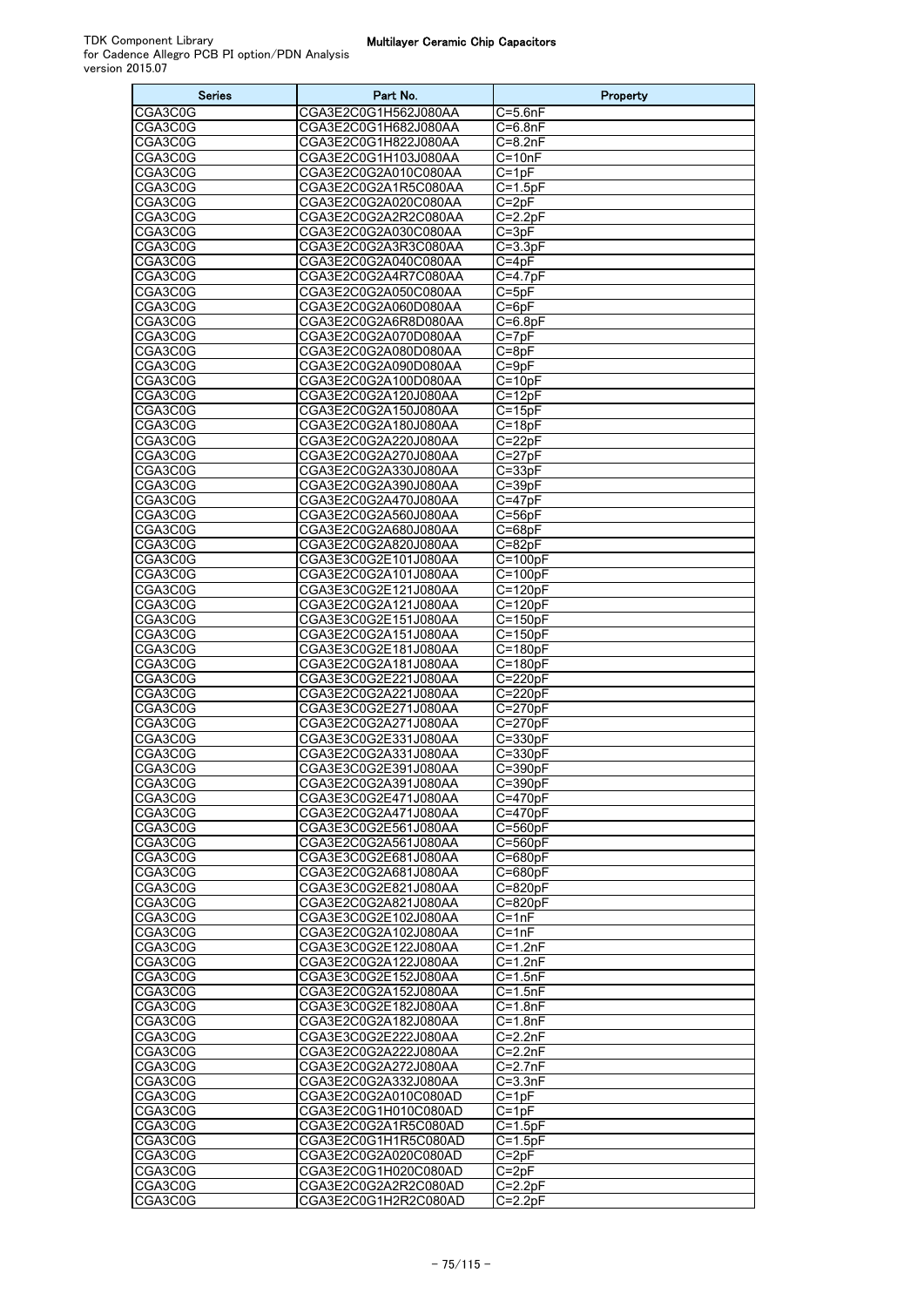| <b>Series</b>      | Part No.                                     | Property                   |
|--------------------|----------------------------------------------|----------------------------|
| CGA3C0G            | CGA3E2C0G2A030C080AD                         | $C = 3pF$                  |
| CGA3C0G            | CGA3E2C0G1H030C080AD                         | $C = 3pF$                  |
| CGA3C0G            | CGA3E2C0G2A3R3C080AD                         | $C = 3.3pF$                |
| CGA3C0G            | CGA3E2C0G1H3R3C080AD                         | $C = 3.3pF$                |
| CGA3C0G            | CGA3E2C0G2A040C080AD                         | $C = 4pF$                  |
| CGA3C0G            | CGA3E2C0G1H040C080AD                         | $C = 4pF$                  |
| CGA3C0G            | CGA3E2C0G2A4R7C080AD                         | $C = 4.7pF$                |
| CGA3C0G            | CGA3E2C0G1H4R7C080AD                         | $C = 4.7pF$                |
| CGA3C0G            | CGA3E2C0G2A050C080AD<br>CGA3E2C0G1H050C080AD | $C = 5pF$                  |
| CGA3C0G<br>CGA3C0G | CGA3E2C0G2A060D080AD                         | $C = 5pF$<br>$C = 6pF$     |
| CGA3C0G            | CGA3E2C0G1H060D080AD                         | $C = 6pF$                  |
| CGA3C0G            | CGA3E2C0G2A6R8D080AD                         | $C = 6.8pF$                |
| CGA3C0G            | CGA3E2C0G1H6R8D080AD                         | $C = 6.8pF$                |
| CGA3C0G            | CGA3E2C0G2A070D080AD                         | $C = 7pF$                  |
| CGA3C0G            | CGA3E2C0G1H070D080AD                         | $C = 7pF$                  |
| CGA3C0G            | CGA3E2C0G2A080D080AD                         | $C = 8pF$                  |
| CGA3C0G            | CGA3E2C0G1H080D080AD                         | $C = 8pF$                  |
| CGA3C0G            | CGA3E2C0G2A090D080AD                         | $C = 9pF$                  |
| CGA3C0G            | CGA3E2C0G1H090D080AD                         | $C = 9pF$                  |
| CGA3C0G            | CGA3E2C0G2A100D080AD                         | $C=10pF$                   |
| CGA3C0G            | CGA3E2C0G1H100D080AD                         | $C=10pF$                   |
| CGA3C0G            | CGA3E2C0G2A120J080AD<br>CGA3E2C0G1H120J080AD | $C = 12pF$                 |
| CGA3C0G<br>CGA3C0G | CGA3E2C0G2A150J080AD                         | $C = 12pF$<br>$C = 15pF$   |
| CGA3C0G            | CGA3E2C0G1H150J080AD                         | $C = 15pF$                 |
| CGA3C0G            | CGA3E2C0G2A180J080AD                         | $C=18pF$                   |
| CGA3C0G            | CGA3E2C0G1H180J080AD                         | $C = 18pF$                 |
| CGA3C0G            | CGA3E2C0G2A220J080AD                         | $C = 22pF$                 |
| CGA3C0G            | CGA3E2C0G1H220J080AD                         | $C = 22pF$                 |
| CGA3C0G            | CGA3E2C0G2A270J080AD                         | $C = 27pF$                 |
| CGA3C0G            | CGA3E2C0G1H270J080AD                         | C=27pF                     |
| CGA3C0G            | CGA3E2C0G2A330J080AD                         | $C = 33pF$                 |
| CGA3C0G            | CGA3E2C0G1H330J080AD                         | $C = 33pF$                 |
| CGA3C0G            | CGA3E2C0G2A390J080AD                         | $C = 39pF$                 |
| CGA3C0G            | CGA3E2C0G1H390J080AD                         | $C = 39pF$                 |
| CGA3C0G            | CGA3E2C0G2A470J080AD                         | $C = 47pF$                 |
| CGA3C0G<br>CGA3C0G | CGA3E2C0G1H470J080AD<br>CGA3E2C0G2A560J080AD | C=47pF<br>$C = 56pF$       |
| CGA3C0G            | CGA3E2C0G1H560J080AD                         | C=56pF                     |
| CGA3C0G            | CGA3E2C0G2A680J080AD                         | $\overline{C=68}$ pF       |
| CGA3C0G            | CGA3E2C0G1H680J080AD                         | C=68pF                     |
| CGA3C0G            | CGA3E2C0G2A820J080AD                         | $C = 82pF$                 |
| CGA3C0G            | CGA3E2C0G1H820J080AD                         | $C = 82pF$                 |
| CGA3C0G            | CGA3E2C0G2A101J080AD                         | $\overline{C}$ =100pF      |
| CGA3C0G            | CGA3E2C0G1H101J080AD                         | $C = 100pF$                |
| CGA3C0G            | CGA3E2C0G2A121J080AD                         | $C = 120pF$                |
| CGA3C0G            | CGA3E2C0G1H121J080AD                         | $C = 120pF$                |
| CGA3C0G            | CGA3E2C0G2A151J080AD                         | $C=150pF$                  |
| CGA3C0G            | CGA3E2C0G1H151J080AD                         | $C = 150pF$                |
| CGA3C0G<br>CGA3C0G | CGA3E2C0G2A181J080AD<br>CGA3E2C0G1H181J080AD | $C = 180pF$                |
| CGA3C0G            | CGA3E2C0G2A221J080AD                         | $C = 180pF$<br>$C = 220pF$ |
| CGA3C0G            | CGA3E2C0G1H221J080AD                         | $C = 220pF$                |
| CGA3C0G            | CGA3E2C0G2A271J080AD                         | $C = 270pF$                |
| CGA3C0G            | CGA3E2C0G1H271J080AD                         | $C = 270pF$                |
| CGA3C0G            | CGA3E2C0G2A331J080AD                         | C=330pF                    |
| CGA3C0G            | CGA3E2C0G1H331J080AD                         | $C = 330pF$                |
| CGA3C0G            | CGA3E2C0G2A391J080AD                         | $C = 390pF$                |
| CGA3C0G            | CGA3E2C0G1H391J080AD                         | $C = 390pF$                |
| CGA3C0G            | CGA3E2C0G2A471J080AD                         | $C = 470pF$                |
| CGA3C0G            | CGA3E2C0G1H471J080AD                         | $C=470pF$                  |
| CGA3C0G            | CGA3E2C0G2A561J080AD                         | C=560pF                    |
| CGA3C0G            | CGA3E2C0G1H561J080AD                         | $C = 560pF$                |
| CGA3C0G            | CGA3E2C0G2A681J080AD                         | $C = 680pF$<br>$C = 680pF$ |
| CGA3C0G<br>CGA3C0G | CGA3E2C0G1H681J080AD<br>CGA3E2C0G2A821J080AD | C=820pF                    |
| CGA3C0G            | CGA3E2C0G1H821J080AD                         | C=820pF                    |
| CGA3C0G            | CGA3E2C0G2A102J080AD                         | $C = 1nF$                  |
| CGA3C0G            | CGA3E2C0G1H102J080AD                         | $C = 1nF$                  |
| CGA3C0G            | CGA3E2C0G2A122J080AD                         | C=1.2nF                    |
| CGA3C0G            | CGA3E2C0G1H122J080AD                         | $C = 1.2nF$                |
| CGA3C0G            | CGA3E2C0G1H152J080AD                         | C=1.5nF                    |
| CGA3C0G            | CGA3E2C0G1H182J080AD                         | $C = 1.8nF$                |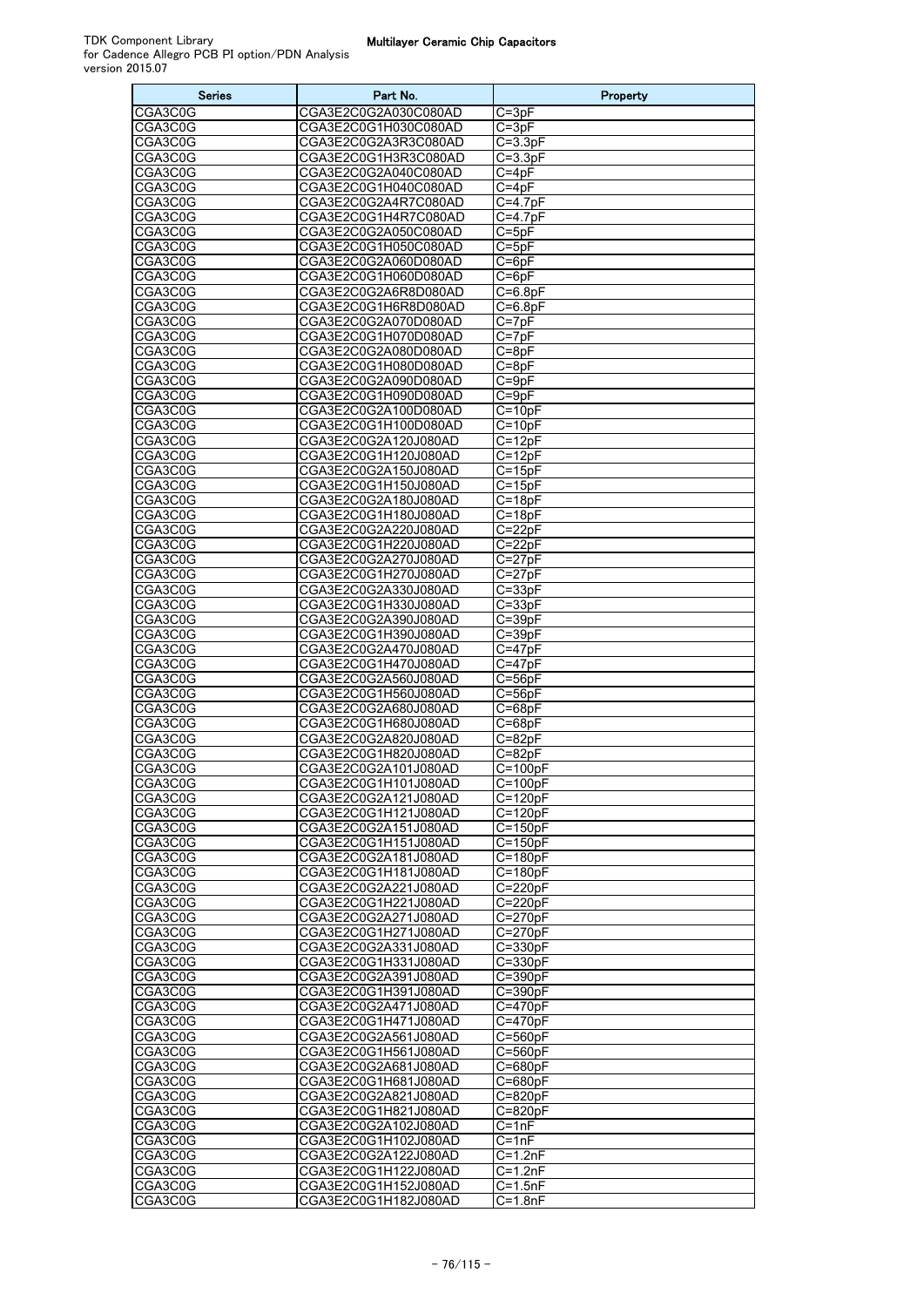| <b>Series</b>      | Part No.                                     | Property                 |
|--------------------|----------------------------------------------|--------------------------|
| CGA3C0G            | CGA3E2C0G1H222J080AD                         | $C = 2.2nF$              |
| CGA3C0G            | CGA3E2C0G1H272J080AD                         | $C = 2.7nF$              |
| CGA3C0G            | CGA3E2C0G1H332J080AD                         | $C = 3.3nF$              |
| CGA3C0G            | CGA3E2C0G1H392J080AD                         | $C = 3.9nF$              |
| CGA3C0G            | CGA3E2C0G1H472J080AD                         | $C = 4.7nF$              |
| CGA3C0G            | CGA3E2C0G1H562J080AD                         | $C=5.6nF$                |
| CGA3C0G            | CGA3E2C0G1H682J080AD                         | $C = 6.8nF$              |
| CGA3C0G            | CGA3E2C0G1H822J080AD                         | $C = 8.2nF$              |
| CGA3C0G            | CGA3E2C0G1H103J080AD                         | $C = 10nF$               |
| CGA4C0G<br>CGA4C0G | CGA4C2C0G1H102J060AA<br>CGA4C2C0G1H122J060AA | $C = 1nF$<br>$C = 1.2nF$ |
| CGA4C0G            | CGA4C2C0G1H152J060AA                         | $C=1.5nF$                |
| CGA4C0G            | CGA4C2C0G1H182J060AA                         | $C = 1.8nF$              |
| CGA4C0G            | CGA4C2C0G1H222J060AA                         | $C=2.2nF$                |
| CGA4C0G            | CGA4C2C0G1H272J060AA                         | $C = 2.7nF$              |
| CGA4C0G            | CGA4C2C0G1H332J060AA                         | $C=3.3nF$                |
| CGA4C0G            | CGA4C2C0G1H392J060AA                         | $C = 3.9nF$              |
| CGA4C0G            | CGA4C2C0G1H472J060AA                         | C=4.7nF                  |
| CGA4C0G            | CGA4C2C0G1H562J060AA                         | $C = 5.6nF$              |
| CGA4C0G            | CGA4C2C0G1H682J060AA                         | $C = 6.8nF$              |
| CGA4C0G            | CGA4C2C0G1H822J060AA                         | $C = 8.2nF$              |
| CGA4C0G            | CGA4C2C0G1H103J060AA                         | $C=10nF$                 |
| CGA4C0G            | CGA4F2C0G1H153J085AA                         | $C = 15nF$               |
| CGA4C0G            | CGA4J2C0G1H223J125AA                         | $C = 22nF$               |
| CGA4C0G            | CGA4J2C0G1H333J125AA                         | $C = 33nF$               |
| CGA4C0G            | CGA4C4C0G2W101J060AA                         | $C=100pF$                |
| CGA4C0G            | CGA4C2C0G2A101J060AA                         | $C = 100pF$              |
| CGA4C0G<br>CGA4C0G | CGA4C4C0G2W121J060AA<br>CGA4C4C0G2W151J060AA | $C = 120pF$              |
|                    |                                              | $C=150pF$                |
| CGA4C0G<br>CGA4C0G | CGA4C4C0G2W181J060AA<br>CGA4C4C0G2W221J060AA | $C = 180pF$<br>$C=220pF$ |
| CGA4C0G            | CGA4C2C0G2A221J060AA                         | $C=220pF$                |
| CGA4C0G            | CGA4C4C0G2W271J060AA                         | C=270pF                  |
| CGA4C0G            | CGA4C4C0G2W331J060AA                         | $C = 330pF$              |
| CGA4C0G            | CGA4C4C0G2W391J060AA                         | $C = 390pF$              |
| CGA4C0G            | CGA4C4C0G2W471J060AA                         | $C=470pF$                |
| CGA4C0G            | CGA4C2C0G2A471J060AA                         | $C=470pF$                |
| CGA4C0G            | CGA4C4C0G2W561J060AA                         | C=560pF                  |
| CGA4C0G            | CGA4C4C0G2W681J060AA                         | $C = 680pF$              |
| CGA4C0G            | CGA4C4C0G2W821J060AA                         | C=820pF                  |
| CGA4C0G            | CGA4C3C0G2E821J060AA                         | $C = 820pF$              |
| CGA4C0G            | CGA4C4C0G2W102J060AA                         | $C = 1nF$                |
| CGA4C0G            | CGA4F3C0G2E102J085AA                         | $C = 1nF$                |
| CGA4C0G            | CGA4C2C0G2A102J060AA                         | $C = 1nF$                |
| CGA4C0G            | CGA4C4C0G2W122J060AA<br>CGA4F3C0G2E122J085AA | C=1.2nF                  |
| CGA4C0G<br>CGA4C0G | CGA4C2C0G2A122J060AA                         | $C=1.2nF$<br>$C = 1.2nF$ |
| CGA4C0G            | CGA4F4C0G2W152J085AA                         | $\overline{C=1}.5nF$     |
| CGA4C0G            | CGA4F3C0G2E152J085AA                         | $C=1.5nF$                |
| CGA4C0G            | CGA4C2C0G2A152J060AA                         | $C = 1.5nF$              |
| CGA4C0G            | CGA4F4C0G2W182J085AA                         | $C = 1.8nF$              |
| CGA4C0G            | CGA4J3C0G2E182J125AA                         | C=1.8nF                  |
| CGA4C0G            | CGA4F2C0G2A182J085AA                         | C=1.8nF                  |
| CGA4C0G            | CGA4F4C0G2W222J085AA                         | $C=2.2nF$                |
| CGA4C0G            | CGA4J3C0G2E222J125AA                         | $C = 2.2nF$              |
| CGA4C0G            | CGA4F2C0G2A222J085AA                         | C=2.2nF                  |
| CGA4C0G            | CGA4J4C0G2W272J125AA                         | C=2.7nF                  |
| CGA4C0G            | CGA4J3C0G2E272J125AA                         | $C = 2.7nF$              |
| CGA4C0G            | CGA4J2C0G2A272J125AA                         | $C=2.7nF$                |
| CGA4C0G            | CGA4J4C0G2W332J125AA                         | $C = 3.3nF$              |
| CGA4C0G            | CGA4F3C0G2E332J085AA                         | C=3.3nF                  |
| CGA4C0G<br>CGA4C0G | CGA4J2C0G2A332J125AA<br>CGA4J4C0G2W392J125AA | $C = 3.3nF$<br>C=3.9nF   |
| CGA4C0G            | CGA4J3C0G2E392J125AA                         | C=3.9nF                  |
| CGA4C0G            | CGA4J2C0G2A392J125AA                         | $C = 3.9nF$              |
| CGA4C0G            | CGA4J3C0G2E472J125AA                         | C=4.7nF                  |
| CGA4C0G            | CGA4J2C0G2A472J125AA                         | C=4.7nF                  |
| CGA4C0G            | CGA4J4C0G2W562J125AA                         | C=5.6nF                  |
| CGA4C0G            | CGA4J3C0G2E562J125AA                         | C=5.6nF                  |
| CGA4C0G            | CGA4J2C0G2A562J125AA                         | C=5.6nF                  |
| CGA4C0G            | CGA4J3C0G2E682J125AA                         | C=6.8nF                  |
| CGA4C0G            | CGA4J2C0G2A682J125AA                         | $C = 6.8nF$              |
| CGA4C0G            | CGA4J3C0G2E822J125AA                         | C=8.2nF                  |
| CGA4C0G            | CGA4J2C0G2A822J125AA                         | C=8.2nF                  |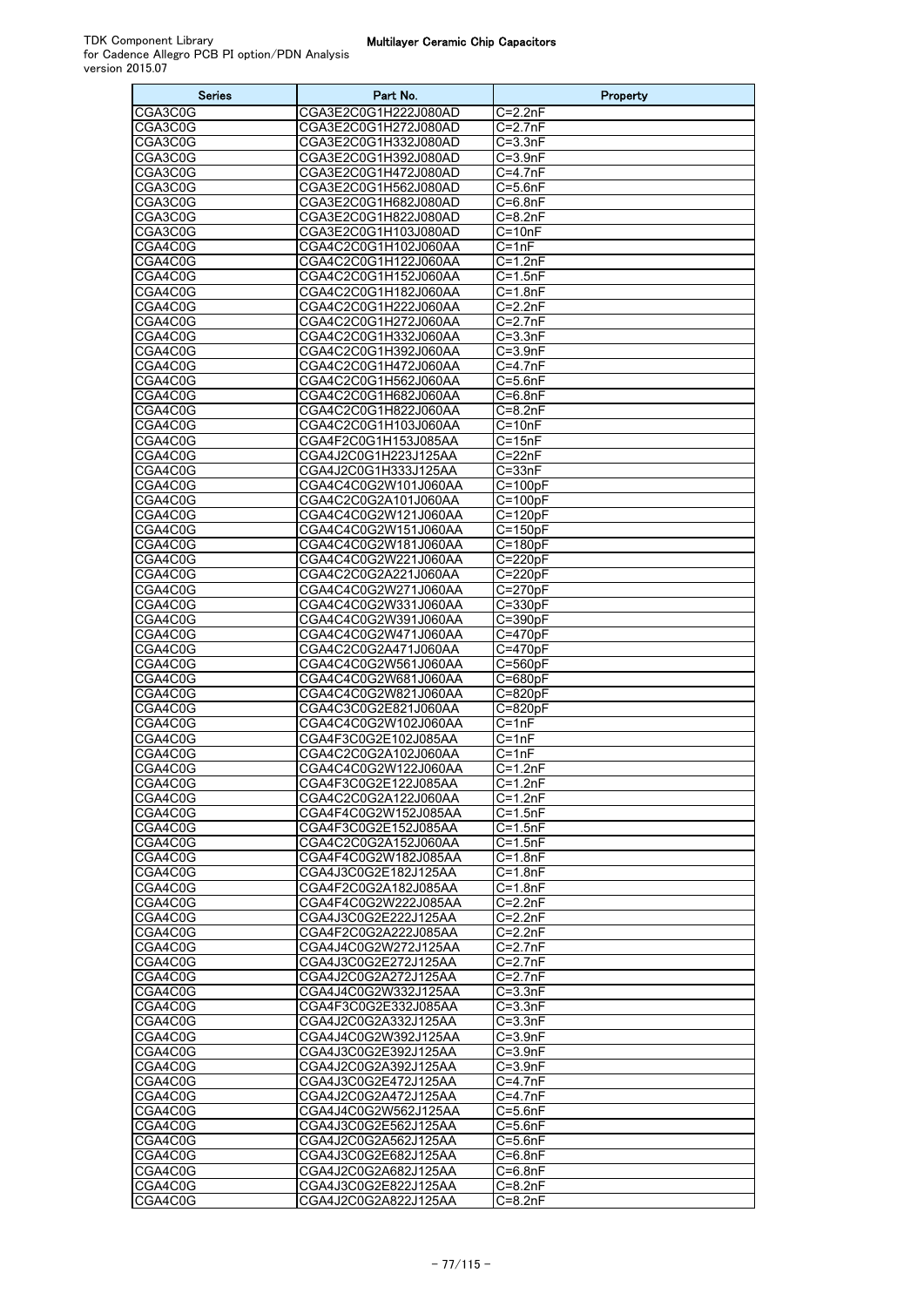| <b>Series</b>      | Part No.                                     | Property                   |
|--------------------|----------------------------------------------|----------------------------|
| CGA4C0G            | CGA4J3C0G2E103J125AA                         | $C = 10nF$                 |
| CGA4C0G            | CGA4J2C0G2A103J125AA                         | $C = 10nF$                 |
| CGA4C0G            | CGA4C2C0G1H272J060AD                         | $C = 2.7nF$                |
| CGA4C0G            | CGA4C2C0G1H332J060AD                         | $C = 3.3nF$                |
| CGA4C0G            | CGA4C2C0G1H392J060AD                         | C=3.9nF                    |
| CGA4C0G            | CGA4C2C0G1H472J060AD                         | $C=4.7nF$                  |
| CGA4C0G            | CGA4C2C0G1H562J060AD                         | $C = 5.6nF$                |
| CGA4C0G            | CGA4C2C0G1H682J060AD                         | $C = 6.8nF$                |
| CGA4C0G            | CGA4C2C0G1H822J060AD                         | $C = 8.2nF$                |
| CGA4C0G            | CGA4C2C0G1H103J060AD                         | $C = 10nF$                 |
| CGA4C0G            | CGA4F2C0G1H153J085AD                         | $C = 15nF$                 |
| CGA4C0G            | CGA4J2C0G1H223J125AD                         | $C=22nF$                   |
| CGA4C0G            | CGA4J2C0G1H333J125AD                         | $C = 33nF$                 |
| CGA5C0G            | CGA5C2C0G1H472J060AA                         | C=4.7nF                    |
| CGA5C0G            | CGA5C2C0G1H562J060AA                         | $C = 5.6nF$                |
| CGA5C0G            | CGA5C2C0G1H682J060AA                         | $C = 6.8nF$                |
| CGA5C0G            | CGA5C2C0G1H822J060AA                         | $C = 8.2nF$                |
| CGA5C0G            | CGA5C2C0G1H103J060AA                         | $C = 10nF$                 |
| CGA5C0G            | CGA5C2C0G1H153J060AA                         | $C = 15nF$                 |
| CGA5C0G            | CGA5C2C0G1H223J060AA                         | C=22nF                     |
| CGA5C0G            | CGA5F2C0G1H333J085AA                         | $C = 33nF$                 |
| CGA5C0G            | CGA5H2C0G1H473J115AA                         | C=47nF                     |
| CGA5C0G            | CGA5L2C0G1H683J160AA                         | $C = 68nF$                 |
| CGA5C0G            | CGA5L2C0G1H104J160AA                         | C=100nF                    |
| CGA5C0G            | CGA5C4C0G2J101J060AA                         | $C = 100pF$                |
| CGA5C0G            | CGA5C4C0G2J121J060AA                         | $\overline{C}$ =120pF      |
| CGA5C0G            | CGA5C4C0G2J151J060AA                         | $C = 150pF$                |
| CGA5C0G            | CGA5C4C0G2J181J060AA                         | $C = 180pF$                |
| CGA5C0G            | CGA5C4C0G2J221J060AA                         | $C=220pF$                  |
| CGA5C0G            | CGA5C4C0G2J271J060AA                         | $C = 270pF$                |
| CGA5C0G            | CGA5C4C0G2J331J060AA                         | $C = 330pF$                |
| CGA5C0G            | CGA5C4C0G2J391J060AA                         | C=390pF                    |
| CGA5C0G            | CGA5F4C0G2J471J085AA                         | $C = 470pF$                |
| CGA5C0G            | CGA5F4C0G2J561J085AA                         | C=560pF                    |
| CGA5C0G            | CGA5F4C0G2J681J085AA                         | C=680pF                    |
| CGA5C0G            | CGA5F4C0G2J821J085AA                         | $\overline{C}$ =820pF      |
| CGA5C0G            | CGA5F4C0G2J102J085AA                         | $C = 1nF$                  |
| CGA5C0G            | CGA5F4C0G2J122J085AA                         | $C = 1.2nF$                |
| CGA5C0G            | CGA5H4C0G2J152J115AA                         | $\overline{C=1}.5nF$       |
| CGA5C0G            | CGA5H4C0G2J182J115AA                         | C=1.8nF                    |
| CGA5C0G            | CGA5H4C0G2J222J115AA                         | $\overline{C}$ =2.2nF      |
| CGA5C0G            | CGA5L4C0G2J272J160AA                         | $C = 2.7nF$                |
| CGA5C0G            | CGA5L4C0G2J332J160AA                         | $C = 3.3nF$                |
| CGA5C0G            | CGA5F3C0G2E332J085AA                         | $C = 3.3nF$                |
| CGA5C0G            | CGA5F4C0G2J392J085AA                         | C=3.9nF                    |
| CGA5C0G            | CGA5H3C0G2E392J115AA                         | $C = 3.9nF$                |
| CGA5C0G            | CGA5C2C0G2A392J060AA                         | C=3.9nF                    |
| CGA5C0G<br>CGA5C0G | CGA5F4C0G2J472J085AA<br>CGA5H3C0G2E472J115AA | C=4.7nF                    |
|                    |                                              | C=4.7nF                    |
| CGA5C0G            | CGA5F2C0G2A472J085AA<br>CGA5H4C0G2J562J115AA | $\overline{C}$ =4.7nF      |
| CGA5C0G            |                                              | C=5.6nF                    |
| CGA5C0G<br>CGA5C0G | CGA5H3C0G2E562J115AA<br>CGA5F2C0G2A562J085AA | $C = 5.6nF$<br>$C = 5.6nF$ |
| CGA5C0G            | CGA5H4C0G2J682J115AA                         | $C = 6.8nF$                |
| CGA5C0G            | CGA5H4C0G2W682J115AA                         | C=6.8nF                    |
| CGA5C0G            | CGA5L3C0G2E682J160AA                         | $C = 6.8nF$                |
| CGA5C0G            | CGA5H2C0G2A682J115AA                         | C=6.8nF                    |
| CGA5C0G            | CGA5L4C0G2J822J160AA                         | C=8.2nF                    |
| CGA5C0G            | CGA5H4C0G2W822J115AA                         | $\overline{C}$ =8.2nF      |
| CGA5C0G            | CGA5L3C0G2E822J160AA                         | $C = 8.2nF$                |
| CGA5C0G            | CGA5H2C0G2A822J115AA                         | C=8.2nF                    |
| CGA5C0G            | CGA5L4C0G2J103J160AA                         | $C = 10nF$                 |
| CGA5C0G            | CGA5L4C0G2W103J160AA                         | $C = 10nF$                 |
| CGA5C0G            | CGA5H3C0G2E103J115AA                         | $C = 10nF$                 |
| CGA5C0G            | CGA5H2C0G2A103J115AA                         | $C = 10nF$                 |
| CGA5C0G            | CGA5L4C0G2W153J160AA                         | C=15nF                     |
| CGA5C0G            | CGA5L3C0G2E153J160AA                         | $C = 15nF$                 |
| CGA5C0G            | CGA5H2C0G2A153J115AA                         | C=15nF                     |
| CGA5C0G            | CGA5L3C0G2E223J160AA                         | $C = 22nF$                 |
| CGA5C0G            | CGA5L2C0G2A223J160AA                         | $C = 22nF$                 |
| CGA5C0G            | CGA5L2C0G2A333J160AA                         | C=33nF                     |
| CGA5C0G            | CGA5C2C0G1H472J060AD                         | C=4.7nF                    |
| CGA5C0G            | CGA5C2C0G1H562J060AD                         | C=5.6nF                    |
| CGA5C0G            | CGA5C2C0G1H682J060AD                         | C=6.8nF                    |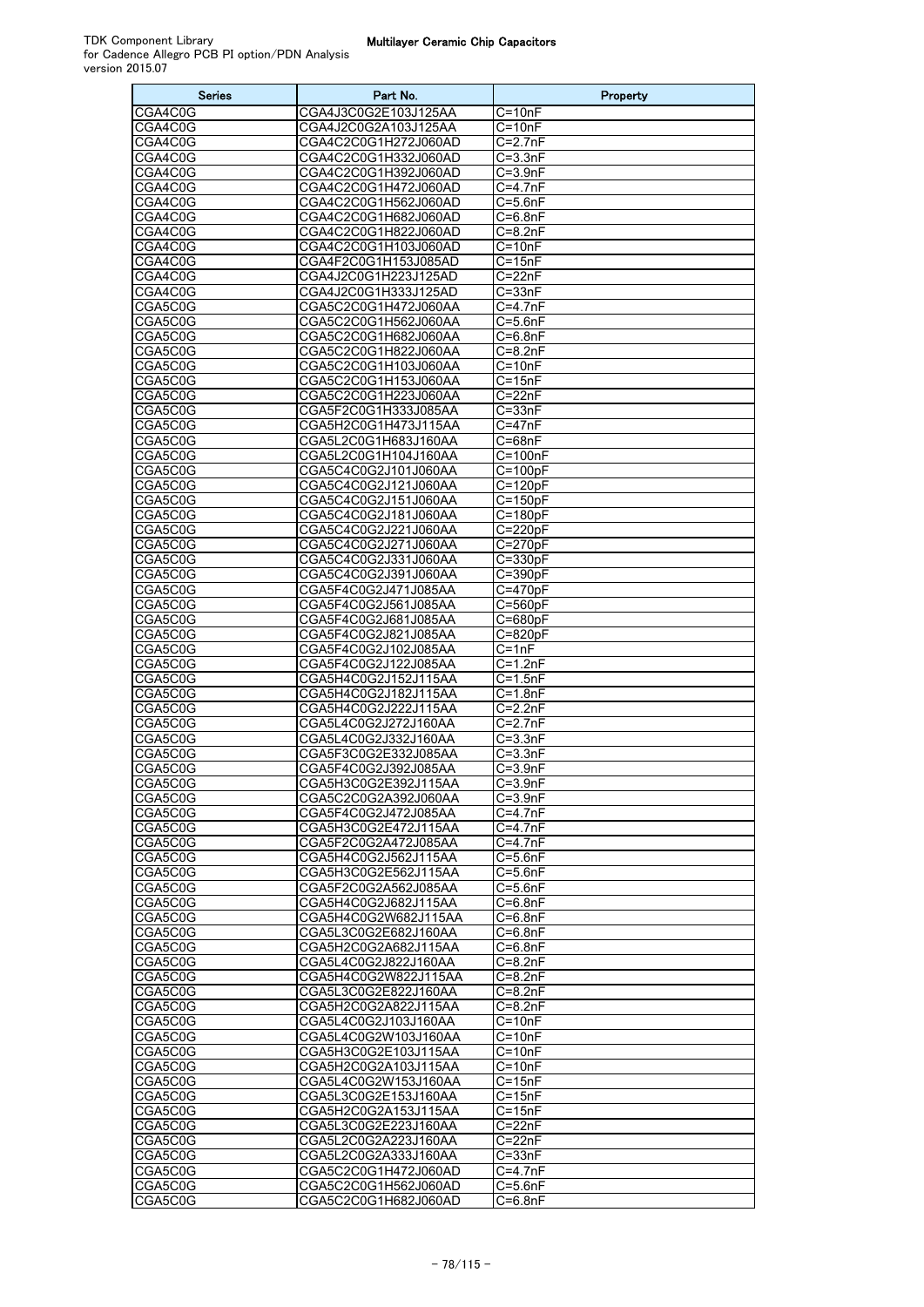| <b>Series</b>      | Part No.                                     | Property                   |
|--------------------|----------------------------------------------|----------------------------|
| CGA5C0G            | CGA5C2C0G1H822J060AD                         | $C = 8.2nF$                |
| CGA5C0G            | CGA5C2C0G1H103J060AD                         | $C = 10nF$                 |
| CGA5C0G            | CGA5C2C0G1H153J060AD                         | $C = 15nF$                 |
| CGA5C0G            | CGA5C2C0G1H223J060AD                         | $C = 22nF$                 |
| CGA5C0G            | CGA5F2C0G1H333J085AD                         | $C = 33nF$                 |
| CGA5C0G<br>CGA5C0G | CGA5H2C0G1H473J115AD<br>CGA5L2C0G1H683J160AD | $C = 47nF$<br>$C = 68nF$   |
| CGA5C0G            | CGA5L2C0G1H104J160AD                         | $C = 100nF$                |
| CGA6C0G            | CGA6J2C0G1H223J125AA                         | $C = 22nF$                 |
| CGA6C0G            | CGA6L2C0G1H333J160AA                         | $C = 33nF$                 |
| CGA6C0G            | CGA6M2C0G1H473J200AA                         | $C = 47nF$                 |
| CGA6C0G            | CGA6M2C0G1H683J200AA                         | $C = 68nF$                 |
| CGA6C0G            | CGA6P2C0G1H104J250AA                         | $C = 100nF$                |
| CGA6C0G            | CGA6J4C0G2J392J125AA                         | $C = 3.9nF$                |
| CGA6C0G            | CGA6L4C0G2J472J160AA                         | $C = 4.7nF$                |
| CGA6C0G            | CGA6L4C0G2J562J160AA                         | $C = 5.6nF$                |
| CGA6C0G<br>CGA6C0G | CGA6M4C0G2J682J200AA<br>CGA6J4C0G2J822J125AA | $C=6.8nF$<br>$C = 8.2nF$   |
| CGA6C0G            | CGA6J4C0G2J103J125AA                         | $C = 10nF$                 |
| CGA6C0G            | CGA6L3C0G2E103J160AA                         | $C = 10nF$                 |
| CGA6C0G            | CGA6L4C0G2J153J160AA                         | $C = 15nF$                 |
| CGA6C0G            | CGA6M3C0G2E153J200AA                         | $C = 15nF$                 |
| CGA6C0G            | CGA6J2C0G2A153J125AA                         | $C = 15nF$                 |
| CGA6C0G            | CGA6N4C0G2J223J230AA                         | $C = 22nF$                 |
| CGA6C0G            | CGA6N4C0G2W223J230AA                         | $C = 22nF$                 |
| CGA6C0G            | CGA6L3C0G2E223J160AA                         | $C = 22nF$                 |
| CGA6C0G            | CGA6L2C0G2A223J160AA                         | $C = 22nF$                 |
| CGA6C0G            | CGA6P4C0G2J333J250AA                         | $C = 33nF$                 |
| CGA6C0G<br>CGA6C0G | CGA6P4C0G2W333J250AA<br>CGA6N3C0G2E333J230AA | $C = 33nF$<br>$C = 33nF$   |
| CGA6C0G            | CGA6M2C0G2A333J200AA                         | $C = 33nF$                 |
| CGA6C0G            | CGA6P3C0G2E473J250AA                         | $C = 47nF$                 |
| CGA6C0G            | CGA6N2C0G2A473J230AA                         | $C = 47nF$                 |
| CGA6C0G            | CGA6N2C0G2A683J230AA                         | $C = 68nF$                 |
| CGA7C0G            | CGA7F1C0G3F100F085KA                         | $C = 10pF$                 |
| CGA7C0G            | CGA7F1C0G3F120K085KA                         | $C = 12pF$                 |
| CGA7C0G<br>CGA7C0G | CGA7G1C0G3F150K110KA                         | $C = 15pF$                 |
| CGA7C0G            | CGA7G1C0G3F180K110KA<br>CGA7G1C0G3F220K110KA | $C = 18pF$<br>$C = 22pF$   |
| CGA7C0G            | CGA7L1C0G3F270K160KA                         | $C = 27pF$                 |
| CGA7C0G            | CGA7L1C0G3F330K160KA                         | $C = 33pF$                 |
| CGA7C0G            | CGA7L1C0G3F390K160KA                         | $C = 39pF$                 |
| CGA7C0G            | CGA7L1C0G3F470K160KA                         | $C = 47pF$                 |
| CGA7C0G            | CGA7M1C0G3F560K200KA                         | $C = 56pF$                 |
| CGA7C0G<br>CGA7C0G | CGA7M1C0G3F680K200KA<br>CGA7M1C0G3F820K200KA | $C = 68pF$                 |
| CGA7C0G            | CGA7M1C0G3F101K200KA                         | $C = 82pF$<br>$C = 100pF$  |
| CGA8C0G            | CGA8L2C0G1H473J160KA                         | C=47nF                     |
| CGA8C0G            | CGA8L2C0G1H683J160KA                         | C=68nF                     |
| CGA8C0G            | CGA8M2C0G1H104J200KA                         | $C = 100nF$                |
| CGA8C0G            | CGA8P2C0G1H154J250KA                         | C=150nF                    |
| CGA8C0G            | CGA8R2C0G1H224J320KA                         | C=220nF                    |
| CGA8C0G            | CGA8L4C0G2J822J160KA                         | $C = 8.2nF$                |
| CGA8C0G<br>CGA8C0G | CGA8L4C0G2J103J160KA                         | $C = 10nF$                 |
| CGA8C0G            | CGA8P4C0G2J153J250KA<br>CGA8R4C0G2J223J320KA | $C = 15nF$<br>C=22nF       |
| CGA8C0G            | CGA8L3C0G2E223J160KA                         | $C = 22nF$                 |
| CGA8C0G            | CGA8M3C0G2E333J200KA                         | $C = 33nF$                 |
| CGA8C0G            | CGA8R4C0G2J473J320KA                         | C=47nF                     |
| CGA8C0G            | CGA8N4C0G2W473J230KA                         | $C = 47nF$                 |
| CGA8C0G            | CGA8R3C0G2E473J320KA                         | C=47nF                     |
| CGA8C0G            | CGA8M2C0G2A473J200KA                         | C=47nF                     |
| CGA8C0G            | CGA8N4C0G2E683J230KN                         | $C = 68nF$                 |
| CGA8C0G<br>CGA8C0G | CGA8P2C0G2A683J250KA<br>CGA8R4C0G2E104J320KN | C=68nF<br>$C = 100nF$      |
| CGA8C0G            | CGA8R2C0G2A104J320KA                         | C=100nF                    |
| CGA8C0G            | CGA8L1C0G3F101K160KA                         | $C = 100pF$                |
| CGA8C0G            | CGA8L1C0G3F121K160KA                         | $C = 120pF$                |
| CGA8C0G            | CGA8L1C0G3F151K160KA                         | $C = 150pF$                |
| CGA8C0G            | CGA8L1C0G3F181K160KA                         | $C = 180pF$                |
| CGA8C0G<br>CGA8C0G | CGA8M1C0G3F221K200KA<br>CGA8N1C0G3F271K230KA | $C = 220pF$<br>$C = 270pF$ |
| CGA8C0G            | CGA8P1C0G3F331K250KA                         | $C = 330pF$                |
| CGA8C0G            | CGA8P1C0G3F331K250KE                         | C=330pF                    |
|                    |                                              |                            |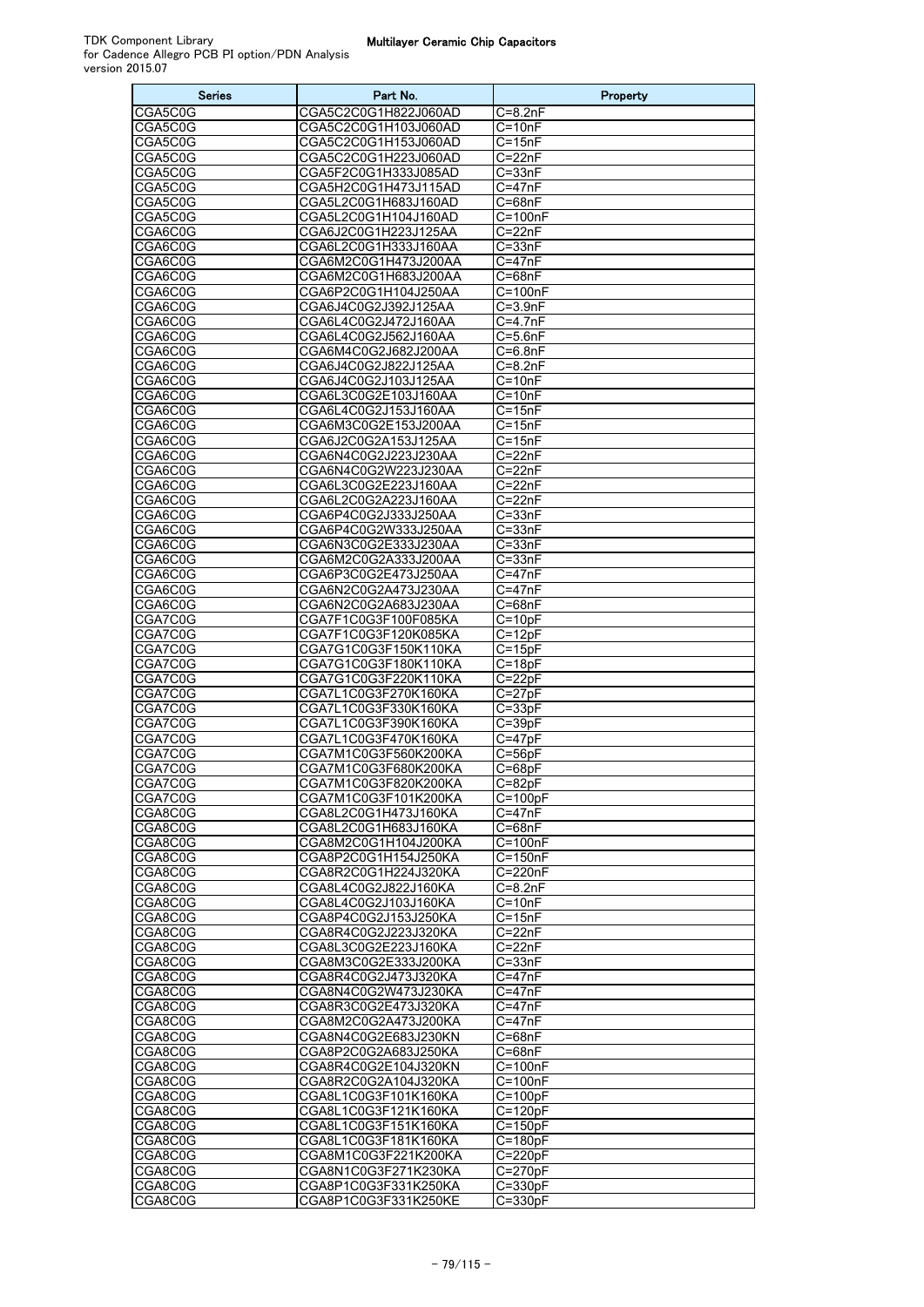| <b>Series</b>      | Part No.                                     | Property                   |
|--------------------|----------------------------------------------|----------------------------|
| CGA9C0G            | CGA9N1C0G2J683J230KC                         | $C = 68nF$                 |
| CGA9C0G            | CGA9Q1C0G2J104J280KC                         | $C = 100nF$                |
| CGA3EAC0G          | CGA3EAC0G2A102J080AA                         | C=1nF                      |
| CGA2NP0            | CGA2B2NP01H010C050BA                         | $C = 1pF$                  |
| CGA2NP0            | CGA2B2NP01H1R5C050BA                         | $C = 1.5pF$                |
| CGA2NP0            | CGA2B2NP01H020C050BA                         | $C=2pF$                    |
| CGA2NP0            | CGA2B2NP01H2R2C050BA                         | $C = 2.2pF$                |
| CGA2NP0            | CGA2B2NP01H030C050BA                         | $C = 3pF$                  |
| CGA2NP0            | CGA2B2NP01H3R3C050BA                         | $C = 3.3pF$                |
| CGA2NP0            | CGA2B2NP01H040C050BA                         | $C=4pF$                    |
| CGA2NP0<br>CGA2NP0 | CGA2B2NP01H4R7C050BA<br>CGA2B2NP01H050C050BA | $C = 4.7pF$<br>$C = 5pF$   |
| CGA2NP0            | CGA2B2NP01H060D050BA                         | $C = 6pF$                  |
| CGA2NP0            | CGA2B2NP01H6R8D050BA                         | $C=6.8pF$                  |
| CGA2NP0            | CGA2B2NP01H070D050BA                         | $C = 7pF$                  |
| CGA2NP0            | CGA2B2NP01H080D050BA                         | $C = 8pF$                  |
| CGA2NP0            | CGA2B2NP01H090D050BA                         | $C = 9pF$                  |
| CGA2NP0            | CGA2B2NP01H100D050BA                         | $C = 10pF$                 |
| CGA2NP0            | CGA2B2NP01H120J050BA                         | $C = 12pF$                 |
| CGA2NP0            | CGA2B2NP01H150J050BA                         | $C = 15pF$                 |
| CGA2NP0            | CGA2B2NP01H180J050BA                         | $C = 18pF$                 |
| CGA2NP0            | CGA2B2NP01H220J050BA                         | $C = 22pF$                 |
| CGA2NP0            | CGA2B2NP01H270J050BA                         | C=27pF                     |
| CGA2NP0            | CGA2B2NP01H330J050BA                         | $C = 33pF$                 |
| CGA2NP0            | CGA2B2NP01H390J050BA                         | $C = 39pF$                 |
| CGA2NP0            | CGA2B2NP01H470J050BA                         | $C = 47pF$                 |
| CGA2NP0            | CGA2B2NP01H560J050BA                         | $C = 56pF$                 |
| CGA2NP0            | CGA2B2NP01H680J050BA                         | C=68pF                     |
| CGA2NP0            | CGA2B2NP01H820J050BA                         | $C = 82pF$                 |
| CGA2NP0            | CGA2B2NP01H101J050BA                         | $C=100pF$                  |
| CGA2NP0            | CGA2B2NP01H121J050BA                         | $C = 120pF$                |
| CGA2NP0            | CGA2B2NP01H151J050BA                         | $C = 150pF$                |
| CGA2NP0            | CGA2B2NP01H181J050BA                         | $C = 180pF$                |
| CGA2NP0            | CGA2B2NP01H221J050BA                         | $C = 220pF$                |
| CGA2NP0            | CGA2B2NP01H271J050BA                         | $C = 270pF$                |
| CGA2NP0            | CGA2B2NP01H331J050BA                         | $C = 330pF$                |
| CGA2NP0<br>CGA2NP0 | CGA2B2NP01H391J050BA                         | $C = 390pF$                |
| CGA2NP0            | CGA2B2NP01H471J050BA<br>CGA2B2NP01H561J050BA | $C = 470pF$<br>$C = 560pF$ |
| CGA2NP0            | CGA2B2NP01H681J050BA                         | $C = 680pF$                |
| CGA2NP0            | CGA2B2NP01H821J050BA                         | $C = 820pF$                |
| CGA2NP0            | CGA2B2NP01H102J050BA                         | $C = 1nF$                  |
| CGA3NP0            | CGA3E2NP02A010C080AA                         | $C = 1pF$                  |
| CGA3NP0            | CGA3E2NP01H010C080AA                         | $C = 1pF$                  |
| CGA3NP0            | CGA3E2NP02A1R5C080AA                         | $C = 1.5pF$                |
| CGA3NP0            | CGA3E2NP01H1R5C080AA                         | $C=1.5pF$                  |
| CGA3NP0            | CGA3E2NP02A020C080AA                         | $C = 2pF$                  |
| CGA3NP0            | CGA3E2NP01H020C080AA                         | $C=2pF$                    |
| CGA3NP0            | CGA3E2NP02A2R2C080AA                         | $C = 2.2pF$                |
| CGA3NP0            | CGA3E2NP01H2R2C080AA                         | $C = 2.2pF$                |
| CGA3NP0            | CGA3E2NP02A030C080AA                         | $C = 3pF$                  |
| CGA3NP0            | CGA3E2NP01H030C080AA                         | $C = 3pF$                  |
| CGA3NP0            | CGA3E2NP02A3R3C080AA                         | $C = 3.3pF$                |
| CGA3NP0            | CGA3E2NP01H3R3C080AA                         | $C = 3.3pF$                |
| CGA3NP0            | CGA3E2NP02A040C080AA                         | $C = 4pF$                  |
| CGA3NP0            | CGA3E2NP01H040C080AA                         | $C = 4pF$                  |
| CGA3NP0            | CGA3E2NP02A4R7C080AA                         | $C = 4.7pF$                |
| CGA3NP0            | CGA3E2NP01H4R7C080AA                         | C=4.7pF                    |
| CGA3NP0            | CGA3E2NP02A050C080AA                         | $C = 5pF$                  |
| CGA3NP0<br>CGA3NP0 | CGA3E2NP01H050C080AA<br>CGA3E2NP02A060D080AA | $C = 5pF$<br>$C = 6pF$     |
| CGA3NP0            | CGA3E2NP01H060D080AA                         | $C = 6pF$                  |
| CGA3NP0            | CGA3E2NP02A6R8D080AA                         | C=6.8pF                    |
| CGA3NP0            | CGA3E2NP01H6R8D080AA                         | $C = 6.8pF$                |
| CGA3NP0            | CGA3E2NP02A070D080AA                         | $C = 7pF$                  |
| CGA3NP0            | CGA3E2NP01H070D080AA                         | $C = 7pF$                  |
| CGA3NP0            | CGA3E2NP02A080D080AA                         | $C = 8pF$                  |
| CGA3NP0            | CGA3E2NP01H080D080AA                         | C=8pF                      |
| CGA3NP0            | CGA3E2NP02A090D080AA                         | $C = 9pF$                  |
| CGA3NP0            | CGA3E2NP01H090D080AA                         | $C = 9pF$                  |
| CGA3NP0            | CGA3E2NP02A100D080AA                         | $C = 10pF$                 |
| CGA3NP0            | CGA3E2NP01H100D080AA                         | $C = 10pF$                 |
| CGA3NP0            | CGA3E2NP02A120J080AA                         | $C = 12pF$                 |
| CGA3NP0            | CGA3E2NP01H120J080AA                         | $C = 12pF$                 |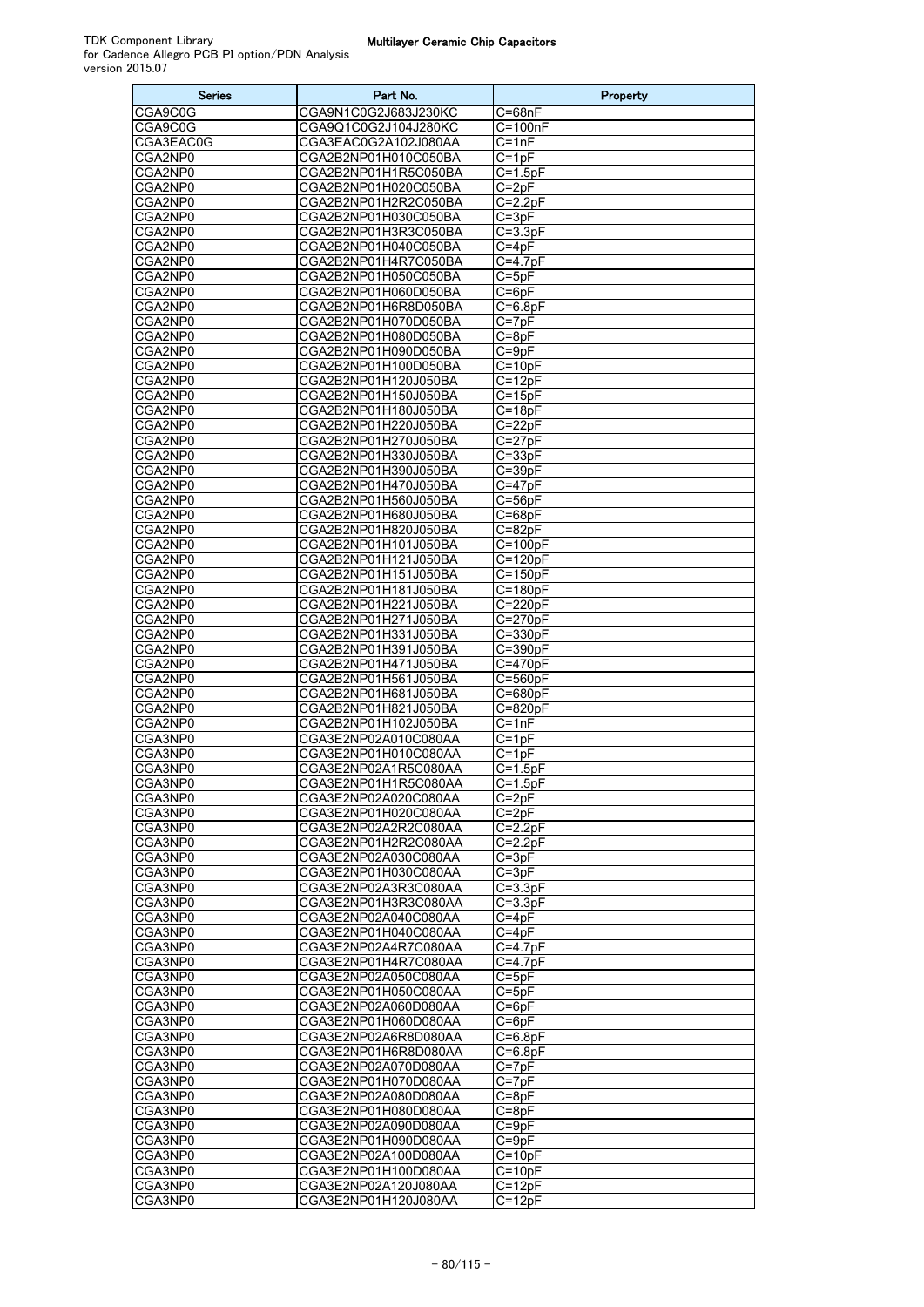| <b>Series</b>      | Part No.                                     | Property                   |
|--------------------|----------------------------------------------|----------------------------|
| CGA3NP0            | CGA3E2NP02A150J080AA                         | $C = 15pF$                 |
| CGA3NP0            | CGA3E2NP01H150J080AA                         | $C = 15pF$                 |
| CGA3NP0            | CGA3E2NP02A180J080AA                         | C=18pF                     |
| CGA3NP0            | CGA3E2NP01H180J080AA                         | $C = 18pF$                 |
| CGA3NP0            | CGA3E2NP02A220J080AA                         | $C = 22pF$                 |
| CGA3NP0<br>CGA3NP0 | CGA3E2NP01H220J080AA<br>CGA3E2NP02A270J080AA | C=22pF<br>$C = 27pF$       |
| CGA3NP0            | CGA3E2NP01H270J080AA                         | C=27pF                     |
| CGA3NP0            | CGA3E2NP02A330J080AA                         | $C = 33pF$                 |
| CGA3NP0            | CGA3E2NP01H330J080AA                         | $C = 33pF$                 |
| CGA3NP0            | CGA3E2NP02A390J080AA                         | $C = 39pF$                 |
| CGA3NP0            | CGA3E2NP01H390J080AA                         | $C = 39pF$                 |
| CGA3NP0            | CGA3E2NP02A470J080AA                         | $C = 47pF$                 |
| CGA3NP0            | CGA3E2NP01H470J080AA                         | $C = 47pF$                 |
| CGA3NP0            | CGA3E2NP02A560J080AA                         | $C = 56pF$                 |
| CGA3NP0            | CGA3E2NP01H560J080AA                         | C=56pF                     |
| CGA3NP0            | CGA3E2NP02A680J080AA                         | $C = 68pF$                 |
| CGA3NP0<br>CGA3NP0 | CGA3E2NP01H680J080AA<br>CGA3E2NP02A820J080AA | $C = 68pF$                 |
| CGA3NP0            | CGA3E2NP01H820J080AA                         | C=82pF<br>C=82pF           |
| CGA3NP0            | CGA3E2NP02A101J080AA                         | $C = 100pF$                |
| CGA3NP0            | CGA3E2NP01H101J080AA                         | $C=100pF$                  |
| CGA3NP0            | CGA3E2NP02A121J080AA                         | $C = 120pF$                |
| CGA3NP0            | CGA3E2NP01H121J080AA                         | $C = 120pF$                |
| CGA3NP0            | CGA3E2NP02A151J080AA                         | $C = 150pF$                |
| CGA3NP0            | CGA3E2NP01H151J080AA                         | $C = 150pF$                |
| CGA3NP0            | CGA3E2NP02A181J080AA                         | $C = 180pF$                |
| CGA3NP0            | CGA3E2NP01H181J080AA                         | $C=180pF$                  |
| CGA3NP0            | CGA3E2NP02A221J080AA                         | C=220pF                    |
| CGA3NP0<br>CGA3NP0 | CGA3E2NP01H221J080AA<br>CGA3E2NP02A271J080AA | $C = 220pF$<br>$C = 270pF$ |
| CGA3NP0            | CGA3E2NP01H271J080AA                         | $C = 270pF$                |
| CGA3NP0            | CGA3E2NP02A331J080AA                         | $C = 330pF$                |
| CGA3NP0            | CGA3E2NP01H331J080AA                         | C=330pF                    |
| CGA3NP0            | CGA3E2NP02A391J080AA                         | C=390pF                    |
| CGA3NP0            | CGA3E2NP01H391J080AA                         | C=390pF                    |
| CGA3NP0            | CGA3E2NP02A471J080AA                         | C=470pF                    |
| CGA3NP0<br>CGA3NP0 | CGA3E2NP01H471J080AA<br>CGA3E2NP02A561J080AA | $C = 470pF$<br>$C = 560pF$ |
| CGA3NP0            | CGA3E2NP01H561J080AA                         | $C = 560pF$                |
| CGA3NP0            | CGA3E2NP02A681J080AA                         | C=680pF                    |
| CGA3NP0            | CGA3E2NP01H681J080AA                         | C=680pF                    |
| CGA3NP0            | CGA3E2NP02A821J080AA                         | C=820pF                    |
| CGA3NP0            | CGA3E2NP01H821J080AA                         | C=820pF                    |
| CGA3NP0            | CGA3E2NP02A102J080AA                         | C=1nF                      |
| CGA3NP0<br>CGA3NP0 | CGA3EZNP01H102J080AA<br>CGA3E2NP02A122J080AA | ∪=1nF<br>$C=1.2nF$         |
| CGA3NP0            | CGA3E2NP01H122J080AA                         | $C = 1.2nF$                |
| CGA3NP0            | CGA3E2NP02A152J080AA                         | $C = 1.5nF$                |
| CGA3NP0            | CGA3E2NP01H152J080AA                         | $\overline{C=1}.5nF$       |
| CGA3NP0            | CGA3E2NP02A182J080AA                         | $C = 1.8nF$                |
| CGA3NP0            | CGA3E2NP01H182J080AA                         | $C=1.8nF$                  |
| CGA3NP0            | CGA3E2NP02A222J080AA                         | $C = 2.2nF$                |
| CGA3NP0            | CGA3E2NP01H222J080AA                         | $C = 2.2nF$                |
| CGA3NP0<br>CGA3NP0 | CGA3E2NP02A272J080AA<br>CGA3E2NP01H272J080AA | $C = 2.7nF$<br>$C=2.7nF$   |
| CGA3NP0            | CGA3E2NP02A332J080AA                         | $C = 3.3nF$                |
| CGA3NP0            | CGA3E2NP01H332J080AA                         | $C = 3.3nF$                |
| CGA3NP0            | CGA3E2NP01H392J080AA                         | $C = 3.9nF$                |
| CGA3NP0            | CGA3E2NP01H472J080AA                         | C=4.7nF                    |
| CGA3NP0            | CGA3E2NP01H562J080AA                         | C=5.6nF                    |
| CGA3NP0            | CGA3E2NP01H682J080AA                         | $\overline{C}$ =6.8nF      |
| CGA3NP0            | CGA3E2NP01H822J080AA                         | C=8.2nF                    |
| CGA3NP0<br>CGA4NP0 | CGA3E2NP01H103J080AA<br>CGA4C2NP02A102J060AA | $C = 10nF$<br>$C=1nF$      |
| CGA4NP0            | CGA4C2NP02A122J060AA                         | C=1.2nF                    |
| CGA4NP0            | CGA4C2NP02A152J060AA                         | $C=1.5nF$                  |
| CGA4NP0            | CGA4F2NP02A182J085AA                         | $C = 1.8nF$                |
| CGA4NP0            | CGA4F2NP02A222J085AA                         | $C = 2.2nF$                |
| CGA4NP0            | CGA4J2NP02A272J125AA                         | $C = 2.7nF$                |
| CGA4NP0            | CGA4C2NP01H272J060AA                         | C=2.7nF                    |
| CGA4NP0<br>CGA4NP0 | CGA4J2NP02A332J125AA<br>CGA4C2NP01H332J060AA | $C = 3.3nF$<br>$C = 3.3nF$ |
| CGA4NP0            | CGA4J2NP02A392J125AA                         | C=3.9nF                    |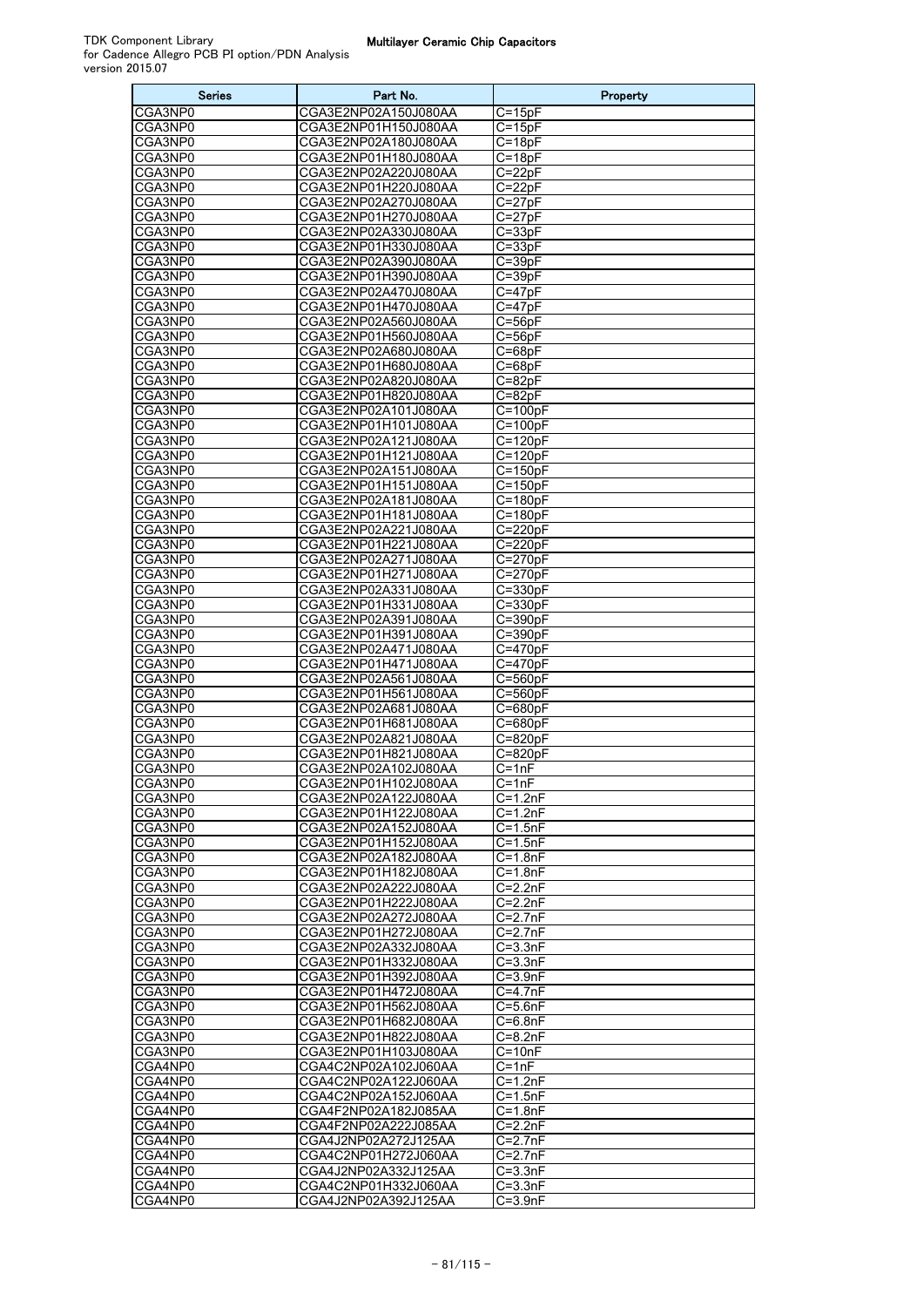| <b>Series</b>      | Part No.                                     | Property                   |
|--------------------|----------------------------------------------|----------------------------|
| CGA4NP0            | CGA4C2NP01H392J060AA                         | $C = 3.9nF$                |
| CGA4NP0            | CGA4J2NP02A472J125AA                         | $C = 4.7nF$                |
| CGA4NP0            | CGA4C2NP01H472J060AA                         | C=4.7nF                    |
| CGA4NP0            | CGA4J2NP02A562J125AA                         | $C = 5.6nF$                |
| CGA4NP0            | CGA4C2NP01H562J060AA                         | $C = 5.6nF$                |
| CGA4NP0            | CGA4J2NP02A682J125AA                         | $C = 6.8nF$                |
| CGA4NP0            | CGA4C2NP01H682J060AA                         | $C = 6.8nF$                |
| CGA4NP0            | CGA4J2NP02A822J125AA                         | $C = 8.2nF$                |
| CGA4NP0            | CGA4C2NP01H822J060AA                         | $C = 8.2nF$                |
| CGA4NP0            | CGA4J2NP02A103J125AA                         | $C = 10nF$                 |
| CGA4NP0<br>CGA4NP0 | CGA4C2NP01H103J060AA<br>CGA4F2NP01H153J085AA | $C = 10nF$<br>$C = 15nF$   |
| CGA4NP0            | CGA4J2NP01H223J125AA                         | $C = 22nF$                 |
| CGA4NP0            | CGA4J2NP01H333J125AA                         | $C = 33nF$                 |
| CGA5NP0            | CGA5C2NP02A392J060AA                         | $C = 3.9nF$                |
| CGA5NP0            | CGA5F2NP02A472J085AA                         | $C = 4.7nF$                |
| CGA5NP0            | CGA5C2NP01H472J060AA                         | $C = 4.7nF$                |
| CGA5NP0            | CGA5F2NP02A562J085AA                         | $C = 5.6nF$                |
| CGA5NP0            | CGA5C2NP01H562J060AA                         | $C = 5.6nF$                |
| CGA5NP0            | CGA5H2NP02A682J115AA                         | $C = 6.8nF$                |
| CGA5NP0            | CGA5C2NP01H682J060AA                         | $C = 6.8nF$                |
| CGA5NP0            | CGA5H2NP02A822J115AA                         | $C = 8.2nF$                |
| CGA5NP0            | CGA5C2NP01H822J060AA                         | $C = 8.2nF$                |
| CGA5NP0            | CGA5H2NP02A103J115AA                         | $C = 10nF$                 |
| CGA5NP0            | CGA5C2NP01H103J060AA                         | $C = 10nF$                 |
| CGA5NP0            | CGA5H2NP02A153J115AA                         | $C = 15nF$                 |
| CGA5NP0            | CGA5C2NP01H153J060AA                         | $C = 15nF$                 |
| CGA5NP0            | CGA5L2NP02A223J160AA                         | $C = 22nF$                 |
| CGA5NP0            | CGA5C2NP01H223J060AA                         | $C = 22nF$                 |
| CGA5NP0            | CGA5L2NP02A333J160AA                         | $C = 33nF$                 |
| CGA5NP0<br>CGA5NP0 | CGA5F2NP01H333J085AA<br>CGA5H2NP01H473J115AA | $C = 33nF$<br>$C = 47nF$   |
| CGA5NP0            | CGA5L2NP01H683J160AA                         | $C = 68nF$                 |
| CGA5NP0            | CGA5L2NP01H104J160AA                         | $C = 100nF$                |
| CGA6NP0            | CGA6J2NP02A153J125AA                         | $C = 15nF$                 |
| CGA6NP0            | CGA6L2NP02A223J160AA                         | $C = 22nF$                 |
| CGA6NP0            | CGA6J2NP01H223J125AA                         | $C = 22nF$                 |
| CGA6NP0            | CGA6M2NP02A333J200AA                         | $C = 33nF$                 |
| CGA6NP0            | CGA6L2NP01H333J160AA                         | $C = 33nF$                 |
| CGA6NP0            | CGA6N2NP02A473J230AA                         | $C = 47nF$                 |
| CGA6NP0            | CGA6M2NP01H473J200AA                         | $C = 47nF$                 |
| CGA6NP0            | CGA6N2NP02A683J230AA                         | $C = 68nF$                 |
| CGA6NP0            | CGA6M2NP01H683J200AA                         | C=68nF                     |
| CGA6NP0            | CGA6P2NP01H104J250AA                         | $C = 100nF$                |
| CGA8NP0            | CGA8R4NP02J473J320KA                         | $C = 47nF$                 |
| CGA8NP0            | CGA8N4NP02W473J230KA                         | $C = 47nF$                 |
| CGA8NP0            | CGA8R4NP02W683J320KA                         | $C = 68nF$                 |
| CGA8NP0            | CGA8N4NP02E683J230KN                         | $C = 68nF$                 |
| CGA8NP0            | CGA8M2NP02A473J200KA                         | $\overline{C=4}$ 7nF       |
| CGA8NP0<br>CGA8NP0 | CGA8L2NP01H473J160KA<br>CGA8P2NP02A683J250KA | $C = 47nF$<br>$C = 68nF$   |
| CGA8NP0            | CGA8L2NP01H683J160KA                         | $C = 68nF$                 |
| CGA8NP0            | CGA8R2NP02A104J320KA                         | C=100nF                    |
| CGA8NP0            | CGA8M2NP01H104J200KA                         | $C=100nF$                  |
| CGA8NP0            | CGA8P2NP01H154J250KA                         | $C = 150nF$                |
| CGA8NP0            | CGA8R2NP01H224J320KA                         | C=220nF                    |
| CGA3EANP0          | CGA3EANP02A102J080AA                         | $C = 1nF$                  |
| CGA2X5R            | CGA2B2X5R1H221K050BA                         | $C = 220pF$                |
| CGA2X5R            | CGA2B2X5R1H221M050BA                         | $C = 220pF$                |
| CGA2X5R            | CGA2B2X5R1H331K050BA                         | $C = 330pF$                |
| CGA2X5R            | CGA2B2X5R1H331M050BA                         | $C = 330pF$                |
| CGA2X5R            | CGA2B2X5R1H471K050BA                         | C=470pF                    |
| CGA2X5R            | CGA2B2X5R1H471M050BA                         | $C = 470pF$                |
| CGA2X5R            | CGA2B2X5R1H681K050BA                         | $C = 680pF$                |
| CGA2X5R            | CGA2B2X5R1H681M050BA                         | C=680pF                    |
| CGA2X5R            | CGA2B2X5R1H102K050BA                         | $C = 1nF$                  |
| CGA2X5R            | CGA2B2X5R1H102M050BA                         | $C = 1nF$                  |
| CGA2X5R            | CGA2B2X5R1H152K050BA                         | $C = 1.5nF$                |
| CGA2X5R<br>CGA2X5R | CGA2B2X5R1H152M050BA                         | $C=1.5nF$                  |
| CGA2X5R            | CGA2B2X5R1H222K050BA<br>CGA2B2X5R1H222M050BA | $C = 2.2nF$<br>$C = 2.2nF$ |
| CGA2X5R            | CGA2B2X5R1H332K050BA                         | $C = 3.3nF$                |
| CGA2X5R            | CGA2B2X5R1H332M050BA                         | $C = 3.3nF$                |
| CGA2X5R            | CGA2B2X5R1H472K050BA                         | $C = 4.7nF$                |
|                    |                                              |                            |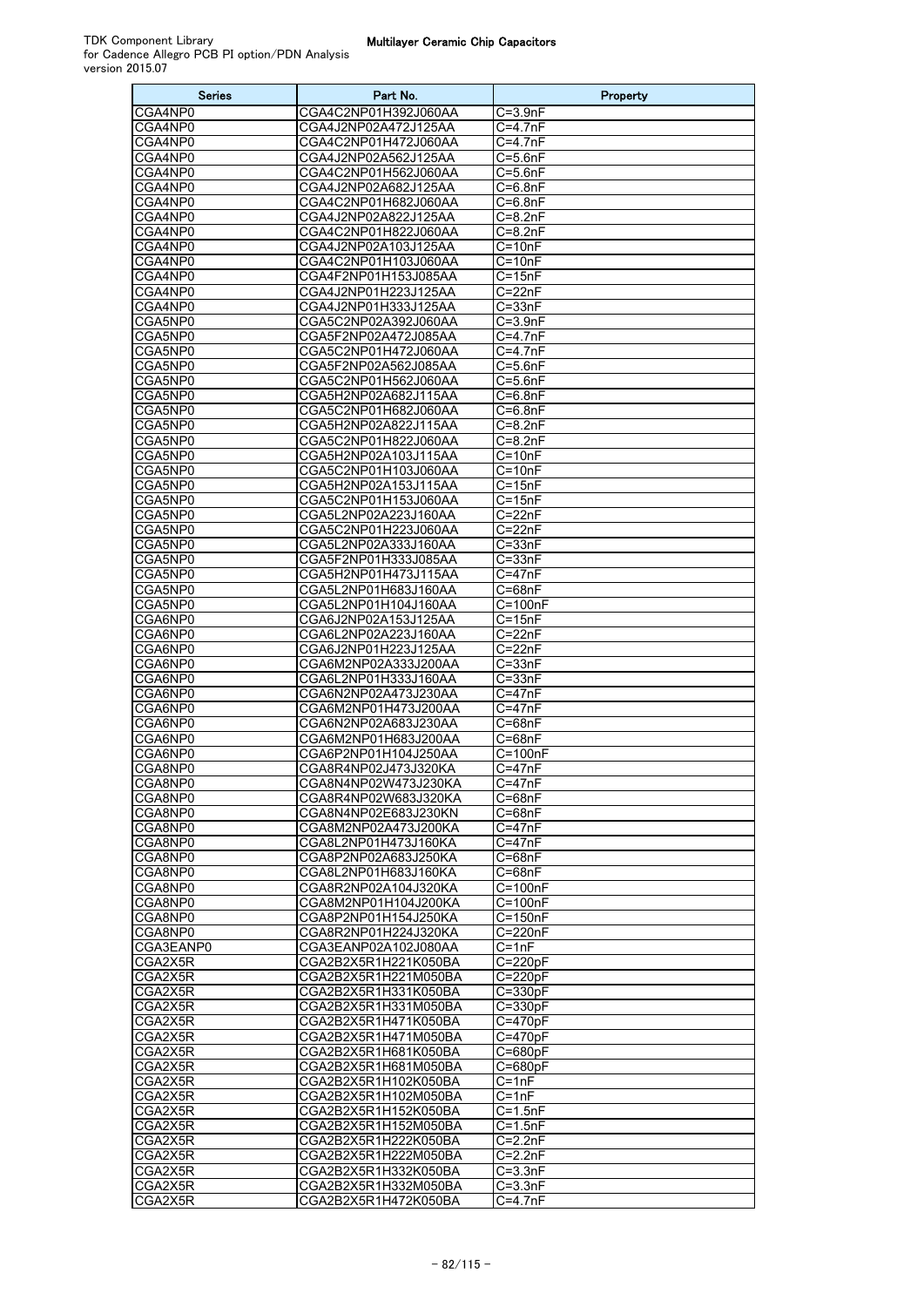| <b>Series</b>      | Part No.                                     | Property             |
|--------------------|----------------------------------------------|----------------------|
| CGA2X5R            | CGA2B2X5R1H472M050BA                         | $C = 4.7nF$          |
| CGA2X5R            | CGA2B2X5R1H682K050BA                         | C=6.8nF              |
| CGA2X5R            | CGA2B2X5R1H682M050BA                         | $C = 6.8nF$          |
| CGA2X5R            | CGA2B3X5R1H103K050BB                         | $C = 10nF$           |
| CGA2X5R            | CGA2B3X5R1H103M050BB                         | $C = 10nF$           |
| CGA2X5R            | CGA2B3X5R1V103K050BB                         | $C = 10nF$           |
| CGA2X5R            | CGA2B3X5R1V103M050BB                         | $C = 10nF$           |
| CGA2X5R            | CGA2B2X5R1E103K050BA                         | $C = 10nF$           |
| CGA2X5R            | CGA2B2X5R1E103M050BA                         | $C = 10nF$           |
| CGA2X5R            | CGA2B3X5R1H153K050BB                         | $C = 15nF$           |
| CGA2X5R            | CGA2B3X5R1H153M050BB                         | $C = 15nF$           |
| CGA2X5R            | CGA2B3X5R1V153K050BB                         | C=15nF               |
| CGA2X5R            | CGA2B3X5R1V153M050BB                         | $C = 15nF$           |
| CGA2X5R            | CGA2B2X5R1E153K050BA                         | $C = 15nF$           |
| CGA2X5R            | CGA2B2X5R1E153M050BA                         | $C = 15nF$           |
| CGA2X5R            | CGA2B3X5R1H223K050BB                         | $C = 22nF$           |
| CGA2X5R            | CGA2B3X5R1H223M050BB                         | $C = 22nF$           |
| CGA2X5R            | CGA2B3X5R1V223K050BB                         | $C = 22nF$           |
| CGA2X5R            | CGA2B3X5R1V223M050BB                         | C=22nF               |
| CGA2X5R            | CGA2B2X5R1E223K050BA                         | $C = 22nF$           |
| CGA2X5R            | CGA2B2X5R1E223M050BA                         | $C = 22nF$           |
| CGA2X5R            | CGA2B3X5R1H333K050BB                         | $C = 33nF$           |
| CGA2X5R            | CGA2B3X5R1H333M050BB                         | $C = 33nF$           |
| CGA2X5R            | CGA2B3X5R1V333K050BB                         | $C = 33nF$           |
| CGA2X5R            | CGA2B3X5R1V333M050BB                         | $C = 33nF$           |
| CGA2X5R            | CGA2B2X5R1E333K050BA                         | $C = 33nF$           |
| CGA2X5R            | CGA2B2X5R1E333M050BA                         | $C = 33nF$           |
| CGA2X5R            | CGA2B2X5R1C333K050BA                         | $C = 33nF$           |
| CGA2X5R            | CGA2B2X5R1C333M050BA                         | $C = 33nF$           |
| CGA2X5R            | CGA2B3X5R1H473K050BB                         | $C = 47nF$           |
| CGA2X5R            | CGA2B3X5R1H473M050BB                         | $C = 47nF$           |
| CGA2X5R            | CGA2B3X5R1V473K050BB                         | C=47nF               |
| CGA2X5R            | CGA2B3X5R1V473M050BB                         | $C = 47nF$           |
| CGA2X5R            | CGA2B2X5R1E473K050BA                         | $C = 47nF$           |
| CGA2X5R            | CGA2B2X5R1E473M050BA                         | $C = 47nF$           |
| CGA2X5R            | CGA2B2X5R1C473K050BA                         | C=47nF               |
| CGA2X5R<br>CGA2X5R | CGA2B2X5R1C473M050BA<br>CGA2B3X5R1H683K050BB | C=47nF<br>$C = 68nF$ |
| CGA2X5R            | CGA2B3X5R1H683M050BB                         | $C = 68nF$           |
| CGA2X5R            | CGA2B3X5R1V683K050BB                         | $C = 68nF$           |
| CGA2X5R            | CGA2B3X5R1V683M050BB                         | C=68nF               |
| CGA2X5R            | CGA2B3X5R1E683K050BB                         | C=68nF               |
| CGA2X5R            | CGA2B3X5R1E683M050BB                         | $C = 68nF$           |
| CGA2X5R            | CGA2B2X5R1C683K050BA                         | $C = 68nF$           |
| CGA2X5R            | CGA2B2X5R1C683M050BA                         | $C = 68nF$           |
| CGA2X5R            | CGA2B3X5R1H104K050BB                         | $C = 100nF$          |
| CGA2X5R            | CGA2B3X5R1H104M050BB                         | $C = 100nF$          |
| CGA2X5R            | CGA2B3X5R1V104K050BB                         | C=100nF              |
| CGA2X5R            | CGA2B3X5R1V104M050BB                         | C=100nF              |
| CGA2X5R            | CGA2B3X5R1E104K050BB                         | C=100nF              |
| CGA2X5R            | CGA2B3X5R1E104M050BB                         | $C = 100nF$          |
| CGA2X5R            | CGA2B2X5R1C104K050BA                         | C=100nF              |
| CGA2X5R            | CGA2B2X5R1C104M050BA                         | C=100nF              |
| CGA2X5R            | CGA2B2X5R1A104K050BA                         | C=100nF              |
| CGA2X5R            | CGA2B2X5R1A104M050BA                         | C=100nF              |
| CGA2X5R            | CGA2B1X5R1C154K050BC                         | $C = 150nF$          |
| CGA2X5R            | CGA2B1X5R1C154M050BC                         | C=150nF              |
| CGA2X5R            | CGA2B3X5R1A154K050BB                         | $C = 150nF$          |
| CGA2X5R            | CGA2B3X5R1A154M050BB                         | C=150nF              |
| CGA2X5R            | CGA2B1X5R1C224K050BC                         | C=220nF              |
| CGA2X5R            | CGA2B1X5R1C224M050BC                         | $C=220nF$            |
| CGA2X5R            | CGA2B3X5R1A224K050BB                         | C=220nF              |
| CGA2X5R            | CGA2B3X5R1A224M050BB                         | C=220nF              |
| CGA3X5R            | CGA3E2X5R1H102K080AA                         | C=1nF                |
| CGA3X5R            | CGA3E2X5R1H102M080AA                         | $C = 1nF$            |
| CGA3X5R            | CGA3E2X5R1H152K080AA                         | C=1.5nF              |
| CGA3X5R            | CGA3E2X5R1H152M080AA                         | $C = 1.5nF$          |
| CGA3X5R            | CGA3E2X5R1H222K080AA                         | $C = 2.2nF$          |
| CGA3X5R            | CGA3E2X5R1H222M080AA                         | C=2.2nF              |
| CGA3X5R            | CGA3E2X5R1H332K080AA                         | $C = 3.3nF$          |
| CGA3X5R            | CGA3E2X5R1H332M080AA                         | C=3.3nF              |
| CGA3X5R            | CGA3E2X5R1H472K080AA                         | $C = 4.7nF$          |
| CGA3X5R            | CGA3E2X5R1H472M080AA                         | $C = 4.7nF$          |
| CGA3X5R            | CGA3E2X5R1H682K080AA                         | $C = 6.8nF$          |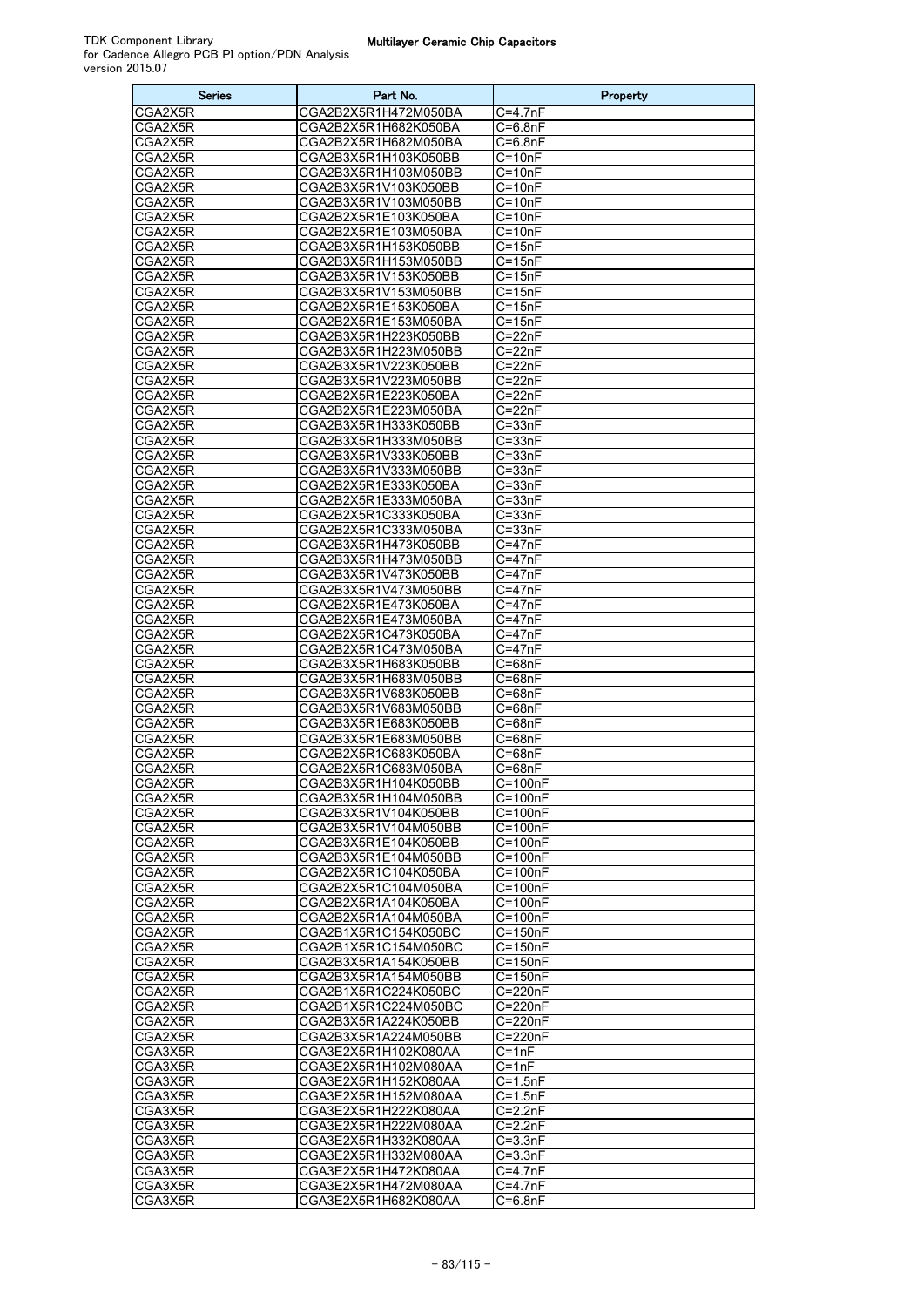| <b>Series</b>      | Part No.                                     | Property                   |
|--------------------|----------------------------------------------|----------------------------|
| CGA3X5R            | CGA3E2X5R1H682M080AA                         | $C = 6.8nF$                |
| CGA3X5R            | CGA3E2X5R1H103K080AA                         | $C = 10nF$                 |
| CGA3X5R            | CGA3E2X5R1H103M080AA                         | $C = 10nF$                 |
| CGA3X5R            | CGA3E2X5R1H153K080AA                         | $C = 15nF$                 |
| CGA3X5R            | CGA3E2X5R1H153M080AA                         | $C = 15nF$                 |
| CGA3X5R            | CGA3E2X5R1H223K080AA                         | $C = 22nF$                 |
| CGA3X5R            | CGA3E2X5R1H223M080AA                         | C=22nF                     |
| CGA3X5R<br>CGA3X5R | CGA3E2X5R1H333K080AA                         | $C = 33nF$<br>$C = 33nF$   |
| CGA3X5R            | CGA3E2X5R1H333M080AA<br>CGA3E2X5R1H473K080AA | $C = 47nF$                 |
| CGA3X5R            | CGA3E2X5R1H473M080AA                         | $C = 47nF$                 |
| CGA3X5R            | CGA3E2X5R1H683K080AA                         | $C = 68nF$                 |
| CGA3X5R            | CGA3E2X5R1H683M080AA                         | $C = 68nF$                 |
| CGA3X5R            | CGA3E2X5R1H104K080AA                         | $C = 100nF$                |
| CGA3X5R            | CGA3E2X5R1H104M080AA                         | C=100nF                    |
| CGA3X5R            | CGA3E2X5R1E104K080AA                         | $C=100nF$                  |
| CGA3X5R            | CGA3E2X5R1E104M080AA                         | C=100nF                    |
| CGA3X5R            | CGA3E3X5R1H154K080AB                         | $C = 150nF$                |
| CGA3X5R            | CGA3E3X5R1H154M080AB                         | $C = 150nF$                |
| CGA3X5R            | CGA3E3X5R1V154K080AB                         | $C = 150nF$                |
| CGA3X5R            | CGA3E3X5R1V154M080AB                         | $C = 150nF$                |
| CGA3X5R            | CGA3E2X5R1E154K080AA                         | C=150nF                    |
| CGA3X5R<br>CGA3X5R | CGA3E2X5R1E154M080AA<br>CGA3E3X5R1H224K080AB | $C = 150nF$<br>$C = 220nF$ |
| CGA3X5R            | CGA3E3X5R1H224M080AB                         | C=220nF                    |
| CGA3X5R            | CGA3E3X5R1V224K080AB                         | $\overline{C}$ =220nF      |
| CGA3X5R            | CGA3E3X5R1V224M080AB                         | C=220nF                    |
| CGA3X5R            | CGA3E2X5R1E224K080AA                         | C=220nF                    |
| CGA3X5R            | CGA3E2X5R1E224M080AA                         | C=220nF                    |
| CGA3X5R            | CGA3E2X5R1C224K080AA                         | C=220nF                    |
| CGA3X5R            | CGA3E2X5R1C224M080AA                         | $\overline{C}$ =220nF      |
| CGA3X5R            | CGA3E3X5R1H334K080AB                         | C=330nF                    |
| CGA3X5R            | CGA3E3X5R1H334M080AB                         | C=330nF                    |
| CGA3X5R            | CGA3E3X5R1V334K080AB                         | C=330nF                    |
| CGA3X5R            | CGA3E3X5R1V334M080AB                         | C=330nF                    |
| CGA3X5R            | CGA3E3X5R1E334K080AB                         | $\overline{C}$ =330nF      |
| CGA3X5R<br>CGA3X5R | CGA3E3X5R1E334M080AB<br>CGA3E2X5R1C334K080AA | C=330nF<br>C=330nF         |
| CGA3X5R            | CGA3E2X5R1C334M080AA                         | C=330nF                    |
| CGA3X5R            | CGA3E2X5R1A334K080AA                         | C=330nF                    |
| CGA3X5R            | CGA3E2X5R1A334M080AA                         | $\overline{C}$ =330nF      |
| CGA3X5R            | CGA3E3X5R1H474K080AB                         | $C=470nF$                  |
| CGA3X5R            | CGA3E3X5R1H474M080AB                         | C=470nF                    |
| CGA3X5R            | CGA3E3X5R1V474K080AB                         | C=470nF                    |
| CGA3X5R            | CGA3E3X5R1V474M080AB                         | C=470nF                    |
| CGA3X5R            | CGA3E3X5R1E474K080AB                         | $C = 470nF$                |
| CGA3X5R            | CGA3E3X5R1E474M080AB                         | C=470nF                    |
| CGA3X5R<br>CGA3X5R | CGA3E2X5R1C474K080AA<br>CGA3E2X5R1C474M080AA | C=470nF<br>C=470nF         |
| CGA3X5R            | CGA3E2X5R1A474K080AA                         | C=470nF                    |
| CGA3X5R            | CGA3E2X5R1A474M080AA                         | $C=470nF$                  |
| CGA3X5R            | CGA3E3X5R1H684K080AB                         | C=680nF                    |
| CGA3X5R            | CGA3E3X5R1H684M080AB                         | C=680nF                    |
| CGA3X5R            | CGA3E3X5R1V684K080AB                         | C=680nF                    |
| CGA3X5R            | CGA3E3X5R1V684M080AB                         | C=680nF                    |
| CGA3X5R            | CGA3E3X5R1E684K080AB                         | C=680nF                    |
| CGA3X5R            | CGA3E3X5R1E684M080AB                         | C=680nF                    |
| CGA3X5R            | CGA3E2X5R1C684K080AA                         | C=680nF                    |
| CGA3X5R            | CGA3E2X5R1C684M080AA                         | C=680nF                    |
| CGA3X5R            | CGA3E2X5R1A684K080AA                         | C=680nF                    |
| CGA3X5R<br>CGA3X5R | CGA3E2X5R1A684M080AA<br>CGA3E3X5R1H105K080AB | C=680nF<br>$C = 1uF$       |
| CGA3X5R            | CGA3E3X5R1H105M080AB                         | $C = 1uF$                  |
| CGA3X5R            | CGA3E3X5R1V105K080AB                         | $C = 1uF$                  |
| CGA3X5R            | CGA3E3X5R1V105M080AB                         | $C = 1uF$                  |
| CGA3X5R            | CGA3E3X5R1E105K080AB                         | $C = 1uF$                  |
| CGA3X5R            | CGA3E3X5R1E105M080AB                         | $C = 1uF$                  |
| CGA3X5R            | CGA3E1X5R1C105K080AC                         | $C = 1uF$                  |
| CGA3X5R            | CGA3E1X5R1C105M080AC                         | $C = 1uF$                  |
| CGA3X5R            | CGA3E2X5R1A105K080AA                         | C=1uF                      |
| CGA3X5R            | CGA3E2X5R1A105M080AA                         | C=1uF                      |
| CGA3X5R            | CGA3E1X5R1C155K080AC                         | $C = 1.5$ uF               |
| CGA3X5R            | CGA3E1X5R1C155M080AC                         | C=1.5uF                    |
| CGA3X5R            | CGA3E3X5R1A155K080AB                         | C=1.5uF                    |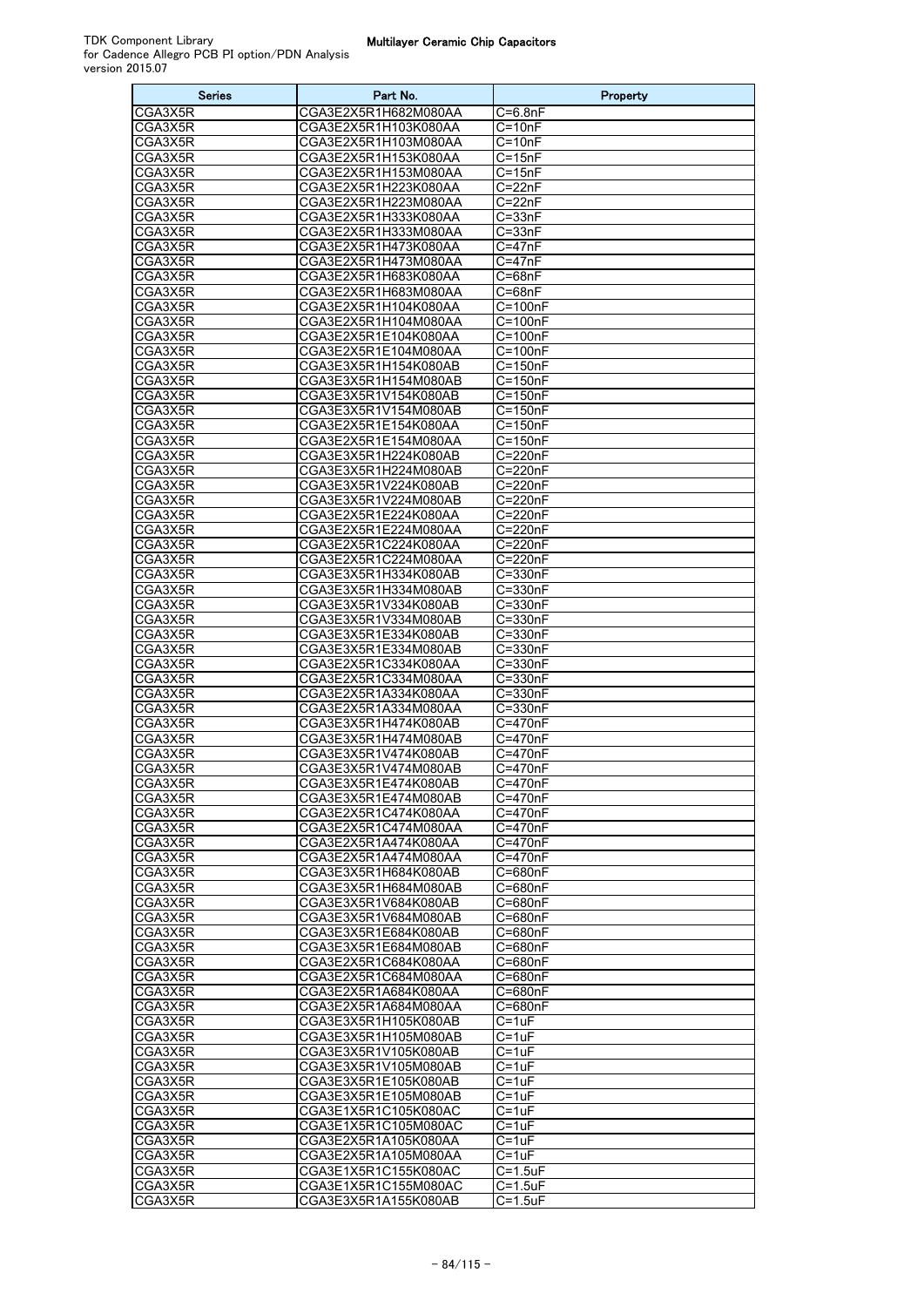| <b>Series</b>      | Part No.                                     | Property                         |
|--------------------|----------------------------------------------|----------------------------------|
| CGA3X5R            | CGA3E3X5R1A155M080AB                         | $\overline{C=1}.5$ uF            |
| CGA3X5R            | CGA3E1X5R1C225K080AC                         | $C=2.2uF$                        |
| CGA3X5R            | CGA3E1X5R1C225M080AC                         | $C = 2.2uF$                      |
| CGA3X5R            | CGA3E3X5R1A225K080AB                         | $C = 2.2uF$                      |
| CGA3X5R            | CGA3E3X5R1A225M080AB                         | $C = 2.2uF$                      |
| CGA3X5R            | CGA3E1X5R1A335K080AC                         | $C = 3.3uF$                      |
| CGA3X5R            | CGA3E1X5R1A335M080AC                         | $C = 3.3uF$                      |
| CGA3X5R<br>CGA3X5R | CGA3E3X5R0J335K080AB                         | $C = 3.3uF$                      |
| CGA3X5R            | CGA3E3X5R0J335M080AB<br>CGA3E1X5R0J475K080AC | $C = 3.3$ uF<br>C=4.7uF          |
| CGA3X5R            | CGA3E1X5R0J475M080AC                         | $C = 4.7uF$                      |
| CGA4X5R            | CGA4J2X5R1H154K125AA                         | $C = 150nF$                      |
| CGA4X5R            | CGA4J2X5R1H154M125AA                         | $C = 150nF$                      |
| CGA4X5R            | CGA4J2X5R1H224K125AA                         | $C=220nF$                        |
| CGA4X5R            | CGA4J2X5R1H224M125AA                         | C=220nF                          |
| CGA4X5R            | CGA4J2X5R1H334K125AA                         | $\overline{C=330nF}$             |
| CGA4X5R            | CGA4J2X5R1H334M125AA                         | C=330nF                          |
| CGA4X5R            | CGA4J3X5R1H474K125AB                         | C=470nF                          |
| CGA4X5R            | CGA4J3X5R1H474M125AB                         | C=470nF                          |
| CGA4X5R            | CGA4J3X5R1V474K125AB                         | C=470nF                          |
| CGA4X5R            | CGA4J3X5R1V474M125AB                         | $\overline{C}$ =470nF            |
| CGA4X5R<br>CGA4X5R | CGA4J2X5R1E474K125AA<br>CGA4J2X5R1E474M125AA | C=470nF<br>C=470nF               |
| CGA4X5R            | CGA4J3X5R1H684K125AB                         | C=680nF                          |
| CGA4X5R            | CGA4J3X5R1H684M125AB                         | C=680nF                          |
| CGA4X5R            | CGA4J3X5R1V684K125AB                         | C=680nF                          |
| CGA4X5R            | CGA4J3X5R1V684M125AB                         | C=680nF                          |
| CGA4X5R            | CGA4J2X5R1E684K125AA                         | C=680nF                          |
| CGA4X5R            | CGA4J2X5R1E684M125AA                         | C=680nF                          |
| CGA4X5R            | CGA4J2X5R1C684K125AA                         | C=680nF                          |
| CGA4X5R            | CGA4J2X5R1C684M125AA                         | $\overline{C}$ =680nF            |
| CGA4X5R            | CGA4J3X5R1H105K125AB                         | C=1uF                            |
| CGA4X5R            | CGA4J3X5R1H105M125AB                         | $C = 1uF$                        |
| CGA4X5R            | CGA4J3X5R1V105K125AB                         | $C=1uF$                          |
| CGA4X5R            | CGA4J3X5R1V105M125AB                         | $C = 1uF$                        |
| CGA4X5R<br>CGA4X5R | CGA4J2X5R1E105K125AA<br>CGA4J2X5R1E105M125AA | $C = 1uF$<br>C=1uF               |
| CGA4X5R            | CGA4J2X5R1C105K125AA                         | $C = 1uF$                        |
| CGA4X5R            | CGA4J2X5R1C105M125AA                         | $C=1uF$                          |
| CGA4X5R            | CGA4J3X5R1H155K125AB                         | C=1.5uF                          |
| CGA4X5R            | CGA4J3X5R1H155M125AB                         | $C = 1.5$ uF                     |
| CGA4X5R            | CGA4J3X5R1V155K125AB                         | $C = 1.5$ uF                     |
| CGA4X5R            | CGA4J3X5R1V155M125AB                         | C=1.5uF                          |
| CGA4X5R            | CGA4J3X5R1E155K125AB                         | $C = 1.5$ uF                     |
| CGA4X5R            | CGA4J3X5R1E155M125AB                         | C=1.5uF                          |
| CGA4X5R            | CGA4J2X5R1C155K125AA                         | $C = 1.5$ uF                     |
| CGA4X5R            | CGA4J2X5R1C155M125AA                         | $C = 1.5$ uF                     |
| CGA4X5R<br>CGA4X5R | CGA4J2X5R1A155K125AA<br>CGA4J2X5R1A155M125AA | C=1.5uF<br>$\overline{C=1.5}$ uF |
| CGA4X5R            | CGA4J3X5R1H225K125AB                         | $C = 2.2uF$                      |
| CGA4X5R            | CGA4J3X5R1H225M125AB                         | C=2.2uF                          |
| CGA4X5R            | CGA4J3X5R1V225K125AB                         | C=2.2uF                          |
| CGA4X5R            | CGA4J3X5R1V225M125AB                         | C=2.2uF                          |
| CGA4X5R            | CGA4J3X5R1E225K125AB                         | $C = 2.2uF$                      |
| CGA4X5R            | CGA4J3X5R1E225M125AB                         | $C = 2.2uF$                      |
| CGA4X5R            | CGA4J2X5R1C225K125AA                         | C=2.2uF                          |
| CGA4X5R            | CGA4J2X5R1C225M125AA                         | C=2.2uF                          |
| CGA4X5R            | CGA4J2X5R1A225K125AA                         | C=2.2uF                          |
| CGA4X5R            | CGA4J2X5R1A225M125AA                         | $C=2.2uF$                        |
| CGA4X5R            | CGA4J3X5R1H335K125AB                         | C=3.3uF                          |
| CGA4X5R<br>CGA4X5R | CGA4J3X5R1H335M125AB<br>CGA4J3X5R1V335K125AB | C=3.3uF<br>$C = 3.3uF$           |
| CGA4X5R            | CGA4J3X5R1V335M125AB                         | $C = 3.3uF$                      |
| CGA4X5R            | CGA4J3X5R1E335K125AB                         | $C = 3.3uF$                      |
| CGA4X5R            | CGA4J3X5R1E335M125AB                         | C=3.3uF                          |
| CGA4X5R            | CGA4J3X5R1C335K125AB                         | C=3.3uF                          |
| CGA4X5R            | CGA4J3X5R1C335M125AB                         | C=3.3uF                          |
| CGA4X5R            | CGA4J2X5R1A335K125AA                         | $C = 3.3uF$                      |
| CGA4X5R            | CGA4J2X5R1A335M125AA                         | $\overline{C}$ =3.3uF            |
| CGA4X5R            | CGA4J3X5R1H475K125AB                         | C=4.7uF                          |
| CGA4X5R            | CGA4J3X5R1H475M125AB                         | C=4.7uF                          |
| CGA4X5R            | CGA4J3X5R1V475K125AB                         | $\overline{C=4}$ . 7uF           |
| CGA4X5R<br>CGA4X5R | CGA4J3X5R1V475M125AB                         | C=4.7uF<br>$C=4.7uF$             |
|                    | CGA4J3X5R1E475K125AB                         |                                  |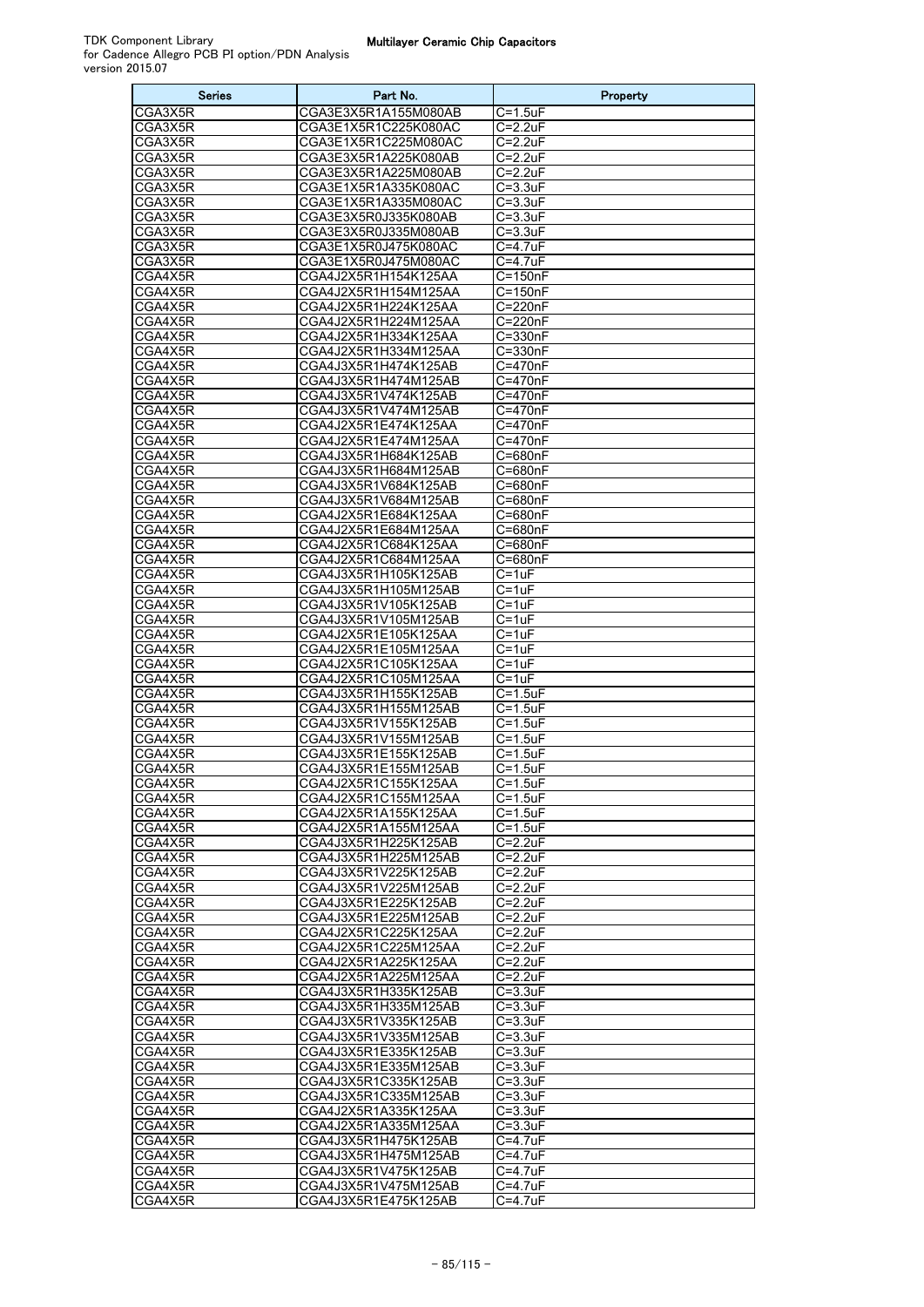| <b>Series</b>      | Part No.                                     | Property                     |
|--------------------|----------------------------------------------|------------------------------|
| CGA4X5R            | CGA4J3X5R1E475M125AB                         | C=4.7uF                      |
| CGA4X5R            | CGA4J3X5R1C475K125AB                         | $C = 4.7$ uF                 |
| CGA4X5R            | CGA4J3X5R1C475M125AB                         | $C = 4.7uF$                  |
| CGA4X5R            | CGA4J2X5R1A475K125AA                         | $C = 4.7$ u $F$              |
| CGA4X5R            | CGA4J2X5R1A475M125AA                         | $C = 4.7uF$                  |
| CGA4X5R            | CGA4J1X5R1C685K125AC                         | $C = 6.8$ uF                 |
| CGA4X5R            | CGA4J1X5R1C685M125AC                         | $C = 6.8$ uF                 |
| CGA4X5R            | CGA4J3X5R1A685K125AB                         | $C = 6.8$ uF                 |
| CGA4X5R<br>CGA4X5R | CGA4J3X5R1A685M125AB<br>CGA4J1X5R1C106K125AC | $C = 6.8$ uF<br>$C = 10uF$   |
| CGA4X5R            | CGA4J1X5R1C106M125AC                         | $C = 10uF$                   |
| CGA4X5R            | CGA4J3X5R1A106K125AB                         | $C = 10uF$                   |
| CGA4X5R            | CGA4J3X5R1A106M125AB                         | $C = 10uF$                   |
| CGA5X5R            | CGA5L2X5R1H474K160AA                         | C=470nF                      |
| CGA5X5R            | CGA5L2X5R1H474M160AA                         | C=470nF                      |
| CGA5X5R            | CGA5L2X5R1H684K160AA                         | C=680nF                      |
| CGA5X5R            | CGA5L2X5R1H684M160AA                         | C=680nF                      |
| CGA5X5R            | CGA5L2X5R1H105K160AA                         | $C = 1uF$                    |
| CGA5X5R            | CGA5L2X5R1H105M160AA                         | C=1uF                        |
| CGA5X5R            | CGA5L3X5R1H155K160AB                         | $C = 1.5$ uF                 |
| CGA5X5R            | CGA5L3X5R1H155M160AB                         | $C = 1.5$ uF                 |
| CGA5X5R<br>CGA5X5R | CGA5L3X5R1V155K160AB<br>CGA5L3X5R1V155M160AB | $C = 1.5$ uF<br>$C = 1.5$ uF |
| CGA5X5R            | CGA5L2X5R1E155K160AA                         | $C = 1.5uF$                  |
| CGA5X5R            | CGA5L2X5R1E155M160AA                         | $C = 1.5$ uF                 |
| CGA5X5R            | CGA5L3X5R1H225K160AB                         | $\overline{C}$ =2.2uF        |
| CGA5X5R            | CGA5L3X5R1H225M160AB                         | $C = 2.2uF$                  |
| CGA5X5R            | CGA5L3X5R1V225K160AB                         | $C = 2.2uF$                  |
| CGA5X5R            | CGA5L3X5R1V225M160AB                         | $C = 2.2uF$                  |
| CGA5X5R            | CGA5L2X5R1E225K160AA                         | C=2.2uF                      |
| CGA5X5R            | CGA5L2X5R1E225M160AA                         | $C = 2.2uF$                  |
| CGA5X5R            | CGA5L3X5R1H335K160AB                         | $C = 3.3uF$                  |
| CGA5X5R            | CGA5L3X5R1H335M160AB                         | $C = 3.3uF$                  |
| CGA5X5R<br>CGA5X5R | CGA5L3X5R1V335K160AB<br>CGA5L3X5R1V335M160AB | $C = 3.3$ uF<br>$C = 3.3uF$  |
| CGA5X5R            | CGA5L2X5R1E335K160AA                         | $\overline{C}$ =3.3uF        |
| CGA5X5R            | CGA5L2X5R1E335M160AA                         | $C = 3.3uF$                  |
| CGA5X5R            | CGA5L3X5R1H475K160AB                         | C=4.7uF                      |
| CGA5X5R            | CGA5L3X5R1H475M160AB                         | C=4.7uF                      |
| CGA5X5R            | CGA5L3X5R1V475K160AB                         | $C = 4.7uF$                  |
| CGA5X5R            | CGA5L3X5R1V475M160AB                         | $C = 4.7uF$                  |
| CGA5X5R            | CGA5L2X5R1E475K160AA                         | $C = 4.7$ uF                 |
| CGA5X5R            | CGA5L2X5R1E475M160AA                         | $C = 4.7uF$                  |
| CGA5X5R            | CGA5L2X5R1C475K160AA                         | C=4.7uF                      |
| CGA5X5R<br>CGA5X5R | CGA5L2X5R1C475M160AA                         | $C = 4.7$ uF                 |
| CGA5X5R            | CGA5L3X5R1H685K160AB<br>CGA5L3X5R1H685M160AB | $C = 6.8$ uF<br>$C = 6.8$ uF |
| CGA5X5R            | CGA5L3X5R1V685K160AB                         | C=6.8uF                      |
| CGA5X5R            | CGA5L3X5R1V685M160AB                         | $C = 6.8$ uF                 |
| CGA5X5R            | CGA5L3X5R1E685K160AB                         | $C = 6.8$ uF                 |
| CGA5X5R            | CGA5L3X5R1E685M160AB                         | $C = 6.8$ uF                 |
| CGA5X5R            | CGA5L2X5R1C685K160AA                         | $\overline{C=6}$ .8uF        |
| CGA5X5R            | CGA5L2X5R1C685M160AA                         | C=6.8uF                      |
| CGA5X5R            | CGA5L3X5R1H106K160AB                         | $C=10uF$                     |
| CGA5X5R            | CGA5L3X5R1H106M160AB                         | $C = 10uF$                   |
| CGA5X5R<br>CGA5X5R | CGA5L3X5R1V106K160AB<br>CGA5L3X5R1V106M160AB | $C = 10uF$<br>$C = 10uF$     |
| CGA5X5R            | CGA5L3X5R1E106K160AB                         | $C = 10uF$                   |
| CGA5X5R            | CGA5L3X5R1E106M160AB                         | $C = 10uF$                   |
| CGA5X5R            | CGA5L1X5R1C106K160AC                         | $C = 10uF$                   |
| CGA5X5R            | CGA5L1X5R1C106M160AC                         | $C = 10uF$                   |
| CGA5X5R            | CGA5L1X5R1C156M160AC                         | $C = 15uF$                   |
| CGA5X5R            | CGA5L1X5R1C226M160AC                         | C=22uF                       |
| CGA1X7R            | CGA1A2X7R1H101K030BA                         | $C = 100pF$                  |
| CGA1X7R            | CGA1A2X7R1H101M030BA                         | $C = 100pF$                  |
| CGA1X7R            | CGA1A2X7R1E101K030BA                         | $C = 100pF$                  |
| CGA1X7R<br>CGA1X7R | CGA1A2X7R1E101M030BA<br>CGA1A2X7R1C101K030BA | $C = 100pF$<br>$C = 100pF$   |
| CGA1X7R            | CGA1A2X7R1C101M030BA                         | $C = 100pF$                  |
| CGA1X7R            | CGA1A2X7R1H151K030BA                         | $C = 150pF$                  |
| CGA1X7R            | CGA1A2X7R1H151M030BA                         | $C = 150pF$                  |
| CGA1X7R            | CGA1A2X7R1E151K030BA                         | $C = 150pF$                  |
| CGA1X7R            | CGA1A2X7R1E151M030BA                         | $C = 150pF$                  |
| CGA1X7R            | CGA1A2X7R1C151K030BA                         | $C=150pF$                    |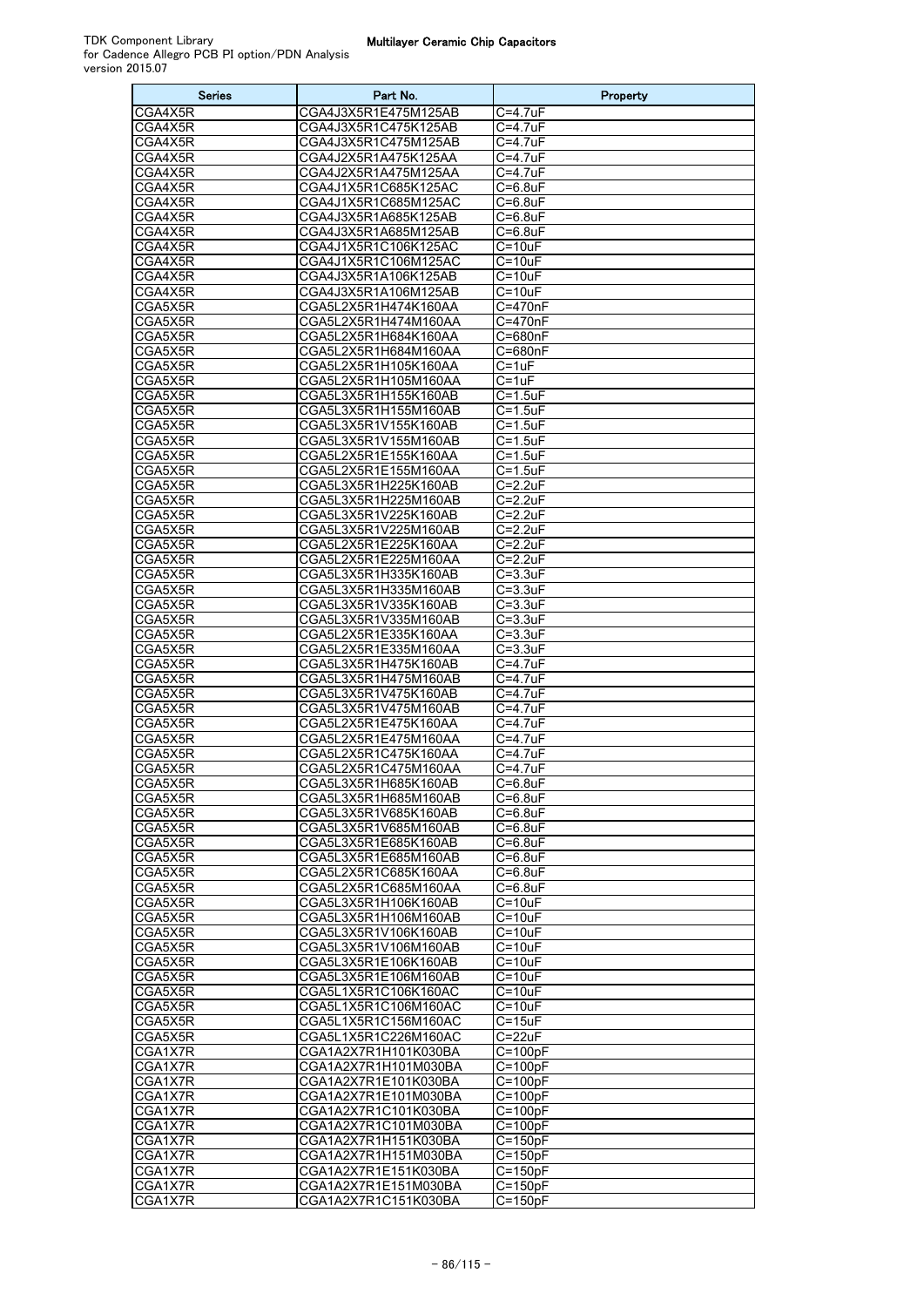| <b>Series</b>      | Part No.                                     | Property                   |
|--------------------|----------------------------------------------|----------------------------|
| CGA1X7R            | CGA1A2X7R1C151M030BA                         | $C = 150pF$                |
| CGA1X7R            | CGA1A2X7R1H221K030BA                         | $C = 220pF$                |
| CGA1X7R            | CGA1A2X7R1H221M030BA                         | $C = 220pF$                |
| CGA1X7R            | CGA1A2X7R1E221K030BA                         | $C = 220pF$                |
| CGA1X7R            | CGA1A2X7R1E221M030BA                         | $C = 220pF$                |
| CGA1X7R            | CGA1A2X7R1C221K030BA                         | $C = 220pF$                |
| CGA1X7R            | CGA1A2X7R1C221M030BA                         | $C = 220pF$                |
| CGA1X7R<br>CGA1X7R | CGA1A2X7R1H331K030BA                         | $C = 330pF$                |
| CGA1X7R            | CGA1A2X7R1H331M030BA<br>CGA1A2X7R1E331K030BA | C=330pF<br>$C = 330pF$     |
| CGA1X7R            | CGA1A2X7R1E331M030BA                         | $C = 330pF$                |
| CGA1X7R            | CGA1A2X7R1C331K030BA                         | $C = 330pF$                |
| CGA1X7R            | CGA1A2X7R1C331M030BA                         | $C = 330pF$                |
| CGA1X7R            | CGA1A2X7R1H471K030BA                         | $C = 470pF$                |
| CGA1X7R            | CGA1A2X7R1H471M030BA                         | $C = 470pF$                |
| CGA1X7R            | CGA1A2X7R1E471K030BA                         | $C=470pF$                  |
| CGA1X7R            | CGA1A2X7R1E471M030BA                         | $C=470pF$                  |
| CGA1X7R            | CGA1A2X7R1C471K030BA                         | $C = 470pF$                |
| CGA1X7R            | CGA1A2X7R1C471M030BA                         | $C = 470pF$                |
| CGA1X7R            | CGA1A2X7R1E681K030BA                         | $C = 680pF$                |
| CGA1X7R            | CGA1A2X7R1E681M030BA                         | $C = 680pF$                |
| CGA1X7R            | CGA1A2X7R1C681K030BA<br>CGA1A2X7R1C681M030BA | C=680pF                    |
| CGA1X7R<br>CGA1X7R | CGA1A2X7R1E102K030BA                         | C=680pF<br>$C=1nF$         |
| CGA1X7R            | CGA1A2X7R1E102M030BA                         | $C = 1nF$                  |
| CGA1X7R            | CGA1A2X7R1C102K030BA                         | $C = 1nF$                  |
| CGA1X7R            | CGA1A2X7R1C102M030BA                         | $\overline{C}$ =1nF        |
| CGA1X7R            | CGA1A2X7R1E152K030BA                         | $C=1.5nF$                  |
| CGA1X7R            | CGA1A2X7R1E152M030BA                         | $C=1.5nF$                  |
| CGA1X7R            | CGA1A2X7R1C152K030BA                         | $C = 1.5nF$                |
| CGA1X7R            | CGA1A2X7R1C152M030BA                         | $C = 1.5nF$                |
| CGA1X7R            | CGA1A2X7R1E222K030BA                         | $C = 2.2nF$                |
| CGA1X7R            | CGA1A2X7R1E222M030BA                         | $C = 2.2nF$                |
| CGA1X7R            | CGA1A2X7R1C222K030BA                         | $C = 2.2nF$                |
| CGA1X7R            | CGA1A2X7R1C222M030BA                         | C=2.2nF                    |
| CGA1X7R            | CGA1A2X7R1E332K030BA                         | $C = 3.3nF$                |
| CGA1X7R<br>CGA1X7R | CGA1A2X7R1E332M030BA<br>CGA1A2X7R1C332K030BA | $C = 3.3nF$<br>$C = 3.3nF$ |
| CGA1X7R            | CGA1A2X7R1C332M030BA                         | $C = 3.3nF$                |
| CGA1X7R            | CGA1A2X7R1C472K030BA                         | C=4.7nF                    |
| CGA1X7R            | CGA1A2X7R1C472M030BA                         | $\overline{C=4}$ .7nF      |
| CGA1X7R            | CGA1A2X7R1C682K030BA                         | $C = 6.8nF$                |
| CGA1X7R            | CGA1A2X7R1C682M030BA                         | $C = 6.8nF$                |
| CGA1X7R            | CGA1A2X7R1A103K030BA                         | $C=10nF$                   |
| CGA1X7R            | CGA1A2X7R1A103M030BA                         | $C = 10nF$                 |
| CGA1X7R            | CGA1A2X7R0J103K030BA                         | $C = 10nF$                 |
| CGA1X7R            | CGA1A2X7R0J103M030BA                         | C=10nF                     |
| CGA2X7R<br>CGA2X7R | CGA2B2X7R1H221K050BA<br>CGA2B2X7R1H221M050BA | $C = 220pF$<br>$C = 220pF$ |
| CGA2X7R            | CGA2B2X7R1H331K050BA                         | $C = 330pF$                |
| CGA2X7R            | CGA2B2X7R1H331M050BA                         | $C = 330pF$                |
| CGA2X7R            | CGA2B2X7R1H471K050BA                         | $C = 470pF$                |
| CGA2X7R            | CGA2B2X7R1H471M050BA                         | C=470pF                    |
| CGA2X7R            | CGA2B2X7R1H681K050BA                         | $C = 680pF$                |
| CGA2X7R            | CGA2B2X7R1H681M050BA                         | $C = 680pF$                |
| CGA2X7R            | CGA2B2X7R1H102K050BA                         | $C = 1nF$                  |
| CGA2X7R            | CGA2B2X7R1H102M050BA                         | $C=1nF$                    |
| CGA2X7R            | CGA2B2X7R1H152K050BA                         | C=1.5nF                    |
| CGA2X7R            | CGA2B2X7R1H152M050BA                         | $C = 1.5nF$                |
| CGA2X7R            | CGA2B2X7R1H222K050BA<br>CGA2B2X7R1H222M050BA | $C = 2.2nF$                |
| CGA2X7R<br>CGA2X7R | CGA2B2X7R1H332K050BA                         | C=2.2nF<br>$C = 3.3nF$     |
| CGA2X7R            | CGA2B2X7R1H332M050BA                         | $C = 3.3nF$                |
| CGA2X7R            | CGA2B2X7R1H472K050BA                         | $\overline{C=4}$ .7nF      |
| CGA2X7R            | CGA2B2X7R1H472M050BA                         | $C = 4.7nF$                |
| CGA2X7R            | CGA2B2X7R1H682K050BA                         | C=6.8nF                    |
| CGA2X7R            | CGA2B2X7R1H682M050BA                         | $C = 6.8nF$                |
| CGA2X7R            | CGA2B3X7R1H103K050BB                         | C=10nF                     |
| CGA2X7R            | CGA2B3X7R1H103M050BB                         | $C = 10nF$                 |
| CGA2X7R            | CGA2B3X7R1V103K050BB                         | $C = 10nF$                 |
| CGA2X7R            | CGA2B3X7R1V103M050BB                         | C=10nF                     |
| CGA2X7R            | CGA2B2X7R1E103K050BA                         | $C=10nF$                   |
| CGA2X7R            | CGA2B2X7R1E103M050BA                         | $C = 10nF$                 |
| CGA2X7R            | CGA2B3X7R1H153K050BB                         | $C = 15nF$                 |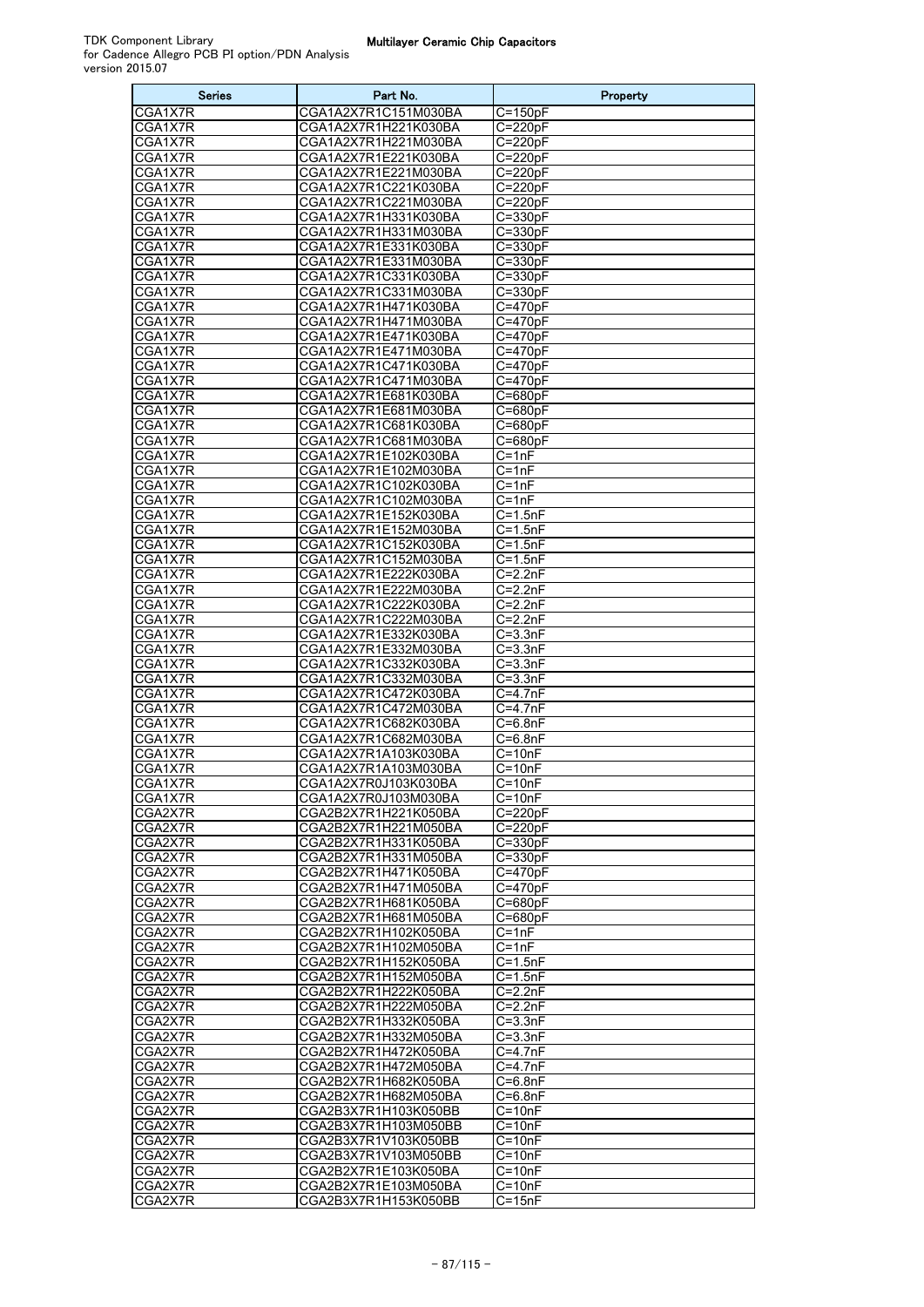| <b>Series</b>      | Part No.                                     | Property                 |
|--------------------|----------------------------------------------|--------------------------|
| CGA2X7R            | CGA2B3X7R1H153M050BB                         | $C = 15nF$               |
| CGA2X7R            | CGA2B3X7R1V153K050BB                         | $C = 15nF$               |
| CGA2X7R            | CGA2B3X7R1V153M050BB                         | $C = 15nF$               |
| CGA2X7R            | CGA2B2X7R1E153K050BA                         | $C = 15nF$               |
| CGA2X7R            | CGA2B2X7R1E153M050BA                         | $C = 15nF$               |
| CGA2X7R            | CGA2B3X7R1H223K050BB                         | $\overline{C=22nF}$      |
| CGA2X7R            | CGA2B3X7R1H223M050BB                         | $C = 22nF$               |
| CGA2X7R            | CGA2B3X7R1V223K050BB                         | $C = 22nF$               |
| CGA2X7R<br>CGA2X7R | CGA2B3X7R1V223M050BB                         | $C = 22nF$<br>C=22nF     |
| CGA2X7R            | CGA2B2X7R1E223K050BA<br>CGA2B2X7R1E223M050BA | $C=22nF$                 |
| CGA2X7R            | CGA2B3X7R1H333K050BB                         | $C = 33nF$               |
| CGA2X7R            | CGA2B3X7R1H333M050BB                         | $C = 33nF$               |
| CGA2X7R            | CGA2B3X7R1V333K050BB                         | $C = 33nF$               |
| CGA2X7R            | CGA2B3X7R1V333M050BB                         | $C = 33nF$               |
| CGA2X7R            | CGA2B1X7R1E333K050BC                         | $C = 33nF$               |
| CGA2X7R            | CGA2B1X7R1E333M050BC                         | $C = 33nF$               |
| CGA2X7R            | CGA2B2X7R1C333K050BA                         | $C = 33nF$               |
| CGA2X7R            | CGA2B2X7R1C333M050BA                         | $C = 33nF$               |
| CGA2X7R            | CGA2B3X7R1H473K050BB                         | $C = 47nF$               |
| CGA2X7R            | CGA2B3X7R1H473M050BB                         | C=47nF                   |
| CGA2X7R            | CGA2B3X7R1V473K050BB                         | C=47nF                   |
| CGA2X7R<br>CGA2X7R | CGA2B3X7R1V473M050BB                         | C=47nF<br>$C=47nF$       |
| CGA2X7R            | CGA2B1X7R1E473K050BC<br>CGA2B1X7R1E473M050BC | $C = 47nF$               |
| CGA2X7R            | CGA2B2X7R1C473K050BA                         | $C = 47nF$               |
| CGA2X7R            | CGA2B2X7R1C473M050BA                         | C=47nF                   |
| CGA2X7R            | CGA2B3X7R1H683K050BB                         | C=68nF                   |
| CGA2X7R            | CGA2B3X7R1H683M050BB                         | $C = 68nF$               |
| CGA2X7R            | CGA2B3X7R1V683K050BB                         | C=68nF                   |
| CGA2X7R            | CGA2B3X7R1V683M050BB                         | $\overline{C}$ =68nF     |
| CGA2X7R            | CGA2B3X7R1E683K050BB                         | C=68nF                   |
| CGA2X7R            | CGA2B3X7R1E683M050BB                         | C=68nF                   |
| CGA2X7R            | CGA2B1X7R1C683K050BC                         | $C = 68nF$               |
| CGA2X7R            | CGA2B1X7R1C683M050BC                         | C=68nF                   |
| CGA2X7R            | CGA2B3X7R1H104K050BB                         | C=100nF                  |
| CGA2X7R            | CGA2B3X7R1H104M050BB                         | $C=100nF$                |
| CGA2X7R<br>CGA2X7R | CGA2B3X7R1V104K050BB                         | C=100nF                  |
| CGA2X7R            | CGA2B3X7R1V104M050BB<br>CGA2B3X7R1E104K050BB | $C = 100nF$<br>$C=100nF$ |
| CGA2X7R            | CGA2B3X7R1E104M050BB                         | $\overline{C=100nF}$     |
| CGA2X7R            | CGA2B1X7R1C104K050BC                         | C=100nF                  |
| CGA2X7R            | CGA2B1X7R1C104M050BC                         | C=100nF                  |
| CGA2X7R            | CGA2B1X7R1A154K050BC                         | $C=150nF$                |
| CGA2X7R            | CGA2B1X7R1A154M050BC                         | C=150nF                  |
| CGA2X7R            | CGA2B3X7R0J154K050BB                         | $C = 150nF$              |
| CGA2X7R            | CGA2B3X7R0J154M050BB                         | C=150nF                  |
| CGA2X7R            | CGA2B1X7R1A224K050BC                         | $C=220nF$                |
| CGA2X7R            | CGA2B1X7R1A224M050BC                         | $C=220nF$                |
| CGA2X7R            | CGA2B3X7R0J224K050BB                         | C=220nF                  |
| CGA2X7R            | CGA2B3X7R0J224M050BB                         | C=220nF                  |
| CGA2X7R<br>CGA2X7R | CGA2B3X7R1H103K050BD<br>CGA2B3X7R1H103M050BD | $C = 10nF$<br>C=10nF     |
| CGA2X7R            | CGA2B3X7R1H153K050BD                         | $C = 15nF$               |
| CGA2X7R            | CGA2B3X7R1H153M050BD                         | $C = 15nF$               |
| CGA2X7R            | CGA2B2X7R1E153K050BD                         | C=15nF                   |
| CGA2X7R            | CGA2B2X7R1E153M050BD                         | $C = 15nF$               |
| CGA2X7R            | CGA2B3X7R1H223K050BD                         | C=22nF                   |
| CGA2X7R            | CGA2B3X7R1H223M050BD                         | $C=22nF$                 |
| CGA2X7R            | CGA2B2X7R1E223K050BD                         | $\overline{C}$ =22nF     |
| CGA2X7R            | CGA2B2X7R1E223M050BD                         | C=22nF                   |
| CGA2X7R            | CGA2B3X7R1H333K050BD                         | $C = 33nF$               |
| CGA2X7R            | CGA2B3X7R1H333M050BD                         | C=33nF                   |
| CGA2X7R            | CGA2B2X7R1C333K050BD                         | $C = 33nF$               |
| CGA2X7R            | CGA2B2X7R1C333M050BD                         | $C = 33nF$               |
| CGA2X7R<br>CGA2X7R | CGA2B3X7R1H473K050BD<br>CGA2B3X7R1H473M050BD | C=47nF<br>$C = 47nF$     |
| CGA2X7R            | CGA2B3X7R1H683K050BD                         | C=68nF                   |
| CGA2X7R            | CGA2B3X7R1H683M050BD                         | $C = 68nF$               |
| CGA2X7R            | CGA2B3X7R1H104K050BD                         | $C = 100nF$              |
| CGA2X7R            | CGA2B3X7R1H104M050BD                         | $C = 100nF$              |
| CGA3X7R            | CGA3E2X7R1H102K080AA                         | $C = 1nF$                |
| CGA3X7R            | CGA3E2X7R1H102M080AA                         | C=1nF                    |
| CGA3X7R            | CGA3E2X7R1H152K080AA                         | C=1.5nF                  |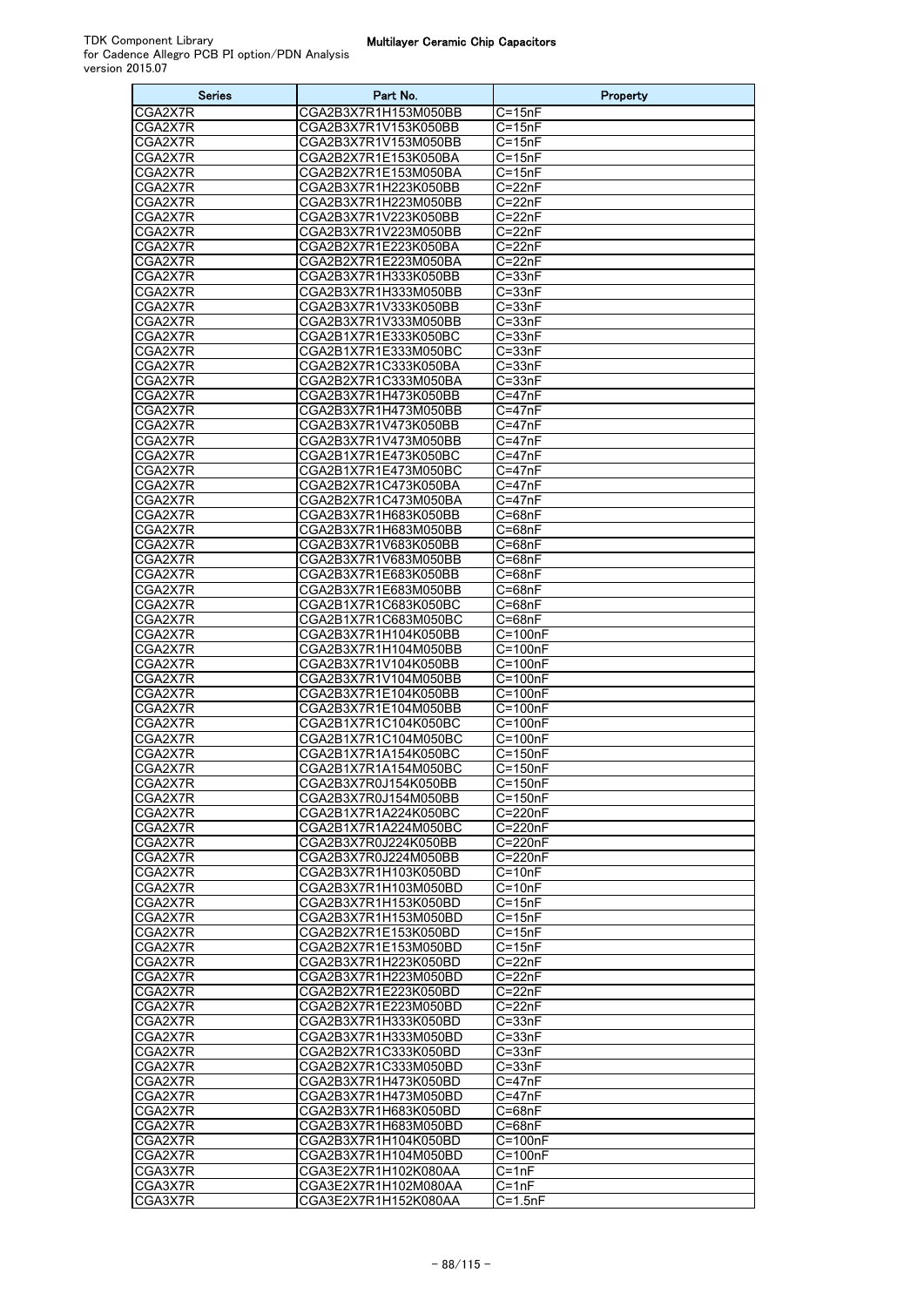| <b>Series</b>      | Part No.                                     | Property                   |
|--------------------|----------------------------------------------|----------------------------|
| CGA3X7R            | CGA3E2X7R1H152M080AA                         | C=1.5nF                    |
| CGA3X7R            | CGA3E2X7R1H222K080AA                         | $C = 2.2nF$                |
| CGA3X7R            | CGA3E2X7R1H222M080AA                         | $C = 2.2nF$                |
| CGA3X7R            | CGA3E2X7R1H332K080AA                         | $C = 3.3nF$                |
| CGA3X7R            | CGA3E2X7R1H332M080AA                         | $C = 3.3nF$                |
| CGA3X7R<br>CGA3X7R | CGA3E2X7R1H472K080AA<br>CGA3E2X7R1H472M080AA | $C = 4.7nF$<br>$C = 4.7nF$ |
| CGA3X7R            | CGA3E2X7R1H682K080AA                         | $C = 6.8nF$                |
| CGA3X7R            | CGA3E2X7R1H682M080AA                         | $C = 6.8nF$                |
| CGA3X7R            | CGA3E2X7R1H103K080AA                         | $C = 10nF$                 |
| CGA3X7R            | CGA3E2X7R1H103M080AA                         | $C = 10nF$                 |
| CGA3X7R            | CGA3E2X7R1H153K080AA                         | $C = 15nF$                 |
| CGA3X7R            | CGA3E2X7R1H153M080AA                         | $C = 15nF$                 |
| CGA3X7R            | CGA3E2X7R1H223K080AA                         | $C = 22nF$                 |
| CGA3X7R            | CGA3E2X7R1H223M080AA                         | $C = 22nF$                 |
| CGA3X7R<br>CGA3X7R | CGA3E2X7R1H333K080AA<br>CGA3E2X7R1H333M080AA | $C = 33nF$<br>$C = 33nF$   |
| CGA3X7R            | CGA3E2X7R1H473K080AA                         | $C = 47nF$                 |
| CGA3X7R            | CGA3E2X7R1H473M080AA                         | $C=47nF$                   |
| CGA3X7R            | CGA3E2X7R1H683K080AA                         | $C = 68nF$                 |
| CGA3X7R            | CGA3E2X7R1H683M080AA                         | $C = 68nF$                 |
| CGA3X7R            | CGA3E2X7R1H104K080AA                         | $C = 100nF$                |
| CGA3X7R            | CGA3E2X7R1H104M080AA                         | $C = 100nF$                |
| CGA3X7R            | CGA3E2X7R1E104K080AA                         | $C=100nF$                  |
| CGA3X7R            | CGA3E2X7R1E104M080AA                         | $C=100nF$                  |
| CGA3X7R<br>CGA3X7R | CGA3E3X7R1H154K080AB<br>CGA3E3X7R1H154M080AB | $C = 150nF$<br>$C = 150nF$ |
| CGA3X7R            | CGA3E3X7R1V154K080AB                         | $C = 150nF$                |
| CGA3X7R            | CGA3E3X7R1V154M080AB                         | $C = 150nF$                |
| CGA3X7R            | CGA3E2X7R1E154K080AA                         | $C = 150nF$                |
| CGA3X7R            | CGA3E2X7R1E154M080AA                         | $C = 150nF$                |
| CGA3X7R            | CGA3E3X7R1H224K080AB                         | C=220nF                    |
| CGA3X7R            | CGA3E3X7R1H224M080AB                         | C=220nF                    |
| CGA3X7R            | CGA3E3X7R1V224K080AB                         | $C = 220nF$                |
| CGA3X7R<br>CGA3X7R | CGA3E3X7R1V224M080AB<br>CGA3E1X7R1E224K080AC | C=220nF<br>C=220nF         |
| CGA3X7R            | CGA3E1X7R1E224M080AC                         | C=220nF                    |
| CGA3X7R            | CGA3E2X7R1C224K080AA                         | C=220nF                    |
| CGA3X7R            | CGA3E2X7R1C224M080AA                         | $C = 220nF$                |
| CGA3X7R            | CGA3E3X7R1H334K080AB                         | C=330nF                    |
| CGA3X7R            | CGA3E3X7R1H334M080AB                         | $\overline{C}$ =330nF      |
| CGA3X7R            | CGA3E1X7R1V334K080AC                         | C=330nF                    |
| CGA3X7R<br>CGA3X7R | CGA3E1X7R1V334M080AC<br>CGA3E3X7R1E334K080AB | C=330nF<br>$C = 330nF$     |
| CGA3X7R            | CGA3E3X7R1E334M080AB                         | C=330nF                    |
| CGA3X7R            | CGA3E1X7R1C334K080AC                         | C=330nF                    |
| CGA3X7R            | CGA3E1X7R1C334M080AC                         | C=330nF                    |
| CGA3X7R            | CGA3E3X7R1H474K080AB                         | C=470nF                    |
| CGA3X7R            | CGA3E3X7R1H474M080AB                         | C=470nF                    |
| CGA3X7R            | CGA3E1X7R1V474K080AC                         | C=470nF                    |
| CGA3X7R            | CGA3E1X7R1V474M080AC                         | C=470nF                    |
| CGA3X7R<br>CGA3X7R | CGA3E3X7R1E474K080AB<br>CGA3E3X7R1E474M080AB | C=470nF<br>C=470nF         |
| CGA3X7R            | CGA3E1X7R1C474K080AC                         | C=470nF                    |
| CGA3X7R            | CGA3E1X7R1C474M080AC                         | C=470nF                    |
| CGA3X7R            | CGA3E1X7R1E684K080AC                         | C=680nF                    |
| CGA3X7R            | CGA3E1X7R1E684M080AC                         | C=680nF                    |
| CGA3X7R            | CGA3E1X7R1C684K080AC                         | C=680nF                    |
| CGA3X7R            | CGA3E1X7R1C684M080AC                         | C=680nF                    |
| CGA3X7R            | CGA3E1X7R1V105K080AC<br>CGA3E1X7R1V105M080AC | $C = 1uF$<br>$C = 1uF$     |
| CGA3X7R<br>CGA3X7R | CGA3E1X7R1E105K080AC                         | $C = 1uF$                  |
| CGA3X7R            | CGA3E1X7R1E105M080AC                         | $C = 1uF$                  |
| CGA3X7R            | CGA3E1X7R1C105K080AC                         | $C = 1uF$                  |
| CGA3X7R            | CGA3E1X7R1C105M080AC                         | $C = 1uF$                  |
| CGA3X7R            | CGA3E1X7R0J155K080AC                         | C=1.5uF                    |
| CGA3X7R            | CGA3E1X7R0J155M080AC                         | $C = 1.5$ uF               |
| CGA3X7R            | CGA3E1X7R0J225K080AC                         | C=2.2uF                    |
| CGA3X7R            | CGA3E1X7R0J225M080AC                         | $C = 2.2uF$                |
| CGA3X7R            | CGA3E2X7R2A102K080AA<br>CGA3E2X7R2A102M080AA | $C = 1nF$                  |
| CGA3X7R<br>CGA3X7R | CGA3E2X7R2A152K080AA                         | C=1nF<br>$C = 1.5nF$       |
| CGA3X7R            | CGA3E2X7R2A152M080AA                         | $C = 1.5nF$                |
| CGA3X7R            | CGA3E2X7R2A222K080AA                         | C=2.2nF                    |
|                    |                                              |                            |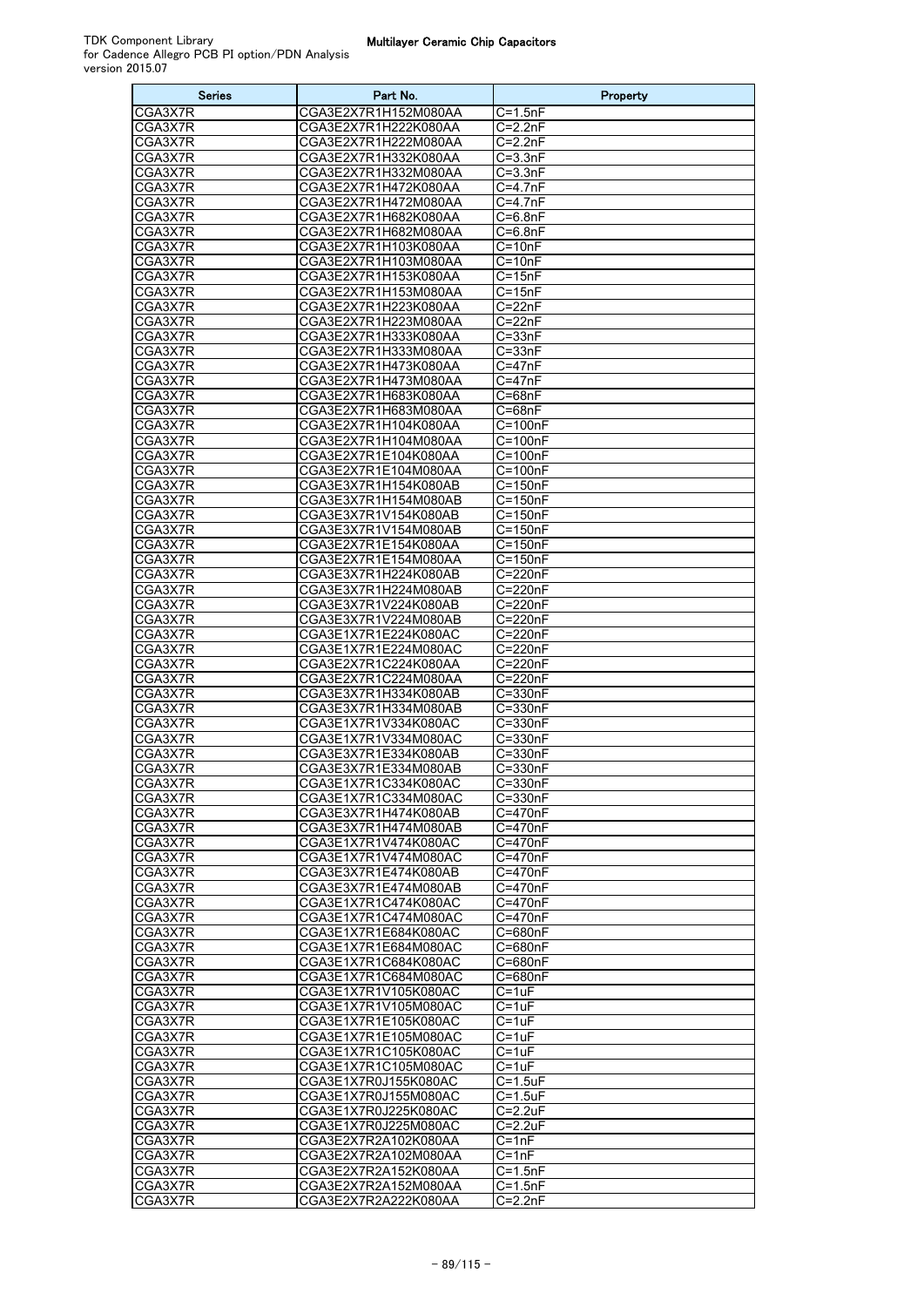| <b>Series</b>      | Part No.                                     | Property                   |
|--------------------|----------------------------------------------|----------------------------|
| CGA3X7R            | CGA3E2X7R2A222M080AA                         | $C = 2.2nF$                |
| CGA3X7R            | CGA3E2X7R2A332K080AA                         | $C = 3.3nF$                |
| CGA3X7R            | CGA3E2X7R2A332M080AA                         | $C = 3.3nF$                |
| CGA3X7R            | CGA3E2X7R2A472K080AA                         | C=4.7nF                    |
| CGA3X7R            | CGA3E2X7R2A472M080AA                         | $C = 4.7nF$                |
| CGA3X7R            | CGA3E2X7R2A682K080AA                         | $C = 6.8nF$                |
| CGA3X7R            | CGA3E2X7R2A682M080AA                         | $C = 6.8nF$                |
| CGA3X7R            | CGA3E2X7R2A103K080AA                         | $C = 10nF$                 |
| CGA3X7R            | CGA3E2X7R2A103M080AA                         | $C = 10nF$                 |
| CGA3X7R            | CGA3E2X7R2A153K080AA                         | $C = 15nF$                 |
| CGA3X7R            | CGA3E2X7R2A153M080AA                         | $C = 15nF$                 |
| CGA3X7R            | CGA3E2X7R2A223K080AA                         | $C = 22nF$                 |
| CGA3X7R            | CGA3E2X7R2A223M080AA                         | C=22nF                     |
| CGA3X7R            | CGA3E2X7R1H102K080AD                         | $C = 1nF$                  |
| CGA3X7R            | CGA3E2X7R1H102M080AD                         | $C = 1nF$                  |
| CGA3X7R            | CGA3E2X7R1H152K080AD                         | $C=1.5nF$                  |
| CGA3X7R            | CGA3E2X7R1H152M080AD                         | $C=1.5nF$                  |
| CGA3X7R            | CGA3E2X7R1H222K080AD                         | $C = 2.2nF$                |
| CGA3X7R            | CGA3E2X7R1H222M080AD                         | $C = 2.2nF$                |
| CGA3X7R            | CGA3E2X7R1H332K080AD                         | $C = 3.3nF$                |
| CGA3X7R            | CGA3E2X7R1H332M080AD                         | $C = 3.3nF$                |
| CGA3X7R            | CGA3E2X7R1H472K080AD                         | $C = 4.7nF$                |
| CGA3X7R            | CGA3E2X7R1H472M080AD                         | $C = 4.7nF$                |
| CGA3X7R            | CGA3E2X7R1H682K080AD                         | $C = 6.8nF$                |
| CGA3X7R            | CGA3E2X7R1H682M080AD                         | $C = 6.8nF$                |
| CGA3X7R            | CGA3E2X7R1H103K080AD                         | $C = 10nF$                 |
| CGA3X7R            | CGA3E2X7R1H103M080AD                         | $C = 10nF$                 |
| CGA3X7R            | CGA3E2X7R1H153K080AD                         | $C = 15nF$                 |
| CGA3X7R            | CGA3E2X7R1H153M080AD                         | $C = 15nF$                 |
| CGA3X7R            | CGA3E2X7R1H223K080AD                         | $C = 22nF$                 |
| CGA3X7R            | CGA3E2X7R1H223M080AD                         | $C = 22nF$                 |
| CGA3X7R            | CGA3E2X7R1H333K080AD                         | $C = 33nF$                 |
| CGA3X7R            | CGA3E2X7R1H333M080AD                         | $C = 33nF$                 |
| CGA3X7R            | CGA3E2X7R1H473K080AD                         | $C = 47nF$                 |
| CGA3X7R            | CGA3E2X7R1H473M080AD                         | $C = 47nF$                 |
| CGA3X7R            | CGA3E2X7R1H683K080AD                         | $C = 68nF$                 |
| CGA3X7R            | CGA3E2X7R1H683M080AD                         | $C = 68nF$                 |
| CGA3X7R            | CGA3E2X7R1H104K080AD                         | C=100nF                    |
| CGA3X7R<br>CGA3X7R | CGA3E2X7R1H104M080AD<br>CGA3E3X7R1H154K080AD | $C = 100nF$                |
|                    |                                              | $C = 150nF$<br>$C = 150nF$ |
| CGA3X7R<br>CGA3X7R | CGA3E3X7R1H154M080AD<br>CGA3E2X7R1E154K080AD | $C = 150nF$                |
| CGA3X7R            | CGA3E2X7R1E154M080AD                         | $C = 150nF$                |
| CGA3X7R            | CGA3E3X7R1H224K080AD                         | $C = 220nF$                |
| CGA3X7R            | CGA3E3X7R1H224M080AD                         | C=220nF                    |
| CGA3X7R            | CGA3E2X7R1C224K080AD                         | $C = 220nF$                |
| CGA3X7R            | CGA3E2X7R1C224M080AD                         | $C = 220nF$                |
| CGA3X7R            | CGA3E1X7R1V334K080AD                         | C=330nF                    |
| CGA3X7R            | CGA3E1X7R1V334M080AD                         | C=330nF                    |
| CGA3X7R            | CGA3E3X7R1E334K080AD                         | C=330nF                    |
| CGA3X7R            | CGA3E3X7R1E334M080AD                         | C=330nF                    |
| CGA3X7R            | CGA3E1X7R1V474K080AD                         | C=470nF                    |
| CGA3X7R            | CGA3E1X7R1V474M080AD                         | C=470nF                    |
| CGA3X7R            | CGA3E3X7R1E474K080AD                         | C=470nF                    |
| CGA3X7R            | CGA3E3X7R1E474M080AD                         | C=470nF                    |
| CGA3X7R            | CGA3E1X7R1E684K080AD                         | C=680nF                    |
| CGA3X7R            | CGA3E1X7R1E684M080AD                         | C=680nF                    |
| CGA3X7R            | CGA3E1X7R1E105K080AD                         | C=1uF                      |
| CGA3X7R            | CGA3E1X7R1E105M080AD                         | C=1uF                      |
| CGA4X7R            | CGA4J2X7R1H104K125AA                         | C=100nF                    |
| CGA4X7R            | CGA4J2X7R1H154K125AA                         | $C = 150nF$                |
| CGA4X7R            | CGA4J2X7R1H154M125AA                         | $C = 150nF$                |
| CGA4X7R            | CGA4J2X7R1H224K125AA                         | C=220nF                    |
| CGA4X7R            | CGA4J2X7R1H224M125AA                         | C=220nF                    |
| CGA4X7R            | CGA4J2X7R1E224K125AA                         | C=220nF                    |
| CGA4X7R            | CGA4J2X7R1H334K125AA                         | C=330nF                    |
| CGA4X7R            | CGA4J2X7R1H334M125AA                         | C=330nF                    |
| CGA4X7R            | CGA4J3X7R1H474K125AB                         | C=470nF                    |
| CGA4X7R            | CGA4J3X7R1H474M125AB                         | C=470nF                    |
| CGA4X7R            | CGA4J3X7R1V474K125AB                         | C=470nF                    |
| CGA4X7R            | CGA4J3X7R1V474M125AB                         | C=470nF                    |
| CGA4X7R            | CGA4J2X7R1E474K125AA                         | C=470nF                    |
| CGA4X7R            | CGA4J2X7R1E474M125AA                         | C=470nF                    |
| CGA4X7R            | CGA4J2X7R1C474K125AA                         | $C = 470nF$                |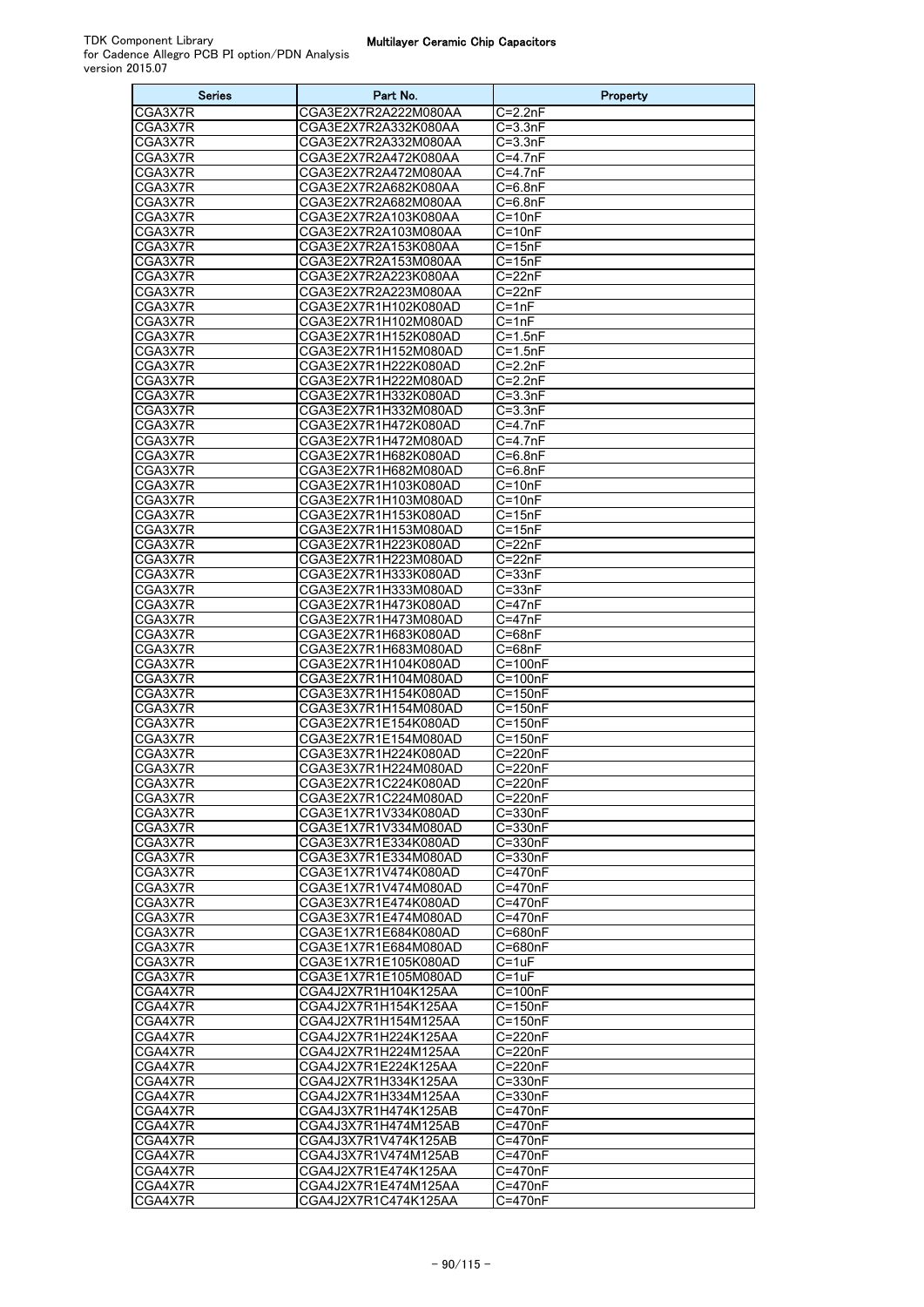| <b>Series</b>      | Part No.                                     | Property                  |
|--------------------|----------------------------------------------|---------------------------|
| CGA4X7R            | CGA4J3X7R1H684K125AB                         | C=680nF                   |
| CGA4X7R            | CGA4J3X7R1H684M125AB                         | C=680nF                   |
| CGA4X7R            | CGA4J3X7R1V684K125AB                         | C=680nF                   |
| CGA4X7R            | CGA4J3X7R1V684M125AB                         | C=680nF                   |
| CGA4X7R            | CGA4J3X7R1E684K125AB                         | C=680nF                   |
| CGA4X7R            | CGA4J3X7R1E684M125AB                         | $\overline{C}$ =680nF     |
| CGA4X7R            | CGA4J2X7R1C684K125AA                         | C=680nF                   |
| CGA4X7R<br>CGA4X7R | CGA4J2X7R1C684M125AA<br>CGA4J3X7R1H105K125AB | C=680nF<br>$C = 1uF$      |
| CGA4X7R            | CGA4J3X7R1H105M125AB                         | $C = 1uF$                 |
| CGA4X7R            | CGA4J3X7R1V105K125AB                         | $C = 1uF$                 |
| CGA4X7R            | CGA4J3X7R1V105M125AB                         | $C = 1uF$                 |
| CGA4X7R            | CGA4J3X7R1E105K125AB                         | $C = 1uF$                 |
| CGA4X7R            | CGA4J3X7R1E105M125AB                         | C=1uF                     |
| CGA4X7R            | CGA4J2X7R1C105K125AA                         | $C = 1uF$                 |
| CGA4X7R            | CGA4J2X7R1C105M125AA                         | $C = 1uF$                 |
| CGA4X7R            | CGA4J1X7R1V155K125AC                         | $C = 1.5$ uF              |
| CGA4X7R            | CGA4J1X7R1V155M125AC                         | $C = 1.5$ uF              |
| CGA4X7R            | CGA4J3X7R1E155K125AB                         | C=1.5uF                   |
| CGA4X7R            | CGA4J3X7R1E155M125AB                         | $C = 1.5$ uF              |
| CGA4X7R            | CGA4J3X7R1C155K125AB                         | $C = 1.5$ uF              |
| CGA4X7R            | CGA4J3X7R1C155M125AB<br>CGA4J3X7R1H225K125AB | $C = 1.5uF$               |
| CGA4X7R<br>CGA4X7R | CGA4J3X7R1H225M125AB                         | C=2.2uF<br>$C=2.2uF$      |
| CGA4X7R            | CGA4J1X7R1V225K125AC                         | $C = 2.2uF$               |
| CGA4X7R            | CGA4J1X7R1V225M125AC                         | $C = 2.2uF$               |
| CGA4X7R            | CGA4J3X7R1E225K125AB                         | $C = 2.2uF$               |
| CGA4X7R            | CGA4J3X7R1E225M125AB                         | C=2.2uF                   |
| CGA4X7R            | CGA4J3X7R1C225K125AB                         | $C=2.2uF$                 |
| CGA4X7R            | CGA4J3X7R1C225M125AB                         | $C = 2.2uF$               |
| CGA4X7R            | CGA4J1X7R1E335K125AC                         | $C = 3.3uF$               |
| CGA4X7R            | CGA4J1X7R1E335M125AC                         | $C = 3.3uF$               |
| CGA4X7R            | CGA4J3X7R1C335K125AB                         | $C = 3.3uF$               |
| CGA4X7R            | CGA4J3X7R1C335M125AB                         | $C = 3.3uF$               |
| CGA4X7R            | CGA4J3X7R1A335K125AB                         | $C = 3.3uF$               |
| CGA4X7R            | CGA4J1X7R1V475K125AC                         | $C = 4.7uF$               |
| CGA4X7R<br>CGA4X7R | CGA4J1X7R1V475M125AC<br>CGA4J1X7R1E475K125AC | C=4.7uF<br>C=4.7uF        |
| CGA4X7R            | CGA4J1X7R1E475M125AC                         | $C = 4.7uF$               |
| CGA4X7R            | CGA4J3X7R1C475K125AB                         | $C = 4.7uF$               |
| CGA4X7R            | CGA4J3X7R1C475M125AB                         | $C = 4.7uF$               |
| CGA4X7R            | CGA4J3X7R1A475K125AB                         | $C = 4.7uF$               |
| CGA4X7R            | CGA4J1X7R0J685K125AC                         | C=6.8uF                   |
| CGA4X7R            | CGA4J1X7R0J685M125AC                         | C=6.8uF                   |
| CGA4X7R            | CGA4J1X7R0J106K125AC                         | $C = 10uF$                |
| CGA4X7R            | CGA4J1X7R0J106M125AC                         | $C = 10uF$                |
| CGA4X7R            | CGA4J3X7R2E682K125AA                         | $C = 6.8nF$               |
| CGA4X7R<br>CGA4X7R | CGA4J3X7R2E682M125AA<br>CGA4J3X7R2E103K125AA | $C = 6.8nF$<br>$C = 10nF$ |
| CGA4X7R            | CGA4J3X7R2E103M125AA                         | $C = 10nF$                |
| CGA4X7R            | CGA4J3X7R2E153K125AA                         | C=15nF                    |
| CGA4X7R            | CGA4J3X7R2E153M125AA                         | $C = 15nF$                |
| CGA4X7R            | CGA4J2X7R2A153K125AA                         | $C = 15nF$                |
| CGA4X7R            | CGA4J2X7R2A153M125AA                         | $\overline{C=1}$ 5nF      |
| CGA4X7R            | CGA4J3X7R2E223K125AA                         | $C = 22nF$                |
| CGA4X7R            | CGA4J3X7R2E223M125AA                         | C=22nF                    |
| CGA4X7R            | CGA4J2X7R2A223K125AA                         | C=22nF                    |
| CGA4X7R            | CGA4J2X7R2A223M125AA                         | $C = 22nF$                |
| CGA4X7R            | CGA4J2X7R2A333K125AA                         | $C = 33nF$                |
| CGA4X7R            | CGA4J2X7R2A333M125AA                         | C=33nF                    |
| CGA4X7R<br>CGA4X7R | CGA4J2X7R2A473K125AA<br>CGA4J2X7R2A473M125AA | C=47nF<br>$C = 47nF$      |
| CGA4X7R            | CGA4J2X7R2A104K125AA                         | C=100nF                   |
| CGA4X7R            | CGA4J2X7R2A104M125AA                         | $C = 100nF$               |
| CGA4X7R            | CGA4J3X7R2E103K125AE                         | $C = 10nF$                |
| CGA4X7R            | CGA4J3X7R2E103M125AE                         | C=10nF                    |
| CGA4X7R            | CGA4J3X7R2E223K125AE                         | $C = 22nF$                |
| CGA4X7R            | CGA4J3X7R2E223M125AE                         | $C = 22nF$                |
| CGA4X7R            | CGA4J3X7R1H474K125AE                         | C=470nF                   |
| CGA4X7R            | CGA4J3X7R1H474M125AE                         | C=470nF                   |
| CGA4X7R            | CGA4J3X7R1H105K125AE                         | C=1uF                     |
| CGA4X7R            | CGA4J3X7R1H105M125AE                         | $C=1uF$                   |
| CGA4X7R            | CGA4J1X7R1V225K125AE                         | $C = 2.2uF$               |
| CGA4X7R            | CGA4J1X7R1V225M125AE                         | $C = 2.2uF$               |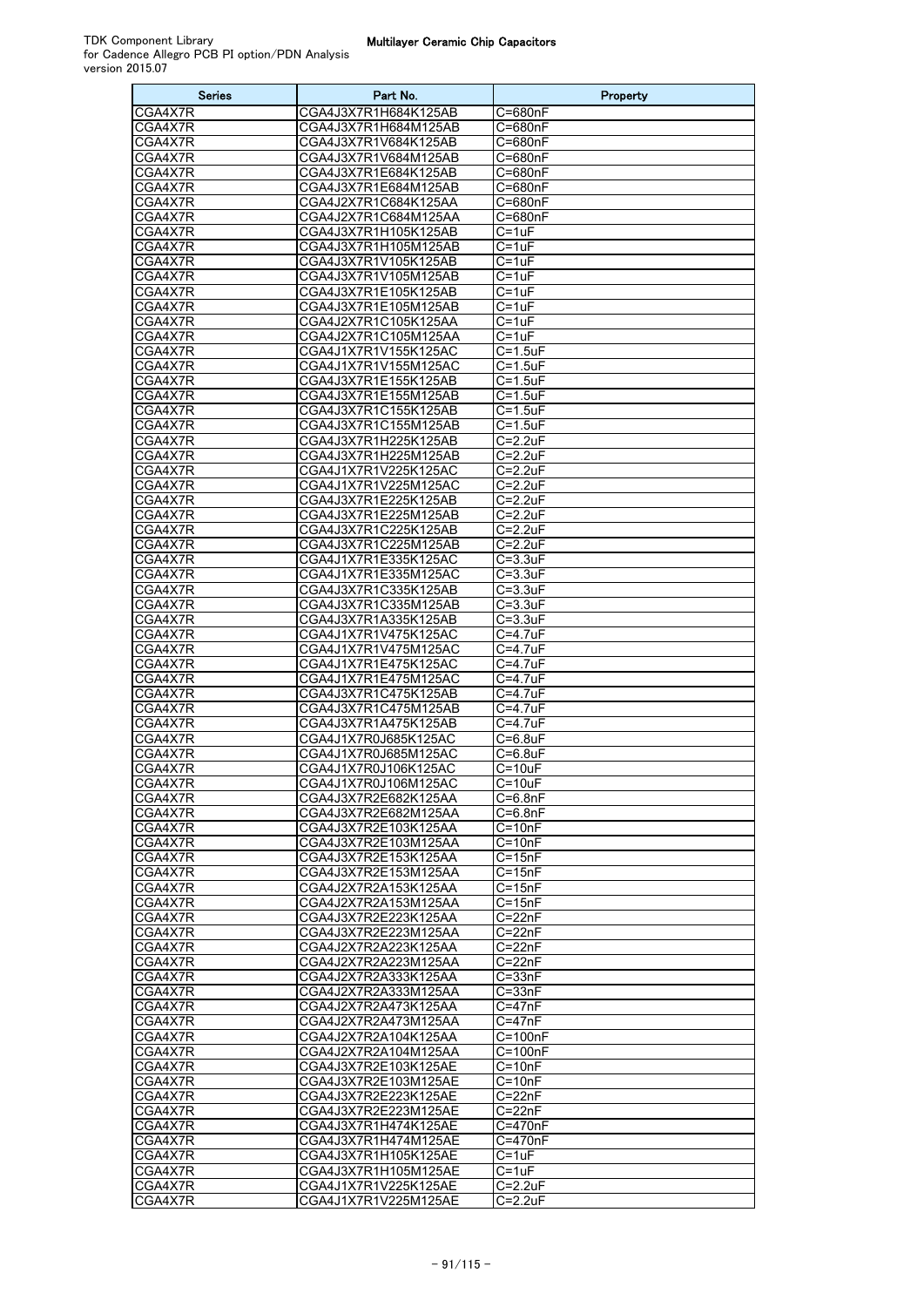| <b>Series</b>      | Part No.                                     | Property                             |
|--------------------|----------------------------------------------|--------------------------------------|
| CGA4X7R            | CGA4J3X7R1C475K125AE                         | C=4.7uF                              |
| CGA4X7R            | CGA4J3X7R1C475M125AE                         | C=4.7uF                              |
| CGA4X7R            | CGA4J2X7R1H154K125AD                         | $C = 150nF$                          |
| CGA4X7R            | CGA4J2X7R1H154M125AD                         | $C = 150nF$                          |
| CGA4X7R            | CGA4J2X7R1H224K125AD                         | C=220nF                              |
| CGA4X7R            | CGA4J2X7R1H224M125AD                         | C=220nF                              |
| CGA4X7R            | CGA4J2X7R1H334K125AD                         | C=330nF                              |
| CGA4X7R<br>CGA4X7R | CGA4J2X7R1H334M125AD<br>CGA4J2X7R1E474K125AD | C=330nF                              |
| CGA4X7R            | CGA4J2X7R1E474M125AD                         | C=470nF<br>C=470nF                   |
| CGA4X7R            | CGA4J3X7R1E684K125AD                         | $\overline{C}$ =680nF                |
| CGA4X7R            | CGA4J3X7R1E684M125AD                         | C=680nF                              |
| CGA4X7R            | CGA4J2X7R1C684K125AD                         | C=680nF                              |
| CGA4X7R            | CGA4J2X7R1C684M125AD                         | $C = 680nF$                          |
| CGA4X7R            | CGA4J3X7R1E105K125AD                         | $C = 1uF$                            |
| CGA4X7R            | CGA4J3X7R1E105M125AD                         | $C = 1uF$                            |
| CGA4X7R            | CGA4J2X7R1C105K125AD                         | $C = 1uF$                            |
| CGA4X7R            | CGA4J2X7R1C105M125AD                         | C=1uF                                |
| CGA4X7R            | CGA4J1X7R1E155K125AD                         | $C = 1.5$ u $F$                      |
| CGA4X7R            | CGA4J1X7R1E155M125AD                         | $C = 1.5$ uF                         |
| CGA4X7R            | CGA4J3X7R1E225K125AD                         | $C = 2.2uF$                          |
| CGA4X7R            | CGA4J3X7R1E225M125AD<br>CGA4J1X7R1E335K125AD | $C = 2.2uF$                          |
| CGA4X7R<br>CGA4X7R | CGA4J1X7R1E335M125AD                         | $C = 3.3uF$<br>C=3.3uF               |
| CGA4X7R            | CGA4J3X7R1C335K125AD                         | $C = 3.3uF$                          |
| CGA4X7R            | CGA4J3X7R1C335M125AD                         | $C = 3.3uF$                          |
| CGA4X7R            | CGA4J1X7R1E475K125AD                         | $C = 4.7$ uF                         |
| CGA4X7R            | CGA4J1X7R1E475M125AD                         | C=4.7uF                              |
| CGA4X7R            | CGA4J3X7R1C475K125AD                         | C=4.7uF                              |
| CGA4X7R            | CGA4J3X7R1C475M125AD                         | $C = 4.7uF$                          |
| CGA4X7R            | CGA4J1X7R0J685K125AD                         | $C = 6.8$ uF                         |
| CGA4X7R            | CGA4J1X7R0J685M125AD                         | C=6.8uF                              |
| CGA4X7R            | CGA4J1X7R0J106K125AD                         | $C = 10uF$                           |
| CGA4X7R            | CGA4J1X7R0J106M125AD                         | $C = 10uF$                           |
| CGA4X7R            | CGA4J2X7R1H104K125AM                         | $C = 100nF$                          |
| CGA5X7R            | CGA5L2X7R1H474K160AA                         | C=470nF                              |
| CGA5X7R            | CGA5L2X7R1H474M160AA                         | C=470nF                              |
| CGA5X7R<br>CGA5X7R | CGA5L2X7R1H684K160AA<br>CGA5L2X7R1H684M160AA | C=680nF<br>C=680nF                   |
| CGA5X7R            | CGA5L3X7R1H105K160AB                         | $C = 1uF$                            |
| CGA5X7R            | CGA5L3X7R1H105M160AB                         | $C = 1uF$                            |
| CGA5X7R            | CGA5L2X7R1E105K160AA                         | $C = 1uF$                            |
| CGA5X7R            | CGA5L2X7R1E105M160AA                         | $C = 1uF$                            |
| CGA5X7R            | CGA5L3X7R1H155K160AB                         | $C=1.5uF$                            |
| CGA5X7R            | CGA5L3X7R1H155M160AB                         | C=1.5uF                              |
| CGA5X7R            | CGA5L3X7R1V155K160AB                         | $C = 1.5$ uF                         |
| CGA5X7R            | CGA5L3X7R1V155M160AB                         | $C = 1.5$ uF                         |
| CGA5X7R            | CGA5L2X7R1E155K160AA                         | C=1.5uF                              |
| CGA5X7R            | CGA5L2X7R1E155M160AA                         | $\overline{C=1}.5$ uF                |
| CGA5X7R            | CGA5L3X7R1H225K160AB                         | $C = 2.2uF$                          |
| CGA5X7R<br>CGA5X7R | CGA5L3X7R1H225M160AB<br>CGA5L3X7R1V225K160AB | $C = 2.2uF$<br>$C = 2.2uF$           |
| CGA5X7R            | CGA5L3X7R1V225M160AB                         | C=2.2uF                              |
| CGA5X7R            | CGA5L2X7R1E225K160AA                         | $C=2.2uF$                            |
| CGA5X7R            | CGA5L2X7R1E225M160AA                         | $C = 2.2uF$                          |
| CGA5X7R            | CGA5L3X7R1H335K160AB                         | $C = 3.3uF$                          |
| CGA5X7R            | CGA5L3X7R1H335M160AB                         | $C = 3.3uF$                          |
| CGA5X7R            | CGA5L1X7R1V335K160AC                         | $C = 3.3uF$                          |
| CGA5X7R            | CGA5L1X7R1V335M160AC                         | $\overline{C=3}.3uF$                 |
| CGA5X7R            | CGA5L1X7R1E335K160AC                         | C=3.3uF                              |
| CGA5X7R            | CGA5L1X7R1E335M160AC                         | C=3.3uF                              |
| CGA5X7R            | CGA5L3X7R1H475K160AB                         | $\overline{C=4}$ . 7uF               |
| CGA5X7R            | CGA5L3X7R1H475M160AB                         | C=4.7uF                              |
| CGA5X7R            | CGA5L1X7R1V475K160AC                         | C=4.7uF                              |
| CGA5X7R            | CGA5L1X7R1V475M160AC<br>CGA5L1X7R1E475K160AC | $C = 4.7uF$<br>$\overline{C}$ =4.7uF |
| CGA5X7R<br>CGA5X7R | CGA5L1X7R1E475M160AC                         | C=4.7uF                              |
| CGA5X7R            | CGA5L3X7R1C475K160AB                         | C=4.7uF                              |
| CGA5X7R            | CGA5L3X7R1C475M160AB                         | C=4.7uF                              |
| CGA5X7R            | CGA5L1X7R1E685K160AC                         | C=6.8uF                              |
| CGA5X7R            | CGA5L1X7R1E685M160AC                         | C=6.8uF                              |
| CGA5X7R            | CGA5L1X7R1C685K160AC                         | C=6.8uF                              |
| CGA5X7R            | CGA5L1X7R1C685M160AC                         | $C = 6.8$ uF                         |
| CGA5X7R            | CGA5L1X7R1E106K160AC                         | C=10uF                               |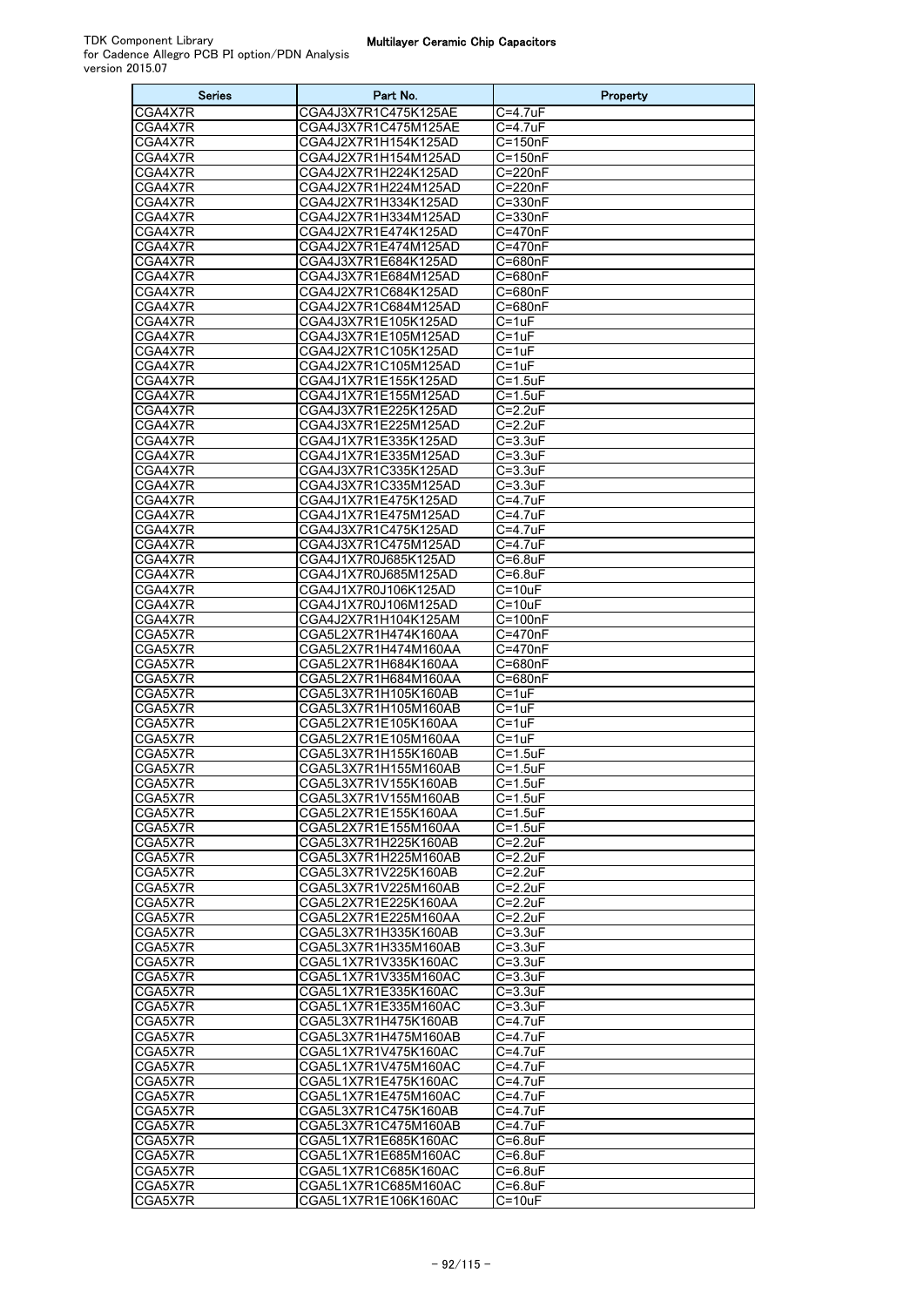| <b>Series</b>      | Part No.                                     | Property                   |
|--------------------|----------------------------------------------|----------------------------|
| CGA5X7R            | CGA5L1X7R1E106M160AC                         | $C = 10uF$                 |
| CGA5X7R            | CGA5L1X7R1C106K160AC                         | $C = 10uF$                 |
| CGA5X7R            | CGA5L1X7R1C106M160AC                         | $C = 10uF$                 |
| CGA5X7R            | CGA5L1X7R0J226M160AC                         | $C = 22uF$                 |
| CGA5X7R            | CGA5H4X7R2J102K115AA                         | $C = 1nF$                  |
| CGA5X7R            | CGA5H4X7R2J102M115AA                         | $C = 1nF$                  |
| CGA5X7R            | CGA5H4X7R2J152K115AA                         | $C = 1.5nF$                |
| CGA5X7R            | CGA5H4X7R2J152M115AA                         | $C = 1.5nF$                |
| CGA5X7R<br>CGA5X7R | CGA5H4X7R2J222K115AA                         | $C = 2.2nF$<br>$C = 2.2nF$ |
| CGA5X7R            | CGA5H4X7R2J222M115AA<br>CGA5H4X7R2J332K115AA | $C = 3.3nF$                |
| CGA5X7R            | CGA5H4X7R2J332M115AA                         | $C = 3.3nF$                |
| CGA5X7R            | CGA5H4X7R2J472K115AA                         | $C = 4.7nF$                |
| CGA5X7R            | CGA5H4X7R2J472M115AA                         | $C = 4.7nF$                |
| CGA5X7R            | CGA5H4X7R2J682K115AA                         | $C = 6.8nF$                |
| CGA5X7R            | CGA5H4X7R2J682M115AA                         | $C = 6.8nF$                |
| CGA5X7R            | CGA5H4X7R2J103K115AA                         | $C = 10nF$                 |
| CGA5X7R            | CGA5H4X7R2J103M115AA                         | $C = 10nF$                 |
| CGA5X7R            | CGA5K4X7R2J153K130AA                         | $C = 15nF$                 |
| CGA5X7R            | CGA5K4X7R2J153M130AA                         | $C = 15nF$                 |
| CGA5X7R            | CGA5H3X7R2E153K115AA                         | $C = 15nF$                 |
| CGA5X7R            | CGA5H3X7R2E153M115AA                         | $C = 15nF$                 |
| CGA5X7R            | CGA5K4X7R2J223K130AA<br>CGA5K4X7R2J223M130AA | $C = 22nF$                 |
| CGA5X7R<br>CGA5X7R | CGA5H3X7R2E223K115AA                         | C=22nF<br>$C = 22nF$       |
| CGA5X7R            | CGA5H3X7R2E223M115AA                         | C=22nF                     |
| CGA5X7R            | CGA5L4X7R2J333K160AA                         | $C = 33nF$                 |
| CGA5X7R            | CGA5L4X7R2J333M160AA                         | $C = 33nF$                 |
| CGA5X7R            | CGA5L3X7R2E333K160AA                         | $C = 33nF$                 |
| CGA5X7R            | CGA5L3X7R2E333M160AA                         | $C = 33nF$                 |
| CGA5X7R            | CGA5H2X7R2A333K115AA                         | $C = 33nF$                 |
| CGA5X7R            | CGA5H2X7R2A333M115AA                         | $C = 33nF$                 |
| CGA5X7R            | CGA5L3X7R2E473K160AA                         | $C = 47nF$                 |
| CGA5X7R            | CGA5L3X7R2E473M160AA                         | $C=47nF$                   |
| CGA5X7R            | CGA5H2X7R2A473K115AA                         | $C = 47nF$                 |
| CGA5X7R            | CGA5H2X7R2A473M115AA                         | C=47nF                     |
| CGA5X7R            | CGA5L3X7R2E683K160AA                         | $C = 68nF$                 |
| CGA5X7R<br>CGA5X7R | CGA5L3X7R2E683M160AA<br>CGA5L2X7R2A683K160AA | $C = 68nF$<br>$C = 68nF$   |
| CGA5X7R            | CGA5L2X7R2A683M160AA                         | $C = 68nF$                 |
| CGA5X7R            | CGA5L3X7R2E104K160AA                         | C=100nF                    |
| CGA5X7R            | CGA5L3X7R2E104M160AA                         | $C = 100nF$                |
| CGA5X7R            | CGA5L2X7R2A104K160AA                         | $C = 100nF$                |
| CGA5X7R            | CGA5L2X7R2A104M160AA                         | $C = 100nF$                |
| CGA5X7R            | CGA5L2X7R2A154K160AA                         | $C = 150nF$                |
| CGA5X7R            | CGA5L2X7R2A154M160AA                         | C=150nF                    |
| CGA5X7R            | CGA5H2X7R2A224K115AA                         | C=220nF                    |
| CGA5X7R            | CGA5H2X7R2A224M115AA                         | C=220nF                    |
| CGA5X7R            | CGA5K2X7R2A334K130AA                         | $C = 330nF$                |
| CGA5X7R            | CGA5K2X7R2A334M130AA                         | C=330nF                    |
| CGA5X7R<br>CGA5X7R | CGA5L2X7R2A474K160AA<br>CGA5L2X7R2A474M160AA | C=470nF<br>C=470nF         |
| CGA5X7R            | CGA5L2X7R2A684K160AA                         | C=680nF                    |
| CGA5X7R            | CGA5L2X7R2A684M160AA                         | $C = 680nF$                |
| CGA5X7R            | CGA5L2X7R2A105K160AA                         | $C = 1uF$                  |
| CGA5X7R            | CGA5L2X7R2A105M160AA                         | C=1uF                      |
| CGA5X7R            | CGA5H4X7R2J103K115AE                         | $C = 10nF$                 |
| CGA5X7R            | CGA5H4X7R2J103M115AE                         | $C = 10nF$                 |
| CGA5X7R            | CGA5K4X7R2J223K130AE                         | $C = 22nF$                 |
| CGA5X7R            | CGA5K4X7R2J223M130AE                         | $C = 22nF$                 |
| CGA5X7R            | CGA5L3X7R2E104K160AE                         | C=100nF                    |
| CGA5X7R            | CGA5L3X7R2E104M160AE                         | $C = 100nF$                |
| CGA5X7R            | CGA5L2X7R2A474K160AE                         | C=470nF                    |
| CGA5X7R            | CGA5L2X7R2A474M160AE                         | C=470nF                    |
| CGA5X7R<br>CGA5X7R | CGA5L2X7R2A105K160AE<br>CGA5L2X7R2A105M160AE | $C = 1uF$<br>C=1uF         |
| CGA5X7R            | CGA5L3X7R1H105K160AE                         | $C = 1uF$                  |
| CGA5X7R            | CGA5L3X7R1H105M160AE                         | C=1uF                      |
| CGA5X7R            | CGA5L3X7R1H225K160AE                         | $C = 2.2uF$                |
| CGA5X7R            | CGA5L3X7R1H225M160AE                         | $C = 2.2uF$                |
| CGA5X7R            | CGA5L1X7R1V475K160AE                         | C=4.7uF                    |
| CGA5X7R            | CGA5L1X7R1V475M160AE                         | $C=4.7$ u $F$              |
| CGA5X7R            | CGA5L1X7R1E106K160AE                         | $C = 10uF$                 |
| CGA5X7R            | CGA5L1X7R1E106M160AE                         | $C = 10uF$                 |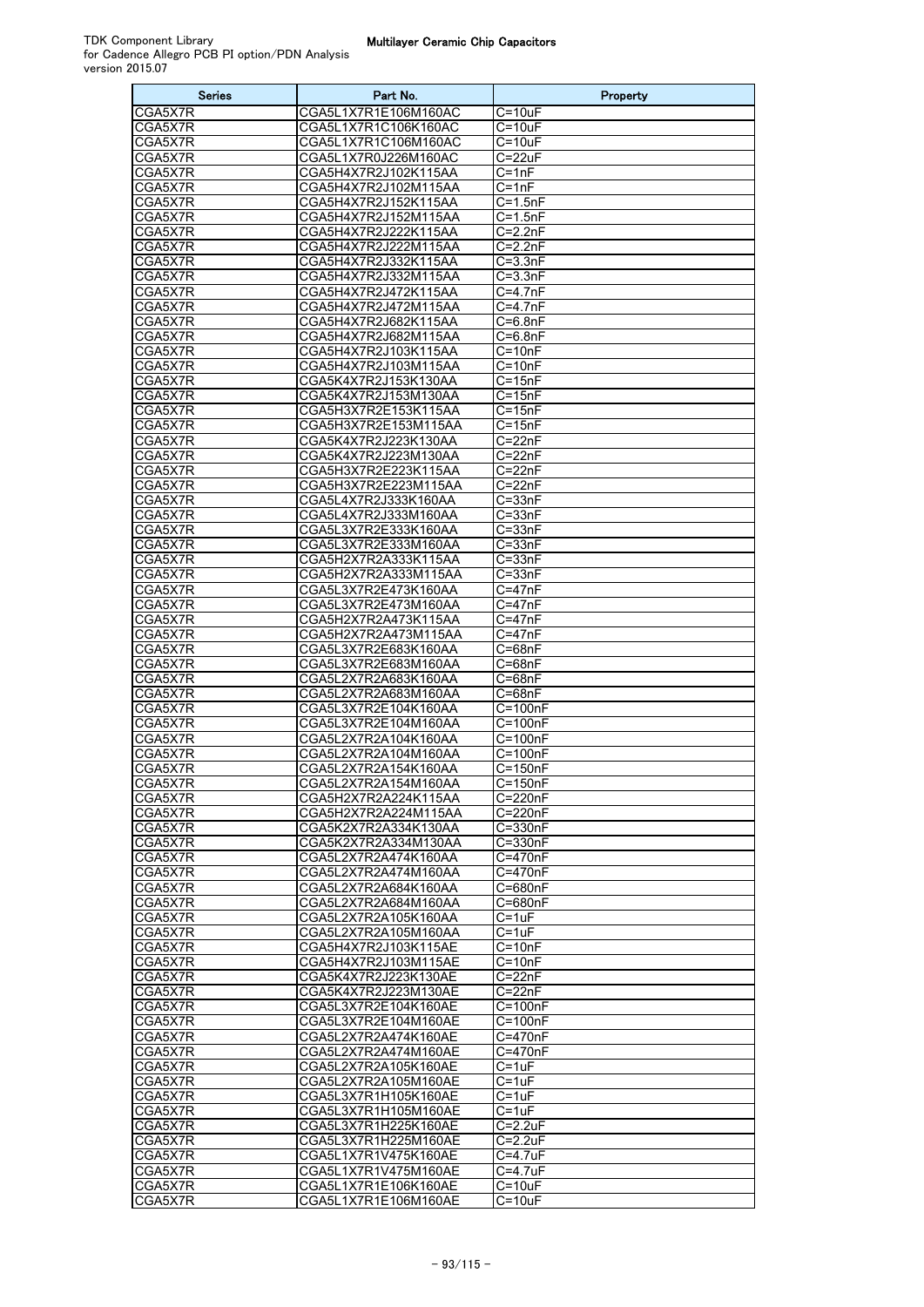| <b>Series</b>      | Part No.                                     | Property                    |
|--------------------|----------------------------------------------|-----------------------------|
| CGA5X7R            | CGA5L2X7R1H474K160AD                         | C=470nF                     |
| CGA5X7R            | CGA5L2X7R1H474M160AD                         | C=470nF                     |
| CGA5X7R            | CGA5L2X7R1H684K160AD                         | C=680nF                     |
| CGA5X7R            | CGA5L2X7R1H684M160AD                         | $C = 680nF$                 |
| CGA5X7R            | CGA5L2X7R1E105K160AD                         | $C = 1uF$                   |
| CGA5X7R            | CGA5L2X7R1E105M160AD                         | $C = 1uF$                   |
| CGA5X7R            | CGA5L2X7R1E225K160AD                         | $C = 2.2uF$                 |
| CGA5X7R            | CGA5L2X7R1E225M160AD                         | $C = 2.2uF$                 |
| CGA5X7R<br>CGA5X7R | CGA5L3X7R1C475K160AD<br>CGA5L3X7R1C475M160AD | $C = 4.7uF$<br>$C = 4.7$ uF |
| CGA5X7R            | CGA5L1X7R1E685K160AD                         | $C = 6.8$ uF                |
| CGA5X7R            | CGA5L1X7R1E685M160AD                         | $C = 6.8$ uF                |
| CGA5X7R            | CGA5L1X7R1E106K160AD                         | $C = 10uF$                  |
| CGA5X7R            | CGA5L1X7R1E106M160AD                         | $C = 10uF$                  |
| CGA6X7R            | CGA6L2X7R1H105K160AA                         | $C = 1uF$                   |
| CGA6X7R            | CGA6L2X7R1H105M160AA                         | $C = 1uF$                   |
| CGA6X7R            | CGA6M2X7R1H155K200AA                         | $C = 1.5$ uF                |
| CGA6X7R            | CGA6M2X7R1H155M200AA                         | C=1.5uF                     |
| CGA6X7R            | CGA6M3X7R1H225K200AB                         | $C=2.2uF$                   |
| CGA6X7R            | CGA6M3X7R1H225M200AB                         | $C = 2.2uF$                 |
| CGA6X7R            | CGA6P3X7R1H335K250AB                         | $C=3.3uF$                   |
| CGA6X7R            | CGA6P3X7R1H335M250AB<br>CGA6P3X7R1H475K250AB | $C = 3.3uF$                 |
| CGA6X7R<br>CGA6X7R | CGA6P3X7R1H475M250AB                         | C=4.7uF<br>$C=4.7uF$        |
| CGA6X7R            | CGA6P3X7R1E685K250AB                         | C=6.8uF                     |
| CGA6X7R            | CGA6P3X7R1E685M250AB                         | $C = 6.8$ uF                |
| CGA6X7R            | CGA6P1X7R1E106K250AC                         | C=10uF                      |
| CGA6X7R            | CGA6P1X7R1E106M250AC                         | $C = 10uF$                  |
| CGA6X7R            | CGA6M3X7R1C106K200AB                         | $C = 10uF$                  |
| CGA6X7R            | CGA6M3X7R1C106M200AB                         | $C = 10uF$                  |
| CGA6X7R            | CGA6P3X7R1C156M250AB                         | $C = 15uF$                  |
| CGA6X7R            | CGA6P1X7R1C226M250AC                         | C=22uF                      |
| CGA6X7R            | CGA6M4X7R2J473K200AA                         | C=47nF                      |
| CGA6X7R            | CGA6M4X7R2J473M200AA                         | $C = 47nF$                  |
| CGA6X7R            | CGA6M4X7R2J683K200AA                         | C=68nF                      |
| CGA6X7R            | CGA6M4X7R2J683M200AA                         | $\overline{C}$ =68nF        |
| CGA6X7R<br>CGA6X7R | CGA6M3X7R2E104K200AA<br>CGA6M3X7R2E104M200AA | C=100nF<br>C=100nF          |
| CGA6X7R            | CGA6M3X7R2E154K200AA                         | $C = 150nF$                 |
| CGA6X7R            | CGA6M3X7R2E154M200AA                         | $C = 150nF$                 |
| CGA6X7R            | CGA6M3X7R2E224K200AA                         | $\overline{C=2}$ 20nF       |
| CGA6X7R            | CGA6M3X7R2E224M200AA                         | C=220nF                     |
| CGA6X7R            | CGA6M2X7R2A334K200AA                         | C=330nF                     |
| CGA6X7R            | CGA6M2X7R2A334M200AA                         | $C = 330nF$                 |
| CGA6X7R            | CGA6M2X7R2A474K200AA                         | C=470nF                     |
| CGA6X7R            | CGA6M2X7R2A474M200AA                         | C=470nF                     |
| CGA6X7R            | CGA6L2X7R2A684K160AA<br>CGA6L2X7R2A684M160AA | C=680nF                     |
| CGA6X7R<br>CGA6X7R | CGA6M2X7R2A105K200AA                         | C=680nF<br>$C = 1uF$        |
| CGA6X7R            | CGA6M2X7R2A105M200AA                         | $C=1uF$                     |
| CGA6X7R            | CGA6M3X7R2A155K200AB                         | $C=1.5$ uF                  |
| CGA6X7R            | CGA6M3X7R2A155M200AB                         | C=1.5uF                     |
| CGA6X7R            | CGA6N3X7R2A225K230AB                         | C=2.2uF                     |
| CGA6X7R            | CGA6N3X7R2A225M230AB                         | $C = 2.2uF$                 |
| CGA6X7R            | CGA6M4X7R2J473K200AE                         | $C = 47nF$                  |
| CGA6X7R            | CGA6M4X7R2J473M200AE                         | C=47nF                      |
| CGA6X7R            | CGA6M3X7R2E104K200AE                         | $\overline{C=100nF}$        |
| CGA6X7R            | CGA6M3X7R2E104M200AE                         | C=100nF                     |
| CGA6X7R            | CGA6M3X7R2E224K200AE                         | $C=220nF$                   |
| CGA6X7R            | CGA6M3X7R2E224M200AE<br>CGA6N3X7R2A225K230AE | C=220nF                     |
| CGA6X7R<br>CGA6X7R | CGA6N3X7R2A225M230AE                         | C=2.2uF<br>$C = 2.2uF$      |
| CGA6X7R            | CGA6L2X7R1H105K160AD                         | C=1uF                       |
| CGA6X7R            | CGA6L2X7R1H105M160AD                         | $C = 1uF$                   |
| CGA6X7R            | CGA6M2X7R1H155K200AD                         | $C = 1.5$ uF                |
| CGA6X7R            | CGA6M2X7R1H155M200AD                         | $C = 1.5$ uF                |
| CGA6X7R            | CGA6P3X7R1H475K250AD                         | C=4.7uF                     |
| CGA6X7R            | CGA6P3X7R1H475M250AD                         | C=4.7uF                     |
| CGA6X7R            | CGA6M2X7R1E475K200AD                         | $C = 4.7uF$                 |
| CGA6X7R            | CGA6M2X7R1E475M200AD                         | C=4.7uF                     |
| CGA7X7R            | CGA7K1X7R3D471K130KA                         | C=470pF                     |
| CGA7X7R            | CGA7K1X7R3D471M130KA                         | $C = 470pF$                 |
| CGA7X7R            | CGA7K1X7R3A471K130KA<br>CGA7K1X7R3A471M130KA | C=470pF<br>$C=470pF$        |
| CGA7X7R            |                                              |                             |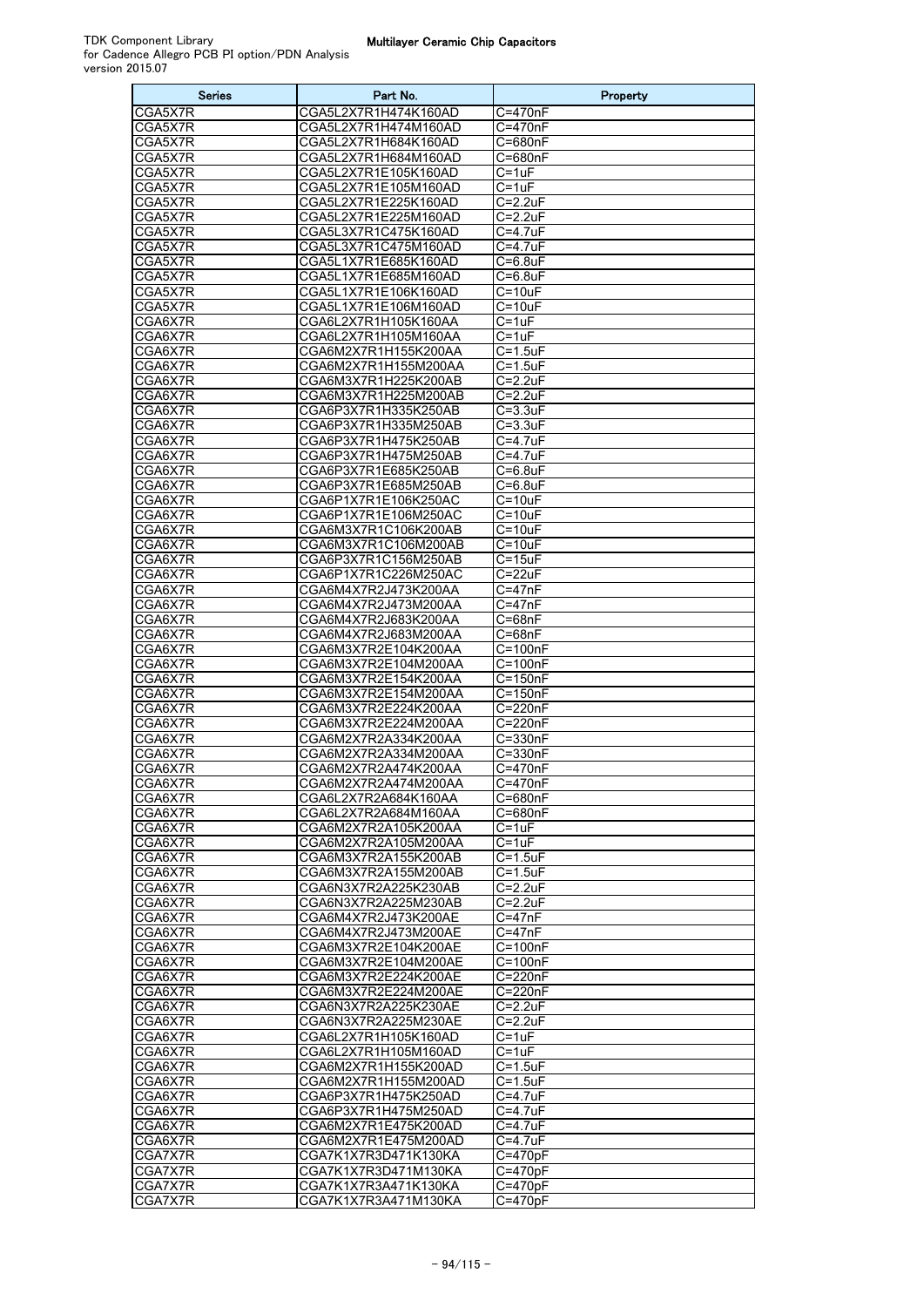| <b>Series</b>      | Part No.                                     | Property                   |
|--------------------|----------------------------------------------|----------------------------|
| CGA7X7R            | CGA7K1X7R3D102K130KA                         | $C = 1nF$                  |
| CGA7X7R            | CGA7K1X7R3D102M130KA                         | C=1nF                      |
| CGA7X7R            | CGA7K1X7R3A102K130KA                         | C=1nF                      |
| CGA7X7R            | CGA7K1X7R3A102M130KA                         | $C = 1nF$                  |
| CGA7X7R            | CGA7K1X7R3D102K130KE                         | $C = 1nF$                  |
| CGA7X7R            | CGA7K1X7R3D102M130KE                         | $C = 1nF$                  |
| CGA8X7R            | CGA8L2X7R1H155K160KA                         | $C = 1.5$ uF               |
| CGA8X7R            | CGA8L2X7R1H225K160KA                         | $C = 2.2uF$                |
| CGA8X7R            | CGA8M2X7R1H335K200KA                         | $C = 3.3uF$                |
| CGA8X7R<br>CGA8X7R | CGA8M3X7R1H475K200KB<br>CGA8L2X7R1E475K160KA | $C = 4.7uF$<br>$C = 4.7uF$ |
| CGA8X7R            | CGA8L2X7R1E475M160KA                         | $C = 4.7$ uF               |
| CGA8X7R            | CGA8P3X7R1H685K250KB                         | $C = 6.8uF$                |
| CGA8X7R            | CGA8P2X7R1E106K250KA                         | $C = 10uF$                 |
| CGA8X7R            | CGA8Q3X7R1E156M280KB                         | $C = 15uF$                 |
| CGA8X7R            | CGA8P1X7R1E226M250KC                         | $C = 22uF$                 |
| CGA8X7R            | CGA8N3X7R1C226M230KB                         | $C = 22uF$                 |
| CGA8X7R            | CGA8P1X7R1C336M250KC                         | $C = 33uF$                 |
| CGA8X7R            | CGA8L4X7R2J683K160KA                         | $C = 68nF$                 |
| CGA8X7R            | CGA8L4X7R2J683M160KA                         | $C = 68nF$                 |
| CGA8X7R            | CGA8N4X7R2J104K230KA                         | $C = 100nF$                |
| CGA8X7R            | CGA8N4X7R2J104M230KA                         | $C = 100nF$                |
| CGA8X7R            | CGA8L3X7R2E154K160KA                         | $C = 150nF$                |
| CGA8X7R            | CGA8L3X7R2E154M160KA                         | $C = 150nF$                |
| CGA8X7R            | CGA8N3X7R2E224K230KA                         | C=220nF                    |
| CGA8X7R            | CGA8N3X7R2E224M230KA                         | C=220nF                    |
| CGA8X7R            | CGA8N3X7R2E334K230KA<br>CGA8N3X7R2E334M230KA | C=330nF                    |
| CGA8X7R<br>CGA8X7R | CGA8N3X7R2E474K230KA                         | C=330nF<br>C=470nF         |
| CGA8X7R            | CGA8N3X7R2E474M230KA                         | C=470nF                    |
| CGA8X7R            | CGA8N2X7R2A684K230KA                         | C=680nF                    |
| CGA8X7R            | CGA8N2X7R2A684M230KA                         | C=680nF                    |
| CGA8X7R            | CGA8N2X7R2A105K230KA                         | $C = 1uF$                  |
| CGA8X7R            | CGA8N2X7R2A105M230KA                         | $C=1uF$                    |
| CGA8X7R            | CGA8N2X7R2A155K230KA                         | $C = 1.5$ uF               |
| CGA8X7R            | CGA8N2X7R2A155M230KA                         | $C=1.5$ uF                 |
| CGA8X7R            | CGA8N2X7R2A225K230KA                         | $C = 2.2uF$                |
| CGA8X7R            | CGA8N2X7R2A225M230KA                         | C=2.2uF                    |
| CGA8X7R            | CGA8K1X7R3D222K130KA                         | $C=2.2nF$                  |
| CGA8X7R            | CGA8K1X7R3D222M130KA                         | $C = 2.2nF$                |
| CGA8X7R            | CGA8L1X7R3A472K160KA                         | $C = 4.7nF$                |
| CGA8X7R            | CGA8L1X7R3A472M160KA                         | $C = 4.7nF$                |
| CGA8X7R<br>CGA8X7R | CGA8M1X7R3A103K200KA<br>CGA8M1X7R3A103M200KA | $C = 10nF$<br>$C=10nF$     |
| CGA8X7R            | CGA8K1X7R3D222K130KE                         | $C = 2.2nF$                |
| CGA8X7R            | CGA8K1X7R3D222M130KE                         | $C = 2.2nF$                |
| CGA8X7R            | CGA8N3X7R2E474K230KE                         | C=470nF                    |
| CGA8X7R            | CGA8N3X7R2E474M230KE                         | C=470nF                    |
| CGA9X7R            | CGA9M2X7R1H475K200KA                         | $C = 4.7uF$                |
| CGA9X7R            | CGA9P2X7R1H685K250KA                         | $C = 6.8$ uF               |
| CGA9X7R            | CGA9N3X7R1H106K230KB                         | $C = 10uF$                 |
| CGA9X7R            | CGA9M2X7R1E106M200KA                         | $C = 10uF$                 |
| CGA9X7R            | CGA9N2X7R1E156M230KA                         | $C = 15uF$                 |
| CGA9X7R            | CGA9P2X7R1E226M250KA                         | $C = 22uF$                 |
| CGA9X7R            | CGA9N3X7R1C476M230KB                         | $C = 47uF$                 |
| CGA9X7R            | CGA9L4X7R2J154K160KA                         | $C = 150nF$                |
| CGA9X7R            | CGA9L4X7R2J154M160KA                         | $C = 150nF$                |
| CGA9X7R            | CGA9N4X7R2J224K230KA                         | $C=220nF$                  |
| CGA9X7R<br>CGA9X7R | CGA9N4X7R2J224M230KA<br>CGA9L3X7R2E334K160KA | $C=220nF$<br>C=330nF       |
| CGA9X7R            | CGA9L3X7R2E334M160KA                         | C=330nF                    |
| CGA9X7R            | CGA9N3X7R2E474K230KA                         | C=470nF                    |
| CGA9X7R            | CGA9N3X7R2E474M230KA                         | C=470nF                    |
| CGA9X7R            | CGA9N3X7R2E684K230KA                         | $C = 680nF$                |
| CGA9X7R            | CGA9N3X7R2E684M230KA                         | C=680nF                    |
| CGA9X7R            | CGA9L2X7R2A684K160KA                         | C=680nF                    |
| CGA9X7R            | CGA9L2X7R2A684M160KA                         | C=680nF                    |
| CGA9X7R            | CGA9N3X7R2E105K230KA                         | $C = 1uF$                  |
| CGA9X7R            | CGA9N3X7R2E105M230KA                         | $C = 1uF$                  |
| CGA9X7R            | CGA9N2X7R2A105K230KA                         | C=1uF                      |
| CGA9X7R            | CGA9N2X7R2A105M230KA                         | $\overline{C}$ =1uF        |
| CGA9X7R            | CGA9N2X7R2A155K230KA                         | $C = 1.5$ u $F$            |
| CGA9X7R            | CGA9N2X7R2A155M230KA                         | $C = 1.5$ uF               |
| CGA9X7R            | CGA9N2X7R2A225K230KA                         | C=2.2uF                    |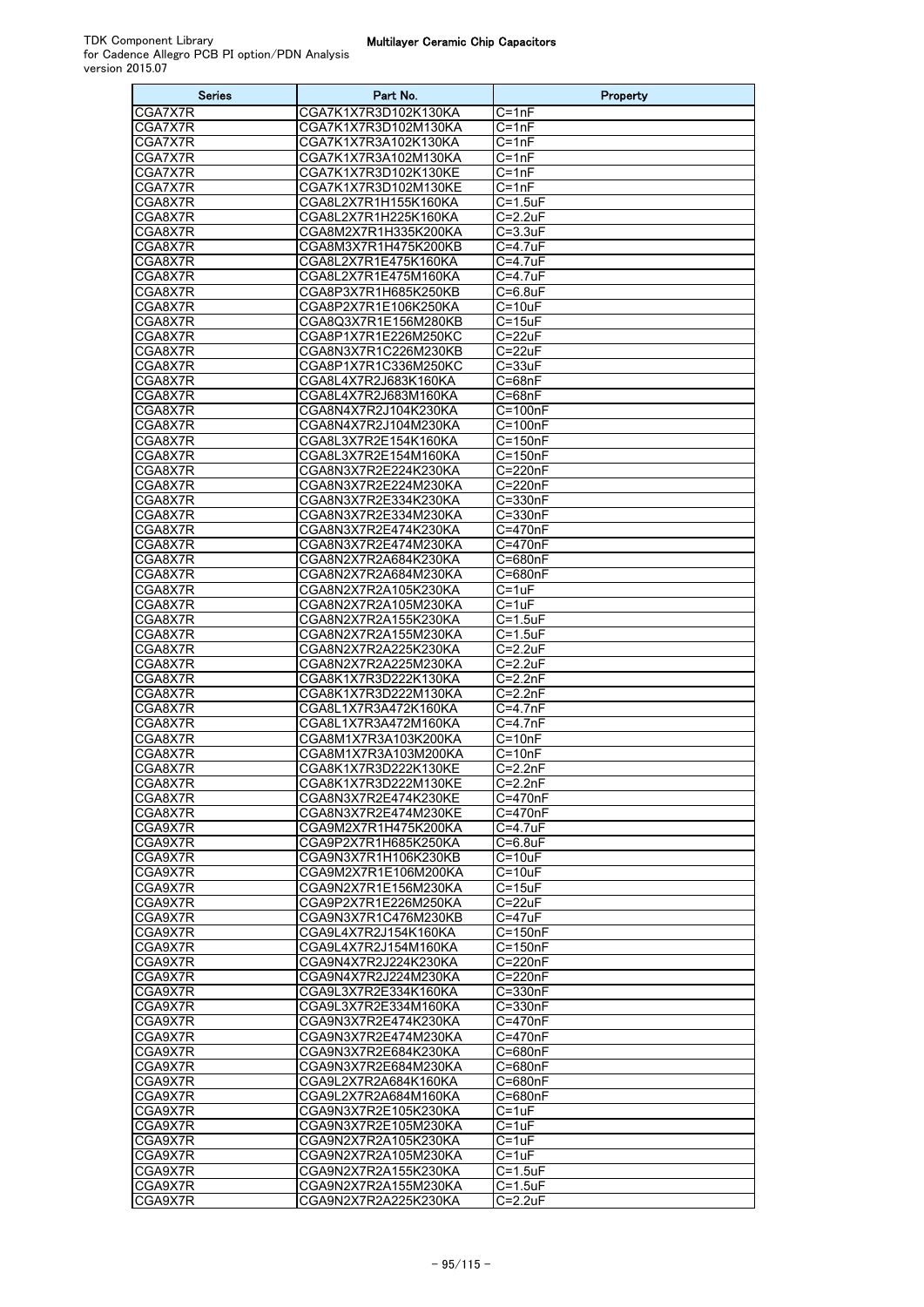| <b>Series</b>      | Part No.                                     | Property                 |
|--------------------|----------------------------------------------|--------------------------|
| CGA9X7R            | CGA9N2X7R2A225M230KA                         | $C = 2.2uF$              |
| CGA9X7R            | CGA9N2X7R2A335K230KA                         | $C = 3.3uF$              |
| CGA9X7R            | CGA9N2X7R2A335M230KA                         | $C = 3.3uF$              |
| CGA9X7R            | CGA9N2X7R2A475K230KA                         | $C = 4.7$ u $F$          |
| CGA9X7R            | CGA9N2X7R2A475M230KA                         | $C = 4.7uF$              |
| CGA9X7R            | CGA9N3X7R2E105K230KE                         | $C = 1uF$                |
| CGA9X7R            | CGA9N3X7R2E105M230KE                         | $C = 1uF$                |
| CGA2X7S            | CGA2B1X7S1C334K050BC                         | C=330nF<br>$C = 330nF$   |
| CGA2X7S<br>CGA2X7S | CGA2B1X7S1C334M050BC<br>CGA2B3X7S1A334K050BB | $C = 330nF$              |
| CGA2X7S            | CGA2B3X7S1A334M050BB                         | C=330nF                  |
| CGA2X7S            | CGA2B1X7S1C474K050BC                         | C=470nF                  |
| CGA2X7S            | CGA2B1X7S1C474M050BC                         | C=470nF                  |
| CGA2X7S            | CGA2B3X7S1A474K050BB                         | C=470nF                  |
| CGA2X7S            | CGA2B3X7S1A474M050BB                         | C=470nF                  |
| CGA2X7S            | CGA2B3X7S2A102K050BB                         | $C = 1nF$                |
| CGA2X7S            | CGA2B3X7S2A102M050BB                         | $C = 1nF$                |
| CGA2X7S            | CGA2B3X7S2A152K050BB                         | $C = 1.5nF$              |
| CGA2X7S            | CGA2B3X7S2A152M050BB                         | $C = 1.5nF$              |
| CGA2X7S            | CGA2B3X7S2A222K050BB                         | $C = 2.2nF$              |
| CGA2X7S            | CGA2B3X7S2A222M050BB                         | $C = 2.2nF$              |
| CGA2X7S            | CGA2B3X7S2A332K050BB<br>CGA2B3X7S2A332M050BB | $C = 3.3nF$              |
| CGA2X7S<br>CGA2X7S | CGA2B3X7S2A472K050BB                         | $C = 3.3nF$<br>$C=4.7nF$ |
| CGA2X7S            | CGA2B3X7S2A472M050BB                         | $C = 4.7nF$              |
| CGA2X7S            | CGA2B3X7S2A682K050BB                         | $C = 6.8nF$              |
| CGA2X7S            | CGA2B3X7S2A682M050BB                         | $C = 6.8nF$              |
| CGA2X7S            | CGA2B3X7S2A103K050BB                         | $C = 10nF$               |
| CGA2X7S            | CGA2B3X7S2A103M050BB                         | $C = 10nF$               |
| CGA3X7S            | CGA3E3X7S1A225K080AB                         | $C = 2.2uF$              |
| CGA3X7S            | CGA3E3X7S1A225M080AB                         | $C = 2.2uF$              |
| CGA3X7S            | CGA3E3X7S2A333K080AB                         | $C = 33nF$               |
| CGA3X7S            | CGA3E3X7S2A333M080AB                         | $C = 33nF$               |
| CGA3X7S            | CGA3E3X7S2A473K080AB                         | $C = 47nF$               |
| CGA3X7S            | CGA3E3X7S2A473M080AB                         | $C = 47nF$               |
| CGA3X7S            | CGA3E3X7S2A683K080AB                         | $C = 68nF$               |
| CGA3X7S            | CGA3E3X7S2A683M080AB                         | $C = 68nF$               |
| CGA3X7S<br>CGA3X7S | CGA3E3X7S2A104K080AB<br>CGA3E3X7S2A104M080AB | C=100nF<br>C=100nF       |
| CGA4X7S            | CGA4J3X7S1A685K125AB                         | $C=6.8$ uF               |
| CGA4X7S            | CGA4J3X7S1A685M125AB                         | $\overline{C}$ =6.8uF    |
| CGA4X7S            | CGA4J3X7S1A106K125AB                         | $C = 10uF$               |
| CGA4X7S            | CGA4J3X7S1A106M125AB                         | $C = 10uF$               |
| CGA4X7S            | CGA4J3X7S2A334K125AB                         | $C = 330nF$              |
| CGA4X7S            | CGA4J3X7S2A334M125AB                         | C=330nF                  |
| CGA4X7S            | CGA4J3X7S2A474K125AB                         | $C = 470nF$              |
| CGA4X7S            | CGA4J3X7S2A474M125AB                         | C=470nF                  |
| CGA4X7S            | CGA4J3X7S2A684K125AB                         | C=680nF                  |
| CGA4X7S            | CGA4J3X7S2A684M125AB                         | C=680nF                  |
| CGA4X7S            | CGA4J3X7S2A105K125AB                         | $C = 1uF$                |
| CGA4X7S<br>CGA4X7S | CGA4J3X7S2A105M125AB<br>CGA4F3X7S2A224K085AE | C=1uF<br>C=220nF         |
| CGA4X7S            | CGA4F3X7S2A224M085AE                         | $C=220nF$                |
| CGA4X7S            | CGA4J3X7S2A474K125AE                         | C=470nF                  |
| CGA4X7S            | CGA4J3X7S2A474M125AE                         | C=470nF                  |
| CGA4X7S            | CGA4J3X7S2A105K125AE                         | $\overline{C}$ =1uF      |
| CGA4X7S            | CGA4J3X7S2A105M125AE                         | $C = 1uF$                |
| CGA5X7S            | CGA5L3X7S2A155K160AB                         | C=1.5uF                  |
| CGA5X7S            | CGA5L3X7S2A155M160AB                         | $C=1.5$ uF               |
| CGA5X7S            | CGA5L3X7S2A225K160AB                         | $C = 2.2uF$              |
| CGA5X7S            | CGA5L3X7S2A225M160AB                         | C=2.2uF                  |
| CGA5X7S            | CGA5L3X7S2A335K160AB                         | C=3.3uF                  |
| CGA5X7S            | CGA5L3X7S2A335M160AB                         | $C = 3.3uF$              |
| CGA5X7S            | CGA5L3X7S2A225K160AE<br>CGA5L3X7S2A225M160AE | $C=2.2uF$                |
| CGA5X7S            | CGA6N3X7S1H475K230AB                         | $C = 2.2uF$              |
| CGA6X7S<br>CGA6X7S | CGA6P3X7S1H685K250AB                         | C=4.7uF<br>$C = 6.8$ uF  |
| CGA6X7S            | CGA6P3X7S1H685M250AB                         | C=6.8uF                  |
| CGA6X7S            | CGA6P3X7S1H106K250AB                         | $C=10uF$                 |
| CGA6X7S            | CGA6P3X7S1H106M250AB                         | $C = 10uF$               |
| CGA6X7S            | CGA6P1X7S0J336M250AC                         | C=33uF                   |
| CGA6X7S            | CGA6P1X7S0J476M250AC                         | $C = 47uF$               |
| CGA6X7S            | CGA6M3X7S2A335K200AB                         | $C = 3.3uF$              |
| CGA6X7S            | CGA6M3X7S2A335M200AB                         | C=3.3uF                  |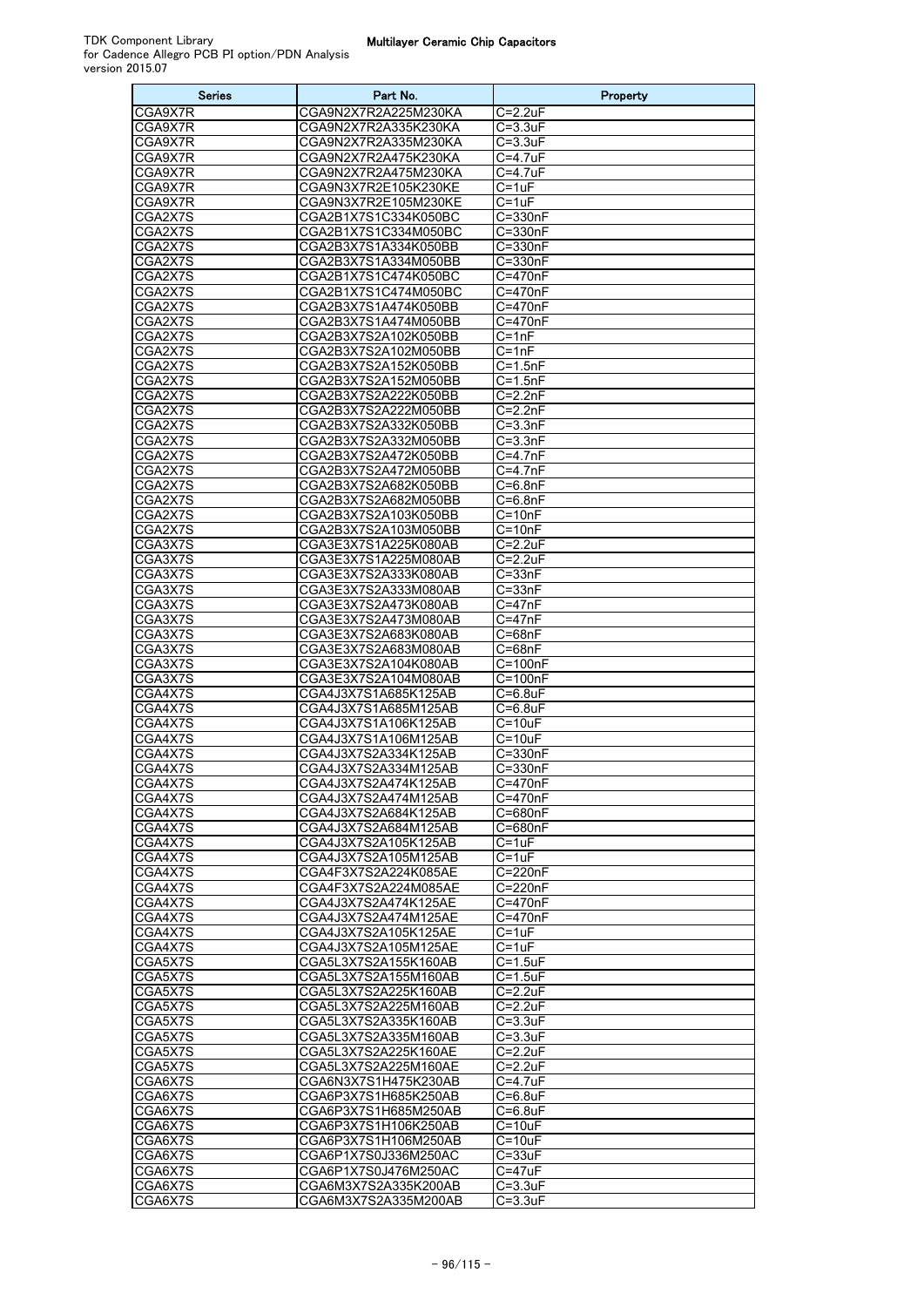| <b>Series</b>      | Part No.                                     | Property                  |
|--------------------|----------------------------------------------|---------------------------|
| CGA6X7S            | CGA6M3X7S2A475K200AB                         | $C=4.7$ uF                |
| CGA6X7S            | CGA6M3X7S2A475M200AB                         | $C = 4.7$ uF              |
| CGA6X7S            | CGA6M3X7S2A475K200AE                         | C=4.7uF                   |
| CGA6X7S            | CGA6M3X7S2A475M200AE                         | C=4.7uF                   |
| CGA6X7S            | CGA6N3X7S1H475K230AE                         | C=4.7uF                   |
| CGA6X7S            | CGA6N3X7S1H475M230AE                         | C=4.7uF                   |
| CGA6X7S            | CGA6P3X7S1H106K250AE                         | $C = 10uF$                |
| CGA6X7S<br>CGA8X7S | CGA6P3X7S1H106M250AE<br>CGA8M3X7S2A335K200KB | $C = 10uF$<br>$C = 3.3uF$ |
| CGA8X7S            | CGA8M3X7S2A335M200KB                         | $C = 3.3uF$               |
| CGA8X7S            | CGA8N3X7S2A475K230KB                         | C=4.7uF                   |
| CGA8X7S            | CGA8N3X7S2A475M230KB                         | C=4.7uF                   |
| CGA9X7S            | CGA9M3X7S2A685K200KB                         | $C = 6.8$ uF              |
| CGA9X7S            | CGA9M3X7S2A685M200KB                         | $C = 6.8$ uF              |
| CGA9X7S            | CGA9N3X7S2A106K230KB                         | $C = 10uF$                |
| CGA9X7S            | CGA9N3X7S2A106M230KB                         | $C = 10uF$                |
| CGA9X7S            | CGA9P3X7S2A156M250KB                         | C=15uF                    |
| CGA9X7S            | CGA9N3X7S2A106K230KE                         | $C = 10uF$                |
| CGA9X7S            | CGA9N3X7S2A106M230KE                         | $C = 10uF$                |
| CGA4X7T            | CGA4J4X7T2W223K125AA                         | C=22nF                    |
| CGA4X7T            | CGA4J4X7T2W223M125AA                         | $C = 22nF$                |
| CGA4X7T            | CGA4J4X7T2W333K125AA                         | $C = 33nF$                |
| CGA4X7T<br>CGA4X7T | CGA4J4X7T2W333M125AA<br>CGA4J3X7T2E333K125AA | $C = 33nF$<br>C=33nF      |
| CGA4X7T            | CGA4J3X7T2E333M125AA                         | $C = 33nF$                |
| CGA4X7T            | CGA4J4X7T2W473K125AA                         | C=47nF                    |
| CGA4X7T            | CGA4J4X7T2W473M125AA                         | C=47nF                    |
| CGA4X7T            | CGA4J3X7T2E473K125AA                         | C=47nF                    |
| CGA4X7T            | CGA4J3X7T2E473M125AA                         | $C=47nF$                  |
| CGA4X7T            | CGA4J3X7T2E683K125AA                         | $C = 68nF$                |
| CGA4X7T            | CGA4J3X7T2E683M125AA                         | $C = 68nF$                |
| CGA4X7T            | CGA4J3X7T2E104K125AA                         | C=100nF                   |
| CGA4X7T            | CGA4J3X7T2E104M125AA                         | C=100nF                   |
| CGA4X7T            | CGA4F4X7T2W103K085AE                         | $C = 10nF$                |
| CGA4X7T            | CGA4F4X7T2W103M085AE                         | $C = 10nF$                |
| CGA4X7T            | CGA4J4X7T2W223K125AE                         | $\overline{C=2}$ 2nF      |
| CGA4X7T<br>CGA4X7T | CGA4J4X7T2W223M125AE<br>CGA4J4X7T2W473K125AE | C=22nF<br>C=47nF          |
| CGA4X7T            | CGA4J4X7T2W473M125AE                         | $C=47nF$                  |
| CGA4X7T            | CGA4J3X7T2E473K125AE                         | $C = 47nF$                |
| CGA4X7T            | CGA4J3X7T2E473M125AE                         | $C = 47nF$                |
| CGA4X7T            | CGA4J3X7T2E104K125AE                         | $C=100nF$                 |
| CGA4X7T            | CGA4J3X7T2E104M125AE                         | C=100nF                   |
| CGA5X7T            | CGA5H1X7T2J223K115AC                         | $C = 22nF$                |
| CGA5X7T            | CGA5H1X7T2J223M115AC                         | C=22nF                    |
| CGA5X7T            | CGA5H1X7T2J333K115AC                         | $C = 33nF$                |
| CGA5X7T            | CGA5H1X7T2J333M115AC                         | C=33nF                    |
| CGA5X7T<br>CGA5X7T | CGA5L1X7T2J473K160AC<br>CGA5L1X7T2J473M160AC | C=47nF<br>$C = 47nF$      |
| CGA5X7T            | CGA5K4X7T2W683K130AA                         | $C = 68nF$                |
| CGA5X7T            | CGA5K4X7T2W683M130AA                         | C=68nF                    |
| CGA5X7T            | CGA5L4X7T2W104K160AA                         | C=100nF                   |
| CGA5X7T            | CGA5L4X7T2W104M160AA                         | C=100nF                   |
| CGA5X7T            | CGA5K3X7T2E154K130AA                         | $C=150nF$                 |
| CGA5X7T            | CGA5K3X7T2E154M130AA                         | $C = 150nF$               |
| CGA5X7T            | CGA5L3X7T2E224K160AA                         | C=220nF                   |
| CGA5X7T            | CGA5L3X7T2E224M160AA                         | C=220nF                   |
| CGA5X7T            | CGA5L1X7T2J473K160AE                         | C=47nF                    |
| CGA5X7T            | CGA5L1X7T2J473M160AE                         | $C = 47nF$                |
| CGA5X7T            | CGA5L4X7T2W104K160AE<br>CGA5L4X7T2W104M160AE | C=100nF<br>C=100nF        |
| CGA5X7T<br>CGA5X7T | CGA5L3X7T2E224K160AE                         | C=220nF                   |
| CGA5X7T            | CGA5L3X7T2E224M160AE                         | C=220nF                   |
| CGA6X7T            | CGA6L1X7T2J104K160AC                         | $C=100nF$                 |
| CGA6X7T            | CGA6L1X7T2J104M160AC                         | C=100nF                   |
| CGA6X7T            | CGA6M1X7T2J154K200AC                         | C=150nF                   |
| CGA6X7T            | CGA6M1X7T2J154M200AC                         | C=150nF                   |
| CGA6X7T            | CGA6M4X7T2W224K200AA                         | $C = 220nF$               |
| CGA6X7T            | CGA6M4X7T2W224M200AA                         | C=220nF                   |
| CGA6X7T            | CGA6M3X7T2E334K200AA                         | C=330nF                   |
| CGA6X7T            | CGA6M3X7T2E334M200AA                         | C=330nF                   |
| CGA6X7T            | CGA6L1X7T2J104K160AE                         | C=100nF                   |
| CGA6X7T            | CGA6L1X7T2J104M160AE                         | C=100nF                   |
| CGA6X7T            | CGA6M4X7T2W224K200AE                         | C=220nF                   |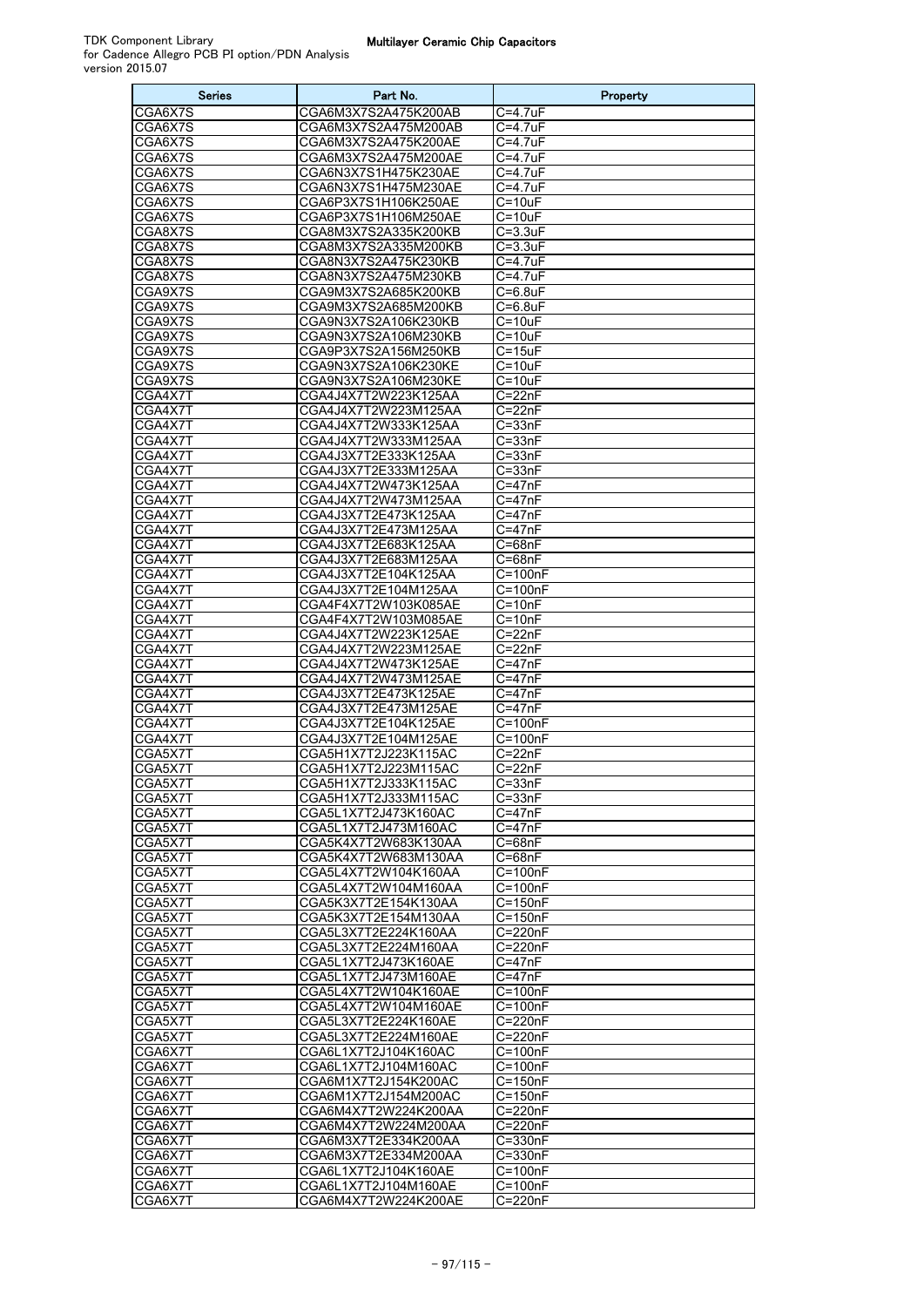| <b>Series</b>      | Part No.                                     | Property                           |
|--------------------|----------------------------------------------|------------------------------------|
| CGA6X7T            | CGA6M4X7T2W224M200AE                         | C=220nF                            |
| CGA8X7T            | CGA8L1X7T2J154K160KC                         | $C = 150nF$                        |
| CGA8X7T            | CGA8L1X7T2J154M160KC                         | $C = 150nF$                        |
| CGA8X7T            | CGA8M1X7T2J224K200KC                         | $C = 220nF$                        |
| CGA8X7T            | CGA8M1X7T2J224M200KC                         | C=220nF                            |
| CGA8X7T            | CGA8L4X7T2W334K160KA                         | C=330nF                            |
| CGA8X7T            | CGA8L4X7T2W334M160KA                         | C=330nF                            |
| CGA8X7T            | CGA8N4X7T2W474K230KA                         | C=470nF                            |
| CGA8X7T            | CGA8N4X7T2W474M230KA                         | C=470nF                            |
| CGA8X7T<br>CGA8X7T | CGA8L3X7T2E684K160KA<br>CGA8L3X7T2E684M160KA | C=680nF<br>C=680nF                 |
| CGA8X7T            | CGA8P3X7T2E105K250KA                         | $C = 1uF$                          |
| CGA8X7T            | CGA8P3X7T2E105M250KA                         | $C = 1uF$                          |
| CGA8X7T            | CGA8M1X7T2J224K200KE                         | C=220nF                            |
| CGA8X7T            | CGA8M1X7T2J224M200KE                         | $C=220nF$                          |
| CGA8X7T            | CGA8N4X7T2W474K230KE                         | C=470nF                            |
| CGA8X7T            | CGA8N4X7T2W474M230KE                         | C=470nF                            |
| CGA8X7T            | CGA8P3X7T2E105K250KE                         | $C = 1uF$                          |
| CGA8X7T            | CGA8P3X7T2E105M250KE                         | C=1uF                              |
| CGA9X7T            | CGA9M1X7T2J334K200KC                         | C=330nF                            |
| CGA9X7T            | CGA9M1X7T2J334M200KC                         | C=330nF                            |
| CGA9X7T            | CGA9P1X7T2J474K250KC<br>CGA9P1X7T2J474M250KC | C=470nF                            |
| CGA9X7T<br>CGA9X7T | CGA9M4X7T2W684K200KA                         | $C = 470nF$<br>C=680nF             |
| CGA9X7T            | CGA9M4X7T2W684M200KA                         | C=680nF                            |
| CGA9X7T            | CGA9P4X7T2W105K250KA                         | $C = 1uF$                          |
| CGA9X7T            | CGA9P4X7T2W105M250KA                         | $C = 1uF$                          |
| CGA9X7T            | CGA9M3X7T2E155K200KA                         | $C = 1.5$ uF                       |
| CGA9X7T            | CGA9M3X7T2E155M200KA                         | $C=1.5$ uF                         |
| CGA9X7T            | CGA9P3X7T2E225K250KA                         | $C = 2.2uF$                        |
| CGA9X7T            | CGA9P3X7T2E225M250KA                         | $C = 2.2uF$                        |
| CGA9X7T            | CGA9P1X7T2J474K250KE                         | C=470nF                            |
| CGA9X7T            | CGA9P1X7T2J474M250KE                         | $C = 470nF$                        |
| CGA9X7T            | CGA9P4X7T2W105K250KE                         | C=1uF                              |
| CGA9X7T            | CGA9P4X7T2W105M250KE                         | $C=1uF$                            |
| CGA9X7T            | CGA9P3X7T2E225K250KE                         | $C = 2.2uF$                        |
| CGA9X7T<br>CGA2X8R | CGA9P3X7T2E225M250KE<br>CGA2B2X8R1H151K050BA | $C = 2.2uF$<br>$C = 150pF$         |
| CGA2X8R            | CGA2B2X8R1H151M050BA                         | $C = 150pF$                        |
| CGA2X8R            | CGA2B2X8R1H221K050BA                         | $C = 220pF$                        |
| CGA2X8R            | CGA2B2X8R1H221M050BA                         | $C=220pF$                          |
| CGA2X8R            | CGA2B2X8R1H331K050BA                         | $C = 330pF$                        |
| CGA2X8R            | CGA2B2X8R1H331M050BA                         | $C = 330pF$                        |
| CGA2X8R            | CGA2B2X8R1H471K050BA                         | C=470pF                            |
| CGA2X8R            | CGA2B2X8R1H471M050BA                         | $C = 470pF$                        |
| CGA2X8R            | CGA2B2X8R1H681K050BA                         | $C = 680pF$                        |
| CGA2X8R            | CGA2B2X8R1H681M050BA                         | $C = 680pF$                        |
| CGA2X8R            | CGA2B2X8R1H102K050BA                         | C=1nF                              |
| CGA2X8R            | CGA2B2X8R1H102M050BA<br>CGA2B2X8R1H152K050BA | $\overline{C=1}$ nF<br>$C = 1.5nF$ |
| CGA2X8R<br>CGA2X8R | CGA2B2X8R1H152M050BA                         | C=1.5nF                            |
| CGA2X8R            | CGA2B2X8R1H222K050BA                         | $C = 2.2nF$                        |
| CGA2X8R            | CGA2B2X8R1H222M050BA                         | C=2.2nF                            |
| CGA2X8R            | CGA2B2X8R1H332K050BA                         | $C=3.3nF$                          |
| CGA2X8R            | CGA2B2X8R1H332M050BA                         | $C = 3.3nF$                        |
| CGA2X8R            | CGA2B2X8R1H472K050BA                         | C=4.7nF                            |
| CGA2X8R            | CGA2B2X8R1H472M050BA                         | $C = 4.7nF$                        |
| CGA2X8R            | CGA2B3X8R1H682K050BB                         | $C = 6.8nF$                        |
| CGA2X8R            | CGA2B3X8R1H682M050BB                         | $\overline{C}$ =6.8nF              |
| CGA2X8R            | CGA2B2X8R1E682K050BA                         | $C = 6.8nF$                        |
| CGA2X8R<br>CGA2X8R | CGA2B2X8R1E682M050BA<br>CGA2B3X8R1H103K050BB | C=6.8nF<br>$C = 10nF$              |
| CGA2X8R            | CGA2B3X8R1H103M050BB                         | $C = 10nF$                         |
| CGA2X8R            | CGA2B2X8R1E103K050BA                         | $C = 10nF$                         |
| CGA2X8R            | CGA2B2X8R1E103M050BA                         | $C = 10nF$                         |
| CGA2X8R            | CGA2B3X8R1E153K050BB                         | C=15nF                             |
| CGA2X8R            | CGA2B3X8R1E153M050BB                         | $C = 15nF$                         |
| CGA2X8R            | CGA2B3X8R1E223K050BB                         | C=22nF                             |
| CGA2X8R            | CGA2B3X8R1E223M050BB                         | $C=22nF$                           |
| CGA2X8R            | CGA2B3X8R1C333K050BB                         | $C = 33nF$                         |
| CGA2X8R            | CGA2B3X8R1C333M050BB                         | C=33nF                             |
| CGA2X8R            | CGA2B3X8R1C473K050BB                         | $C = 47nF$                         |
| CGA2X8R            | CGA2B3X8R1C473M050BB                         | $C = 47nF$                         |
| CGA2X8R            | CGA2B2X8R1H151K050BD                         | $C = 150pF$                        |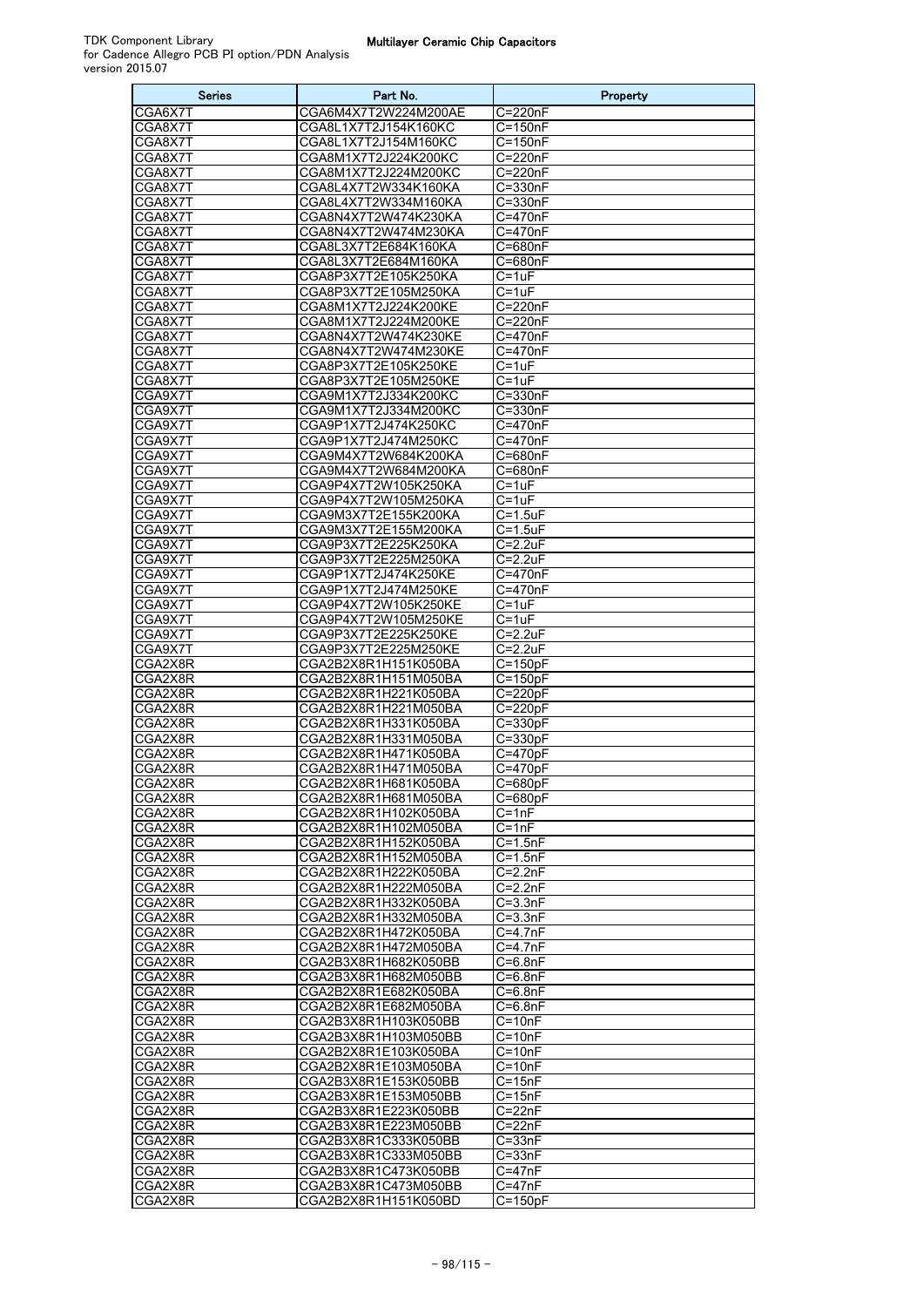| <b>Series</b>      | Part No.                                     | Property                            |
|--------------------|----------------------------------------------|-------------------------------------|
| CGA2X8R            | CGA2B2X8R1H151M050BD                         | $C=150pF$                           |
| CGA2X8R            | CGA2B2X8R1H221K050BD                         | $C=220pF$                           |
| CGA2X8R            | CGA2B2X8R1H221M050BD                         | $C = 220pF$                         |
| CGA2X8R            | CGA2B2X8R1H331K050BD                         | C=330pF                             |
| CGA2X8R            | CGA2B2X8R1H331M050BD                         | $C = 330pF$                         |
| CGA2X8R<br>CGA2X8R | CGA2B2X8R1H471K050BD<br>CGA2B2X8R1H471M050BD | $C=470pF$                           |
| CGA2X8R            | CGA2B2X8R1H681K050BD                         | $C = 470pF$<br>C=680pF              |
| CGA2X8R            | CGA2B2X8R1H681M050BD                         | C=680pF                             |
| CGA2X8R            | CGA2B2X8R1H102K050BD                         | $C = 1nF$                           |
| CGA2X8R            | CGA2B2X8R1H102M050BD                         | $C = 1nF$                           |
| CGA2X8R            | CGA2B2X8R1H152K050BD                         | $C = 1.5nF$                         |
| CGA2X8R            | CGA2B2X8R1H152M050BD                         | $C = 1.5nF$                         |
| CGA2X8R            | CGA2B2X8R1H222K050BD                         | $C=2.2nF$                           |
| CGA2X8R            | CGA2B2X8R1H222M050BD                         | C=2.2nF                             |
| CGA2X8R            | CGA2B2X8R1H332K050BD                         | $C = 3.3nF$                         |
| CGA2X8R            | CGA2B2X8R1H332M050BD                         | $C = 3.3nF$                         |
| CGA2X8R            | CGA2B2X8R1H472K050BD                         | C=4.7nF                             |
| CGA2X8R            | CGA2B2X8R1H472M050BD                         | C=4.7nF                             |
| CGA2X8R<br>CGA2X8R | CGA2B3X8R1H682K050BD<br>CGA2B3X8R1H682M050BD | C=6.8nF<br>$\overline{C}$ =6.8nF    |
| CGA2X8R            | CGA2B2X8R1E682K050BD                         | $C = 6.8nF$                         |
| CGA2X8R            | CGA2B2X8R1E682M050BD                         | C=6.8nF                             |
| CGA2X8R            | CGA2B3X8R1H103K050BD                         | $C = 10nF$                          |
| CGA2X8R            | CGA2B3X8R1H103M050BD                         | $C = 10nF$                          |
| CGA2X8R            | CGA2B2X8R1E103K050BD                         | $C = 10nF$                          |
| CGA2X8R            | CGA2B2X8R1E103M050BD                         | $C = 10nF$                          |
| CGA2X8R            | CGA2B3X8R1E153K050BD                         | $C = 15nF$                          |
| CGA2X8R            | CGA2B3X8R1E153M050BD                         | $C = 15nF$                          |
| CGA2X8R            | CGA2B3X8R1E223K050BD                         | C=22nF                              |
| CGA2X8R            | CGA2B3X8R1E223M050BD                         | $C = 22nF$                          |
| CGA2X8R<br>CGA2X8R | CGA2B3X8R1C333K050BD<br>CGA2B3X8R1C333M050BD | $C = 33nF$<br>$C = 33nF$            |
| CGA2X8R            | CGA2B3X8R1C473K050BD                         | $C = 47nF$                          |
| CGA2X8R            | CGA2B3X8R1C473M050BD                         | $C = 47nF$                          |
| CGA3X8R            | CGA3E2X8R2A102K080AA                         | $C = 1nF$                           |
| CGA3X8R            | CGA3E2X8R2A102M080AA                         | $\overline{C}$ =1nF                 |
| CGA3X8R            | CGA3E2X8R1H102K080AA                         | C=1nF                               |
| CGA3X8R            | CGA3E2X8R1H102M080AA                         | $C = 1nF$                           |
| CGA3X8R            | CGA3E2X8R2A152K080AA                         | $C = 1.5nF$                         |
| CGA3X8R<br>CGA3X8R | CGA3E2X8R2A152M080AA<br>CGA3E2X8R1H152K080AA | $\overline{C=1}.5nF$<br>$C = 1.5nF$ |
| CGA3X8R            | CGA3E2X8R1H152M080AA                         | $C=1.5nF$                           |
| CGA3X8R            | CGA3E2X8R2A222K080AA                         | $C=2.2nF$                           |
| CGA3X8R            | CGA3E2X8R2A222M080AA                         | C=2.2nF                             |
| CGA3X8R            | CGA3E2X8R1H222K080AA                         | $C = 2.2nF$                         |
| CGA3X8R            | CGA3E2X8R1H222M080AA                         | $C = 2.2nF$                         |
| CGA3X8R            | CGA3E2X8R2A332K080AA                         | $C = 3.3nF$                         |
| CGA3X8R            | CGA3E2X8R2A332M080AA                         | $\overline{C}$ =3.3nF               |
| CGA3X8R            | CGA3E2X8R1H332K080AA                         | $C = 3.3nF$                         |
| CGA3X8R            | CGA3E2X8R1H332M080AA<br>CGA3E2X8R2A472K080AA | C=3.3nF                             |
| CGA3X8R<br>CGA3X8R | CGA3E2X8R2A472M080AA                         | C=4.7nF<br>C=4.7nF                  |
| CGA3X8R            | CGA3E2X8R1H472K080AA                         | $C=4.7nF$                           |
| CGA3X8R            | CGA3E2X8R1H472M080AA                         | $C = 4.7nF$                         |
| CGA3X8R            | CGA3E2X8R2A682K080AA                         | $C = 6.8nF$                         |
| CGA3X8R            | CGA3E2X8R2A682M080AA                         | C=6.8nF                             |
| CGA3X8R            | CGA3E2X8R1H682K080AA                         | C=6.8nF                             |
| CGA3X8R            | CGA3E2X8R1H682M080AA                         | C=6.8nF                             |
| CGA3X8R            | CGA3E2X8R2A103K080AA                         | C=10nF                              |
| CGA3X8R            | CGA3E2X8R2A103M080AA                         | $C = 10nF$                          |
| CGA3X8R            | CGA3E2X8R1H103K080AA<br>CGA3E2X8R1H103M080AA | $C = 10nF$                          |
| CGA3X8R<br>CGA3X8R | CGA3E2X8R2A153K080AA                         | C=10nF<br>$C = 15nF$                |
| CGA3X8R            | CGA3E2X8R2A153M080AA                         | $C = 15nF$                          |
| CGA3X8R            | CGA3E2X8R1H153K080AA                         | C=15nF                              |
| CGA3X8R            | CGA3E2X8R1H153M080AA                         | $C = 15nF$                          |
| CGA3X8R            | CGA3E3X8R2A223K080AB                         | C=22nF                              |
| CGA3X8R            | CGA3E3X8R2A223M080AB                         | $C = 22nF$                          |
| CGA3X8R            | CGA3E2X8R1H223K080AA                         | $C = 22nF$                          |
| CGA3X8R            | CGA3E2X8R1H223M080AA                         | C=22nF                              |
| CGA3X8R            | CGA3E3X8R2A333K080AB                         | C=33nF                              |
| CGA3X8R<br>CGA3X8R | CGA3E3X8R2A333M080AB<br>CGA3E2X8R1H333K080AA | $C = 33nF$<br>C=33nF                |
|                    |                                              |                                     |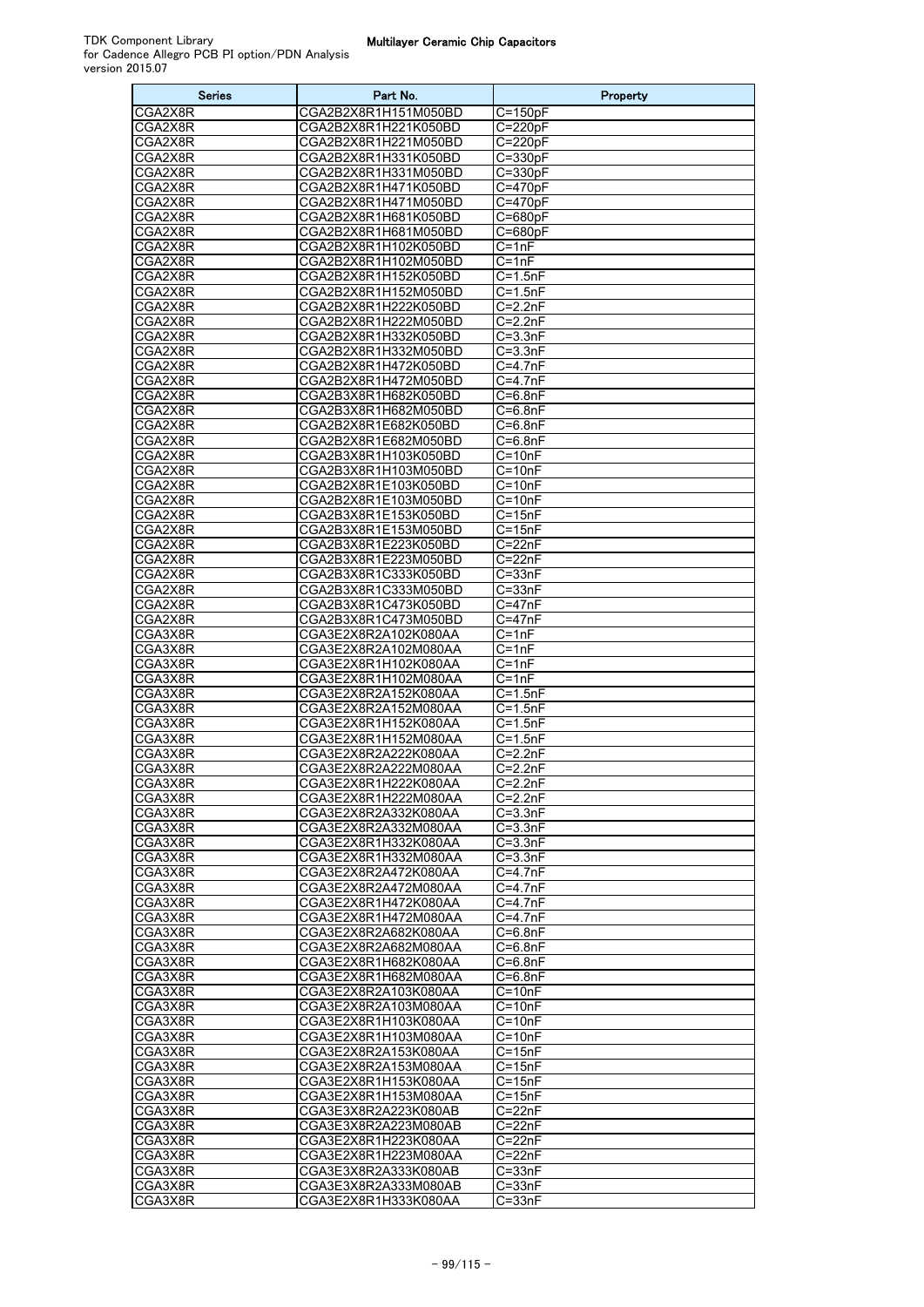| <b>Series</b>      | Part No.                                     | Property                   |
|--------------------|----------------------------------------------|----------------------------|
| CGA3X8R            | CGA3E2X8R1H333M080AA                         | $C = 33nF$                 |
| CGA3X8R            | CGA3E2X8R1H473K080AA                         | $C = 47nF$                 |
| CGA3X8R            | CGA3E2X8R1H473M080AA                         | C=47nF                     |
| CGA3X8R            | CGA3E3X8R1H683K080AB                         | $C = 68nF$                 |
| CGA3X8R            | CGA3E3X8R1H683M080AB                         | $C = 68nF$                 |
| CGA3X8R            | CGA3E2X8R1E683K080AA                         | $C = 68nF$                 |
| CGA3X8R            | CGA3E2X8R1E683M080AA                         | $C = 68nF$                 |
| CGA3X8R            | CGA3E3X8R1H104K080AB                         | C=100nF                    |
| CGA3X8R<br>CGA3X8R | CGA3E3X8R1H104M080AB<br>CGA3E2X8R1E104K080AA | C=100nF<br>C=100nF         |
| CGA3X8R            | CGA3E2X8R1E104M080AA                         | $C = 100nF$                |
| CGA3X8R            | CGA3E3X8R1E154K080AB                         | $C = 150nF$                |
| CGA3X8R            | CGA3E3X8R1E154M080AB                         | C=150nF                    |
| CGA3X8R            | CGA3E3X8R1E224K080AB                         | $C = 220nF$                |
| CGA3X8R            | CGA3E3X8R1E224M080AB                         | C=220nF                    |
| CGA3X8R            | CGA3E3X8R1C334K080AB                         | $C = 330nF$                |
| CGA3X8R            | CGA3E3X8R1C334M080AB                         | C=330nF                    |
| CGA3X8R            | CGA3E3X8R1C474K080AB                         | C=470nF                    |
| CGA3X8R            | CGA3E3X8R1C474M080AB                         | C=470nF                    |
| CGA3X8R            | CGA3E2X8R2A102K080AD                         | $C = 1nF$                  |
| CGA3X8R            | CGA3E2X8R2A102M080AD                         | $C = 1nF$                  |
| CGA3X8R            | CGA3E2X8R1H102K080AD                         | $C = 1nF$                  |
| CGA3X8R            | CGA3E2X8R1H102M080AD                         | $C = 1nF$                  |
| CGA3X8R            | CGA3E2X8R2A152K080AD                         | $C = 1.5nF$                |
| CGA3X8R            | CGA3E2X8R2A152M080AD                         | $C = 1.5nF$                |
| CGA3X8R            | CGA3E2X8R1H152K080AD                         | $C=1.5nF$                  |
| CGA3X8R            | CGA3E2X8R1H152M080AD                         | $C = 1.5nF$<br>$C = 2.2nF$ |
| CGA3X8R<br>CGA3X8R | CGA3E2X8R2A222K080AD<br>CGA3E2X8R2A222M080AD |                            |
| CGA3X8R            | CGA3E2X8R1H222K080AD                         | C=2.2nF<br>$C = 2.2nF$     |
| CGA3X8R            | CGA3E2X8R1H222M080AD                         | $C = 2.2nF$                |
| CGA3X8R            | CGA3E2X8R2A332K080AD                         | $C = 3.3nF$                |
| CGA3X8R            | CGA3E2X8R2A332M080AD                         | $C = 3.3nF$                |
| CGA3X8R            | CGA3E2X8R1H332K080AD                         | $C = 3.3nF$                |
| CGA3X8R            | CGA3E2X8R1H332M080AD                         | $C = 3.3nF$                |
| CGA3X8R            | CGA3E2X8R2A472K080AD                         | $C=4.7nF$                  |
| CGA3X8R            | CGA3E2X8R2A472M080AD                         | $C = 4.7nF$                |
| CGA3X8R            | CGA3E2X8R1H472K080AD                         | $C = 4.7nF$                |
| CGA3X8R            | CGA3E2X8R1H472M080AD                         | C=4.7nF                    |
| CGA3X8R            | CGA3E2X8R2A682K080AD                         | $C = 6.8nF$                |
| CGA3X8R            | CGA3E2X8R2A682M080AD                         | $C = 6.8nF$                |
| CGA3X8R            | CGA3E2X8R1H682K080AD                         | $C = 6.8nF$                |
| CGA3X8R            | CGA3E2X8R1H682M080AD                         | $C = 6.8nF$                |
| CGA3X8R<br>CGA3X8R | CGA3E2X8R2A103K080AD                         | $C = 10nF$<br>$C = 10nF$   |
| CGA3X8R            | CGA3E2X8R2A103M080AD<br>CGA3E2X8R1H103K080AD | $C = 10nF$                 |
| CGA3X8R            | CGA3E2X8R1H103M080AD                         | $C = 10nF$                 |
| CGA3X8R            | CGA3E2X8R2A153K080AD                         | $C = 15nF$                 |
| CGA3X8R            | CGA3E2X8R2A153M080AD                         | C=15nF                     |
| CGA3X8R            | CGA3E2X8R1H153K080AD                         | $C = 15nF$                 |
| CGA3X8R            | CGA3E2X8R1H153M080AD                         | $\overline{C}$ =15nF       |
| CGA3X8R            | CGA3E3X8R2A223K080AD                         | C=22nF                     |
| CGA3X8R            | CGA3E3X8R2A223M080AD                         | $C = 22nF$                 |
| CGA3X8R            | CGA3E2X8R1H223K080AD                         | C=22nF                     |
| CGA3X8R            | CGA3E2X8R1H223M080AD                         | $C = 22nF$                 |
| CGA3X8R            | CGA3E3X8R2A333K080AD                         | $C = 33nF$                 |
| CGA3X8R            | CGA3E3X8R2A333M080AD                         | $C = 33nF$                 |
| CGA3X8R            | CGA3E2X8R1H333K080AD                         | $C = 33nF$                 |
| CGA3X8R            | CGA3E2X8R1H333M080AD                         | C=33nF<br>$C = 47nF$       |
| CGA3X8R<br>CGA3X8R | CGA3E2X8R1H473K080AD<br>CGA3E2X8R1H473M080AD | $C = 47nF$                 |
| CGA3X8R            | CGA3E3X8R1H683K080AD                         | $C = 68nF$                 |
| CGA3X8R            | CGA3E3X8R1H683M080AD                         | $C = 68nF$                 |
| CGA3X8R            | CGA3E2X8R1E683K080AD                         | C=68nF                     |
| CGA3X8R            | CGA3E2X8R1E683M080AD                         | C=68nF                     |
| CGA3X8R            | CGA3E3X8R1H104K080AD                         | C=100nF                    |
| CGA3X8R            | CGA3E3X8R1H104M080AD                         | C=100nF                    |
| CGA3X8R            | CGA3E2X8R1E104K080AD                         | $C = 100nF$                |
| CGA3X8R            | CGA3E2X8R1E104M080AD                         | C=100nF                    |
| CGA3X8R            | CGA3E3X8R1E154K080AD                         | C=150nF                    |
| CGA3X8R            | CGA3E3X8R1E154M080AD                         | $\overline{C}$ =150nF      |
| CGA3X8R            | CGA3E3X8R1E224K080AD                         | C=220nF                    |
| CGA3X8R            | CGA3E3X8R1E224M080AD                         | C=220nF                    |
| CGA3X8R            | CGA3E3X8R1C334K080AD                         | C=330nF                    |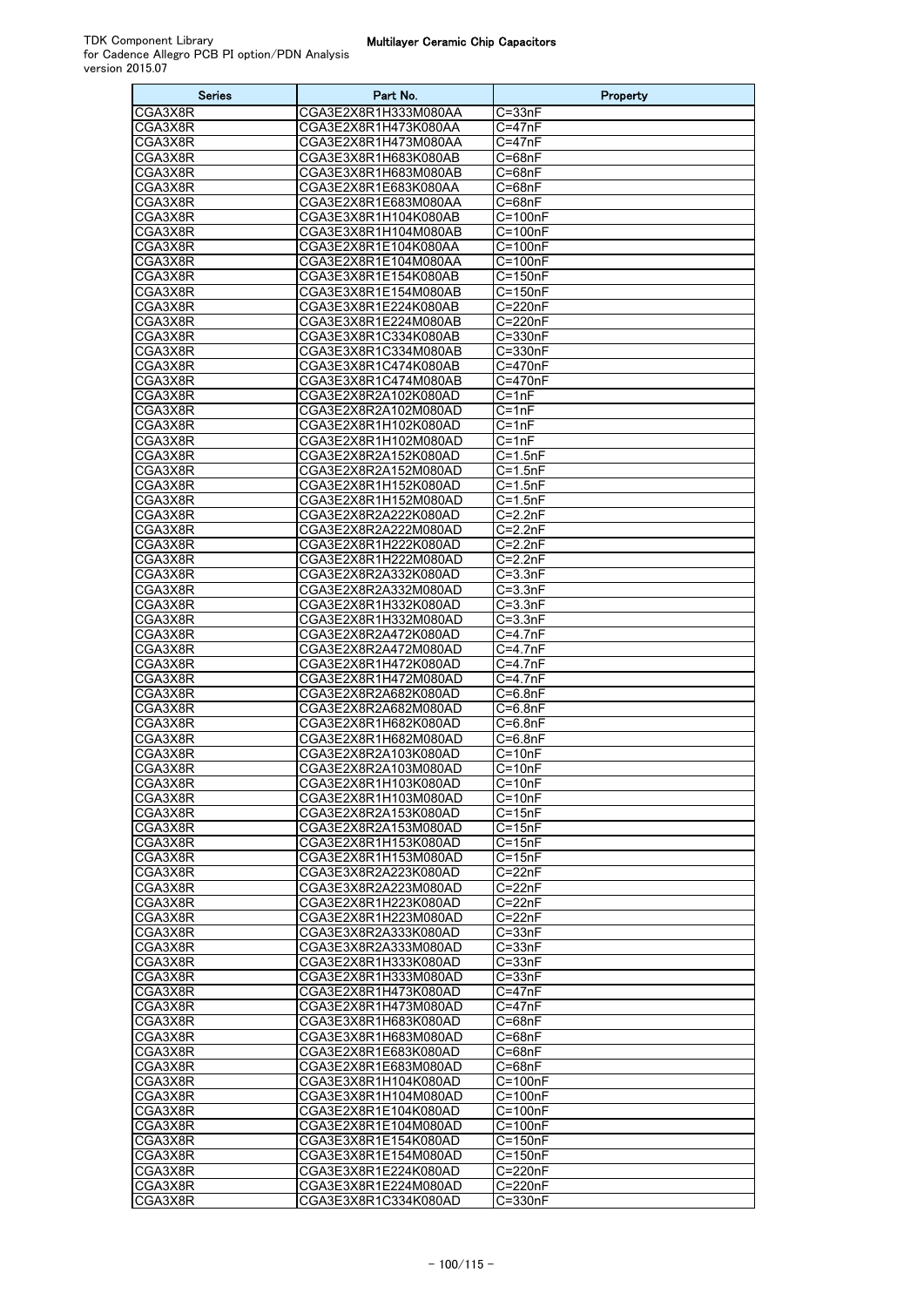| <b>Series</b>      | Part No.                                     | Property                 |
|--------------------|----------------------------------------------|--------------------------|
| CGA3X8R            | CGA3E3X8R1C334M080AD                         | $\overline{C=330nF}$     |
| CGA3X8R            | CGA3E3X8R1C474K080AD                         | C=470nF                  |
| CGA3X8R            | CGA3E3X8R1C474M080AD                         | $C=470nF$                |
| CGA4X8R            | CGA4J2X8R2A223K125AA                         | $C = 22nF$               |
| CGA4X8R            | CGA4J2X8R2A223M125AA                         | $C = 22nF$               |
| CGA4X8R            | CGA4J3X8R2A333K125AB                         | $C = 33nF$               |
| CGA4X8R            | CGA4J3X8R2A333M125AB                         | $C = 33nF$               |
| CGA4X8R<br>CGA4X8R | CGA4J3X8R2A473K125AB                         | C=47nF<br>$C = 47nF$     |
| CGA4X8R            | CGA4J3X8R2A473M125AB<br>CGA4J3X8R2A683K125AB | $C = 68nF$               |
| CGA4X8R            | CGA4J3X8R2A683M125AB                         | C=68nF                   |
| CGA4X8R            | CGA4J2X8R1H683K125AA                         | C=68nF                   |
| CGA4X8R            | CGA4J2X8R1H683M125AA                         | $C = 68nF$               |
| CGA4X8R            | CGA4J2X8R1H104K125AA                         | $C = 100nF$              |
| CGA4X8R            | CGA4J2X8R1H104M125AA                         | $C=100nF$                |
| CGA4X8R            | CGA4J3X8R1H154K125AB                         | $C=150nF$                |
| CGA4X8R            | CGA4J3X8R1H154M125AB                         | C=150nF                  |
| CGA4X8R            | CGA4J3X8R1H224K125AB                         | C=220nF                  |
| CGA4X8R            | CGA4J3X8R1H224M125AB                         | C=220nF                  |
| CGA4X8R            | CGA4J2X8R1E224K125AA                         | C=220nF                  |
| CGA4X8R            | CGA4J2X8R1E224M125AA                         | $C=220nF$                |
| CGA4X8R<br>CGA4X8R | CGA4J2X8R1E334K125AA<br>CGA4J2X8R1E334M125AA | C=330nF<br>$C = 330nF$   |
| CGA4X8R            | CGA4J3X8R1E474K125AB                         | C=470nF                  |
| CGA4X8R            | CGA4J3X8R1E474M125AB                         | C=470nF                  |
| CGA4X8R            | CGA4J3X8R1C684K125AB                         | $\overline{C}$ =680nF    |
| CGA4X8R            | CGA4J3X8R1C684M125AB                         | C=680nF                  |
| CGA4X8R            | CGA4J3X8R1C105K125AB                         | C=1uF                    |
| CGA4X8R            | CGA4J3X8R1C105M125AB                         | $C=1uF$                  |
| CGA4X8R            | CGA4F2X8R2A153K085AD                         | $C = 15nF$               |
| CGA4X8R            | CGA4F2X8R2A153M085AD                         | $C = 15nF$               |
| CGA4X8R            | CGA4J2X8R2A223K125AD                         | C=22nF                   |
| CGA4X8R            | CGA4J2X8R2A223M125AD                         | C=22nF                   |
| CGA4X8R            | CGA4J3X8R2A333K125AD                         | C=33nF                   |
| CGA4X8R            | CGA4J3X8R2A333M125AD                         | C=33nF                   |
| CGA4X8R            | CGA4J3X8R2A473K125AD                         | C=47nF                   |
| CGA4X8R<br>CGA4X8R | CGA4J3X8R2A473M125AD<br>CGA4J3X8R2A683K125AD | C=47nF<br>C=68nF         |
| CGA4X8R            | CGA4J3X8R2A683M125AD                         | $C = 68nF$               |
| CGA4X8R            | CGA4J2X8R1H683K125AD                         | C=68nF                   |
| CGA4X8R            | CGA4J2X8R1H683M125AD                         | $\overline{C}$ =68nF     |
| CGA4X8R            | CGA4J2X8R1H104K125AD                         | C=100nF                  |
| CGA4X8R            | CGA4J2X8R1H104M125AD                         | C=100nF                  |
| CGA4X8R            | CGA4J3X8R1H154K125AD                         | $C=150nF$                |
| CGA4X8R            | CGA4J3X8R1H154M125AD                         | C=150nF                  |
| CGA4X8R            | CGA4F2X8R1E154K085AD                         | $C = 150nF$              |
| CGA4X8R            | CGA4F2X8R1E154M085AD                         | C=150nF                  |
| CGA4X8R<br>CGA4X8R | CGA4J3X8R1H224K125AD<br>CGA4J3X8R1H224M125AD | $C=220nF$<br>$C = 220nF$ |
| CGA4X8R            | CGA4J2X8R1E224K125AD                         | C=220nF                  |
| CGA4X8R            | CGA4J2X8R1E224M125AD                         | C=220nF                  |
| CGA4X8R            | CGA4J2X8R1E334K125AD                         | C=330nF                  |
| CGA4X8R            | CGA4J2X8R1E334M125AD                         | C=330nF                  |
| CGA4X8R            | CGA4J3X8R1E474K125AD                         | C=470nF                  |
| CGA4X8R            | CGA4J3X8R1E474M125AD                         | C=470nF                  |
| CGA4X8R            | CGA4J3X8R1C684K125AD                         | C=680nF                  |
| CGA4X8R            | CGA4J3X8R1C684M125AD                         | C=680nF                  |
| CGA4X8R            | CGA4J3X8R1C105K125AD                         | $C = 1$ uF               |
| CGA4X8R            | CGA4J3X8R1C105M125AD                         | $C = 1uF$                |
| CGA4X8R            | CGA4J2X8R1H473K125AM                         | $C = 47nF$               |
| CGA4X8R<br>CGA5X8R | CGA4J2X8R1H683K125AM<br>CGA5H2X8R2A683K115AA | C=68nF                   |
| CGA5X8R            | CGA5H2X8R2A683M115AA                         | C=68nF<br>C=68nF         |
| CGA5X8R            | CGA5H2X8R2A104K115AA                         | $C = 100nF$              |
| CGA5X8R            | CGA5H2X8R2A104M115AA                         | C=100nF                  |
| CGA5X8R            | CGA5L2X8R2A154K160AA                         | C=150nF                  |
| CGA5X8R            | CGA5L2X8R2A154M160AA                         | C=150nF                  |
| CGA5X8R            | CGA5L3X8R2A224K160AB                         | C=220nF                  |
| CGA5X8R            | CGA5L3X8R2A224M160AB                         | $C=220nF$                |
| CGA5X8R            | CGA5H2X8R1H224K115AA                         | C=220nF                  |
| CGA5X8R            | CGA5H2X8R1H224M115AA                         | C=220nF                  |
| CGA5X8R            | CGA5L3X8R2A334K160AB                         | C=330nF                  |
| CGA5X8R            | CGA5L3X8R2A334M160AB                         | C=330nF                  |
| CGA5X8R            | CGA5L2X8R1H334K160AA                         | C=330nF                  |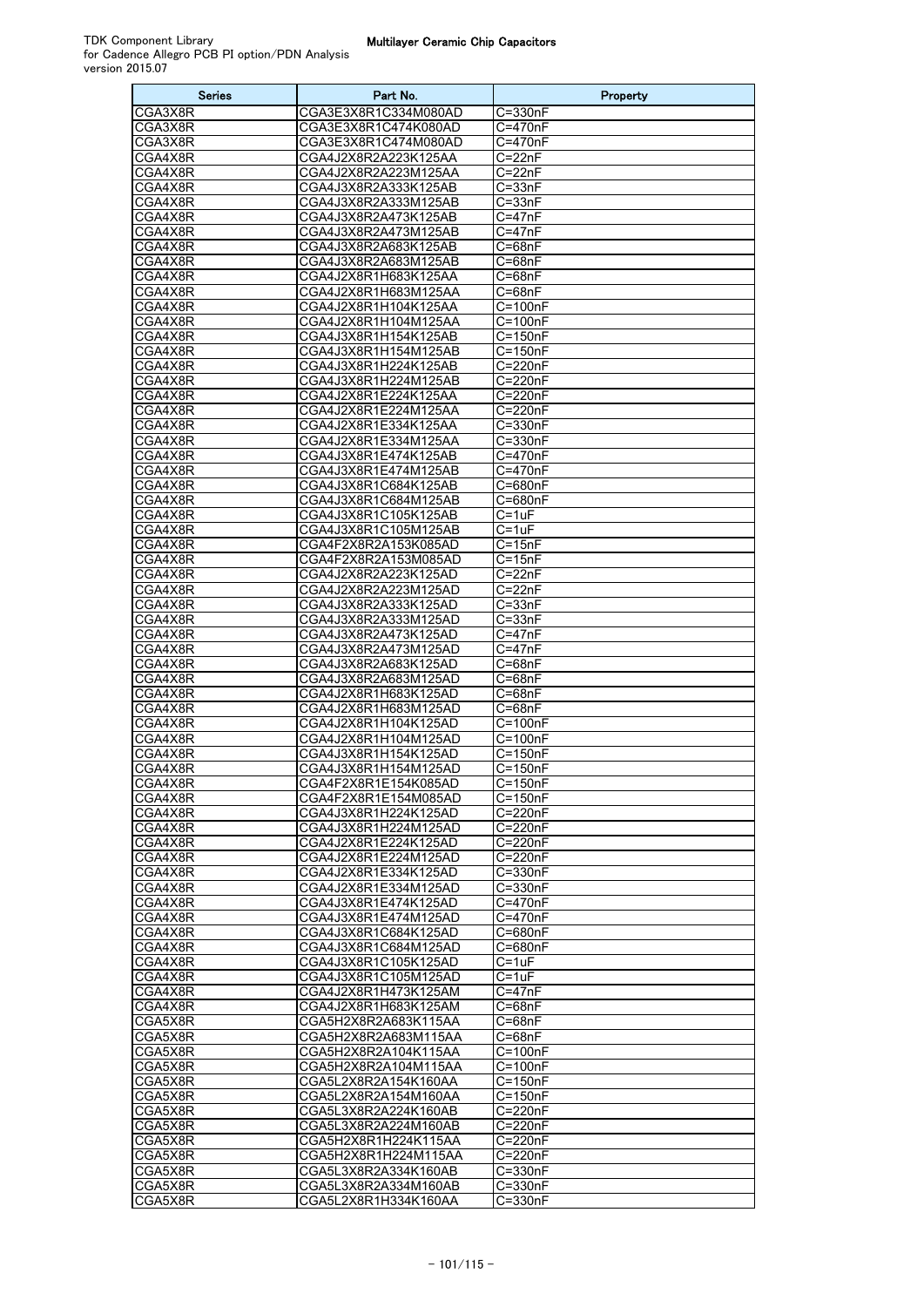| <b>Series</b> | Part No.             | Property              |
|---------------|----------------------|-----------------------|
| CGA5X8R       | CGA5L2X8R1H334M160AA | C=330nF               |
| CGA5X8R       | CGA5L2X8R1H474K160AA | C=470nF               |
| CGA5X8R       | CGA5L2X8R1H474M160AA | C=470nF               |
| CGA5X8R       | CGA5L3X8R1H684K160AB | C=680nF               |
| CGA5X8R       | CGA5L3X8R1H684M160AB | C=680nF               |
| CGA5X8R       | CGA5H2X8R1E684K115AA | $\overline{C}$ =680nF |
| CGA5X8R       | CGA5H2X8R1E684M115AA | C=680nF               |
| CGA5X8R       | CGA5L3X8R1H105K160AB | C=1uF                 |
| CGA5X8R       | CGA5L3X8R1H105M160AB | $C = 1uF$             |
| CGA5X8R       | CGA5L2X8R1E105K160AA | $C = 1uF$             |
| CGA5X8R       | CGA5L2X8R1E105M160AA | $C = 1uF$             |
| CGA5X8R       | CGA5L3X8R1E155K160AB | $C = 1.5$ uF          |
| CGA5X8R       | CGA5L3X8R1E155M160AB | $C = 1.5$ uF          |
| CGA5X8R       | CGA5L3X8R1E225K160AB | $C = 2.2uF$           |
| CGA5X8R       | CGA5L3X8R1E225M160AB | $C = 2.2uF$           |
| CGA5X8R       | CGA5L3X8R1C335K160AB | $C = 3.3uF$           |
| CGA5X8R       | CGA5L3X8R1C335M160AB | $C = 3.3uF$           |
| CGA5X8R       | CGA5L3X8R1C475K160AB | C=4.7uF               |
| CGA5X8R       | CGA5L3X8R1C475M160AB | C=4.7uF               |
| CGA5X8R       | CGA5F2X8R2A333K085AD | $C = 33nF$            |
| CGA5X8R       | CGA5F2X8R2A333M085AD | C=33nF                |
| CGA5X8R       | CGA5F2X8R2A473K085AD | C=47nF                |
| CGA5X8R       | CGA5F2X8R2A473M085AD | $C = 47nF$            |
| CGA5X8R       | CGA5H2X8R2A683K115AD | $C = 68nF$            |
| CGA5X8R       | CGA5H2X8R2A683M115AD | $C = 68nF$            |
| CGA5X8R       | CGA5H2X8R2A104K115AD | $\overline{C}$ =100nF |
| CGA5X8R       | CGA5H2X8R2A104M115AD | $C=100nF$             |
| CGA5X8R       | CGA5L2X8R2A154K160AD | $C = 150nF$           |
| CGA5X8R       | CGA5L2X8R2A154M160AD | $C = 150nF$           |
| CGA5X8R       | CGA5F2X8R1H154K085AD | $C = 150nF$           |
| CGA5X8R       | CGA5F2X8R1H154M085AD | $C = 150nF$           |
| CGA5X8R       | CGA5L3X8R2A224K160AD | C=220nF               |
| CGA5X8R       | CGA5L3X8R2A224M160AD | C=220nF               |
| CGA5X8R       | CGA5H2X8R1H224K115AD | $C = 220nF$           |
| CGA5X8R       | CGA5H2X8R1H224M115AD | C=220nF               |
| CGA5X8R       | CGA5L3X8R2A334K160AD | $\overline{C}$ =330nF |
| CGA5X8R       | CGA5L3X8R2A334M160AD | C=330nF               |
| CGA5X8R       | CGA5L2X8R1H334K160AD | C=330nF               |
| CGA5X8R       | CGA5L2X8R1H334M160AD | C=330nF               |
| CGA5X8R       | CGA5F2X8R1E334K085AD | $C = 330nF$           |
| CGA5X8R       | CGA5F2X8R1E334M085AD | $\overline{C}$ =330nF |
| CGA5X8R       | CGA5L2X8R1H474K160AD | $C=470nF$             |
| CGA5X8R       | CGA5L2X8R1H474M160AD | C=470nF               |
| CGA5X8R       | CGA5F2X8R1E474K085AD | C=470nF               |
| CGA5X8R       | CGA5F2X8R1E474M085AD | $C=470nF$             |
| CGA5X8R       | CGA5L3X8R1H684K160AD | C=680nF               |
| CGA5X8R       | CGA5L3X8R1H684M160AD | C=680nF               |
| CGA5X8R       | CGA5H2X8R1E684K115AD | C=680nF               |
| CGA5X8R       | CGA5H2X8R1E684M115AD | C=680nF               |
| CGA5X8R       | CGA5L3X8R1H105K160AD | $C = 1uF$             |
| CGA5X8R       | CGA5L3X8R1H105M160AD | $C = 1uF$             |
| CGA5X8R       | CGA5L2X8R1E105K160AD | $C = 1uF$             |
| CGA5X8R       | CGA5L2X8R1E105M160AD | $C = 1uF$             |
| CGA5X8R       | CGA5L3X8R1E155K160AD | $C = 1.5$ u $F$       |
| CGA5X8R       | CGA5L3X8R1E155M160AD | C=1.5uF               |
| CGA5X8R       | CGA5L3X8R1E225K160AD | C=2.2uF               |
| CGA5X8R       | CGA5L3X8R1E225M160AD | $C = 2.2uF$           |
| CGA5X8R       | CGA5L3X8R1C335K160AD | $C = 3.3uF$           |
| CGA5X8R       | CGA5L3X8R1C335M160AD | $C=3.3uF$             |
| CGA5X8R       | CGA5L3X8R1C475K160AD | $C = 4.7uF$           |
| CGA5X8R       | CGA5L3X8R1C475M160AD | $C = 4.7uF$           |
| CGA6X8R       | CGA6M3X8R2A474K200AB | C=470nF               |
| CGA6X8R       | CGA6M3X8R2A474M200AB | C=470nF               |
| CGA6X8R       | CGA6P3X8R2A684K250AB | C=680nF               |
| CGA6X8R       | CGA6P3X8R2A684M250AB | C=680nF               |
| CGA6X8R       | CGA6L2X8R1E155K160AA | $C = 1.5$ uF          |
| CGA6X8R       | CGA6L2X8R1E155M160AA | $\overline{C=1}.5$ uF |
| CGA6X8R       | CGA6M2X8R1E225K200AA | C=2.2uF               |
| CGA6X8R       | CGA6M2X8R1E225M200AA | $C = 2.2uF$           |
| CGA6X8R       | CGA6P2X8R1E335K250AA | $C = 3.3uF$           |
| CGA6X8R       | CGA6P2X8R1E335M250AA | C=3.3uF               |
| CGA6X8R       | CGA6P3X8R1E475K250AB | C=4.7uF               |
| CGA6X8R       | CGA6P3X8R1E475M250AB | C=4.7uF               |
| CGA6X8R       | CGA6M3X8R1C685K200AB | C=6.8uF               |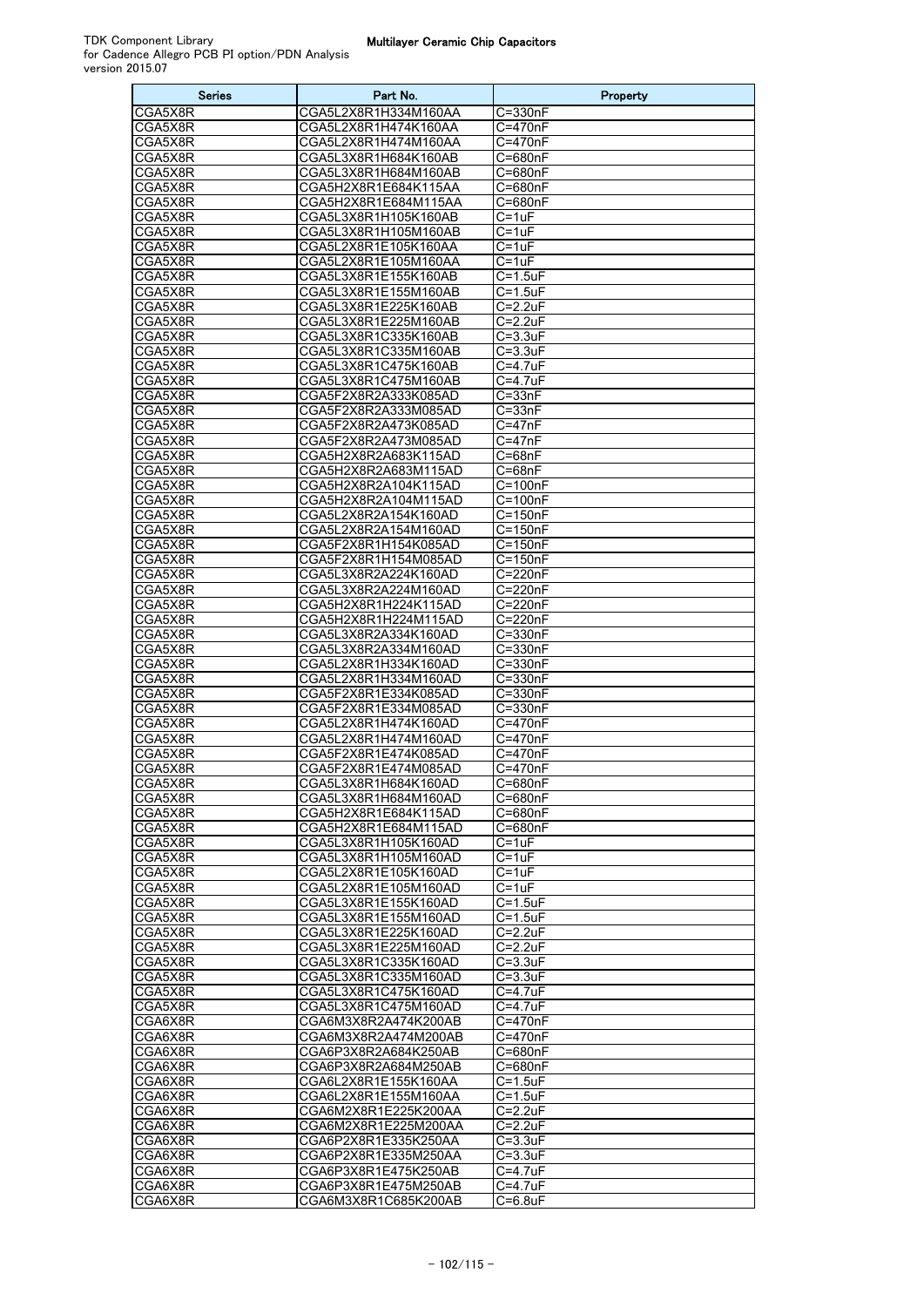| <b>Series</b>                | Part No.                                     | Property                   |
|------------------------------|----------------------------------------------|----------------------------|
| CGA6X8R                      | CGA6M3X8R1C685M200AB                         | $C=6.8$ uF                 |
| CGA6X8R                      | CGA6P3X8R1C106K250AB                         | $C=10uF$                   |
| CGA6X8R                      | CGA6P3X8R1C106M250AB                         | $C = 10uF$                 |
| CGA6X8R                      | CGA6M3X8R2A474K200AD                         | C=470nF                    |
| CGA6X8R                      | CGA6M3X8R2A474M200AD                         | C=470nF                    |
| CGA6X8R                      | CGA6P3X8R2A684K250AD                         | C=680nF                    |
| CGA6X8R                      | CGA6P3X8R2A684M250AD                         | C=680nF                    |
| CGA6X8R                      | CGA6L2X8R1E155K160AD                         | $C = 1.5$ uF               |
| CGA6X8R                      | CGA6L2X8R1E155M160AD                         | $C=1.5uF$                  |
| CGA6X8R<br>CGA6X8R           | CGA6M2X8R1E225K200AD<br>CGA6M2X8R1E225M200AD | C=2.2uF<br>$C = 2.2uF$     |
| CGA6X8R                      | CGA6P2X8R1E335K250AD                         | $C = 3.3uF$                |
| CGA6X8R                      | CGA6P2X8R1E335M250AD                         | $C = 3.3uF$                |
| CGA6X8R                      | CGA6P3X8R1E475K250AD                         | $C = 4.7uF$                |
| CGA6X8R                      | CGA6P3X8R1E475M250AD                         | $C = 4.7uF$                |
| CGA6X8R                      | CGA6M3X8R1C685K200AD                         | $C = 6.8$ uF               |
| CGA6X8R                      | CGA6M3X8R1C685M200AD                         | $C = 6.8$ uF               |
| CGA6X8R                      | CGA6P3X8R1C106K250AD                         | $C = 10uF$                 |
| CGA6X8R                      | CGA6P3X8R1C106M250AD                         | $C = 10uF$                 |
| CGB2JB                       | CGB2A1JB1C474K033BC                          | C=470nF                    |
| CGB <sub>2JB</sub>           | CGB2A1JB1C474M033BC                          | C=470nF                    |
| CGB2JB                       | CGB2A3JB1A474K033BB                          | C=470nF                    |
| CGB2JB                       | CGB2A3JB1A474M033BB                          | $C = 470nF$                |
| CGB2JB                       | CGB2A1JB1E105K033BC                          | $C = 1uF$                  |
| CGB2JB<br>CGB <sub>2JB</sub> | CGB2A1JB1E105M033BC<br>CGB2A1JB1C105K033BC   | $C = 1uF$<br>$C = 1uF$     |
| CGB2JB                       | CGB2A1JB1C105M033BC                          | $C=1uF$                    |
| CGB2JB                       | CGB2A1JB1A105K033BC                          | $C = 1uF$                  |
| CGB2JB                       | CGB2A1JB1A105M033BC                          | C=1uF                      |
| CGB2JB                       | CGB2A3JB0J105K033BB                          | $C=1uF$                    |
| CGB <sub>2JB</sub>           | CGB2A3JB0J105M033BB                          | $C = 1uF$                  |
| CGB2JB                       | CGB2A3JB0G105K033BB                          | $C = 1uF$                  |
| CGB2JB                       | CGB2A3JB0G105M033BB                          | $C = 1uF$                  |
| CGB2JB                       | CGB2A1JB0J225M033BC                          | $C = 2.2uF$                |
| CGB3JB                       | CGB3B3JB1E474K055AB                          | C=470nF                    |
| CGB3JB                       | CGB3B3JB1E474M055AB                          | C=470nF                    |
| CGB3JB                       | CGB3B1JB1E105K055AC                          | $C = 1uF$                  |
| CGB3JB                       | CGB3B1JB1E105M055AC                          | $C = 1uF$                  |
| CGB3JB                       | CGB3B3JB1C105K055AB                          | C=1uF                      |
| CGB3JB                       | CGB3B3JB1C105M055AB                          | $C=1uF$                    |
| CGB3JB<br>CGB3JB             | CGB3B1JB1C225K055AC<br>CGB3B1JB1C225M055AC   | $C = 2.2uF$<br>$C = 2.2uF$ |
| CGB3JB                       | CGB3B3JB1A225K055AB                          | $C = 2.2uF$                |
| CGB3JB                       | CGB3B3JB1A225M055AB                          | $C=2.2uF$                  |
| CGB3JB                       | CGB3B1JB1A475K055AC                          | C=4.7uF                    |
| CGB3JB                       | CGB3B1JB1A475M055AC                          | $C = 4.7uF$                |
| CGB3JB                       | CGB3B3JB0J475K055AB                          | $C=4.7uF$                  |
| CGB3JB                       | CGB3B3JB0J475M055AB                          | C=4.7uF                    |
| CGB3JB                       | CGB3C1JB0J106M065AC                          | $C = 10uF$                 |
| CGB3JB                       | CGB3S3JB0G106M050AB                          | $C = 10uF$                 |
| CGB4JB                       | CGB4B3JB1E105K055AB                          | C=1uF                      |
| CGB4JB                       | CGB4B3JB1E105M055AB                          | $C = 1uF$                  |
| CGB4JB                       | CGB4B1JB1E225K055AC                          | C=2.2uF                    |
| CGB4JB                       | CGB4B1JB1E225M055AC                          | $C = 2.2uF$                |
| CGB4JB                       | CGB4B3JB1C225K055AB                          | $C = 2.2uF$                |
| CGB4JB<br>CGB4JB             | CGB4B3JB1C225M055AB<br>CGB4B3JB1A225K055AB   | $C = 2.2uF$                |
| CGB4JB                       | CGB4B3JB1A225M055AB                          | $C = 2.2uF$<br>$C = 2.2uF$ |
| CGB1X5R                      | CGB1T3X5R0J104M022BB                         | $\overline{C=100n}$ F      |
| CGB2X5R                      | CGB2A1X5R1C474K033BC                         | C=470nF                    |
| CGB2X5R                      | CGB2A1X5R1C474M033BC                         | C=470nF                    |
| CGB2X5R                      | CGB2A3X5R1A474K033BB                         | C=470nF                    |
| CGB2X5R                      | CGB2A3X5R1A474M033BB                         | C=470nF                    |
| CGB2X5R                      | CGB2T3X5R0J474M022BB                         | C=470nF                    |
| CGB2X5R                      | CGB2T1X5R0G474M022BC                         | C=470nF                    |
| CGB2X5R                      | CGB2A1X5R1E105K033BC                         | C=1uF                      |
| CGB2X5R                      | CGB2A1X5R1E105M033BC                         | $C = 1uF$                  |
| CGB2X5R                      | CGB2A1X5R1C105K033BC                         | C=1uF                      |
| CGB2X5R                      | CGB2A1X5R1C105M033BC                         | $C = 1uF$                  |
| CGB2X5R                      | CGB2A1X5R1A105K033BC                         | $C = 1uF$                  |
| CGB2X5R                      | CGB2A1X5R1A105M033BC                         | C=1uF                      |
| CGB2X5R<br>CGB2X5R           | CGB2A3X5R0J105K033BB<br>CGB2A3X5R0J105M033BB | $C = 1uF$                  |
| CGB2X5R                      | CGB2A3X5R0G105K033BB                         | C=1uF<br>$C = 1uF$         |
|                              |                                              |                            |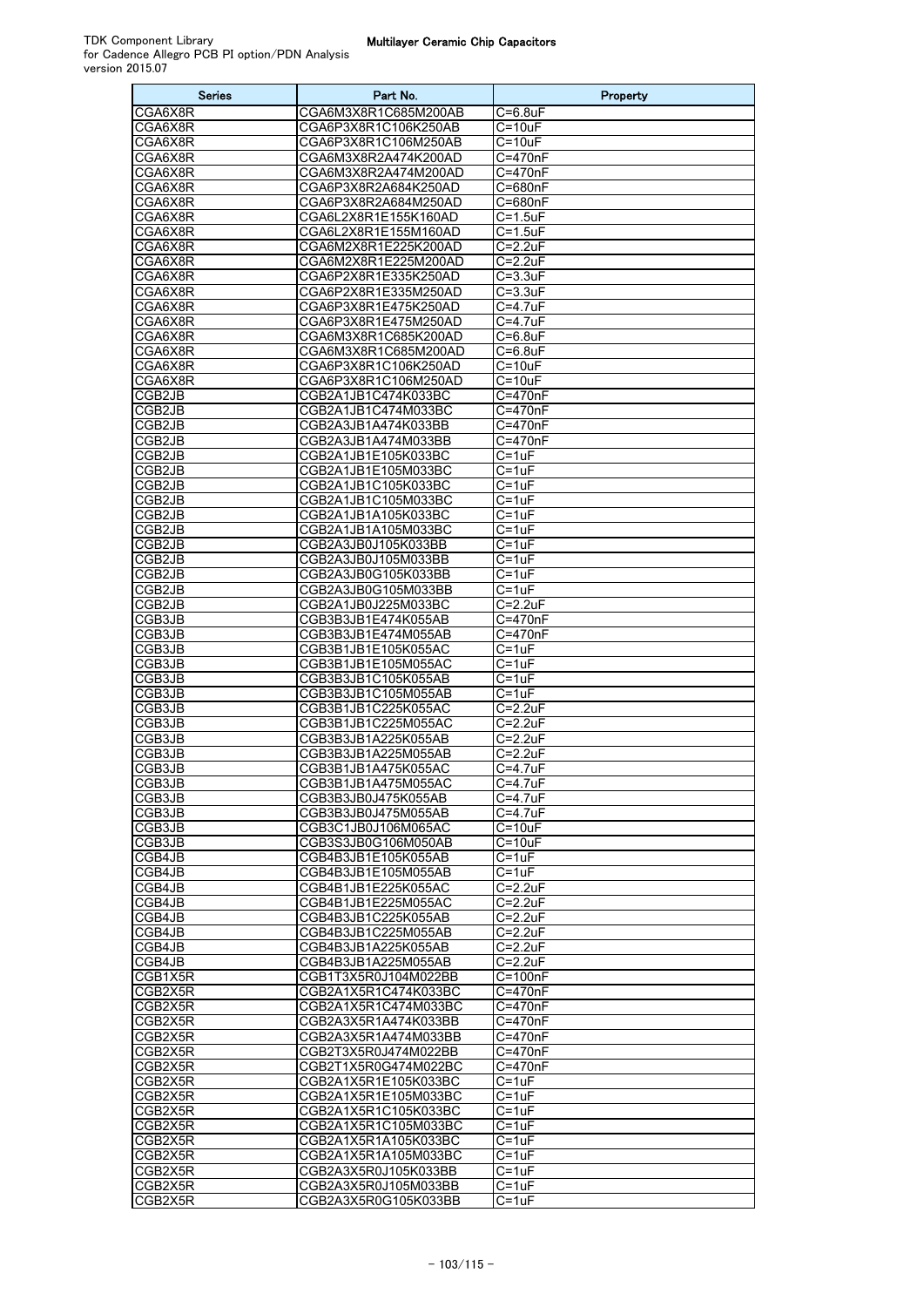| <b>Series</b>      | Part No.                                     | Property                   |
|--------------------|----------------------------------------------|----------------------------|
| CGB2X5R            | CGB2A3X5R0G105M033BB                         | $C = 1uF$                  |
| CGB2X5R            | CGB2T1X5R0G105M022BC                         | $C = 1uF$                  |
| CGB2X5R            | CGB2A1X5R0J225M033BC                         | $C = 2.2uF$                |
| CGB3X5R            | CGB3B3X5R1E474K055AB                         | $C=470nF$                  |
| CGB3X5R            | CGB3B3X5R1E474M055AB                         | C=470nF                    |
| CGB3X5R<br>CGB3X5R | CGB3B1X5R1E105K055AC<br>CGB3B1X5R1E105M055AC | $C = 1uF$<br>$C = 1uF$     |
| CGB3X5R            | CGB3B3X5R1C105K055AB                         | $C = 1uF$                  |
| CGB3X5R            | CGB3B3X5R1C105M055AB                         | $C = 1uF$                  |
| CGB3X5R            | CGB3B1X5R1C225K055AC                         | $C = 2.2uF$                |
| CGB3X5R            | CGB3B1X5R1C225M055AC                         | $C = 2.2uF$                |
| CGB3X5R            | CGB3B3X5R1A225K055AB                         | $C = 2.2uF$                |
| CGB3X5R            | CGB3B3X5R1A225M055AB                         | $C = 2.2uF$                |
| CGB3X5R            | CGB3B1X5R1A475K055AC                         | $C = 4.7uF$                |
| CGB3X5R            | CGB3B1X5R1A475M055AC                         | C=4.7uF                    |
| CGB3X5R            | CGB3B3X5R0J475K055AB                         | $C = 4.7uF$                |
| CGB3X5R            | CGB3B3X5R0J475M055AB                         | $C = 4.7uF$                |
| CGB3X5R<br>CGB3X5R | CGB3C1X5R0J106M065AC<br>CGB3S3X5R0G106M050AB | $C = 10uF$<br>$C = 10uF$   |
| CGB4X5R            | CGB4B3X5R1E105K055AB                         | C=1uF                      |
| CGB4X5R            | CGB4B3X5R1E105M055AB                         | $C = 1uF$                  |
| CGB4X5R            | CGB4B1X5R1E225K055AC                         | $C = 2.2uF$                |
| CGB4X5R            | CGB4B1X5R1E225M055AC                         | $C = 2.2uF$                |
| CGB4X5R            | CGB4B3X5R1C225K055AB                         | $C = 2.2uF$                |
| CGB4X5R            | CGB4B3X5R1C225M055AB                         | $C = 2.2uF$                |
| CGB4X5R            | CGB4B3X5R1A225K055AB                         | $C = 2.2uF$                |
| CGB4X5R            | CGB4B3X5R1A225M055AB                         | $C = 2.2uF$                |
| CGB1X6S            | CGB1T3X6S0G104M022BB                         | $C = 100nF$                |
| CGB2X6S            | CGB2T1X6S0G224M022BC                         | $\overline{C}$ =220nF      |
| CGB2X6S<br>CGB2X6S | CGB2A1X6S1A474K033BC<br>CGB2A1X6S1A474M033BC | C=470nF<br>C=470nF         |
| CGB2X6S            | CGB2A3X6S0J474K033BB                         | C=470nF                    |
| CGB2X6S            | CGB2A3X6S0J474M033BB                         | $C = 470nF$                |
| CGB2X6S            | CGB2A1X6S0G474K033BC                         | C=470nF                    |
| CGB2X6S            | CGB2A1X6S0G474M033BC                         | C=470nF                    |
| CGB2X6S            | CGB2T1X6S0G474M022BC                         | C=470nF                    |
| CGB2X6S            | CGB2A1X6S1A105K033BC                         | $C = 1uF$                  |
| CGB2X6S            | CGB2A1X6S1A105M033BC                         | $C = 1uF$                  |
| CGB2X6S<br>CGB2X6S | CGB2A1X6S0J105K033BC                         | $C=1uF$                    |
| CGB2X6S            | CGB2A1X6S0J105M033BC<br>CGB2A1X6S0G105K033BC | $C = 1uF$<br>$C = 1uF$     |
| CGB2X6S            | CGB2A1X6S0G105M033BC                         | $C = 1uF$                  |
| CGB2X6S            | CGB2T1X6S0G105M022BC                         | $C = 1uF$                  |
| CGB3X6S            | CGB3B1X6S1C105K055AC                         | $C = 1uF$                  |
| CGB3X6S            | CGB3B1X6S1C105M055AC                         | $C = 1uF$                  |
| CGB3X6S            | CGB3B3X6S1A105K055AB                         | C=1uF                      |
| CGB3X6S            | CGB3B3X6S1A105M055AB                         | $C = 1uF$                  |
| CGB3X6S            | CGB3B1X6S1A225K055AC                         | $C = 2.2uF$                |
| CGB3X6S<br>CGB3X6S | CGB3B1X6S1A225M055AC<br>CGB3B3X6S0J225K055AB | $C = 2.2uF$<br>$C = 2.2uF$ |
| CGB3X6S            | CGB3B3X6S0J225M055AB                         | $C = 2.2uF$                |
| CGB3X6S            | CGB3B3X6S0G225K055AB                         | $C = 2.2uF$                |
| CGB3X6S            | CGB3B3X6S0G225M055AB                         | $C = 2.2uF$                |
| CGB3X6S            | CGB3B1X6S0G475K055AC                         | $C = 4.7uF$                |
| CGB3X6S            | CGB3B1X6S0G475M055AC                         | $C = 4.7$ uF               |
| CGB4X6S            | CGB4B1X6S1C225K055AC                         | C=2.2uF                    |
| CGB4X6S            | CGB4B1X6S1C225M055AC                         | $C=2.2uF$                  |
| CGB4X6S            | CGB4B3X6S1A225K055AB                         | $C = 2.2uF$                |
| CGB4X6S<br>CGB4X6S | CGB4B3X6S1A225M055AB<br>CGB4B3X6S0J225K055AB | C=2.2uF<br>$C = 2.2uF$     |
| CGB4X6S            | CGB4B3X6S0J225M055AB                         | $C = 2.2uF$                |
| CGB3X7R            | CGB3B1X7R1A105K055AC                         | $C=1uF$                    |
| CGB3X7R            | CGB3B1X7R1A105M055AC                         | $C = 1uF$                  |
| CGB3X7R            | CGB3B3X7R0J105K055AB                         | C=1uF                      |
| CGB3X7R            | CGB3B3X7R0J105M055AB                         | $C = 1uF$                  |
| CGB4X7R            | CGB4B1X7R1A225K055AC                         | $C = 2.2uF$                |
| CGB4X7R            | CGB4B1X7R1A225M055AC                         | $C=2.2uF$                  |
| CGB4X7R            | CGB4B3X7R0J225K055AB                         | $C = 2.2uF$                |
| CGB4X7R<br>CGB2X7S | CGB4B3X7R0J225M055AB<br>CGB2A1X7S0G474K033BC | C=2.2uF<br>$C=470nF$       |
| CGB2X7S            | CGB2A1X7S0G474M033BC                         | C=470nF                    |
| CGB2X7S            | CGB2A1X7S0J105K033BC                         | $C = 1uF$                  |
| CGB2X7S            | CGB2A1X7S0J105M033BC                         | $C = 1uF$                  |
| CGB2X7S            | CGB2A1X7S0G105K033BC                         | $C = 1uF$                  |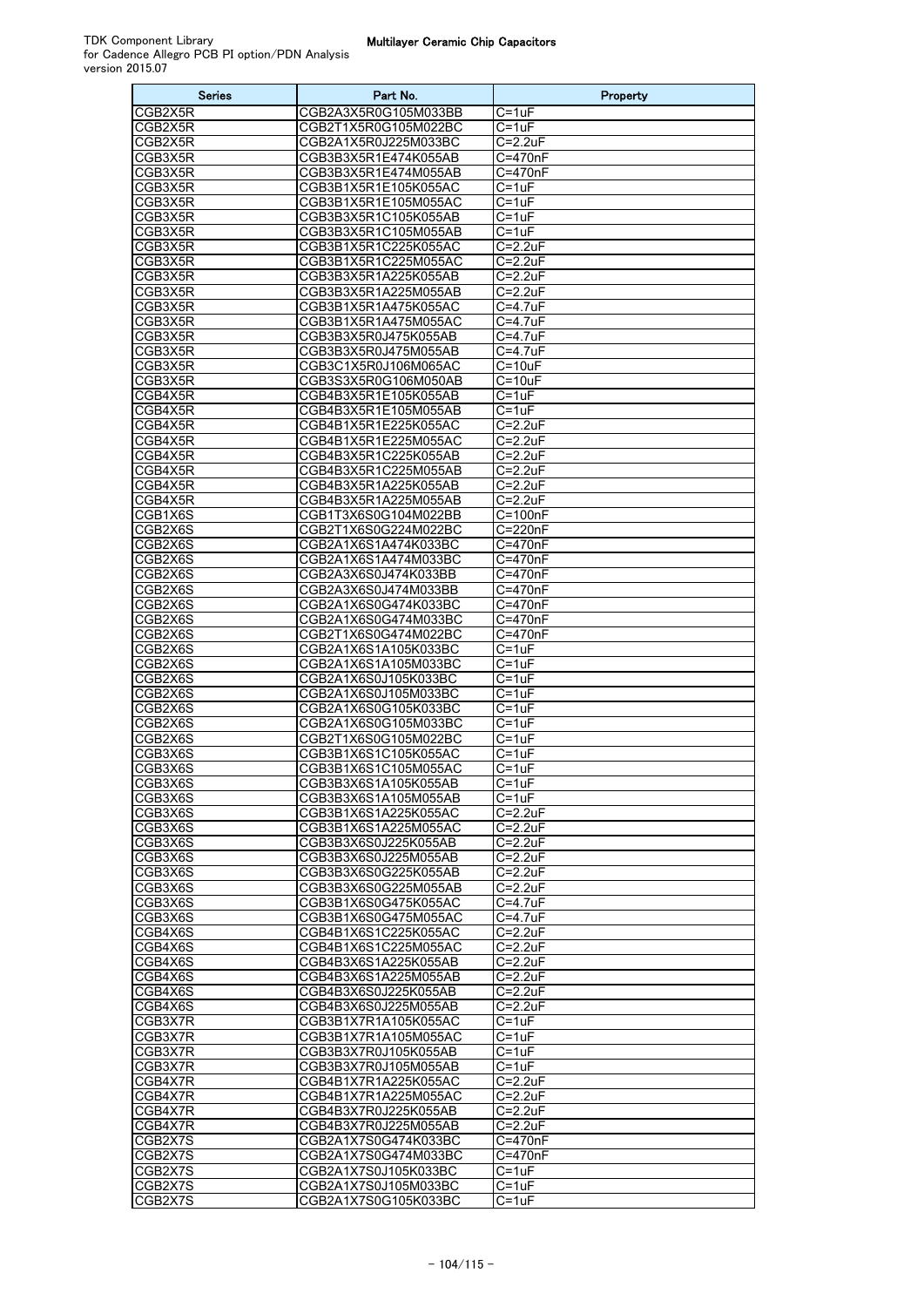| <b>Series</b>      | Part No.                                     | Property                           |
|--------------------|----------------------------------------------|------------------------------------|
| CGB2X7S            | CGB2A1X7S0G105M033BC                         | $C = 1uF$                          |
| CGB3X7S            | CGB3B1X7S0G225K055AC                         | $C = 2.2uF$                        |
| CGB3X7S            | CGB3B1X7S0G225M055AC                         | $C = 2.2uF$                        |
| CGJ2C0G            | CGJ2B2C0G1H010C050BA                         | $C=1pF$                            |
| CGJ2C0G            | CGJ2B2C0G1H1R5C050BA<br>CGJ2B2C0G1H020C050BA | $C=1.5pF$                          |
| CGJ2C0G<br>CGJ2C0G | CGJ2B2C0G1H2R2C050BA                         | $C = 2pF$<br>$C = 2.2pF$           |
| CGJ2C0G            | CGJ2B2C0G1H030C050BA                         | $C = 3pF$                          |
| CGJ2C0G            | CGJ2B2C0G1H3R3C050BA                         | $C = 3.3pF$                        |
| CGJ2C0G            | CGJ2B2C0G1H040C050BA                         | $C = 4pF$                          |
| CGJ2C0G            | CGJ2B2C0G1H4R7C050BA                         | $C = 4.7pF$                        |
| CGJ2C0G            | CGJ2B2C0G1H050C050BA                         | $C = 5pF$                          |
| CGJ2C0G            | CGJ2B2C0G1H060D050BA                         | $C = 6pF$                          |
| CGJ2C0G            | CGJ2B2C0G1H6R8D050BA                         | $\overline{C}$ =6.8pF              |
| CGJ2C0G            | CGJ2B2C0G1H070D050BA                         | $C = 7pF$                          |
| CGJ2C0G            | CGJ2B2C0G1H080D050BA                         | $C = 8pF$                          |
| CGJ2C0G<br>CGJ2C0G | CGJ2B2C0G1H090D050BA<br>CGJ2B2C0G1H100D050BA | $C = 9pF$<br>$C = 10pF$            |
| CGJ2C0G            | CGJ2B2C0G1H120J050BA                         | $C=12pF$                           |
| CGJ2C0G            | CGJ2B2C0G1H150J050BA                         | $C = 15pF$                         |
| CGJ2C0G            | CGJ2B2C0G1H180J050BA                         | $C = 18pF$                         |
| CGJ2C0G            | CGJ2B2C0G1H220J050BA                         | $C = 22pF$                         |
| CGJ2C0G            | CGJ2B2C0G1H270J050BA                         | $C = 27pF$                         |
| CGJ2C0G            | CGJ2B2C0G1H330J050BA                         | $C = 33pF$                         |
| CGJ2C0G            | CGJ2B2C0G1H390J050BA                         | $C = 39pF$                         |
| CGJ2C0G            | CGJ2B2C0G1H470J050BA                         | C=47pF                             |
| CGJ2C0G<br>CGJ2C0G | CGJ2B2C0G1H560J050BA<br>CGJ2B2C0G1H680J050BA | $C = 56pF$<br>$C = 68pF$           |
| CGJ2C0G            | CGJ2B2C0G1H820J050BA                         | $C = 82pF$                         |
| CGJ2C0G            | CGJ2B2C0G1H101J050BA                         | $C=100pF$                          |
| CGJ2C0G            | CGJ2B2C0G1H121J050BA                         | $C = 120pF$                        |
| CGJ2C0G            | CGJ2B2C0G1H151J050BA                         | $C=150pF$                          |
| CGJ2C0G            | CGJ2B2C0G1H181J050BA                         | $C = 180pF$                        |
| CGJ2C0G            | CGJ2B2C0G1H221J050BA                         | $C = 220pF$                        |
| CGJ2C0G            | CGJ2B2C0G1H271J050BA                         | $C = 270pF$                        |
| CGJ2C0G<br>CGJ2C0G | CGJ2B2C0G1H331J050BA<br>CGJ2B2C0G1H391J050BA | $C = 330pF$<br>C=390pF             |
| CGJ2C0G            | CGJ2B2C0G1H471J050BA                         | $C = 470pF$                        |
| CGJ2C0G            | CGJ2B2C0G1H561J050BA                         | C=560pF                            |
| CGJ2C0G            | CGJ2B2C0G1H681J050BA                         | $C = 680pF$                        |
| CGJ2C0G            | CGJ2B2C0G1H821J050BA                         | C=820pF                            |
| CGJ2C0G            | CGJ2B2C0G1H102J050BA                         | $C=1nF$                            |
| CGJ3C0G<br>CGJ3C0G | CGJ3E2C0G1H010C080AA<br>CGJ3E2C0G1H1R5C080AA | $C = 1pF$<br>$\overline{C}$ =1.5pF |
| CGJ3C0G            | CGJ3E2C0G1H020C080AA                         | $C=2pF$                            |
| CGJ3C0G            | CGJ3E2C0G1H2R2C080AA                         | $C = 2.2pF$                        |
| CGJ3C0G            | CGJ3E2C0G1H030C080AA                         | $C=3pF$                            |
| CGJ3C0G            | CGJ3E2C0G1H3R3C080AA                         | $C = 3.3pF$                        |
| CGJ3C0G            | CGJ3E2C0G1H040C080AA                         | $C = 4pF$                          |
| CGJ3C0G            | CGJ3E2C0G1H4R7C080AA                         | $C=4.7pF$                          |
| CGJ3C0G<br>CGJ3C0G | CGJ3E2C0G1H050C080AA<br>CGJ3E2C0G1H060D080AA | $C = 5pF$<br>$C = 6pF$             |
| CGJ3C0G            | CGJ3E2C0G1H6R8D080AA                         | $C = 6.8pF$                        |
| CGJ3C0G            | CGJ3E2C0G1H070D080AA                         | $C = 7pF$                          |
| CGJ3C0G            | CGJ3E2C0G1H080D080AA                         | $C = 8pF$                          |
| CGJ3C0G            | CGJ3E2C0G1H090D080AA                         | $C = 9pF$                          |
| CGJ3C0G            | CGJ3E2C0G1H100D080AA                         | $C=10pF$                           |
| CGJ3C0G            | CGJ3E2C0G1H120J080AA                         | $C = 12pF$                         |
| CGJ3C0G<br>CGJ3C0G | CGJ3E2C0G1H150J080AA<br>CGJ3E2C0G1H180J080AA | $C = 15pF$<br>C=18pF               |
| CGJ3C0G            | CGJ3E2C0G1H220J080AA                         | C=22pF                             |
| CGJ3C0G            | CGJ3E2C0G1H270J080AA                         | $C = 27pF$                         |
| CGJ3C0G            | CGJ3E2C0G1H330J080AA                         | $C = 33pF$                         |
| CGJ3C0G            | CGJ3E2C0G1H390J080AA                         | $C = 39pF$                         |
| CGJ3C0G            | CGJ3E2C0G1H470J080AA                         | $C = 47pF$                         |
| CGJ3C0G<br>CGJ3C0G | CGJ3E2C0G1H560J080AA                         | C=56pF<br>$C = 68pF$               |
| CGJ3C0G            | CGJ3E2C0G1H680J080AA<br>CGJ3E2C0G1H820J080AA | C=82pF                             |
| CGJ3C0G            | CGJ3E2C0G1H101J080AA                         | $\overline{C}$ =100pF              |
| CGJ3C0G            | CGJ3E2C0G1H121J080AA                         | $C = 120pF$                        |
| CGJ3C0G            | CGJ3E2C0G1H151J080AA                         | $C = 150pF$                        |
| CGJ3C0G            | CGJ3E2C0G1H181J080AA                         | $C = 180pF$                        |
| CGJ3C0G            | CGJ3E2C0G1H221J080AA                         | $C = 220pF$                        |
| CGJ3C0G            | CGJ3E2C0G1H271J080AA                         | $C = 270pF$                        |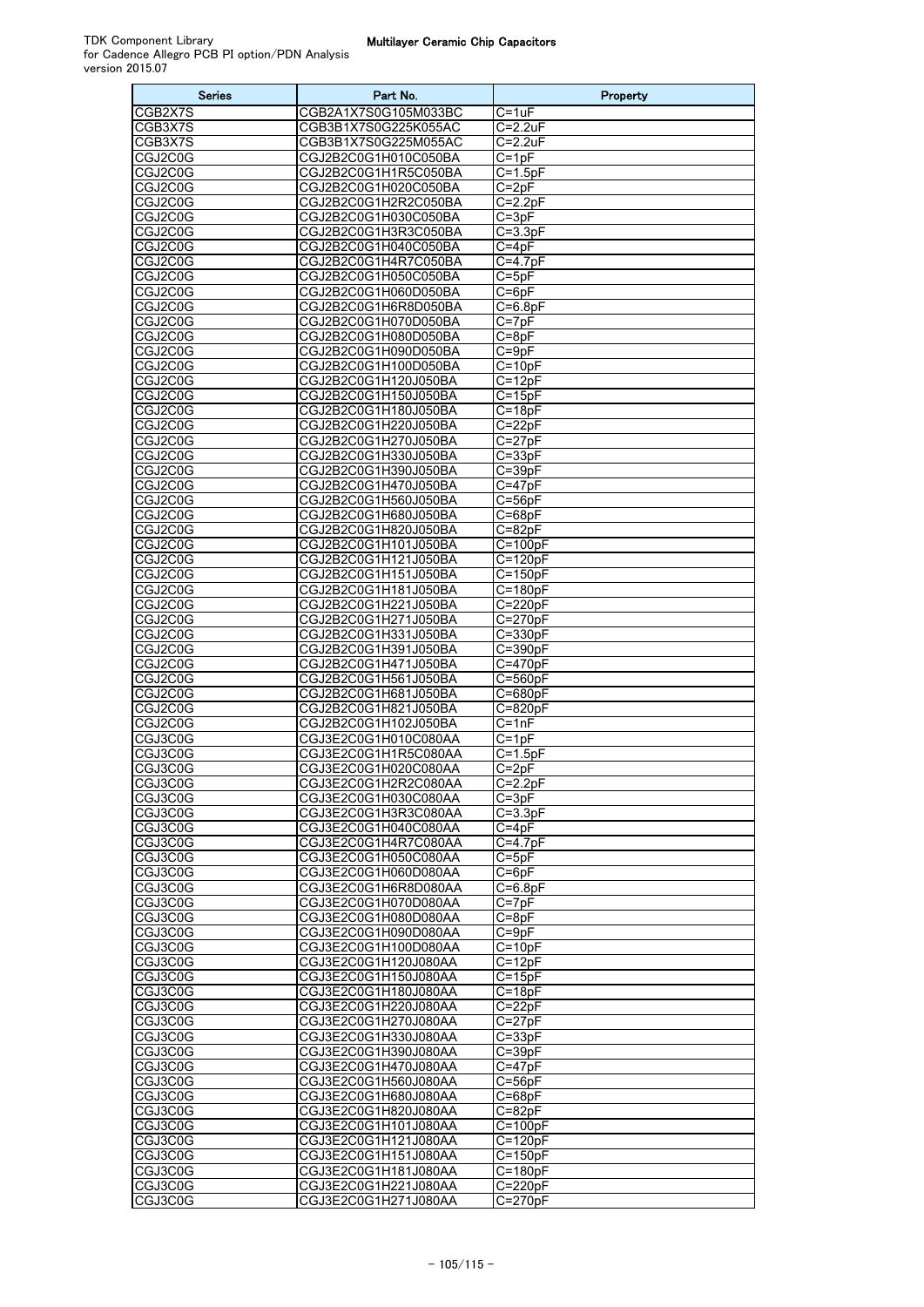| <b>Series</b>      | Part No.                                     | Property                   |
|--------------------|----------------------------------------------|----------------------------|
| CGJ3C0G            | CGJ3E2C0G1H331J080AA                         | $\overline{C=330}$ pF      |
| CGJ3C0G            | CGJ3E2C0G1H391J080AA                         | $C = 390pF$                |
| CGJ3C0G            | CGJ3E2C0G1H471J080AA                         | C=470pF                    |
| CGJ3C0G            | CGJ3E2C0G1H561J080AA                         | $C = 560pF$                |
| CGJ3C0G            | CGJ3E2C0G1H681J080AA                         | $C = 680pF$                |
| CGJ3C0G            | CGJ3E2C0G1H821J080AA                         | C=820pF                    |
| CGJ3C0G            | CGJ3E2C0G1H102J080AA                         | $C = 1nF$                  |
| CGJ3C0G            | CGJ3E2C0G1H122J080AA                         | $C = 1.2nF$                |
| CGJ3C0G            | CGJ3E2C0G1H152J080AA                         | $C=1.5nF$                  |
| CGJ3C0G<br>CGJ3C0G | CGJ3E2C0G1H182J080AA<br>CGJ3E2C0G1H222J080AA | $C = 1.8nF$<br>$C = 2.2nF$ |
| CGJ3C0G            | CGJ3E2C0G1H272J080AA                         | $C=2.7nF$                  |
| CGJ3C0G            | CGJ3E2C0G1H332J080AA                         | $C = 3.3nF$                |
| CGJ3C0G            | CGJ3E2C0G1H392J080AA                         | $C = 3.9nF$                |
| CGJ3C0G            | CGJ3E2C0G1H472J080AA                         | C=4.7nF                    |
| CGJ3C0G            | CGJ3E2C0G1H562J080AA                         | $C=5.6nF$                  |
| CGJ3C0G            | CGJ3E2C0G1H682J080AA                         | $C = 6.8nF$                |
| CGJ3C0G            | CGJ3E2C0G1H822J080AA                         | C=8.2nF                    |
| CGJ3C0G            | CGJ3E2C0G1H103J080AA                         | $C = 10nF$                 |
| CGJ3C0G            | CGJ3E3C0G2D101J080AA                         | $C = 100pF$                |
| CGJ3C0G            | CGJ3E2C0G2A101J080AA                         | $C = 100pF$                |
| CGJ3C0G            | CGJ3E3C0G2D121J080AA                         | $C = 120pF$                |
| CGJ3C0G            | CGJ3E2C0G2A121J080AA                         | C=120pF                    |
| CGJ3C0G            | CGJ3E3C0G2D151J080AA                         | $C = 150pF$                |
| CGJ3C0G            | CGJ3E2C0G2A151J080AA                         | $C = 150pF$                |
| CGJ3C0G            | CGJ3E3C0G2D181J080AA                         | $C=180pF$                  |
| CGJ3C0G<br>CGJ3C0G | CGJ3E2C0G2A181J080AA<br>CGJ3E3C0G2D221J080AA | $C = 180pF$<br>$C = 220pF$ |
| CGJ3C0G            | CGJ3E2C0G2A221J080AA                         | $C = 220pF$                |
| CGJ3C0G            | CGJ3E3C0G2D271J080AA                         | $C = 270pF$                |
| CGJ3C0G            | CGJ3E2C0G2A271J080AA                         | $C=270pF$                  |
| CGJ3C0G            | CGJ3E3C0G2D331J080AA                         | C=330pF                    |
| CGJ3C0G            | CGJ3E2C0G2A331J080AA                         | C=330pF                    |
| CGJ3C0G            | CGJ3E3C0G2D391J080AA                         | C=390pF                    |
| CGJ3C0G            | CGJ3E2C0G2A391J080AA                         | $C = 390pF$                |
| CGJ3C0G            | CGJ3E3C0G2D471J080AA                         | $C=470pF$                  |
| CGJ3C0G            | CGJ3E2C0G2A471J080AA                         | $C=470pF$                  |
| CGJ3C0G            | CGJ3E3C0G2D561J080AA                         | C=560pF                    |
| CGJ3C0G            | CGJ3E2C0G2A561J080AA                         | C=560pF                    |
| CGJ3C0G            | CGJ3E3C0G2D681J080AA                         | $C = 680pF$                |
| CGJ3C0G            | CGJ3E2C0G2A681J080AA                         | $C = 680pF$                |
| CGJ3C0G<br>CGJ3C0G | CGJ3E2C0G2A821J080AA<br>CGJ3E2C0G2A102J080AA | C=820pF<br>$C = 1nF$       |
| CGJ3C0G            | CGJ3E2C0G2A122J080AA                         | $C=1.2nF$                  |
| CGJ4C0G            | CGJ4C2C0G1H101J060AA                         | $\overline{C}$ =100pF      |
| CGJ4C0G            | CGJ4C2C0G1H121J060AA                         | $C = 120pF$                |
| CGJ4C0G            | CGJ4C2C0G1H151J060AA                         | $C = 150pF$                |
| CGJ4C0G            | CGJ4C2C0G1H181J060AA                         | $C = 180pF$                |
| CGJ4C0G            | CGJ4C2C0G1H221J060AA                         | $C=220pF$                  |
| CGJ4C0G            | CGJ4C2C0G1H271J060AA                         | $C = 270pF$                |
| CGJ4C0G            | CGJ4C2C0G1H331J060AA                         | C=330pF                    |
| CGJ4C0G            | CGJ4C2C0G1H391J060AA                         | $C = 390pF$                |
| CGJ4C0G            | CGJ4C2C0G1H471J060AA                         | C=470pF                    |
| CGJ4C0G            | CGJ4C2C0G1H561J060AA                         | $C = 560pF$                |
| CGJ4C0G            | CGJ4C2C0G1H681J060AA                         | $C = 680pF$                |
| CGJ4C0G            | CGJ4C2C0G1H821J060AA                         | $C = 820pF$<br>$C=1nF$     |
| CGJ4C0G<br>CGJ4C0G | CGJ4C2C0G1H102J060AA<br>CGJ4C2C0G1H122J060AA | C=1.2nF                    |
| CGJ4C0G            | CGJ4C2C0G1H152J060AA                         | $\overline{C=1}.5nF$       |
| CGJ4C0G            | CGJ4C2C0G1H182J060AA                         | $C = 1.8nF$                |
| CGJ4C0G            | CGJ4C2C0G1H222J060AA                         | C=2.2nF                    |
| CGJ4C0G            | CGJ4C2C0G1H272J060AA                         | C=2.7nF                    |
| CGJ4C0G            | CGJ4C2C0G1H332J060AA                         | C=3.3nF                    |
| CGJ4C0G            | CGJ4C2C0G1H392J060AA                         | $C = 3.9nF$                |
| CGJ4C0G            | CGJ4C2C0G1H472J060AA                         | C=4.7nF                    |
| CGJ4C0G            | CGJ4C2C0G1H562J060AA                         | $C = 5.6nF$                |
| CGJ4C0G            | CGJ4C2C0G1H682J060AA                         | C=6.8nF                    |
| CGJ4C0G            | CGJ4C2C0G1H822J060AA                         | C=8.2nF                    |
| CGJ4C0G            | CGJ4C2C0G1H103J060AA                         | $\overline{C=}10nF$        |
| CGJ4C0G            | CGJ4F2C0G1H153J085AA                         | $C = 15nF$                 |
| CGJ4C0G            | CGJ4J2C0G1H223J125AA                         | C=22nF                     |
| CGJ4C0G            | CGJ4J2C0G1H333J125AA                         | $\overline{C=3}$ 3nF       |
| CGJ4C0G<br>CGJ4C0G | CGJ4C2C0G2A101J060AA<br>CGJ4C2C0G2A121J060AA | $C = 100pF$<br>$C = 120pF$ |
|                    |                                              |                            |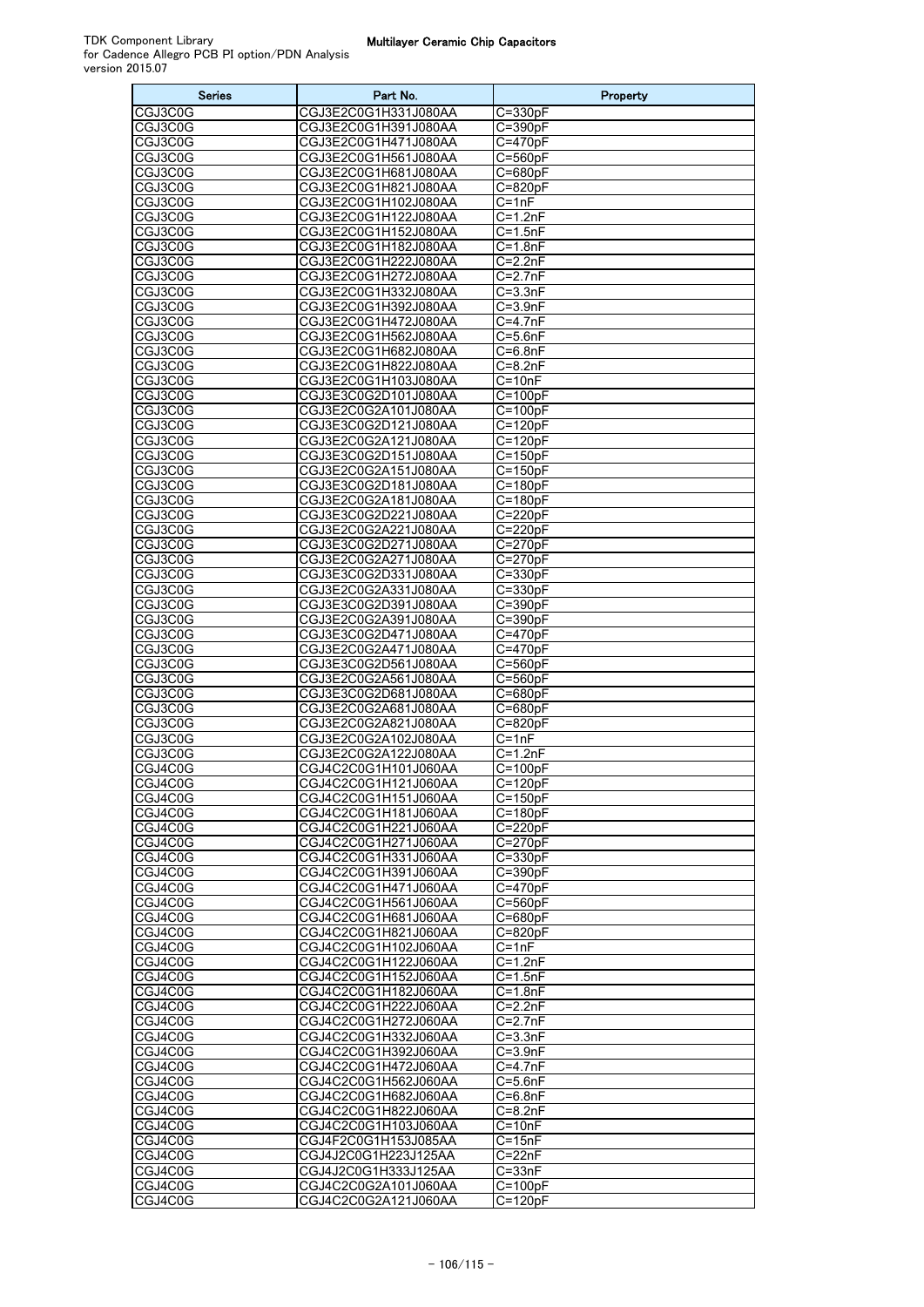| <b>Series</b>      | Part No.                                     | Property                   |
|--------------------|----------------------------------------------|----------------------------|
| CGJ4C0G            | CGJ4C2C0G2A151J060AA                         | $C = 150pF$                |
| CGJ4C0G            | CGJ4C2C0G2A181J060AA                         | $C = 180pF$                |
| CGJ4C0G            | CGJ4C2C0G2A221J060AA                         | C=220pF                    |
| CGJ4C0G            | CGJ4C2C0G2A271J060AA                         | C=270pF                    |
| CGJ4C0G            | CGJ4C2C0G2A331J060AA                         | $C = 330pF$                |
| CGJ4C0G<br>CGJ4C0G | CGJ4C2C0G2A391J060AA<br>CGJ4C2C0G2A471J060AA | C=390pF<br>$C = 470pF$     |
| CGJ4C0G            | CGJ4C2C0G2A561J060AA                         | $C = 560pF$                |
| CGJ4C0G            | CGJ4C2C0G2A681J060AA                         | C=680pF                    |
| CGJ4C0G            | CGJ4C3C0G2D821J060AA                         | $C = 820pF$                |
| CGJ4C0G            | CGJ4C2C0G2A821J060AA                         | C=820pF                    |
| CGJ4C0G            | CGJ4F3C0G2D102J085AA                         | $C = 1nF$                  |
| CGJ4C0G            | CGJ4C2C0G2A102J060AA                         | $C = 1nF$                  |
| CGJ4C0G            | CGJ4F3C0G2D122J085AA                         | $C = 1.2nF$                |
| CGJ4C0G            | CGJ4C2C0G2A122J060AA                         | $C = 1.2nF$                |
| CGJ4C0G<br>CGJ4C0G | CGJ4F3C0G2D152J085AA<br>CGJ4C2C0G2A152J060AA | $C = 1.5nF$<br>$C=1.5nF$   |
| CGJ4C0G            | CGJ4J3C0G2D182J125AA                         | $C = 1.8nF$                |
| CGJ4C0G            | CGJ4F2C0G2A182J085AA                         | $C = 1.8nF$                |
| CGJ4C0G            | CGJ4J3C0G2D222J125AA                         | $C = 2.2nF$                |
| CGJ4C0G            | CGJ4F2C0G2A222J085AA                         | $C = 2.2nF$                |
| CGJ4C0G            | CGJ4J3C0G2D272J125AA                         | $C=2.7nF$                  |
| CGJ4C0G            | CGJ4J2C0G2A272J125AA                         | $C = 2.7nF$                |
| CGJ4C0G            | CGJ4J2C0G2A332J125AA                         | $C = 3.3nF$                |
| CGJ4C0G            | CGJ4J2C0G2A392J125AA                         | $C = 3.9nF$                |
| CGJ4C0G            | CGJ4J2C0G2A472J125AA                         | $C = 4.7nF$                |
| CGJ5C0G            | CGJ5C2C0G1H392J060AA                         | $C = 3.9nF$                |
| CGJ5C0G            | CGJ5C2C0G1H472J060AA                         | $C = 4.7nF$                |
| CGJ5C0G<br>CGJ5C0G | CGJ5C2C0G1H562J060AA<br>CGJ5C2C0G1H682J060AA | $C = 5.6nF$<br>$C = 6.8nF$ |
| CGJ5C0G            | CGJ5C2C0G1H822J060AA                         | $C = 8.2nF$                |
| CGJ5C0G            | CGJ5C2C0G1H103J060AA                         | $C = 10nF$                 |
| CGJ5C0G            | CGJ5C2C0G1H153J060AA                         | $C = 15nF$                 |
| CGJ5C0G            | CGJ5C2C0G1H223J060AA                         | $C=22nF$                   |
| CGJ5C0G            | CGJ5F2C0G1H333J085AA                         | $C = 33nF$                 |
| CGJ5C0G            | CGJ5H2C0G1H473J115AA                         | $C = 47nF$                 |
| CGJ5C0G            | CGJ5L2C0G1H683J160AA                         | $C = 68nF$                 |
| CGJ5C0G            | CGJ5L2C0G1H104J160AA                         | C=100nF                    |
| CGJ5C0G            | CGJ5C4C0G2H101J060AA                         | $C = 100pF$                |
| CGJ5C0G            | CGJ5C4C0G2H121J060AA                         | $C = 120pF$                |
| CGJ5C0G<br>CGJ5C0G | CGJ5C4C0G2H151J060AA<br>CGJ5C4C0G2H181J060AA | $C = 150pF$<br>$C = 180pF$ |
| CGJ5C0G            | CGJ5C4C0G2H221J060AA                         | $C = 220pF$                |
| CGJ5C0G            | CGJ5C4C0G2H271J060AA                         | C=270pF                    |
| CGJ5C0G            | CGJ5C4C0G2H331J060AA                         | C=330pF                    |
| <b>UGJ5UUG</b>     | CGJ5C4C0GZH391J060AA                         | C=390pF                    |
| CGJ5C0G            | CGJ5F4C0G2H471J085AA                         | $C=470pF$                  |
| CGJ5C0G            | CGJ5F4C0G2H561J085AA                         | $C = 560pF$                |
| CGJ5C0G            | CGJ5F4C0G2H681J085AA                         | $C = 680pF$                |
| CGJ5C0G            | CGJ5F4C0G2H821J085AA                         | C=820pF                    |
| CGJ5C0G<br>CGJ5C0G | CGJ5F4C0G2H102J085AA<br>CGJ5F4C0G2H122J085AA | $C = 1nF$<br>$C=1.2nF$     |
| CGJ5C0G            | CGJ5H4C0G2H152J115AA                         | $C = 1.5nF$                |
| CGJ5C0G            | CGJ5H4C0G2H182J115AA                         | $C = 1.8nF$                |
| CGJ5C0G            | CGJ5H4C0G2H222J115AA                         | $C=2.2nF$                  |
| CGJ5C0G            | CGJ5L4C0G2H272J160AA                         | $C = 2.7nF$                |
| CGJ5C0G            | CGJ5L4C0G2H332J160AA                         | $\overline{C=3}.3nF$       |
| CGJ5C0G            | CGJ5F3C0G2D332J085AA                         | $C = 3.3nF$                |
| CGJ5C0G            | CGJ5F4C0G2H392J085AA                         | $C = 3.9nF$                |
| CGJ5C0G            | CGJ5H3C0G2D392J115AA                         | $C = 3.9nF$                |
| CGJ5C0G            | CGJ5C2C0G2A392J060AA                         | $C = 3.9nF$                |
| CGJ5C0G<br>CGJ5C0G | CGJ5F4C0G2H472J085AA<br>CGJ5H3C0G2D472J115AA | $C=4.7nF$<br>C=4.7nF       |
| CGJ5C0G            | CGJ5F2C0G2A472J085AA                         | $C = 4.7nF$                |
| CGJ5C0G            | CGJ5H4C0G2H562J115AA                         | $C = 5.6nF$                |
| CGJ5C0G            | CGJ5H3C0G2D562J115AA                         | $C = 5.6nF$                |
| CGJ5C0G            | CGJ5F2C0G2A562J085AA                         | $C=5.6nF$                  |
| CGJ5C0G            | CGJ5H4C0G2H682J115AA                         | $C = 6.8nF$                |
| CGJ5C0G            | CGJ5L3C0G2D682J160AA                         | $C = 6.8nF$                |
| CGJ5C0G            | CGJ5H2C0G2A682J115AA                         | C=6.8nF                    |
| CGJ5C0G            | CGJ5L4C0G2H822J160AA                         | $C = 8.2nF$                |
| CGJ5C0G<br>CGJ5C0G | CGJ5L3C0G2D822J160AA<br>CGJ5H2C0G2A822J115AA | $C = 8.2nF$<br>$C = 8.2nF$ |
| CGJ5C0G            | CGJ5L4C0G2H103J160AA                         | $C = 10nF$                 |
|                    |                                              |                            |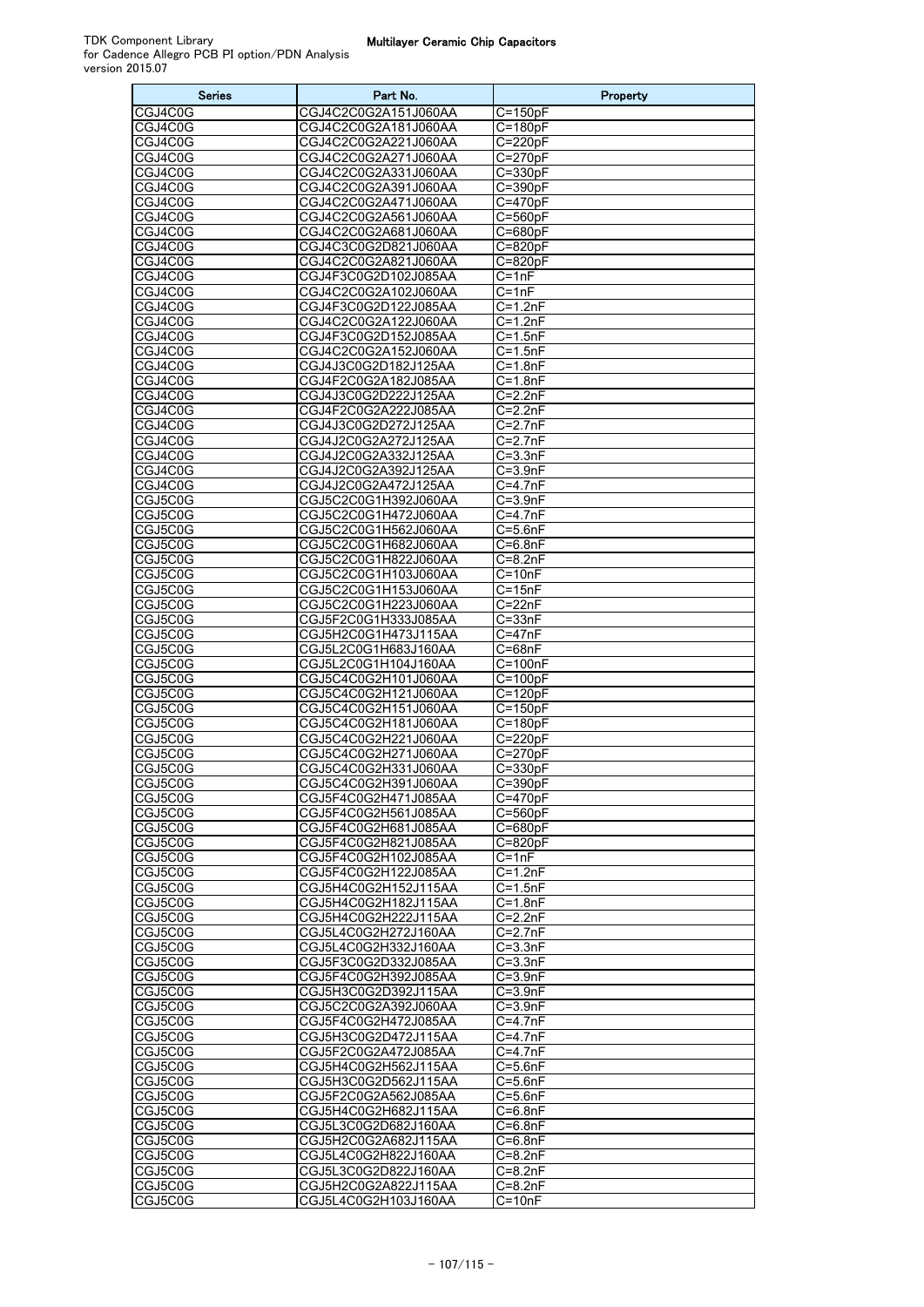| <b>Series</b>      | Part No.                                     | Property                         |
|--------------------|----------------------------------------------|----------------------------------|
| CGJ5C0G            | CGJ5H2C0G2A103J115AA                         | $C = 10nF$                       |
| CGJ2X7R            | CGJ2B2X7R1H102K050BA                         | $C = 1nF$                        |
| CGJ2X7R            | CGJ2B2X7R1E102K050BA                         | C=1nF                            |
| CGJ2X7R            | CGJ2B2X7R1C102K050BA                         | $C = 1nF$                        |
| CGJ2X7R            | CGJ2B2X7R1H152K050BA                         | $C=1.5nF$                        |
| CGJ2X7R            | CGJ2B2X7R1E152K050BA                         | $C = 1.5nF$                      |
| CGJ2X7R            | CGJ2B2X7R1C152K050BA                         | $C = 1.5nF$                      |
| CGJ2X7R            | CGJ2B2X7R1H222K050BA                         | $C = 2.2nF$                      |
| CGJ2X7R            | CGJ2B2X7R1E222K050BA                         | $C = 2.2nF$                      |
| CGJ2X7R<br>CGJ2X7R | CGJ2B2X7R1C222K050BA<br>CGJ2B2X7R1H332K050BA | C=2.2nF<br>$C = 3.3nF$           |
| CGJ2X7R            | CGJ2B2X7R1E332K050BA                         | $C = 3.3nF$                      |
| CGJ2X7R            | CGJ2B2X7R1C332K050BA                         | $C = 3.3nF$                      |
| CGJ2X7R            | CGJ2B2X7R1H472K050BA                         | $C = 4.7nF$                      |
| CGJ2X7R            | CGJ2B2X7R1E472K050BA                         | $C = 4.7nF$                      |
| CGJ2X7R            | CGJ2B2X7R1C472K050BA                         | $C = 4.7nF$                      |
| CGJ2X7R            | CGJ2B2X7R1H682K050BA                         | $C = 6.8nF$                      |
| CGJ2X7R            | CGJ2B2X7R1E682K050BA                         | C=6.8nF                          |
| CGJ2X7R            | CGJ2B2X7R1C682K050BA                         | $C=6.8nF$                        |
| CGJ2X7R            | CGJ2B3X7R1H103K050BB                         | $C = 10nF$                       |
| CGJ2X7R            | CGJ2B2X7R1E103K050BA                         | $C = 10nF$                       |
| CGJ2X7R            | CGJ2B2X7R1C103K050BA                         | $C = 10nF$                       |
| CGJ2X7R            | CGJ2B3X7R1H153K050BB                         | $C = 15nF$                       |
| CGJ2X7R            | CGJ2B2X7R1E153K050BA                         | $C = 15nF$                       |
| CGJ2X7R            | CGJ2B2X7R1C153K050BA                         | $C = 15nF$                       |
| CGJ2X7R            | CGJ2B3X7R1H223K050BB                         | C=22nF                           |
| CGJ2X7R            | CGJ2B2X7R1E223K050BA                         | $C = 22nF$                       |
| CGJ2X7R            | CGJ2B2X7R1C223K050BA                         | $C = 22nF$                       |
| CGJ2X7R            | CGJ2B3X7R1H333K050BB                         | $C = 33nF$                       |
| CGJ2X7R<br>CGJ2X7R | CGJ2B2X7R1E333K050BA<br>CGJ2B2X7R1C333K050BA | $C = 33nF$<br>$C = 33nF$         |
| CGJ2X7R            | CGJ2B3X7R1H473K050BB                         | C=47nF                           |
| CGJ2X7R            | CGJ2B2X7R1E473K050BA                         | $C = 47nF$                       |
| CGJ2X7R            | CGJ2B2X7R1C473K050BA                         | $C = 47nF$                       |
| CGJ2X7R            | CGJ2B3X7R1E683K050BB                         | C=68nF                           |
| CGJ2X7R            | CGJ2B2X7R1C683K050BA                         | C=68nF                           |
| CGJ2X7R            | CGJ2B3X7R1E104K050BB                         | $C=100nF$                        |
| CGJ2X7R            | CGJ2B2X7R1C104K050BA                         | C=100nF                          |
| CGJ3X7R            | CGJ3E2X7R1H103K080AA                         | $C=10nF$                         |
| CGJ3X7R            | CGJ3E2X7R1E103K080AA                         | $C = 10nF$                       |
| CGJ3X7R            | CGJ3E2X7R1C103K080AA                         | $C = 10nF$                       |
| CGJ3X7R            | CGJ3E2X7R1H153K080AA                         | $C = 15nF$                       |
| CGJ3X7R            | CGJ3E2X7R1E153K080AA                         | $C = 15nF$                       |
| CGJ3X7R            | CGJ3E2X7R1C153K080AA                         | $C = 15nF$                       |
| CGJ3X7R            | CGJ3E2X7R1H223K080AA                         | C=22nF                           |
| CGJ3X7R<br>CGJ3X7R | CGJ3E2X7R1E223K080AA<br>CGJ3E2X7R1C223K080AA | $C = 22nF$<br>$C = 22nF$         |
| CGJ3X7R            | CGJ3E2X7R1H333K080AA                         | $C = 33nF$                       |
| CGJ3X7R            | CGJ3E2X7R1E333K080AA                         | $\overline{C=3}$ 3nF             |
| CGJ3X7R            | CGJ3E2X7R1C333K080AA                         | $C = 33nF$                       |
| CGJ3X7R            | CGJ3E2X7R1H473K080AA                         | C=47nF                           |
| CGJ3X7R            | CGJ3E2X7R1E473K080AA                         | $C = 47nF$                       |
| CGJ3X7R            | CGJ3E2X7R1C473K080AA                         | C=47nF                           |
| CGJ3X7R            | CGJ3E2X7R1H683K080AA                         | C=68nF                           |
| CGJ3X7R            | CGJ3E2X7R1E683K080AA                         | $C = 68nF$                       |
| CGJ3X7R            | CGJ3E2X7R1C683K080AA                         | C=68nF                           |
| CGJ3X7R            | CGJ3E2X7R1H104K080AA                         | $C = 100nF$                      |
| CGJ3X7R            | CGJ3E2X7R1E104K080AA                         | C=100nF                          |
| CGJ3X7R            | CGJ3E2X7R1C104K080AA                         | $C=100nF$                        |
| CGJ3X7R            | CGJ3E3X7R1H154K080AB                         | C=150nF                          |
| CGJ3X7R<br>CGJ3X7R | CGJ3E2X7R1E154K080AA<br>CGJ3E2X7R1C154K080AA | C=150nF<br>$C = 150nF$           |
|                    | CGJ3E3X7R1H224K080AB                         |                                  |
| CGJ3X7R<br>CGJ3X7R | CGJ3E2X7R1E224K080AA                         | C=220nF<br>$\overline{C=2}$ 20nF |
| CGJ3X7R            | CGJ3E2X7R1C224K080AA                         | C=220nF                          |
| CGJ3X7R            | CGJ3E3X7R1E334K080AB                         | C=330nF                          |
| CGJ3X7R            | CGJ3E2X7R1C334K080AA                         | C=330nF                          |
| CGJ3X7R            | CGJ3E2X7R1A334K080AA                         | C=330nF                          |
| CGJ3X7R            | CGJ3E2X7R0J334K080AA                         | $\overline{C=3}$ 30nF            |
| CGJ3X7R            | CGJ3E3X7R1E474K080AB                         | C=470nF                          |
| CGJ3X7R            | CGJ3E2X7R1C474K080AA                         | C=470nF                          |
| CGJ3X7R            | CGJ3E2X7R1A474K080AA                         | C=470nF                          |
| CGJ3X7R            | CGJ3E2X7R0J474K080AA                         | C=470nF                          |
| CGJ3X7R            | CGJ3E1X7R1E684K080AC                         | C=680nF                          |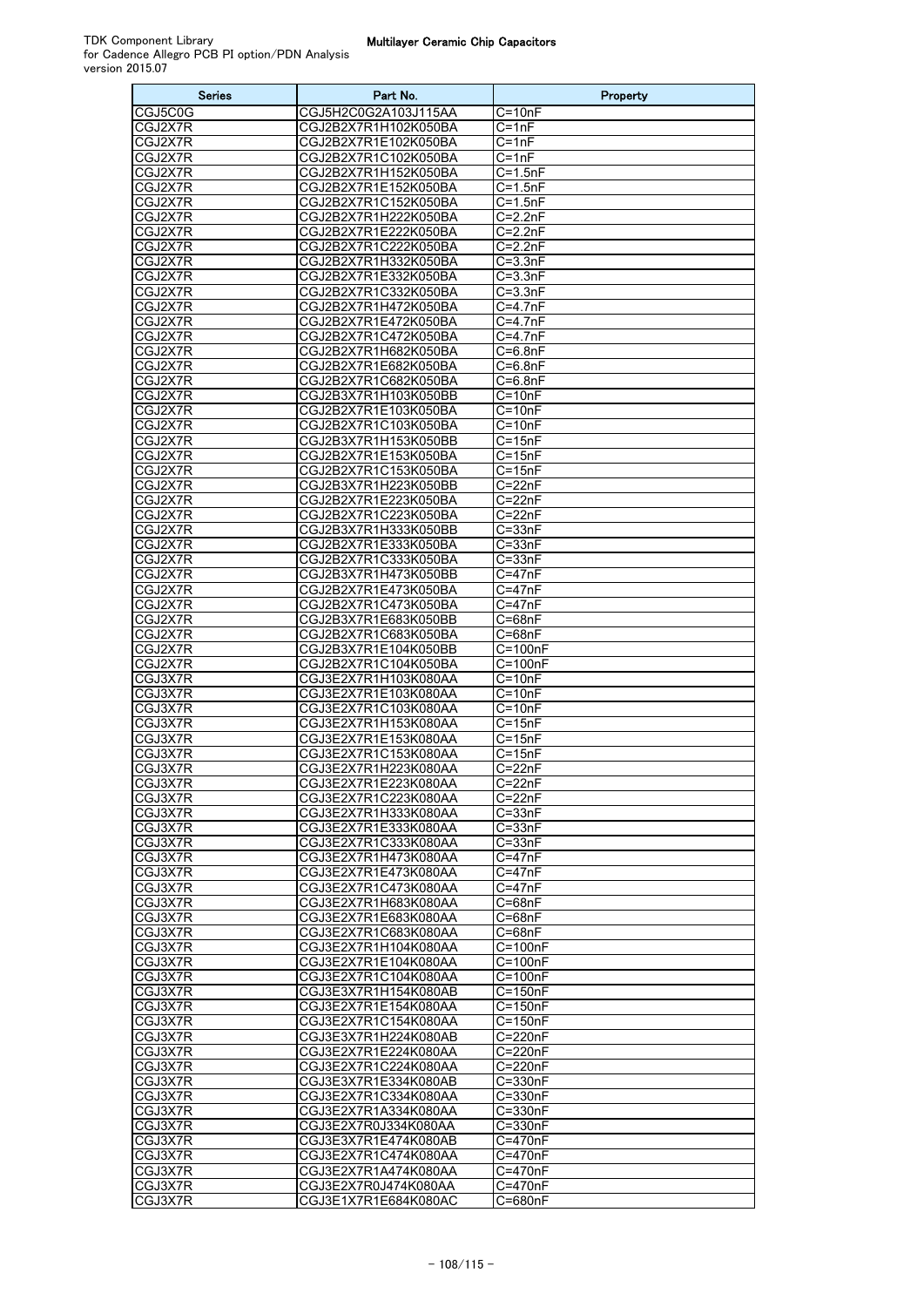| <b>Series</b>      | Part No.                                     | Property                 |
|--------------------|----------------------------------------------|--------------------------|
| CGJ3X7R            | CGJ3E3X7R1C684K080AB                         | C=680nF                  |
| CGJ3X7R            | CGJ3E2X7R1A684K080AA                         | $C = 680nF$              |
| CGJ3X7R            | CGJ3E2X7R0J684K080AA                         | C=680nF                  |
| CGJ3X7R            | CGJ3E1X7R1E105K080AC                         | $C=1uF$                  |
| CGJ3X7R            | CGJ3E3X7R1C105K080AB                         | $C = 1uF$                |
| CGJ3X7R            | CGJ3E2X7R1A105K080AA                         | C=1uF                    |
| CGJ3X7R            | CGJ3E2X7R0J105K080AA                         | C=1uF                    |
| CGJ3X7R            | CGJ3E1X7R0J155K080AC                         | $C = 1.5$ uF             |
| CGJ3X7R<br>CGJ3X7R | CGJ3E1X7R0J225K080AC                         | $C = 2.2uF$<br>$C = 1nF$ |
| CGJ3X7R            | CGJ3E2X7R2A102K080AA<br>CGJ3E2X7R2A152K080AA | $C = 1.5nF$              |
| CGJ3X7R            | CGJ3E2X7R2A222K080AA                         | $C = 2.2nF$              |
| CGJ3X7R            | CGJ3E2X7R2A332K080AA                         | $C = 3.3nF$              |
| CGJ3X7R            | CGJ3E2X7R2A472K080AA                         | C=4.7nF                  |
| CGJ3X7R            | CGJ3E2X7R2A682K080AA                         | $C = 6.8nF$              |
| CGJ3X7R            | CGJ3E2X7R2A103K080AA                         | $C = 10nF$               |
| CGJ4X7R            | CGJ4J2X7R1H333K125AA                         | $C = 33nF$               |
| CGJ4X7R            | CGJ4J2X7R1E333K125AA                         | $C = 33nF$               |
| CGJ4X7R            | CGJ4J2X7R1C333K125AA                         | $C = 33nF$               |
| CGJ4X7R            | CGJ4J2X7R1H473K125AA                         | $C = 47nF$               |
| CGJ4X7R            | CGJ4J2X7R1E473K125AA                         | C=47nF                   |
| CGJ4X7R            | CGJ4J2X7R1C473K125AA                         | $C = 47nF$               |
| CGJ4X7R<br>CGJ4X7R | CGJ4J2X7R1H683K125AA<br>CGJ4J2X7R1E683K125AA | $C = 68nF$               |
| CGJ4X7R            | CGJ4J2X7R1C683K125AA                         | $C = 68nF$<br>C=68nF     |
| CGJ4X7R            | CGJ4J2X7R1H104K125AA                         | C=100nF                  |
| CGJ4X7R            | CGJ4J2X7R1E104K125AA                         | $C = 100nF$              |
| CGJ4X7R            | CGJ4J2X7R1C104K125AA                         | C=100nF                  |
| CGJ4X7R            | CGJ4J2X7R1H154K125AA                         | C=150nF                  |
| CGJ4X7R            | CGJ4J2X7R1E154K125AA                         | $C = 150nF$              |
| CGJ4X7R            | CGJ4J2X7R1C154K125AA                         | C=150nF                  |
| CGJ4X7R            | CGJ4J2X7R1H224K125AA                         | C=220nF                  |
| CGJ4X7R            | CGJ4J2X7R1E224K125AA                         | $C = 220nF$              |
| CGJ4X7R            | CGJ4J2X7R1C224K125AA                         | C=220nF                  |
| CGJ4X7R            | CGJ4J2X7R1A224K125AA                         | $C = 220nF$              |
| CGJ4X7R            | CGJ4J2X7R0J224K125AA                         | C=220nF                  |
| CGJ4X7R            | CGJ4J2X7R1H334K125AA                         | $C = 330nF$              |
| CGJ4X7R            | CGJ4J2X7R1E334K125AA                         | C=330nF                  |
| CGJ4X7R<br>CGJ4X7R | CGJ4J2X7R1C334K125AA<br>CGJ4J2X7R1A334K125AA | C=330nF<br>$C = 330nF$   |
| CGJ4X7R            | CGJ4J2X7R0J334K125AA                         | C=330nF                  |
| CGJ4X7R            | CGJ4J3X7R1H474K125AB                         | C=470nF                  |
| CGJ4X7R            | CGJ4J2X7R1E474K125AA                         | $C = 470nF$              |
| CGJ4X7R            | CGJ4J2X7R1C474K125AA                         | C=470nF                  |
| CGJ4X7R            | CGJ4J2X7R1A474K125AA                         | C=470nF                  |
| CGJ4X7R            | CGJ4J2X7R0J474K125AA                         | $C = 470nF$              |
| CGJ4X7R            | CGJ4J3X7R1H684K125AB                         | C=680nF                  |
| CGJ4X7R            | CGJ4J2X7R1E684K125AA                         | C=680nF                  |
| CGJ4X7R            | CGJ4J2X7R1C684K125AA                         | $\overline{C}$ =680nF    |
| CGJ4X7R            | CGJ4J2X7R1A684K125AA                         | C=680nF                  |
| CGJ4X7R            | CGJ4J2X7R0J684K125AA                         | C=680nF                  |
| CGJ4X7R<br>CGJ4X7R | CGJ4J3X7R1H105K125AB<br>CGJ4J2X7R1E105K125AA | $C = 1uF$<br>$C = 1uF$   |
| CGJ4X7R            | CGJ4J2X7R1C105K125AA                         | $C = 1uF$                |
| CGJ4X7R            | CGJ4J2X7R1A105K125AA                         | C=1uF                    |
| CGJ4X7R            | CGJ4J2X7R0J105K125AA                         | C=1uF                    |
| CGJ4X7R            | CGJ4J3X7R1E155K125AB                         | $C = 1.5$ uF             |
| CGJ4X7R            | CGJ4J2X7R1C155K125AA                         | C=1.5uF                  |
| CGJ4X7R            | CGJ4J2X7R1A155K125AA                         | $C = 1.5$ uF             |
| CGJ4X7R            | CGJ4J2X7R0J155K125AA                         | C=1.5uF                  |
| CGJ4X7R            | CGJ4J3X7R1E225K125AB                         | C=2.2uF                  |
| CGJ4X7R            | CGJ4J2X7R1C225K125AA                         | C=2.2uF                  |
| CGJ4X7R            | CGJ4J2X7R1A225K125AA                         | C=2.2uF                  |
| CGJ4X7R            | CGJ4J2X7R0J225K125AA                         | $C = 2.2uF$              |
| CGJ4X7R            | CGJ4J1X7R1E335K125AC                         | $C = 3.3uF$              |
| CGJ4X7R<br>CGJ4X7R | CGJ4J3X7R1C335K125AB<br>CGJ4J2X7R1A335K125AA | C=3.3uF<br>$C = 3.3uF$   |
| CGJ4X7R            | CGJ4J2X7R0J335K125AA                         | $C = 3.3uF$              |
| CGJ4X7R            | CGJ4J1X7R1E475K125AC                         | C=4.7uF                  |
| CGJ4X7R            | CGJ4J3X7R1C475K125AB                         | C=4.7uF                  |
| CGJ4X7R            | CGJ4J2X7R1A475K125AA                         | C=4.7uF                  |
| CGJ4X7R            | CGJ4J2X7R0J475K125AA                         | $C = 4.7uF$              |
| CGJ4X7R            | CGJ4J1X7R0J685K125AC                         | $C = 6.8$ uF             |
| CGJ4X7R            | CGJ4J1X7R0J106K125AC                         | $C = 10uF$               |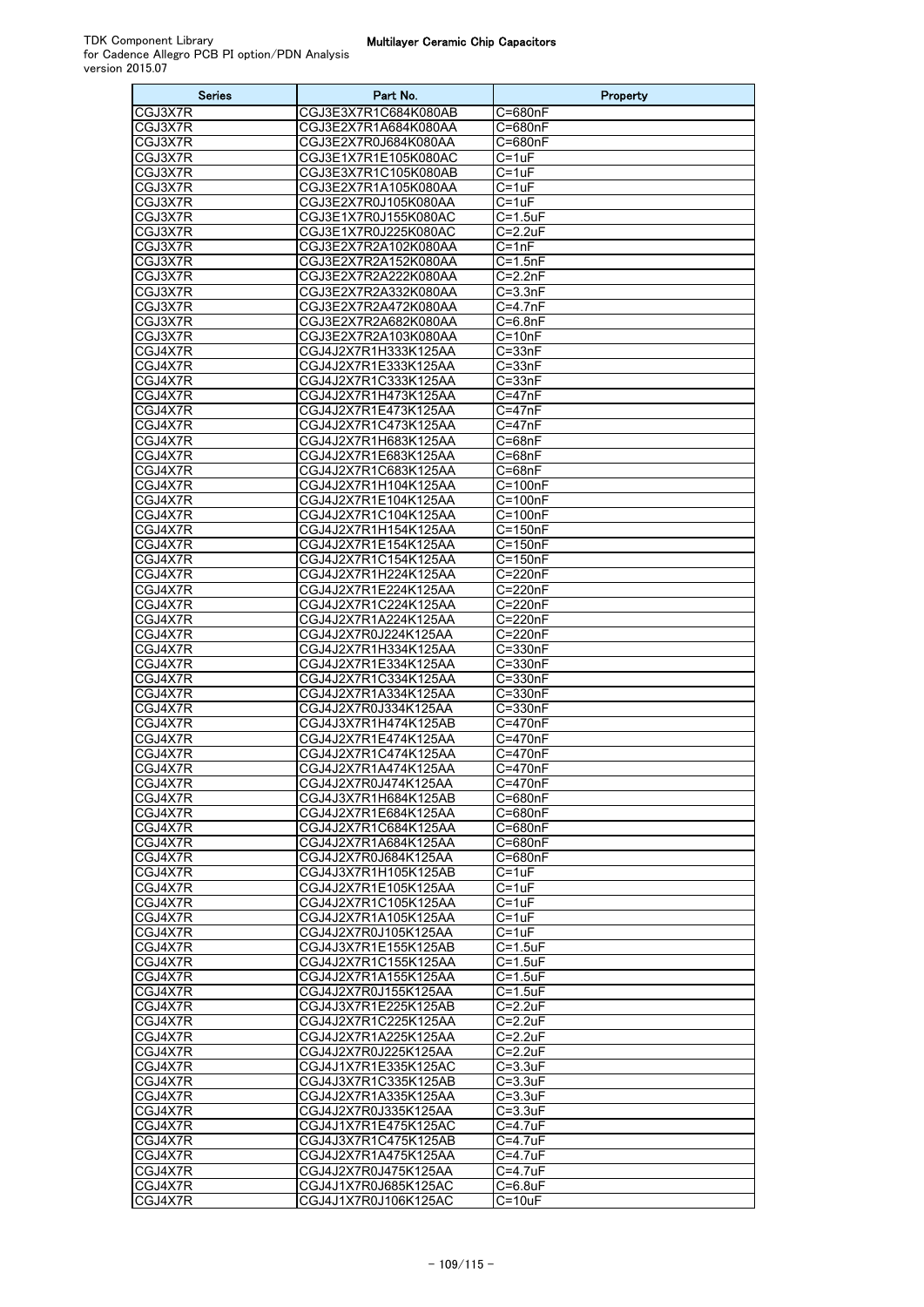| <b>Series</b>      | Part No.                                     | Property                    |
|--------------------|----------------------------------------------|-----------------------------|
| CGJ4X7R            | CGJ4J3X7R2D682K125AA                         | $C = 6.8nF$                 |
| CGJ4X7R            | CGJ4J3X7R2D103K125AA                         | $C = 10nF$                  |
| CGJ4X7R            | CGJ4J3X7R2D153K125AA                         | $C = 15nF$                  |
| CGJ4X7R            | CGJ4J2X7R2A153K125AA                         | $C = 15nF$                  |
| CGJ4X7R            | CGJ4J3X7R2D223K125AA                         | $C = 22nF$                  |
| CGJ4X7R            | CGJ4J2X7R2A223K125AA                         | $C = 22nF$                  |
| CGJ4X7R            | CGJ4J2X7R2A333K125AA                         | $C = 33nF$                  |
| CGJ4X7R            | CGJ4J2X7R2A473K125AA                         | $C = 47nF$                  |
| CGJ5X7R            | CGJ5L2X7R1H474K160AA                         | $C=470nF$                   |
| CGJ5X7R<br>CGJ5X7R | CGJ5L2X7R1H684K160AA<br>CGJ5L2X7R1E105K160AA | C=680nF                     |
| CGJ5X7R            | CGJ5L3X7R1H155K160AB                         | $C = 1uF$<br>$C = 1.5$ uF   |
| CGJ5X7R            | CGJ5L2X7R1E155K160AA                         | $C = 1.5$ u $F$             |
| CGJ5X7R            | CGJ5L2X7R1C155K160AA                         | $\overline{C}$ =1.5uF       |
| CGJ5X7R            | CGJ5L2X7R1A155K160AA                         | $C = 1.5$ uF                |
| CGJ5X7R            | CGJ5L2X7R0J155K160AA                         | $C = 1.5uF$                 |
| CGJ5X7R            | CGJ5L3X7R1H225K160AB                         | $C = 2.2uF$                 |
| CGJ5X7R            | CGJ5L2X7R1E225K160AA                         | $C = 2.2uF$                 |
| CGJ5X7R            | CGJ5L2X7R1C225K160AA                         | $C = 2.2uF$                 |
| CGJ5X7R            | CGJ5L2X7R1A225K160AA                         | $C = 2.2uF$                 |
| CGJ5X7R            | CGJ5L2X7R0J225K160AA                         | $C=2.2uF$                   |
| CGJ5X7R            | CGJ5L3X7R1E335K160AB                         | $C = 3.3uF$                 |
| CGJ5X7R            | CGJ5L2X7R1C335K160AA                         | $C = 3.3uF$                 |
| CGJ5X7R            | CGJ5L2X7R1A335K160AA                         | $C = 3.3uF$                 |
| CGJ5X7R            | CGJ5L2X7R0J335K160AA                         | $C = 3.3uF$                 |
| CGJ5X7R            | CGJ5L3X7R1E475K160AB                         | C=4.7uF                     |
| CGJ5X7R            | CGJ5L2X7R1C475K160AA                         | $C = 4.7uF$                 |
| CGJ5X7R            | CGJ5L2X7R1A475K160AA                         | $C = 4.7$ uF                |
| CGJ5X7R<br>CGJ5X7R | CGJ5L2X7R0J475K160AA<br>CGJ5L2X7R1A685K160AA | $C = 4.7uF$<br>$C = 6.8$ uF |
| CGJ5X7R            | CGJ5L2X7R0J685K160AA                         | $C = 6.8$ uF                |
| CGJ5X7R            | CGJ5L2X7R1A106K160AA                         | $C = 10uF$                  |
| CGJ5X7R            | CGJ5L2X7R0J106K160AA                         | $C = 10uF$                  |
| CGJ5X7R            | CGJ5H4X7R2H102K115AA                         | C=1nF                       |
| CGJ5X7R            | CGJ5H4X7R2H152K115AA                         | $C=1.5nF$                   |
| CGJ5X7R            | CGJ5H4X7R2H222K115AA                         | $C = 2.2nF$                 |
| CGJ5X7R            | CGJ5H4X7R2H332K115AA                         | $C = 3.3nF$                 |
| CGJ5X7R            | CGJ5H4X7R2H472K115AA                         | $C = 4.7nF$                 |
| CGJ5X7R            | CGJ5H4X7R2H682K115AA                         | $C = 6.8nF$                 |
| CGJ5X7R            | CGJ5H4X7R2H103K115AA                         | $C = 10nF$                  |
| CGJ5X7R            | CGJ5K4X7R2H153K130AA                         | $C = 15nF$                  |
| CGJ5X7R            | CGJ5H3X7R2D153K115AA                         | $C = 15nF$                  |
| CGJ5X7R<br>CGJ5X7R | CGJ5K4X7R2H223K130AA                         | $C = 22nF$<br>$C=22nF$      |
| CGJ5X7R            | CGJ5H3X7R2D223K115AA                         |                             |
| CGJ5X7R            | CGJ5L4X7R2H333K160AA<br>CGJ5L3X7R2D333K160AA | $C = 33nF$<br>$C = 33nF$    |
| CGJ5X7R            | CGJ5H2X7R2A333K115AA                         | $C = 33nF$                  |
| CGJ5X7R            | CGJ5L3X7R2D473K160AA                         | $C = 47nF$                  |
| CGJ5X7R            | CGJ5H2X7R2A473K115AA                         | $C = 47nF$                  |
| CGJ5X7R            | CGJ5L3X7R2D683K160AA                         | C=68nF                      |
| CGJ5X7R            | CGJ5L2X7R2A683K160AA                         | C=68nF                      |
| CGJ5X7R            | CGJ5L3X7R2D104K160AA                         | $C = 100nF$                 |
| CGJ5X7R            | CGJ5L2X7R2A104K160AA                         | $C = 100nF$                 |
| CGJ5X7R            | CGJ5L2X7R2A154K160AA                         | $\overline{C=150n}$ F       |
| CGJ5X7R            | CGJ5H2X7R2A224K115AA                         | C=220nF                     |
| CGJ5X7R            | CGJ5K2X7R2A334K130AA                         | C=330nF                     |
| CGJ5X7R            | CGJ5L2X7R2A474K160AA                         | C=470nF                     |
| CGJ6X7R            | CGJ6L2X7R1H105K160AA                         | $C = 1uF$                   |
| CGJ6X7R            | CGJ6L2X7R1E105K160AA                         | $C = 1uF$                   |
| CGJ6X7R<br>CGJ6X7R | CGJ6L2X7R1C105K160AA<br>CGJ6M2X7R1H155K200AA | $C = 1uF$<br>$C = 1.5$ uF   |
| CGJ6X7R            | CGJ6L2X7R1E155K160AA                         | $C=1.5$ uF                  |
| CGJ6X7R            | CGJ6L2X7R1C155K160AA                         | $C = 1.5$ uF                |
| CGJ6X7R            | CGJ6M4X7R2H473K200AA                         | $C = 47nF$                  |
| CGJ6X7R            | CGJ6M4X7R2H683K200AA                         | $C = 68nF$                  |
| CGJ6X7R            | CGJ6M3X7R2D104K200AA                         | C=100nF                     |
| CGJ6X7R            | CGJ6M3X7R2D154K200AA                         | $C = 150nF$                 |
| CGJ6X7R            | CGJ6M3X7R2D224K200AA                         | C=220nF                     |
| CGJ6X7R            | CGJ6M2X7R2A334K200AA                         | C=330nF                     |
| CGJ6X7R            | CGJ6M2X7R2A474K200AA                         | C=470nF                     |
| CGJ6X7R            | CGJ6L2X7R2A684K160AA                         | C=680nF                     |
| CGJ6X7R            | CGJ6M2X7R2A105K200AA                         | $C = 1uF$                   |
| CGJ3X7S            | CGJ3E3X7S2A333K080AA                         | $C = 33nF$                  |
| CGJ3X7S            | CGJ3E3X7S2A473K080AA                         | $C = 47nF$                  |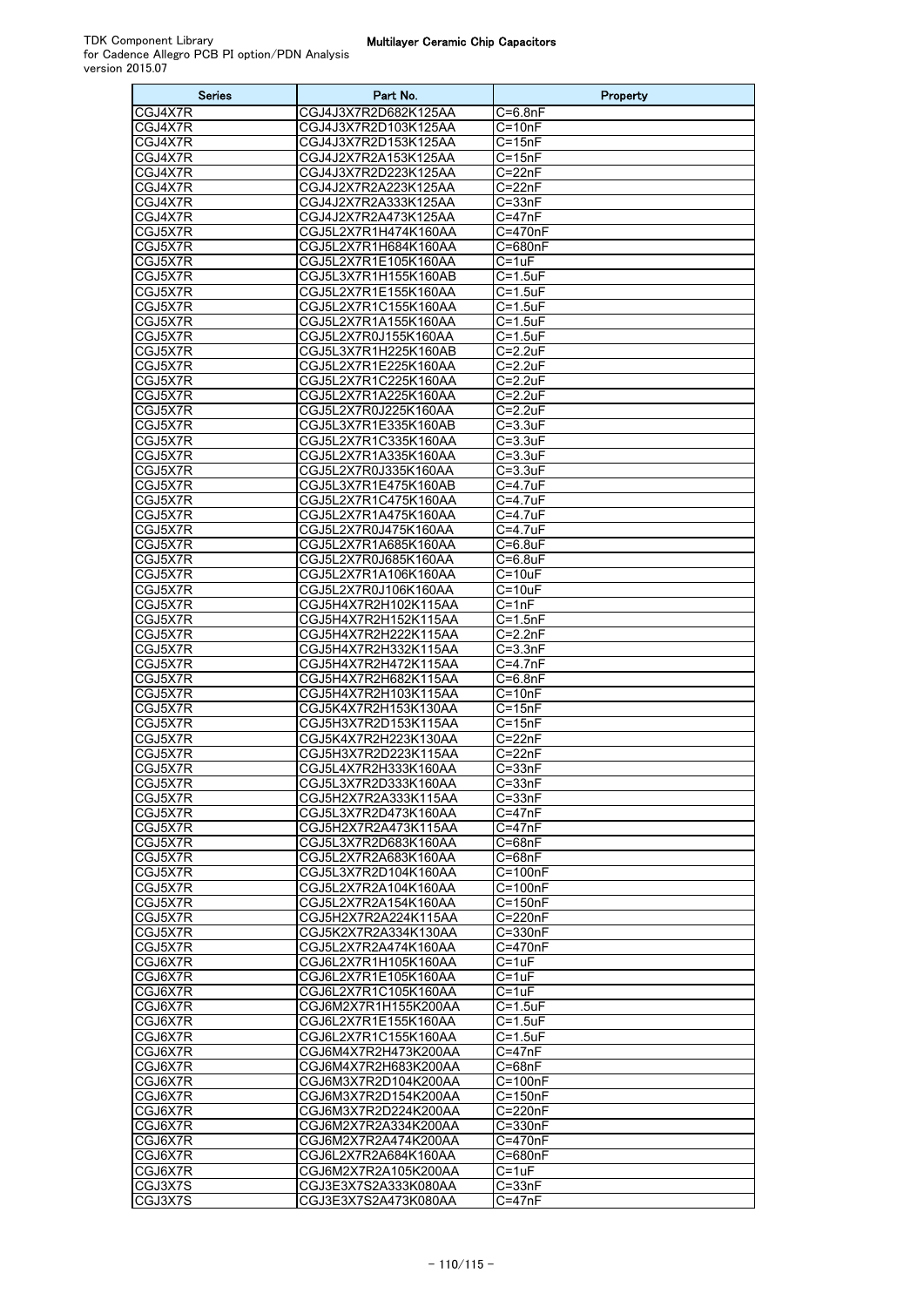| <b>Series</b>          | Part No.                                     | Property                 |
|------------------------|----------------------------------------------|--------------------------|
| CGJ3X7S                | CGJ3E3X7S2A683K080AA                         | $C = 68nF$               |
| CGJ3X7S                | CGJ3E3X7S2A104K080AA                         | $\overline{C}$ =100nF    |
| CGJ4X7S                | CGJ4J3X7S2A334K125AA                         | C=330nF                  |
| CGJ4X7S                | CGJ4J3X7S2A474K125AA                         | C=470nF                  |
| CGJ5X7S                | CGJ5L3X7S2A155K160AA                         | $C = 1.5uF$              |
| CGJ6X7S                | CGJ6N3X7S1H475K230AB                         | C=4.7uF                  |
| CGJ6X7S                | CGJ6P3X7S1H685K250AB                         | C=6.8uF                  |
| CGJ6X7S                | CGJ6P3X7S1H106K250AB                         | $C = 10uF$               |
| CGJ6X7S<br>CGJ6X7S     | CGJ6M3X7S2A335K200AA                         | $C = 3.3uF$<br>C=4.7uF   |
| CGJ4X7T                | CGJ6M3X7S2A475K200AA<br>CGJ4J3X7T2D333K125AA | $C = 33nF$               |
| CGJ4X7T                | CGJ4J3X7T2D473K125AA                         | C=47nF                   |
| CGJ4X7T                | CGJ4J3X7T2D683K125AA                         | $C = 68nF$               |
| CGJ4X7T                | CGJ4J3X7T2D104K125AA                         | C=100nF                  |
| CGJ5X7T                | CGJ5H4X7T2H223K115AA                         | $C = 22nF$               |
| CGJ5X7T                | CGJ5H4X7T2H333K115AA                         | $C = 33nF$               |
| CGJ5X7T                | CGJ5L4X7T2H473K160AA                         | C=47nF                   |
| CGJ5X7T                | CGJ5K3X7T2D154K130AA                         | C=150nF                  |
| CGJ5X7T                | CGJ5L3X7T2D224K160AA                         | $C = 220nF$              |
| CGJ6X7T                | CGJ6L4X7T2H104K160AA                         | C=100nF                  |
| CGJ6X7T                | CGJ6M4X7T2H154K200AA                         | $C = 150nF$              |
| CGJ6X7T                | CGJ6M3X7T2D334K200AA                         | C=330nF                  |
| CKG45NX5R              | CKG45NX5R1H106M500JH                         | $C = 10uF$               |
| CKG45NX5R<br>CKG57NX5R | CKG45NX5R1C476M500JH<br>CKG57NX5R2A106M500JH | $C = 47uF$               |
| CKG57NX5R              | CKG57NX5R1H226M500JH                         | $C = 10uF$<br>$C = 22uF$ |
| CKG57NX5R              | CKG57NX5R1E476M500JH                         | C=47uF                   |
| CKG57NX5R              | CKG57NX5R1C107M500JH                         | C=100uF                  |
| CKG57NX5R              | CKG57NX5R2A106M500JJ                         | $C = 10uF$               |
| CKG57NX5R              | CKG57NX5R1H226M500JJ                         | $C = 22uF$               |
| CKG57NX5R              | CKG57NX5R1E476M500JJ                         | C=47uF                   |
| CKG57NX5R              | CKG57NX5R1C107M500JJ                         | C=100uF                  |
| CKG32KX7R              | CKG32KX7R2J473K335AH                         | $C = 47nF$               |
| CKG32KX7R              | CKG32KX7R2J473M335AH                         | $C = 47nF$               |
| CKG32KX7R              | CKG32KX7R2E104K335AH                         | $C = 100nF$              |
| CKG32KX7R              | CKG32KX7R2E104M335AH                         | $C = 100nF$              |
| CKG32KX7R              | CKG32KX7R2E224K335AH                         | C=220nF                  |
| CKG32KX7R<br>CKG32KX7R | CKG32KX7R2E224M335AH                         | C=220nF                  |
| CKG32KX7R              | CKG32KX7R2A474K335AH<br>CKG32KX7R2A474M335AH | C=470nF<br>C=470nF       |
| CKG32KX7R              | CKG32KX7R2A105K335AH                         | $C=1uF$                  |
| CKG32KX7R              | CKG32KX7R2A105M335AH                         | $C = 1uF$                |
| CKG32KX7R              | CKG32KX7R1H105K335AH                         | $C = 1uF$                |
| CKG32KX7R              | CKG32KX7R1H105M335AH                         | $C=1uF$                  |
| CKG32KX7R              | CKG32KX7R2A225K335AH                         | $C = 2.2uF$              |
| CKG32KX7R              | CKG32KX7R2A225M335AH                         | $C = 2.2uF$              |
| CKG32KX7R              | CKG32KX7R1E475K335AH                         | C=4.7uF                  |
| CKG32KX7R              | CKG32KX7R1E475M335AH                         | C=4.7uF                  |
| CKG32KX7R              | CKG32KX7R1E106K335AH                         | $C = 10uF$               |
| CKG32KX7R              | CKG32KX7R1E106M335AH                         | $C = 10uF$               |
| CKG32KX7R<br>CKG32KX7R | CKG32KX7R2J473K335AJ<br>CKG32KX7R2J473M335AJ | $C = 47nF$<br>$C = 47nF$ |
| CKG32KX7R              | CKG32KX7R2E104K335AJ                         | $C=100nF$                |
| CKG32KX7R              | CKG32KX7R2E104M335AJ                         | $\overline{C}$ =100nF    |
| CKG32KX7R              | CKG32KX7R2E224K335AJ                         | C=220nF                  |
| CKG32KX7R              | CKG32KX7R2E224M335AJ                         | C=220nF                  |
| CKG32KX7R              | CKG32KX7R2A474K335AJ                         | C=470nF                  |
| CKG32KX7R              | CKG32KX7R2A474M335AJ                         | C=470nF                  |
| CKG32KX7R              | CKG32KX7R2A105K335AJ                         | $C = 1uF$                |
| CKG32KX7R              | CKG32KX7R2A105M335AJ                         | $C = 1uF$                |
| CKG32KX7R              | CKG32KX7R1H105K335AJ                         | $C = 1uF$                |
| CKG32KX7R              | CKG32KX7R1H105M335AJ                         | C=1uF                    |
| CKG32KX7R<br>CKG32KX7R | CKG32KX7R2A225K335AJ<br>CKG32KX7R2A225M335AJ | C=2.2uF<br>$C=2.2uF$     |
| CKG32KX7R              | CKG32KX7R1E475K335AJ                         | C=4.7uF                  |
| CKG32KX7R              | CKG32KX7R1E475M335AJ                         | $\overline{C}$ =4.7uF    |
| CKG32KX7R              | CKG32KX7R1E106K335AJ                         | $C = 10uF$               |
| CKG32KX7R              | CKG32KX7R1E106M335AJ                         | $C = 10uF$               |
| CKG45KX7R              | CKG45KX7R2J104K290JH                         | $C = 100nF$              |
| CKG45KX7R              | CKG45KX7R2J104M290JH                         | $C = 100nF$              |
| CKG45KX7R              | CKG45KX7R2E224K290JH                         | C=220nF                  |
| CKG45KX7R              | CKG45KX7R2E224M290JH                         | C=220nF                  |
| CKG45KX7R              | CKG45KX7R2E474K290JH                         | C=470nF                  |
| CKG45KX7R              | CKG45KX7R2E474M290JH                         | C=470nF                  |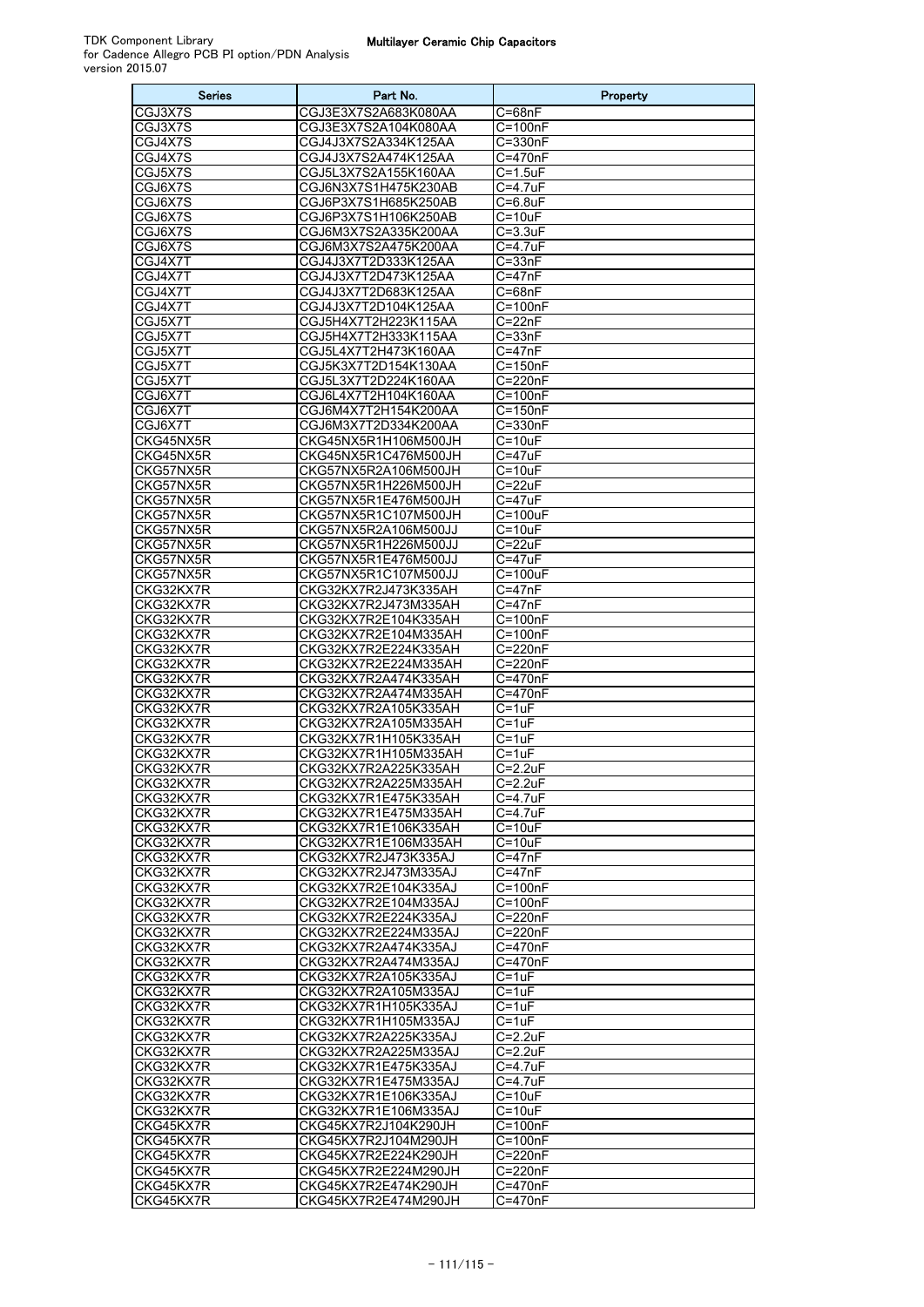| <b>Series</b>          | Part No.                                     | Property               |
|------------------------|----------------------------------------------|------------------------|
| CKG45KX7R              | CKG45KX7R2A105K290JH                         | C=1uF                  |
| CKG45KX7R              | CKG45KX7R2A105M290JH                         | $C = 1uF$              |
| CKG45KX7R              | CKG45KX7R1H155K290JH                         | C=1.5uF                |
| CKG45KX7R              | CKG45KX7R1H155M290JH                         | $C=1.5$ uF             |
| CKG45KX7R<br>CKG45KX7R | CKG45KX7R2A225K290JH<br>CKG45KX7R2A225M290JH | C=2.2uF<br>$C = 2.2uF$ |
| CKG45KX7R              | CKG45KX7R1H335K290JH                         | $C = 3.3uF$            |
| CKG45KX7R              | CKG45KX7R1H335M290JH                         | $C = 3.3uF$            |
| CKG45KX7R              | CKG45KX7R1E475K290JH                         | C=4.7uF                |
| CKG45KX7R              | CKG45KX7R1E475M290JH                         | $C = 4.7$ uF           |
| CKG45KX7R              | CKG45KX7R1C106K290JH                         | $C = 10uF$             |
| CKG45KX7R              | CKG45KX7R1C106M290JH                         | $C = 10uF$             |
| CKG45KX7R              | CKG45KX7R1C226M290JH                         | C=22uF                 |
| CKG45KX7R              | CKG45KX7R2J104K290JJ                         | $C=100nF$              |
| CKG45KX7R              | CKG45KX7R2J104M290JJ                         | $C = 100nF$            |
| CKG45KX7R              | CKG45KX7R2E224K290JJ                         | C=220nF                |
| CKG45KX7R<br>CKG45KX7R | CKG45KX7R2E224M290JJ<br>CKG45KX7R2E474K290JJ | C=220nF<br>C=470nF     |
| CKG45KX7R              | CKG45KX7R2E474M290JJ                         | C=470nF                |
| CKG45KX7R              | CKG45KX7R2A105K290JJ                         | $C = 1uF$              |
| CKG45KX7R              | CKG45KX7R2A105M290JJ                         | C=1uF                  |
| CKG45KX7R              | CKG45KX7R1H155K290JJ                         | $C=1.5uF$              |
| CKG45KX7R              | CKG45KX7R1H155M290JJ                         | $C = 1.5$ uF           |
| CKG45KX7R              | CKG45KX7R2A225K290JJ                         | C=2.2uF                |
| CKG45KX7R              | CKG45KX7R2A225M290JJ                         | C=2.2uF                |
| CKG45KX7R              | CKG45KX7R1H335K290JJ                         | $C = 3.3uF$            |
| CKG45KX7R              | CKG45KX7R1H335M290JJ                         | $C = 3.3uF$            |
| CKG45KX7R              | CKG45KX7R1E475K290JJ                         | C=4.7uF                |
| CKG45KX7R              | CKG45KX7R1E475M290JJ                         | C=4.7uF                |
| CKG45KX7R<br>CKG45KX7R | CKG45KX7R1C106K290JJ<br>CKG45KX7R1C106M290JJ | C=10uF<br>$C = 10uF$   |
| CKG45KX7R              | CKG45KX7R1C226M290JJ                         | $C = 22uF$             |
| CKG45NX7R              | CKG45NX7R2J224M500JH                         | C=220nF                |
| CKG45NX7R              | CKG45NX7R2E474M500JH                         | C=470nF                |
| CKG45NX7R              | CKG45NX7R2E105M500JH                         | $C = 1uF$              |
| CKG45NX7R              | CKG45NX7R2A225M500JH                         | $C = 2.2uF$            |
| CKG45NX7R              | CKG45NX7R1H335M500JH                         | $C = 3.3uF$            |
| CKG45NX7R              | CKG45NX7R2A475M500JH                         | C=4.7uF                |
| CKG45NX7R              | CKG45NX7R1H685M500JH                         | $C = 6.8$ uF           |
| CKG45NX7R<br>CKG45NX7R | CKG45NX7R1E106M500JH<br>CKG45NX7R1C226M500JH | C=10uF<br>C=22uF       |
| CKG45NX7R              | CKG45NX7R2J224M500JJ                         | C=220nF                |
| CKG45NX7R              | CKG45NX7R2E474M500JJ                         | $C = 470nF$            |
| CKG45NX7R              | CKG45NX7R2E105M500JJ                         | $C = 1uF$              |
| CKG45NX7R              | CKG45NX7R2A225M500JJ                         | $C = 2.2uF$            |
| CKG45NX7R              | CKG45NX7R1H335M500JJ                         | $C = 3.3uF$            |
| CKG45NX7R              | CKG45NX7R2A475M500JJ                         | $C = 4.7uF$            |
| CKG45NX7R              | CKG45NX7R1H685M500JJ                         | $C = 6.8$ uF           |
| CKG45NX7R              | CKG45NX7R1E106M500JJ                         | $C = 10uF$             |
| CKG45NX7R<br>CKG57KX7R | CKG45NX7R1C226M500JJ<br>CKG57KX7R2J224K335JH | $C = 22uF$             |
| CKG57KX7R              | CKG57KX7R2J224M335JH                         | C=220nF<br>C=220nF     |
| CKG57KX7R              | CKG57KX7R2E474K335JH                         | C=470nF                |
| CKG57KX7R              | CKG57KX7R2E474M335JH                         | C=470nF                |
| CKG57KX7R              | CKG57KX7R2E105K335JH                         | $C = 1uF$              |
| CKG57KX7R              | CKG57KX7R2E105M335JH                         | $C = 1uF$              |
| CKG57KX7R              | CKG57KX7R2A105K335JH                         | $C = 1uF$              |
| CKG57KX7R              | CKG57KX7R2A105M335JH                         | $C = 1uF$              |
| CKG57KX7R              | CKG57KX7R2A225K335JH                         | $C = 2.2uF$            |
| CKG57KX7R<br>CKG57KX7R | CKG57KX7R2A225M335JH                         | $C = 2.2uF$            |
| CKG57KX7R              | CKG57KX7R2A335K335JH<br>CKG57KX7R2A335M335JH | C=3.3uF<br>$C = 3.3uF$ |
| CKG57KX7R              | CKG57KX7R2A475K335JH                         | C=4.7uF                |
| CKG57KX7R              | CKG57KX7R2A475M335JH                         | C=4.7uF                |
| CKG57KX7R              | CKG57KX7R1H475K335JH                         | $C = 4.7uF$            |
| CKG57KX7R              | CKG57KX7R1H475M335JH                         | C=4.7uF                |
| CKG57KX7R              | CKG57KX7R1E106K335JH                         | $C = 10uF$             |
| CKG57KX7R              | CKG57KX7R1E106M335JH                         | $C = 10uF$             |
| CKG57KX7R              | CKG57KX7R1C156M335JH                         | $C = 15uF$             |
| CKG57KX7R              | CKG57KX7R1E226M335JH                         | $C = 22uF$             |
| CKG57KX7R<br>CKG57KX7R | CKG57KX7R2J224K335JJ<br>CKG57KX7R2J224M335JJ | C=220nF<br>C=220nF     |
| CKG57KX7R              | CKG57KX7R2E474K335JJ                         | C=470nF                |
| CKG57KX7R              | CKG57KX7R2E474M335JJ                         | C=470nF                |
|                        |                                              |                        |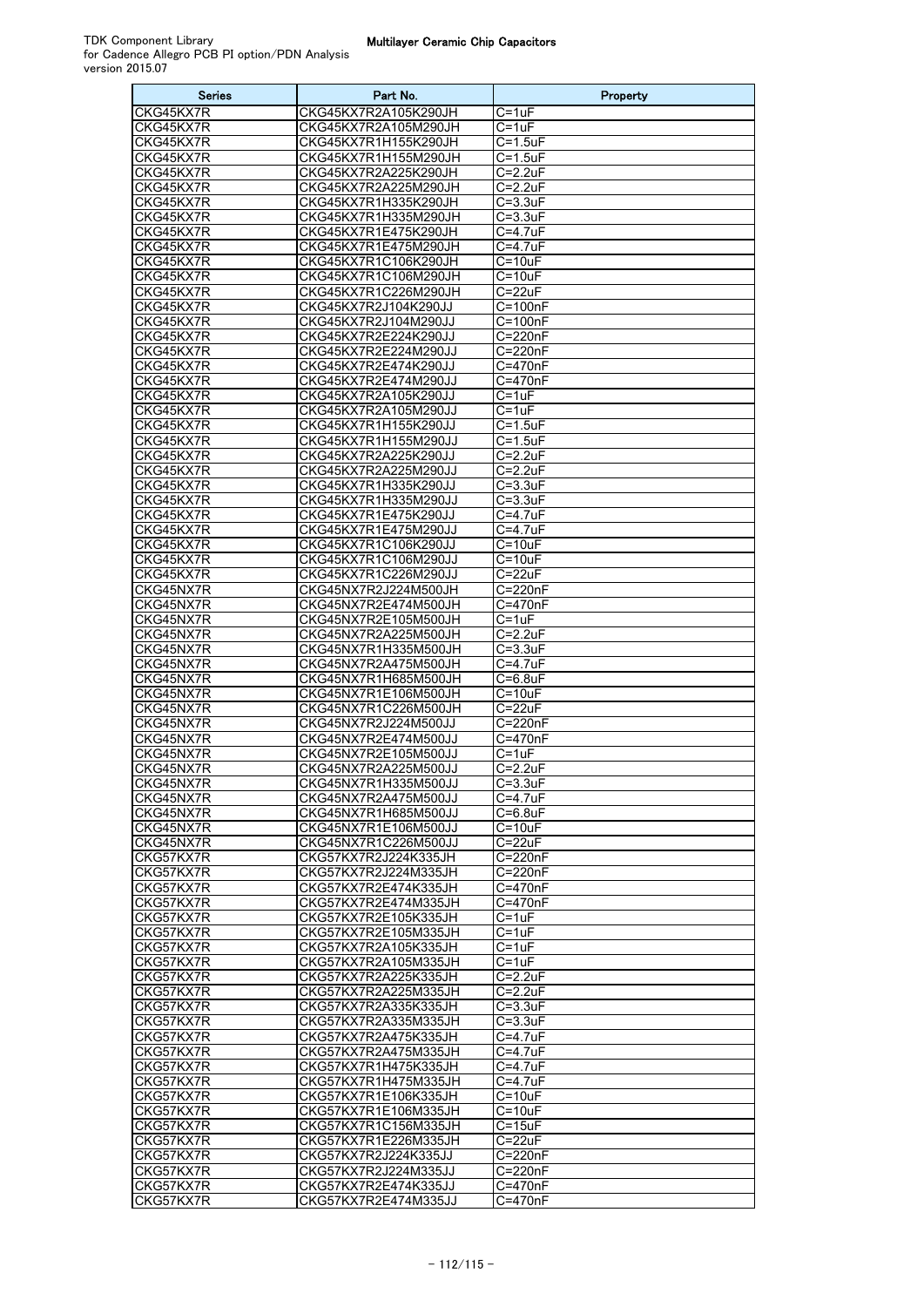| Series                 | Part No.                                     | Property                  |
|------------------------|----------------------------------------------|---------------------------|
| CKG57KX7R              | CKG57KX7R2E105K335JJ                         | C=1uF                     |
| CKG57KX7R              | CKG57KX7R2E105M335JJ                         | C=1uF                     |
| CKG57KX7R              | CKG57KX7R2A105K335JJ                         | C=1uF                     |
| CKG57KX7R<br>CKG57KX7R | CKG57KX7R2A105M335JJ<br>CKG57KX7R2A225K335JJ | C=1uF<br>$C = 2.2uF$      |
| CKG57KX7R              | CKG57KX7R2A225M335JJ                         | $C = 2.2uF$               |
| CKG57KX7R              | CKG57KX7R2A335K335JJ                         | $C = 3.3uF$               |
| CKG57KX7R              | CKG57KX7R2A335M335JJ                         | $C = 3.3uF$               |
| CKG57KX7R              | CKG57KX7R2A475K335JJ                         | C=4.7uF                   |
| CKG57KX7R              | CKG57KX7R2A475M335JJ                         | C=4.7uF                   |
| CKG57KX7R              | CKG57KX7R1H475K335JJ                         | C=4.7uF                   |
| CKG57KX7R              | CKG57KX7R1H475M335JJ                         | C=4.7uF                   |
| CKG57KX7R<br>CKG57KX7R | CKG57KX7R1E106K335JJ<br>CKG57KX7R1E106M335JJ | C=10uF<br>C=10uF          |
| CKG57KX7R              | CKG57KX7R1C156M335JJ                         | $C = 15uF$                |
| CKG57KX7R              | CKG57KX7R1E226M335JJ                         | C=22uF                    |
| CKG57NX7R              | CKG57NX7R2J474M500JH                         | C=470nF                   |
| CKG57NX7R              | CKG57NX7R2E105M500JH                         | $C = 1uF$                 |
| CKG57NX7R              | CKG57NX7R2E225M500JH                         | C=2.2uF                   |
| CKG57NX7R              | CKG57NX7R2A225M500JH                         | $C = 2.2uF$               |
| CKG57NX7R              | CKG57NX7R2A475M500JH<br>CKG57NX7R2A106M500JH | $C = 4.7uF$<br>$C = 10uF$ |
| CKG57NX7R<br>CKG57NX7R | CKG57NX7R1H106M500JH                         | C=10uF                    |
| CKG57NX7R              | CKG57NX7R1E226M500JH                         | $C = 22uF$                |
| CKG57NX7R              | CKG57NX7R1C336M500JH                         | $C = 33uF$                |
| CKG57NX7R              | CKG57NX7R2J474M500JJ                         | C=470nF                   |
| CKG57NX7R              | CKG57NX7R2E105M500JJ                         | C=1uF                     |
| CKG57NX7R              | CKG57NX7R2E225M500JJ                         | C=2.2uF                   |
| CKG57NX7R              | CKG57NX7R2A225M500JJ                         | $C = 2.2uF$               |
| CKG57NX7R<br>CKG57NX7R | CKG57NX7R2A475M500JJ<br>CKG57NX7R2A106M500JJ | C=4.7uF<br>$C = 10uF$     |
| CKG57NX7R              | CKG57NX7R1H106M500JJ                         | $C = 10uF$                |
| CKG57NX7R              | CKG57NX7R1E226M500JJ                         | C=22uF                    |
| CKG57NX7R              | CKG57NX7R1C336M500JJ                         | C=33uF                    |
| CKG32KX7S              | CKG32KX7S2A335K335AH                         | $C = 3.3uF$               |
| CKG32KX7S              | CKG32KX7S2A335M335AH                         | C=3.3uF                   |
| CKG32KX7S              | CKG32KX7S2A475K335AH                         | C=4.7uF                   |
| CKG32KX7S<br>CKG32KX7S | CKG32KX7S2A475M335AH<br>CKG32KX7S1H475K335AH | C=4.7uF<br>C=4.7uF        |
| CKG32KX7S              | CKG32KX7S1H475M335AH                         | $C = 4.7uF$               |
| CKG32KX7S              | CKG32KX7S1H685K335AH                         | C=6.8uF                   |
| CKG32KX7S              | CKG32KX7S1H685M335AH                         | $\overline{C} = 6.8$ uF   |
| CKG32KX7S              | CKG32KX7S1H106K335AH                         | C=10uF                    |
| CKG32KX7S              | CKG32KX7S1H106M335AH                         | $C = 10uF$                |
| CKG32KX7S<br>CKG32KX7S | CKG32KX7S2A335K335AJ<br>CKG32KX7S2A335M335AJ | $C = 3.3uF$               |
| CKG32KX7S              | CKG32KX7S2A475K335AJ                         | U=3.3uF<br>C=4.7uF        |
| CKG32KX7S              | CKG32KX7S2A475M335AJ                         | $C=4.7uF$                 |
| CKG32KX7S              | CKG32KX7S1H475K335AJ                         | C=4.7uF                   |
| CKG32KX7S              | CKG32KX7S1H475M335AJ                         | C=4.7uF                   |
| CKG32KX7S              | CKG32KX7S1H685K335AJ                         | C=6.8uF                   |
| CKG32KX7S              | CKG32KX7S1H685M335AJ                         | $C = 6.8$ uF              |
| CKG32KX7S<br>CKG32KX7S | CKG32KX7S1H106K335AJ<br>CKG32KX7S1H106M335AJ | $C = 10uF$<br>$C = 10uF$  |
| CKG45KX7S              | CKG45KX7S2A335K290JH                         | $C = 3.3uF$               |
| CKG45KX7S              | CKG45KX7S2A335M290JH                         | $C = 3.3uF$               |
| CKG45KX7S              | CKG45KX7S2A475K290JH                         | C=4.7uF                   |
| CKG45KX7S              | CKG45KX7S2A475M290JH                         | $C = 4.7uF$               |
| CKG45KX7S              | CKG45KX7S1H475K290JH                         | C=4.7uF                   |
| CKG45KX7S              | CKG45KX7S1H475M290JH                         | C=4.7uF                   |
| CKG45KX7S<br>CKG45KX7S | CKG45KX7S1C226M290JH<br>CKG45KX7S2A335K290JJ | C=22uF<br>$C = 3.3uF$     |
| CKG45KX7S              | CKG45KX7S2A335M290JJ                         | $C = 3.3uF$               |
| CKG45KX7S              | CKG45KX7S2A475K290JJ                         | C=4.7uF                   |
| CKG45KX7S              | CKG45KX7S2A475M290JJ                         | C=4.7uF                   |
| CKG45KX7S              | CKG45KX7S1H475K290JJ                         | C=4.7uF                   |
| CKG45KX7S              | CKG45KX7S1H475M290JJ                         | C=4.7uF                   |
| CKG45KX7S              | CKG45KX7S1C226M290JJ                         | C=22uF                    |
| CKG45NX7S<br>CKG45NX7S | CKG45NX7S2A685M500JH<br>CKG45NX7S2A106M500JH | C=6.8uF<br>$C = 10uF$     |
| CKG45NX7S              | CKG45NX7S1H106M500JH                         | C=10uF                    |
| CKG45NX7S              | CKG45NX7S1C476M500JH                         | $C = 47uF$                |
| CKG45NX7S              | CKG45NX7S2A685M500JJ                         | $C=6.8$ uF                |
| CKG45NX7S              | CKG45NX7S2A106M500JJ                         | C=10uF                    |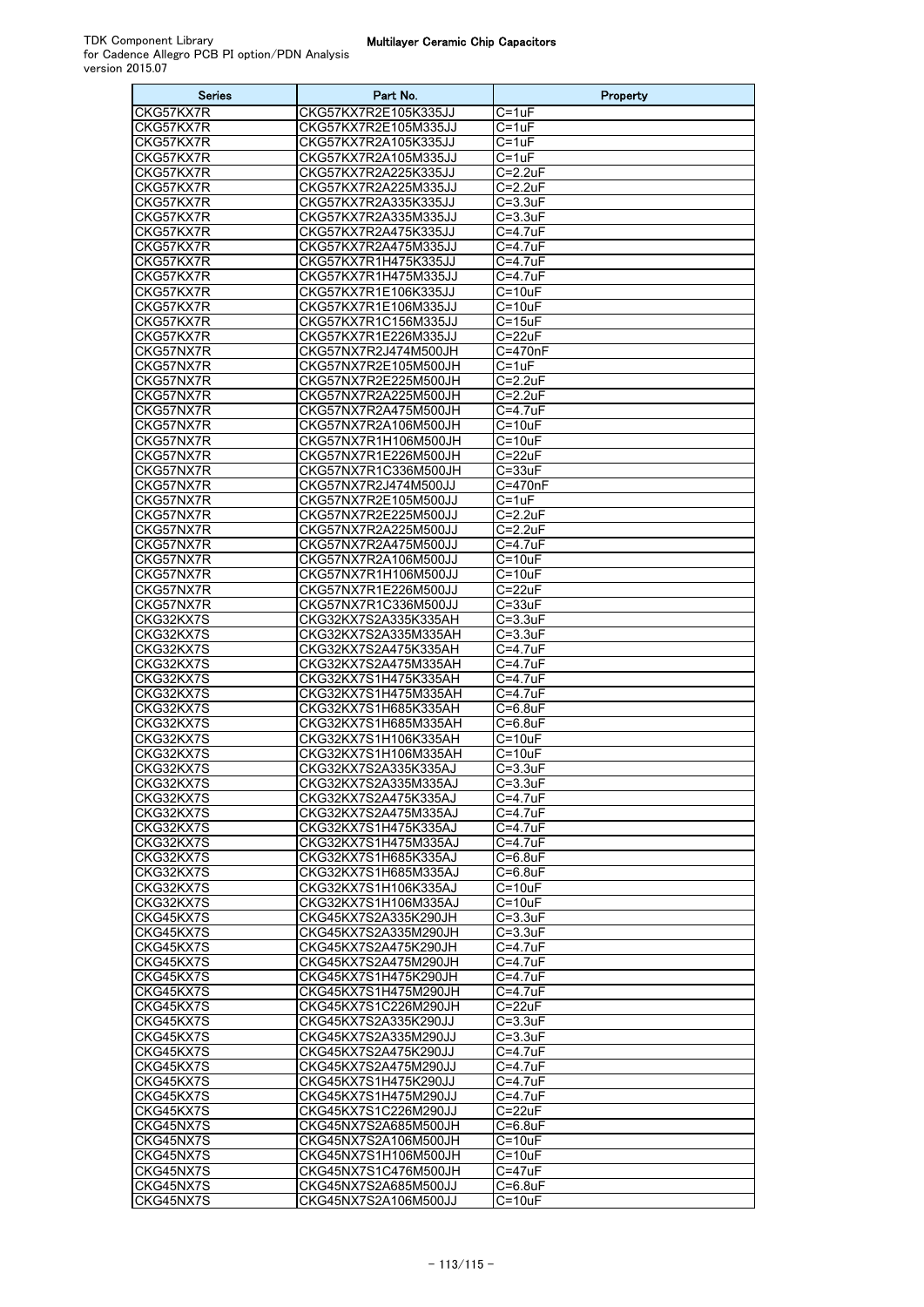| Series                 | Part No.                                     | Property                |
|------------------------|----------------------------------------------|-------------------------|
| CKG45NX7S              | CKG45NX7S1H106M500JJ                         | C=10uF                  |
| CKG45NX7S              | CKG45NX7S1C476M500JJ                         | C=47uF                  |
| CKG57KX7S<br>CKG57KX7S | CKG57KX7S2A685K335JH<br>CKG57KX7S2A685M335JH | $C = 6.8$ uF            |
| CKG57KX7S              | CKG57KX7S2A106K335JH                         | C=6.8uF<br>C=10uF       |
| CKG57KX7S              | CKG57KX7S2A106M335JH                         | $C = 10uF$              |
| CKG57KX7S              | CKG57KX7S1H106K335JH                         | $C = 10uF$              |
| CKG57KX7S              | CKG57KX7S1H106M335JH                         | $C = 10uF$              |
| CKG57KX7S              | CKG57KX7S2A156M335JH                         | $C = 15uF$              |
| CKG57KX7S              | CKG57KX7S1C476M335JH                         | C=47uF                  |
| CKG57KX7S<br>CKG57KX7S | CKG57KX7S2A685K335JJ<br>CKG57KX7S2A685M335JJ | C=6.8uF<br>$C = 6.8$ uF |
| CKG57KX7S              | CKG57KX7S2A106K335JJ                         | $C = 10uF$              |
| CKG57KX7S              | CKG57KX7S2A106M335JJ                         | $C = 10uF$              |
| CKG57KX7S              | CKG57KX7S1H106K335JJ                         | C=10uF                  |
| CKG57KX7S              | CKG57KX7S1H106M335JJ                         | $C = 10uF$              |
| CKG57KX7S              | CKG57KX7S2A156M335JJ                         | $C = 15uF$              |
| CKG57KX7S              | CKG57KX7S1C476M335JJ                         | C=47uF                  |
| CKG57NX7S<br>CKG57NX7S | CKG57NX7S2A226M500JH<br>CKG57NX7S1H226M500JH | C=22uF<br>C=22uF        |
| CKG57NX7S              | CKG57NX7S1E476M500JH                         | C=47uF                  |
| CKG57NX7S              | CKG57NX7S1C107M500JH                         | C=100uF                 |
| CKG57NX7S              | CKG57NX7S2A226M500JJ                         | $C = 22uF$              |
| CKG57NX7S              | CKG57NX7S1H226M500JJ                         | C=22uF                  |
| CKG57NX7S              | CKG57NX7S1E476M500JJ                         | C=47uF                  |
| CKG57NX7S              | CKG57NX7S1C107M500JJ                         | $C = 100uF$             |
| CKG32KX7T<br>CKG32KX7T | CKG32KX7T2J104K335AH<br>CKG32KX7T2J104M335AH | $C = 100nF$<br>C=100nF  |
| CKG32KX7T              | CKG32KX7T2J154K335AH                         | $C = 150nF$             |
| CKG32KX7T              | CKG32KX7T2J154M335AH                         | $C = 150nF$             |
| CKG32KX7T              | CKG32KX7T2W224K335AH                         | C=220nF                 |
| CKG32KX7T              | CKG32KX7T2W224M335AH                         | C=220nF                 |
| CKG32KX7T              | CKG32KX7T2E334K335AH                         | C=330nF                 |
| CKG32KX7T<br>CKG32KX7T | CKG32KX7T2E334M335AH<br>CKG32KX7T2J104K335AJ | C=330nF<br>C=100nF      |
| CKG32KX7T              | CKG32KX7T2J104M335AJ                         | C=100nF                 |
| CKG32KX7T              | CKG32KX7T2J154K335AJ                         | $C=150nF$               |
| CKG32KX7T              | CKG32KX7T2J154M335AJ                         | C=150nF                 |
| CKG32KX7T              | CKG32KX7T2W224K335AJ                         | C=220nF                 |
| CKG32KX7T              | CKG32KX7T2W224M335AJ                         | C=220nF                 |
| CKG32KX7T<br>CKG32KX7T | CKG32KX7T2E334K335AJ<br>CKG32KX7T2E334M335AJ | C=330nF<br>$C = 330nF$  |
| CKG45KX7T              | CKG45KX7T2J154K290JH                         | $C = 150nF$             |
| CKG45KX7T              | CKG45KX7T2J154M290JH                         | $C = 150nF$             |
| CKG45KX7T              | CKG45KX7T2J224K290JH                         | C=220nF                 |
| CKG45KX7T              | CKG45KX7T2J224M290JH                         | $C = 220nF$             |
| CKG45KX7T<br>CKG45KX7T | CKG45KX7T2W334K290JH<br>CKG45KX7T2W334M290JH | $C = 330nF$<br>C=330nF  |
| CKG45KX7T              | CKG45KX7T2W474K290JH                         | C=470nF                 |
| CKG45KX7T              | CKG45KX7T2W474M290JH                         | C=470nF                 |
| CKG45KX7T              | CKG45KX7T2E684K290JH                         | C=680nF                 |
| CKG45KX7T              | CKG45KX7T2E684M290JH                         | C=680nF                 |
| CKG45KX7T              | CKG45KX7T2E105K290JH                         | C=1uF                   |
| CKG45KX7T<br>CKG45KX7T | CKG45KX7T2E105M290JH                         | $C = 1uF$               |
| CKG45KX7T              | CKG45KX7T2J154K290JJ<br>CKG45KX7T2J154M290JJ | $C = 150nF$<br>C=150nF  |
| CKG45KX7T              | CKG45KX7T2J224K290JJ                         | C=220nF                 |
| CKG45KX7T              | CKG45KX7T2J224M290JJ                         | C=220nF                 |
| CKG45KX7T              | CKG45KX7T2W334K290JJ                         | C=330nF                 |
| CKG45KX7T              | CKG45KX7T2W334M290JJ                         | C=330nF                 |
| CKG45KX7T              | CKG45KX7T2W474K290JJ                         | C=470nF                 |
| CKG45KX7T<br>CKG45KX7T | CKG45KX7T2W474M290JJ<br>CKG45KX7T2E684K290JJ | C=470nF<br>C=680nF      |
| CKG45KX7T              | CKG45KX7T2E684M290JJ                         | C=680nF                 |
| CKG45KX7T              | CKG45KX7T2E105K290JJ                         | $C=1uF$                 |
| CKG45KX7T              | CKG45KX7T2E105M290JJ                         | $C = 1uF$               |
| CKG45NX7T              | CKG45NX7T2J334M500JH                         | C=330nF                 |
| CKG45NX7T<br>CKG45NX7T | CKG45NX7T2J474M500JH<br>CKG45NX7T2W684M500JH | C=470nF                 |
| CKG45NX7T              | CKG45NX7T2W105M500JH                         | C=680nF<br>$C = 1uF$    |
| CKG45NX7T              | CKG45NX7T2E155M500JH                         | C=1.5uF                 |
| CKG45NX7T              | CKG45NX7T2E225M500JH                         | $C=2.2uF$               |
| CKG45NX7T              | CKG45NX7T2J334M500JJ                         | C=330nF                 |
| CKG45NX7T              | CKG45NX7T2J474M500JJ                         | $C = 470nF$             |